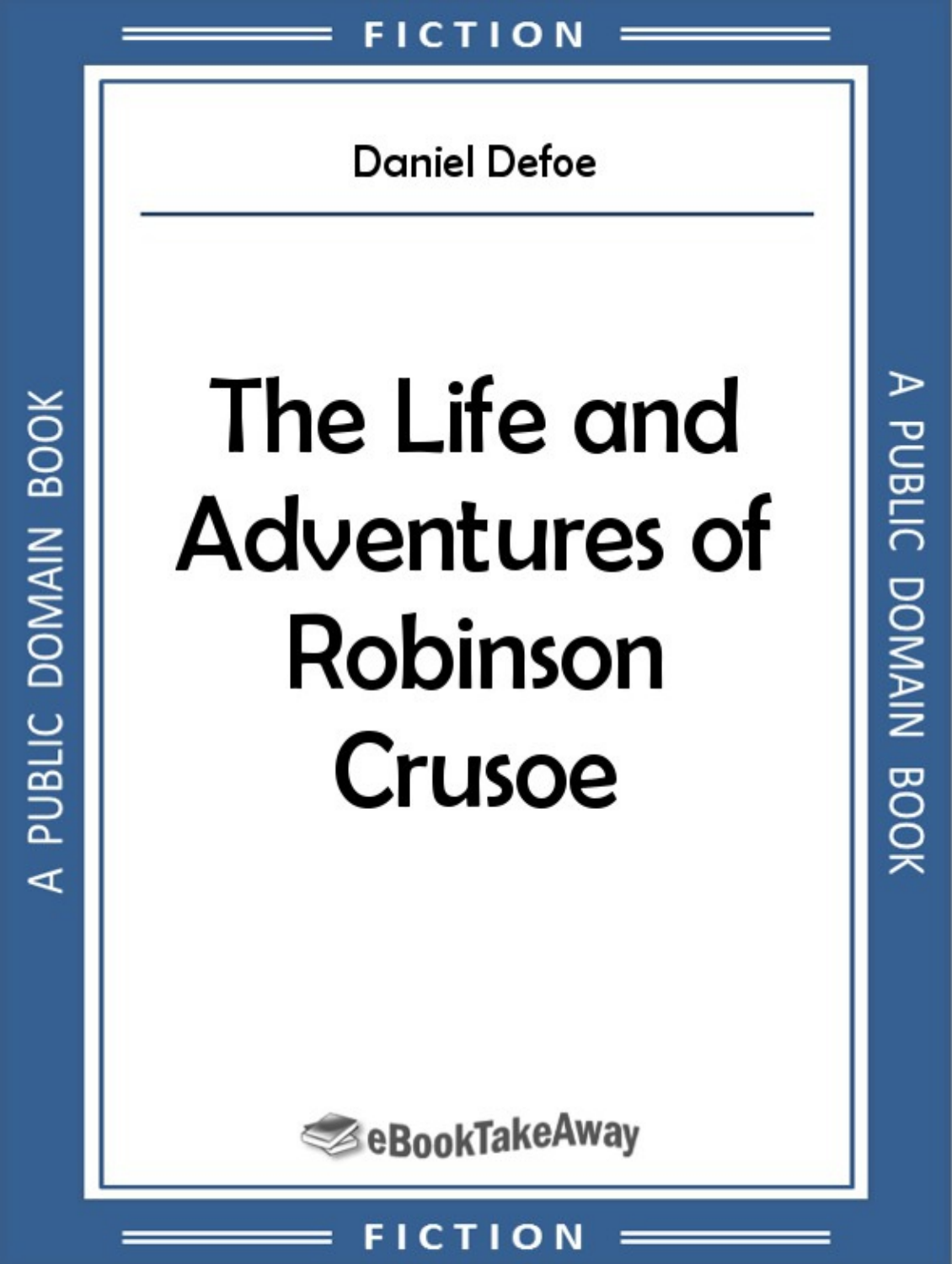#### **The Life and Adventures of Robinson Crusoe**

By Daniel Defoe

*With Illustrations by H. M. Brock*

London Seeley, Service & Co. Limited 38 Great Russell Street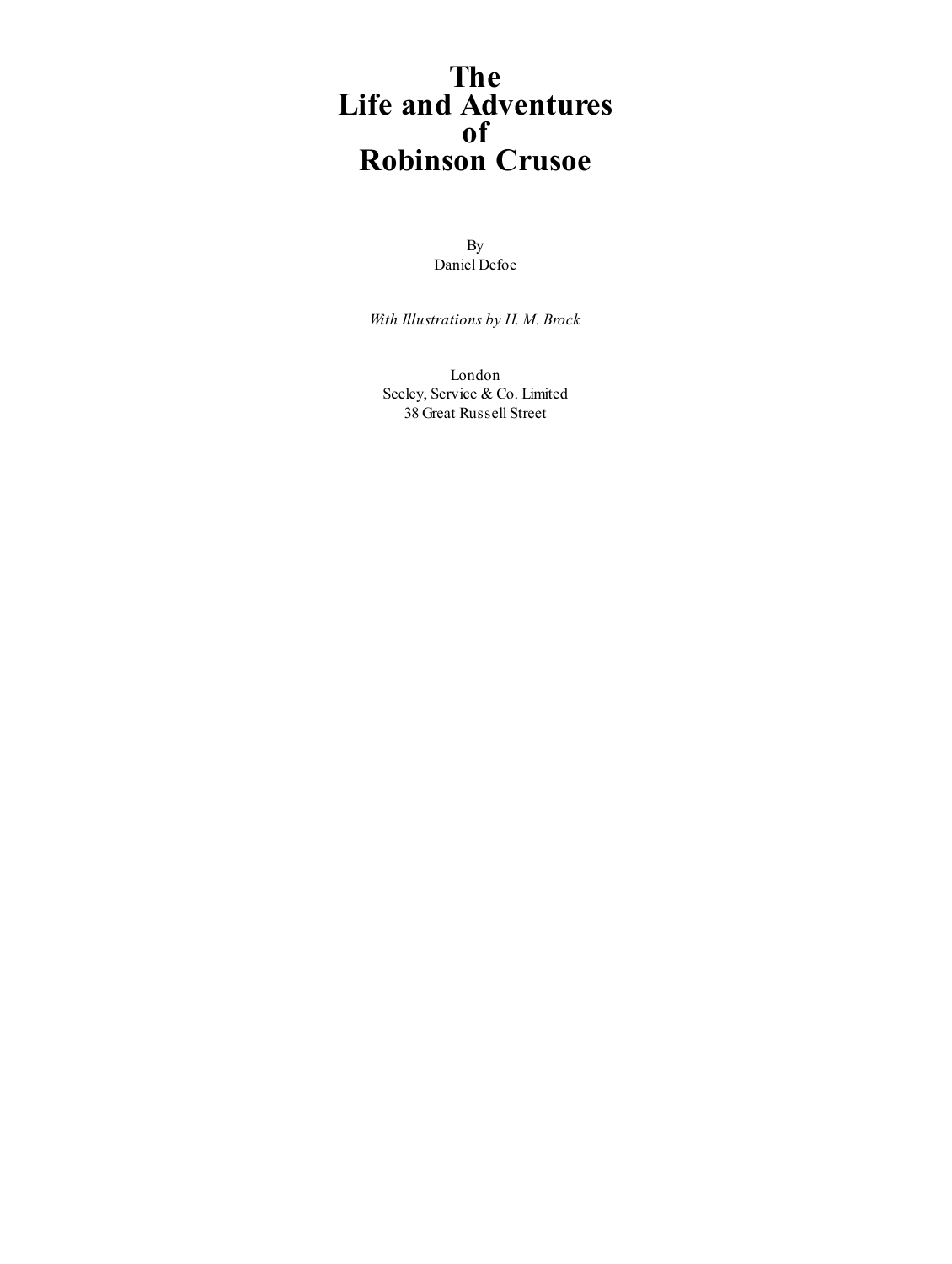#### **CHAPTER I--START IN LIFE**

I was born in the year 1632, in the city of York, of a good family, though not of that country, my father being a foreigner of Bremen, who settled first at Hull. He got a good estate by merchandise, and leaving off his trade, lived afterwards at York, fromwhence he had married my mother, whose relations were named Robinson, a very good family in that country, and fromwhomI was called Robinson Kreutznaer; but, by the usual corruption of words in England, we are now called--nay we call ourselves and write our name--Crusoe; and so my companions always called me.

I had two elder brothers, one of whomwas lieutenant-colonel to an English regiment of foot in Flanders, formerly commanded by the famous Colonel Lockhart, and was killed at the battle near Dunkirk against the Spaniards. What became of my second brother I never knew, any more than my father or mother knew what became of me.

Being the third son of the family and not bred to any trade, my head began to be filled very early with rambling thoughts. My father, who was very ancient, had given me a competent share of learning, as far as house-education and a country free school generally go, and designed me for the law; but I would be satisfied with nothing but going to sea; and my inclination to this led me so strongly against the will, nay, the commands of my father, and against all the entreaties and persuasions of my mother and other friends, that there seemed to be something fatal in that propensity of nature, tending directly to the life of misery which was to befall me.

My father, a wise and grave man, gave me serious and excellent counsel against what he foresaw was my design. He called me one morning into his chamber, where he was confined by the gout, and expostulated very warmly with me upon this subject. He asked me what reasons, more than a mere wandering inclination, I had for leaving father's house and my native country, where I might be well introduced, and had a prospect of raising my fortune by application and industry, with a life of ease and pleasure. He told me it was men of desperate fortunes on one hand, or of aspiring, superior fortunes on the other, who went abroad upon adventures, to rise by enterprise, and make themselves famous in undertakings of a nature out of the common road; that these things were all either too far above me or too far below me; that mine was the middle state, or what might be called the upper station of low life, which he had found, by long experience, was the best state in the world, the most suited to human happiness, not exposed to the miseries and hardships, the labour and sufferings of the mechanic part of mankind, and not embarrassed with the pride, luxury, ambition, and envy of the upper part of mankind. He told me I might judge of the happiness of this state by this one thing--viz. that this was the state of life which all other people envied; that kings have frequently lamented the miserable consequence of being born to great things, and wished they had been placed in the middle of the two extremes, between the mean and the great; that the wise man gave his testimony to this, as the standard of felicity, when he prayed to have neither poverty nor riches.

He bade me observe it, and I should always find that the calamities of life were shared among the upper and lower part of mankind, but that the middle station had the fewest disasters, and was not exposed to so many vicissitudes as the higher or lower part of mankind; nay, they were not subjected to so many distempers and uneasinesses, either of body or mind, as those were who, by vicious living, luxury, and extravagances on the one hand, or by hard labour, want of necessaries, and mean or insufficient diet on the other hand, bring distemper upon themselves by the natural consequences of their way of living; that the middle station of life was calculated for all kind of virtue and all kind of enjoyments; that peace and plenty were the handmaids of a middle fortune; that temperance, moderation, quietness, health, society, all agreeable diversions, and all desirable pleasures, were the blessings attending the middle station of life; that this way men went silently and smoothly through the world, and comfortably out of it, not embarrassed with the labours of the hands or of the head, not sold to a life of slavery for daily bread, nor harassed with perplexed circumstances, which rob the soul of peace and the body of rest, nor enraged with the passion of envy, or the secret burning lust of ambition for great things; but, in easy circumstances, sliding gently through the world, and sensibly tasting the sweets of living, without the bitter; feeling that they are happy, and learning by every day's experience to know it more sensibly.

After this he pressed me earnestly, and in the most affectionate manner, not to play the young man, nor to precipitate myself into miseries which nature, and the station of life I was born in, seemed to have provided against; that I was under no necessity of seeking my bread; that he would do well for me, and endeavour to enter me fairly into the station of life which he had just been recommending to me; and that if I was not very easy and happy in the world, it must be my mere fate or fault that must hinder it; and that he should have nothing to answer for, having thus discharged his duty in warning me against measures which he knew would be to my hurt; in a word, that as he would do very kind things for me if I would stay and settle at home as he directed, so he would not have so much hand in my misfortunes as to give me any encouragement to go away; and to close all, he told me I had my elder brother for an example, to whomhe had used the same earnest persuasions to keep himfromgoing into the Low Country wars, but could not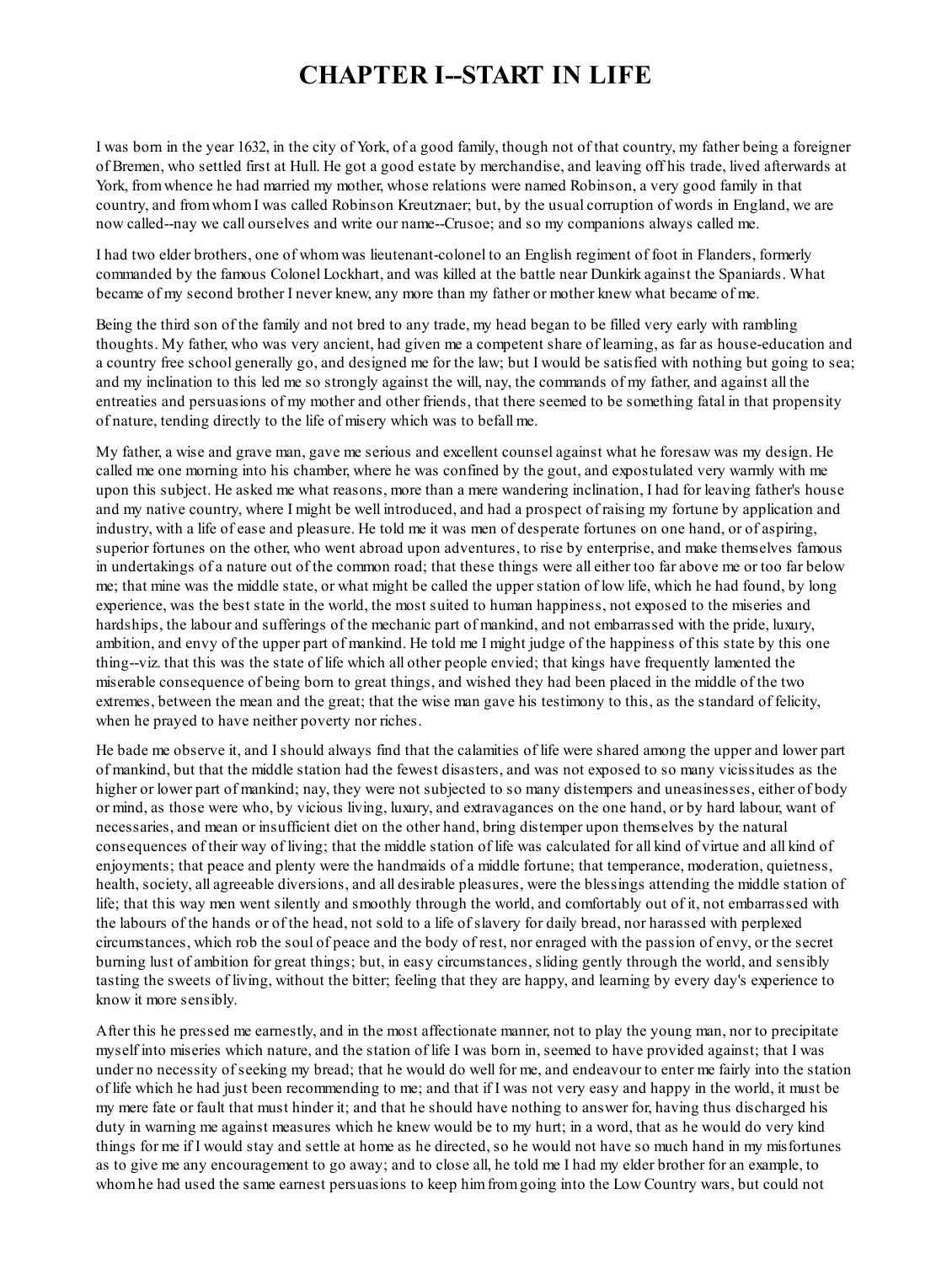prevail, his young desires prompting himto run into the army, where he was killed; and though he said he would not cease to pray for me, yet he would venture to say to me, that if I did take this foolish step, God would not bless me, and I should have leisure hereafter to reflect upon having neglected his counsel when there might be none to assist in my recovery.

I observed in this last part of his discourse, which was truly prophetic, though I suppose my father did not know it to be so himself--I say, I observed the tears run down his face very plentifully, especially when he spoke of my brother who was killed: and that when he spoke of my having leisure to repent, and none to assist me, he was so moved that he broke off the discourse, and told me his heart was so full he could say no more to me.

I was sincerely affected with this discourse, and, indeed, who could be otherwise? and I resolved not to think of going abroad any more, but to settle at home according to my father's desire. But alas! a few days wore it all off; and, in short, to prevent any of my father's further importunities, in a few weeks after I resolved to run quite away fromhim. However, I did not act quite so hastily as the first heat of my resolution prompted; but I took my mother at a time when I thought her a little more pleasant than ordinary, and told her that my thoughts were so entirely bent upon seeing the world that I should never settle to anything with resolution enough to go through with it, and my father had better give me his consent than force me to go without it; that I was now eighteen years old, which was too late to go apprentice to a trade or clerk to an attorney; that I was sure if I did I should never serve out my time, but I should certainly run away frommy master before my time was out, and go to sea; and if she would speak to my father to let me go one voyage abroad, if I came home again, and did not like it, I would go no more; and I would promise, by a double diligence, to recover the time that I had lost.

This put my mother into a great passion; she told me she knew it would be to no purpose to speak to my father upon any such subject; that he knew too well what was my interest to give his consent to anything so much for my hurt; and that she wondered how I could think of any such thing after the discourse I had had with my father, and such kind and tender expressions as she knew my father had used to me; and that, in short, if I would ruin myself, there was no help for me; but I might depend I should never have their consent to it; that for her part she would not have so much hand in my destruction; and I should never have it to say that my mother was willing when my father was not.

Though my mother refused to move it to my father, yet I heard afterwards that she reported all the discourse to him, and that my father, after showing a great concern at it, said to her, with a sigh, "That boy might be happy if he would stay at home; but if he goes abroad, he will be the most miserable wretch that ever was born: I can give no consent to it."

It was not till almost a year after this that I broke loose, though, in the meantime, I continued obstinately deaf to all proposals of settling to business, and frequently expostulated with my father and mother about their being so positively determined against what they knew my inclinations prompted me to. But being one day at Hull, where I went casually, and without any purpose of making an elopement at that time; but, I say, being there, and one of my companions being about to sail to London in his father's ship, and prompting me to go with themwith the common allurement of seafaring men, that it should cost me nothing for my passage, I consulted neither father nor mother any more, nor so much as sent themword of it; but leaving themto hear of it as they might, without asking God's blessing or my father's, without any consideration of circumstances or consequences, and in an ill hour, God knows, on the 1st of September 1651, I went on board a ship bound for London. Never any young adventurer's misfortunes, I believe, began sooner, or continued longer than mine. The ship was no sooner out of the Humber than the wind began to blow and the sea to rise in a most frightful manner; and, as I had never been at sea before, I was most inexpressibly sick in body and terrified in mind. I began now seriously to reflect upon what I had done, and how justly I was overtaken by the judgment of Heaven for my wicked leaving my father's house, and abandoning my duty. All the good counsels of my parents, my father's tears and my mother's entreaties, came now fresh into my mind; and my conscience, which was not yet come to the pitch of hardness to which it has since, reproached me with the contempt of advice, and the breach of my duty to God and my father.

All this while the stormincreased, and the sea went very high, though nothing like what I have seen many times since; no, nor what I saw a few days after; but it was enough to affect me then, who was but a young sailor, and had never known anything of the matter. I expected every wave would have swallowed us up, and that every time the ship fell down, as I thought it did, in the trough or hollow of the sea, we should never rise more; in this agony of mind, I made many vows and resolutions that if it would please God to spare my life in this one voyage, if ever I got once my foot upon dry land again, I would go directly home to my father, and never set it into a ship again while I lived; that I would take his advice, and never run myself into such miseries as these any more. Now I saw plainly the goodness of his observations about the middle station of life, how easy, how comfortably he had lived all his days, and never had been exposed to tempests at sea or troubles on shore; and I resolved that I would, like a true repenting prodigal, go home to my father.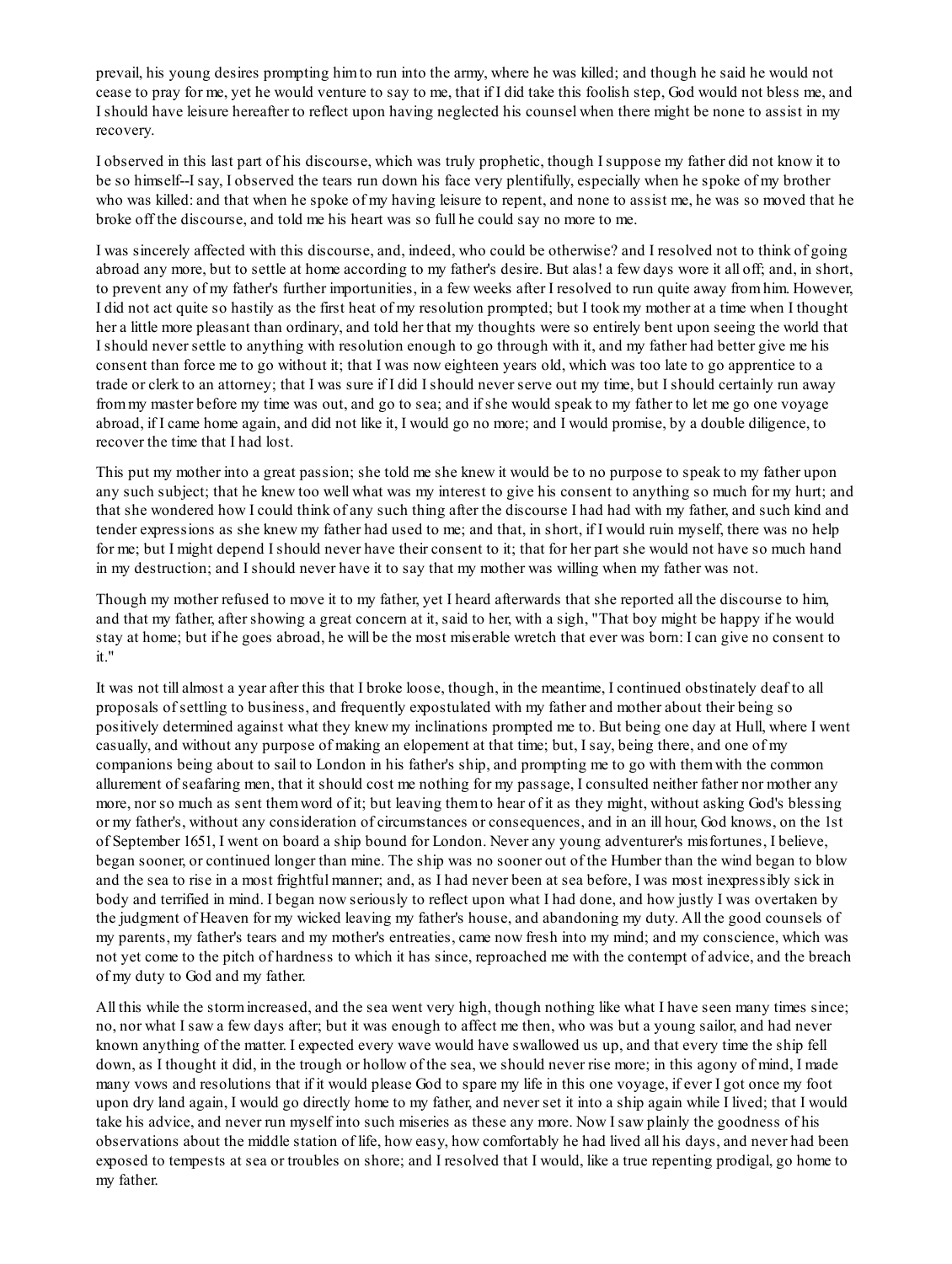These wise and sober thoughts continued all the while the stormlasted, and indeed some time after; but the next day the wind was abated, and the sea calmer, and I began to be a little inured to it; however, I was very grave for all that day, being also a little sea-sick still; but towards night the weather cleared up, the wind was quite over, and a charming fine evening followed; the sun went down perfectly clear, and rose so the next morning; and having little or no wind, and a smooth sea, the sun shining upon it, the sight was, as I thought, the most delightful that ever I saw.

I had slept well in the night, and was now no more sea-sick, but very cheerful, looking with wonder upon the sea that was so rough and terrible the day before, and could be so calmand so pleasant in so little a time after. And now, lest my good resolutions should continue, my companion, who had enticed me away, comes to me; "Well, Bob," says he, clapping me upon the shoulder, "how do you do after it? I warrant you were frighted, wer'n't you, last night, when it blew but a capful of wind?" "A capful d'you call it?" said I; "'twas a terrible storm." "A storm, you fool you," replies he; "do you call that a storm? why, it was nothing at all; give us but a good ship and sea-room, and we think nothing of such a squall of wind as that; but you're but a fresh-water sailor, Bob. Come, let us make a bowl of punch, and we'll forget all that; d'ye see what charming weather 'tis now?" To make short this sad part of my story, we went the way of allsailors; the punch was made and I was made half drunk with it: and in that one night's wickedness I drowned all my repentance, all my reflections upon my past conduct, all my resolutions for the future. In a word, as the sea was returned to its smoothness of surface and settled calmness by the abatement of that storm, so the hurry of my thoughts being over, my fears and apprehensions of being swallowed up by the sea being forgotten, and the current of my former desires returned, I entirely forgot the vows and promises that I made in my distress. I found, indeed, some intervals of reflection; and the serious thoughts did, as it were, endeavour to return again sometimes; but I shook them off, and roused myself fromthemas it were froma distemper, and applying myself to drinking and company, soon mastered the return of those fits--for so I called them; and I had in five or sixdays got as complete a victory over conscience as any young fellow that resolved not to be troubled with it could desire. But I was to have another trial for it still; and Providence, as in such cases generally it does, resolved to leave me entirely without excuse; for if I would not take this for a deliverance, the next was to be such a one as the worst and most hardened wretch among us would confess both the danger and the mercy of.

The sixth day of our being at sea we came into Yarmouth Roads; the wind having been contrary and the weather calm, we had made but little way since the storm. Here we were obliged to come to an anchor, and here we lay, the wind continuing contrary--viz. at south-west--for seven or eight days, during which time a great many ships fromNewcastle came into the same Roads, as the common harbour where the ships might wait for a wind for the river.

We had not, however, rid here so long but we should have tided it up the river, but that the wind blew too fresh, and after we had lain four or five days, blew very hard. However, the Roads being reckoned as good as a harbour, the anchorage good, and our ground-tackle very strong, our men were unconcerned, and not in the least apprehensive of danger, but spent the time in rest and mirth, after the manner of the sea; but the eighth day, in the morning, the wind increased, and we had all hands at work to strike our topmasts, and make everything snug and close, that the ship might ride as easy as possible. By noon the sea went very high indeed, and our ship rode forecastle in, shipped several seas, and we thought once or twice our anchor had come home; upon which our master ordered out the sheet-anchor, so that we rode with two anchors ahead, and the cables veered out to the bitter end.

By this time it blew a terrible stormindeed; and now I began to see terror and amazement in the faces even of the seamen themselves. The master, though vigilant in the business of preserving the ship, yet as he went in and out of his cabin by me, I could hear himsoftly to himself say, several times, "Lord be merciful to us! we shall be all lost! we shall be all undone!" and the like. During these first hurries I was stupid, lying still in my cabin, which was in the steerage, and cannot describe my temper: I could ill resume the first penitence which I had so apparently trampled upon and hardened myself against: I thought the bitterness of death had been past, and that this would be nothing like the first; but when the master himself came by me, as I said just now, and said we should be all lost, I was dreadfully frighted. I got up out of my cabin and looked out; but such a dismalsight I never saw: the sea ran mountains high, and broke upon us every three or four minutes; when I could look about, I could see nothing but distress round us; two ships that rode near us, we found, had cut their masts by the board, being deep laden; and our men cried out that a ship which rode about a mile ahead of us was foundered. Two more ships, being driven from their anchors, were run out of the Roads to sea, at all adventures, and that with not a mast standing. The light ships fared the best, as not so much labouring in the sea; but two or three of themdrove, and came close by us, running away with only their spritsail out before the wind.

Towards evening the mate and boatswain begged the master of our ship to let themcut away the fore-mast, which he was very unwilling to do; but the boatswain protesting to himthat if he did not the ship would founder, he consented; and when they had cut away the fore-mast, the main-mast stood so loose, and shook the ship so much, they were obliged to cut that away also, and make a clear deck.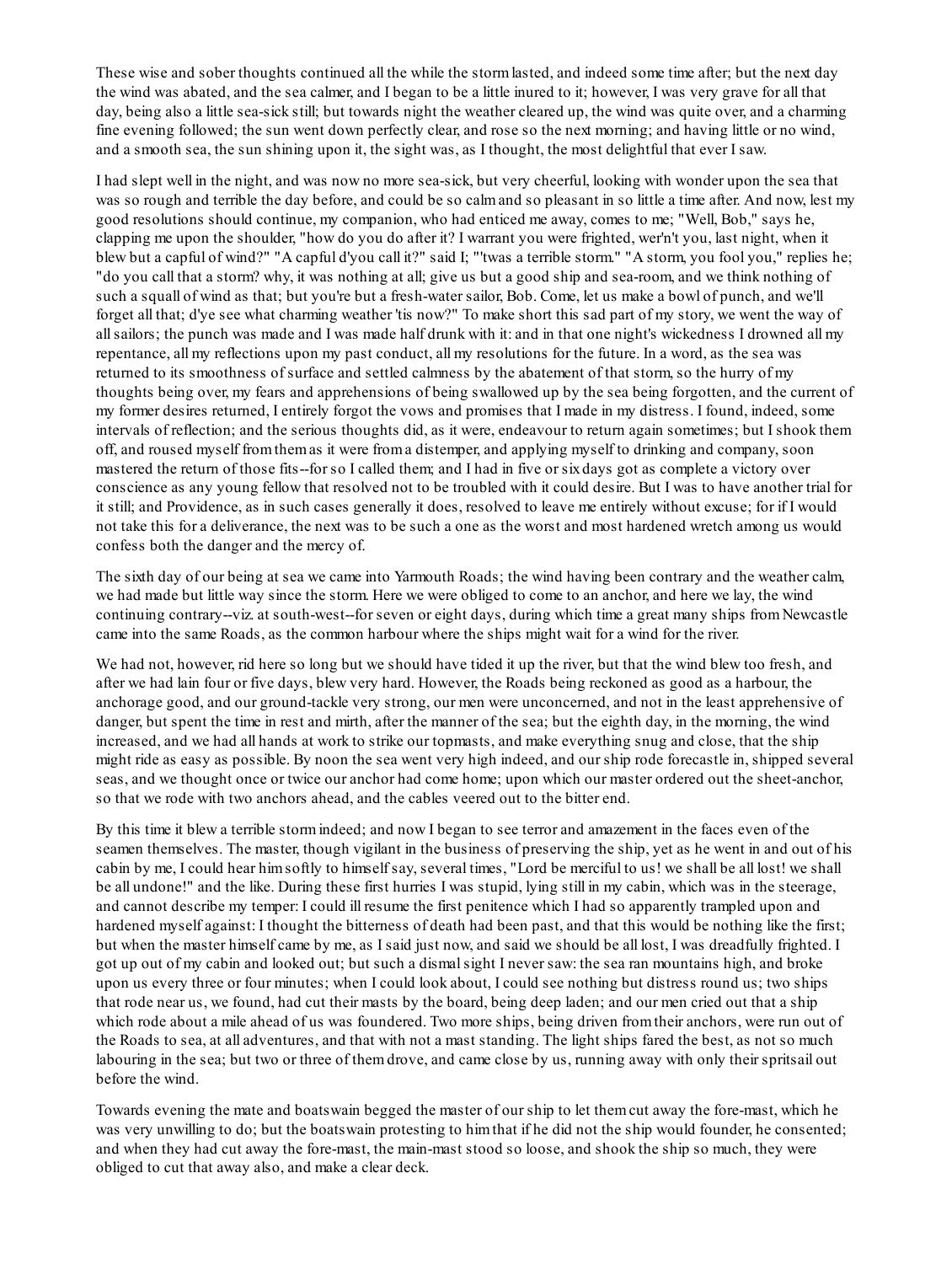Any one may judge what a condition I must be in at all this, who was but a young sailor, and who had been in such a fright before at but a little. But if I can express at this distance the thoughts I had about me at that time, I was in tenfold more horror of mind upon account of my former convictions, and the having returned fromthemto the resolutions I had wickedly taken at first, than I was at death itself; and these, added to the terror of the storm, put me into such a condition that I can by no words describe it. But the worst was not come yet; the stormcontinued with such fury that the seamen themselves acknowledged they had never seen a worse. We had a good ship, but she was deep laden, and wallowed in the sea, so that the seamen every now and then cried out she would founder. It was my advantage in one respect, that I did not know what they meant by *founder* till I inquired. However, the stormwas so violent that I saw, what is not often seen, the master, the boatswain, and some others more sensible than the rest, at their prayers, and expecting every moment when the ship would go to the bottom. In the middle of the night, and under all the rest of our distresses, one of the men that had been down to see cried out we had sprung a leak; another said there was four feet water in the hold. Then all hands were called to the pump. At that word, my heart, as I thought, died within me: and I fell backwards upon the side of my bed where I sat, into the cabin. However, the men roused me, and told me that I, that was able to do nothing before, was as well able to pump as another; at which I stirred up and went to the pump, and worked very heartily. While this was doing the master, seeing some light colliers, who, not able to ride out the storm were obliged to slip and run away to sea, and would come near us, ordered to fire a gun as a signal of distress. I, who knew nothing what they meant, thought the ship had broken, or some dreadful thing happened. In a word, I was so surprised that I fell down in a swoon. As this was a time when everybody had his own life to think of, nobody minded me, or what was become of me; but another man stepped up to the pump, and thrusting me aside with his foot, let me lie, thinking I had been dead; and it was a great while before I came to myself.

We worked on; but the water increasing in the hold, it was apparent that the ship would founder; and though the storm began to abate a little, yet it was not possible she could swimtill we might run into any port; so the master continued firing guns for help; and a light ship, who had rid it out just ahead of us, ventured a boat out to help us. It was with the utmost hazard the boat came near us; but it was impossible for us to get on board, or for the boat to lie near the ship's side, till at last the men rowing very heartily, and venturing their lives to save ours, our men cast thema rope over the stern with a buoy to it, and then veered it out a great length, which they, after much labour and hazard, took hold of, and we hauled themclose under our stern, and got all into their boat. It was to no purpose for themor us, after we were in the boat, to think of reaching their own ship; so all agreed to let her drive, and only to pull her in towards shore as much as we could; and our master promised them, that if the boat was staved upon shore, he would make it good to their master:so partly rowing and partly driving, our boat went away to the northward, sloping towards the shore almost as far as Winterton Ness.

We were not much more than a quarter of an hour out of our ship till we saw her sink, and then I understood for the first time what was meant by a ship foundering in the sea. I must acknowledge I had hardly eyes to look up when the seamen told me she was sinking; for fromthe moment that they rather put me into the boat than that I might be said to go in, my heart was, as it were, dead within me, partly with fright, partly with horror of mind, and the thoughts of what was yet before me.

While we were in this condition--the men yet labouring at the oar to bring the boat near the shore--we could see (when, our boat mounting the waves, we were able to see the shore) a great many people running along the strand to assist us when we should come near; but we made but slow way towards the shore; nor were we able to reach the shore till, being past the lighthouse at Winterton, the shore falls off to the westward towards Cromer, and so the land broke off a little the violence of the wind. Here we got in, and though not without much difficulty, got allsafe on shore, and walked afterwards on foot to Yarmouth, where, as unfortunate men, we were used with great humanity, as well by the magistrates of the town, who assigned us good quarters, as by particular merchants and owners of ships, and had money given us sufficient to carry us either to London or back to Hull as we thought fit.

Had I now had the sense to have gone back to Hull, and have gone home, I had been happy, and my father, as in our blessed Saviour's parable, had even killed the fatted calf for me; for hearing the ship I went away in was cast away in Yarmouth Roads, it was a great while before he had any assurances that I was not drowned.

But my ill fate pushed me on now with an obstinacy that nothing could resist; and though I had several times loud calls frommy reason and my more composed judgment to go home, yet I had no power to do it. I know not what to call this, nor will I urge that it is a secret overruling decree, that hurries us on to be the instruments of our own destruction, even though it be before us, and that we rush upon it with our eyes open. Certainly, nothing but some such decreed unavoidable misery, which it was impossible for me to escape, could have pushed me forward against the calm reasonings and persuasions of my most retired thoughts, and against two such visible instructions as I had met with in my first attempt.

My comrade, who had helped to harden me before, and who was the master's son, was now less forward than I. The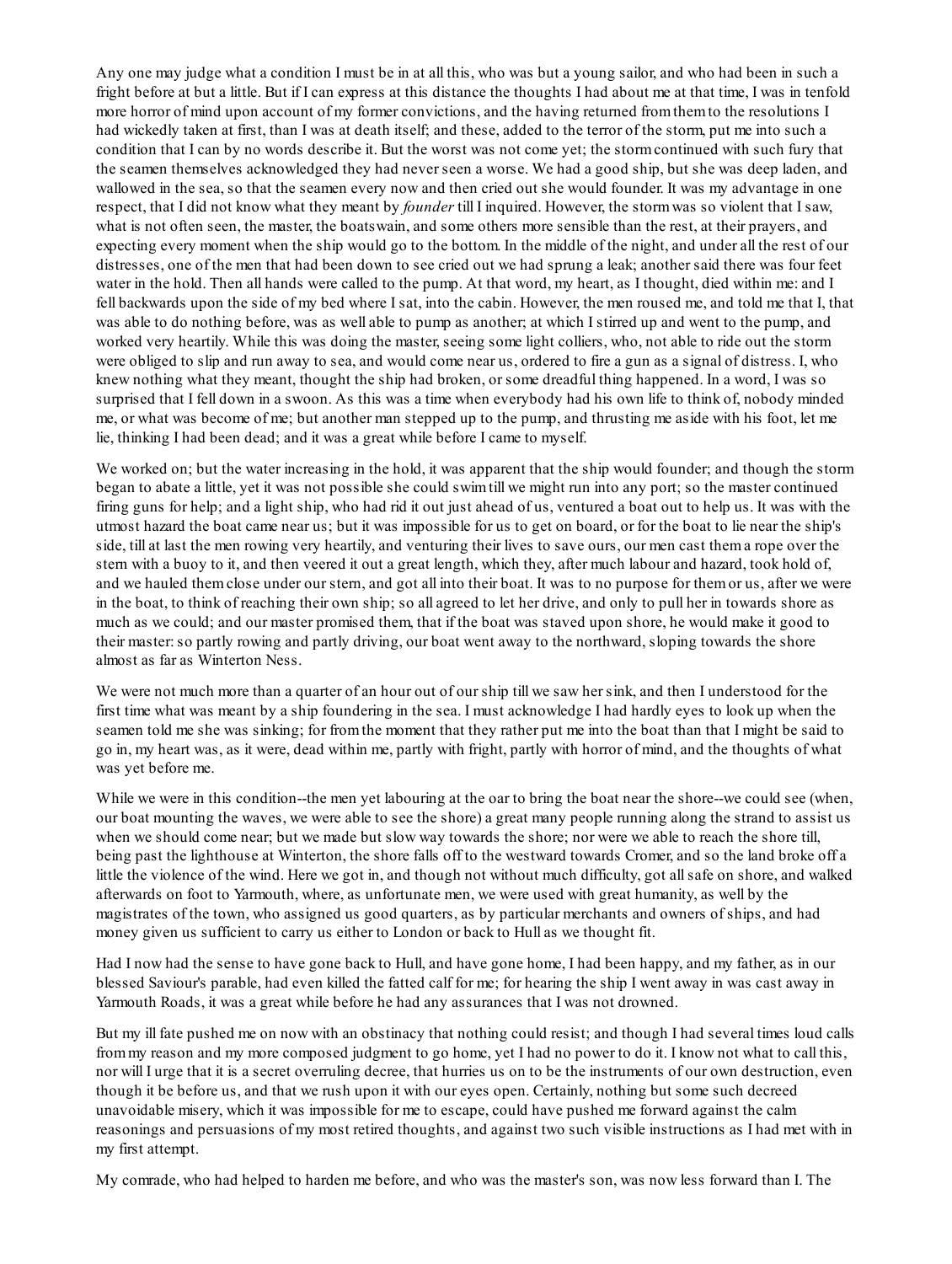first time he spoke to me after we were at Yarmouth, which was not till two or three days, for we were separated in the town to several quarters; I say, the first time he saw me, it appeared his tone was altered; and, looking very melancholy, and shaking his head, he asked me how I did, and telling his father who I was, and how I had come this voyage only for a trial, in order to go further abroad, his father, turning to me with a very grave and concerned tone "Young man," says he, "you ought never to go to sea any more; you ought to take this for a plain and visible token that you are not to be a seafaring man." "Why, sir," said I, "will you go to sea no more?" "That is another case," said he; "it is my calling, and therefore my duty; but as you made this voyage on trial, you see what a taste Heaven has given you of what you are to expect if you persist. Perhaps this has all befallen us on your account, like Jonah in the ship of Tarshish. Pray," continues he, "what are you; and on what account did you go to sea?" Upon that I told himsome of my story; at the end of which he burst out into a strange kind of passion: "What had I done," says he, "that such an unhappy wretch should come into my ship? I would not set my foot in the same ship with thee again for a thousand pounds." This indeed was, as I said, an excursion of his spirits, which were yet agitated by the sense of his loss, and was farther than he could have authority to go. However, he afterwards talked very gravely to me, exhorting me to go back to my father, and not tempt Providence to my ruin, telling me I might see a visible hand of Heaven against me. "And, young man," said he, "depend upon it, if you do not go back, wherever you go, you will meet with nothing but disasters and disappointments, till your father's words are fulfilled upon you."

We parted soon after; for I made him little answer, and I saw him no more; which way he went I knew not. As for me, having some money in my pocket, I travelled to London by land; and there, as well as on the road, had many struggles with myself what course of life I should take, and whether I should go home or to sea.

As to going home, shame opposed the best motions that offered to my thoughts, and it immediately occurred to me how I should be laughed at among the neighbours, and should be ashamed to see, not my father and mother only, but even everybody else; fromwhence I have since often observed, how incongruous and irrational the common temper of mankind is, especially of youth, to that reason which ought to guide themin such cases--viz. that they are not ashamed to sin, and yet are ashamed to repent; not ashamed of the action for which they ought justly to be esteemed fools, but are ashamed of the returning, which only can make thembe esteemed wise men.

In this state of life, however, I remained some time, uncertain what measures to take, and what course of life to lead. An irresistible reluctance continued to going home; and as I stayed away a while, the remembrance of the distress I had been in wore off, and as that abated, the little motion I had in my desires to return wore off with it, till at last I quite laid aside the thoughts of it, and looked out for a voyage.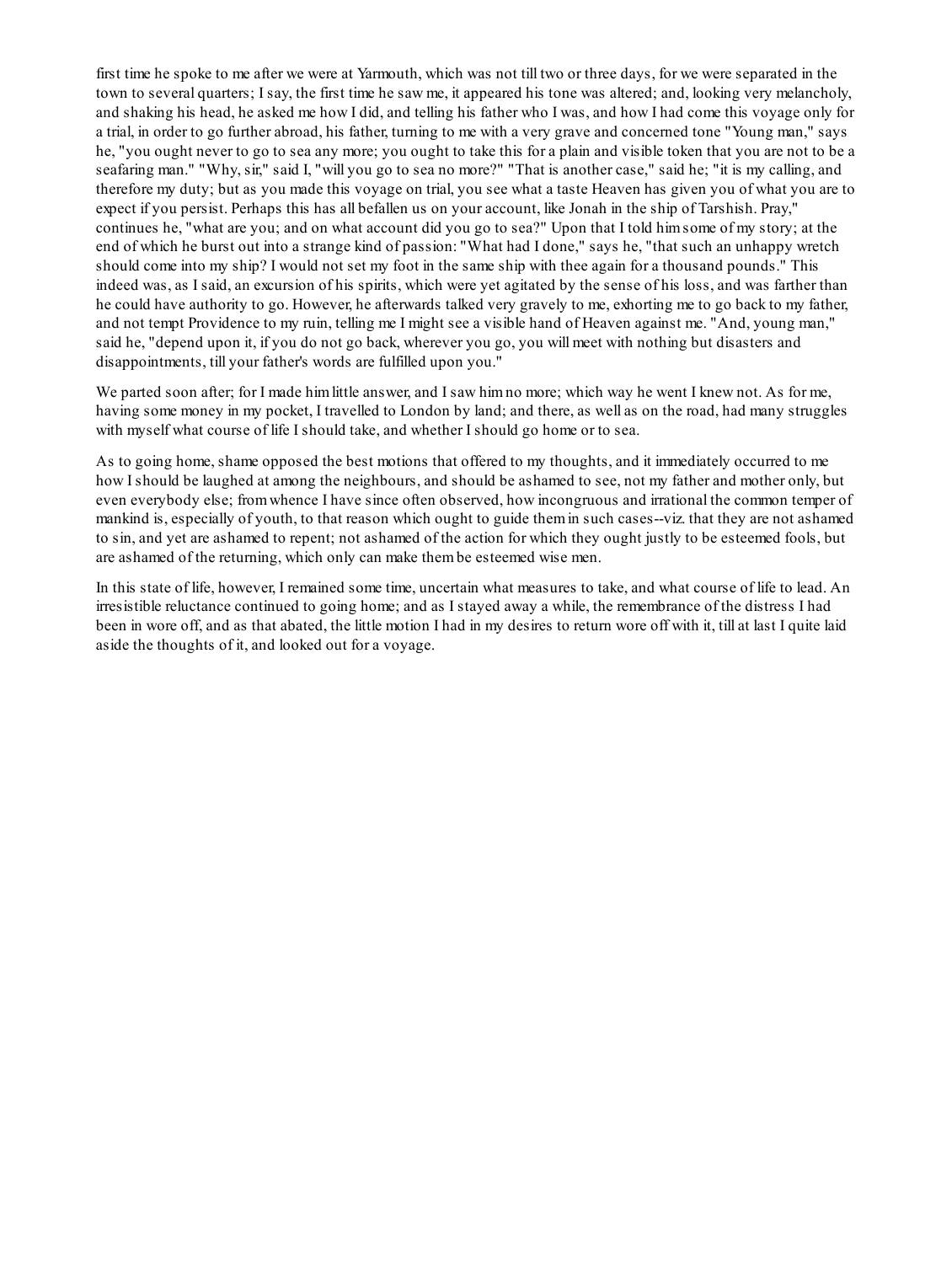#### **CHAPTER II--SLAVERY AND ESCAPE**

That evil influence which carried me first away frommy father's house--which hurried me into the wild and indigested notion of raising my fortune, and that impressed those conceits so forcibly upon me as to make me deaf to all good advice, and to the entreaties and even the commands of my father--I say, the same influence, whatever it was, presented the most unfortunate of all enterprises to my view; and I went on board a vessel bound to the coast of Africa; or, as our sailors vulgarly called it, a voyage to Guinea.

It was my great misfortune that in all these adventures I did not ship myself as a sailor; when, though I might indeed have worked a little harder than ordinary, yet at the same time I should have learnt the duty and office of a fore-mast man, and in time might have qualified myself for a mate or lieutenant, if not for a master. But as it was always my fate to choose for the worse, so I did here; for having money in my pocket and good clothes upon my back, I would always go on board in the habit of a gentleman; and so I neither had any business in the ship, nor learned to do any.

It was my lot first of all to fall into pretty good company in London, which does not always happen to such loose and misguided young fellows as I then was; the devil generally not omitting to lay some snare for themvery early; but it was not so with me. I first got acquainted with the master of a ship who had been on the coast of Guinea; and who, having had very good success there, was resolved to go again. This captain taking a fancy to my conversation, which was not at all disagreeable at that time, hearing me say I had a mind to see the world, told me if I would go the voyage with him I should be at no expense; I should be his messmate and his companion; and if I could carry anything with me, I should have all the advantage of it that the trade would admit; and perhaps I might meet with some encouragement.

I embraced the offer; and entering into a strict friendship with this captain, who was an honest, plain-dealing man, I went the voyage with him, and carried a small adventure with me, which, by the disinterested honesty of my friend the captain, I increased very considerably; for I carried about PS40 in such toys and trifles as the captain directed me to buy. These PS40 I had mustered together by the assistance of some of my relations whomI corresponded with; and who, I believe, got my father, or at least my mother, to contribute so much as that to my first adventure.

This was the only voyage which I may say was successful in all my adventures, which I owe to the integrity and honesty of my friend the captain; under whomalso I got a competent knowledge of the mathematics and the rules of navigation, learned how to keep an account of the ship's course, take an observation, and, in short, to understand some things that were needful to be understood by a sailor; for, as he took delight to instruct me, I took delight to learn; and, in a word, this voyage made me both a sailor and a merchant; for I brought home five pounds nine ounces of gold-dust for my adventure, which yielded me in London, at my return, almost PS300; and this filled me with those aspiring thoughts which have since so completed my ruin.

Yet even in this voyage I had my misfortunes too; particularly, that I was continually sick, being thrown into a violent calenture by the excessive heat of the climate; our principal trading being upon the coast, fromlatitude of 15 degrees north even to the line itself.

I was now set up for a Guinea trader; and my friend, to my great misfortune, dying soon after his arrival, I resolved to go the same voyage again, and I embarked in the same vessel with one who was his mate in the former voyage, and had now got the command of the ship. This was the unhappiest voyage that ever man made; for though I did not carry quite PS100 of my new-gained wealth, so that I had PS200 left, which I had lodged with my friend's widow, who was very just to me, yet I fell into terrible misfortunes. The first was this: our ship making her course towards the Canary Islands, or rather between those islands and the African shore, was surprised in the grey of the morning by a Turkish rover of Sallee, who gave chase to us with all the sailshe could make. We crowded also as much canvas as our yards would spread, or our masts carry, to get clear; but finding the pirate gained upon us, and would certainly come up with us in a few hours, we prepared to fight; our ship having twelve guns, and the rogue eighteen. About three in the afternoon he came up with us, and bringing to, by mistake, just athwart our quarter, instead of athwart our stern, as he intended, we brought eight of our guns to bear on that side, and poured in a broadside upon him, which made him sheer off again, after returning our fire, and pouring in also his smallshot fromnear two hundred men which he had on board. However, we had not a man touched, all our men keeping close. He prepared to attack us again, and we to defend ourselves. But laying us on board the next time upon our other quarter, he entered sixty men upon our decks, who immediately fell to cutting and hacking the sails and rigging. We plied them with small shot, half-pikes, powderchests, and such like, and cleared our deck of themtwice. However, to cut short this melancholy part of our story, our ship being disabled, and three of our men killed, and eight wounded, we were obliged to yield, and were carried all prisoners into Sallee, a port belonging to the Moors.

The usage I had there was not so dreadful as at first I apprehended; nor was I carried up the country to the emperor's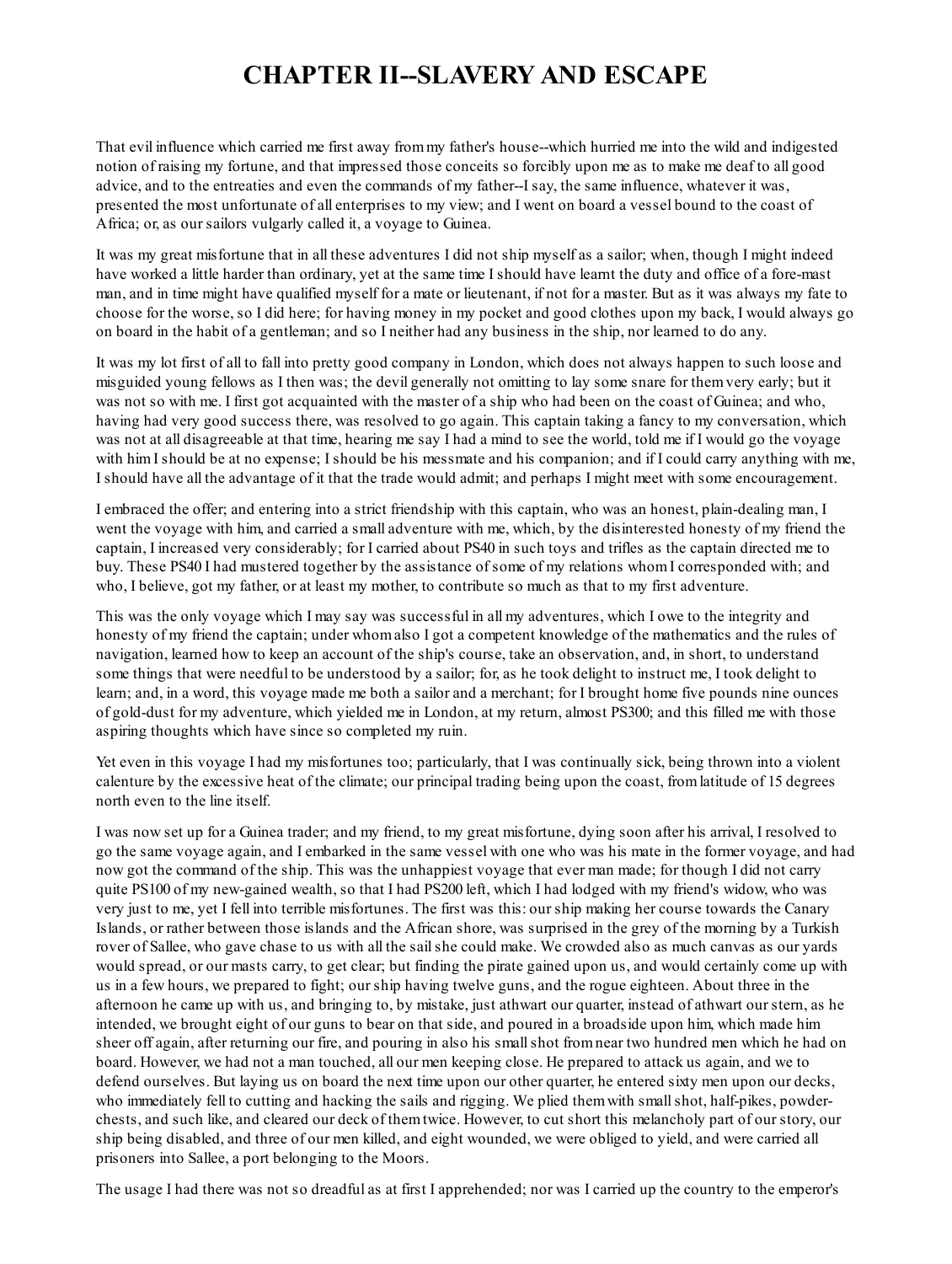court, as the rest of our men were, but was kept by the captain of the rover as his proper prize, and made his slave, being young and nimble, and fit for his business. At this surprising change of my circumstances, froma merchant to a miserable slave, I was perfectly overwhelmed; and now I looked back upon my father's prophetic discourse to me, that I should be miserable and have none to relieve me, which I thought was now so effectually brought to pass that I could not be worse; for now the hand of Heaven had overtaken me, and I was undone without redemption; but, alas! this was but a taste of the misery I was to go through, as will appear in the sequel of this story.

As my new patron, or master, had taken me home to his house, so I was in hopes that he would take me with himwhen he went to sea again, believing that it would some time or other be his fate to be taken by a Spanish or Portugal man-ofwar; and that then I should be set at liberty. But this hope of mine was soon taken away; for when he went to sea, he left me on shore to look after his little garden, and do the common drudgery of slaves about his house; and when he came home again fromhis cruise, he ordered me to lie in the cabin to look after the ship.

Here I meditated nothing but my escape, and what method I might take to effect it, but found no way that had the least probability in it; nothing presented to make the supposition of it rational; for I had nobody to communicate it to that would embark with me--no fellow-slave, no Englishman, Irishman, or Scotchman there but myself; so that for two years, though I often pleased myself with the imagination, yet I never had the least encouraging prospect of putting it in practice.

After about two years, an odd circumstance presented itself, which put the old thought of making some attempt for my liberty again in my head. My patron lying at home longer than usual without fitting out his ship, which, as I heard, was for want of money, he used constantly, once or twice a week, sometimes oftener if the weather was fair, to take the ship's pinnace and go out into the road a-fishing; and as he always took me and young Maresco with himto row the boat, we made himvery merry, and I proved very dexterous in catching fish; insomuch that sometimes he would send me with a Moor, one of his kinsmen, and the youth--the Maresco, as they called him--to catch a dish of fish for him.

It happened one time, that going a-fishing in a calmmorning, a fog rose so thick that, though we were not half a league fromthe shore, we lost sight of it; and rowing we knew not whither or which way, we laboured all day, and all the next night; and when the morning came we found we had pulled off to sea instead of pulling in for the shore; and that we were at least two leagues fromthe shore. However, we got well in again, though with a great deal of labour and some danger; for the wind began to blow pretty fresh in the morning; but we were all very hungry.

But our patron, warned by this disaster, resolved to take more care of himself for the future; and having lying by him the longboat of our English ship that he had taken, he resolved he would not go a-fishing any more without a compass and some provision; so he ordered the carpenter of his ship, who also was an English slave, to build a little state-room, or cabin, in the middle of the long-boat, like that of a barge, with a place to stand behind it to steer, and haul home the main-sheet; the roombefore for a hand or two to stand and work the sails. She sailed with what we call a shoulder-ofmutton sail; and the boomjibed over the top of the cabin, which lay very snug and low, and had in it roomfor himto lie, with a slave or two, and a table to eat on, with some small lockers to put in some bottles of such liquor as he thought fit to drink; and his bread, rice, and coffee.

We went frequently out with this boat a-fishing; and as I was most dexterous to catch fish for him, he never went without me. It happened that he had appointed to go out in this boat, either for pleasure or for fish, with two or three Moors of some distinction in that place, and for whomhe had provided extraordinarily, and had, therefore, sent on board the boat overnight a larger store of provisions than ordinary; and had ordered me to get ready three fusees with powder and shot, which were on board his ship, for that they designed some sport of fowling as well as fishing.

I got all things ready as he had directed, and waited the next morning with the boat washed clean, her ancient and pendants out, and everything to accommodate his guests; when by-and-by my patron came on board alone, and told me his guests had put off going fromsome business that fell out, and ordered me, with the man and boy, as usual, to go out with the boat and catch themsome fish, for that his friends were to sup at his house, and commanded that as soon as I got some fish I should bring it home to his house; all which I prepared to do.

This moment my former notions of deliverance darted into my thoughts, for now I found I was likely to have a little ship at my command; and my master being gone, I prepared to furnish myself, not for fishing business, but for a voyage; though I knew not, neither did I so much as consider, whither I should steer--anywhere to get out of that place was my desire.

My first contrivance was to make a pretence to speak to this Moor, to get something for our subsistence on board; for I told himwe must not presume to eat of our patron's bread. He said that was true; so he brought a large basket of rusk or biscuit, and three jars of fresh water, into the boat. I knew where my patron's case of bottles stood, which it was evident, by the make, were taken out of some English prize, and I conveyed theminto the boat while the Moor was on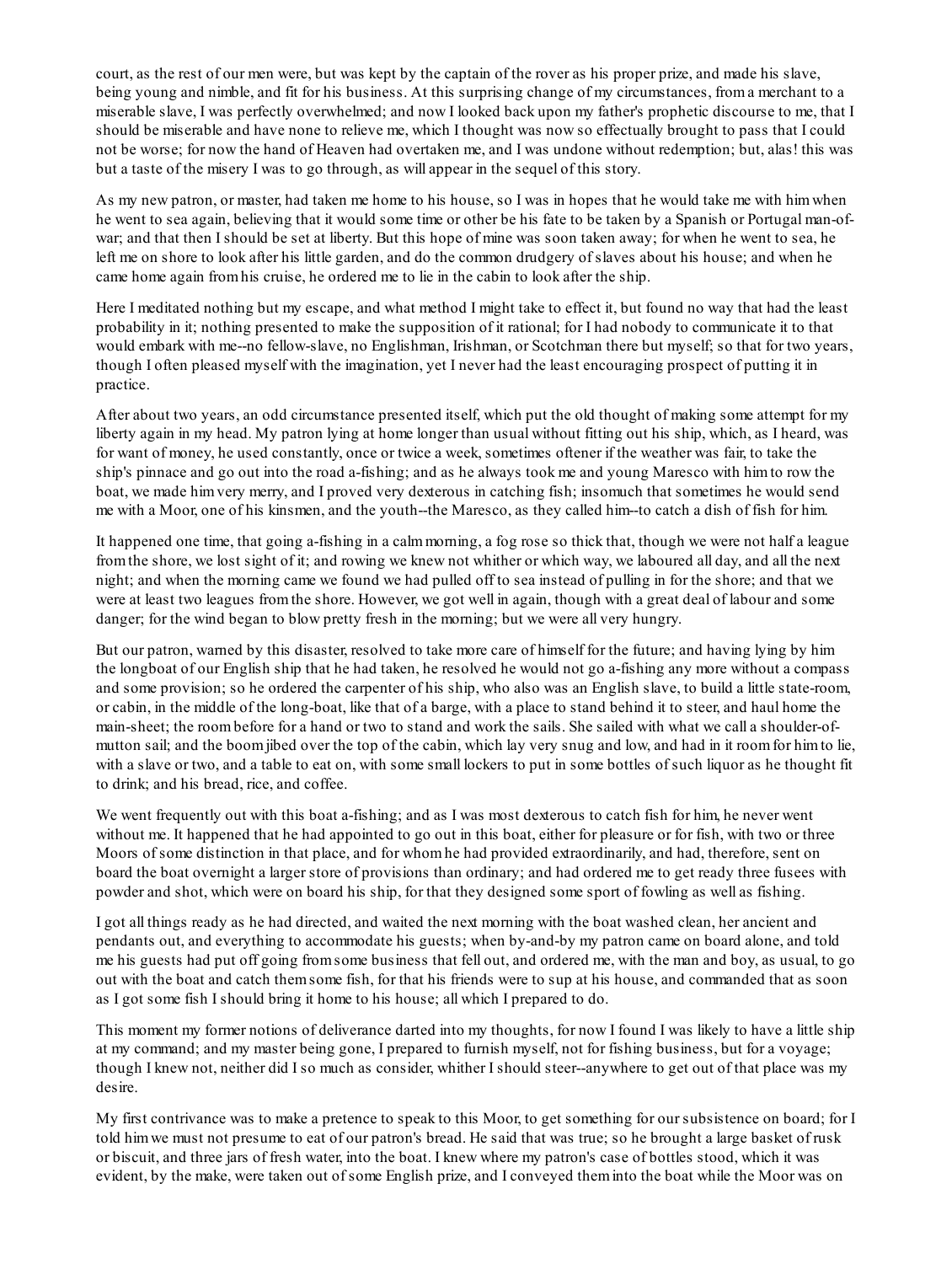shore, as if they had been there before for our master. I conveyed also a great lump of beeswaxinto the boat, which weighed about half a hundred-weight, with a parcel of twine or thread, a hatchet, a saw, and a hammer, all of which were of great use to us afterwards, especially the wax, to make candles. Another trick I tried upon him, which he innocently came into also: his name was Ismael, which they call Muley, or Moely; so I called to him--"Moely," said I, "our patron's guns are on board the boat; can you not get a little powder and shot? It may be we may killsome alcamies (a fowl like our curlews) for ourselves, for I know he keeps the gunner's stores in the ship." "Yes," says he, "I'll bring some;" and accordingly he brought a great leather pouch, which held a pound and a half of powder, or rather more; and another with shot, that had five or sixpounds, with some bullets, and put all into the boat. At the same time I had found some powder of my master's in the great cabin, with which I filled one of the large bottles in the case, which was almost empty, pouring what was in it into another; and thus furnished with everything needful, we sailed out of the port to fish. The castle, which is at the entrance of the port, knew who we were, and took no notice of us; and we were not above a mile out of the port before we hauled in our sail and set us down to fish. The wind blew fromthe N.N.E., which was contrary to my desire, for had it blown southerly I had been sure to have made the coast of Spain, and at least reached to the bay of Cadiz; but my resolutions were, blow which way it would, I would be gone fromthat horrid place where I was, and leave the rest to fate.

After we had fished some time and caught nothing--for when I had fish on my hook I would not pull themup, that he might not see them--I said to the Moor, "This will not do; our master will not be thus served; we must stand farther off." He, thinking no harm, agreed, and being in the head of the boat, set the sails; and, as I had the helm, I ran the boat out near a league farther, and then brought her to, as if I would fish; when, giving the boy the helm, I stepped forward to where the Moor was, and making as if I stooped for something behind him, I took himby surprise with my armunder his waist, and tossed himclear overboard into the sea. He rose immediately, for he swam like a cork, and called to me, begged to be taken in, told me he would go all over the world with me. He swamso strong after the boat that he would have reached me very quickly, there being but little wind; upon which I stepped into the cabin, and fetching one of the fowling-pieces, I presented it at him, and told himI had done himno hurt, and if he would be quiet I would do himnone. "But," said I, "you swimwell enough to reach to the shore, and the sea is calm; make the best of your way to shore, and I will do you no harm; but if you come near the boat I'llshoot you through the head, for I amresolved to have my liberty;" so he turned himself about, and swamfor the shore, and I make no doubt but he reached it with ease, for he was an excellent swimmer.

I could have been content to have taken this Moor with me, and have drowned the boy, but there was no venturing to trust him. When he was gone, I turned to the boy, whomthey called Xury, and said to him, "Xury, if you will be faithful to me, I'll make you a great man; but if you will not stroke your face to be true to me"--that is, swear by Mahomet and his father's beard--"I must throw you into the sea too." The boy smiled in my face, and spoke so innocently that I could not distrust him, and swore to be faithful to me, and go all over the world with me.

While I was in view of the Moor that was swimming, I stood out directly to sea with the boat, rather stretching to windward, that they might think me gone towards the Straits' mouth (as indeed any one that had been in their wits must have been supposed to do): for who would have supposed we were sailed on to the southward, to the truly Barbarian coast, where whole nations of negroes were sure to surround us with their canoes and destroy us; where we could not go on shore but we should be devoured by savage beasts, or more merciless savages of human kind.

But as soon as it grew dusk in the evening, I changed my course, and steered directly south and by east, bending my course a little towards the east, that I might keep in with the shore; and having a fair, fresh gale of wind, and a smooth, quiet sea, I made such sail that I believe by the next day, at three o'clock in the afternoon, when I first made the land, I could not be less than one hundred and fifty miles south of Sallee; quite beyond the Emperor of Morocco's dominions, or indeed of any other king thereabouts, for we saw no people.

Yet such was the fright I had taken of the Moors, and the dreadful apprehensions I had of falling into their hands, that I would not stop, or go on shore, or come to an anchor; the wind continuing fair till I had sailed in that manner five days; and then the wind shifting to the southward, I concluded also that if any of our vessels were in chase of me, they also would now give over; so I ventured to make to the coast, and came to an anchor in the mouth of a little river, I knew not what, nor where, neither what latitude, what country, what nation, or what river. I neither saw, nor desired to see any people; the principal thing I wanted was fresh water. We came into this creek in the evening, resolving to swimon shore as soon as it was dark, and discover the country; but as soon as it was quite dark, we heard such dreadful noises of the barking, roaring, and howling of wild creatures, of we knew not what kinds, that the poor boy was ready to die with fear, and begged of me not to go on shore till day. "Well, Xury," said I, "then I won't; but it may be that we may see men by day, who will be as bad to us as those lions." "Then we give themthe shoot gun," says Xury, laughing, "make themrun wey." Such English Xury spoke by conversing among us slaves. However, I was glad to see the boy so cheerful, and I gave hima dram(out of our patron's case of bottles) to cheer himup. After all, Xury's advice was good, and I took it; we dropped our little anchor, and lay still all night; I say still, for we slept none; for in two or three hours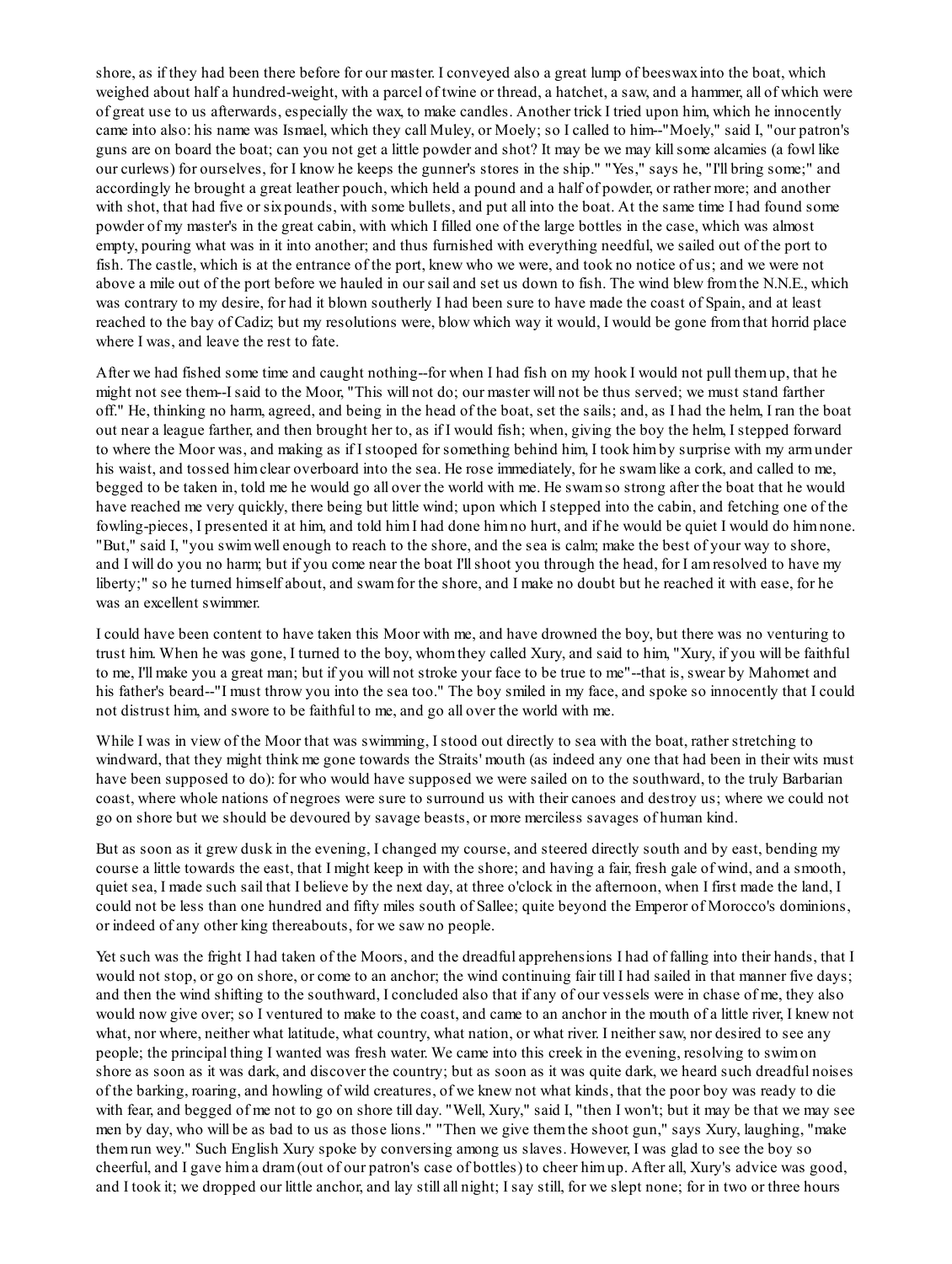we saw vast great creatures (we knew not what to call them) of many sorts, come down to the sea-shore and run into the water, wallowing and washing themselves for the pleasure of cooling themselves; and they made such hideous howlings and yellings, that I never indeed heard the like.

Xury was dreadfully frighted, and indeed so was I too; but we were both more frighted when we heard one of these mighty creatures come swimming towards our boat; we could not see him, but we might hear himby his blowing to be a monstrous huge and furious beast. Xury said it was a lion, and it might be so for aught I know; but poor Xury cried to me to weigh the anchor and row away; "No," says I, "Xury; we can slip our cable, with the buoy to it, and go off to sea; they cannot follow us far." I had no sooner said so, but I perceived the creature (whatever it was) within two oars' length, which something surprised me; however, I immediately stepped to the cabin door, and taking up my gun, fired at him; upon which he immediately turned about and swamtowards the shore again.

But it is impossible to describe the horrid noises, and hideous cries and howlings that were raised, as well upon the edge of the shore as higher within the country, upon the noise or report of the gun, a thing I have some reason to believe those creatures had never heard before: this convinced me that there was no going on shore for us in the night on that coast, and how to venture on shore in the day was another question too; for to have fallen into the hands of any of the savages had been as bad as to have fallen into the hands of the lions and tigers; at least we were equally apprehensive of the danger of it.

Be that as it would, we were obliged to go on shore somewhere or other for water, for we had not a pint left in the boat; when and where to get to it was the point. Xury said, if I would let him go on shore with one of the jars, he would find if there was any water, and bring some to me. I asked himwhy he would go? why I should not go, and he stay in the boat? The boy answered with so much affection as made me love himever after. Says he, "If wild mans come, they eat me, you go wey." "Well, Xury," said I, "we will both go and if the wild mans come, we will kill them, they shall eat neither of us." So I gave Xury a piece of rusk bread to eat, and a dramout of our patron's case of bottles which I mentioned before; and we hauled the boat in as near the shore as we thought was proper, and so waded on shore, carrying nothing but our arms and two jars for water.

I did not care to go out of sight of the boat, fearing the coming of canoes with savages down the river; but the boy seeing a low place about a mile up the country, rambled to it, and by-and-by I saw himcome running towards me. I thought he was pursued by some savage, or frighted with some wild beast, and I ran forward towards himto help him; but when I came nearer to himI saw something hanging over his shoulders, which was a creature that he had shot, like a hare, but different in colour, and longer legs; however, we were very glad of it, and it was very good meat; but the great joy that poor Xury came with, was to tell me he had found good water and seen no wild mans.

But we found afterwards that we need not take such pains for water, for a little higher up the creek where we were we found the water fresh when the tide was out, which flowed but a little way up; so we filled our jars, and feasted on the hare he had killed, and prepared to go on our way, having seen no footsteps of any human creature in that part of the country.

As I had been one voyage to this coast before, I knew very well that the islands of the Canaries, and the Cape de Verde Islands also, lay not far off fromthe coast. But as I had no instruments to take an observation to know what latitude we were in, and not exactly knowing, or at least remembering, what latitude they were in, I knew not where to look for them, or when to stand off to sea towards them; otherwise I might now easily have found some of these islands. But my hope was, that if I stood along this coast till I came to that part where the English traded, I should find some of their vessels upon their usual design of trade, that would relieve and take us in.

By the best of my calculation, that place where I now was must be that country which, lying between the Emperor of Morocco's dominions and the negroes, lies waste and uninhabited, except by wild beasts; the negroes having abandoned it and gone farther south for fear of the Moors, and the Moors not thinking it worth inhabiting by reason of its barrenness; and indeed, both forsaking it because of the prodigious number of tigers, lions, leopards, and other furious creatures which harbour there; so that the Moors use it for their hunting only, where they go like an army, two or three thousand men at a time; and indeed for near a hundred miles together upon this coast we saw nothing but a waste, uninhabited country by day, and heard nothing but howlings and roaring of wild beasts by night.

Once or twice in the daytime I thought I saw the Pico of Teneriffe, being the high top of the Mountain Teneriffe in the Canaries, and had a great mind to venture out, in hopes of reaching thither; but having tried twice, I was forced in again by contrary winds, the sea also going too high for my little vessel; so, I resolved to pursue my first design, and keep along the shore.

Several times I was obliged to land for fresh water, after we had left this place; and once in particular, being early in morning, we came to an anchor under a little point of land, which was pretty high; and the tide beginning to flow, we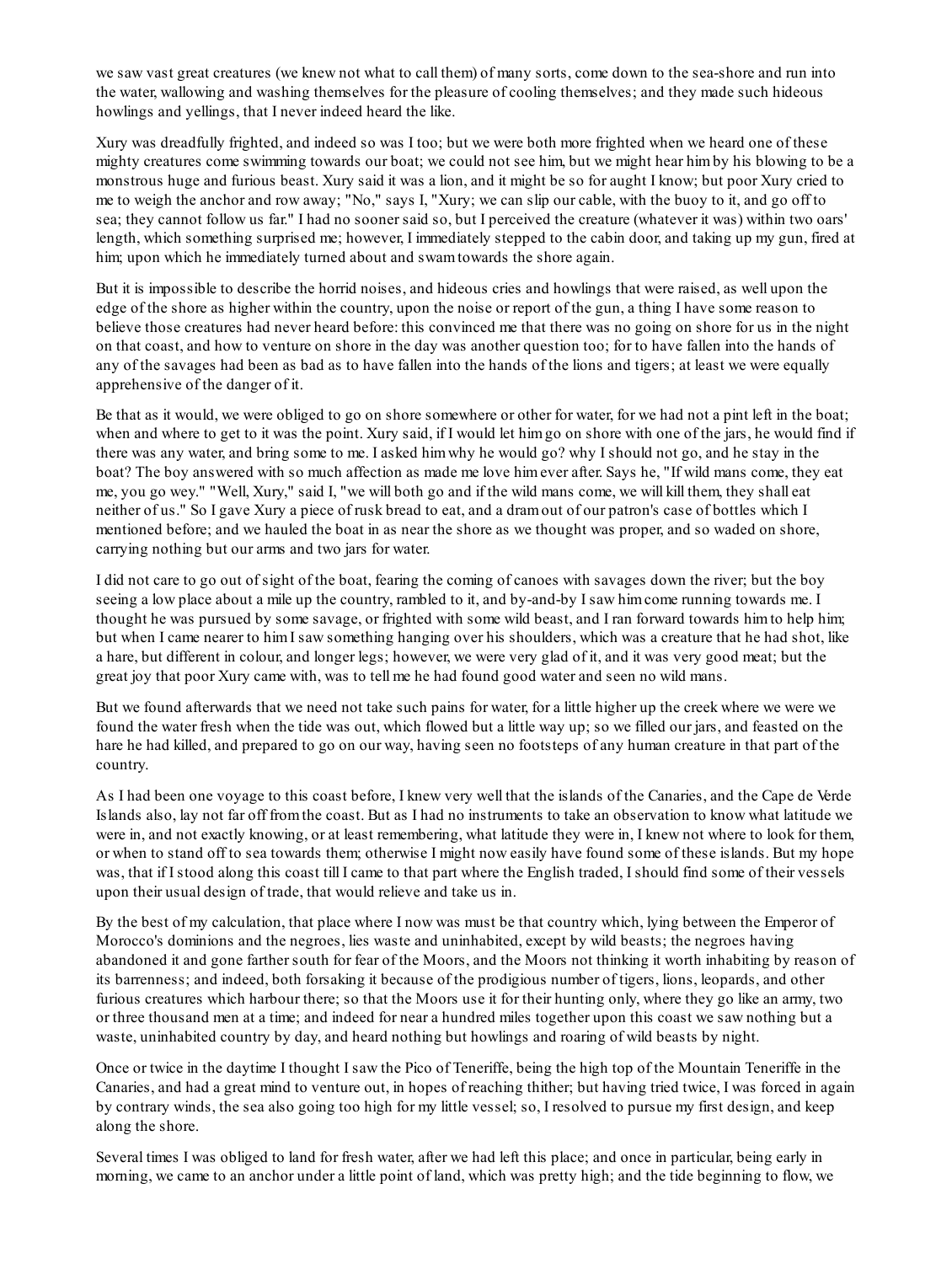lay still to go farther in. Xury, whose eyes were more about himthan it seems mine were, calls softly to me, and tells me that we had best go farther off the shore; "For," says he, "look, yonder lies a dreadful monster on the side of that hillock, fast asleep." I looked where he pointed, and saw a dreadful monster indeed, for it was a terrible, great lion that lay on the side of the shore, under the shade of a piece of the hill that hung as it were a little over him. "Xury," says I, "you shall on shore and kill him." Xury, looked frighted, and said, "Me kill! he eat me at one mouth!"--one mouthful he meant. However, I said no more to the boy, but bade himlie still, and I took our biggest gun, which was almost musketbore, and loaded it with a good charge of powder, and with two slugs, and laid it down; then I loaded another gun with two bullets; and the third (for we had three pieces) I loaded with five smaller bullets. I took the best aimI could with the first piece to have shot himin the head, but he lay so with his leg raised a little above his nose, that the slugs hit his leg about the knee and broke the bone. He started up, growling at first, but finding his leg broken, fell down again; and then got upon three legs, and gave the most hideous roar that ever I heard. I was a little surprised that I had not hit him on the head; however, I took up the second piece immediately, and though he began to move off, fired again, and shot himin the head, and had the pleasure to see himdrop and make but little noise, but lie struggling for life. Then Xury took heart, and would have me let himgo on shore. "Well, go," said I:so the boy jumped into the water and taking a little gun in one hand, swamto shore with the other hand, and coming close to the creature, put the muzzle of the piece to his ear, and shot himin the head again, which despatched himquite.

This was game indeed to us, but this was no food; and I was very sorry to lose three charges of powder and shot upon a creature that was good for nothing to us. However, Xury said he would have some of him; so he comes on board, and asked me to give himthe hatchet. "For what, Xury?" said I. "Me cut off his head," said he. However, Xury could not cut off his head, but he cut off a foot, and brought it with him, and it was a monstrous great one.

I bethought myself, however, that, perhaps the skin of himmight, one way or other, be of some value to us; and I resolved to take off his skin if I could. So Xury and I went to work with him; but Xury was much the better workman at it, for I knew very ill how to do it. Indeed, it took us both up the whole day, but at last we got off the hide of him, and spreading it on the top of our cabin, the sun effectually dried it in two days' time, and it afterwards served me to lie upon.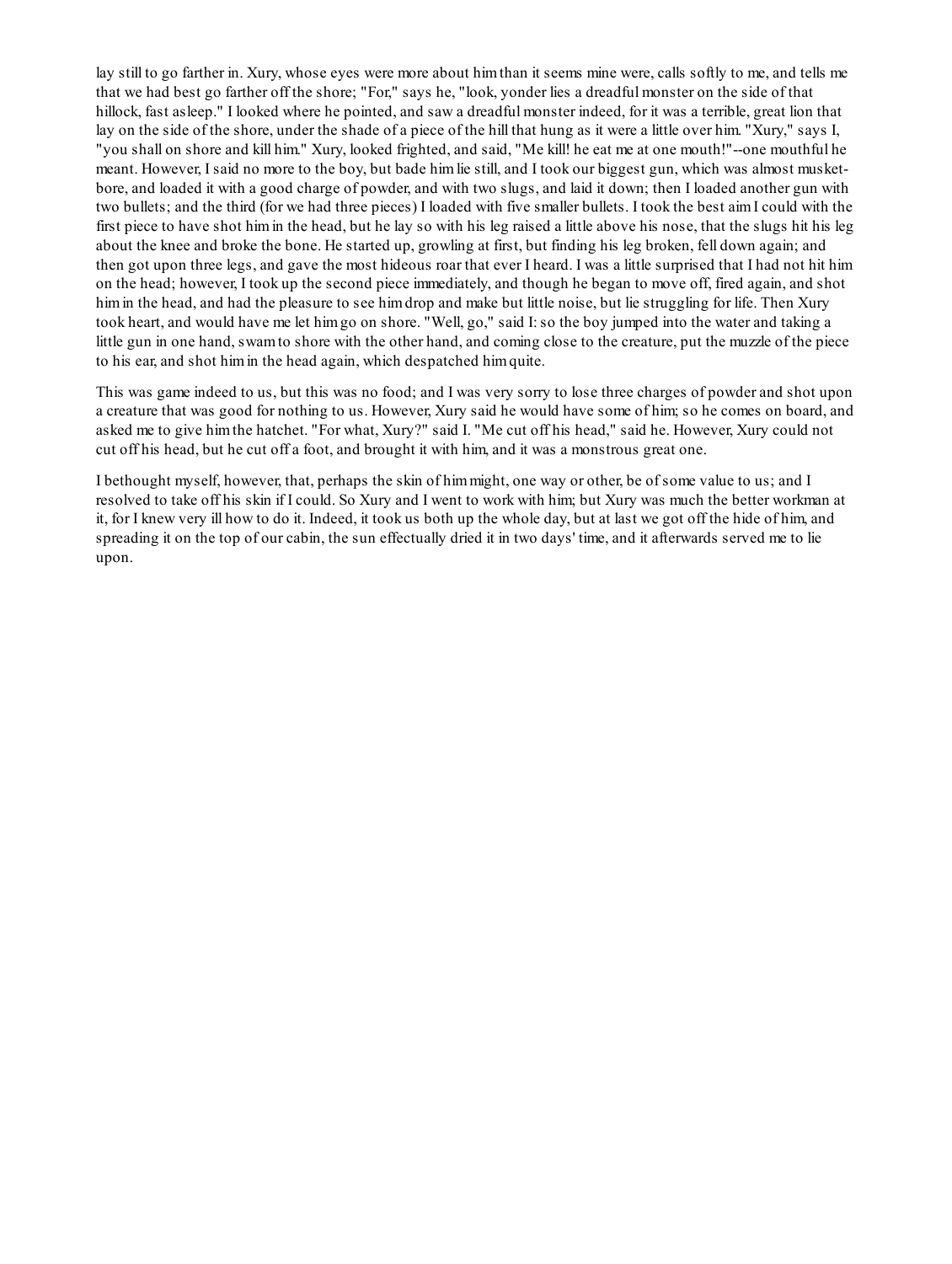#### **CHAPTER III--WRECKED ON A DESERT ISLAND**

After this stop, we made on to the southward continually for ten or twelve days, living very sparingly on our provisions, which began to abate very much, and going no oftener to the shore than we were obliged to for fresh water. My design in this was to make the river Gambia or Senegal, that is to say anywhere about the Cape de Verde, where I was in hopes to meet with some European ship; and if I did not, I knew not what course I had to take, but to seek for the islands, or perish there among the negroes. I knew that all the ships fromEurope, which sailed either to the coast of Guinea or to Brazil, or to the East Indies, made this cape, or those islands; and, in a word, I put the whole of my fortune upon this single point, either that I must meet with some ship or must perish.

When I had pursued this resolution about ten days longer, as I have said, I began to see that the land was inhabited; and in two or three places, as we sailed by, we saw people stand upon the shore to look at us; we could also perceive they were quite black and naked. I was once inclined to have gone on shore to them; but Xury was my better counsellor, and said to me, "No go, no go." However, I hauled in nearer the shore that I might talk to them, and I found they ran along the shore by me a good way. I observed they had no weapons in their hand, except one, who had a long slender stick, which Xury said was a lance, and that they could throw thema great way with good aim; so I kept at a distance, but talked with themby signs as well as I could; and particularly made signs for something to eat: they beckoned to me to stop my boat, and they would fetch me some meat. Upon this I lowered the top of my sail and lay by, and two of themran up into the country, and in less than half-an-hour came back, and brought with themtwo pieces of dried flesh and some corn, such as is the produce of their country; but we neither knew what the one or the other was; however, we were willing to accept it, but how to come at it was our next dispute, for I would not venture on shore to them, and they were as much afraid of us; but they took a safe way for us all, for they brought it to the shore and laid it down, and went and stood a great way off till we fetched it on board, and then came close to us again.

We made signs of thanks to them, for we had nothing to make them amends; but an opportunity offered that very instant to oblige themwonderfully; for while we were lying by the shore came two mighty creatures, one pursuing the other (as we took it) with great fury fromthe mountains towards the sea; whether it was the male pursuing the female, or whether they were in sport or in rage, we could not tell, any more than we could tell whether it was usual or strange, but I believe it was the latter; because, in the first place, those ravenous creatures seldomappear but in the night; and, in the second place, we found the people terribly frighted, especially the women. The man that had the lance or dart did not fly fromthem, but the rest did; however, as the two creatures ran directly into the water, they did not offer to fall upon any of the negroes, but plunged themselves into the sea, and swamabout, as if they had come for their diversion; at last one of thembegan to come nearer our boat than at first I expected; but I lay ready for him, for I had loaded my gun with all possible expedition, and bade Xury load both the others. As soon as he came fairly within my reach, I fired, and shot himdirectly in the head; immediately he sank down into the water, but rose instantly, and plunged up and down, as if he were struggling for life, and so indeed he was; he immediately made to the shore; but between the wound, which was his mortal hurt, and the strangling of the water, he died just before he reached the shore.

It is impossible to express the astonishment of these poor creatures at the noise and fire of my gun: some of them were even ready to die for fear, and fell down as dead with the very terror; but when they saw the creature dead, and sunk in the water, and that I made signs to themto come to the shore, they took heart and came, and began to search for the creature. I found himby his blood staining the water; and by the help of a rope, which I slung round him, and gave the negroes to haul, they dragged himon shore, and found that it was a most curious leopard, spotted, and fine to an admirable degree; and the negroes held up their hands with admiration, to think what it was I had killed himwith.

The other creature, frighted with the flash of fire and the noise of the gun, swamon shore, and ran up directly to the mountains fromwhence they came; nor could I, at that distance, know what it was. I found quickly the negroes wished to eat the flesh of this creature, so I was willing to have themtake it as a favour fromme; which, when I made signs to themthat they might take him, they were very thankful for. Immediately they fell to work with him; and though they had no knife, yet, with a sharpened piece of wood, they took off his skin as readily, and much more readily, than we could have done with a knife. They offered me some of the flesh, which I declined, pointing out that I would give it them; but made signs for the skin, which they gave me very freely, and brought me a great deal more of their provisions, which, though I did not understand, yet I accepted. I then made signs to themfor some water, and held out one of my jars to them, turning it bottomupward, to show that it was empty, and that I wanted to have it filled. They called immediately to some of their friends, and there came two women, and brought a great vessel made of earth, and burnt, as I supposed, in the sun, this they set down to me, as before, and I sent Xury on shore with my jars, and filled themall three. The women were as naked as the men.

I was now furnished with roots and corn, such as it was, and water; and leaving my friendly negroes, I made forward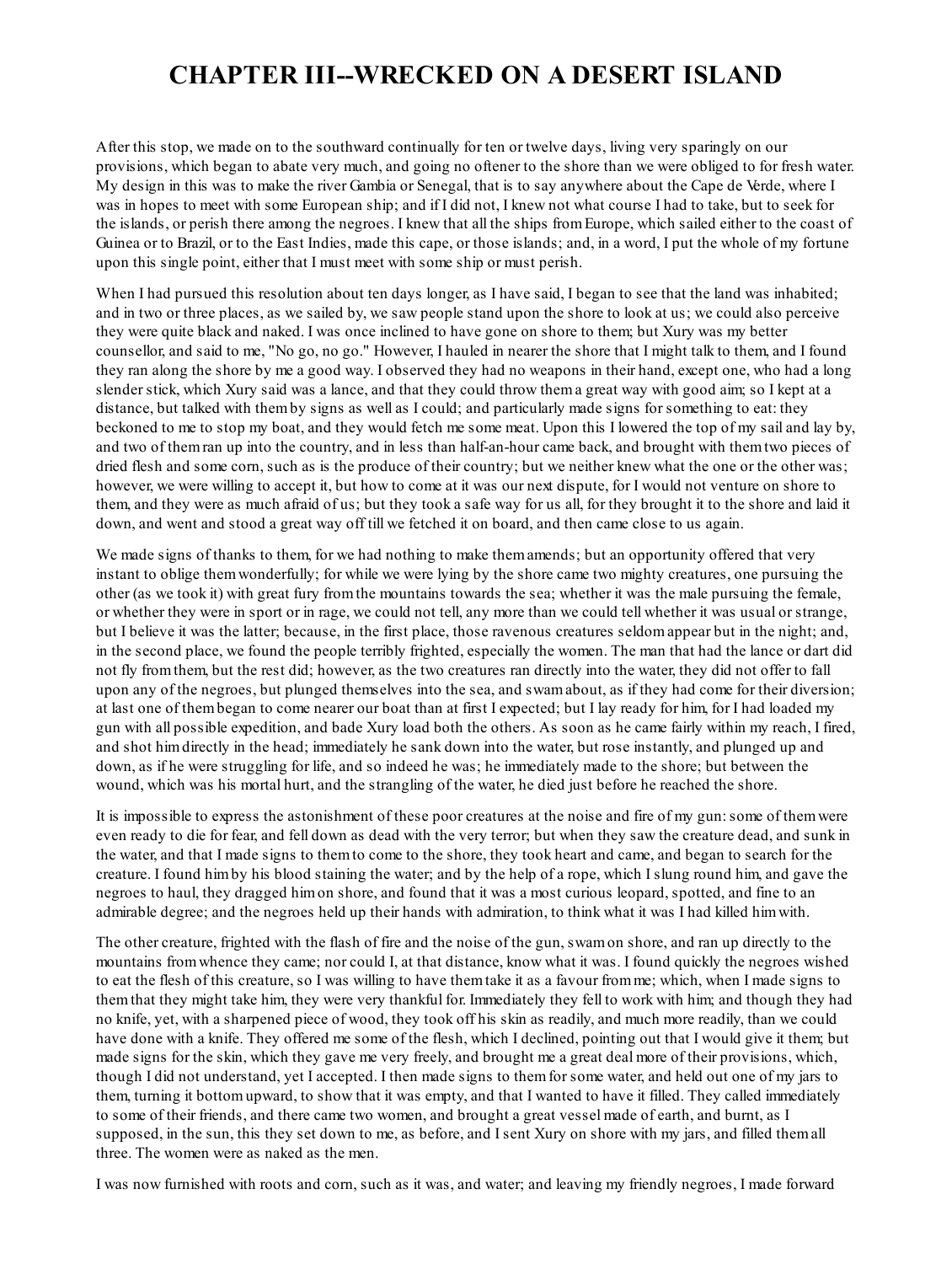for about eleven days more, without offering to go near the shore, till I saw the land run out a great length into the sea, at about the distance of four or five leagues before me; and the sea being very calm, I kept a large offing to make this point. At length, doubling the point, at about two leagues fromthe land, I saw plainly land on the other side, to seaward; then I concluded, as it was most certain indeed, that this was the Cape de Verde, and those the islands called, fromthence, Cape de Verde Islands. However, they were at a great distance, and I could not well tell what I had best to do; for if I should be taken with a fresh of wind, I might neither reach one or other.

In this dilemma, as I was very pensive, I stepped into the cabin and sat down, Xury having the helm; when, on a sudden, the boy cried out, "Master, master, a ship with a sail!" and the foolish boy was frighted out of his wits, thinking it must needs be some of his master's ships sent to pursue us, but I knew we were far enough out of their reach. I jumped out of the cabin, and immediately saw, not only the ship, but that it was a Portuguese ship; and, as I thought, was bound to the coast of Guinea, for negroes. But, when I observed the course she steered, I was soon convinced they were bound some other way, and did not design to come any nearer to the shore; upon which I stretched out to sea as much as I could, resolving to speak with themif possible.

With all the sail I could make, I found I should not be able to come in their way, but that they would be gone by before I could make any signal to them: but after I had crowded to the utmost, and began to despair, they, it seems, saw by the help of their glasses that it was some European boat, which they supposed must belong to some ship that was lost; so they shortened sail to let me come up. I was encouraged with this, and as I had my patron's ancient on board, I made a waft of it to them, for a signal of distress, and fired a gun, both which they saw; for they told me they saw the smoke, though they did not hear the gun. Upon these signals they very kindly brought to, and lay by for me; and in about three hours; time I came up with them.

They asked me what I was, in Portuguese, and in Spanish, and in French, but I understood none of them; but at last a Scotch sailor, who was on board, called to me: and I answered him, and told himI was an Englishman, that I had made my escape out of slavery fromthe Moors, at Sallee; they then bade me come on board, and very kindly took me in, and all my goods.

It was an inexpressible joy to me, which any one will believe, that I was thus delivered, as I esteemed it, fromsuch a miserable and almost hopeless condition as I was in; and I immediately offered all I had to the captain of the ship, as a return for my deliverance; but he generously told me he would take nothing fromme, but that all I had should be delivered safe to me when I came to the Brazils. "For," says he, "I have saved your life on no other terms than I would be glad to be saved myself: and it may, one time or other, be my lot to be taken up in the same condition. Besides," said he, "when I carry you to the Brazils, so great a way fromyour own country, if I should take fromyou what you have, you will be starved there, and then I only take away that life I have given. No, no," says he: "Seignior Inglese" (Mr. Englishman), "I will carry you thither in charity, and those things will help to buy your subsistence there, and your passage home again."

As he was charitable in this proposal, so he was just in the performance to a tittle; for he ordered the seamen that none should touch anything that I had: then he took everything into his own possession, and gave me back an exact inventory of them, that I might have them, even to my three earthen jars.

As to my boat, it was a very good one; and that he saw, and told me he would buy it of me for his ship's use; and asked me what I would have for it? I told himhe had been so generous to me in everything that I could not offer to make any price of the boat, but left it entirely to him: upon which he told me he would give me a note of hand to pay me eighty pieces of eight for it at Brazil; and when it came there, if any one offered to give more, he would make it up. He offered me also sixty pieces of eight more for my boy Xury, which I was loth to take; not that I was unwilling to let the captain have him, but I was very loth to sell the poor boy's liberty, who had assisted me so faithfully in procuring my own. However, when I let himknow my reason, he owned it to be just, and offered me this medium, that he would give the boy an obligation to set himfree in ten years, if he turned Christian: upon this, and Xury saying he was willing to go to him, I let the captain have him.

We had a very good voyage to the Brazils, and I arrived in the Bay de Todos los Santos, or All Saints' Bay, in about twenty-two days after. And now I was once more delivered fromthe most miserable of all conditions of life; and what to do next with myself I was to consider.

The generous treatment the captain gave me I can never enough remember: he would take nothing of me for my passage, gave me twenty ducats for the leopard's skin, and forty for the lion's skin, which I had in my boat, and caused everything I had in the ship to be punctually delivered to me; and what I was willing to sell he bought of me, such as the case of bottles, two of my guns, and a piece of the lump of beeswax--for I had made candles of the rest: in a word, I made about two hundred and twenty pieces of eight of all my cargo; and with this stock I went on shore in the Brazils.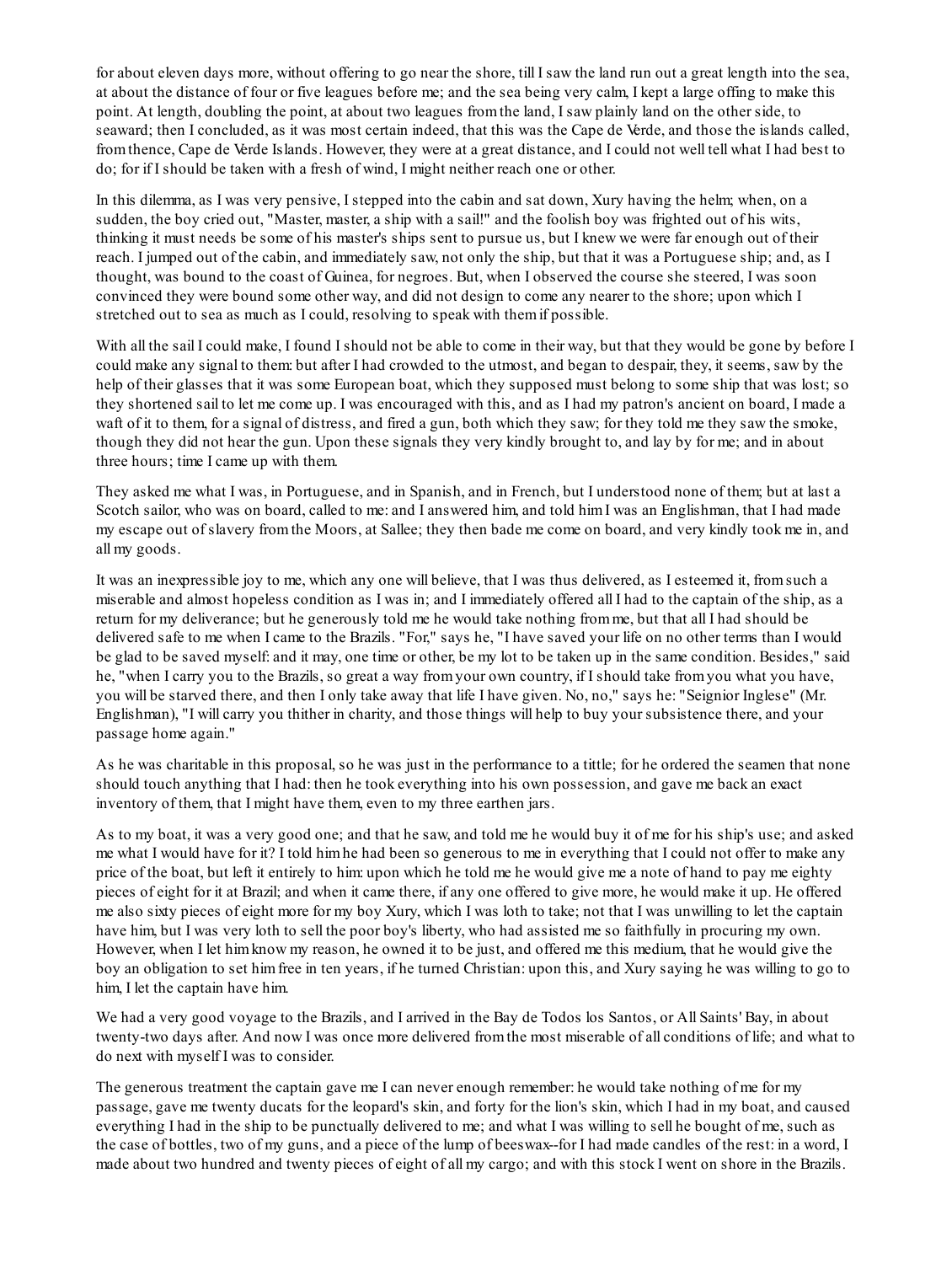I had not been long here before I was recommended to the house of a good honest man like himself, who had an *ingenio*, as they call it (that is, a plantation and a sugar-house). I lived with himsome time, and acquainted myself by that means with the manner of planting and making of sugar; and seeing how well the planters lived, and how they got rich suddenly, I resolved, if I could get a licence to settle there, I would turn planter among them: resolving in the meantime to find out some way to get my money, which I had left in London, remitted to me. To this purpose, getting a kind of letter of naturalisation, I purchased as much land that was uncured as my money would reach, and formed a plan for my plantation and settlement; such a one as might be suitable to the stock which I proposed to myself to receive fromEngland.

I had a neighbour, a Portuguese, of Lisbon, but born of English parents, whose name was Wells, and in much such circumstances as I was. I call himmy neighbour, because his plantation lay next to mine, and we went on very sociably together. My stock was but low, as well as his; and we rather planted for food than anything else, for about two years. However, we began to increase, and our land began to come into order; so that the third year we planted some tobacco, and made each of us a large piece of ground ready for planting canes in the year to come. But we both wanted help; and now I found, more than before, I had done wrong in parting with my boy Xury.

But, alas! for me to do wrong that never did right, was no great wonder. I hail no remedy but to go on: I had got into an employment quite remote to my genius, and directly contrary to the life I delighted in, and for which I forsook my father's house, and broke through all his good advice. Nay, I was coming into the very middle station, or upper degree of low life, which my father advised me to before, and which, if I resolved to go on with, I might as well have stayed at home, and never have fatigued myself in the world as I had done; and I used often to say to myself, I could have done this as well in England, among my friends, as have gone five thousand miles off to do it among strangers and savages, in a wilderness, and at such a distance as never to hear fromany part of the world that had the least knowledge of me.

In this manner I used to look upon my condition with the utmost regret. I had nobody to converse with, but now and then this neighbour; no work to be done, but by the labour of my hands; and I used to say, I lived just like a man cast away upon some desolate island, that had nobody there but himself. But how just has it been--and how should all men reflect, that when they compare their present conditions with others that are worse, Heaven may oblige themto make the exchange, and be convinced of their former felicity by their experience--I say, how just has it been, that the truly solitary life I reflected on, in an island of mere desolation, should be my lot, who had so often unjustly compared it with the life which I then led, in which, had I continued, I had in all probability been exceeding prosperous and rich.

I was in some degree settled in my measures for carrying on the plantation before my kind friend, the captain of the ship that took me up at sea, went back--for the ship remained there, in providing his lading and preparing for his voyage, nearly three months--when telling himwhat little stock I had left behind me in London, he gave me this friendly and sincere advice:--"Seignior Inglese," says he (for so he always called me), "if you will give me letters, and a procuration in formto me, with orders to the person who has your money in London to send your effects to Lisbon, to such persons as I shall direct, and in such goods as are proper for this country, I will bring you the produce of them, God willing, at my return; but, since human affairs are all subject to changes and disasters, I would have you give orders but for one hundred pounds sterling, which, you say, is half your stock, and let the hazard be run for the first; so that, if it come safe, you may order the rest the same way, and, if it miscarry, you may have the other half to have recourse to for your supply."

This was so wholesome advice, and looked so friendly, that I could not but be convinced it was the best course I could take; so I accordingly prepared letters to the gentlewoman with whomI had left my money, and a procuration to the Portuguese captain, as he desired.

I wrote the English captain's widow a full account of all my adventures--my slavery, escape, and how I had met with the Portuguese captain at sea, the humanity of his behaviour, and what condition I was now in, with all other necessary directions for my supply; and when this honest captain came to Lisbon, he found means, by some of the English merchants there, to send over, not the order only, but a full account of my story to a merchant in London, who represented it effectually to her; whereupon she not only delivered the money, but out of her own pocket sent the Portugal captain a very handsome present for his humanity and charity to me.

The merchant in London, vesting this hundred pounds in English goods, such as the captain had written for, sent them directly to himat Lisbon, and he brought themall safe to me to the Brazils; among which, without my direction (for I was too young in my business to think of them), he had taken care to have all sorts of tools, ironwork, and utensils necessary for my plantation, and which were of great use to me.

When this cargo arrived I thought my fortune made, for I was surprised with the joy of it; and my stood steward, the captain, had laid out the five pounds, which my friend had sent himfor a present for himself, to purchase and bring me over a servant, under bond for sixyears' service, and would not accept of any consideration, except a little tobacco,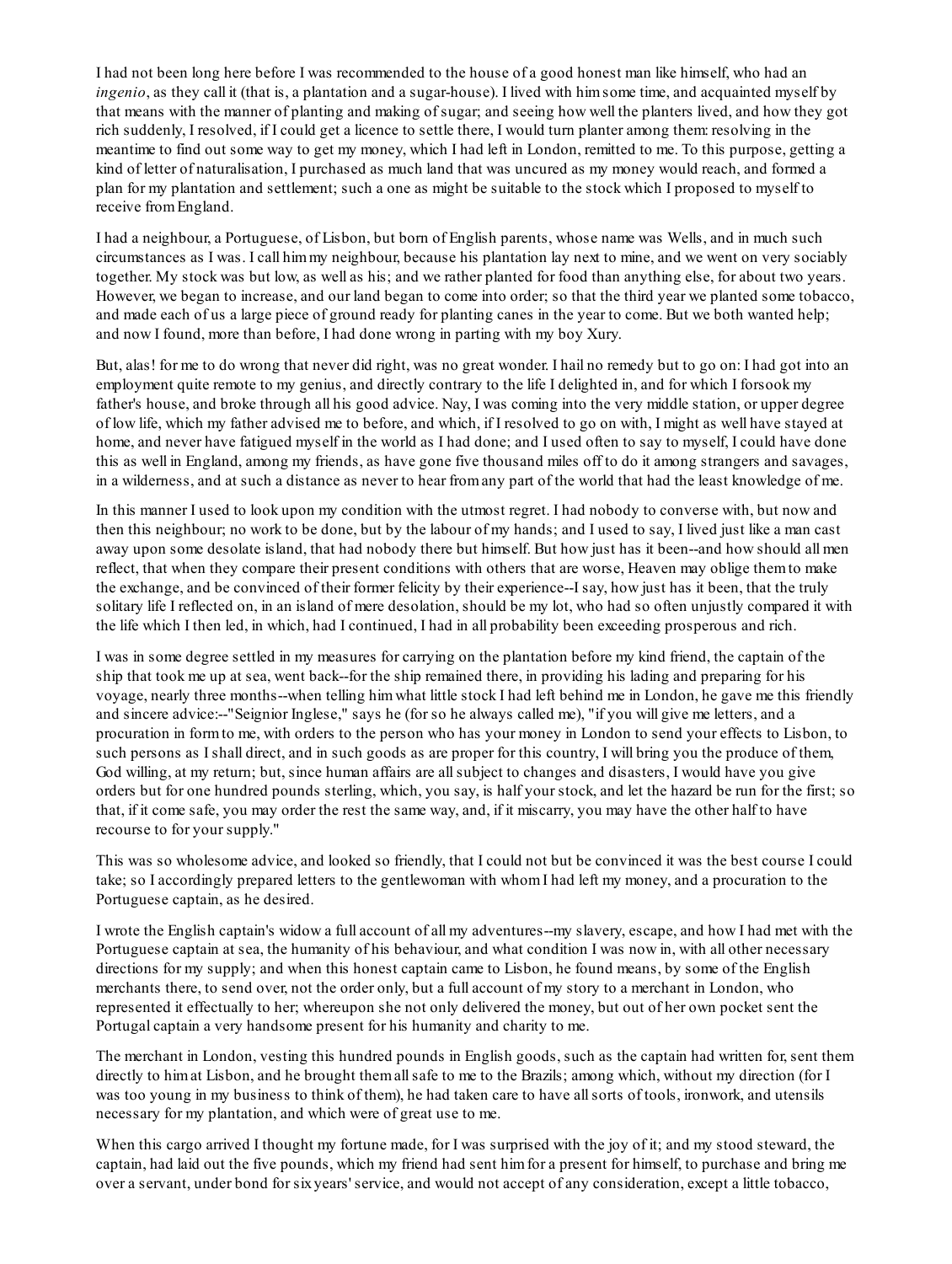which I would have him accept, being of my own produce.

Neither was this all; for my goods being all English manufacture, such as cloths, stuffs, baize, and things particularly valuable and desirable in the country, I found means to sell themto a very great advantage; so that I might say I had more than four times the value of my first cargo, and was now infinitely beyond my poor neighbour--I mean in the advancement of my plantation; for the first thing I did, I bought me a negro slave, and an European servant also--I mean another besides that which the captain brought me fromLisbon.

But as abused prosperity is oftentimes made the very means of our greatest adversity, so it was with me. I went on the next year with great success in my plantation: I raised fifty great rolls of tobacco on my own ground, more than I had disposed of for necessaries among my neighbours; and these fifty rolls, being each of above a hundredweight, were well cured, and laid by against the return of the fleet from Lisbon: and now increasing in business and wealth, my head began to be full of projects and undertakings beyond my reach; such as are, indeed, often the ruin of the best heads in business. Had I continued in the station I was now in, I had roomfor all the happy things to have yet befallen me for which my father so earnestly recommended a quiet, retired life, and of which he had so sensibly described the middle station of life to be full of; but other things attended me, and I was still to be the wilful agent of all my own miseries; and particularly, to increase my fault, and double the reflections upon myself, which in my future sorrows I should have leisure to make, all these miscarriages were procured by my apparent obstinate adhering to my foolish inclination of wandering abroad, and pursuing that inclination, in contradiction to the clearest views of doing myself good in a fair and plain pursuit of those prospects, and those measures of life, which nature and Providence concurred to present me with, and to make my duty.

As I had once done thus in my breaking away frommy parents, so I could not be content now, but I must go and leave the happy view I had of being a rich and thriving man in my new plantation, only to pursue a rash and immoderate desire of rising faster than the nature of the thing admitted; and thus I cast myself down again into the deepest gulf of human misery that ever man fell into, or perhaps could be consistent with life and a state of health in the world.

To come, then, by the just degrees to the particulars of this part of my story. You may suppose, that having now lived almost four years in the Brazils, and beginning to thrive and prosper very well upon my plantation, I had not only learned the language, but had contracted acquaintance and friendship among my fellow-planters, as well as among the merchants at St. Salvador, which was our port; and that, in my discourses among them, I had frequently given theman account of my two voyages to the coast of Guinea: the manner of trading with the negroes there, and how easy it was to purchase upon the coast for trifles--such as beads, toys, knives, scissors, hatchets, bits of glass, and the like--not only gold-dust, Guinea grains, elephants' teeth, &c., but negroes, for the service of the Brazils, in great numbers.

They listened always very attentively to my discourses on these heads, but especially to that part which related to the buying of negroes, which was a trade at that time, not only not far entered into, but, as far as it was, had been carried on by assientos, or permission of the kings of Spain and Portugal, and engrossed in the public stock: so that few negroes were bought, and these excessively dear.

It happened, being in company with some merchants and planters of my acquaintance, and talking of those things very earnestly, three of themcame to me next morning, and told me they had been musing very much upon what I had discoursed with themof the last night, and they came to make a secret proposal to me; and, after enjoining me to secrecy, they told me that they had a mind to fit out a ship to go to Guinea; that they had all plantations as well as I, and were straitened for nothing so much as servants; that as it was a trade that could not be carried on, because they could not publicly sell the negroes when they came home, so they desired to make but one voyage, to bring the negroes on shore privately, and divide themamong their own plantations; and, in a word, the question was whether I would go their supercargo in the ship, to manage the trading part upon the coast of Guinea; and they offered me that I should have my equal share of the negroes, without providing any part of the stock.

This was a fair proposal, it must be confessed, had it been made to any one that had not had a settlement and a plantation of his own to look after, which was in a fair way of coming to be very considerable, and with a good stock upon it; but for me, that was thus entered and established, and had nothing to do but to go on as I had begun, for three or four years more, and to have sent for the other hundred pounds fromEngland; and who in that time, and with that little addition, could scarce have failed of being worth three or four thousand pounds sterling, and that increasing too- for me to think of such a voyage was the most preposterous thing that ever man in such circumstances could be guilty of.

But I, that was born to be my own destroyer, could no more resist the offer than I could restrain my first rambling designs when my father' good counsel was lost upon me. In a word, I told them I would go with all my heart, if they would undertake to look after my plantation in my absence, and would dispose of it to such as I should direct, if I miscarried. This they all engaged to do, and entered into writings or covenants to do so; and I made a formal will,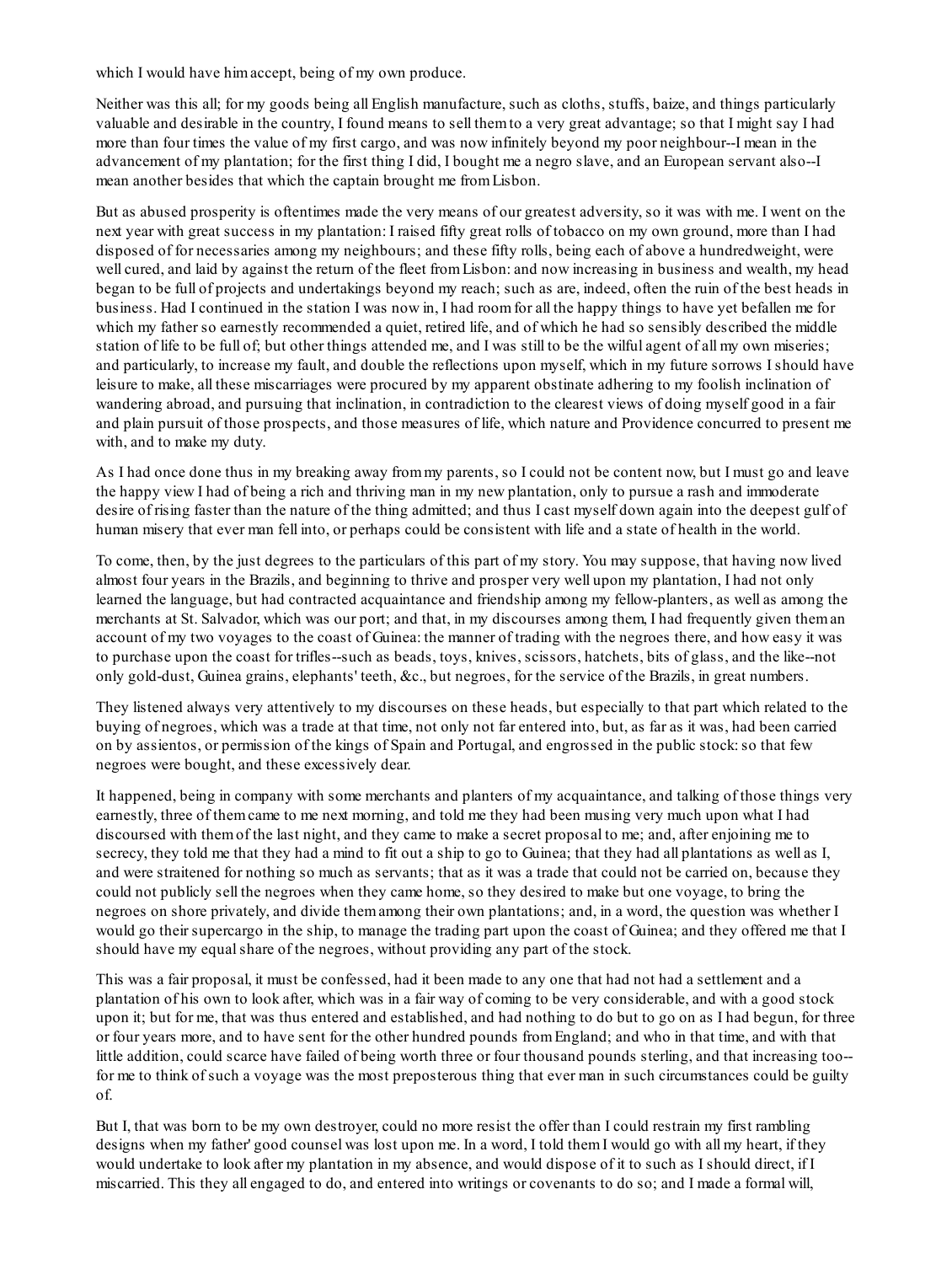disposing of my plantation and effects in case of my death, making the captain of the ship that had saved my life, as before, my universal heir, but obliging himto dispose of my effects as I had directed in my will; one half of the produce being to himself, and the other to be shipped to England.

In short, I took all possible caution to preserve my effects and to keep up my plantation. Had I used half as much prudence to have looked into my own interest, and have made a judgment of what I ought to have done and not to have done, I had certainly never gone away fromso prosperous an undertaking, leaving all the probable views of a thriving circumstance, and gone upon a voyage to sea, attended with all its common hazards, to say nothing of the reasons I had to expect particular misfortunes to myself.

But I was hurried on, and obeyed blindly the dictates of my fancy rather than my reason; and, accordingly, the ship being fitted out, and the cargo furnished, and all things done, as by agreement, by my partners in the voyage, I went on board in an evil hour, the 1st September 1659, being the same day eight years that I went frommy father and mother at Hull, in order to act the rebel to their authority, and the fool to my own interests.

Our ship was about one hundred and twenty tons burden, carried sixguns and fourteen men, besides the master, his boy, and myself. We had on board no large cargo of goods, except of such toys as were fit for our trade with the negroes, such as beads, bits of glass, shells, and other trifles, especially little looking-glasses, knives, scissors, hatchets, and the like.

The same day I went on board we set sail, standing away to the northward upon our own coast, with design to stretch over for the African coast when we came about ten or twelve degrees of northern latitude, which, it seems, was the manner of course in those days. We had very good weather, only excessively hot, all the way upon our own coast, till we came to the height of Cape St. Augustino; fromwhence, keeping further off at sea, we lost sight of land, and steered as if we were bound for the isle Fernando de Noronha, holding our course N.E. by N., and leaving those isles on the east. In this course we passed the line in about twelve days' time, and were, by our last observation, in seven degrees twenty-two minutes northern latitude, when a violent tornado, or hurricane, took us quite out of our knowledge. It began fromthe south-east, came about to the north-west, and then settled in the north-east; fromwhence it blew in such a terrible manner, that for twelve days together we could do nothing but drive, and, scudding away before it, let it carry us whither fate and the fury of the winds directed; and, during these twelve days, I need not say that I expected every day to be swallowed up; nor, indeed, did any in the ship expect to save their lives.

In this distress we had, besides the terror of the storm, one of our men die of the calenture, and one man and the boy washed overboard. About the twelfth day, the weather abating a little, the master made an observation as well as he could, and found that he was in about eleven degrees north latitude, but that he was twenty-two degrees of longitude difference west fromCape St. Augustino; so that he found he was upon the coast of Guiana, or the north part of Brazil, beyond the river Amazon, toward that of the river Orinoco, commonly called the Great River; and began to consult with me what course he should take, for the ship was leaky, and very much disabled, and he was going directly back to the coast of Brazil.

I was positively against that; and looking over the charts of the sea-coast of America with him, we concluded there was no inhabited country for us to have recourse to till we came within the circle of the Caribbee Islands, and therefore resolved to stand away for Barbadoes; which, by keeping off at sea, to avoid the indraft of the Bay or Gulf of Mexico, we might easily perform, as we hoped, in about fifteen days' sail; whereas we could not possibly make our voyage to the coast of Africa without some assistance both to our ship and to ourselves.

With this design we changed our course, and steered away N.W. by W., in order to reach some of our English islands, where I hoped for relief. But our voyage was otherwise determined; for, being in the latitude of twelve degrees eighteen minutes, a second stormcame upon us, which carried us away with the same impetuosity westward, and drove us so out of the way of all human commerce, that, had all our lives been saved as to the sea, we were rather in danger of being devoured by savages than ever returning to our own country.

In this distress, the wind still blowing very hard, one of our men early in the morning cried out, "Land!" and we had no sooner run out of the cabin to look out, in hopes of seeing whereabouts in the world we were, than the ship struck upon a sand, and in a moment her motion being so stopped, the sea broke over her in such a manner that we expected we should all have perished immediately; and we were immediately driven into our close quarters, to shelter us fromthe very foamand spray of the sea.

It is not easy for any one who has not been in the like condition to describe or conceive the consternation of men in such circumstances. We knew nothing where we were, or upon what land it was we were driven--whether an island or the main, whether inhabited or not inhabited. As the rage of the wind was still great, though rather less than at first, we could not so much as hope to have the ship hold many minutes without breaking into pieces, unless the winds, by a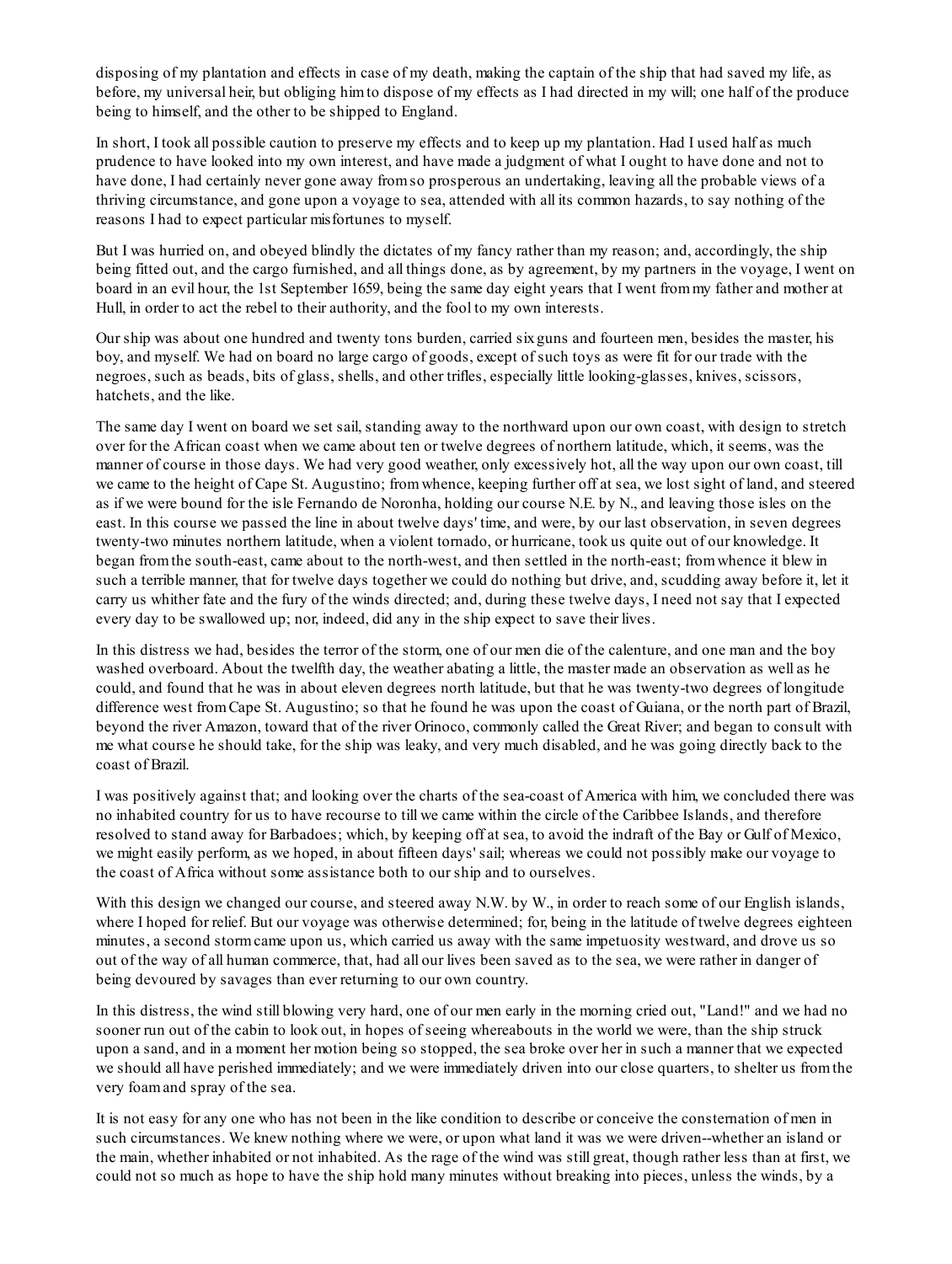kind of miracle, should turn immediately about. In a word, we sat looking upon one another, and expecting death every moment, and every man, accordingly, preparing for another world; for there was little or nothing more for us to do in this. That which was our present comfort, and all the comfort we had, was that, contrary to our expectation, the ship did not break yet, and that the master said the wind began to abate.

Now, though we thought that the wind did a little abate, yet the ship having thus struck upon the sand, and sticking too fast for us to expect her getting off, we were in a dreadful condition indeed, and had nothing to do but to think of saving our lives as well as we could. We had a boat at our stern just before the storm, but she was first staved by dashing against the ship's rudder, and in the next place she broke away, and either sunk or was driven off to sea; so there was no hope fromher. We had another boat on board, but how to get her off into the sea was a doubtful thing. However, there was no time to debate, for we fancied that the ship would break in pieces every minute, and some told us she was actually broken already.

In this distress the mate of our vessel laid hold of the boat, and with the help of the rest of the men got her slung over the ship's side; and getting all into her, let go, and committed ourselves, being eleven in number, to God's mercy and the wild sea; for though the stormwas abated considerably, yet the sea ran dreadfully high upon the shore, and might be well called *den wild zee*, as the Dutch call the sea in a storm.

And now our case was very dismal indeed; for we allsaw plainly that the sea went so high that the boat could not live, and that we should be inevitably drowned. As to making sail, we had none, nor if we had could we have done anything with it; so we worked at the oar towards the land, though with heavy hearts, like men going to execution; for we all knew that when the boat came near the shore she would be dashed in a thousand pieces by the breach of the sea. However, we committed our souls to God in the most earnest manner; and the wind driving us towards the shore, we hastened our destruction with our own hands, pulling as well as we could towards land.

What the shore was, whether rock or sand, whether steep or shoal, we knew not. The only hope that could rationally give us the least shadow of expectation was, if we might find some bay or gulf, or the mouth of some river, where by great chance we might have run our boat in, or got under the lee of the land, and perhaps made smooth water. But there was nothing like this appeared; but as we made nearer and nearer the shore, the land looked more frightful than the sea.

After we had rowed, or rather driven about a league and a half, as we reckoned it, a raging wave, mountain-like, came rolling astern of us, and plainly bade us expect the *coup de grace*. It took us with such a fury, that it overset the boat at once; and separating us as well fromthe boat as fromone another, gave us no time to say, "O God!" for we were all swallowed up in a moment.

Nothing can describe the confusion of thought which I felt when I sank into the water; for though I swamvery well, yet I could not deliver myself fromthe waves so as to draw breath, till that wave having driven me, or rather carried me, a vast way on towards the shore, and having spent itself, went back, and left me upon the land almost dry, but half dead with the water I took in. I had so much presence of mind, as well as breath left, that seeing myself nearer the mainland than I expected, I got upon my feet, and endeavoured to make on towards the land as fast as I could before another wave should return and take me up again; but I soon found it was impossible to avoid it; for I saw the sea come after me as high as a great hill, and as furious as an enemy, which I had no means or strength to contend with: my business was to hold my breath, and raise myself upon the water if I could; and so, by swimming, to preserve my breathing, and pilot myself towards the shore, if possible, my greatest concern now being that the sea, as it would carry me a great way towards the shore when it came on, might not carry me back again with it when it gave back towards the sea.

The wave that came upon me again buried me at once twenty or thirty feet deep in its own body, and I could feel myself carried with a mighty force and swiftness towards the shore--a very great way; but I held my breath, and assisted myself to swimstill forward with all my might. I was ready to burst with holding my breath, when, as I felt myself rising up, so, to my immediate relief, I found my head and hands shoot out above the surface of the water; and though it was not two seconds of time that I could keep myself so, yet it relieved me greatly, gave me breath, and new courage. I was covered again with water a good while, but not so long but I held it out; and finding the water had spent itself, and began to return, I struck forward against the return of the waves, and felt ground again with my feet. I stood still a few moments to recover breath, and till the waters went fromme, and then took to my heels and ran with what strength I had further towards the shore. But neither would this deliver me fromthe fury of the sea, which came pouring in after me again; and twice more I was lifted up by the waves and carried forward as before, the shore being very flat.

The last time of these two had well-nigh been fatal to me, for the sea having hurried me along as before, landed me, or rather dashed me, against a piece of rock, and that with such force, that it left me senseless, and indeed helpless, as to my own deliverance; for the blow taking my side and breast, beat the breath as it were quite out of my body; and had it returned again immediately, I must have been strangled in the water; but I recovered a little before the return of the waves, and seeing I should be covered again with the water, I resolved to hold fast by a piece of the rock, and so to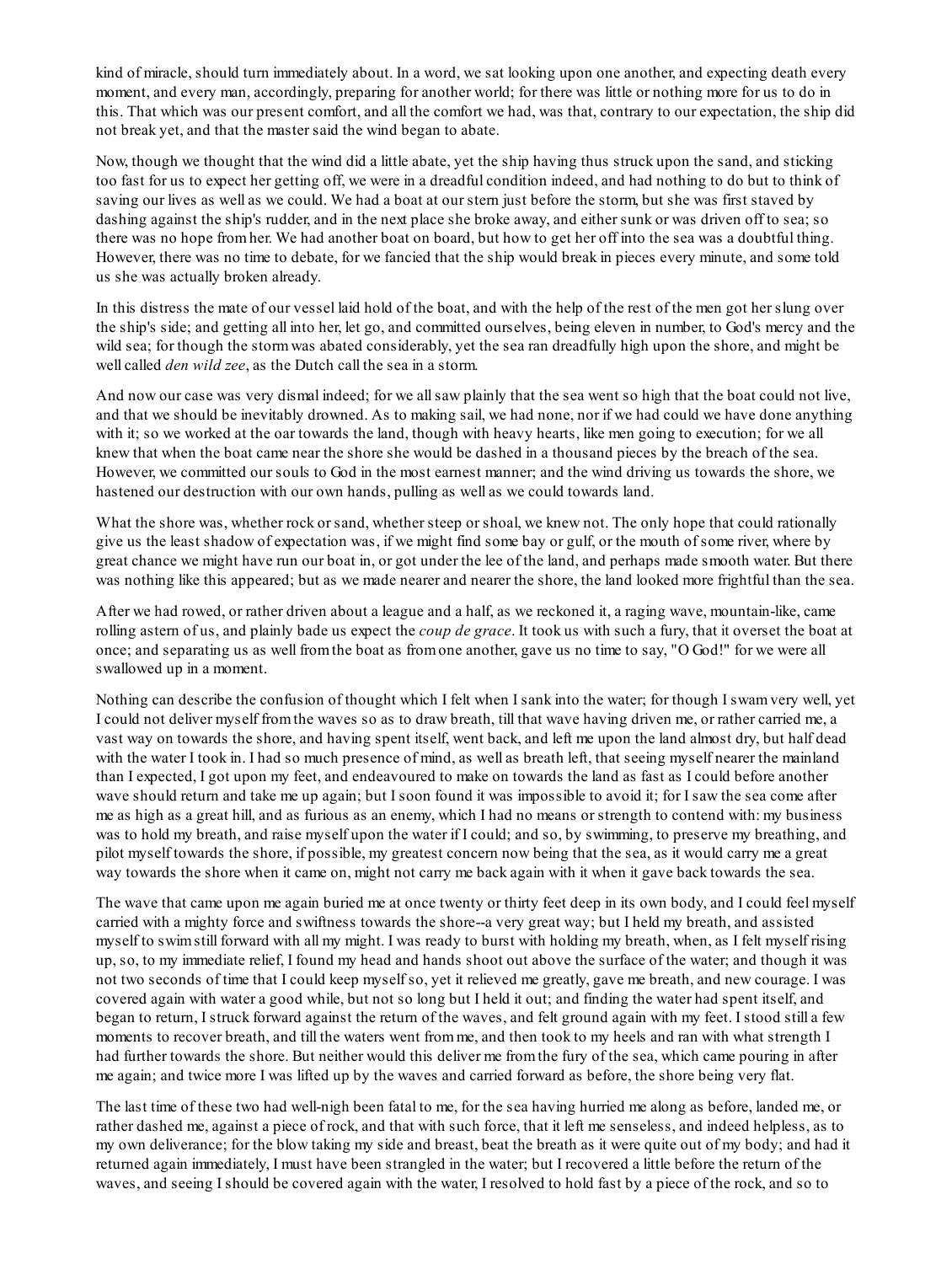hold my breath, if possible, till the wave went back. Now, as the waves were not so high as at first, being nearer land, I held my hold till the wave abated, and then fetched another run, which brought me so near the shore that the next wave, though it went over me, yet did not so swallow me up as to carry me away; and the next run I took, I got to the mainland, where, to my great comfort, I clambered up the cliffs of the shore and sat me down upon the grass, free from danger and quite out of the reach of the water.

I was now landed and safe on shore, and began to look up and thank God that my life was saved, in a case wherein there was some minutes before scarce any roomto hope. I believe it is impossible to express, to the life, what the ecstasies and transports of the soul are, when it is so saved, as I may say, out of the very grave: and I do not wonder now at the custom, when a malefactor, who has the halter about his neck, is tied up, and just going to be turned off, and has a reprieve brought to him-I say, I do not wonder that they bring a surgeon with it, to let himblood that very moment they tell him of it, that the surprise may not drive the animal spirits from the heart and overwhelm him.

"For sudden joys, like griefs, confound at first."

I walked about on the shore lifting up my hands, and my whole being, as I may say, wrapped up in a contemplation of my deliverance; making a thousand gestures and motions, which I cannot describe; reflecting upon all my comrades that were drowned, and that there should not be one soulsaved but myself; for, as for them, I never saw them afterwards, or any sign of them, except three of their hats, one cap, and two shoes that were not fellows.

I cast my eye to the stranded vessel, when, the breach and froth of the sea being so big, I could hardly see it, it lay so far of; and considered, Lord! how was it possible I could get on shore?

After I had solaced my mind with the comfortable part of my condition, I began to look round me, to see what kind of place I was in, and what was next to be done; and I soon found my comforts abate, and that, in a word, I had a dreadful deliverance; for I was wet, had no clothes to shift me, nor anything either to eat or drink to comfort me; neither did I see any prospect before me but that of perishing with hunger or being devoured by wild beasts; and that which was particularly afflicting to me was, that I had no weapon, either to hunt and kill any creature for my sustenance, or to defend myself against any other creature that might desire to kill me for theirs. In a word, I had nothing about me but a knife, a tobacco-pipe, and a little tobacco in a box. This was all my provisions; and this threw me into such terrible agonies of mind, that for a while I ran about like a madman. Night coming upon me, I began with a heavy heart to consider what would be my lot if there were any ravenous beasts in that country, as at night they always come abroad for their prey.

All the remedy that offered to my thoughts at that time was to get up into a thick bushy tree like a fir, but thorny, which grew near me, and where I resolved to sit all night, and consider the next day what death I should die, for as yet I saw no prospect of life. I walked about a furlong fromthe shore, to see if I could find any fresh water to drink, which I did, to my great joy; and having drank, and put a little tobacco into my mouth to prevent hunger, I went to the tree, and getting up into it, endeavoured to place myself so that if I should sleep I might not fall. And having cut me a short stick, like a truncheon, for my defence, I took up my lodging; and having been excessively fatigued, I fell fast asleep, and slept as comfortably as, I believe, few could have done in my condition, and found myself more refreshed with it than, I think, I ever was on such an occasion.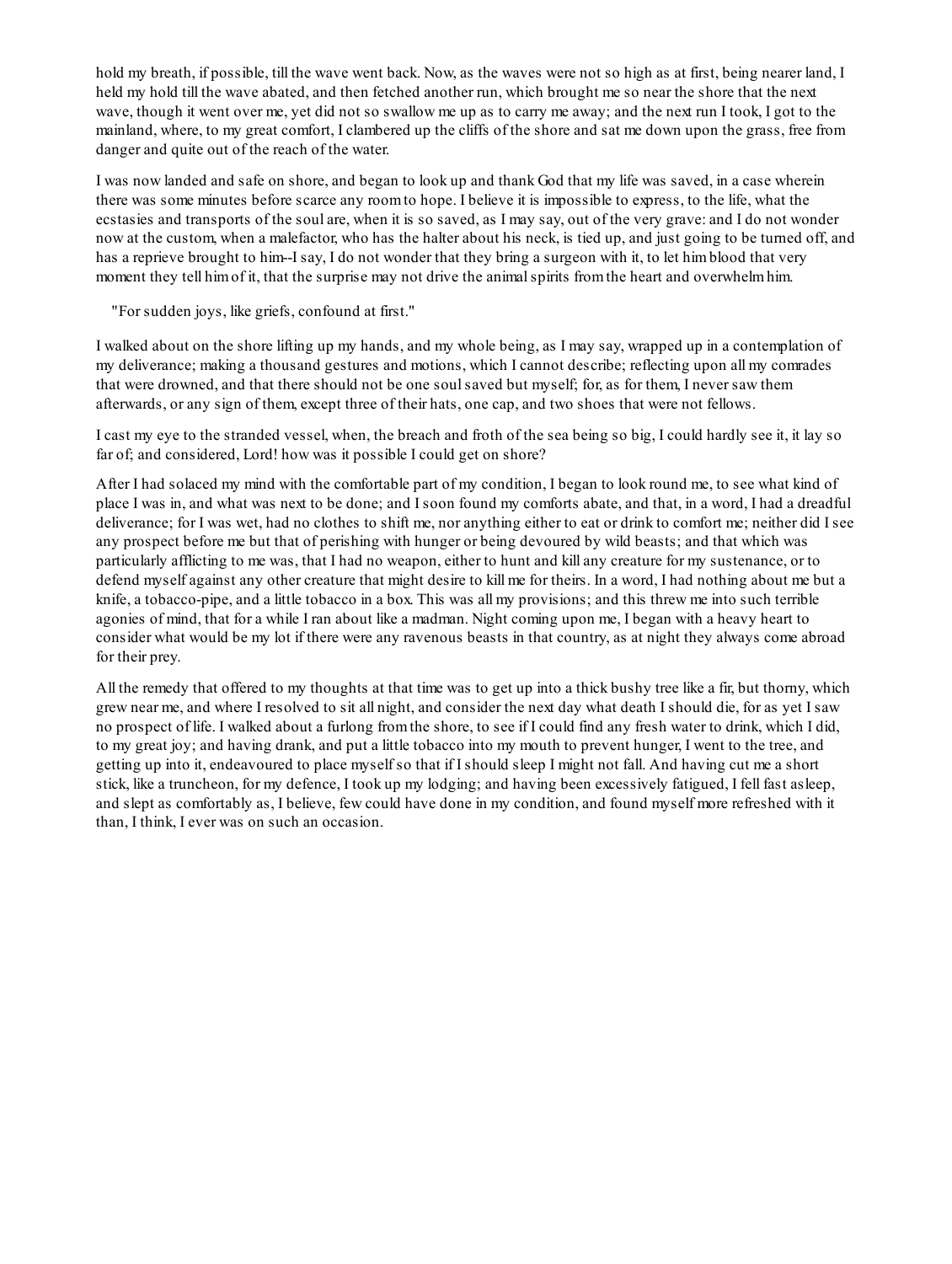#### **CHAPTER IV--FIRST WEEKS ON THE ISLAND**

When I waked it was broad day, the weather clear, and the stormabated, so that the sea did not rage and swell as before. But that which surprised me most was, that the ship was lifted off in the night fromthe sand where she lay by the swelling of the tide, and was driven up almost as far as the rock which I at first mentioned, where I had been so bruised by the wave dashing me against it. This being within about a mile fromthe shore where I was, and the ship seeming to stand upright still, I wished myself on board, that at least I might save some necessary things for my use.

When I came down from my apartment in the tree, I looked about me again, and the first thing I found was the boat, which lay, as the wind and the sea had tossed her up, upon the land, about two miles on my right hand. I walked as far as I could upon the shore to have got to her; but found a neck or inlet of water between me and the boat which was about half a mile broad; so I came back for the present, being more intent upon getting at the ship, where I hoped to find something for my present subsistence.

A little after noon I found the sea very calm, and the tide ebbed so far out that I could come within a quarter of a mile of the ship. And here I found a fresh renewing of my grief; for I saw evidently that if we had kept on board we had been allsafe--that is to say, we had all got safe on shore, and I had not been so miserable as to be left entirety destitute of all comfort and company as I now was. This forced tears to my eyes again; but as there was little relief in that, I resolved, if possible, to get to the ship; so I pulled off my clothes--for the weather was hot to extremity--and took the water. But when I came to the ship my difficulty was still greater to know how to get on board; for, as she lay aground, and high out of the water, there was nothing within my reach to lay hold of. I swamround her twice, and the second time I spied a small piece of rope, which I wondered I did not see at first, hung down by the fore-chains so low, as that with great difficulty I got hold of it, and by the help of that rope I got up into the forecastle of the ship. Here I found that the ship was bulged, and had a great deal of water in her hold, but that she lay so on the side of a bank of hard sand, or, rather earth, that her stern lay lifted up upon the bank, and her head low, almost to the water. By this means all her quarter was free, and all that was in that part was dry; for you may be sure my first work was to search, and to see what was spoiled and what was free. And, first, I found that all the ship's provisions were dry and untouched by the water, and being very well disposed to eat, I went to the bread roomand filled my pockets with biscuit, and ate it as I went about other things, for I had no time to lose. I also found some rumin the great cabin, of which I took a large dram, and which I had, indeed, need enough of to spirit me for what was before me. Now I wanted nothing but a boat to furnish myself with many things which I foresaw would be very necessary to me.

It was in vain to sit still and wish for what was not to be had; and this extremity roused my application. We had several spare yards, and two or three large spars of wood, and a spare topmast or two in the ship; I resolved to fall to work with these, and I flung as many of themoverboard as I could manage for their weight, tying every one with a rope, that they might not drive away. When this was done I went down the ship's side, and pulling themto me, I tied four of them together at both ends as well as I could, in the formof a raft, and laying two or three short pieces of plank upon them crossways, I found I could walk upon it very well, but that it was not able to bear any great weight, the pieces being too light. So I went to work, and with a carpenter's saw I cut a spare topmast into three lengths, and added themto my raft, with a great deal of labour and pains. But the hope of furnishing myself with necessaries encouraged me to go beyond what I should have been able to have done upon another occasion.

My raft was now strong enough to bear any reasonable weight. My next care was what to load it with, and how to preserve what I laid upon it fromthe surf of the sea; but I was not long considering this. I first laid all the planks or boards upon it that I could get, and having considered well what I most wanted, I got three of the seamen's chests, which I had broken open, and emptied, and lowered them down upon my raft; the first of these I filled with provisions-viz. bread, rice, three Dutch cheeses, five pieces of dried goat's flesh (which we lived much upon), and a little remainder of European corn, which had been laid by for some fowls which we brought to sea with us, but the fowls were killed. There had been some barley and wheat together; but, to my great disappointment, I found afterwards that the rats had eaten or spoiled it all. As for liquors, I found several, cases of bottles belonging to our skipper, in which were some cordial waters; and, in all, about five or sixgallons of rack. These I stowed by themselves, there being no need to put theminto the chest, nor any roomfor them. While I was doing this, I found the tide begin to flow, though very calm; and I had the mortification to see my coat, shirt, and waistcoat, which I had left on the shore, upon the sand, swim away. As for my breeches, which were only linen, and open-kneed, I swamon board in themand my stockings. However, this set me on rummaging for clothes, of which I found enough, but took no more than I wanted for present use, for I had others things which my eye was more upon--as, first, tools to work with on shore. And it was after long searching that I found out the carpenter's chest, which was, indeed, a very useful prize to me, and much more valuable than a shipload of gold would have been at that time. I got it down to my raft, whole as it was, without losing time to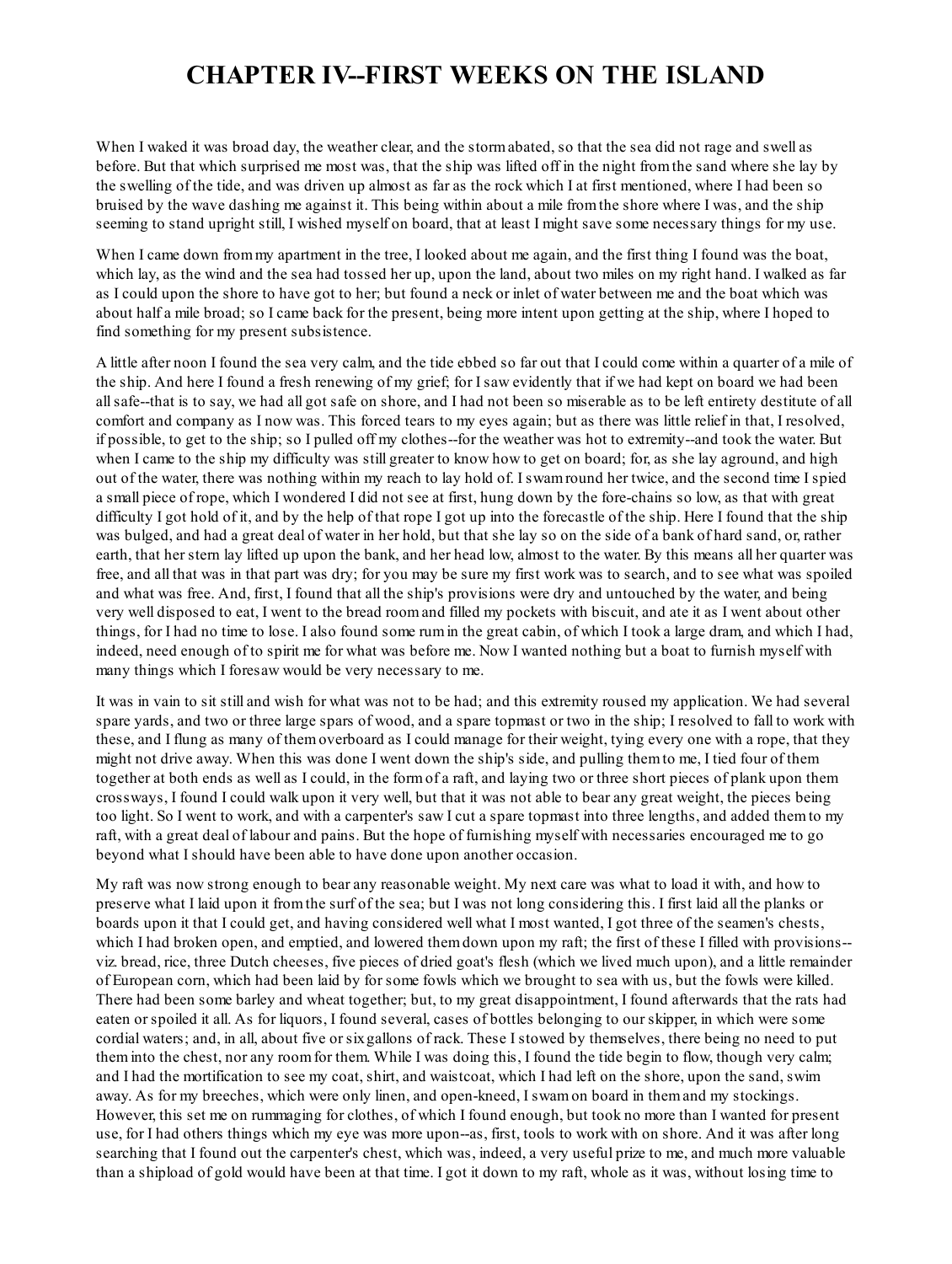look into it, for I knew in general what it contained.

My next care was for some ammunition and arms. There were two very good fowling-pieces in the great cabin, and two pistols. These I secured first, with some powder-horns and a small bag of shot, and two old rusty swords. I knew there were three barrels of powder in the ship, but knew not where our gunner had stowed them; but with much search I found them, two of themdry and good, the third had taken water. Those two I got to my raft with the arms. And now I thought myself pretty well freighted, and began to think how I should get to shore with them, having neither sail, oar, nor rudder; and the least capful of wind would have overset all my navigation.

I had three encouragements--1st, a smooth, calmsea; 2ndly, the tide rising, and setting in to the shore; 3rdly, what little wind there was blew me towards the land. And thus, having found two or three broken oars belonging to the boat-and, besides the tools which were in the chest, I found two saws, an axe, and a hammer; with this cargo I put to sea. For a mile or thereabouts my raft went very well, only that I found it drive a little distant fromthe place where I had landed before; by which I perceived that there was some indraft of the water, and consequently I hoped to find some creek or river there, which I might make use of as a port to get to land with my cargo.

As I imagined, so it was. There appeared before me a little opening of the land, and I found a strong current of the tide set into it; so I guided my raft as well as I could, to keep in the middle of the stream.

But here I had like to have suffered a second shipwreck, which, if I had, I think verily would have broken my heart; for, knowing nothing of the coast, my raft ran aground at one end of it upon a shoal, and not being aground at the other end, it wanted but a little that all my cargo had slipped off towards the end that was afloat, and to fallen into the water. I did my utmost, by setting my back against the chests, to keep themin their places, but could not thrust off the raft with all my strength; neither durst I stir fromthe posture I was in; but holding up the chests with all my might, I stood in that manner near half-an-hour, in which time the rising of the water brought me a little more upon a level; and a little after, the water still-rising, my raft floated again, and I thrust her off with the oar I had into the channel, and then driving up higher, I at length found myself in the mouth of a little river, with land on both sides, and a strong current of tide running up. I looked on both sides for a proper place to get to shore, for I was not willing to be driven too high up the river: hoping in time to see some ships at sea, and therefore resolved to place myself as near the coast as I could.

At length I spied a little cove on the right shore of the creek, to which with great pain and difficulty I guided my raft, and at last got so near that, reaching ground with my oar, I could thrust her directly in. But here I had like to have dipped all my cargo into the sea again; for that shore lying pretty steep--that is to say sloping--there was no place to land, but where one end of my float, if it ran on shore, would lie so high, and the other sink lower, as before, that it would endanger my cargo again. All that I could do was to wait till the tide was at the highest, keeping the raft with my oar like an anchor, to hold the side of it fast to the shore, near a flat piece of ground, which I expected the water would flow over; and so it did. As soon as I found water enough--for my raft drew about a foot of water--I thrust her upon that flat piece of ground, and there fastened or moored her, by sticking my two broken oars into the ground, one on one side near one end, and one on the other side near the other end; and thus I lay till the water ebbed away, and left my raft and all my cargo safe on shore.

My next work was to view the country, and seek a proper place for my habitation, and where to stow my goods to secure themfromwhatever might happen. Where I was, I yet knew not; whether on the continent or on an island; whether inhabited or not inhabited; whether in danger of wild beasts or not. There was a hill not above a mile from me, which rose up very steep and high, and which seemed to overtop some other hills, which lay as in a ridge fromit northward. I took out one of the fowling-pieces, and one of the pistols, and a horn of powder; and thus armed, I travelled for discovery up to the top of that hill, where, after I had with great labour and difficulty got to the top, I saw my fate, to my great affliction--viz. that I was in an island environed every way with the sea: no land to be seen except some rocks, which lay a great way off; and two small islands, less than this, which lay about three leagues to the west.

I found also that the island I was in was barren, and, as I saw good reason to believe, uninhabited except by wild beasts, of whom, however, I saw none. Yet I saw abundance of fowls, but knew not their kinds; neither when I killed themcould I tell what was fit for food, and what not. At my coming back, I shot at a great bird which I saw sitting upon a tree on the side of a great wood. I believe it was the first gun that had been fired there since the creation of the world. I had no sooner fired, than fromall parts of the wood there arose an innumerable number of fowls, of many sorts, making a confused screaming and crying, and every one according to his usual note, but not one of themof any kind that I knew. As for the creature I killed, I took it to be a kind of hawk, its colour and beak resembling it, but it had no talons or claws more than common. Its flesh was carrion, and fit for nothing.

Contented with this discovery, I came back to my raft, and fell to work to bring my cargo on shore, which took me up the rest of that day. What to do with myself at night I knew not, nor indeed where to rest, for I was afraid to lie down on the ground, not knowing but some wild beast might devour me, though, as I afterwards found, there was really no need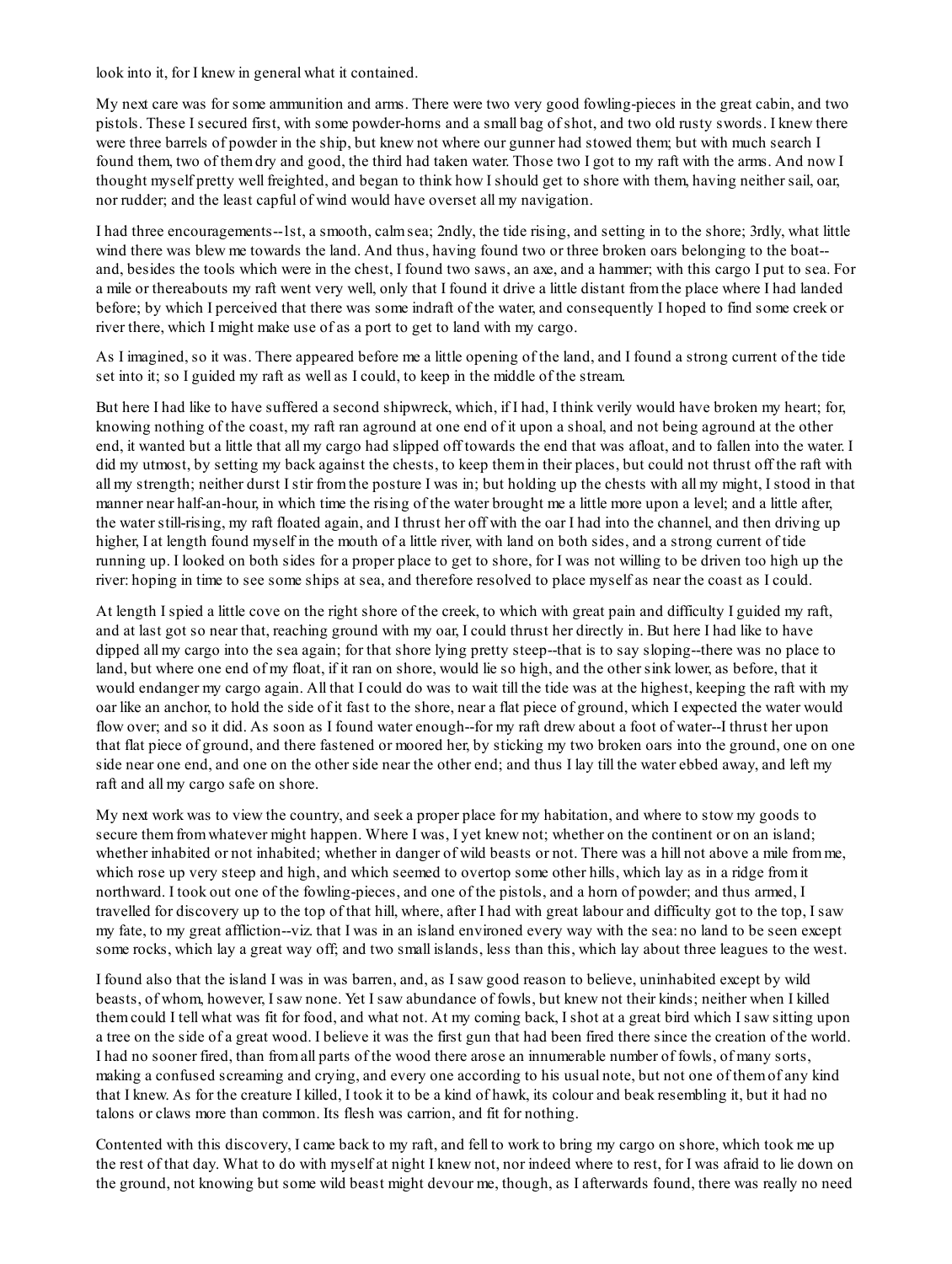for those fears.

However, as well as I could, I barricaded myself round with the chest and boards that I had brought on shore, and made a kind of hut for that night's lodging. As for food, I yet saw not which way to supply myself, except that I had seen two or three creatures like hares run out of the wood where I shot the fowl.

I now began to consider that I might yet get a great many things out of the ship which would be useful to me, and particularly some of the rigging and sails, and such other things as might come to land; and I resolved to make another voyage on board the vessel, if possible. And as I knew that the first stormthat blew must necessarily break her all in pieces, I resolved to set all other things apart till I had got everything out of the ship that I could get. Then I called a council--that is to say in my thoughts--whether I should take back the raft; but this appeared impracticable:so I resolved to go as before, when the tide was down; and I did so, only that I stripped before I went frommy hut, having nothing on but my chequered shirt, a pair of linen drawers, and a pair of pumps on my feet.

I got on board the ship as before, and prepared a second raft; and, having had experience of the first, I neither made this so unwieldy, nor loaded it so hard, but yet I brought away several things very useful to me; as first, in the carpenters stores I found two or three bags full of nails and spikes, a great screw-jack, a dozen or two of hatchets, and, above all, that most useful thing called a grindstone. All these I secured, together with several things belonging to the gunner, particularly two or three iron crows, and two barrels of musket bullets, seven muskets, another fowling-piece, with some small quantity of powder more; a large bagful of small shot, and a great roll of sheet-lead; but this last was so heavy, I could not hoist it up to get it over the ship's side.

Besides these things, I took all the men's clothes that I could find, and a spare fore-topsail, a hammock, and some bedding; and with this I loaded my second raft, and brought themallsafe on shore, to my very great comfort.

I was under some apprehension, during my absence fromthe land, that at least my provisions might be devoured on shore: but when I came back I found no sign of any visitor; only there sat a creature like a wild cat upon one of the chests, which, when I came towards it, ran away a little distance, and then stood still. She sat very composed and unconcerned, and looked full in my face, as if she had a mind to be acquainted with me. I presented my gun at her, but, as she did not understand it, she was perfectly unconcerned at it, nor did she offer to stir away; upon which I tossed her a bit of biscuit, though by the way, I was not very free of it, for my store was not great: however, I spared her a bit, I say, and she went to it, smelled at it, and ate it, and looked (as if pleased) for more; but I thanked her, and could spare no more:so she marched off.

Having got my second cargo on shore--though I was fain to open the barrels of powder, and bring themby parcels, for they were too heavy, being large casks--I went to work to make me a little tent with the sail and some poles which I cut for that purpose: and into this tent I brought everything that I knew would spoil either with rain or sun; and I piled all the empty chests and casks up in a circle round the tent, to fortify it fromany sudden attempt, either fromman or beast.

When I had done this, I blocked up the door of the tent with some boards within, and an empty chest set up on end without; and spreading one of the beds upon the ground, laying my two pistols just at my head, and my gun at length by me, I went to bed for the first time, and slept very quietly all night, for I was very weary and heavy; for the night before I had slept little, and had laboured very hard all day to fetch all those things fromthe ship, and to get themon shore.

I had the biggest magazine of all kinds now that ever was laid up, I believe, for one man: but I was not satisfied still, for while the ship sat upright in that posture, I thought I ought to get everything out of her that I could; so every day at low water I went on board, and brought away something or other; but particularly the third time I went I brought away as much of the rigging as I could, as also all the small ropes and rope-twine I could get, with a piece of spare canvas, which was to mend the sails upon occasion, and the barrel of wet gunpowder. In a word, I brought away all the sails, first and last; only that I was fain to cut themin pieces, and bring as much at a time as I could, for they were no more useful to be sails, but as mere canvas only.

But that which comforted me more still, was, that last of all, after I had made five or sixsuch voyages as these, and thought I had nothing more to expect fromthe ship that was worth my meddling with--I say, after all this, I found a great hogshead of bread, three large runlets of rum, or spirits, a boxof sugar, and a barrel of fine flour; this was surprising to me, because I had given over expecting any more provisions, except what was spoiled by the water. I soon emptied the hogshead of the bread, and wrapped it up, parcel by parcel, in pieces of the sails, which I cut out; and, in a word, I got all this safe on shore also.

The next day I made another voyage, and now, having plundered the ship of what was portable and fit to hand out, I began with the cables. Cutting the great cable into pieces, such as I could move, I got two cables and a hawser on shore, with all the ironwork I could get; and having cut down the spritsail-yard, and the mizzen-yard, and everything I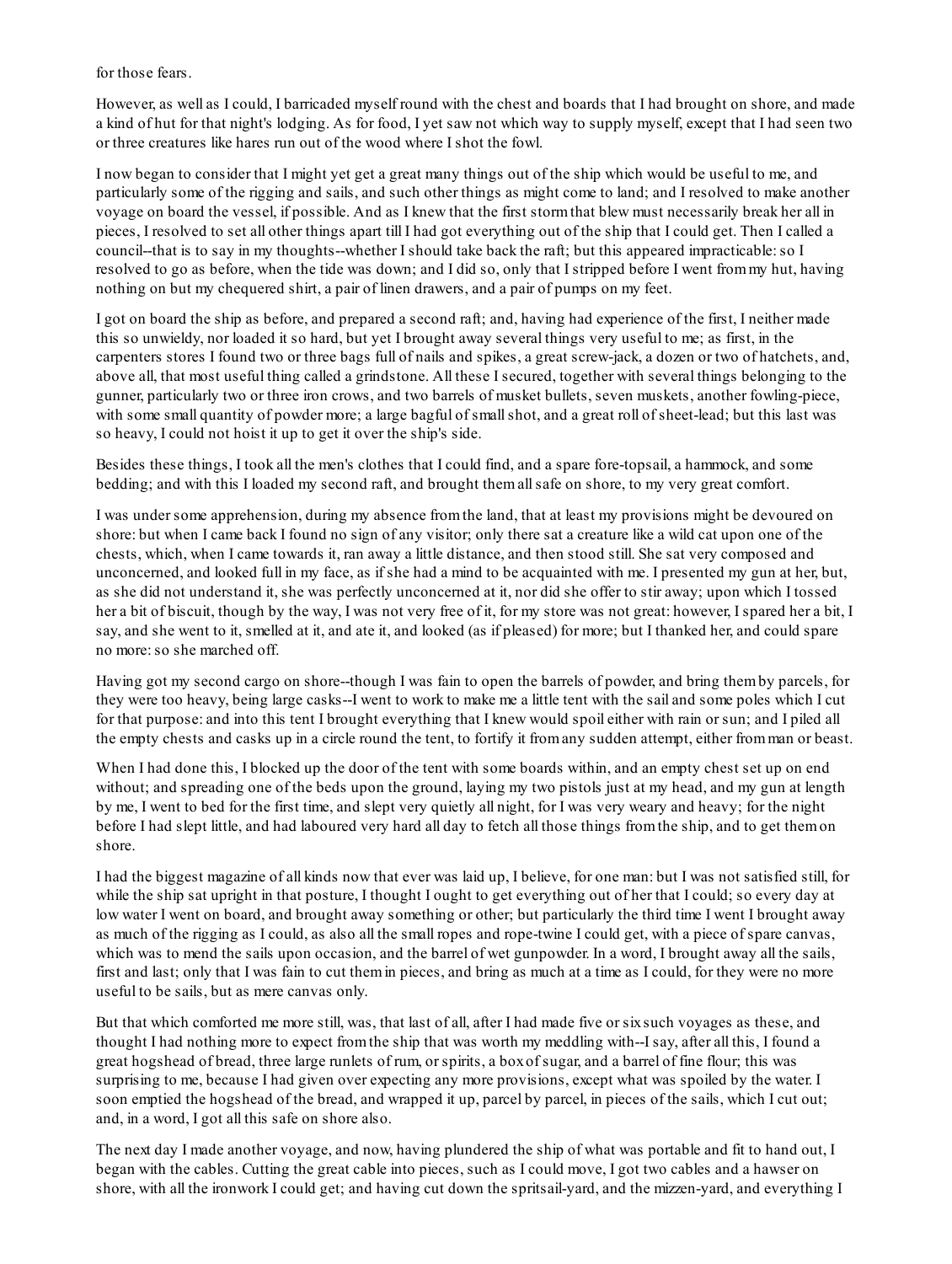could, to make a large raft, I loaded it with all these heavy goods, and came away. But my good luck began now to leave me; for this raft was so unwieldy, and so overladen, that, after I had entered the little cove where I had landed the rest of my goods, not being able to guide it so handily as I did the other, it overset, and threw me and all my cargo into the water. As for myself, it was no great harm, for I was near the shore; but as to my cargo, it was a great part of it lost, especially the iron, which I expected would have been of great use to me; however, when the tide was out, I got most of the pieces of the cable ashore, and some of the iron, though with infinite labour; for I was fain to dip for it into the water, a work which fatigued me very much. After this, I went every day on board, and brought away what I could get.

I had been now thirteen days on shore, and had been eleven times on board the ship, in which time I had brought away all that one pair of hands could well be supposed capable to bring; though I believe verily, had the calmweather held, I should have brought away the whole ship, piece by piece. But preparing the twelfth time to go on board, I found the wind began to rise: however, at low water I went on board, and though I thought I had rummaged the cabin so effectually that nothing more could be found, yet I discovered a locker with drawers in it, in one of which I found two or three razors, and one pair of large scissors, with some ten or a dozen of good knives and forks: in another I found about thirty-sixpounds value in money--some European coin, some Brazil, some pieces of eight, some gold, and some silver.

I smiled to myself at the sight of this money: "O drug!" said I, aloud, "what art thou good for? Thou art not worth to me--no, not the taking off the ground; one of those knives is worth all this heap; I have no manner of use for thee--e'en remain where thou art, and go to the bottomas a creature whose life is not worth saying." However, upon second thoughts I took it away; and wrapping all this in a piece of canvas, I began to think of making another raft; but while I was preparing this, I found the sky overcast, and the wind began to rise, and in a quarter of an hour it blew a fresh gale fromthe shore. It presently occurred to me that it was in vain to pretend to make a raft with the wind offshore; and that it was my business to be gone before the tide of flood began, otherwise I might not be able to reach the shore at all. Accordingly, I let myself down into the water, and swamacross the channel, which lay between the ship and the sands, and even that with difficulty enough, partly with the weight of the things I had about me, and partly the roughness of the water; for the wind rose very hastily, and before it was quite high water it blew a storm.

But I had got home to my little tent, where I lay, with all my wealth about me, very secure. It blew very hard all night, and in the morning, when I looked out, behold, no more ship was to be seen! I was a little surprised, but recovered myself with the satisfactory reflection that I had lost no time, nor abated any diligence, to get everything out of her that could be useful to me; and that, indeed, there was little left in her that I was able to bring away, if I had had more time.

I now gave over any more thoughts of the ship, or of anything out of her, except what might drive on shore fromher wreck; as, indeed, divers pieces of her afterwards did; but those things were of small use to me.

My thoughts were now wholly employed about securing myself against either savages, if any should appear, or wild beasts, if any were in the island; and I had many thoughts of the method how to do this, and what kind of dwelling to make--whether I should make me a cave in the earth, or a tent upon the earth; and, in short, I resolved upon both; the manner and description of which, it may not be improper to give an account of.

I soon found the place I was in was not fit for my settlement, because it was upon a low, moorish ground, near the sea, and I believed it would not be wholesome, and more particularly because there was no fresh water near it; so I resolved to find a more healthy and more convenient spot of ground.

I consulted several things in my situation, which I found would he proper for me: 1st, health and fresh water, I just now mentioned; 2ndly, shelter fromthe heat of the sun; 3rdly, security fromravenous creatures, whether man or beast; 4thly, a view to the sea, that if God sent any ship in sight, I might not lose any advantage for my deliverance, of which I was not willing to banish all my expectation yet.

In search of a place proper for this, I found a little plain on the side of a rising hill, whose front towards this little plain was steep as a house-side, so that nothing could come down upon me fromthe top. On the one side of the rock there was a hollow place, worn a little way in, like the entrance or door of a cave but there was not really any cave or way into the rock at all.

On the flat of the green, just before this hollow place, I resolved to pitch my tent. This plain was not above a hundred yards broad, and about twice as long, and lay like a green before my door; and, at the end of it, descended irregularly every way down into the low ground by the seaside. It was on the N.N.W. side of the hill; so that it was sheltered from the heat every day, till it came to a W. and by S. sun, or thereabouts, which, in those countries, is near the setting.

Before I set up my tent I drew a half-circle before the hollow place, which took in about ten yards in its semi-diameter fromthe rock, and twenty yards in its diameter fromits beginning and ending.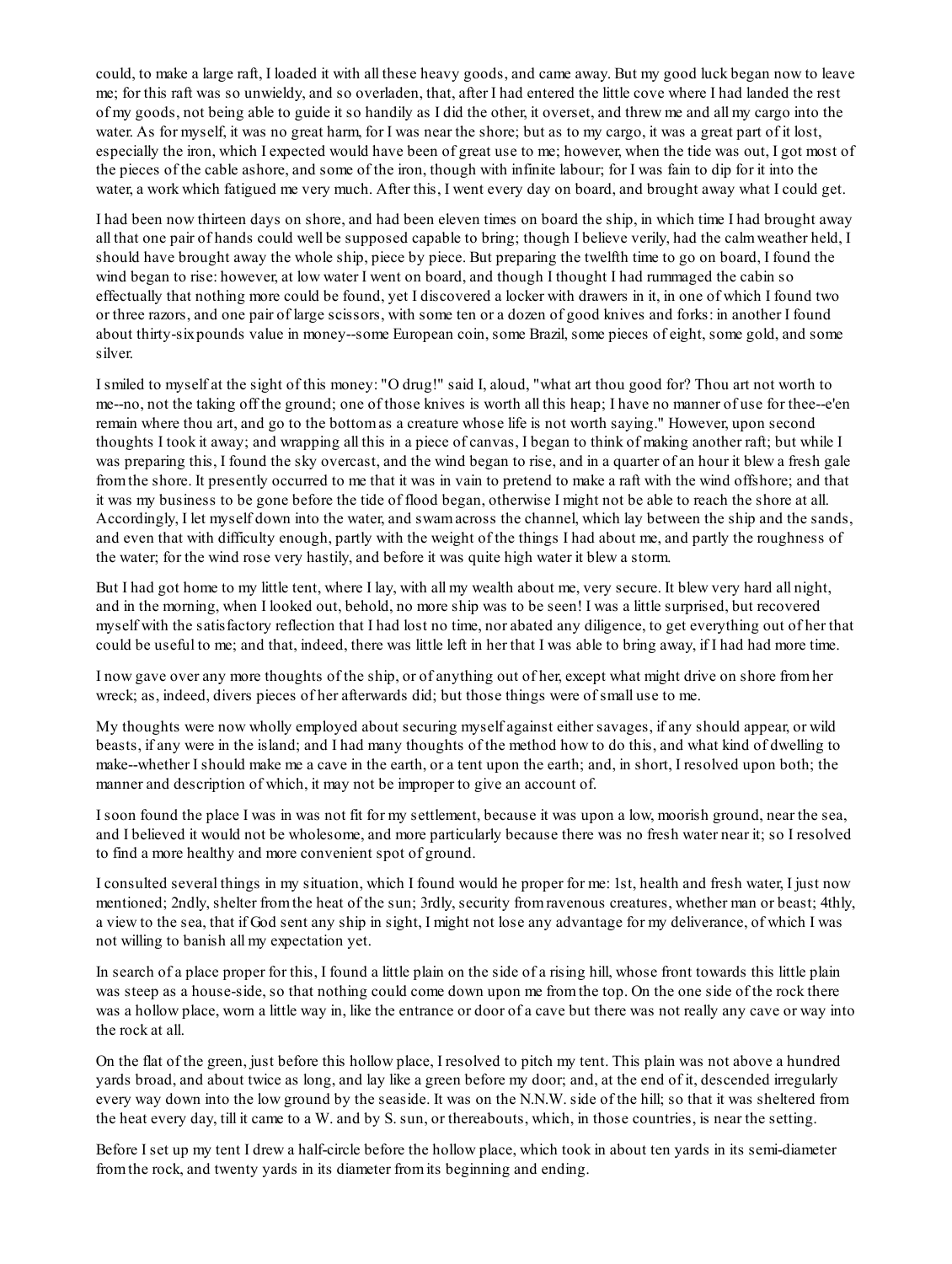In this half-circle I pitched two rows of strong stakes, driving theminto the ground till they stood very firmlike piles, the biggest end being out of the ground above five feet and a half, and sharpened on the top. The two rows did not stand above sixinches fromone another.

Then I took the pieces of cable which I had cut in the ship, and laid themin rows, one upon another, within the circle, between these two rows of stakes, up to the top, placing other stakes in the inside, leaning against them, about two feet and a half high, like a spur to a post; and this fence was so strong, that neither man nor beast could get into it or over it. This cost me a great deal of time and labour, especially to cut the piles in the woods, bring themto the place, and drive theminto the earth.

The entrance into this place I made to be, not by a door, but by a short ladder to go over the top; which ladder, when I was in, I lifted over after me; and so I was completely fenced in and fortified, as I thought, fromall the world, and consequently slept secure in the night, which otherwise I could not have done; though, as it appeared afterwards, there was no need of all this caution fromthe enemies that I apprehended danger from.

Into this fence or fortress, with infinite labour, I carried all my riches, all my provisions, ammunition, and stores, of which you have the account above; and I made a large tent, which to preserve me fromthe rains that in one part of the year are very violent there, I made double--one smaller tent within, and one larger tent above it; and covered the uppermost with a large tarpaulin, which I had saved among the sails.

And now I lay no more for a while in the bed which I had brought on shore, but in a hammock, which was indeed a very good one, and belonged to the mate of the ship.

Into this tent I brought all my provisions, and everything that would spoil by the wet; and having thus enclosed all my goods, I made up the entrance, which till now I had left open, and so passed and repassed, as I said, by a short ladder.

When I had done this, I began to work my way into the rock, and bringing all the earth and stones that I dug down out through my tent, I laid themup within my fence, in the nature of a terrace, so that it raised the ground within about a foot and a half; and thus I made me a cave, just behind my tent, which served me like a cellar to my house.

It cost me much labour and many days before all these things were brought to perfection; and therefore I must go back to some other things which took up some of my thoughts. At the same time it happened, after I had laid my scheme for the setting up my tent, and making the cave, that a stormof rain falling froma thick, dark cloud, a sudden flash of lightning happened, and after that a great clap of thunder, as is naturally the effect of it. I was not so much surprised with the lightning as I was with the thought which darted into my mind as swift as the lightning itself--Oh, my powder! My very heart sank within me when I thought that, at one blast, all my powder might be destroyed; on which, not my defence only, but the providing my food, as I thought, entirely depended. I was nothing near so anxious about my own danger, though, had the powder took fire, I should never have known who had hurt me.

Such impression did this make upon me, that after the stormwas over I laid aside all my works, my building and fortifying, and applied myself to make bags and boxes, to separate the powder, and to keep it a little and a little in a parcel, in the hope that, whatever might come, it might not all take fire at once; and to keep it so apart that it should not be possible to make one part fire another. I finished this work in about a fortnight; and I think my powder, which in all was about two hundred and forty pounds weight, was divided in not less than a hundred parcels. As to the barrel that had been wet, I did not apprehend any danger fromthat; so I placed it in my new cave, which, in my fancy, I called my kitchen; and the rest I hid up and down in holes among the rocks, so that no wet might come to it, marking very carefully where I laid it.

In the interval of time while this was doing, I went out once at least every day with my gun, as well to divert myself as to see if I could kill anything fit for food; and, as near as I could, to acquaint myself with what the island produced. The first time I went out, I presently discovered that there were goats in the island, which was a great satisfaction to me; but then it was attended with this misfortune to me--viz. that they were so shy, so subtle, and so swift of foot, that it was the most difficult thing in the world to come at them; but I was not discouraged at this, not doubting but I might now and then shoot one, as it soon happened; for after I had found their haunts a little, I laid wait in this manner for them: I observed if they saw me in the valleys, though they were upon the rocks, they would run away, as in a terrible fright; but if they were feeding in the valleys, and I was upon the rocks, they took no notice of me; fromwhence I concluded that, by the position of their optics, their sight was so directed downward that they did not readily see objects that were above them; so afterwards I took this method--I always climbed the rocks first, to get above them, and then had frequently a fair mark.

The first shot I made among these creatures, I killed a she-goat, which had a little kid by her, which she gave suck to, which grieved me heartily; for when the old one fell, the kid stood stock still by her, till I came and took her up; and not only so, but when I carried the old one with me, upon my shoulders, the kid followed me quite to my enclosure; upon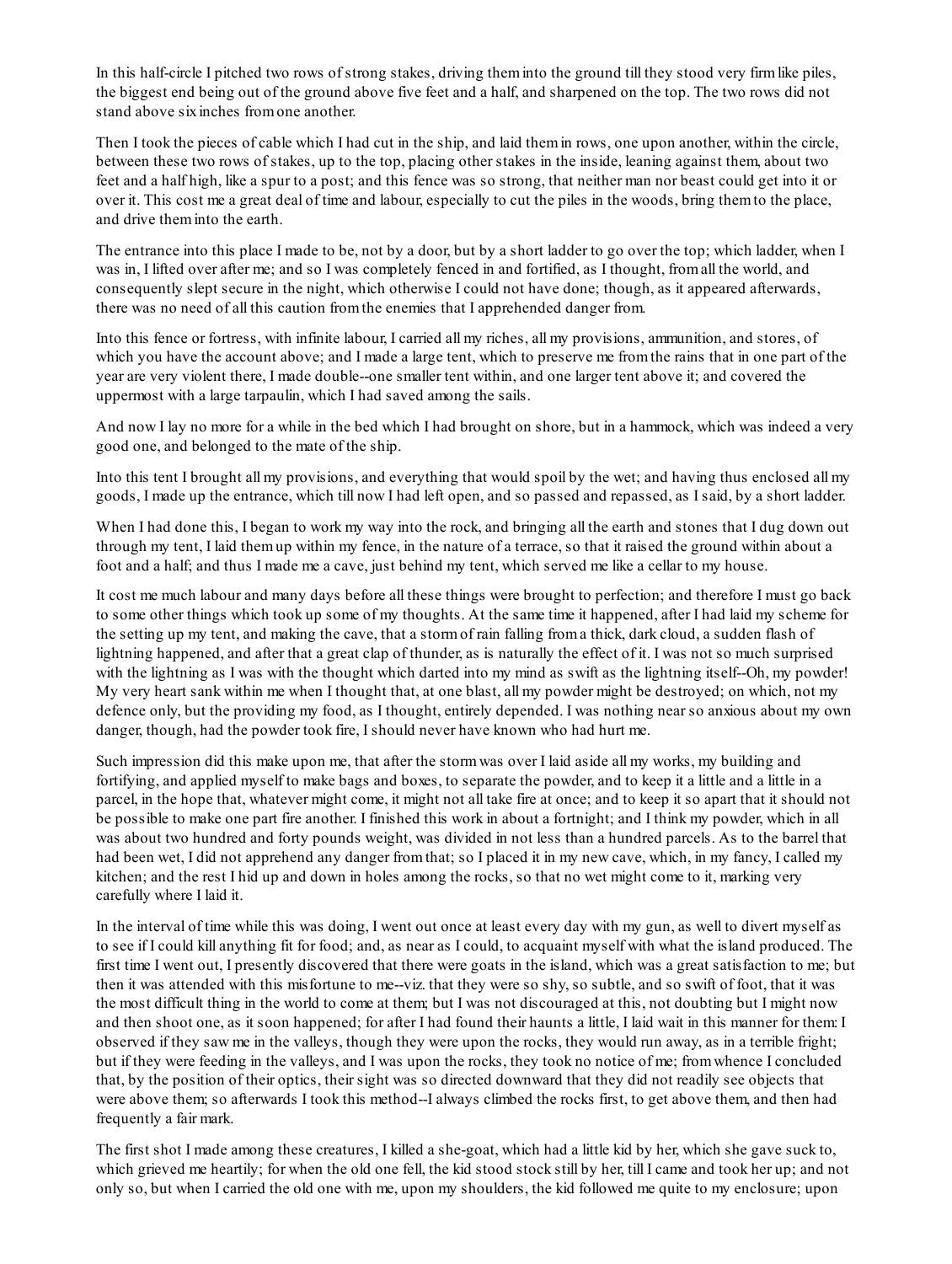which I laid down the dam, and took the kid in my arms, and carried it over my pale, in hopes to have bred it up tame; but it would not eat; so I was forced to kill it and eat it myself. These two supplied me with flesh a great while, for I ate sparingly, and saved my provisions, my bread especially, as much as possibly I could.

Having now fixed my habitation, I found it absolutely necessary to provide a place to make a fire in, and fuel to burn: and what I did for that, and also how I enlarged my cave, and what conveniences I made, I shall give a full account of in its place; but I must now give some little account of myself, and of my thoughts about living, which, it may well be supposed, were not a few.

I had a dismal prospect of my condition; for as I was not cast away upon that island without being driven, as is said, by a violent storm, quite out of the course of our intended voyage, and a great way, viz. some hundreds of leagues, out of the ordinary course of the trade of mankind, I had great reason to consider it as a determination of Heaven, that in this desolate place, and in this desolate manner, I should end my life. The tears would run plentifully down my face when I made these reflections; and sometimes I would expostulate with myself why Providence should thus completely ruin His creatures, and render themso absolutely miserable; so without help, abandoned, so entirely depressed, that it could hardly be rational to be thankful for such a life.

But something always returned swift upon me to check these thoughts, and to reprove me; and particularly one day, walking with my gun in my hand by the seaside, I was very pensive upon the subject of my present condition, when reason, as it were, expostulated with me the other way, thus: "Well, you are in a desolate condition, it is true; but, pray remember, where are the rest of you? Did not you come, eleven of you in the boat? Where are the ten? Why were they not saved, and you lost? Why were you singled out? Is it better to be here or there?" And then I pointed to the sea. All evils are to be considered with the good that is in them, and with what worse attends them.

Then it occurred to me again, how well I was furnished for my subsistence, and what would have been my case if it had not happened (which was a hundred thousand to one) that the ship floated fromthe place where she first struck, and was driven so near to the shore that I had time to get all these things out of her; what would have been my case, if I had been forced to have lived in the condition in which I at first came on shore, without necessaries of life, or necessaries to supply and procure them? "Particularly," said I, aloud (though to myself), "what should I have done without a gun, without ammunition, without any tools to make anything, or to work with, without clothes, bedding, a tent, or any manner of covering?" and that now I had all these to sufficient quantity, and was in a fair way to provide myself in such a manner as to live without my gun, when my ammunition was spent: so that I had a tolerable view of subsisting, without any want, as long as I lived; for I considered fromthe beginning how I would provide for the accidents that might happen, and for the time that was to come, even not only after my ammunition should be spent, but even after my health and strength should decay.

I confess I had not entertained any notion of my ammunition being destroyed at one blast--I mean my powder being blown up by lightning; and this made the thoughts of it so surprising to me, when it lightened and thundered, as I observed just now.

And now being about to enter into a melancholy relation of a scene of silent life, such, perhaps, as was never heard of in the world before, I shall take it fromits beginning, and continue it in its order. It was by my account the 30th of September, when, in the manner as above said, I first set foot upon this horrid island; when the sun, being to us in its autumnal equinox, was almost over my head; for I reckoned myself, by observation, to be in the latitude of nine degrees twenty-two minutes north of the line.

After I had been there about ten or twelve days, it came into my thoughts that I should lose my reckoning of time for want of books, and pen and ink, and should even forget the Sabbath days; but to prevent this, I cut with my knife upon a large post, in capital letters--and making it into a great cross, I set it up on the shore where I first landed--"I came on shore here on the 30th September 1659."

Upon the sides of this square post I cut every day a notch with my knife, and every seventh notch was as long again as the rest, and every first day of the month as long again as that long one; and thus I kept my calendar, or weekly, monthly, and yearly reckoning of time.

In the next place, we are to observe that among the many things which I brought out of the ship, in the several voyages which, as above mentioned, I made to it, I got several things of less value, but not at all less useful to me, which I omitted setting down before; as, in particular, pens, ink, and paper, several parcels in the captain's, mate's, gunner's and carpenter's keeping; three or four compasses, some mathematical instruments, dials, perspectives, charts, and books of navigation, all which I huddled together, whether I might want themor no; also, I found three very good Bibles, which came to me in my cargo fromEngland, and which I had packed up among my things; some Portuguese books also; and among themtwo or three Popish prayer-books, and several other books, all which I carefully secured. And I must not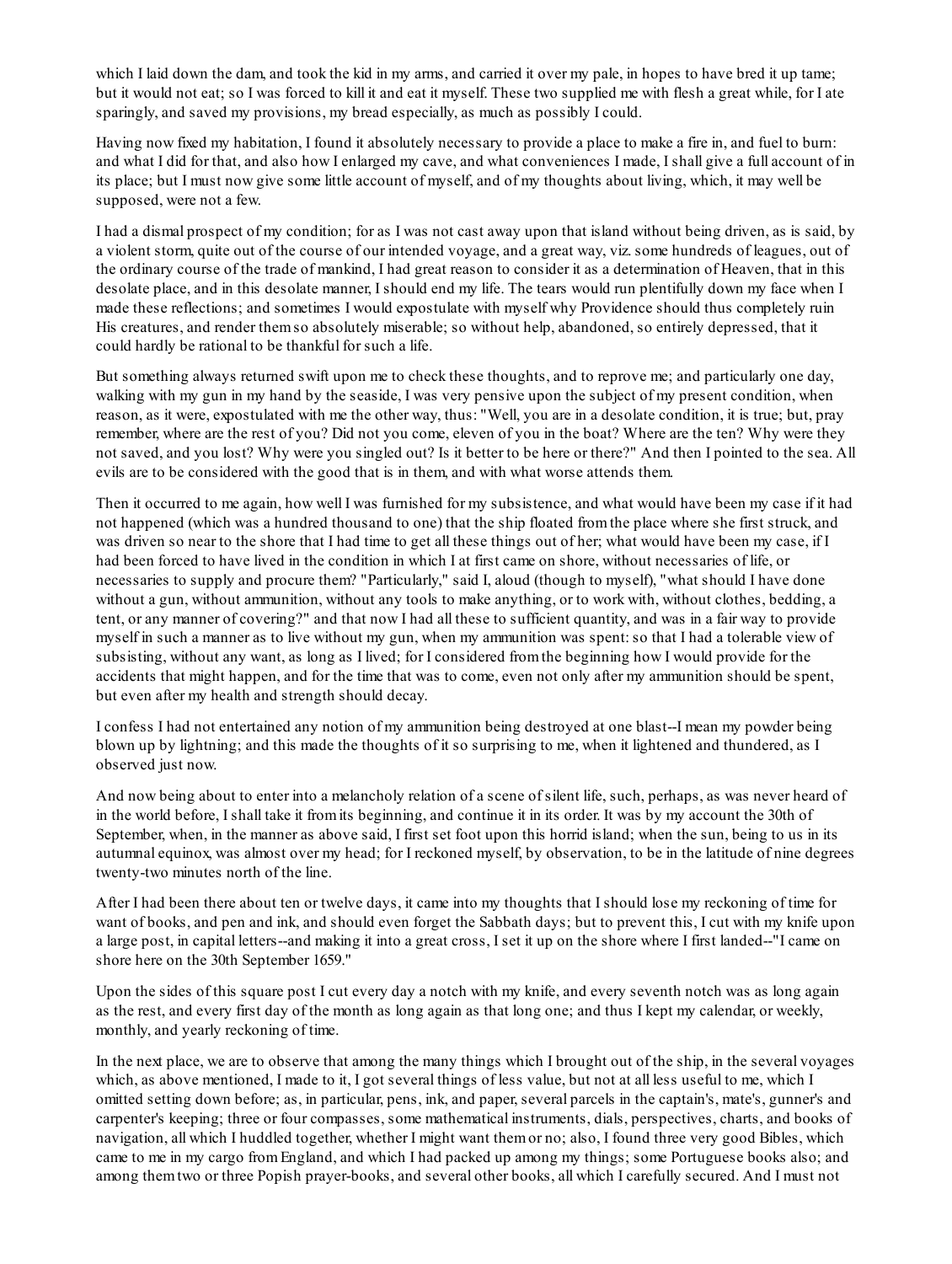forget that we had in the ship a dog and two cats, of whose eminent history I may have occasion to say something in its place; for I carried both the cats with me; and as for the dog, he jumped out of the ship of himself, and swamon shore to me the day after I went on shore with my first cargo, and was a trusty servant to me many years; I wanted nothing that he could fetch me, nor any company that he could make up to me; I only wanted to have himtalk to me, but that would not do. As I observed before, I found pens, ink, and paper, and I husbanded themto the utmost; and I shallshow that while my ink lasted, I kept things very exact, but after that was gone I could not, for I could not make any ink by any means that I could devise.

And this put me in mind that I wanted many things notwithstanding all that I had amassed together; and of these, ink was one; as also a spade, pickaxe, and shovel, to dig or remove the earth; needles, pins, and thread; as for linen, I soon learned to want that without much difficulty.

This want of tools made every work I did go on heavily; and it was near a whole year before I had entirely finished my little pale, or surrounded my habitation. The piles, or stakes, which were as heavy as I could well lift, were a long time in cutting and preparing in the woods, and more, by far, in bringing home; so that I spent sometimes two days in cutting and bringing home one of those posts, and a third day in driving it into the ground; for which purpose I got a heavy piece of wood at first, but at last bethought myself of one of the iron crows; which, however, though I found it, made driving those posts or piles very laborious and tedious work. But what need I have been concerned at the tediousness of anything I had to do, seeing I had time enough to do it in? nor had I any other employment, if that had been over, at least that I could foresee, except the ranging the island to seek for food, which I did, more or less, every day.

I now began to consider seriously my condition, and the circumstances I was reduced to; and I drew up the state of my affairs in writing, not so much to leave themto any that were to come after me--for I was likely to have but few heirs--as to deliver my thoughts fromdaily poring over them, and afflicting my mind; and as my reason began now to master my despondency, I began to comfort myself as well as I could, and to set the good against the evil, that I might have something to distinguish my case fromworse; and I stated very impartially, like debtor and creditor, the comforts I enjoyed against the miseries I suffered, thus:--

| Evil.                                                                                  | Good.                                                                                                                                                                                                   |
|----------------------------------------------------------------------------------------|---------------------------------------------------------------------------------------------------------------------------------------------------------------------------------------------------------|
| I am cast upon a horrible,<br>desolate island, void of all hope<br>of recovery.        | But I am alive; and not drowned, as all my ship's company were.                                                                                                                                         |
| I am singled out and separated,<br>as it were, from all the world, to<br>be miserable. | But I am singled out, too, from all the ship's crew, to be spared from death; and He<br>that miraculously saved me from death can deliver me from this condition.                                       |
| I am divided from mankind--a<br>solitaire; one banished from<br>human society.         | But I am not starved, and perishing on a barren place, affording no sustenance.                                                                                                                         |
| I have no clothes to cover me.                                                         | But I am in a hot climate, where, if I had clothes, I could hardly wear them.                                                                                                                           |
| I am without any defence, or<br>means to resist any violence of<br>man or beast.       | But I am cast on an island where I see no wild beasts to hurt me, as I saw on the<br>coast of Africa; and what if I had been ship wrecked there?                                                        |
| I have no soul to speak to or<br>relieve me.                                           | But God wonderfully sent the ship in near enough to the shore, that I have got out<br>as many necessary things as will either supply my wants or enable me to supply<br>myself, even as long as I live. |

Upon the whole, here was an undoubted testimony that there was scarce any condition in the world so miserable but there was something negative or something positive to be thankful for in it; and let this stand as a direction fromthe experience of the most miserable of all conditions in this world: that we may always find in it something to comfort ourselves from, and to set, in the description of good and evil, on the credit side of the account.

Having now brought my mind a little to relish my condition, and given over looking out to sea, to see if I could spy a ship--I say, giving over these things, I began to apply myself to arrange my way of living, and to make things as easy to me as I could.

I have already described my habitation, which was a tent under the side of a rock, surrounded with a strong pale of posts and cables: but I might now rather call it a wall, for I raised a kind of wall up against it of turfs, about two feet thick on the outside; and after some time (I think it was a year and a half) I raised rafters fromit, leaning to the rock, and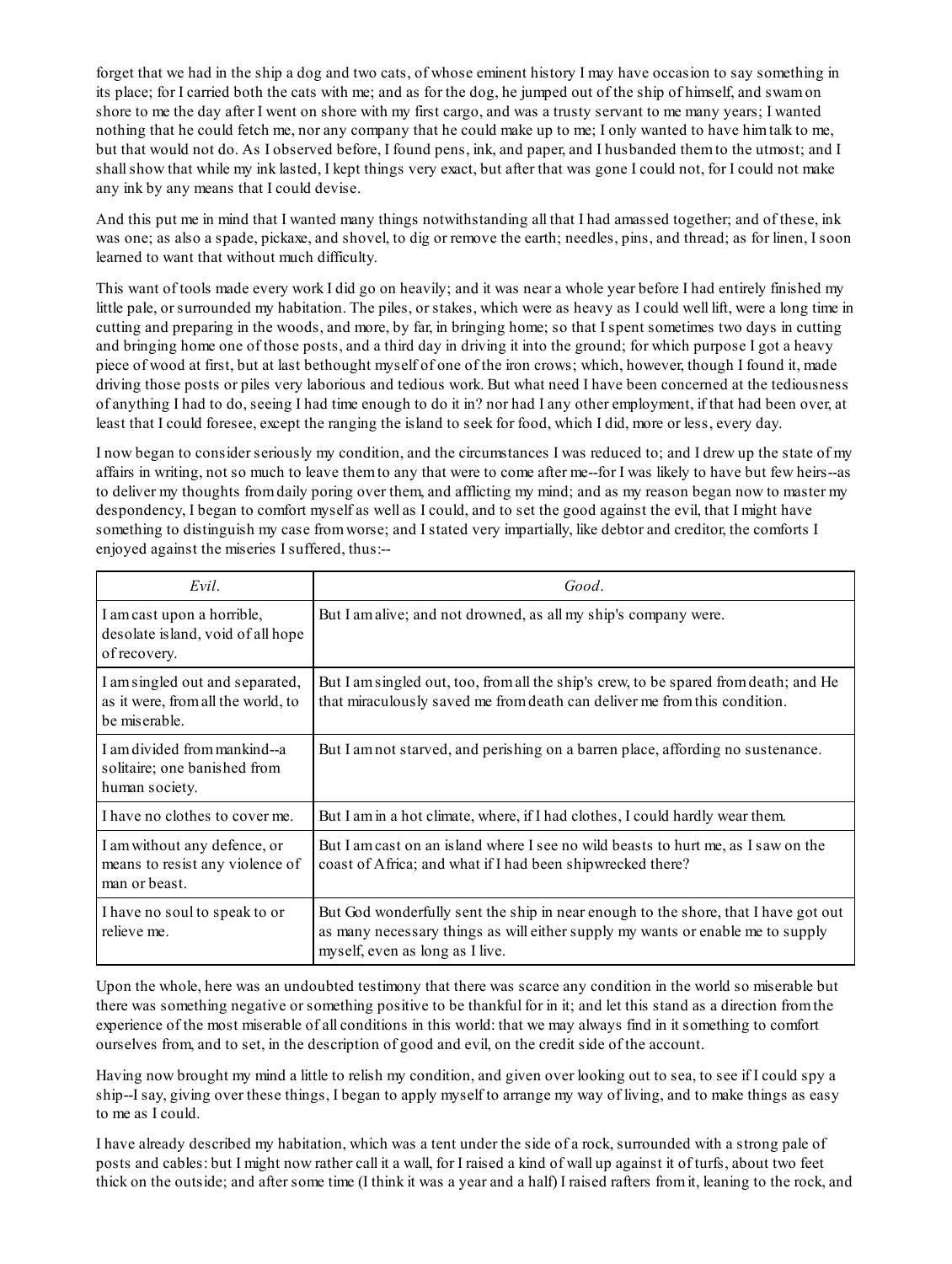thatched or covered it with boughs of trees, and such things as I could get, to keep out the rain; which I found at some times of the year very violent.

I have already observed how I brought all my goods into this pale, and into the cave which I had made behind me. But I must observe, too, that at first this was a confused heap of goods, which, as they lay in no order, so they took up all my place; I had no roomto turn myself:so I set myself to enlarge my cave, and work farther into the earth; for it was a loose sandy rock, which yielded easily to the labour I bestowed on it: and so when I found I was pretty safe as to beasts of prey, I worked sideways, to the right hand, into the rock; and then, turning to the right again, worked quite out, and made me a door to come out on the outside of my pale or fortification. This gave me not only egress and regress, as it was a back way to my tent and to my storehouse, but gave me roomto store my goods.

And now I began to apply myself to make such necessary things as I found I most wanted, particularly a chair and a table; for without these I was not able to enjoy the few comforts I had in the world; I could not write or eat, or do several things, with so much pleasure without a table: so I went to work. And here I must needs observe, that as reason is the substance and origin of the mathematics, so by stating and squaring everything by reason, and by making the most rational judgment of things, every man may be, in time, master of every mechanic art. I had never handled a tool in my life; and yet, in time, by labour, application, and contrivance, I found at last that I wanted nothing but I could have made it, especially if I had had tools. However, I made abundance of things, even without tools; and some with no more tools than an adze and a hatchet, which perhaps were never made that way before, and that with infinite labour. For example, if I wanted a board, I had no other way but to cut down a tree, set it on an edge before me, and hew it flat on either side with my axe, till I brought it to be thin as a plank, and then dub it smooth with my adze. It is true, by this method I could make but one board out of a whole tree; but this I had no remedy for but patience, any more than I had for the prodigious deal of time and labour which it took me up to make a plank or board: but my time or labour was little worth, and so it was as well employed one way as another.

However, I made me a table and a chair, as I observed above, in the first place; and this I did out of the short pieces of boards that I brought on my raft fromthe ship. But when I had wrought out some boards as above, I made large shelves, of the breadth of a foot and a half, one over another all along one side of my cave, to lay all my tools, nails and ironwork on; and, in a word, to separate everything at large into their places, that I might come easily at them. I knocked pieces into the wall of the rock to hang my guns and all things that would hang up; so that, had my cave been to be seen, it looked like a general magazine of all necessary things; and had everything so ready at my hand, that it was a great pleasure to me to see all my goods in such order, and especially to find my stock of all necessaries so great.

And now it was that I began to keep a journal of every day's employment; for, indeed, at first I was in too much hurry, and not only hurry as to labour, but in too much discomposure of mind; and my journal would have been full of many dull things; for example, I must have said thus: "30*th*.--After I had got to shore, and escaped drowning, instead of being thankful to God for my deliverance, having first vomited, with the great quantity of salt water which had got into my stomach, and recovering myself a little, I ran about the shore wringing my hands and beating my head and face, exclaiming at my misery, and crying out, 'I was undone, undone!' till, tired and faint, I was forced to lie down on the ground to repose, but durst not sleep for fear of being devoured."

Some days after this, and after I had been on board the ship, and got all that I could out of her, yet I could not forbear getting up to the top of a little mountain and looking out to sea, in hopes of seeing a ship; then fancy at a vast distance I spied a sail, please myself with the hopes of it, and then after looking steadily, till I was almost blind, lose it quite, and sit down and weep like a child, and thus increase my misery by my folly.

But having gotten over these things in some measure, and having settled my household staff and habitation, made me a table and a chair, and all as handsome about me as I could, I began to keep my journal; of which I shall here give you the copy (though in it will be told all these particulars over again) as long as it lasted; for having no more ink, I was forced to leave it off.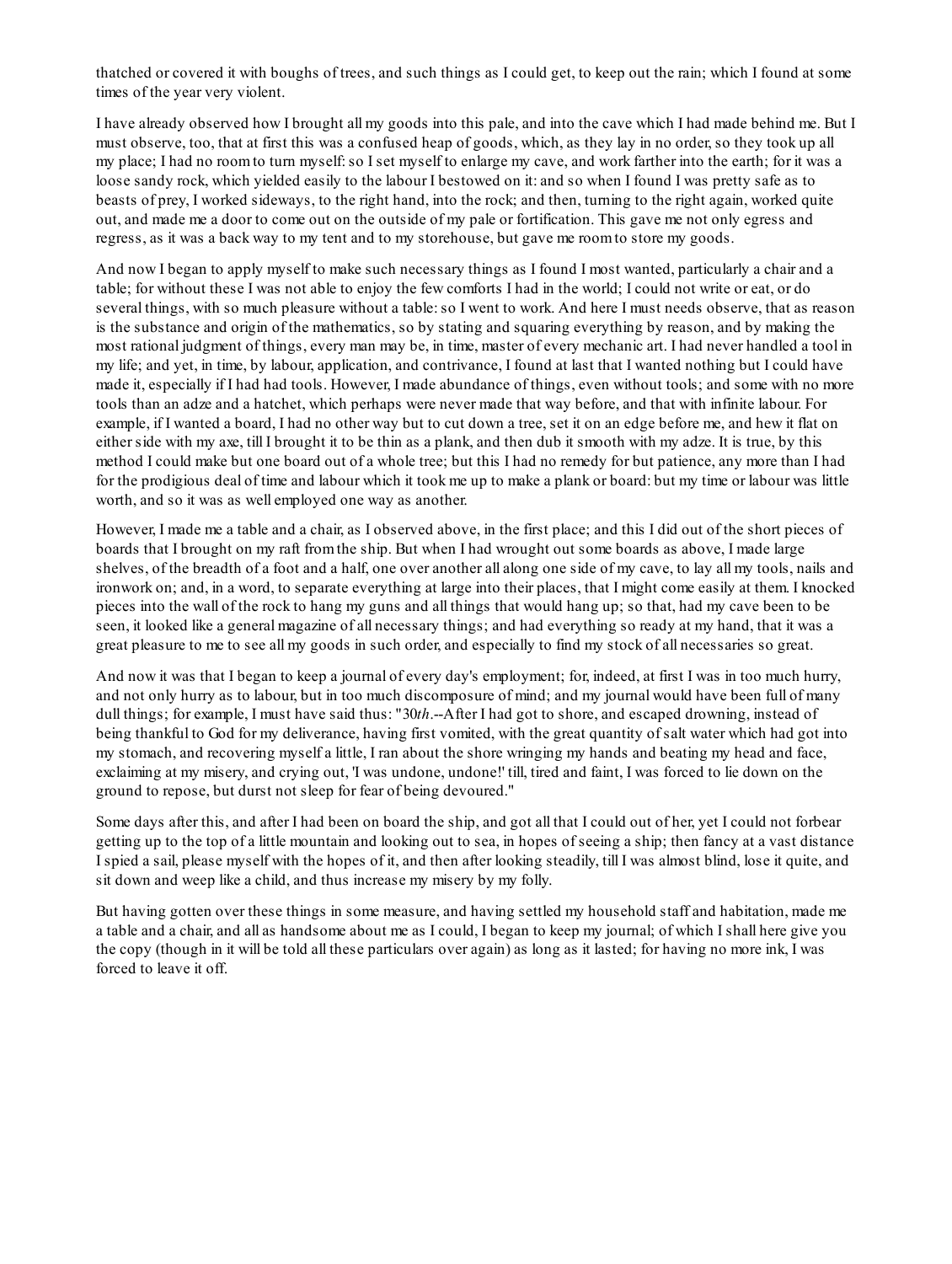### **CHAPTER V--BUILDS A HOUSE--THE JOURNAL**

September 30, 1659.--I, poor miserable Robinson Crusoe, being shipwrecked during a dreadfulstormin the offing, came on shore on this dismal, unfortunate island, which I called "The Island of Despair"; all the rest of the ship's company being drowned, and myself almost dead.

All the rest of the day I spent in afflicting myself at the dismal circumstances I was brought to--viz. I had neither food, house, clothes, weapon, nor place to fly to; and in despair of any relief, saw nothing but death before me--either that I should be devoured by wild beasts, murdered by savages, or starved to death for want of food. At the approach of night I slept in a tree, for fear of wild creatures; but slept soundly, though it rained all night.

*October* 1.--In the morning I saw, to my great surprise, the ship had floated with the high tide, and was driven on shore again much nearer the island; which, as it was some comfort, on one hand--for, seeing her set upright, and not broken to pieces, I hoped, if the wind abated, I might get on board, and get some food and necessaries out of her for my relief- so, on the other hand, it renewed my grief at the loss of my comrades, who, I imagined, if we had allstayed on board, might have saved the ship, or, at least, that they would not have been all drowned as they were; and that, had the men been saved, we might perhaps have built us a boat out of the ruins of the ship to have carried us to some other part of the world. I spent great part of this day in perplexing myself on these things; but at length, seeing the ship almost dry, I went upon the sand as near as I could, and then swamon board. This day also it continued raining, though with no wind at all.

*From the 1st of October to the 24th*.--All these days entirely spent in many several voyages to get all I could out of the ship, which I brought on shore every tide of flood upon rafts. Much rain also in the days, though with some intervals of fair weather; but it seems this was the rainy season.

*Oct.* 20.--I overset my raft, and all the goods I had got upon it; but, being in shoal water, and the things being chiefly heavy, I recovered many of themwhen the tide was out.

*Oct.* 25.--It rained all night and all day, with some gusts of wind; during which time the ship broke in pieces, the wind blowing a little harder than before, and was no more to be seen, except the wreck of her, and that only at low water. I spent this day in covering and securing the goods which I had saved, that the rain might not spoil them.

*Oct.* 26.--I walked about the shore almost all day, to find out a place to fixmy habitation, greatly concerned to secure myself fromany attack in the night, either fromwild beasts or men. Towards night, I fixed upon a proper place, under a rock, and marked out a semicircle for my encampment; which I resolved to strengthen with a work, wall, or fortification, made of double piles, lined within with cables, and without with turf.

Fromthe 26th to the 30th I worked very hard in carrying all my goods to my new habitation, though some part of the time it rained exceedingly hard.

The 31st, in the morning, I went out into the island with my gun, to seek for some food, and discover the country; when I killed a she-goat, and her kid followed me home, which I afterwards killed also, because it would not feed.

*November* 1.--I set up my tent under a rock, and lay there for the first night; making it as large as I could, with stakes driven in to swing my hammock upon.

*Nov.* 2.--I set up all my chests and boards, and the pieces of timber which made my rafts, and with them formed a fence round me, a little within the place I had marked out for my fortification.

*Nov.* 3.--I went out with my gun, and killed two fowls like ducks, which were very good food. In the afternoon went to work to make me a table.

*Nov*. 4.--This morning I began to order my times of work, of going out with my gun, time of sleep, and time of diversion- -viz. every morning I walked out with my gun for two or three hours, if it did not rain; then employed myself to work till about eleven o'clock; then eat what I had to live on; and fromtwelve to two I lay down to sleep, the weather being excessively hot; and then, in the evening, to work again. The working part of this day and of the next were wholly employed in making my table, for I was yet but a very sorry workman, though time and necessity made me a complete natural mechanic soon after, as I believe they would do any one else.

*Nov.* 5.--This day went abroad with my gun and my dog, and killed a wild cat; her skin pretty soft, but her flesh good for nothing; every creature that I killed I took of the skins and preserved them. Coming back by the sea-shore, I saw many sorts of sea-fowls, which I did not understand; but was surprised, and almost frightened, with two or three seals,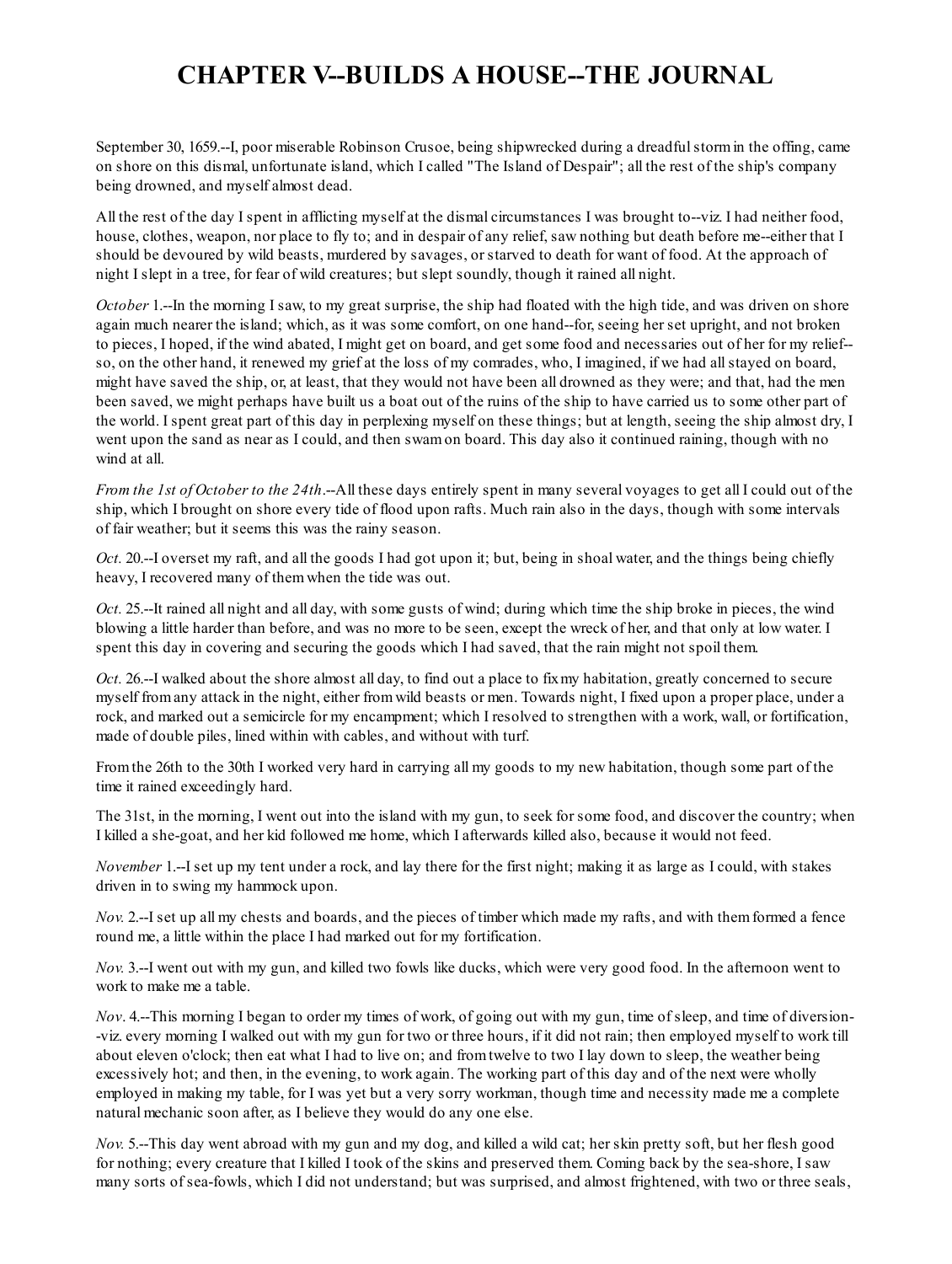which, while I was gazing at, not well knowing what they were, got into the sea, and escaped me for that time.

*Nov.* 6.--After my morning walk I went to work with my table again, and finished it, though not to my liking; nor was it long before I learned to mend it.

*Nov.* 7.--Now it began to be settled fair weather. The 7th, 8th, 9th, 10th, and part of the 12th (for the 11th was Sunday) I took wholly up to make me a chair, and with much ado brought it to a tolerable shape, but never to please me; and even in the making I pulled it in pieces several times.

*Note*.--I soon neglected my keeping Sundays; for, omitting my mark for themon my post, I forgot which was which.

*Nov.* 13.--This day it rained, which refreshed me exceedingly, and cooled the earth; but it was accompanied with terrible thunder and lightning, which frightened me dreadfully, for fear of my powder. As soon as it was over, I resolved to separate my stock of powder into as many little parcels as possible, that it might not be in danger.

*Nov.* 14, 15, 16.--These three days I spent in making little square chests, or boxes, which might hold about a pound, or two pounds at most, of powder; and so, putting the powder in, I stowed it in places as secure and remote fromone another as possible. On one of these three days I killed a large bird that was good to eat, but I knew not what to call it.

*Nov.* 17.--This day I began to dig behind my tent into the rock, to make roomfor my further conveniency.

*Note*.--Three things I wanted exceedingly for this work--viz. a pickaxe, a shovel, and a wheelbarrow or basket; so I desisted frommy work, and began to consider how to supply that want, and make me some tools. As for the pickaxe, I made use of the iron crows, which were proper enough, though heavy; but the next thing was a shovel or spade; this was so absolutely necessary, that, indeed, I could do nothing effectually without it; but what kind of one to make I knew not.

*Nov.* 18.--The next day, in searching the woods, I found a tree of that wood, or like it, which in the Brazils they call the iron-tree, for its exceeding hardness. Of this, with great labour, and almost spoiling my axe, I cut a piece, and brought it home, too, with difficulty enough, for it was exceeding heavy. The excessive hardness of the wood, and my having no other way, made me a long while upon this machine, for I worked it effectually by little and little into the formof a shovel or spade; the handle exactly shaped like ours in England, only that the board part having no iron shod upon it at bottom, it would not last me so long; however, it served well enough for the uses which I had occasion to put it to; but never was a shovel, I believe, made after that fashion, or so long in making.

I was still deficient, for I wanted a basket or a wheelbarrow. A basket I could not make by any means, having no such things as twigs that would bend to make wicker-ware--at least, none yet found out; and as to a wheelbarrow, I fancied I could make all but the wheel; but that I had no notion of; neither did I know how to go about it; besides, I had no possible way to make the iron gudgeons for the spindle or axis of the wheel to run in; so I gave it over, and so, for carrying away the earth which I dug out of the cave, I made me a thing like a hod which the labourers carry mortar in when they serve the bricklayers. This was not so difficult to me as the making the shovel: and yet this and the shovel, and the attempt which I made in vain to make a wheelbarrow, took me up no less than four days--I mean always excepting my morning walk with my gun, which I seldom failed, and very seldom failed also bringing home something fit to eat.

*Nov.* 23.--My other work having now stood still, because of my making these tools, when they were finished I went on, and working every day, as my strength and time allowed, I spent eighteen days entirely in widening and deepening my cave, that it might hold my goods commodiously.

*Note*.--During all this time I worked to make this roomor cave spacious enough to accommodate me as a warehouse or magazine, a kitchen, a dining-room, and a cellar. As for my lodging, I kept to the tent; except that sometimes, in the wet season of the year, it rained so hard that I could not keep myself dry, which caused me afterwards to cover all my place within my pale with long poles, in the form of rafters, leaning against the rock, and load them with flags and large leaves of trees, like a thatch.

*December* 10.--I began now to think my cave or vault finished, when on a sudden (it seems I had made it too large) a great quantity of earth fell down fromthe top on one side; so much that, in short, it frighted me, and not without reason, too, for if I had been under it, I had never wanted a gravedigger. I had now a great deal of work to do over again, for I had the loose earth to carry out; and, which was of more importance, I had the ceiling to prop up, so that I might be sure no more would come down.

*Dec*. 11.--This day I went to work with it accordingly, and got two shores or posts pitched upright to the top, with two pieces of boards across over each post; this I finished the next day; and setting more posts up with boards, in about a week more I had the roof secured, and the posts, standing in rows, served me for partitions to part off the house.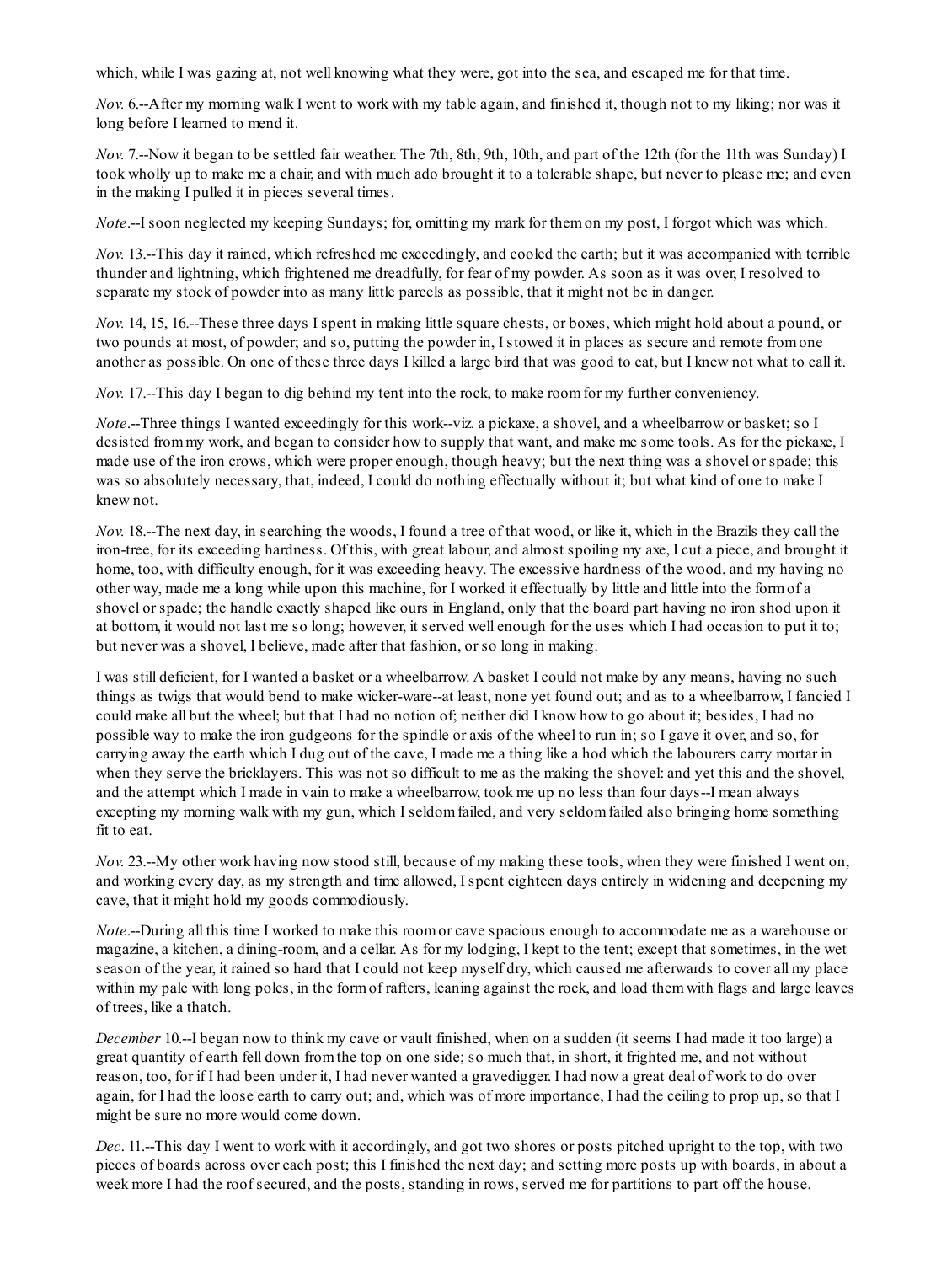*Dec.* 17.--Fromthis day to the 20th I placed shelves, and knocked up nails on the posts, to hang everything up that could be hung up; and now I began to be in some order within doors.

*Dec.* 20.--Now I carried everything into the cave, and began to furnish my house, and set up some pieces of boards like a dresser, to order my victuals upon; but boards began to be very scarce with me; also, I made me another table.

*Dec.* 24.--Much rain all night and all day. No stirring out.

*Dec.* 25.--Rain all day.

*Dec.* 26.--No rain, and the earth much cooler than before, and pleasanter.

*Dec.* 27.--Killed a young goat, and lamed another, so that I caught it and led it home in a string; when I had it at home, I bound and splintered up its leg, which was broke.

*N.B.*--I took such care of it that it lived, and the leg grew well and as strong as ever; but, by my nursing it so long, it grew tame, and fed upon the little green at my door, and would not go away. This was the first time that I entertained a thought of breeding up some tame creatures, that I might have food when my powder and shot was allspent.

*Dec.* 28,29,30,31.--Great heats, and no breeze, so that there was no stirring abroad, except in the evening, for food; this time I spent in putting all my things in order within doors.

*January* 1.--Very hot still: but I went abroad early and late with my gun, and lay still in the middle of the day. This evening, going farther into the valleys which lay towards the centre of the island, I found there were plenty of goats, though exceedingly shy, and hard to come at; however, I resolved to try if I could not bring my dog to hunt themdown.

*Jan.* 2.--Accordingly, the next day I went out with my dog, and set him upon the goats, but I was mistaken, for they all faced about upon the dog, and he knew his danger too well, for he would not come near them.

*Jan.* 3.--I began my fence or wall; which, being still jealous of my being attacked by somebody, I resolved to make very thick and strong.

*N.B.*--This wall being described before, I purposely omit what was said in the journal; it is sufficient to observe, that I was no less time than fromthe 2nd of January to the 14th of April working, finishing, and perfecting this wall, though it was no more than about twenty-four yards in length, being a half-circle from one place in the rock to another place, about eight yards fromit, the door of the cave being in the centre behind it.

All this time I worked very hard, the rains hindering me many days, nay, sometimes weeks together; but I thought I should never be perfectly secure till this wall was finished; and it is scarce credible what inexpressible labour everything was done with, especially the bringing piles out of the woods and driving theminto the ground; for I made themmuch bigger than I needed to have done.

When this wall was finished, and the outside double fenced, with a turf wall raised up close to it, I perceived myself that if any people were to come on shore there, they would not perceive anything like a habitation; and it was very well I did so, as may be observed hereafter, upon a very remarkable occasion.

During this time I made my rounds in the woods for game every day when the rain permitted me, and made frequent discoveries in these walks of something or other to my advantage; particularly, I found a kind of wild pigeons, which build, not as wood-pigeons in a tree, but rather as house-pigeons, in the holes of the rocks; and taking some young ones, I endeavoured to breed themup tame, and did so; but when they grew older they flew away, which perhaps was at first for want of feeding them, for I had nothing to give them; however, I frequently found their nests, and got their young ones, which were very good meat. And now, in the managing my household affairs, I found myself wanting in many things, which I thought at first it was impossible for me to make; as, indeed, with some of themit was: for instance, I could never make a cask to be hooped. I had a small runlet or two, as I observed before; but I could never arrive at the capacity of making one by them, though I spent many weeks about it; I could neither put in the heads, or join the staves so true to one another as to make themhold water; so I gave that also over. In the next place, I was at a great loss for candles; so that as soon as ever it was dark, which was generally by seven o'clock, I was obliged to go to bed. I remembered the lump of beeswaxwith which I made candles in my African adventure; but I had none of that now; the only remedy I had was, that when I had killed a goat I saved the tallow, and with a little dish made of clay, which I baked in the sun, to which I added a wick of some oakum, I made me a lamp; and this gave me light, though not a clear, steady light, like a candle. In the middle of all my labours it happened that, rummaging my things, I found a little bag which, as I hinted before, had been filled with corn for the feeding of poultry--not for this voyage, but before, as I suppose, when the ship came fromLisbon. The little remainder of corn that had been in the bag was all devoured by the rats, and I saw nothing in the bag but husks and dust; and being willing to have the bag for some other use (I think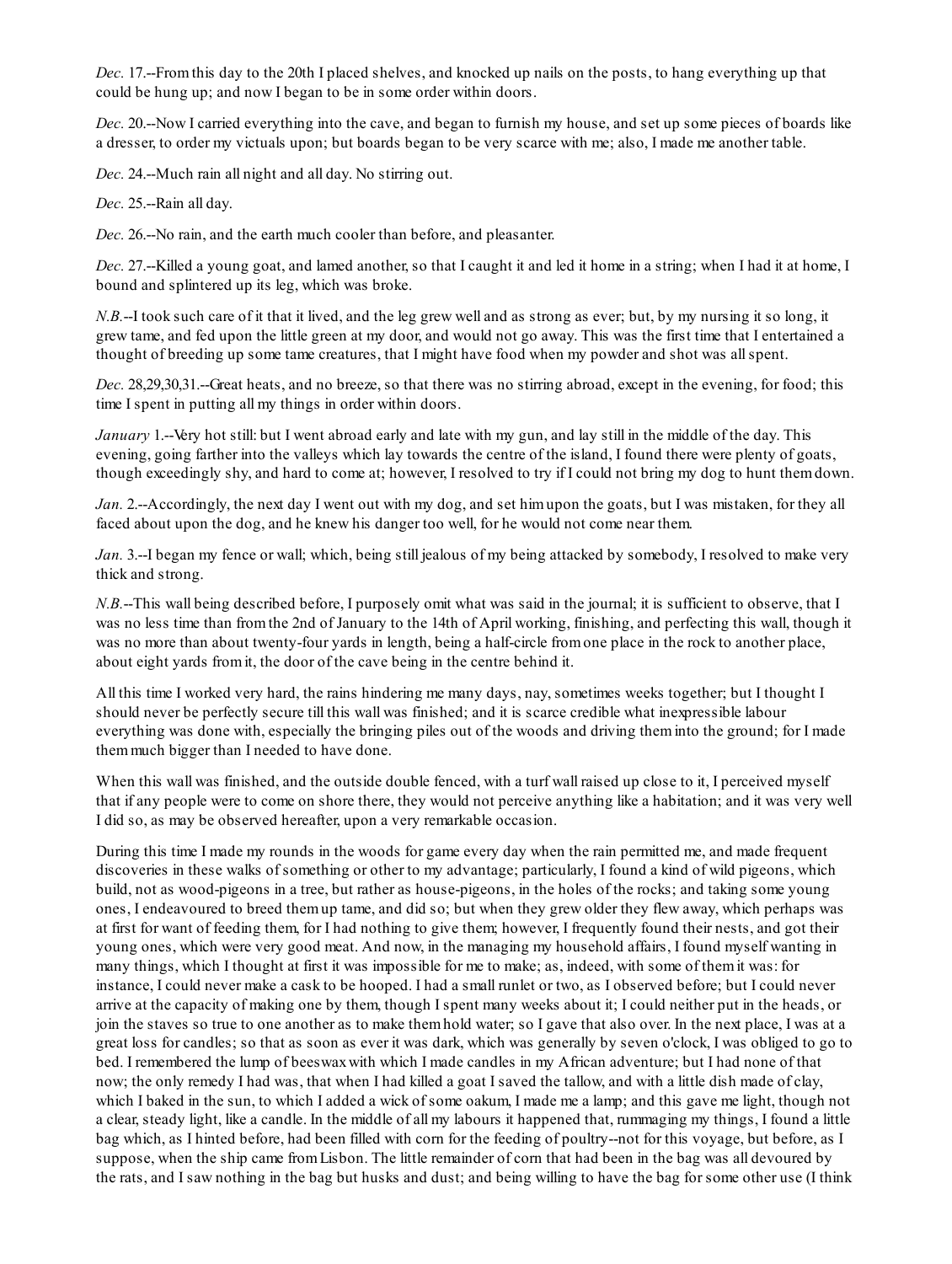it was to put powder in, when I divided it for fear of the lightning, or some such use), I shook the husks of corn out of it on one side of my fortification, under the rock.

It was a little before the great rains just now mentioned that I threw this stuff away, taking no notice, and not so much as remembering that I had thrown anything there, when, about a month after, or thereabouts, I saw some few stalks of something green shooting out of the ground, which I fancied might be some plant I had not seen; but I was surprised, and perfectly astonished, when, after a little longer time, I saw about ten or twelve ears come out, which were perfect green barley, of the same kind as our European--nay, as our English barley.

It is impossible to express the astonishment and confusion of my thoughts on this occasion. I had hitherto acted upon no religious foundation at all; indeed, I had very few notions of religion in my head, nor had entertained any sense of anything that had befallen me otherwise than as chance, or, as we lightly say, what pleases God, without so much as inquiring into the end of Providence in these things, or His order in governing events for the world. But after I saw barley grow there, in a climate which I knew was not proper for corn, and especially that I knew not how it came there, it startled me strangely, and I began to suggest that God had miraculously caused His grain to grow without any help of seed sown, and that it was so directed purely for my sustenance on that wild, miserable place.

This touched my heart a little, and brought tears out of my eyes, and I began to bless myself that such a prodigy of nature should happen upon my account; and this was the more strange to me, because I saw near it still, all along by the side of the rock, some other straggling stalks, which proved to be stalks of rice, and which I knew, because I had seen it grow in Africa when I was ashore there.

I not only thought these the pure productions of Providence for my support, but not doubting that there was more in the place, I went all over that part of the island, where I had been before, peering in every corner, and under every rock, to see for more of it, but I could not find any. At last it occurred to my thoughts that I shook a bag of chickens' meat out in that place; and then the wonder began to cease; and I must confess my religious thankfulness to God's providence began to abate, too, upon the discovering that all this was nothing but what was common; though I ought to have been as thankful for so strange and unforeseen a providence as if it had been miraculous; for it was really the work of Providence to me, that should order or appoint that ten or twelve grains of corn should remain unspoiled, when the rats had destroyed all the rest, as if it had been dropped fromheaven; as also, that I should throw it out in that particular place, where, it being in the shade of a high rock, it sprang up immediately; whereas, if I had thrown it anywhere else at that time, it had been burnt up and destroyed.

I carefully saved the ears of this corn, you may be sure, in their season, which was about the end of June; and, laying up every corn, I resolved to sow themall again, hoping in time to have some quantity sufficient to supply me with bread. But it was not till the fourth year that I could allow myself the least grain of this corn to eat, and even then but sparingly, as I shallsay afterwards, in its order; for I lost all that I sowed the first season by not observing the proper time; for I sowed it just before the dry season, so that it never came up at all, at least not as it would have done; of which in its place.

Besides this barley, there were, as above, twenty or thirty stalks of rice, which I preserved with the same care and for the same use, or to the same purpose--to make me bread, or rather food; for I found ways to cook it without baking, though I did that also after some time.

But to return to my Journal.

I worked excessive hard these three or four months to get my wall done; and the 14th of April I closed it up, contriving to go into it, not by a door but over the wall, by a ladder, that there might be no sign on the outside of my habitation.

*April* 16.--I finished the ladder; so I went up the ladder to the top, and then pulled it up after me, and let it down in the inside. This was a complete enclosure to me; for within I had roomenough, and nothing could come at me from without, unless it could first mount my wall.

The very next day after this wall was finished I had almost had all my labour overthrown at once, and myself killed. The case was thus: As I was busy in the inside, behind my tent, just at the entrance into my cave, I was terribly frighted with a most dreadful, surprising thing indeed; for all on a sudden I found the earth come crumbling down from the roof of my cave, and fromthe edge of the hill over my head, and two of the posts I had set up in the cave cracked in a frightful manner. I was heartily scared; but thought nothing of what was really the cause, only thinking that the top of my cave was fallen in, as some of it had done before: and for fear I should be buried in it I ran forward to my ladder, and not thinking myself safe there neither, I got over my wall for fear of the pieces of the hill, which I expected might roll down upon me. I had no sooner stepped do ground, than I plainly saw it was a terrible earthquake, for the ground I stood on shook three times at about eight minutes' distance, with three such shocks as would have overturned the strongest building that could be supposed to have stood on the earth; and a great piece of the top of a rock which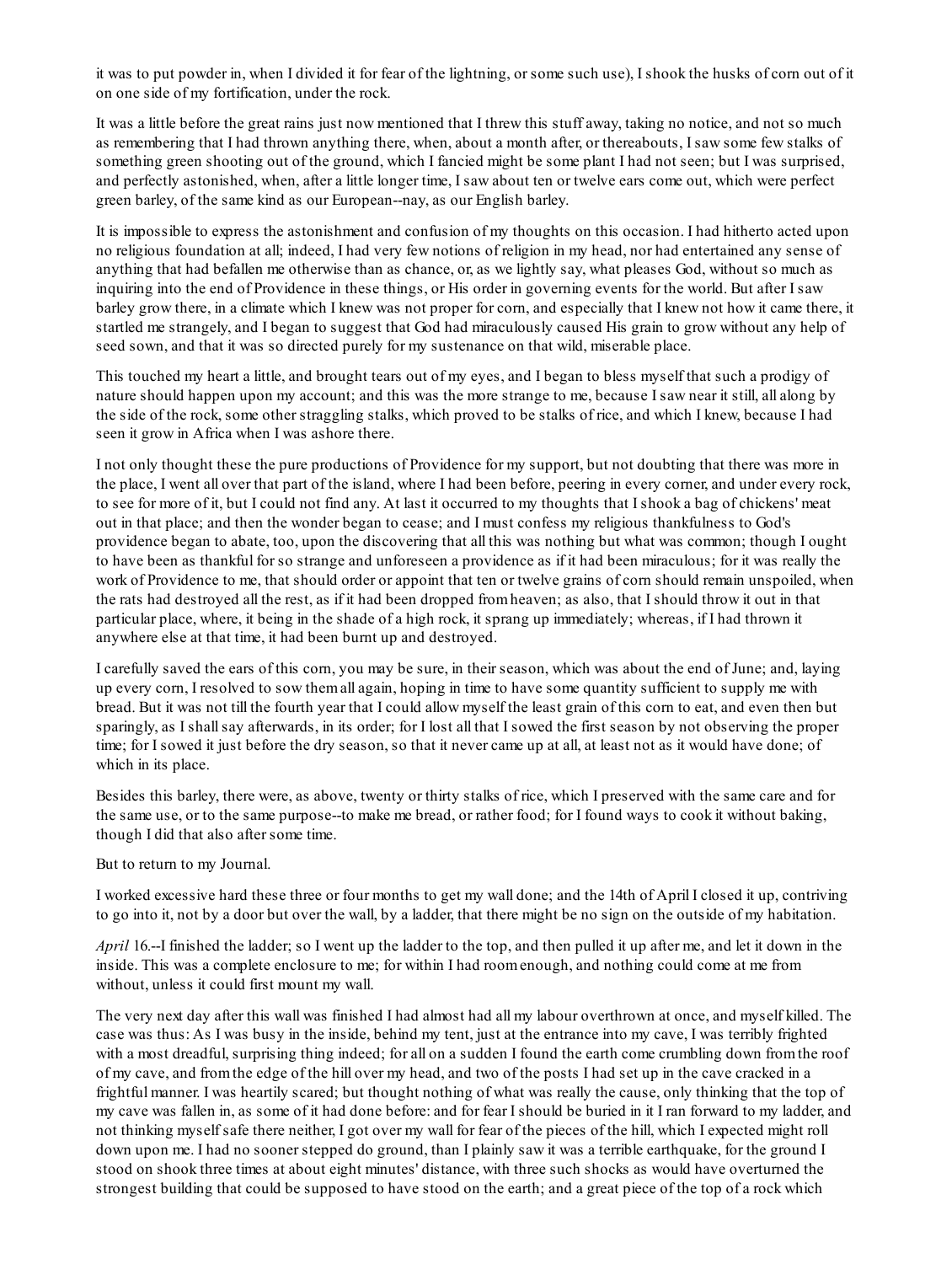stood about half a mile fromme next the sea fell down with such a terrible noise as I never heard in all my life. I perceived also the very sea was put into violent motion by it; and I believe the shocks were stronger under the water than on the island.

I was so much amazed with the thing itself, having never felt the like, nor discoursed with any one that had, that I was like one dead or stupefied; and the motion of the earth made my stomach sick, like one that was tossed at sea; but the noise of the falling of the rock awakened me, as it were, and rousing me fromthe stupefied condition I was in, filled me with horror; and I thought of nothing then but the hill falling upon my tent and all my household goods, and burying all at once; and this sunk my very soul within me a second time.

After the third shock was over, and I felt no more for some time, I began to take courage; and yet I had not heart enough to go over my wall again, for fear of being buried alive, but sat still upon the ground greatly cast down and disconsolate, not knowing what to do. All this while I had not the least serious religious thought; nothing but the common "Lord have mercy upon me!" and when it was over that went away too.

While I sat thus, I found the air overcast and grow cloudy, as if it would rain. Soon after that the wind arose by little and little, so that in less than half-an-hour it blew a most dreadful hurricane; the sea was all on a sudden covered over with foamand froth; the shore was covered with the breach of the water, the trees were torn up by the roots, and a terrible stormit was. This held about three hours, and then began to abate; and in two hours more it was quite calm, and began to rain very hard. All this while I sat upon the ground very much terrified and dejected; when on a sudden it came into my thoughts, that these winds and rain being the consequences of the earthquake, the earthquake itself was spent and over, and I might venture into my cave again. With this thought my spirits began to revive; and the rain also helping to persuade me, I went in and sat down in my tent. But the rain was so violent that my tent was ready to be beaten down with it; and I was forced to go into my cave, though very much afraid and uneasy, for fear it should fall on my head. This violent rain forced me to a new work--viz. to cut a hole through my new fortification, like a sink, to let the water go out, which would else have flooded my cave. After I had been in my cave for some time, and found still no more shocks of the earthquake follow, I began to be more composed. And now, to support my spirits, which indeed wanted it very much, I went to my little store, and took a small sup of rum; which, however, I did then and always very sparingly, knowing I could have no more when that was gone. It continued raining all that night and great part of the next day, so that I could not stir abroad; but my mind being more composed, I began to think of what I had best do; concluding that if the island was subject to these earthquakes, there would be no living for me in a cave, but I must consider of building a little hut in an open place which I might surround with a wall, as I had done here, and so make myself secure fromwild beasts or men; for I concluded, if I stayed where I was, I should certainly one time or other be buried alive.

With these thoughts, I resolved to remove my tent from the place where it stood, which was just under the hanging precipice of the hill; and which, if it should be shaken again, would certainly fall upon my tent; and I spent the two next days, being the 19th and 20th of April, in contriving where and how to remove my habitation. The fear of being swallowed up alive made me that I never slept in quiet; and yet the apprehension of lying abroad without any fence was almost equal to it; but still, when I looked about, and saw how everything was put in order, how pleasantly concealed I was, and how safe fromdanger, it made me very loath to remove. In the meantime, it occurred to me that it would require a vast deal of time for me to do this, and that I must be contented to venture where I was, till I had formed a camp for myself, and had secured it so as to remove to it. So with this resolution I composed myself for a time, and resolved that I would go to work with allspeed to build me a wall with piles and cables, &c., in a circle, as before, and set my tent up in it when it was finished; but that I would venture to stay where I was till it was finished, and fit to remove. This was the 21st.

*April* 22.--The next morning I begin to consider of means to put this resolve into execution; but I was at a great loss about my tools. I had three large axes, and abundance of hatchets (for we carried the hatchets for traffic with the Indians); but with much chopping and cutting knotty hard wood, they were all full of notches, and dull; and though I had a grindstone, I could not turn it and grind my tools too. This cost me as much thought as a statesman would have bestowed upon a grand point of politics, or a judge upon the life and death of a man. At length I contrived a wheel with a string, to turn it with my foot, that I might have both my hands at liberty. *Note*.--I had never seen any such thing in England, or at least, not to take notice how it was done, though since I have observed, it is very common there; besides that, my grindstone was very large and heavy. This machine cost me a full week's work to bring it to perfection.

*April* 28, 29.--These two whole days I took up in grinding my tools, my machine for turning my grindstone performing very well.

*April* 30.--Having perceived my bread had been low a great while, now I took a survey of it, and reduced myself to one biscuit cake a day, which made my heart very heavy.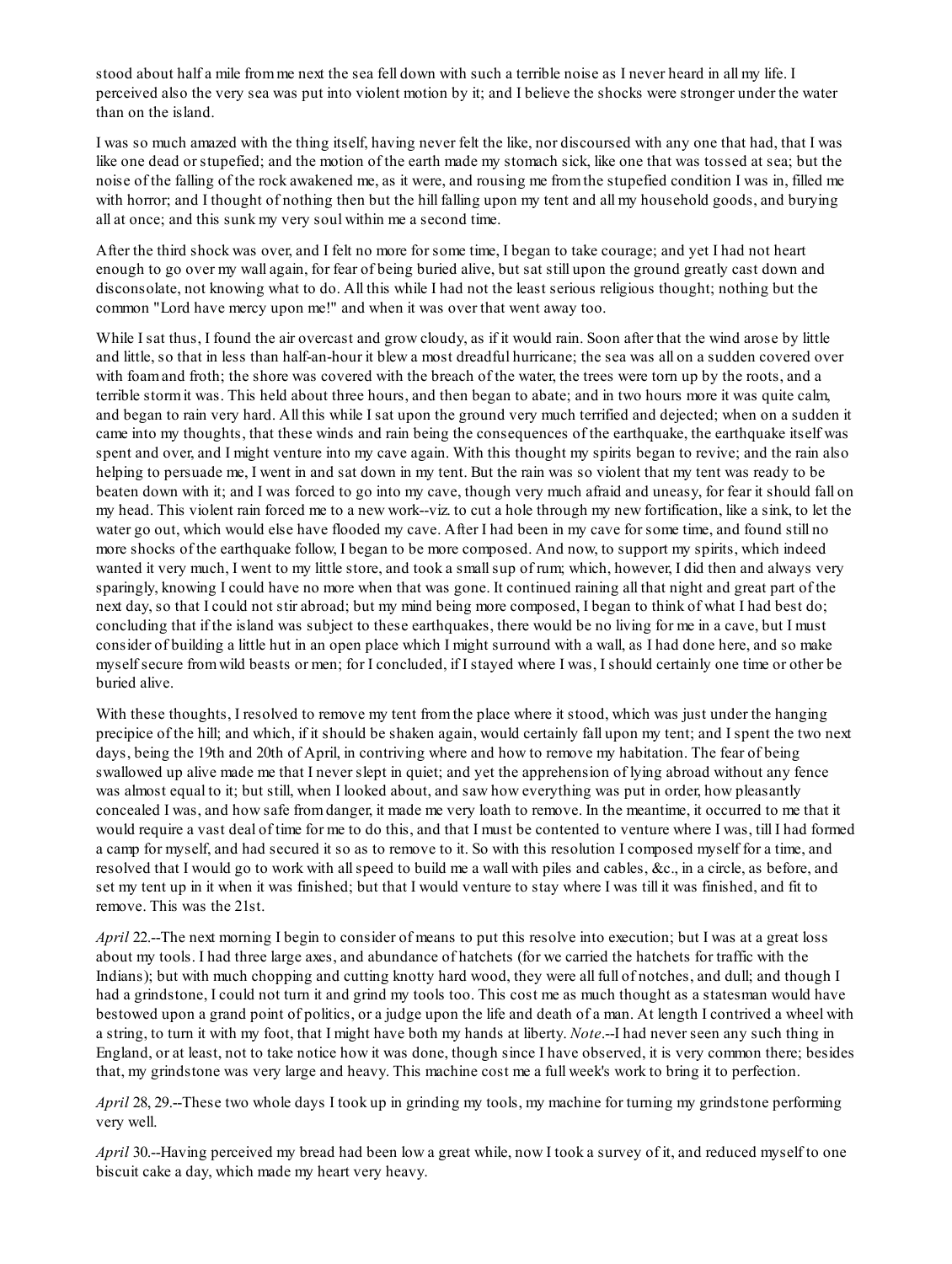*May* 1.--In the morning, looking towards the sea side, the tide being low, I saw something lie on the shore bigger than ordinary, and it looked like a cask; when I came to it, I found a small barrel, and two or three pieces of the wreck of the ship, which were driven on shore by the late hurricane; and looking towards the wreck itself, I thought it seemed to lie higher out of the water than it used to do. I examined the barrel which was driven on shore, and soon found it was a barrel of gunpowder; but it had taken water, and the powder was caked as hard as a stone; however, I rolled it farther on shore for the present, and went on upon the sands, as near as I could to the wreck of the ship, to look for more.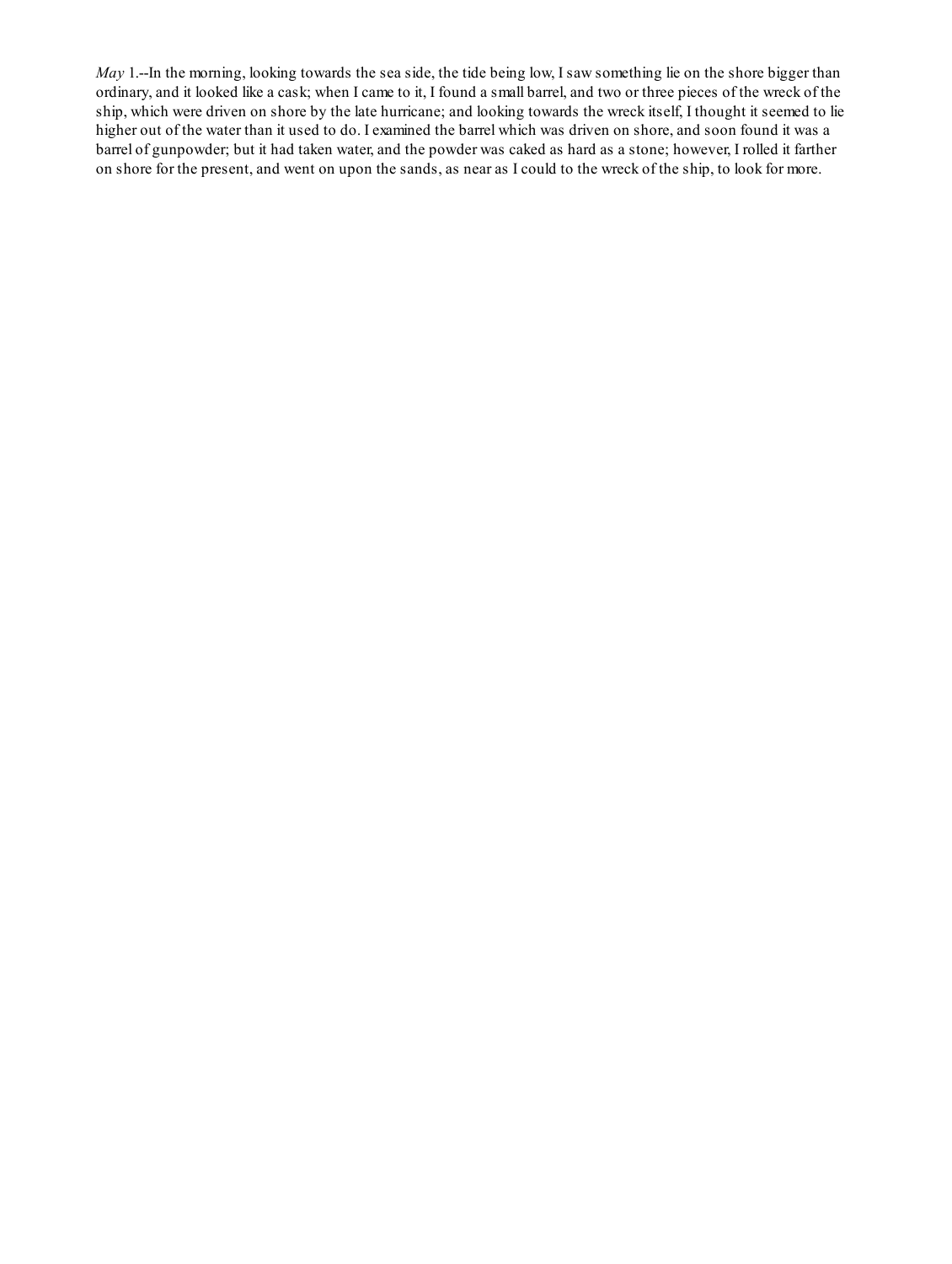#### **CHAPTER VI--ILL AND CONSCIENCE-STRICKEN**

When I came down to the ship I found it strangely removed. The forecastle, which lay before buried in sand, was heaved up at least sixfeet, and the stern, which was broke in pieces and parted fromthe rest by the force of the sea, soon after I had left rummaging her, was tossed as it were up, and cast on one side; and the sand was thrown so high on that side next her stern, that whereas there was a great place of water before, so that I could not come within a quarter of a mile of the wreck without swimming I could now walk quite up to her when the tide was out. I was surprised with this at first, but soon concluded it must be done by the earthquake; and as by this violence the ship was more broke open than formerly, so many things came daily on shore, which the sea had loosened, and which the winds and water rolled by degrees to the land.

This wholly diverted my thoughts fromthe design of removing my habitation, and I busied myself mightily, that day especially, in searching whether I could make any way into the ship; but I found nothing was to be expected of that kind, for all the inside of the ship was choked up with sand. However, as I had learned not to despair of anything, I resolved to pull everything to pieces that I could of the ship, concluding that everything I could get fromher would be of some use or other to me.

*May* 3.--I began with my saw, and cut a piece of a beamthrough, which I thought held some of the upper part or quarter-deck together, and when I had cut it through, I cleared away the sand as well as I could fromthe side which lay highest; but the tide coming in, I was obliged to give over for that time.

*May* 4.--I went a-fishing, but caught not one fish that I durst eat of, till I was weary of my sport; when, just going to leave off, I caught a young dolphin. I had made me a long line of some rope-yarn, but I had no hooks; yet I frequently caught fish enough, as much as I cared to eat; all which I dried in the sun, and ate themdry.

*May* 5.--Worked on the wreck; cut another beam asunder, and brought three great fir planks off from the decks, which I tied together, and made to float on shore when the tide of flood came on.

*May* 6.--Worked on the wreck; got several iron bolts out of her and other pieces of ironwork. Worked very hard, and came home very much tired, and had thoughts of giving it over.

*May* 7.--Went to the wreck again, not with an intent to work, but found the weight of the wreck had broke itself down, the beams being cut; that several pieces of the ship seemed to lie loose, and the inside of the hold lay so open that I could see into it; but it was almost full of water and sand.

*May* 8.--Went to the wreck, and carried an iron crow to wrench up the deck, which lay now quite clear of the water or sand. I wrenched open two planks, and brought themon shore also with the tide. I left the iron crow in the wreck for next day.

*May* 9.--Went to the wreck, and with the crow made way into the body of the wreck, and felt several casks, and loosened themwith the crow, but could not break themup. I felt also a roll of English lead, and could stir it, but it was too heavy to remove.

*May* 10-14.--Went every day to the wreck; and got a great many pieces of timber, and boards, or plank, and two or three hundredweight of iron.

*May* 15.–I carried two hatchets, to try if I could not cut a piece off the roll of lead by placing the edge of one hatchet and driving it with the other; but as it lay about a foot and a half in the water, I could not make any blow to drive the hatchet.

*May* 16.--It had blown hard in the night, and the wreck appeared more broken by the force of the water; but I stayed so long in the woods, to get pigeons for food, that the tide prevented my going to the wreck that day.

*May* 17.--I saw some pieces of the wreck blown on shore, at a great distance, near two miles off me, but resolved to see what they were, and found it was a piece of the head, but too heavy for me to bring away.

*May* 24.--Every day, to this day, I worked on the wreck; and with hard labour I loosened some things so much with the crow, that the first flowing tide several casks floated out, and two of the seamen's chests; but the wind blowing from the shore, nothing came to land that day but pieces of timber, and a hogshead, which had some Brazil pork in it; but the salt water and the sand had spoiled it. I continued this work every day to the 15th of June, except the time necessary to get food, which I always appointed, during this part of my employment, to be when the tide was up, that I might be ready when it was ebbed out; and by this time I had got timber and plank and ironwork enough to have built a good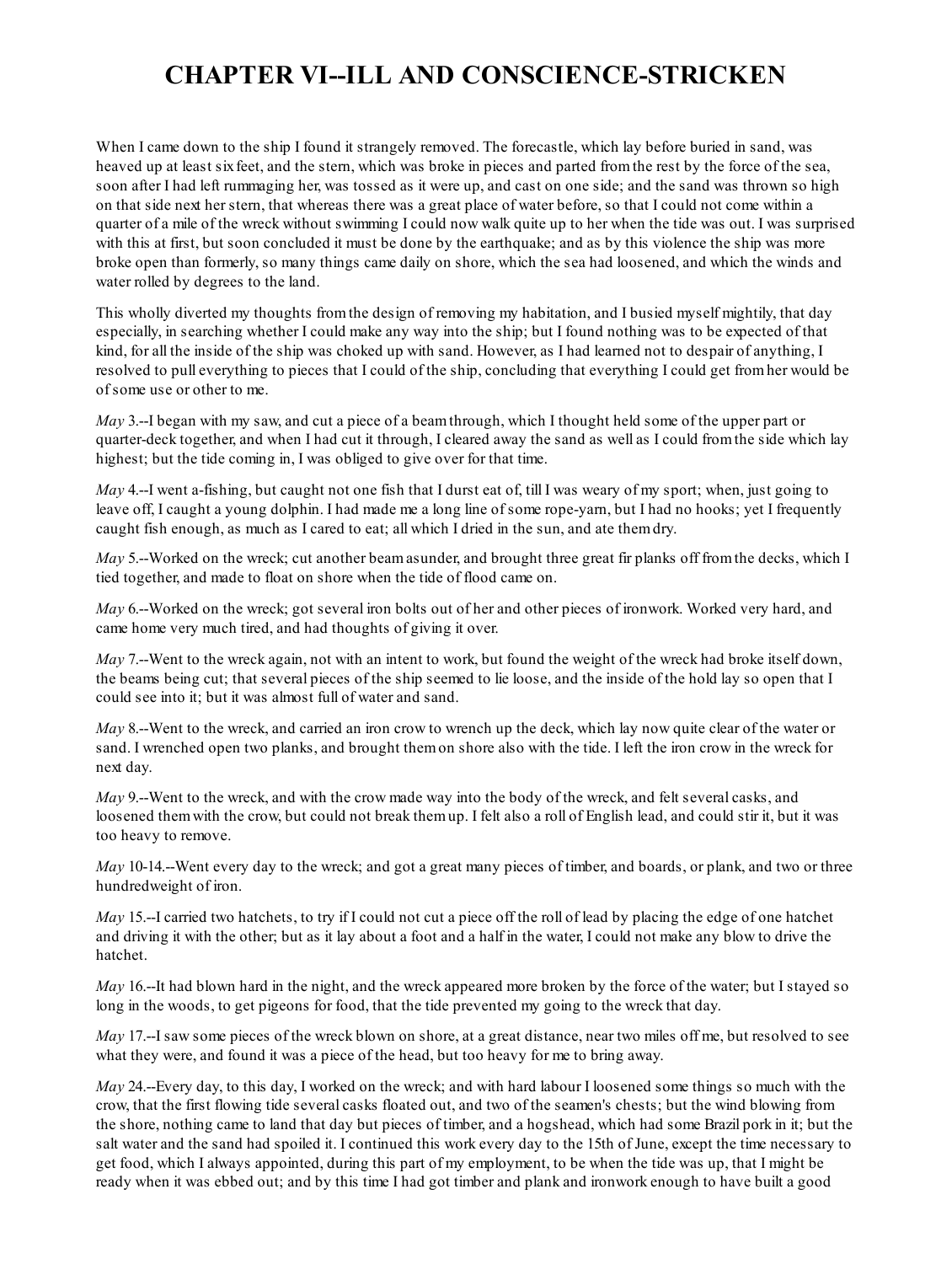boat, if I had known how; and also I got, at several times and in several pieces, near one hundredweight of the sheet lead.

*June* 16.--Going down to the seaside, I found a large tortoise or turtle. This was the first I had seen, which, it seems, was only my misfortune, not any defect of the place, or scarcity; for had I happened to be on the other side of the island, I might have had hundreds of themevery day, as I found afterwards; but perhaps had paid dear enough for them.

*June* 17.-I spent in cooking the turtle. I found in her three-score eggs; and her flesh was to me, at that time, the most savoury and pleasant that ever I tasted in my life, having had no flesh, but of goats and fowls, since I landed in this horrid place.

*June* 18.--Rained all day, and I stayed within. I thought at this time the rain felt cold, and I was something chilly; which I knew was not usual in that latitude.

*June* 19.--Very ill, and shivering, as if the weather had been cold.

*June* 20.-No rest all night; violent pains in my head, and feverish.

*June* 21.--Very ill; frighted almost to death with the apprehensions of my sad condition--to be sick, and no help. Prayed to God, for the first time since the stormoff Hull, but scarce knew what I said, or why, my thoughts being all confused.

*June* 22.--A little better; but under dreadful apprehensions of sickness.

*June* 23.--Very bad again; cold and shivering, and then a violent headache.

*June* 24.--Much better.

*June* 25.--An ague very violent; the fit held me seven hours; cold fit and hot, with faint sweats after it.

*June* 26.--Better; and having no victuals to eat, took my gun, but found myself very weak. However, I killed a she-goat, and with much difficulty got it home, and broiled some of it, and ate, I would fain have stewed it, and made some broth, but had no pot.

*June* 27.--The ague again so violent that I lay a-bed all day, and neither ate nor drank. I was ready to perish for thirst; but so weak, I had not strength to stand up, or to get myself any water to drink. Prayed to God again, but was lightheaded; and when I was not, I was so ignorant that I knew not what to say; only I lay and cried, "Lord, look upon me! Lord, pity me! Lord, have mercy upon me!" I suppose I did nothing else for two or three hours; till, the fit wearing off, I fell asleep, and did not wake till far in the night. When I awoke, I found myself much refreshed, but weak, and exceeding thirsty. However, as I had no water in my habitation, I was forced to lie till morning, and went to sleep again. In this second sleep I had this terrible dream: I thought that I was sitting on the ground, on the outside of my wall, where I sat when the storm blew after the earthquake, and that I saw a man descend from a great black cloud, in a bright flame of fire, and light upon the ground. He was all over as bright as a flame, so that I could but just bear to look towards him; his countenance was most inexpressibly dreadful, impossible for words to describe. When he stepped upon the ground with his feet, I thought the earth trembled, just as it had done before in the earthquake, and all the air looked, to my apprehension, as if it had been filled with flashes of fire. He was no sooner landed upon the earth, but he moved forward towards me, with a long spear or weapon in his hand, to kill me; and when he came to a rising ground, at some distance, he spoke to me--or I heard a voice so terrible that it is impossible to express the terror of it. All that I can say I understood was this: "Seeing all these things have not brought thee to repentance, now thou shalt die;" at which words, I thought he lifted up the spear that was in his hand to kill me.

No one that shall ever read this account will expect that I should be able to describe the horrors of my soul at this terrible vision. I mean, that even while it was a dream, I even dreamed of those horrors. Nor is it any more possible to describe the impression that remained upon my mind when I awaked, and found it was but a dream.

I had, alas! no divine knowledge. What I had received by the good instruction of my father was then worn out by an uninterrupted series, for eight years, of seafaring wickedness, and a constant conversation with none but such as were, like myself, wicked and profane to the last degree. I do not remember that I had, in all that time, one thought that so much as tended either to looking upwards towards God, or inwards towards a reflection upon my own ways; but a certain stupidity of soul, without desire of good, or conscience of evil, had entirely overwhelmed me; and I was all that the most hardened, unthinking, wicked creature among our common sailors can be supposed to be; not having the least sense, either of the fear of God in danger, or of thankfulness to God in deliverance.

In the relating what is already past of my story, this will be the more easily believed when I shall add, that through all the variety of miseries that had to this day befallen me, I never had so much as one thought of it being the hand of God,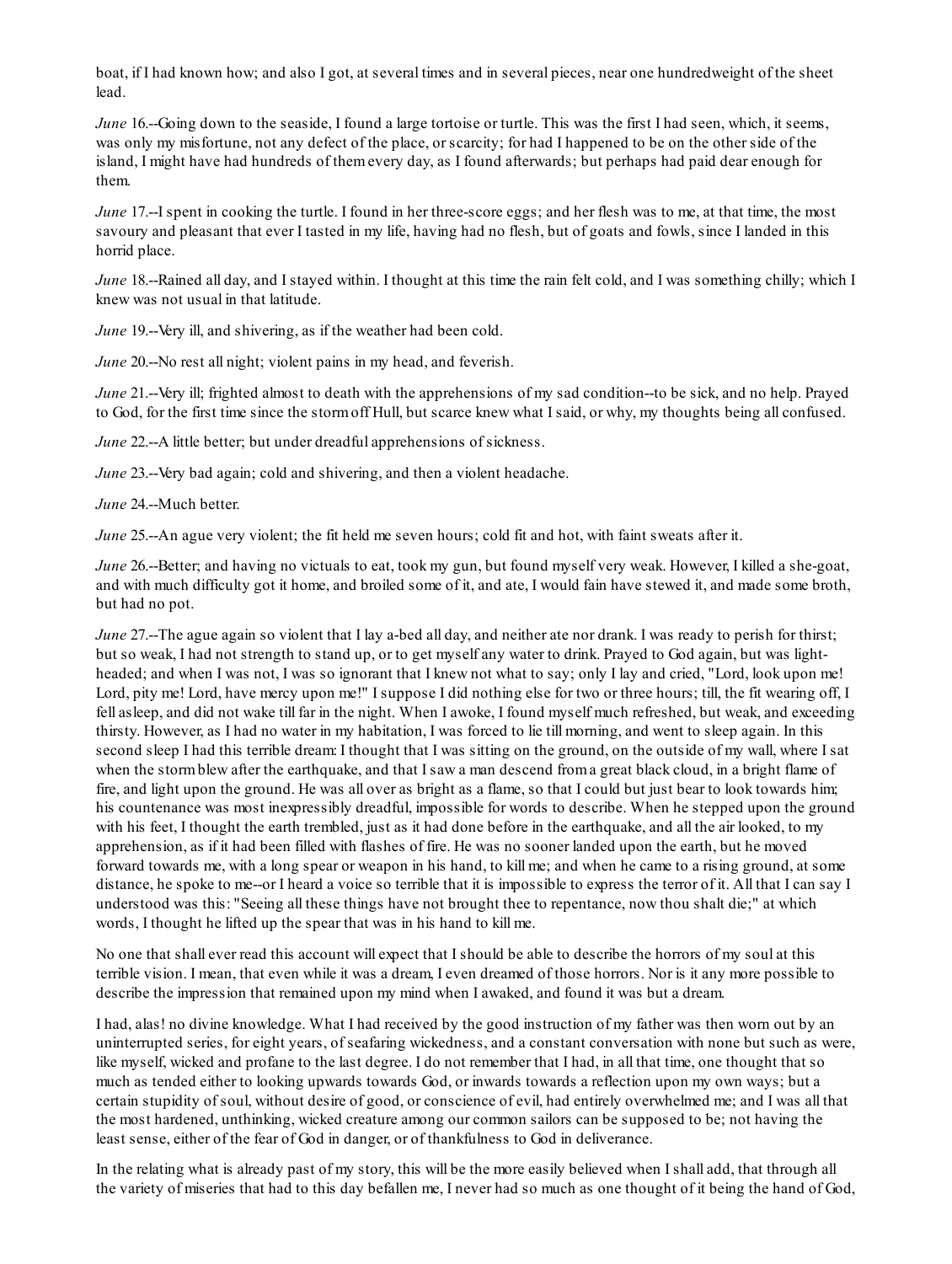or that it was a just punishment for my sin--my rebellious behaviour against my father--or my present sins, which were great--or so much as a punishment for the general course of my wicked life. When I was on the desperate expedition on the desert shores of Africa, I never had so much as one thought of what would become of me, or one wish to God to direct me whither I should go, or to keep me fromthe danger which apparently surrounded me, as well fromvoracious creatures as cruel savages. But I was merely thoughtless of a God or a Providence, acted like a mere brute, from the principles of nature, and by the dictates of common sense only, and, indeed, hardly that. When I was delivered and taken up at sea by the Portugal captain, well used, and dealt justly and honourably with, as well as charitably, I had not the least thankfulness in my thoughts. When, again, I was shipwrecked, ruined, and in danger of drowning on this island, I was as far fromremorse, or looking on it as a judgment. I only said to myself often, that I was an unfortunate dog, and born to be always miserable.

It is true, when I got on shore first here, and found all my ship's crew drowned and myself spared, I was surprised with a kind of ecstasy, and some transports of soul, which, had the grace of God assisted, might have come up to true thankfulness; but it ended where it began, in a mere common flight of joy, or, as I may say, being glad I was alive, without the least reflection upon the distinguished goodness of the hand which had preserved me, and had singled me out to be preserved when all the rest were destroyed, or an inquiry why Providence had been thus merciful unto me. Even just the same common sort of joy which seamen generally have, after they are got safe ashore froma shipwreck, which they drown all in the next bowl of punch, and forget almost as soon as it is over; and all the rest of my life was like it. Even when I was afterwards, on due consideration, made sensible of my condition, how I was cast on this dreadful place, out of the reach of human kind, out of all hope of relief, or prospect of redemption, as soon as I saw but a prospect of living and that I should not starve and perish for hunger, all the sense of my affliction wore off; and I began to be very easy, applied myself to the works proper for my preservation and supply, and was far enough from being afflicted at my condition, as a judgment fromheaven, or as the hand of God against me: these were thoughts which very seldomentered my head.

The growing up of the corn, as is hinted in my Journal, had at first some little influence upon me, and began to affect me with seriousness, as long as I thought it had something miraculous in it; but as soon as ever that part of the thought was removed, all the impression that was raised fromit wore off also, as I have noted already. Even the earthquake, though nothing could be more terrible in its nature, or more immediately directing to the invisible Power which alone directs such things, yet no sooner was the first fright over, but the impression it had made went off also. I had no more sense of God or His judgments--much less of the present affliction of my circumstances being from His hand--than if I had been in the most prosperous condition of life. But now, when I began to be sick, and a leisurely view of the miseries of death came to place itself before me; when my spirits began to sink under the burden of a strong distemper, and nature was exhausted with the violence of the fever; conscience, that had slept so long, began to awake, and I began to reproach myself with my past life, in which I had so evidently, by uncommon wickedness, provoked the justice of God to lay me under uncommon strokes, and to deal with me in so vindictive a manner. These reflections oppressed me for the second or third day of my distemper; and in the violence, as well of the fever as of the dreadful reproaches of my conscience, extorted some words fromme like praying to God, though I cannot say they were either a prayer attended with desires or with hopes: it was rather the voice of mere fright and distress. My thoughts were confused, the convictions great upon my mind, and the horror of dying in such a miserable condition raised vapours into my head with the mere apprehensions; and in these hurries of my soul I knew not what my tongue might express. But it was rather exclamation, such as, "Lord, what a miserable creature amI! If I should be sick, I shall certainly die for want of help; and what will become of me!" Then the tears burst out of my eyes, and I could say no more for a good while. In this interval the good advice of my father came to my mind, and presently his prediction, which I mentioned at the beginning of this story--viz. that if I did take this foolish step, God would not bless me, and I would have leisure hereafter to reflect upon having neglected his counsel when there might be none to assist in my recovery. "Now," said I, aloud, "my dear father's words are come to pass; God's justice has overtaken me, and I have none to help or hear me. I rejected the voice of Providence, which had mercifully put me in a posture or station of life wherein I might have been happy and easy; but I would neither see it myself nor learn to know the blessing of it from my parents. I left them to mourn over my folly, and now I amleft to mourn under the consequences of it. I abused their help and assistance, who would have lifted me in the world, and would have made everything easy to me; and now I have difficulties to struggle with, too great for even nature itself to support, and no assistance, no help, no comfort, no advice." Then I cried out, "Lord, be my help, for I amin great distress." This was the first prayer, if I may call it so, that I had made for many years.

But to return to my Journal.

*June* 28.--Having been somewhat refreshed with the sleep I had had, and the fit being entirely off, I got up; and though the fright and terror of my dreamwas very great, yet I considered that the fit of the ague would return again the next day, and now was my time to get something to refresh and support myself when I should be ill; and the first thing I did, I filled a large square case-bottle with water, and set it upon my table, in reach of my bed; and to take off the chill or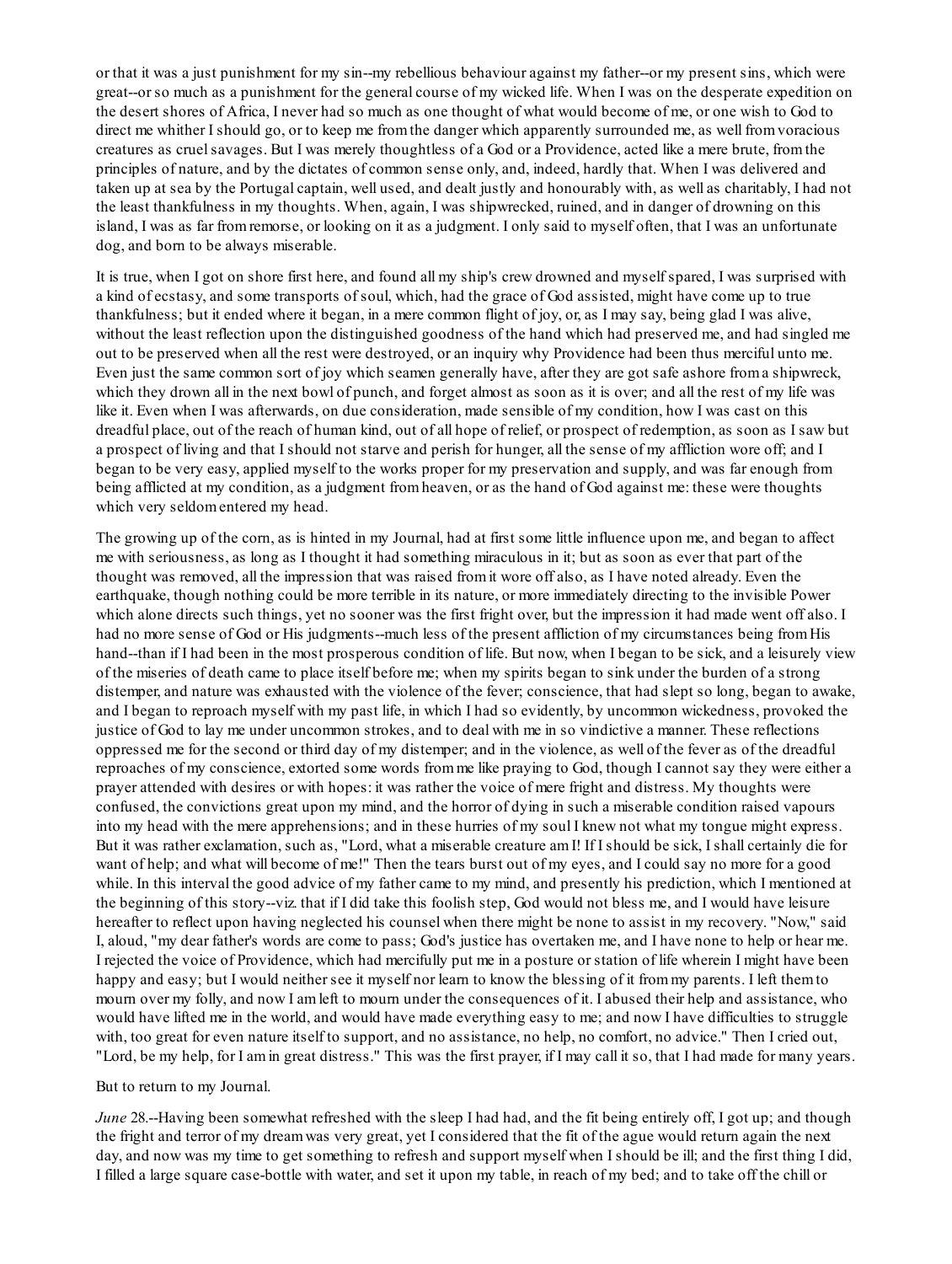aguish disposition of the water, I put about a quarter of a pint of ruminto it, and mixed themtogether. Then I got me a piece of the goat's flesh and broiled it on the coals, but could eat very little. I walked about, but was very weak, and withal very sad and heavy-hearted under a sense of my miserable condition, dreading, the return of my distemper the next day. At night I made my supper of three of the turtle's eggs, which I roasted in the ashes, and ate, as we call it, in the shell, and this was the first bit of meat I had ever asked God's blessing to, that I could remember, in my whole life. After I had eaten I tried to walk, but found myself so weak that I could hardly carry a gun, for I never went out without that; so I went but a little way, and sat down upon the ground, looking out upon the sea, which was just before me, and very calmand smooth. As I sat here some such thoughts as these occurred to me: What is this earth and sea, of which I have seen so much? Whence is it produced? And what amI, and all the other creatures wild and tame, human and brutal? Whence are we? Sure we are all made by some secret Power, who formed the earth and sea, the air and sky. And who is that? Then it followed most naturally, it is God that has made all. Well, but then it came on strangely, if God has made all these things, He guides and governs themall, and all things that concern them; for the Power that could make all things must certainly have power to guide and direct them. If so, nothing can happen in the great circuit of His works, either without His knowledge or appointment.

And if nothing happens without His knowledge, He knows that I amhere, and amin this dreadful condition; and if nothing happens without His appointment, He has appointed all this to befall me. Nothing occurred to my thought to contradict any of these conclusions, and therefore it rested upon me with the greater force, that it must needs be that God had appointed all this to befall me; that I was brought into this miserable circumstance by His direction, He having the sole power, not of me only, but of everything that happened in the world. Immediately it followed: Why has God done this to me? What have I done to be thus used? My conscience presently checked me in that inquiry, as if I had blasphemed, and methought it spoke to me like a voice: "Wretch! dost *thou* ask what thou hast done? Look back upon a dreadful misspent life, and ask thyself what thou hast *not* done? Ask, why is it that thou wert not long ago destroyed? Why wert thou not drowned in Yarmouth Roads; killed in the fight when the ship was taken by the Sallee man-of-war; devoured by the wild beasts on the coast of Africa; or drowned *here*, when all the crew perished but thyself? Dost *thou* ask, what have I done?" I was struck dumb with these reflections, as one astonished, and had not a word to say--no, not to answer to myself, but rose up pensive and sad, walked back to my retreat, and went up over my wall, as if I had been going to bed; but my thoughts were sadly disturbed, and I had no inclination to sleep; so I sat down in my chair, and lighted my lamp, for it began to be dark. Now, as the apprehension of the return of my distemper terrified me very much, it occurred to my thought that the Brazilians take no physic but their tobacco for almost all distempers, and I had a piece of a roll of tobacco in one of the chests, which was quite cured, and some also that was green, and not quite cured.

I went, directed by Heaven no doubt; for in this chest I found a cure both for soul and body. I opened the chest, and found what I looked for, the tobacco; and as the few books I had saved lay there too, I took out one of the Bibles which I mentioned before, and which to this time I had not found leisure or inclination to look into. I say, I took it out, and brought both that and the tobacco with me to the table. What use to make of the tobacco I knew not, in my distemper, or whether it was good for it or no: but I tried several experiments with it, as if I was resolved it should hit one way or other. I first took a piece of leaf, and chewed it in my mouth, which, indeed, at first almost stupefied my brain, the tobacco being green and strong, and that I had not been much used to. Then I took some and steeped it an hour or two in some rum, and resolved to take a dose of it when I lay down; and lastly, I burnt some upon a pan of coals, and held my nose close over the smoke of it as long as I could bear it, as well for the heat as almost for suffocation. In the interval of this operation I took up the Bible and began to read; but my head was too much disturbed with the tobacco to bear reading, at least at that time; only, having opened the book casually, the first words that occurred to me were these, "Call on Me in the day of trouble, and I will deliver thee, and thou shalt glorify Me." These words were very apt to my case, and made some impression upon my thoughts at the time of reading them, though not so much as they did afterwards; for, as for being *delivered*, the word had no sound, as I may say, to me; the thing was so remote, so impossible in my apprehension of things, that I began to say, as the children of Israel did when they were promised flesh to eat, "Can God spread a table in the wilderness?" so I began to say, "Can God Himself deliver me fromthis place?" And as it was not for many years that any hopes appeared, this prevailed very often upon my thoughts; but, however, the words made a great impression upon me, and I mused upon themvery often. It grew now late, and the tobacco had, as I said, dozed my head so much that I inclined to sleep; so I left my lamp burning in the cave, lest I should want anything in the night, and went to bed. But before I lay down, I did what I never had done in all my life--I kneeled down, and prayed to God to fulfil the promise to me, that if I called upon Himin the day of trouble, He would deliver me. After my broken and imperfect prayer was over, I drank the rumin which I had steeped the tobacco, which was so strong and rank of the tobacco that I could scarcely get it down; immediately upon this I went to bed. I found presently it flew up into my head violently; but I fell into a sound sleep, and waked no more till, by the sun, it must necessarily be near three o'clock in the afternoon the next day--nay, to this hour I ampartly of opinion that I slept all the next day and night, and till almost three the day after; for otherwise I know not how I should lose a day out of my reckoning in the days of the week, as it appeared some years after I had done; for if I had lost it by crossing and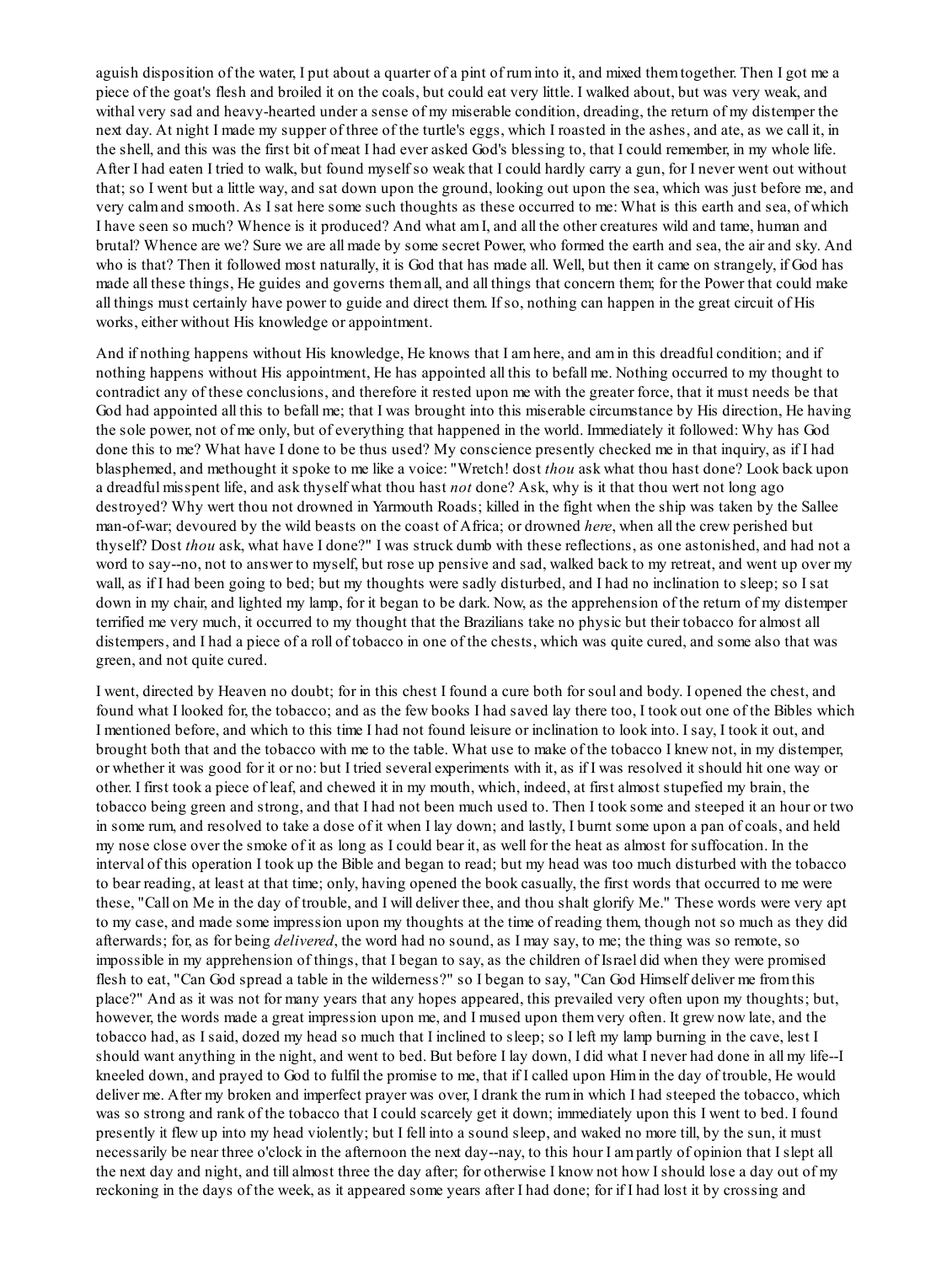recrossing the line, I should have lost more than one day; but certainly I lost a day in my account, and never knew which way. Be that, however, one way or the other, when I awaked I found myself exceedingly refreshed, and my spirits lively and cheerful; when I got up I was stronger than I was the day before, and my stomach better, for I was hungry; and, in short, I had no fit the next day, but continued much altered for the better. This was the 29th.

The 30th was my well day, of course, and I went abroad with my gun, but did not care to travel too far. I killed a seafowl or two, something like a brandgoose, and brought themhome, but was not very forward to eat them; so I ate some more of the turtle's eggs, which were very good. This evening I renewed the medicine, which I had supposed did me good the day before--the tobacco steeped in rum; only I did not take so much as before, nor did I chew any of the leaf, or hold my head over the smoke; however, I was not so well the next day, which was the first of July, as I hoped I should have been; for I had a little spice of the cold fit, but it was not much.

*July* 2.--I renewed the medicine all the three ways; and dosed myself with it as at first, and doubled the quantity which I drank.

*July* 3.--I missed the fit for good and all, though I did not recover my full strength for some weeks after. While I was thus gathering strength, my thoughts ran exceedingly upon this Scripture, "I will deliver thee"; and the impossibility of my deliverance lay much upon my mind, in bar of my ever expecting it; but as I was discouraging myself with such thoughts, it occurred to my mind that I pored so much upon my deliverance fromthe main affliction, that I disregarded the deliverance I had received, and I was as it were made to ask myself such questions as these--viz. Have I not been delivered, and wonderfully too, fromsickness--fromthe most distressed condition that could be, and that was so frightful to me? and what notice had I taken of it? Had I done my part? God had delivered me, but I had not glorified Him--that is to say, I had not owned and been thankful for that as a deliverance; and how could I expect greater deliverance? This touched my heart very much; and immediately I knelt down and gave God thanks aloud for my recovery frommy sickness.

*July* 4.-In the morning I took the Bible; and beginning at the New Testament, I began seriously to read it, and imposed upon myself to read a while every morning and every night; not tying myself to the number of chapters, but long as my thoughts should engage me. It was not long after I set seriously to this work till I found my heart more deeply and sincerely affected with the wickedness of my past life. The impression of my dreamrevived; and the words, "All these things have not brought thee to repentance," ran seriously through my thoughts. I was earnestly begging of God to give me repentance, when it happened providentially, the very day, that, reading the Scripture, I came to these words: "He is exalted a Prince and a Saviour, to give repentance and to give remission." I threw down the book; and with my heart as well as my hands lifted up to heaven, in a kind of ecstasy of joy, I cried out aloud, "Jesus, thou son of David! Jesus, thou exalted Prince and Saviour! give me repentance!" This was the first time I could say, in the true sense of the words, that I prayed in all my life; for now I prayed with a sense of my condition, and a true Scripture view of hope, founded on the encouragement of the Word of God; and fromthis time, I may say, I began to hope that God would hear me.

Now I began to construe the words mentioned above, "Call on Me, and I will deliver thee," in a different sense from what I had ever done before; for then I had no notion of anything being called *deliverance*, but my being delivered fromthe captivity I was in; for though I was indeed at large in the place, yet the island was certainly a prison to me, and that in the worse sense in the world. But now I learned to take it in another sense: now I looked back upon my past life with such horror, and my sins appeared so dreadful, that my soul sought nothing of God but deliverance from the load of guilt that bore down all my comfort. As for my solitary life, it was nothing. I did not so much as pray to be delivered fromit or think of it; it was all of no consideration in comparison to this. And I add this part here, to hint to whoever shall read it, that whenever they come to a true sense of things, they will find deliverance fromsin a much greater blessing than deliverance fromaffliction.

#### But, leaving this part, I return to my Journal.

My condition began now to be, though not less miserable as to my way of living, yet much easier to my mind: and my thoughts being directed, by a constant reading the Scripture and praying to God, to things of a higher nature, I had a great deal of comfort within, which till now I knew nothing of; also, my health and strength returned, I bestirred myself to furnish myself with everything that I wanted, and make my way of living as regular as I could.

Fromthe 4th of July to the 14th I was chiefly employed in walking about with my gun in my hand, a little and a little at a time, as a man that was gathering up his strength after a fit of sickness; for it is hardly to be imagined how low I was, and to what weakness I was reduced. The application which I made use of was perfectly new, and perhaps which had never cured an ague before; neither can I recommend it to any to practise, by this experiment: and though it did carry off the fit, yet it rather contributed to weakening me; for I had frequent convulsions in my nerves and limbs for some time. I learned fromit also this, in particular, that being abroad in the rainy season was the most pernicious thing to my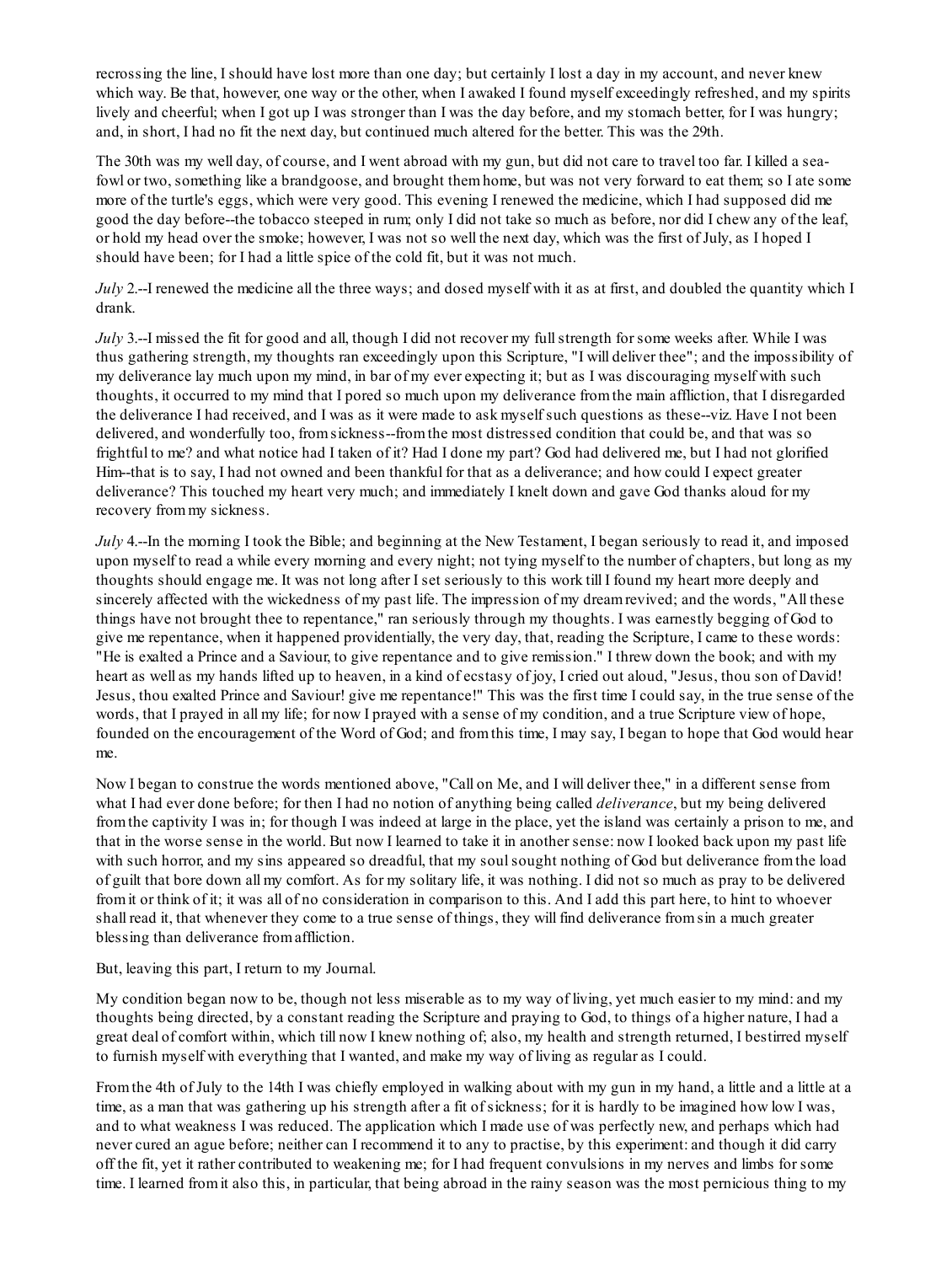health that could be, especially in those rains which came attended with storms and hurricanes of wind; for as the rain which came in the dry season was almost always accompanied with such storms, so I found that rain was much more dangerous than the rain which fell in September and October.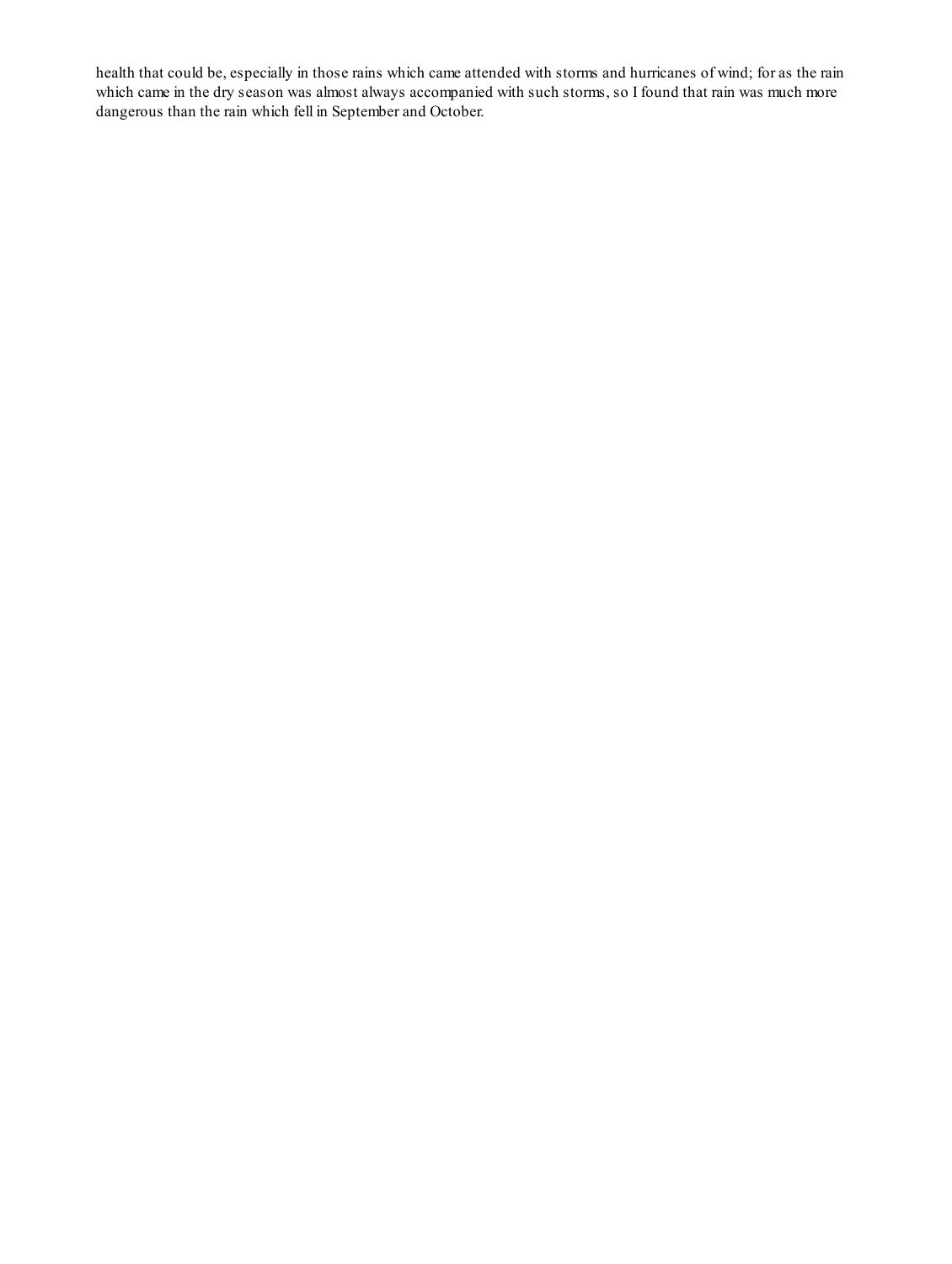### **CHAPTER VII--AGRICULTURAL EXPERIENCE**

I had now been in this unhappy island above ten months. All possibility of deliverance fromthis condition seemed to be entirely taken fromme; and I firmly believe that no human shape had ever set foot upon that place. Having now secured my habitation, as I thought, fully to my mind, I had a great desire to make a more perfect discovery of the island, and to see what other productions I might find, which I yet knew nothing of.

It was on the 15th of July that I began to take a more particular survey of the island itself. I went up the creek first, where, as I hinted, I brought my rafts on shore. I found after I came about two miles up, that the tide did not flow any higher, and that it was no more than a little brook of running water, very fresh and good; but this being the dry season, there was hardly any water in some parts of it--at least not enough to run in any stream, so as it could be perceived. On the banks of this brook I found many pleasant savannahs or meadows, plain, smooth, and covered with grass; and on the rising parts of them, next to the higher grounds, where the water, as might be supposed, never overflowed, I found a great deal of tobacco, green, and growing to a great and very strong stalk. There were divers other plants, which I had no notion of or understanding about, that might, perhaps, have virtues of their own, which I could not find out. I searched for the cassava root, which the Indians, in all that climate, make their bread of, but I could find none. I saw large plants of aloes, but did not understand them. I saw severalsugar-canes, but wild, and, for want of cultivation, imperfect. I contented myself with these discoveries for this time, and came back, musing with myself what course I might take to know the virtue and goodness of any of the fruits or plants which I should discover, but could bring it to no conclusion; for, in short, I had made so little observation while I was in the Brazils, that I knew little of the plants in the field; at least, very little that might serve to any purpose now in my distress.

The next day, the sixteenth, I went up the same way again; and after going something further than I had gone the day before, I found the brook and the savannahs cease, and the country become more woody than before. In this part I found different fruits, and particularly I found melons upon the ground, in great abundance, and grapes upon the trees. The vines had spread, indeed, over the trees, and the clusters of grapes were just now in their prime, very ripe and rich. This was a surprising discovery, and I was exceeding glad of them; but I was warned by my experience to eat sparingly of them; remembering that when I was ashore in Barbary, the eating of grapes killed several of our Englishmen, who were slaves there, by throwing theminto fluxes and fevers. But I found an excellent use for these grapes; and that was, to cure or dry themin the sun, and keep themas dried grapes or raisins are kept, which I thought would be, as indeed they were, wholesome and agreeable to eat when no grapes could be had.

I spent all that evening there, and went not back to my habitation; which, by the way, was the first night, as I might say, I had lain fromhome. In the night, I took my first contrivance, and got up in a tree, where I slept well; and the next morning proceeded upon my discovery; travelling nearly four miles, as I might judge by the length of the valley, keeping still due north, with a ridge of hills on the south and north side of me. At the end of this march I came to an opening where the country seemed to descend to the west; and a little spring of fresh water, which issued out of the side of the hill by me, ran the other way, that is, due east; and the country appeared so fresh, so green, so flourishing, everything being in a constant verdure or flourish of spring that it looked like a planted garden. I descended a little on the side of that delicious vale, surveying it with a secret kind of pleasure, though mixed with my other afflicting thoughts, to think that this was all my own; that I was king and lord of all this country indefensibly, and had a right of possession; and if I could convey it, I might have it in inheritance as completely as any lord of a manor in England. I saw here abundance of cocoa trees, orange, and lemon, and citron trees; but all wild, and very few bearing any fruit, at least not then. However, the green limes that I gathered were not only pleasant to eat, but very wholesome; and I mixed their juice afterwards with water, which made it very wholesome, and very cool and refreshing. I found now I had business enough to gather and carry home; and I resolved to lay up a store as well of grapes as limes and lemons, to furnish myself for the wet season, which I knew was approaching. In order to do this, I gathered a great heap of grapes in one place, a lesser heap in another place, and a great parcel of limes and lemons in another place; and taking a few of each with me, I travelled homewards; resolving to come again, and bring a bag or sack, or what I could make, to carry the rest home. Accordingly, having spent three days in this journey, I came home (so I must now call my tent and my cave); but before I got thither the grapes were spoiled; the richness of the fruit and the weight of the juice having broken themand bruised them, they were good for little or nothing; as to the limes, they were good, but I could bring but a few.

The next day, being the nineteenth, I went back, having made me two small bags to bring home my harvest; but I was surprised, when coming to my heap of grapes, which were so rich and fine when I gathered them, to find themall spread about, trod to pieces, and dragged about, some here, some there, and abundance eaten and devoured. By this I concluded there were some wild creatures thereabouts, which had done this; but what they were I knew not. However,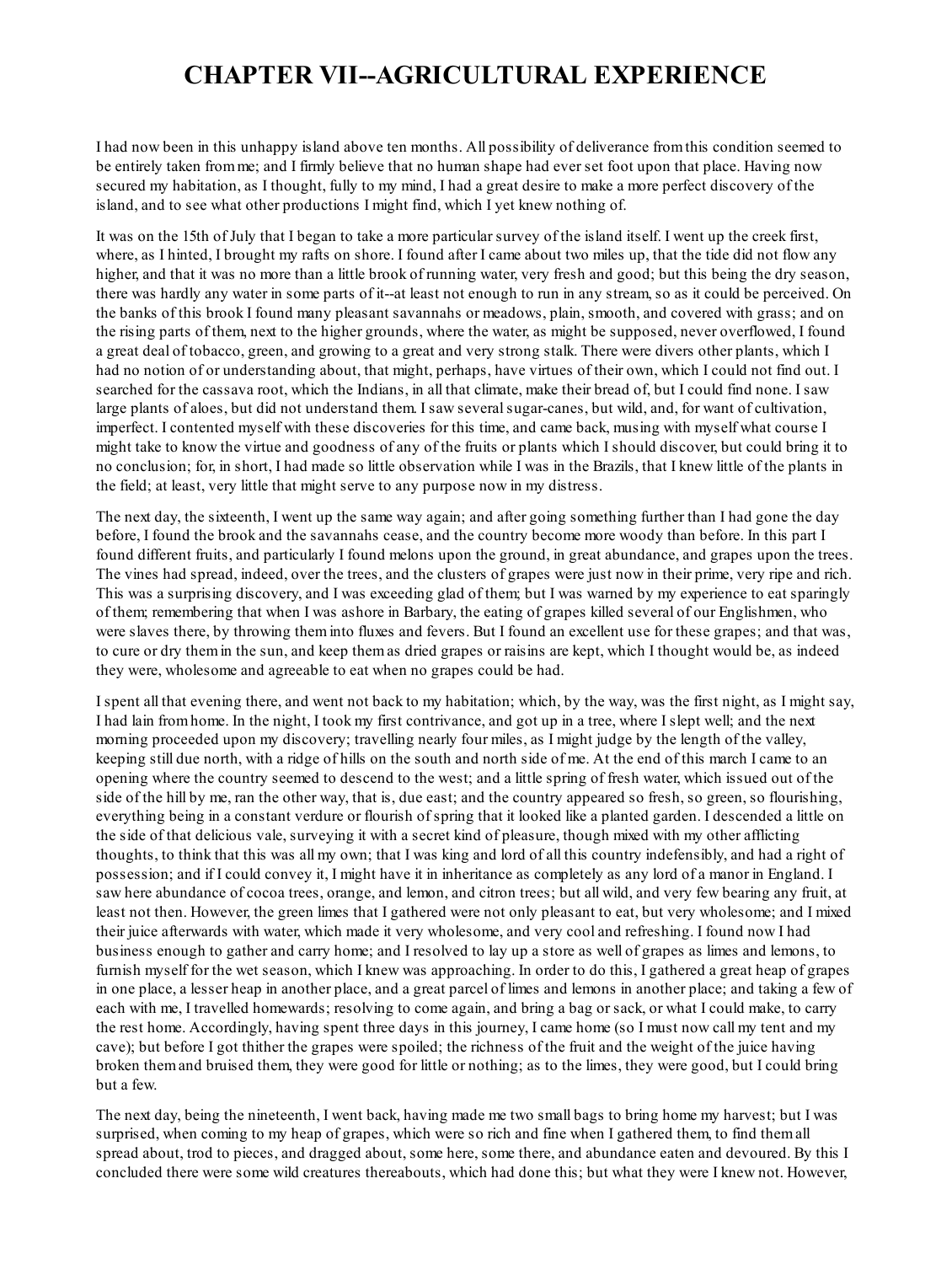as I found there was no laying themup on heaps, and no carrying themaway in a sack, but that one way they would be destroyed, and the other way they would be crushed with their own weight, I took another course; for I gathered a large quantity of the grapes, and hung upon the out-branches of the trees, that they might cure and dry in the sun; and as for the limes and lemons, I carried as many back as I could wellstand under.

When I came home fromthis journey, I contemplated with great pleasure the fruitfulness of that valley, and the pleasantness of the situation; the security fromstorms on that side of the water, and the wood: and concluded that I had pitched upon a place to fixmy abode which was by far the worst part of the country. Upon the whole, I began to consider of removing my habitation, and looking out for a place equally safe as where now I was situate, if possible, in that pleasant, fruitful part of the island.

This thought ran long in my head, and I was exceeding fond of it for some time, the pleasantness of the place tempting me; but when I came to a nearer view of it, I considered that I was now by the seaside, where it was at least possible that something might happen to my advantage, and, by the same ill fate that brought me hither might bring some other unhappy wretches to the same place; and though it was scarce probable that any such thing should ever happen, yet to enclose myself among the hills and woods in the centre of the island was to anticipate my bondage, and to render such an affair not only improbable, but impossible; and that therefore I ought not by any means to remove. However, I was so enamoured of this place, that I spent much of my time there for the whole of the remaining part of the month of July; and though upon second thoughts, I resolved not to remove, yet I built me a little kind of a bower, and surrounded it at a distance with a strong fence, being a double hedge, as high as I could reach, wellstaked and filled between with brushwood; and here I lay very secure, sometimes two or three nights together; always going over it with a ladder; so that I fancied now I had my country house and my sea-coast house; and this work took me up to the beginning of August.

I had but newly finished my fence, and began to enjoy my labour, when the rains came on, and made me stick close to my first habitation; for though I had made me a tent like the other, with a piece of a sail, and spread it very well, yet I had not the shelter of a hill to keep me fromstorms, nor a cave behind me to retreat into when the rains were extraordinary.

About the beginning of August, as I said, I had finished my bower, and began to enjoy myself. The 3rd of August, I found the grapes I had hung up perfectly dried, and, indeed, were excellent good raisins of the sun; so I began to take themdown fromthe trees, and it was very happy that I did so, for the rains which followed would have spoiled them, and I had lost the best part of my winter food; for I had above two hundred large bunches of them. No sooner had I taken themall down, and carried the most of themhome to my cave, than it began to rain; and fromhence, which was the 14th of August, it rained, more or less, every day till the middle of October; and sometimes so violently, that I could not stir out of my cave for several days.

In this season I was much surprised with the increase of my family; I had been concerned for the loss of one of my cats, who ran away fromme, or, as I thought, had been dead, and I heard no more tidings of her till, to my astonishment, she came home about the end of August with three kittens. This was the more strange to me because, though I had killed a wild cat, as I called it, with my gun, yet I thought it was quite a different kind fromour European cats; but the young cats were the same kind of house-breed as the old one; and both my cats being females, I thought it very strange. But fromthese three cats I afterwards came to be so pestered with cats that I was forced to kill themlike vermin or wild beasts, and to drive themfrommy house as much as possible.

Fromthe 14th of August to the 26th, incessant rain, so that I could not stir, and was now very careful not to be much wet. In this confinement, I began to be straitened for food: but venturing out twice, I one day killed a goat; and the last day, which was the 26th, found a very large tortoise, which was a treat to me, and my food was regulated thus: I ate a bunch of raisins for my breakfast; a piece of the goat's flesh, or of the turtle, for my dinner, broiled--for, to my great misfortune, I had no vessel to boil or stew anything; and two or three of the turtle's eggs for my supper.

During this confinement in my cover by the rain, I worked daily two or three hours at enlarging my cave, and by degrees worked it on towards one side, till I came to the outside of the hill, and made a door or way out, which came beyond my fence or wall; and so I came in and out this way. But I was not perfectly easy at lying so open; for, as I had managed myself before, I was in a perfect enclosure; whereas now I thought I lay exposed, and open for anything to come in upon me; and yet I could not perceive that there was any living thing to fear, the biggest creature that I had yet seen upon the island being a goat.

*Sept.* 30.--I was now come to the unhappy anniversary of my landing. I cast up the notches on my post, and found I had been on shore three hundred and sixty-five days. I kept this day as a solemn fast, setting it apart for religious exercise, prostrating myself on the ground with the most serious humiliation, confessing my sins to God, acknowledging His righteous judgments upon me, and praying to Himto have mercy on me through Jesus Christ; and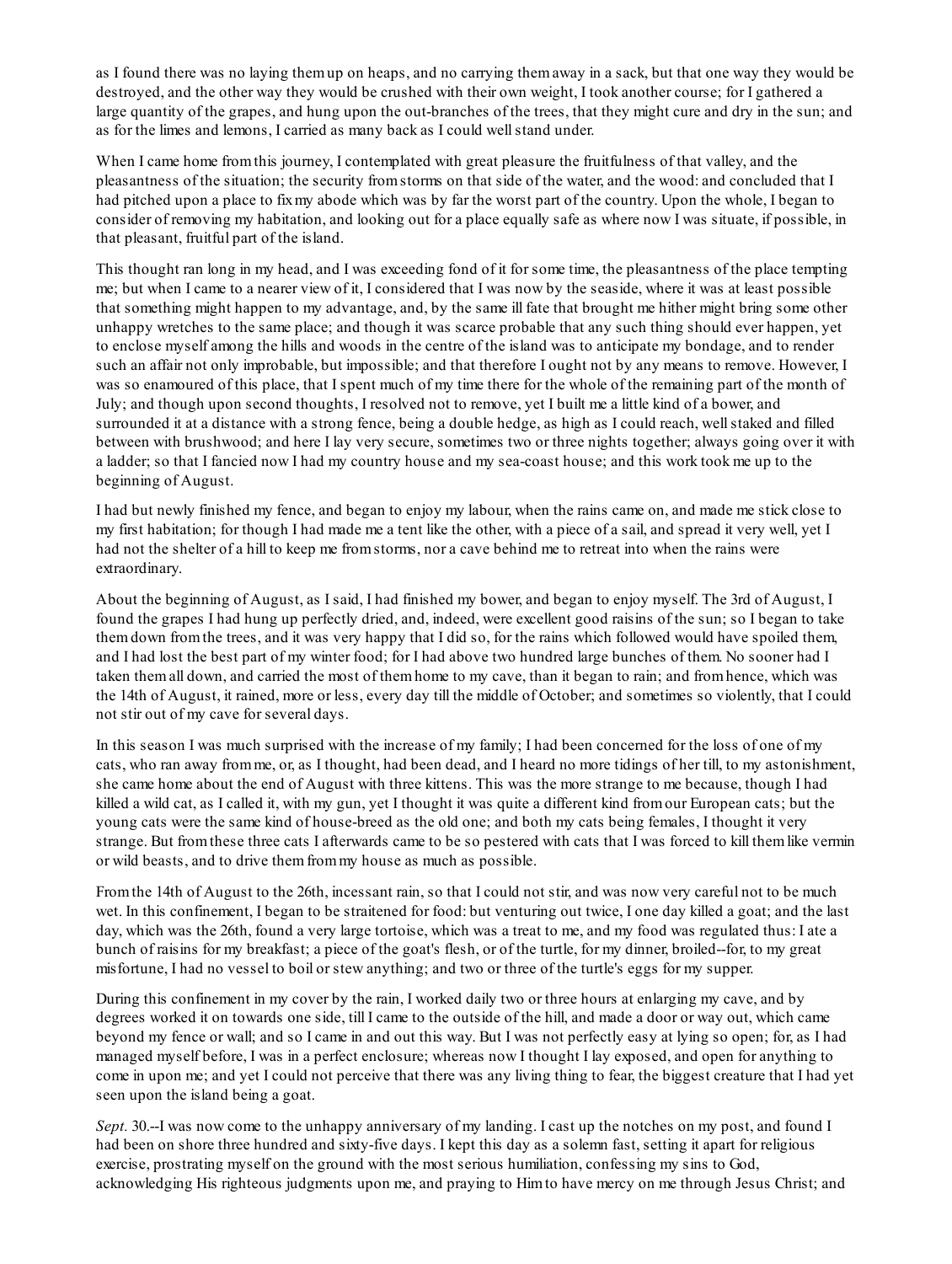not having tasted the least refreshment for twelve hours, even till the going down of the sun, I then ate a biscuit-cake and a bunch of grapes, and went to bed, finishing the day as I began it. I had all this time observed no Sabbath day; for as at first I had no sense of religion upon my mind, I had, after some time, omitted to distinguish the weeks, by making a longer notch than ordinary for the Sabbath day, and so did not really know what any of the days were; but now, having cast up the days as above, I found I had been there a year; so I divided it into weeks, and set apart every seventh day for a Sabbath; though I found at the end of my account I had lost a day or two in my reckoning. A little after this, my ink began to fail me, and so I contented myself to use it more sparingly, and to write down only the most remarkable events of my life, without continuing a daily memorandumof other things.

The rainy season and the dry season began now to appear regular to me, and I learned to divide themso as to provide for themaccordingly; but I bought all my experience before I had it, and this I amgoing to relate was one of the most discouraging experiments that I made.

I have mentioned that I had saved the few ears of barley and rice, which I had so surprisingly found spring up, as I thought, of themselves, and I believe there were about thirty stalks of rice, and about twenty of barley; and now I thought it a proper time to sow it, after the rains, the sun being in its southern position, going fromme. Accordingly, I dug up a piece of ground as well as I could with my wooden spade, and dividing it into two parts, I sowed my grain; but as I was sowing, it casually occurred to my thoughts that I would not sow it all at first, because I did not know when was the proper time for it, so I sowed about two-thirds of the seed, leaving about a handful of each. It was a great comfort to me afterwards that I did so, for not one grain of what I sowed this time came to anything: for the dry months following, the earth having had no rain after the seed was sown, it had no moisture to assist its growth, and never came up at all till the wet season had come again, and then it grew as if it had been but newly sown. Finding my first seed did not grow, which I easily imagined was by the drought, I sought for a moister piece of ground to make another trial in, and I dug up a piece of ground near my new bower, and sowed the rest of my seed in February, a little before the vernal equinox; and this having the rainy months of March and April to water it, sprung up very pleasantly, and yielded a very good crop; but having part of the seed left only, and not daring to sow all that I had, I had but a small quantity at last, my whole crop not amounting to above half a peck of each kind. But by this experiment I was made master of my business, and knew exactly when the proper season was to sow, and that I might expect two seed-times and two harvests every year.

While this corn was growing I made a little discovery, which was of use to me afterwards. As soon as the rains were over, and the weather began to settle, which was about the month of November, I made a visit up the country to my bower, where, though I had not been some months, yet I found all things just as I left them. The circle or double hedge that I had made was not only firmand entire, but the stakes which I had cut out of some trees that grew thereabouts were allshot out and grown with long branches, as much as a willow-tree usually shoots the first year after lopping its head. I could not tell what tree to call it that these stakes were cut from. I was surprised, and yet very well pleased, to see the young trees grow; and I pruned them, and led themup to grow as much alike as I could; and it is scarce credible how beautiful a figure they grew into in three years; so that though the hedge made a circle of about twenty-five yards in diameter, yet the trees, for such I might now call them, soon covered it, and it was a complete shade, sufficient to lodge under all the dry season. This made me resolve to cut some more stakes, and make me a hedge like this, in a semicircle round my wall (I mean that of my first dwelling), which I did; and placing the trees or stakes in a double row, at about eight yards distance frommy first fence, they grew presently, and were at first a fine cover to my habitation, and afterwards served for a defence also, as I shall observe in its order.

I found now that the seasons of the year might generally be divided, not into summer and winter, as in Europe, but into the rainy seasons and the dry seasons, which were generally thus:--The half of February, the whole of March, and the half of April--rainy, the sun being then on or near the equinox.

The half of April, the whole of May, June, and July, and the half of August--dry, the sun being then to the north of the line.

The half of August, the whole of September, and the half of October--rainy, the sun being then come back.

The half of October, the whole of November, December, and January, and the half of February--dry, the sun being then to the south of the line.

The rainy seasons sometimes held longer or shorter as the winds happened to blow, but this was the general observation I made. After I had found by experience the ill consequences of being abroad in the rain, I took care to furnish myself with provisions beforehand, that I might not be obliged to go out, and I sat within doors as much as possible during the wet months. This time I found much employment, and very suitable also to the time, for I found great occasion for many things which I had no way to furnish myself with but by hard labour and constant application; particularly I tried many ways to make myself a basket, but all the twigs I could get for the purpose proved so brittle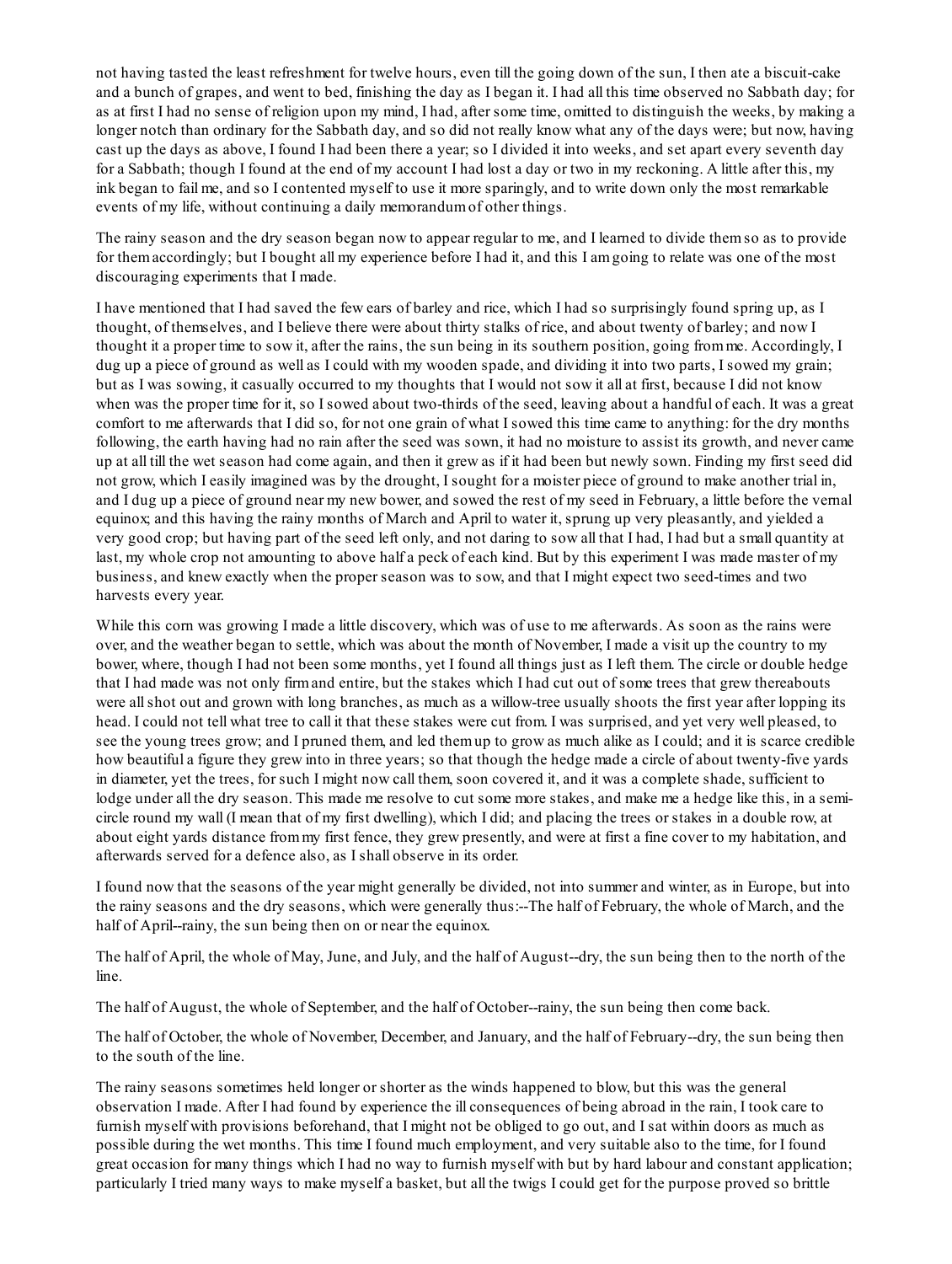that they would do nothing. It proved of excellent advantage to me now, that when I was a boy, I used to take great delight in standing at a basket-maker's, in the town where my father lived, to see themmake their wicker-ware; and being, as boys usually are, very officious to help, and a great observer of the manner in which they worked those things, and sometimes lending a hand, I had by these means full knowledge of the methods of it, and I wanted nothing but the materials, when it came into my mind that the twigs of that tree fromwhence I cut my stakes that grew might possibly be as tough as the sallows, willows, and osiers in England, and I resolved to try. Accordingly, the next day I went to my country house, as I called it, and cutting some of the smaller twigs, I found themto my purpose as much as I could desire; whereupon I came the next time prepared with a hatchet to cut down a quantity, which I soon found, for there was great plenty of them. These I set up to dry within my circle or hedge, and when they were fit for use I carried themto my cave; and here, during the next season, I employed myself in making, as well as I could, a great many baskets, both to carry earth or to carry or lay up anything, as I had occasion; and though I did not finish themvery handsomely, yet I made themsufficiently serviceable for my purpose; thus, afterwards, I took care never to be without them; and as my wicker-ware decayed, I made more, especially strong, deep baskets to place my corn in, instead of sacks, when I should come to have any quantity of it.

Having mastered this difficulty, and employed a world of time about it, I bestirred myself to see, if possible, how to supply two wants. I had no vessels to hold anything that was liquid, except two runlets, which were almost full of rum, and some glass bottles--some of the common size, and others which were case bottles, square, for the holding of water, spirits, &c. I had not so much as a pot to boil anything, except a great kettle, which I saved out of the ship, and which was too big for such as I desired it--viz. to make broth, and stew a bit of meat by itself. The second thing I fain would have had was a tobacco-pipe, but it was impossible to me to make one; however, I found a contrivance for that, too, at last. I employed myself in planting my second rows of stakes or piles, and in this wicker-working all the summer or dry season, when another business took me up more time than it could be imagined I could spare.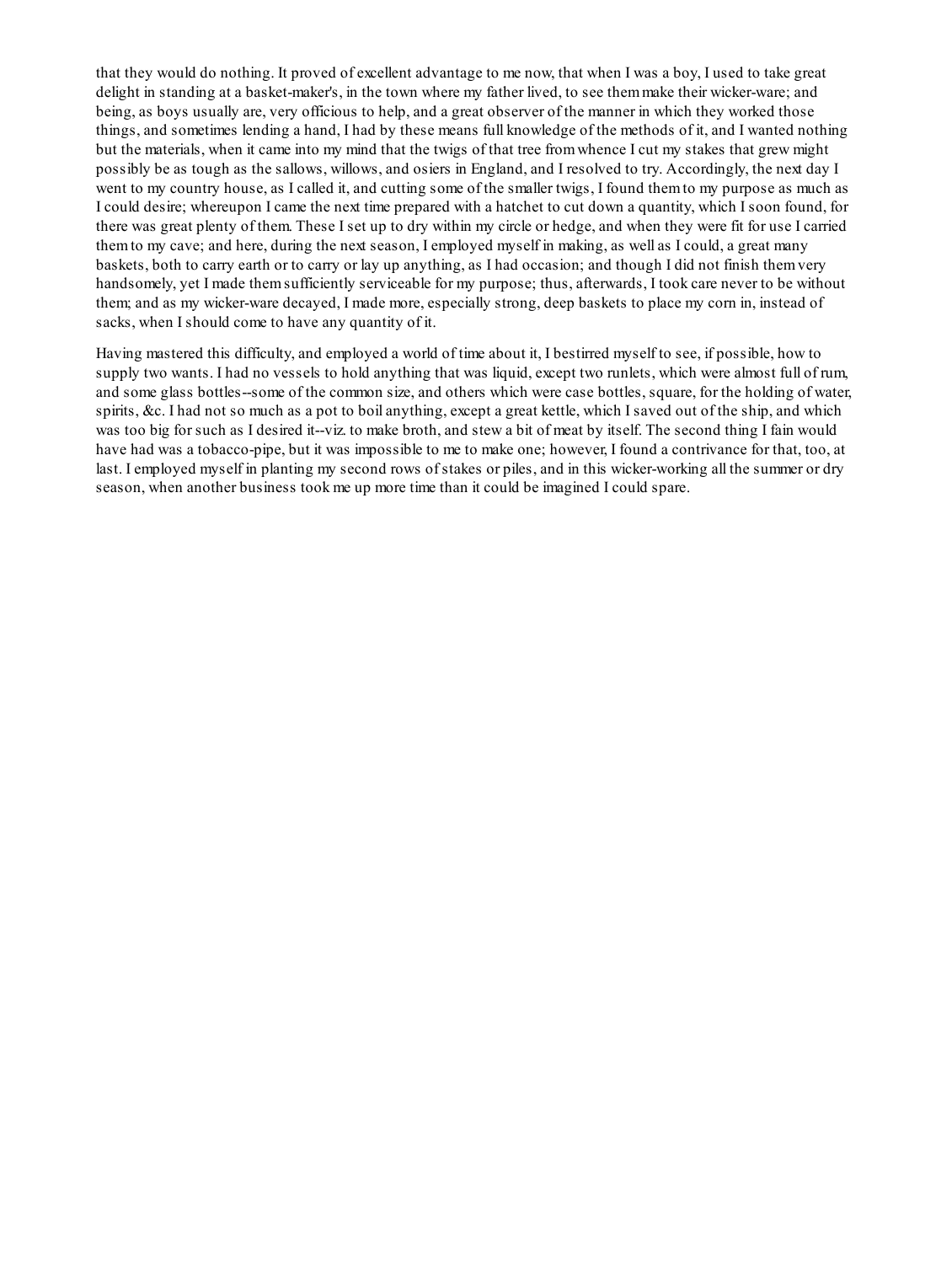# **CHAPTER VIII--SURVEYS HIS POSITION**

I mentioned before that I had a great mind to see the whole island, and that I had travelled up the brook, and so on to where I built my bower, and where I had an opening quite to the sea, on the other side of the island. I now resolved to travel quite across to the sea-shore on that side; so, taking my gun, a hatchet, and my dog, and a larger quantity of powder and shot than usual, with two biscuit-cakes and a great bunch of raisins in my pouch for my store, I began my journey. When I had passed the vale where my bower stood, as above, I came within view of the sea to the west, and it being a very clear day, I fairly descried land--whether an island or a continent I could not tell; but it lay very high, extending fromthe W. to the W.S.W. at a very great distance; by my guess it could not be less than fifteen or twenty leagues off.

I could not tell what part of the world this might be, otherwise than that I knew it must be part of America, and, as I concluded by all my observations, must be near the Spanish dominions, and perhaps was all inhabited by savages, where, if I had landed. I had been in a worse condition than I was now; and therefore I acquiesced in the dispositions of Providence, which I began now to own and to believe ordered everything for the best; I say I quieted my mind with this, and left off afflicting myself with fruitless wishes of being there.

Besides, after some thought upon this affair, I considered that if this land was the Spanish coast, I should certainly, one time or other, see some vessel pass or repass one way or other; but if not, then it was the savage coast between the Spanish country and Brazils, where are found the worst of savages; for they are cannibals or men-eaters, and fail not to murder and devour all the human bodies that fall into their hands.

With these considerations, I walked very leisurely forward. I found that side of the island where I now was much pleasanter than mine--the open or savannah fields sweet, adorned with flowers and grass, and full of very fine woods. I saw abundance of parrots, and fain I would have caught one, if possible, to have kept it to be tame, and taught it to speak to me. I did, after some painstaking, catch a young parrot, for I knocked it down with a stick, and having recovered it, I brought it home; but it was some years before I could make himspeak; however, at last I taught himto call me by name very familiarly. But the accident that followed, though it be a trifle, will be very diverting in its place.

I was exceedingly diverted with this journey. I found in the low grounds hares (as I thought themto be) and foxes; but they differed greatly fromall the other kinds I had met with, nor could I satisfy myself to eat them, though I killed several. But I had no need to be venturous, for I had no want of food, and of that which was very good too, especially these three sorts, viz. goats, pigeons, and turtle, or tortoise, which added to my grapes, Leadenhall market could not have furnished a table better than I, in proportion to the company; and though my case was deplorable enough, yet I had great cause for thankfulness that I was not driven to any extremities for food, but had rather plenty, even to dainties.

I never travelled in this journey above two miles outright in a day, or thereabouts; but I took so many turns and returns to see what discoveries I could make, that I came weary enough to the place where I resolved to sit down all night; and then I either reposed myself in a tree, or surrounded myself with a row of stakes set upright in the ground, either fromone tree to another, or so as no wild creature could come at me without waking me.

As soon as I came to the sea-shore, I was surprised to see that I had taken up my lot on the worst side of the island, for here, indeed, the shore was covered with innumerable turtles, whereas on the other side I had found but three in a year and a half. Here was also an infinite number of fowls of many kinds, some which I had seen, and some which I had not seen before, and many of themvery good meat, but such as I knew not the names of, except those called penguins.

I could have shot as many as I pleased, but was very sparing of my powder and shot, and therefore had more mind to kill a she-goat if I could, which I could better feed on; and though there were many goats here, more than on my side the island, yet it was with much more difficulty that I could come near them, the country being flat and even, and they saw me much sooner than when I was on the hills.

I confess this side of the country was much pleasanter than mine; but yet I had not the least inclination to remove, for as I was fixed in my habitation it became natural to me, and I seemed all the while I was here to be as it were upon a journey, and fromhome. However, I travelled along the shore of the sea towards the east, I suppose about twelve miles, and then setting up a great pole upon the shore for a mark, I concluded I would go home again, and that the next journey I took should be on the other side of the island east frommy dwelling, and so round till I came to my post again.

I took another way to come back than that I went, thinking I could easily keep all the island so much in my view that I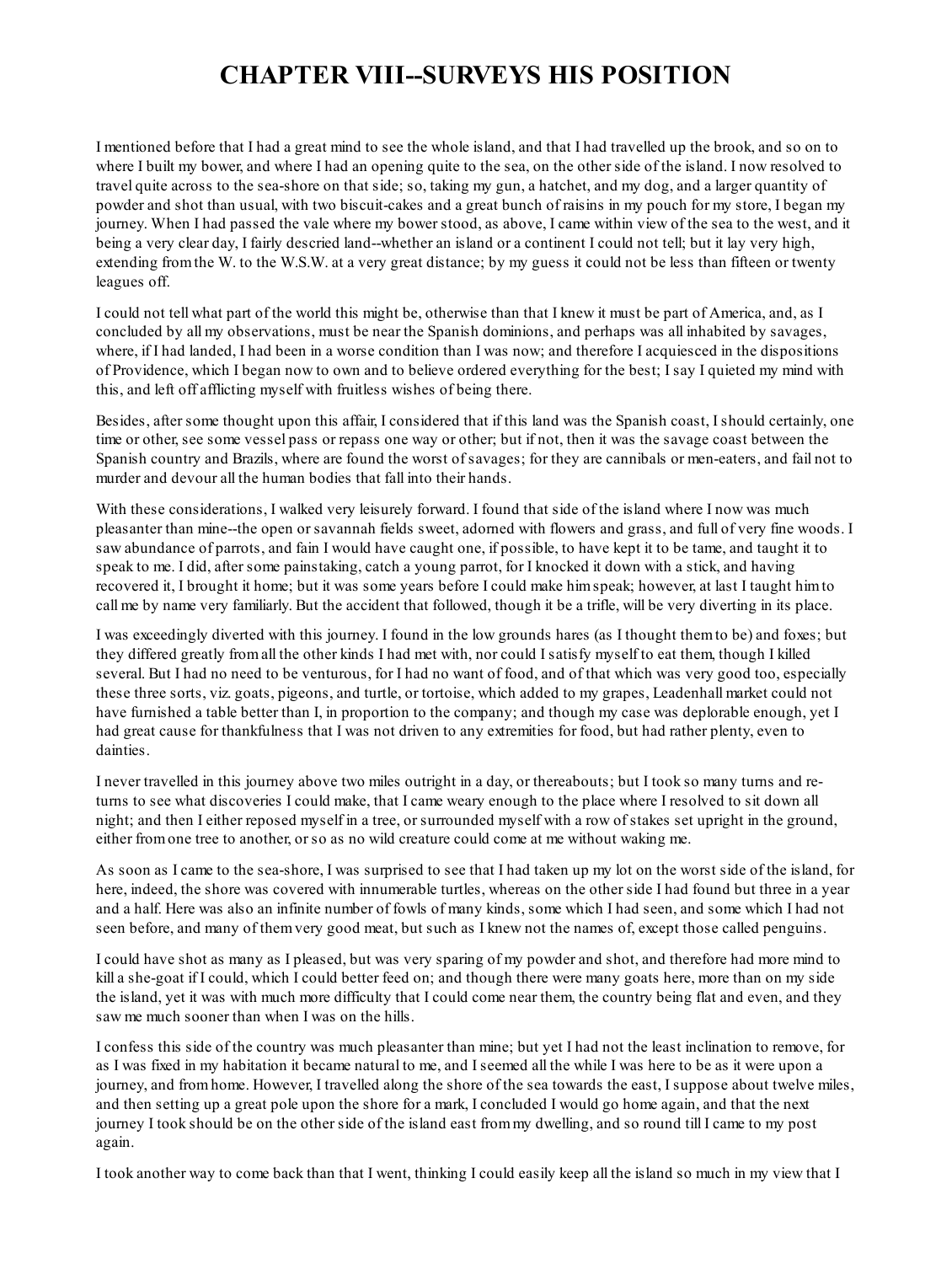could not miss finding my first dwelling by viewing the country; but I found myself mistaken, for being come about two or three miles, I found myself descended into a very large valley, but so surrounded with hills, and those hills covered with wood, that I could not see which was my way by any direction but that of the sun, nor even then, unless I knew very well the position of the sun at that time of the day. It happened, to my further misfortune, that the weather proved hazy for three or four days while I was in the valley, and not being able to see the sun, I wandered about very uncomfortably, and at last was obliged to find the seaside, look for my post, and come back the same way I went: and then, by easy journeys, I turned homeward, the weather being exceeding hot, and my gun, ammunition, hatchet, and other things very heavy.

In this journey my dog surprised a young kid, and seized upon it; and I, running in to take hold of it, caught it, and saved it alive fromthe dog. I had a great mind to bring it home if I could, for I had often been musing whether it might not be possible to get a kid or two, and so raise a breed of tame goats, which might supply me when my powder and shot should be allspent. I made a collar for this little creature, and with a string, which I made of some rope-yam, which I always carried about me, I led himalong, though with some difficulty, till I came to my bower, and there I enclosed him and left him, for I was very impatient to be at home, fromwhence I had been absent above a month.

I cannot express what a satisfaction it was to me to come into my old hutch, and lie down in my hammock-bed. This little wandering journey, without settled place of abode, had been so unpleasant to me, that my own house, as I called it to myself, was a perfect settlement to me compared to that; and it rendered everything about me so comfortable, that I resolved I would never go a great way fromit again while it should be my lot to stay on the island.

I reposed myself here a week, to rest and regale myself after my long journey; during which most of the time was taken up in the weighty affair of making a cage for my Poll, who began now to be a mere domestic, and to be well acquainted with me. Then I began to think of the poor kid which I had penned in within my little circle, and resolved to go and fetch it home, or give it some food; accordingly I went, and found it where I left it, for indeed it could not get out, but was almost starved for want of food. I went and cut boughs of trees, and branches of such shrubs as I could find, and threw it over, and having fed it, I tied it as I did before, to lead it away; but it was so tame with being hungry, that I had no need to have tied it, for it followed me like a dog: and as I continually fed it, the creature became so loving, so gentle, and so fond, that it became fromthat time one of my domestics also, and would never leave me afterwards.

The rainy season of the autumnal equinoxwas now come, and I kept the 30th of September in the same solemn manner as before, being the anniversary of my landing on the island, having now been there two years, and no more prospect of being delivered than the first day I came there, I spent the whole day in humble and thankful acknowledgments of the many wonderful mercies which my solitary condition was attended with, and without which it might have been infinitely more miserable. I gave humble and hearty thanks that God had been pleased to discover to me that it was possible I might be more happy in this solitary condition than I should have been in the liberty of society, and in all the pleasures of the world; that He could fully make up to me the deficiencies of my solitary state, and the want of human society, by His presence and the communications of His grace to my soul; supporting, comforting, and encouraging me to depend upon His providence here, and hope for His eternal presence hereafter.

It was now that I began sensibly to feel how much more happy this life I now led was, with all its miserable circumstances, than the wicked, cursed, abominable life I led all the past part of my days; and now I changed both my sorrows and my joys; my very desires altered, my affections changed their gusts, and my delights were perfectly new fromwhat they were at my first coming, or, indeed, for the two years past.

Before, as I walked about, either on my hunting or for viewing the country, the anguish of my soul at my condition would break out upon me on a sudden, and my very heart would die within me, to think of the woods, the mountains, the deserts I was in, and how I was a prisoner, locked up with the eternal bars and bolts of the ocean, in an uninhabited wilderness, without redemption. In the midst of the greatest composure of my mind, this would break out upon me like a storm, and make me wring my hands and weep like a child. Sometimes it would take me in the middle of my work, and I would immediately sit down and sigh, and look upon the ground for an hour or two together; and this was still worse to me, for if I could burst out into tears, or vent myself by words, it would go off, and the grief, having exhausted itself, would abate.

But now I began to exercise myself with new thoughts: I daily read the word of God, and applied all the comforts of it to my present state. One morning, being very sad, I opened the Bible upon these words, "I will never, never leave thee, nor forsake thee." Immediately it occurred that these words were to me; why else should they be directed in such a manner, just at the moment when I was mourning over my condition, as one forsaken of God and man? "Well, then," said I, "if God does not forsake me, of what ill consequence can it be, or what matters it, though the world should all forsake me, seeing on the other hand, if I had all the world, and should lose the favour and blessing of God, there would be no comparison in the loss?"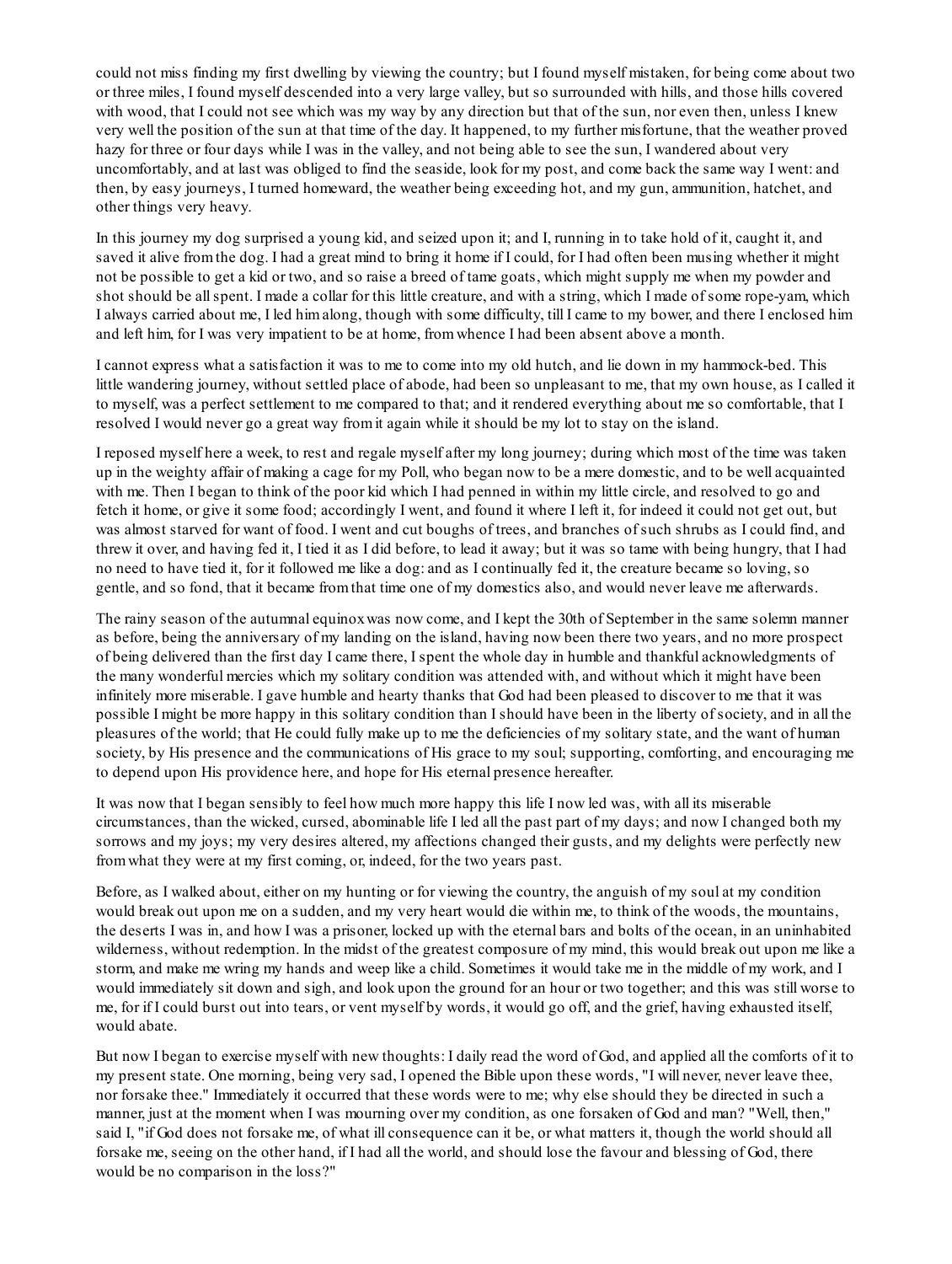Fromthis moment I began to conclude in my mind that it was possible for me to be more happy in this forsaken, solitary condition than it was probable I should ever have been in any other particular state in the world; and with this thought I was going to give thanks to God for bringing me to this place. I know not what it was, but something shocked my mind at that thought, and I durst not speak the words. "How canst thou become such a hypocrite," said I, even audibly, "to pretend to be thankful for a condition which, however thou mayest endeavour to be contented with, thou wouldst rather pray heartily to be delivered from?" So I stopped there; but though I could not say I thanked God for being there, yet I sincerely gave thanks to God for opening my eyes, by whatever afflicting providences, to see the former condition of my life, and to mourn for my wickedness, and repent. I never opened the Bible, or shut it, but my very soul within me blessed God for directing my friend in England, without any order of mine, to pack it up among my goods, and for assisting me afterwards to save it out of the wreck of the ship.

Thus, and in this disposition of mind, I began my third year; and though I have not given the reader the trouble of so particular an account of my works this year as the first, yet in general it may be observed that I was very seldomidle, but having regularly divided my time according to the several daily employments that were before me, such as: first, my duty to God, and the reading the Scriptures, which I constantly set apart some time for thrice every day; secondly, the going abroad with my gun for food, which generally took me up three hours in every morning, when it did not rain; thirdly, the ordering, cutting, preserving, and cooking what I had killed or caught for my supply; these took up great part of the day. Also, it is to be considered, that in the middle of the day, when the sun was in the zenith, the violence of the heat was too great to stir out; so that about four hours in the evening was all the time I could be supposed to work in, with this exception, that sometimes I changed my hours of hunting and working, and went to work in the morning, and abroad with my gun in the afternoon.

To this short time allowed for labour I desire may be added the exceeding laboriousness of my work; the many hours which, for want of tools, want of help, and want of skill, everything I did took up out of my time. For example, I was full two and forty days in making a board for a long shelf, which I wanted in my cave; whereas, two sawyers, with their tools and a saw-pit, would have cut sixof themout of the same tree in half a day.

My case was this: it was to be a large tree which was to be cut down, because my board was to be a broad one. This tree I was three days in cutting down, and two more cutting off the boughs, and reducing it to a log or piece of timber. With inexpressible hacking and hewing I reduced both the sides of it into chips till it began to be light enough to move; then I turned it, and made one side of it smooth and flat as a board fromend to end; then, turning that side downward, cut the other side til I brought the plank to be about three inches thick, and smooth on both sides. Any one may judge the labour of my hands in such a piece of work; but labour and patience carried me through that, and many other things. I only observe this in particular, to show the reason why so much of my time went away with so little work--viz. that what might be a little to be done with help and tools, was a vast labour and required a prodigious time to do alone, and by hand. But notwithstanding this, with patience and labour I got through everything that my circumstances made necessary to me to do, as will appear by what follows.

I was now, in the months of November and December, expecting my crop of barley and rice. The ground I had manured and dug up for themwas not great; for, as I observed, my seed of each was not above the quantity of half a peck, for I had lost one whole crop by sowing in the dry season. But now my crop promised very well, when on a sudden I found I was in danger of losing it all again by enemies of severalsorts, which it was scarcely possible to keep fromit; as, first, the goats, and wild creatures which I called hares, who, tasting the sweetness of the blade, lay in it night and day, as soon as it came up, and eat it so close, that it could get no time to shoot up into stalk.

This I saw no remedy for but by making an enclosure about it with a hedge; which I did with a great deal of toil, and the more, because it required speed. However, as my arable land was but small, suited to my crop, I got it totally well fenced in about three weeks' time; and shooting some of the creatures in the daytime, I set my dog to guard it in the night, tying himup to a stake at the gate, where he would stand and bark all night long; so in a little time the enemies forsook the place, and the corn grew very strong and well, and began to ripen apace.

But as the beasts ruined me before, while my corn was in the blade, so the birds were as likely to ruin me now, when it was in the ear; for, going along by the place to see how it throve, I saw my little crop surrounded with fowls, of I know not how many sorts, who stood, as it were, watching till I should be gone. I immediately let fly among them, for I always had my gun with me. I had no sooner shot, but there rose up a little cloud of fowls, which I had not seen at all, from among the corn itself.

This touched me sensibly, for I foresaw that in a few days they would devour all my hopes; that I should be starved, and never be able to raise a crop at all; and what to do I could not tell; however, I resolved not to lose my corn, if possible, though I should watch it night and day. In the first place, I went among it to see what damage was already done, and found they had spoiled a good deal of it; but that as it was yet too green for them, the loss was not so great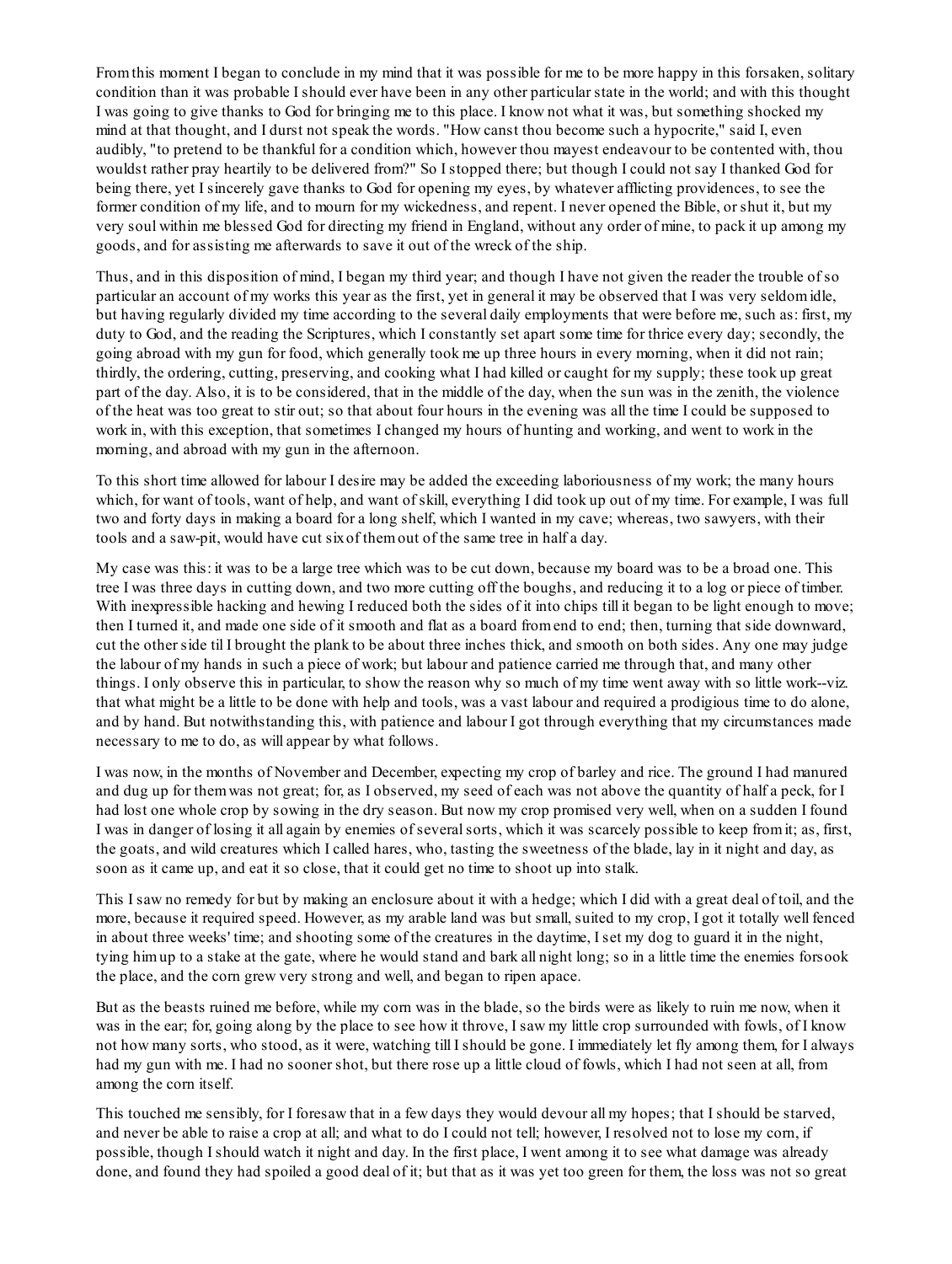but that the remainder was likely to be a good crop if it could be saved.

I stayed by it to load my gun, and then coming away, I could easily see the thieves sitting upon all the trees about me, as if they only waited till I was gone away, and the event proved it to be so; for as I walked off, as if I was gone, I was no sooner out of their sight than they dropped down one by one into the corn again. I was so provoked, that I could not have patience to stay till more came on, knowing that every grain that they ate now was, as it might be said, a peckloaf to me in the consequence; but coming up to the hedge, I fired again, and killed three of them. This was what I wished for; so I took them up, and served themas we serve notorious thieves in England--hanged them in chains, for a terror to others. It is impossible to imagine that this should have such an effect as it had, for the fowls would not only not come at the corn, but, in short, they forsook all that part of the island, and I could never see a bird near the place as long as my scarecrows hung there. This I was very glad of, you may be sure, and about the latter end of December, which was our second harvest of the year, I reaped my corn.

I was sadly put to it for a scythe or sickle to cut it down, and all I could do was to make one, as well as I could, out of one of the broadswords, or cutlasses, which I saved among the arms out of the ship. However, as my first crop was but small, I had no great difficulty to cut it down; in short, I reaped it in my way, for I cut nothing off but the ears, and carried it away in a great basket which I had made, and so rubbed it out with my hands; and at the end of all my harvesting, I found that out of my half-peck of seed I had near two bushels of rice, and about two bushels and a half of barley; that is to say, by my guess, for I had no measure at that time.

However, this was a great encouragement to me, and I foresaw that, in time, it would please God to supply me with bread. And yet here I was perplexed again, for I neither knew how to grind or make meal of my corn, or indeed how to clean it and part it; nor, if made into meal, how to make bread of it; and if how to make it, yet I knew not how to bake it. These things being added to my desire of having a good quantity for store, and to secure a constant supply, I resolved not to taste any of this crop but to preserve it all for seed against the next season; and in the meantime to employ all my study and hours of working to accomplish this great work of providing myself with corn and bread.

It might be truly said, that now I worked for my bread. I believe few people have thought much upon the strange multitude of little things necessary in the providing, producing, curing, dressing, making, and finishing this one article of bread.

I, that was reduced to a mere state of nature, found this to my daily discouragement; and was made more sensible of it every hour, even after I had got the first handful of seed-corn, which, as I have said, came up unexpectedly, and indeed to a surprise.

First, I had no plough to turn up the earth--no spade or shovel to dig it. Well, this I conquered by making me a wooden spade, as I observed before; but this did my work but in a wooden manner; and though it cost me a great many days to make it, yet, for want of iron, it not only wore out soon, but made my work the harder, and made it be performed much worse. However, this I bore with, and was content to work it out with patience, and bear with the badness of the performance. When the corn was sown, I had no harrow, but was forced to go over it myself, and drag a great heavy bough of a tree over it, to scratch it, as it may be called, rather than rake or harrow it. When it was growing, and grown, I have observed already how many things I wanted to fence it, secure it, mow or reap it, cure and carry it home, thrash, part it fromthe chaff, and save it. Then I wanted a mill to grind it sieves to dress it, yeast and salt to make it into bread, and an oven to bake it; but all these things I did without, as shall be observed; and yet the corn was an inestimable comfort and advantage to me too. All this, as I said, made everything laborious and tedious to me; but that there was no help for. Neither was my time so much loss to me, because, as I had divided it, a certain part of it was every day appointed to these works; and as I had resolved to use none of the corn for bread till I had a greater quantity by me, I had the next sixmonths to apply myself wholly, by labour and invention, to furnish myself with utensils proper for the performing all the operations necessary for making the corn, when I had it, fit for my use.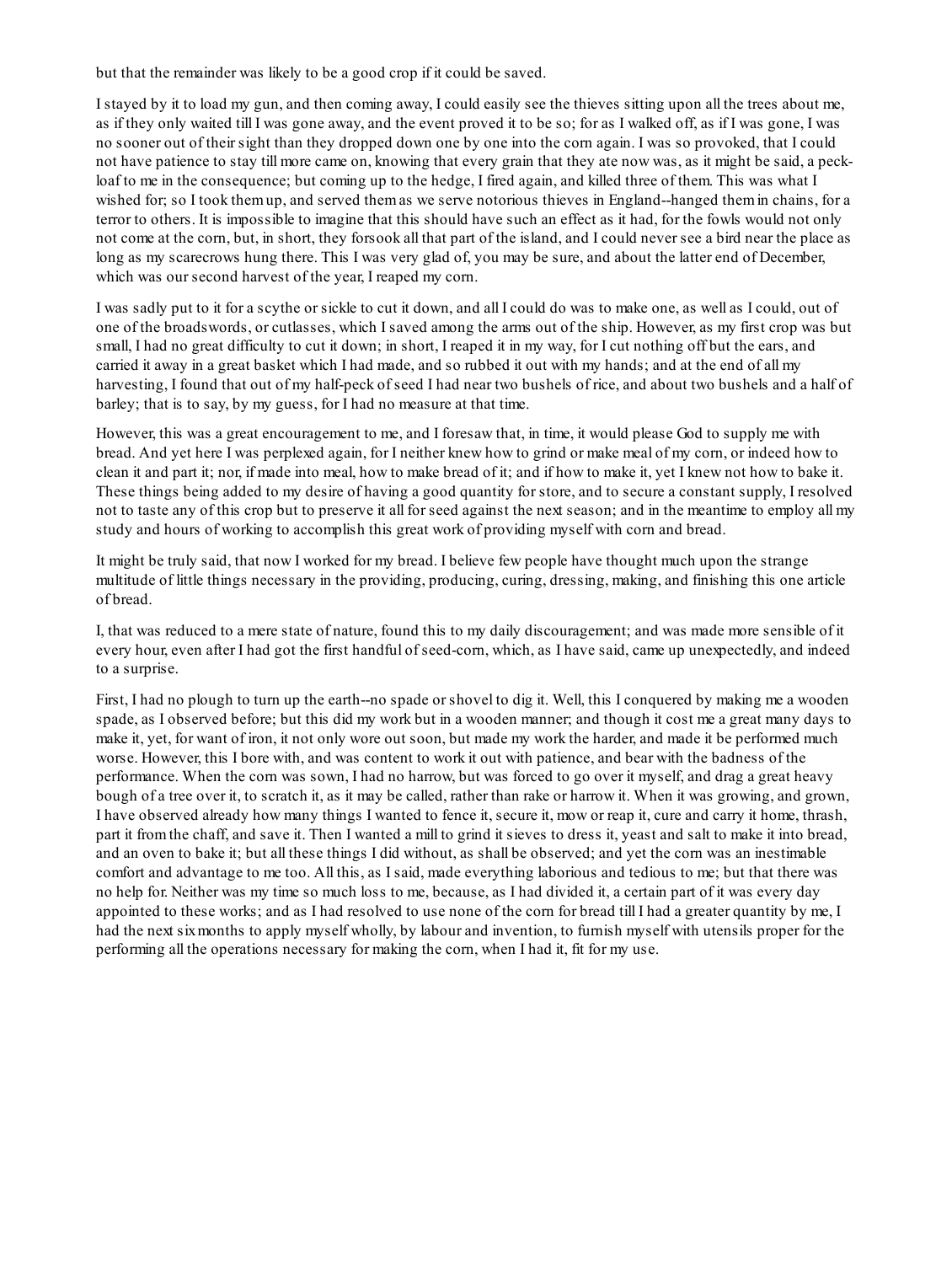#### **CHAPTER IX--A BOAT**

But first I was to prepare more land, for I had now seed enough to sow above an acre of ground. Before I did this, I had a week's work at least to make me a spade, which, when it was done, was but a sorry one indeed, and very heavy, and required double labour to work with it. However, I got through that, and sowed my seed in two large flat pieces of ground, as near my house as I could find themto my mind, and fenced themin with a good hedge, the stakes of which were all cut off that wood which I had set before, and knew it would grow; so that, in a year's time, I knew I should have a quick or living hedge, that would want but little repair. This work did not take me up less than three months, because a great part of that time was the wet season, when I could not go abroad. Within-doors, that is when it rained and I could not go out, I found employment in the following occupations--always observing, that all the while I was at work I diverted myself with talking to my parrot, and teaching himto speak; and I quickly taught himto know his own name, and at last to speak it out pretty loud, "Poll," which was the first word I ever heard spoken in the island by any mouth but my own. This, therefore, was not my work, but an assistance to my work; for now, as I said, I had a great employment upon my hands, as follows: I had long studied to make, by some means or other, some earthen vessels, which, indeed, I wanted sorely, but knew not where to come at them. However, considering the heat of the climate, I did not doubt but if I could find out any clay, I might make some pots that might, being dried in the sun, be hard enough and strong enough to bear handling, and to hold anything that was dry, and required to be kept so; and as this was necessary in the preparing corn, meal, &c., which was the thing I was doing, I resolved to make some as large as I could, and fit only to stand like jars, to hold what should be put into them.

It would make the reader pity me, or rather laugh at me, to tell how many awkward ways I took to raise this paste; what odd, misshapen, ugly things I made; how many of themfell in and how many fell out, the clay not being stiff enough to bear its own weight; how many cracked by the over-violent heat of the sun, being set out too hastily; and how many fell in pieces with only removing, as well before as after they were dried; and, in a word, how, after having laboured hard to find the clay--to dig it, to temper it, to bring it home, and work it--I could not make above two large earthen ugly things (I cannot call themjars) in about two months' labour.

However, as the sun baked these two very dry and hard, I lifted themvery gently up, and set themdown again in two great wicker baskets, which I had made on purpose for them, that they might not break; and as between the pot and the basket there was a little roomto spare, I stuffed it full of the rice and barley straw; and these two pots being to stand always dry I thought would hold my dry corn, and perhaps the meal, when the corn was bruised.

Though I miscarried so much in my design for large pots, yet I made severalsmaller things with better success; such as little round pots, flat dishes, pitchers, and pipkins, and any things my hand turned to; and the heat of the sun baked themquite hard.

But all this would not answer my end, which was to get an earthen pot to hold what was liquid, and bear the fire, which none of these could do. It happened after some time, making a pretty large fire for cooking my meat, when I went to put it out after I had done with it, I found a broken piece of one of my earthenware vessels in the fire, burnt as hard as a stone, and red as a tile. I was agreeably surprised to see it, and said to myself, that certainly they might be made to burn whole, if they would burn broken.

This set me to study how to order my fire, so as to make it burn some pots. I had no notion of a kiln, such as the potters burn in, or of glazing themwith lead, though I had some lead to do it with; but I placed three large pipkins and two or three pots in a pile, one upon another, and placed my firewood all round it, with a great heap of embers under them. I plied the fire with fresh fuel round the outside and upon the top, till I saw the pots in the inside red-hot quite through, and observed that they did not crack at all. When I saw themclear red, I let themstand in that heat about five or six hours, till I found one of them, though it did not crack, did melt or run; for the sand which was mixed with the clay melted by the violence of the heat, and would have run into glass if I had gone on; so I slacked my fire gradually till the pots began to abate of the red colour; and watching themall night, that I might not let the fire abate too fast, in the morning I had three very good (I will not say handsome) pipkins, and two other earthen pots, as hard burnt as could be desired, and one of themperfectly glazed with the running of the sand.

After this experiment, I need not say that I wanted no sort of earthenware for my use; but I must needs say as to the shapes of them, they were very indifferent, as any one may suppose, when I had no way of making thembut as the children make dirt pies, or as a woman would make pies that never learned to raise paste.

No joy at a thing of so mean a nature was ever equal to mine, when I found I had made an earthen pot that would bear the fire; and I had hardly patience to stay till they were cold before I set one on the fire again with some water in it to boil me some meat, which it did admirably well; and with a piece of a kid I made some very good broth, though I wanted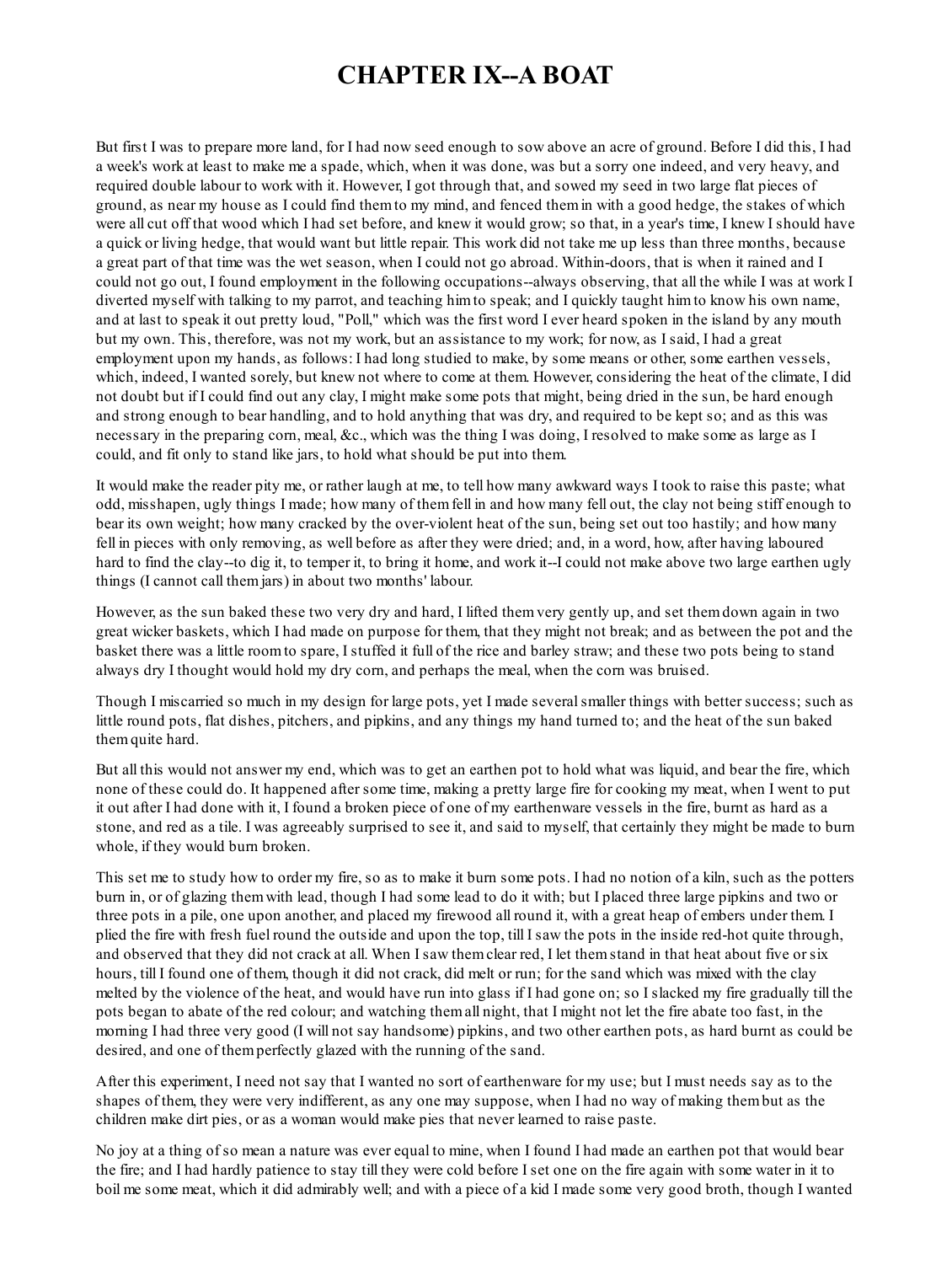oatmeal, and several other ingredients requisite to make it as good as I would have had it been.

My next concern was to get me a stone mortar to stamp or beat some corn in; for as to the mill, there was no thought of arriving at that perfection of art with one pair of hands. To supply this want, I was at a great loss; for, of all the trades in the world, I was as perfectly unqualified for a stone-cutter as for any whatever; neither had I any tools to go about it with. I spent many a day to find out a great stone big enough to cut hollow, and make fit for a mortar, and could find none at all, except what was in the solid rock, and which I had no way to dig or cut out; nor indeed were the rocks in the island of hardness sufficient, but were all of a sandy, crumbling stone, which neither would bear the weight of a heavy pestle, nor would break the corn without filling it with sand. So, after a great deal of time lost in searching for a stone, I gave it over, and resolved to look out for a great block of hard wood, which I found, indeed, much easier; and getting one as big as I had strength to stir, I rounded it, and formed it on the outside with my axe and hatchet, and then with the help of fire and infinite labour, made a hollow place in it, as the Indians in Brazil make their canoes. After this, I made a great heavy pestle or beater of the wood called the iron-wood; and this I prepared and laid by against I had my next crop of corn, which I proposed to myself to grind, or rather pound into meal to make bread.

My next difficulty was to make a sieve or searce, to dress my meal, and to part it fromthe bran and the husk; without which I did not see it possible I could have any bread. This was a most difficult thing even to think on, for to be sure I had nothing like the necessary thing to make it--I mean fine thin canvas or stuff to searce the meal through. And here I was at a full stop for many months; nor did I really know what to do. Linen I had none left but what was mere rags; I had goat's hair, but neither knew how to weave it or spin it; and had I known how, here were no tools to work it with. All the remedy that I found for this was, that at last I did remember I had, among the seamen's clothes which were saved out of the ship, some neckcloths of calico or muslin; and with some pieces of these I made three small sieves proper enough for the work; and thus I made shift for some years: how I did afterwards, I shallshow in its place.

The baking part was the next thing to be considered, and how I should make bread when I came to have corn; for first, I had no yeast. As to that part, there was no supplying the want, so I did not concern myself much about it. But for an oven I was indeed in great pain. At length I found out an experiment for that also, which was this: I made some earthenvessels very broad but not deep, that is to say, about two feet diameter, and not above nine inches deep. These I burned in the fire, as I had done the other, and laid themby; and when I wanted to bake, I made a great fire upon my hearth, which I had paved with some square tiles of my own baking and burning also; but I should not call them square.

When the firewood was burned pretty much into embers or live coals, I drew them forward upon this hearth, so as to cover it all over, and there I let themlie till the hearth was very hot. Then sweeping away all the embers, I set down my loaf or loaves, and whelming down the earthen pot upon them, drew the embers all round the outside of the pot, to keep in and add to the heat; and thus as well as in the best oven in the world, I baked my barley-loaves, and became in little time a good pastrycook into the bargain; for I made myself several cakes and puddings of the rice; but I made no pies, neither had I anything to put into themsupposing I had, except the flesh either of fowls or goats.

It need not be wondered at if all these things took me up most part of the third year of my abode here; for it is to be observed that in the intervals of these things I had my new harvest and husbandry to manage; for I reaped my corn in its season, and carried it home as well as I could, and laid it up in the ear, in my large baskets, till I had time to rub it out, for I had no floor to thrash it on, or instrument to thrash it with.

And now, indeed, my stock of corn increasing, I really wanted to build my barns bigger; I wanted a place to lay it up in, for the increase of the corn now yielded me so much, that I had of the barley about twenty bushels, and of the rice as much or more; insomuch that now I resolved to begin to use it freely; for my bread had been quite gone a great while; also I resolved to see what quantity would be sufficient for me a whole year, and to sow but once a year.

Upon the whole, I found that the forty bushels of barley and rice were much more than I could consume in a year; so I resolved to sow just the same quantity every year that I sowed the last, in hopes that such a quantity would fully provide me with bread, &c.

All the while these things were doing, you may be sure my thoughts ran many times upon the prospect of land which I had seen fromthe other side of the island; and I was not without secret wishes that I were on shore there, fancying that, seeing the mainland, and an inhabited country, I might find some way or other to convey myself further, and perhaps at last find some means of escape.

But all this while I made no allowance for the dangers of such an undertaking, and how I might fall into the hands of savages, and perhaps such as I might have reason to think far worse than the lions and tigers of Africa: that if I once came in their power, I should run a hazard of more than a thousand to one of being killed, and perhaps of being eaten; for I had heard that the people of the Caribbean coast were cannibals or man-eaters, and I knew by the latitude that I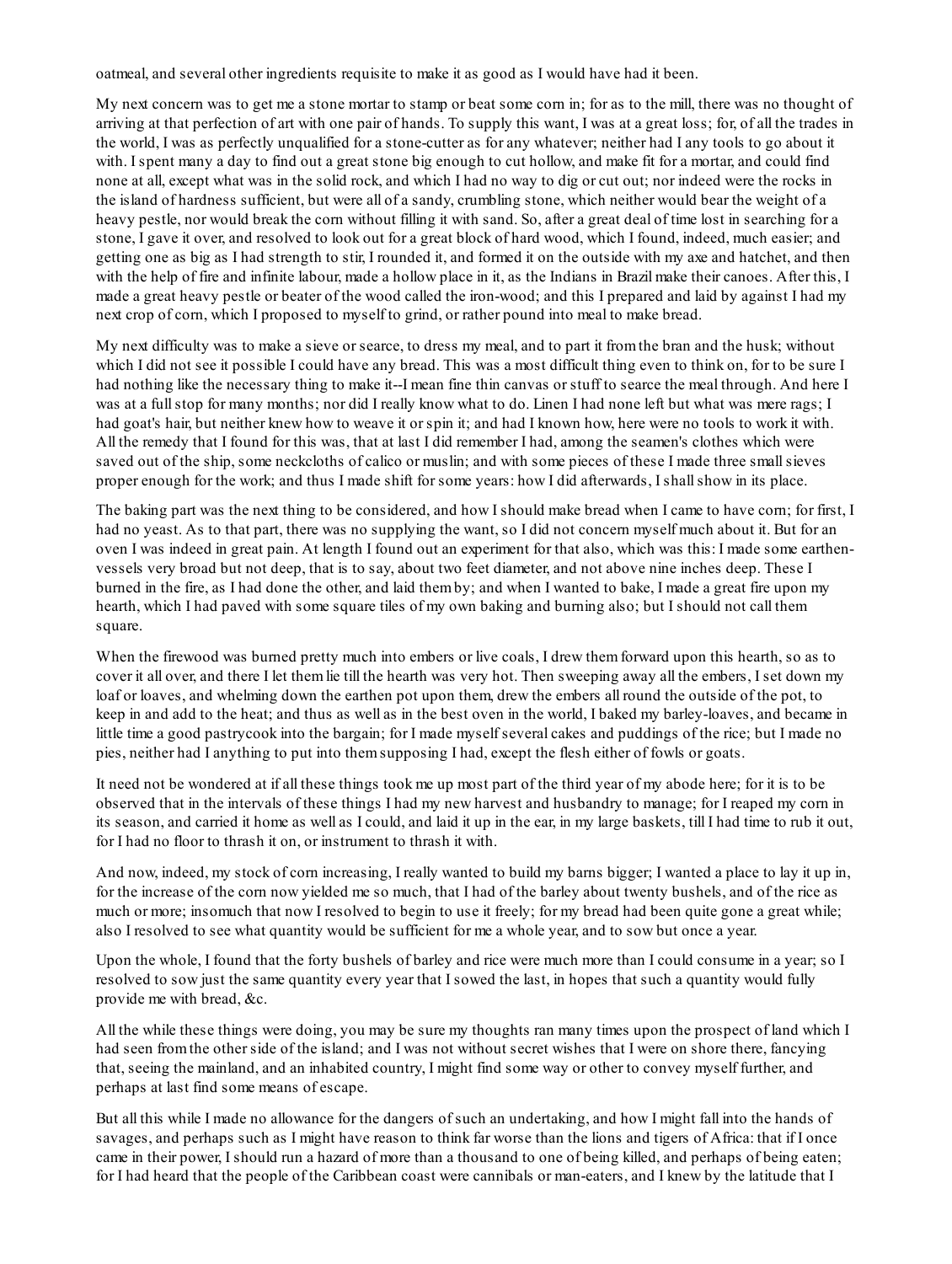could not be far fromthat shore. Then, supposing they were not cannibals, yet they might kill me, as many Europeans who had fallen into their hands had been served, even when they had been ten or twenty together--much more I, that was but one, and could make little or no defence; all these things, I say, which I ought to have considered well; and did come into my thoughts afterwards, yet gave me no apprehensions at first, and my head ran mightily upon the thought of getting over to the shore.

Now I wished for my boy Xury, and the long-boat with shoulder-of-mutton sail, with which I sailed above a thousand miles on the coast of Africa; but this was in vain: then I thought I would go and look at our ship's boat, which, as I have said, was blown up upon the shore a great way, in the storm, when we were first cast away. She lay almost where she did at first, but not quite; and was turned, by the force of the waves and the winds, almost bottomupward, against a high ridge of beachy, rough sand, but no water about her. If I had had hands to have refitted her, and to have launched her into the water, the boat would have done well enough, and I might have gone back into the Brazils with her easily enough; but I might have foreseen that I could no more turn her and set her upright upon her bottomthan I could remove the island; however, I went to the woods, and cut levers and rollers, and brought themto the boat resolving to try what I could do; suggesting to myself that if I could but turn her down, I might repair the damage she had received, and she would be a very good boat, and I might go to sea in her very easily.

I spared no pains, indeed, in this piece of fruitless toil, and spent, I think, three or four weeks about it; at last finding it impossible to heave it up with my little strength, I fell to digging away the sand, to undermine it, and so to make it fall down, setting pieces of wood to thrust and guide it right in the fall.

But when I had done this, I was unable to stir it up again, or to get under it, much less to move it forward towards the water; so I was forced to give it over; and yet, though I gave over the hopes of the boat, my desire to venture over for the main increased, rather than decreased, as the means for it seemed impossible.

This at length put me upon thinking whether it was not possible to make myself a canoe, or periagua, such as the natives of those climates make, even without tools, or, as I might say, without hands, of the trunk of a great tree. This I not only thought possible, but easy, and pleased myself extremely with the thoughts of making it, and with my having much more convenience for it than any of the negroes or Indians; but not at all considering the particular inconveniences which I lay under more than the Indians did--viz. want of hands to move it, when it was made, into the water--a difficulty much harder for me to surmount than all the consequences of want of tools could be to them; for what was it to me, if when I had chosen a vast tree in the woods, and with much trouble cut it down, if I had been able with my tools to hew and dub the outside into the proper shape of a boat, and burn or cut out the inside to make it hollow, so as to make a boat of it--if, after all this, I must leave it just there where I found it, and not be able to launch it into the water?

One would have thought I could not have had the least reflection upon my mind of my circumstances while I was making this boat, but I should have immediately thought how I should get it into the sea; but my thoughts were so intent upon my voyage over the sea in it, that I never once considered how I should get it off the land: and it was really, in its own nature, more easy for me to guide it over forty-five miles of sea than about forty-five fathoms of land, where it lay, to set it afloat in the water.

I went to work upon this boat the most like a fool that ever man did who had any of his senses awake. I pleased myself with the design, without determining whether I was ever able to undertake it; not but that the difficulty of launching my boat came often into my head; but I put a stop to my inquiries into it by this foolish answer which I gave myself--"Let me first make it; I warrant I will find some way or other to get it along when it is done."

This was a most preposterous method; but the eagerness of my fancy prevailed, and to work I went. I felled a cedartree, and I question much whether Solomon ever had such a one for the building of the Temple of Jerusalem; it was five feet ten inches diameter at the lower part next the stump, and four feet eleven inches diameter at the end of twenty-two feet; after which it lessened for a while, and then parted into branches. It was not without infinite labour that I felled this tree; I was twenty days hacking and hewing at it at the bottom; I was fourteen more getting the branches and limbs and the vast spreading head cut off, which I hacked and hewed through with axe and hatchet, and inexpressible labour; after this, it cost me a month to shape it and dub it to a proportion, and to something like the bottomof a boat, that it might swimupright as it ought to do. It cost me near three months more to clear the inside, and work it out so as to make an exact boat of it; this I did, indeed, without fire, by mere mallet and chisel, and by the dint of hard labour, till I had brought it to be a very handsome periagua, and big enough to have carried six-and-twenty men, and consequently big enough to have carried me and all my cargo.

When I had gone through this work I was extremely delighted with it. The boat was really much bigger than ever I saw a canoe or periagua, that was made of one tree, in my life. Many a weary stroke it had cost, you may be sure; and had I gotten it into the water, I make no question, but I should have begun the maddest voyage, and the most unlikely to be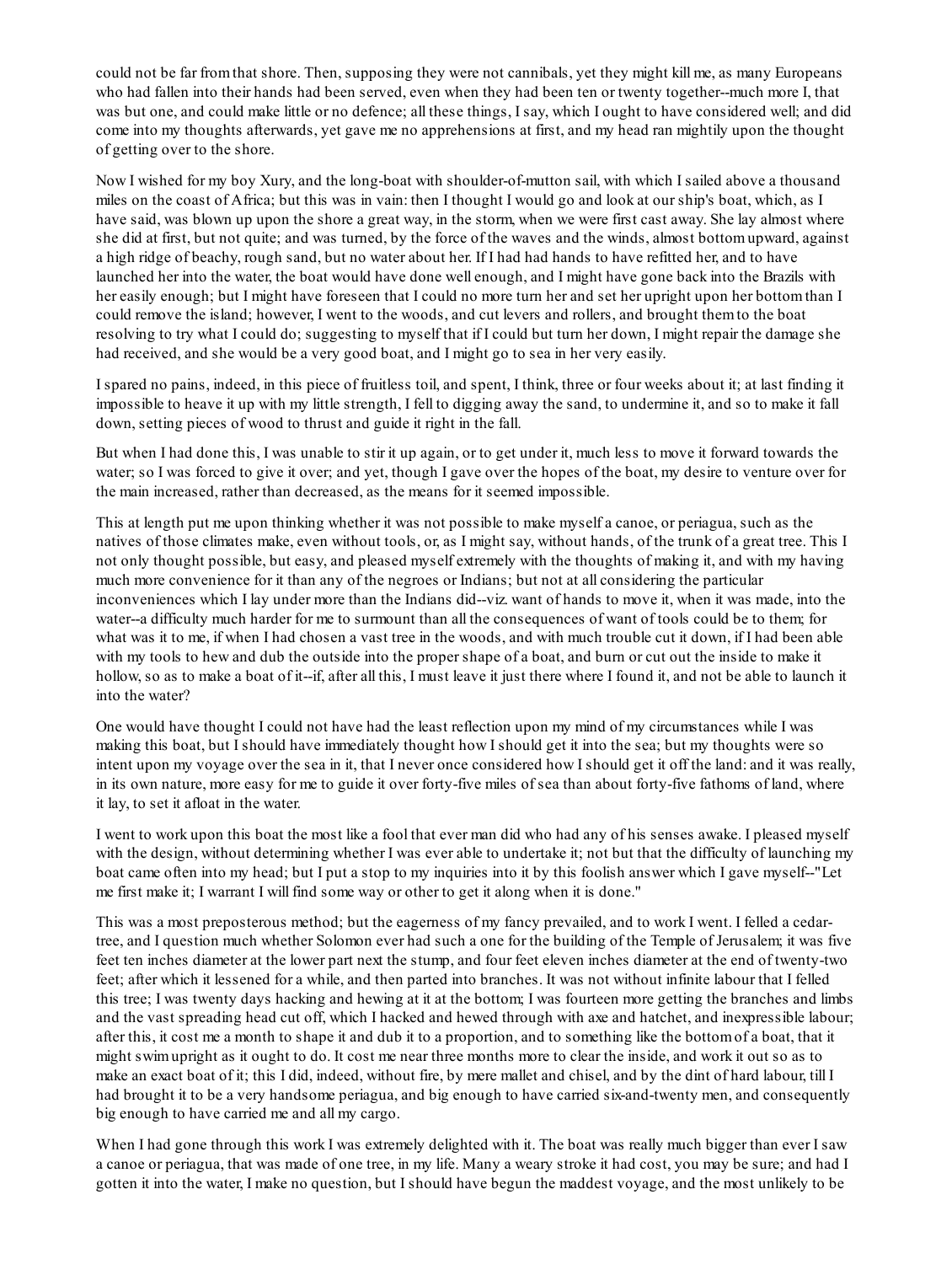performed, that ever was undertaken.

But all my devices to get it into the water failed me; though they cost me infinite labour too. It lay about one hundred yards fromthe water, and not more; but the first inconvenience was, it was up hill towards the creek. Well, to take away this discouragement, I resolved to dig into the surface of the earth, and so make a declivity: this I began, and it cost me a prodigious deal of pains (but who grudge pains who have their deliverance in view?); but when this was worked through, and this difficulty managed, it was still much the same, for I could no more stir the canoe than I could the other boat. Then I measured the distance of ground, and resolved to cut a dock or canal, to bring the water up to the canoe, seeing I could not bring the canoe down to the water. Well, I began this work; and when I began to enter upon it, and calculate how deep it was to be dug, how broad, how the stuff was to be thrown out, I found that, by the number of hands I had, being none but my own, it must have been ten or twelve years before I could have gone through with it; for the shore lay so high, that at the upper end it must have been at least twenty feet deep; so at length, though with great reluctancy, I gave this attempt over also.

This grieved me heartily; and now I saw, though too late, the folly of beginning a work before we count the cost, and before we judge rightly of our own strength to go through with it.

In the middle of this work I finished my fourth year in this place, and kept my anniversary with the same devotion, and with as much comfort as ever before; for, by a constant study and serious application to the Word of God, and by the assistance of His grace, I gained a different knowledge fromwhat I had before. I entertained different notions of things. I looked now upon the world as a thing remote, which I had nothing to do with, no expectations from, and, indeed, no desires about: in a word, I had nothing indeed to do with it, nor was ever likely to have, so I thought it looked, as we may perhaps look upon it hereafter--viz. as a place I had lived in, but was come out of it; and well might I say, as Father Abrahamto Dives, "Between me and thee is a great gulf fixed."

In the first place, I was removed fromall the wickedness of the world here; I had neither the lusts of the flesh, the lusts of the eye, nor the pride of life. I had nothing to covet, for I had all that I was now capable of enjoying; I was lord of the whole manor; or, if I pleased, I might call myself king or emperor over the whole country which I had possession of: there were no rivals; I had no competitor, none to dispute sovereignty or command with me: I might have raised shiploadings of corn, but I had no use for it; so I let as little grow as I thought enough for my occasion. I had tortoise or turtle enough, but now and then one was as much as I could put to any use: I had timber enough to have built a fleet of ships; and I had grapes enough to have made wine, or to have cured into raisins, to have loaded that fleet when it had been built.

But all I could make use of was all that was valuable: I had enough to eat and supply my wants, and what was all the rest to me? If I killed more flesh than I could eat, the dog must eat it, or vermin; if I sowed more corn than I could eat, it must be spoiled; the trees that I cut down were lying to rot on the ground; I could make no more use of thembut for fuel, and that I had no occasion for but to dress my food.

In a word, the nature and experience of things dictated to me, upon just reflection, that all the good things of this world are no farther good to us than they are for our use; and that, whatever we may heap up to give others, we enjoy just as much as we can use, and no more. The most covetous, griping miser in the world would have been cured of the vice of covetousness if he had been in my case; for I possessed infinitely more than I knew what to do with. I had no roomfor desire, except it was of things which I had not, and they were but trifles, though, indeed, of great use to me. I had, as I hinted before, a parcel of money, as well gold as silver, about thirty-sixpounds sterling. Alas! there the sorry, useless stuff lay; I had no more manner of business for it; and often thought with myself that I would have given a handful of it for a gross of tobacco-pipes; or for a hand-mill to grind my corn; nay, I would have given it all for a sixpenny-worth of turnip and carrot seed out of England, or for a handful of peas and beans, and a bottle of ink. As it was, I had not the least advantage by it or benefit fromit; but there it lay in a drawer, and grew mouldy with the damp of the cave in the wet seasons; and if I had had the drawer full of diamonds, it had been the same case--they had been of no manner of value to me, because of no use.

I had now brought my state of life to be much easier in itself than it was at first, and much easier to my mind, as well as to my body. I frequently sat down to meat with thankfulness, and admired the hand of God's providence, which had thus spread my table in the wilderness. I learned to look more upon the bright side of my condition, and less upon the dark side, and to consider what I enjoyed rather than what I wanted; and this gave me sometimes such secret comforts, that I cannot express them; and which I take notice of here, to put those discontented people in mind of it, who cannot enjoy comfortably what God has given them, because they see and covet something that He has not given them. All our discontents about what we want appeared to me to spring fromthe want of thankfulness for what we have.

Another reflection was of great use to me, and doubtless would be so to any one that should fall into such distress as mine was; and this was, to compare my present condition with what I at first expected it would be; nay, with what it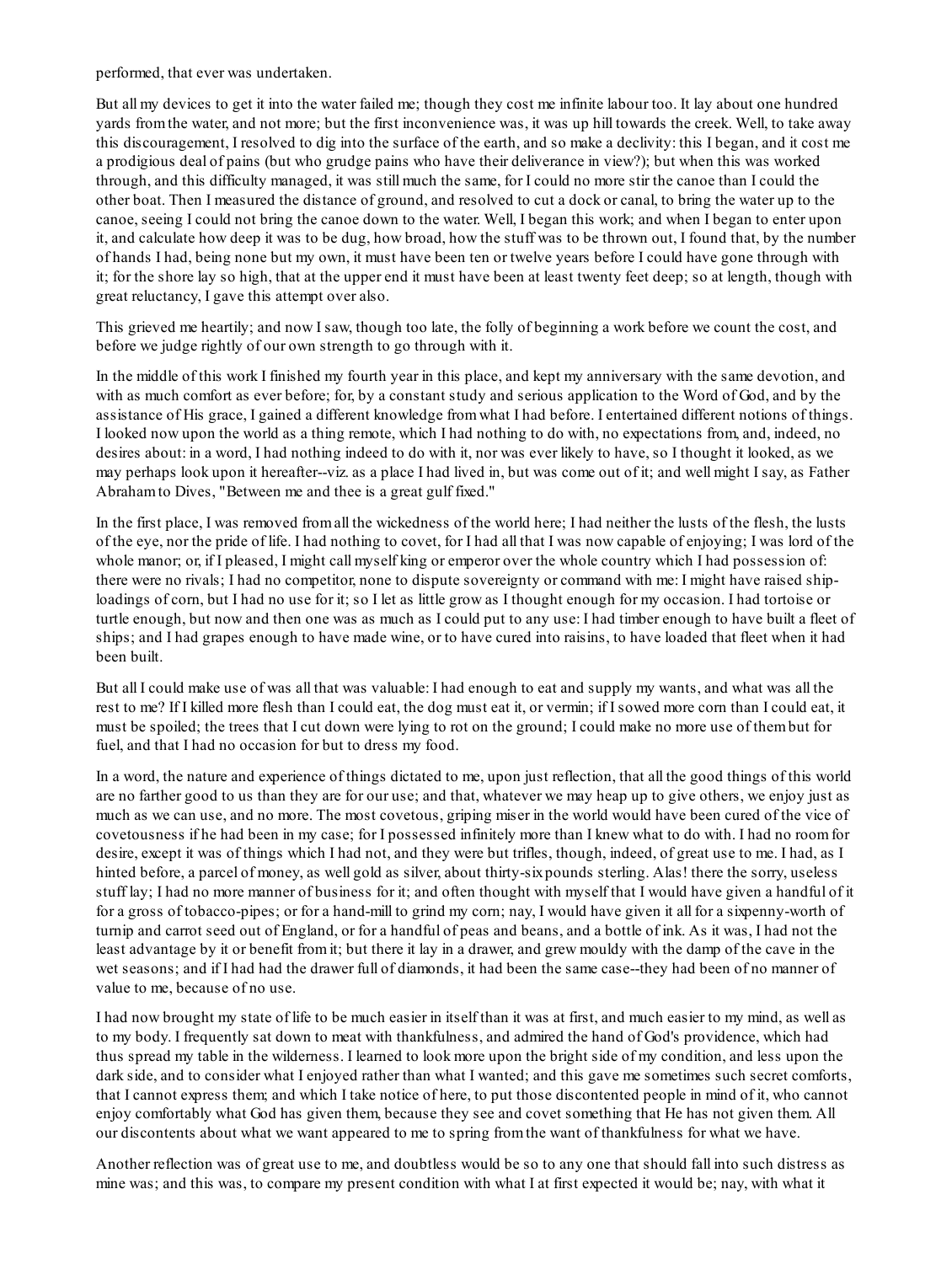would certainly have been, if the good providence of God had not wonderfully ordered the ship to be cast up nearer to the shore, where I not only could come at her, but could bring what I got out of her to the shore, for my relief and comfort; without which, I had wanted for tools to work, weapons for defence, and gunpowder and shot for getting my food.

I spent whole hours, I may say whole days, in representing to myself, in the most lively colours, how I must have acted if I had got nothing out of the ship. How I could not have so much as got any food, except fish and turtles; and that, as it was long before I found any of them, I must have perished first; that I should have lived, if I had not perished, like a mere savage; that if I had killed a goat or a fowl, by any contrivance, I had no way to flay or open it, or part the flesh fromthe skin and the bowels, or to cut it up; but must gnaw it with my teeth, and pull it with my claws, like a beast.

These reflections made me very sensible of the goodness of Providence to me, and very thankful for my present condition, with all its hardships and misfortunes; and this part also I cannot but recommend to the reflection of those who are apt, in their misery, to say, "Is any affliction like mine?" Let them consider how much worse the cases of some people are, and their case might have been, if Providence had thought fit.

I had another reflection, which assisted me also to comfort my mind with hopes; and this was comparing my present situation with what I had deserved, and had therefore reason to expect fromthe hand of Providence. I had lived a dreadful life, perfectly destitute of the knowledge and fear of God. I had been well instructed by father and mother; neither had they been wanting to me in their early endeavours to infuse a religious awe of God into my mind, a sense of my duty, and what the nature and end of my being required of me. But, alas! falling early into the seafaring life, which of all lives is the most destitute of the fear of God, though His terrors are always before them; I say, falling early into the seafaring life, and into seafaring company, all that little sense of religion which I had entertained was laughed out of me by my messmates; by a hardened despising of dangers, and the views of death, which grew habitual to me by my long absence fromall manner of opportunities to converse with anything but what was like myself, or to hear anything that was good or tended towards it.

So void was I of everything that was good, or the least sense of what I was, or was to be, that, in the greatest deliverances I enjoyed--such as my escape fromSallee; my being taken up by the Portuguese master of the ship; my being planted so well in the Brazils; my receiving the cargo fromEngland, and the like--I never had once the words "Thank God!" so much as on my mind, or in my mouth; nor in the greatest distress had I so much as a thought to pray to Him, or so much as to say, "Lord, have mercy upon me!" no, nor to mention the name of God, unless it was to swear by, and blaspheme it.

I had terrible reflections upon my mind for many months, as I have already observed, on account of my wicked and hardened life past; and when I looked about me, and considered what particular providences had attended me since my coming into this place, and how God had dealt bountifully with me--had not only punished me less than my iniquity had deserved, but had so plentifully provided for me--this gave me great hopes that my repentance was accepted, and that God had yet mercy in store for me.

With these reflections I worked my mind up, not only to a resignation to the will of God in the present disposition of my circumstances, but even to a sincere thankfulness for my condition; and that I, who was yet a living man, ought not to complain, seeing I had not the due punishment of my sins; that I enjoyed so many mercies which I had no reason to have expected in that place; that I ought never more to repine at my condition, but to rejoice, and to give daily thanks for that daily bread, which nothing but a crowd of wonders could have brought; that I ought to consider I had been fed even by a miracle, even as great as that of feeding Elijah by ravens, nay, by a long series of miracles; and that I could hardly have named a place in the uninhabitable part of the world where I could have been cast more to my advantage; a place where, as I had no society, which was my affliction on one hand, so I found no ravenous beasts, no furious wolves or tigers, to threaten my life; no venomous creatures, or poisons, which I might feed on to my hurt; no savages to murder and devour me. In a word, as my life was a life of sorrow one way, so it was a life of mercy another; and I wanted nothing to make it a life of comfort but to be able to make my sense of God's goodness to me, and care over me in this condition, be my daily consolation; and after I did make a just improvement on these things, I went away, and was no more sad. I had now been here so long that many things which I had brought on shore for my help were either quite gone, or very much wasted and near spent.

My ink, as I observed, had been gone some time, all but a very little, which I eked out with water, a little and a little, till it was so pale, it scarce left any appearance of black upon the paper. As long as it lasted I made use of it to minute down the days of the month on which any remarkable thing happened to me; and first, by casting up times past, I remembered that there was a strange concurrence of days in the various providences which befell me, and which, if I had been superstitiously inclined to observe days as fatal or fortunate, I might have had reason to have looked upon with a great deal of curiosity.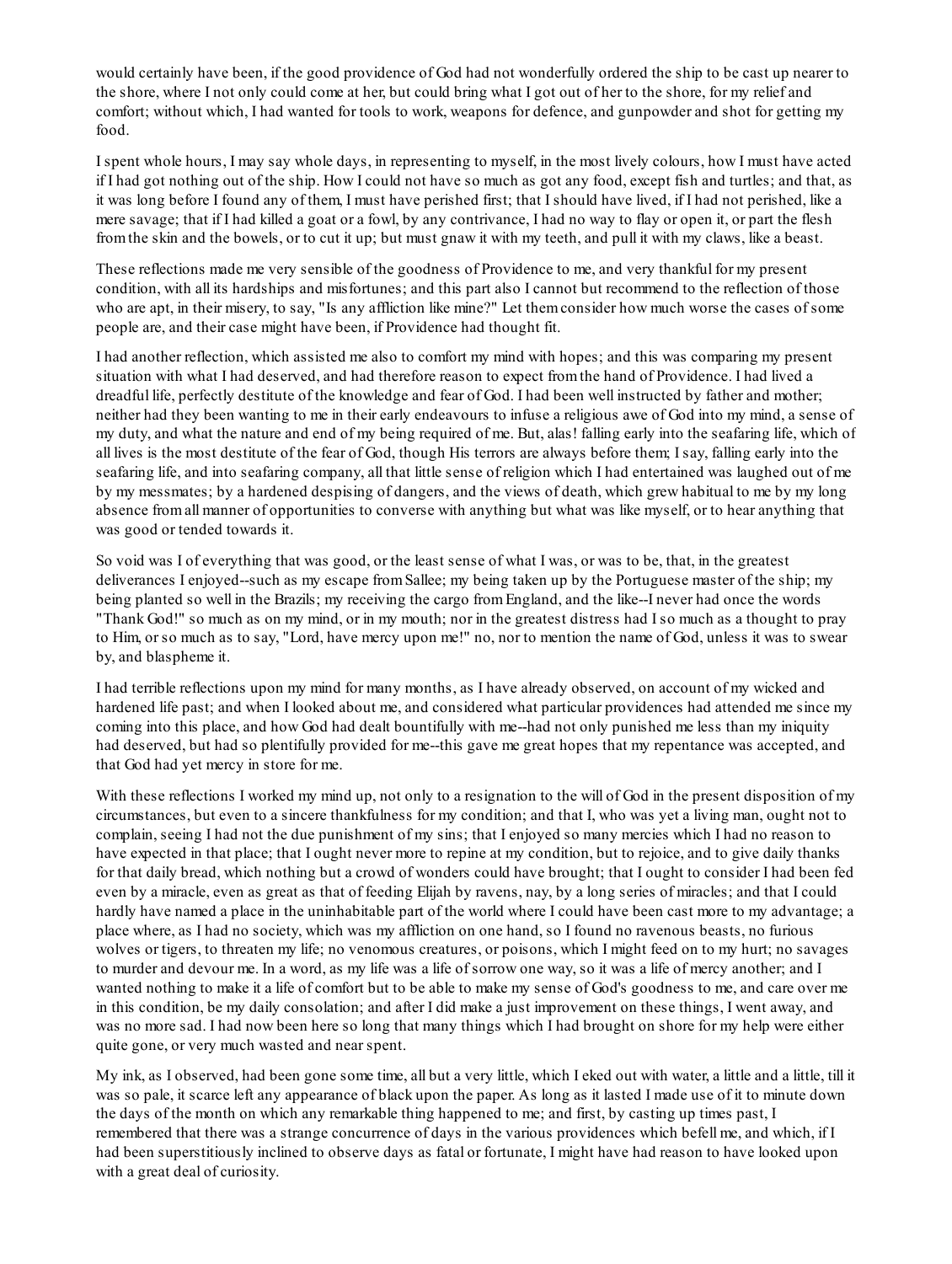First, I had observed that the same day that I broke away frommy father and friends and ran away to Hull, in order to go to sea, the same day afterwards I was taken by the Sallee man-of-war, and made a slave; the same day of the year that I escaped out of the wreck of that ship in Yarmouth Roads, that same day-year afterwards I made my escape from Sallee in a boat; the same day of the year I was born on--viz. the 30th of September, that same day I had my life so miraculously saved twenty-sixyears after, when I was cast on shore in this island; so that my wicked life and my solitary life began both on a day.

The next thing to my ink being wasted was that of my bread--I mean the biscuit which I brought out of the ship; this I had husbanded to the last degree, allowing myself but one cake of bread a-day for above a year; and yet I was quite without bread for near a year before I got any corn of my own, and great reason I had to be thankful that I had any at all, the getting it being, as has been already observed, next to miraculous.

My clothes, too, began to decay; as to linen, I had had none a good while, except some chequered shirts which I found in the chests of the other seamen, and which I carefully preserved; because many times I could bear no other clothes on but a shirt; and it was a very great help to me that I had, among all the men's clothes of the ship, almost three dozen of shirts. There were also, indeed, several thick watch-coats of the seamen's which were left, but they were too hot to wear; and though it is true that the weather was so violently hot that there was no need of clothes, yet I could not go quite naked--no, though I had been inclined to it, which I was not--nor could I abide the thought of it, though I was alone. The reason why I could not go naked was, I could not bear the heat of the sun so well when quite naked as with some clothes on; nay, the very heat frequently blistered my skin: whereas, with a shirt on, the air itself made some motion, and whistling under the shirt, was twofold cooler than without it. No more could I ever bring myself to go out in the heat of the sun without a cap or a hat; the heat of the sun, beating with such violence as it does in that place, would give me the headache presently, by darting so directly on my head, without a cap or hat on, so that I could not bear it; whereas, if I put on my hat it would presently go away.

Upon these views I began to consider about putting the few rags I had, which I called clothes, into some order; I had worn out all the waistcoats I had, and my business was now to try if I could not make jackets out of the great watchcoats which I had by me, and with such other materials as I had; so I set to work, tailoring, or rather, indeed, botching, for I made most piteous work of it. However, I made shift to make two or three new waistcoats, which I hoped would serve me a great while: as for breeches or drawers, I made but a very sorry shift indeed till afterwards.

I have mentioned that I saved the skins of all the creatures that I killed, I mean four-footed ones, and I had themhung up, stretched out with sticks in the sun, by which means some of themwere so dry and hard that they were fit for little, but others were very useful. The first thing I made of these was a great cap for my head, with the hair on the outside, to shoot off the rain; and this I performed so well, that after I made me a suit of clothes wholly of these skins--that is to say, a waistcoat, and breeches open at the knees, and both loose, for they were rather wanting to keep me cool than to keep me warm. I must not omit to acknowledge that they were wretchedly made; for if I was a bad carpenter, I was a worse tailor. However, they were such as I made very good shift with, and when I was out, if it happened to rain, the hair of my waistcoat and cap being outermost, I was kept very dry.

After this, I spent a great deal of time and pains to make an umbrella; I was, indeed, in great want of one, and had a great mind to make one; I had seen themmade in the Brazils, where they are very useful in the great heats there, and I felt the heats every jot as great here, and greater too, being nearer the equinox; besides, as I was obliged to be much abroad, it was a most useful thing to me, as well for the rains as the heats. I took a world of pains with it, and was a great while before I could make anything likely to hold: nay, after I had thought I had hit the way, I spoiled two or three before I made one to my mind: but at last I made one that answered indifferently well: the main difficulty I found was to make it let down. I could make it spread, but if it did not let down too, and draw in, it was not portable for me any way but just over my head, which would not do. However, at last, as I said, I made one to answer, and covered it with skins, the hair upwards, so that it cast off the rain like a pent-house, and kept off the sun so effectually, that I could walk out in the hottest of the weather with greater advantage than I could before in the coolest, and when I had no need of it could close it, and carry it under my arm.

Thus I lived mighty comfortably, my mind being entirely composed by resigning myself to the will of God, and throwing myself wholly upon the disposal of His providence. This made my life better than sociable, for when I began to regret the want of conversation I would ask myself, whether thus conversing mutually with my own thoughts, and (as I hope I may say) with even God Himself, by ejaculations, was not better than the utmost enjoyment of human society in the world?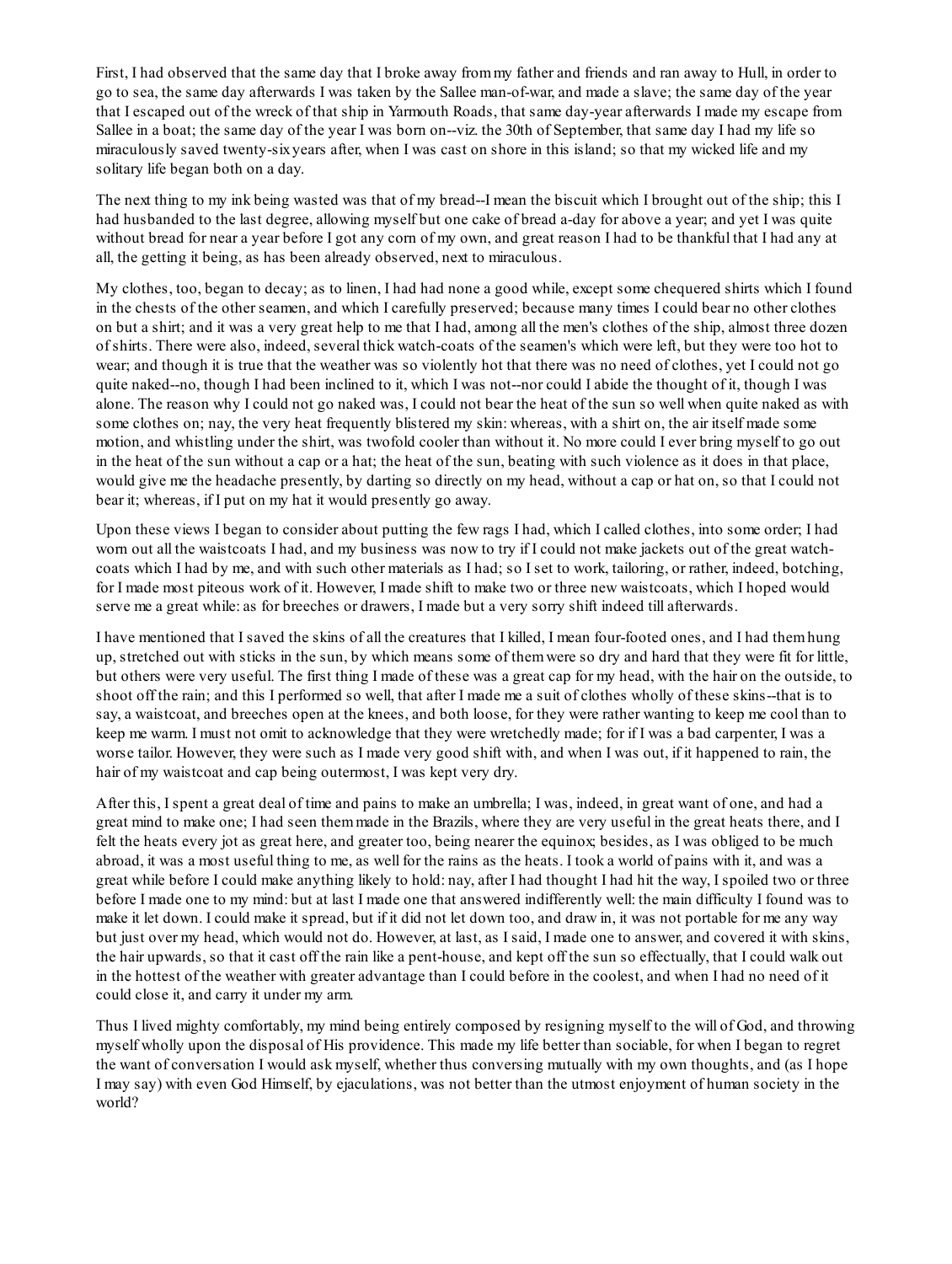### **CHAPTER X--TAMES GOATS**

I cannot say that after this, for five years, any extraordinary thing happened to me, but I lived on in the same course, in the same posture and place, as before; the chief things I was employed in, besides my yearly labour of planting my barley and rice, and curing my raisins, of both which I always kept up just enough to have sufficient stock of one year's provisions beforehand; I say, besides this yearly labour, and my daily pursuit of going out with my gun, I had one labour, to make a canoe, which at last I finished: so that, by digging a canal to it of six feet wide and four feet deep, I brought it into the creek, almost half a mile. As for the first, which was so vastly big, for I made it without considering beforehand, as I ought to have done, how I should be able to launch it, so, never being able to bring it into the water, or bring the water to it, I was obliged to let it lie where it was as a memorandumto teach me to be wiser the next time: indeed, the next time, though I could not get a tree proper for it, and was in a place where I could not get the water to it at any less distance than, as I have said, near half a mile, yet, as I saw it was practicable at last, I never gave it over; and though I was near two years about it, yet I never grudged my labour, in hopes of having a boat to go off to sea at last.

However, though my little periagua was finished, yet the size of it was not at all answerable to the design which I had in view when I made the first; I mean of venturing over to the *terra firma*, where it was above forty miles broad; accordingly, the smallness of my boat assisted to put an end to that design, and now I thought no more of it. As I had a boat, my next design was to make a cruise round the island; for as I had been on the other side in one place, crossing, as I have already described it, over the land, so the discoveries I made in that little journey made me very eager to see other parts of the coast; and now I had a boat, I thought of nothing but sailing round the island.

For this purpose, that I might do everything with discretion and consideration, I fitted up a little mast in my boat, and made a sail too out of some of the pieces of the ship's sails which lay in store, and of which I had a great stock by me. Having fitted my mast and sail, and tried the boat, I found she would sail very well; then I made little lockers or boxes at each end of my boat, to put provisions, necessaries, ammunition, &c., into, to be kept dry, either fromrain or the spray of the sea; and a little, long, hollow place I cut in the inside of the boat, where I could lay my gun, making a flap to hang down over it to keep it dry.

I fixed my umbrella also in the step at the stern, like a mast, to stand over my head, and keep the heat of the sun off me, like an awning; and thus I every now and then took a little voyage upon the sea, but never went far out, nor far from the little creek. At last, being eager to view the circumference of my little kingdom, I resolved upon my cruise; and accordingly I victualled my ship for the voyage, putting in two dozen of loaves (cakes I should call them) of barleybread, an earthen pot full of parched rice (a food I ate a good deal of), a little bottle of rum, half a goat, and powder and shot for killing more, and two large watch-coats, of those which, as I mentioned before, I had saved out of the seamen's chests; these I took, one to lie upon, and the other to cover me in the night.

It was the 6th of November, in the sixth year of my reign--or my captivity, which you please--that I set out on this voyage, and I found it much longer than I expected; for though the island itself was not very large, yet when I came to the east side of it, I found a great ledge of rocks lie out about two leagues into the sea, some above water, some under it; and beyond that a shoal of sand, lying dry half a league more, so that I was obliged to go a great way out to sea to double the point.

When I first discovered them, I was going to give over my enterprise, and come back again, not knowing how far it might oblige me to go out to sea; and above all, doubting how I should get back again:so I came to an anchor; for I had made a kind of an anchor with a piece of a broken grappling which I got out of the ship.

Having secured my boat, I took my gun and went on shore, climbing up a hill, which seemed to overlook that point where I saw the full extent of it, and resolved to venture.

In my viewing the sea fromthat hill where I stood, I perceived a strong, and indeed a most furious current, which ran to the east, and even came close to the point; and I took the more notice of it because I saw there might be some danger that when I came into it I might be carried out to sea by the strength of it, and not be able to make the island again; and indeed, had I not got first upon this hill, I believe it would have been so; for there was the same current on the other side the island, only that it set off at a further distance, and I saw there was a strong eddy under the shore; so I had nothing to do but to get out of the first current, and I should presently be in an eddy.

I lay here, however, two days, because the wind blowing pretty fresh at ESE., and that being just contrary to the current, made a great breach of the sea upon the point:so that it was not safe for me to keep too close to the shore for the breach, nor to go too far off, because of the stream.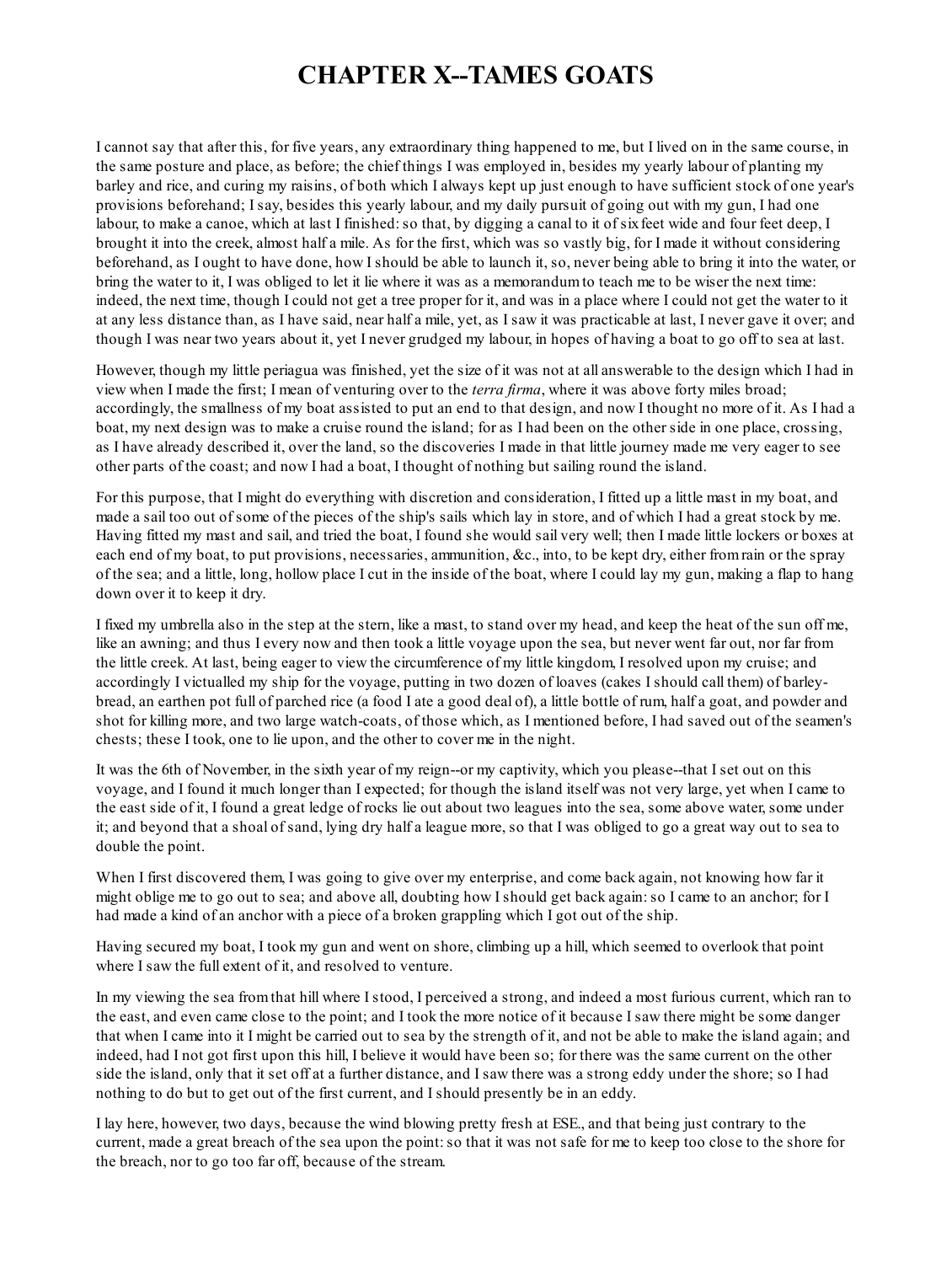The third day, in the morning, the wind having abated overnight, the sea was calm, and I ventured: but I ama warning to all rash and ignorant pilots; for no sooner was I come to the point, when I was not even my boat's length fromthe shore, but I found myself in a great depth of water, and a current like the sluice of a mill; it carried my boat along with it with such violence that all I could do could not keep her so much as on the edge of it; but I found it hurried me farther and farther out fromthe eddy, which was on my left hand. There was no wind stirring to help me, and all I could do with my paddles signified nothing: and now I began to give myself over for lost; for as the current was on both sides of the island, I knew in a few leagues distance they must join again, and then I was irrecoverably gone; nor did I see any possibility of avoiding it; so that I had no prospect before me but of perishing, not by the sea, for that was calm enough, but of starving fromhunger. I had, indeed, found a tortoise on the shore, as big almost as I could lift, and had tossed it into the boat; and I had a great jar of fresh water, that is to say, one of my earthen pots; but what was all this to being driven into the vast ocean, where, to be sure, there was no shore, no mainland or island, for a thousand leagues at least?

And now I saw how easy it was for the providence of God to make even the most miserable condition of mankind worse. Now I looked back upon my desolate, solitary island as the most pleasant place in the world and all the happiness my heart could wish for was to be but there again. I stretched out my hands to it, with eager wishes--"O happy desert!" said I, "I shall never see thee more. O miserable creature! whither am going?" Then I reproached myself with my unthankful temper, and that I had repined at my solitary condition; and now what would I give to be on shore there again! Thus, we never see the true state of our condition till it is illustrated to us by its contraries, nor know how to value what we enjoy, but by the want of it. It is scarcely possible to imagine the consternation I was now in, being driven frommy beloved island (for so it appeared to me now to be) into the wide ocean, almost two leagues, and in the utmost despair of ever recovering it again. However, I worked hard till, indeed, my strength was almost exhausted, and kept my boat as much to the northward, that is, towards the side of the current which the eddy lay on, as possibly I could; when about noon, as the sun passed the meridian, I thought I felt a little breeze of wind in my face, springing up fromSSE. This cheered my heart a little, and especially when, in about half-an-hour more, it blew a pretty gentle gale. By this time I had got at a frightful distance fromthe island, and had the least cloudy or hazy weather intervened, I had been undone another way, too; for I had no compass on board, and should never have known how to have steered towards the island, if I had but once lost sight of it; but the weather continuing clear, I applied myself to get up my mast again, and spread my sail, standing away to the north as much as possible, to get out of the current.

Just as I had set my mast and sail, and the boat began to stretch away, I saw even by the clearness of the water some alteration of the current was near; for where the current was so strong the water was foul; but perceiving the water clear, I found the current abate; and presently I found to the east, at about half a mile, a breach of the sea upon some rocks: these rocks I found caused the current to part again, and as the main stress of it ran away more southerly, leaving the rocks to the north-east, so the other returned by the repulse of the rocks, and made a strong eddy, which ran back again to the north-west, with a very sharp stream.

They who know what it is to have a reprieve brought to themupon the ladder, or to be rescued fromthieves just going to murder them, or who have been in such extremities, may guess what my present surprise of joy was, and how gladly I put my boat into the streamof this eddy; and the wind also freshening, how gladly I spread my sail to it, running cheerfully before the wind, and with a strong tide or eddy underfoot.

This eddy carried me about a league on my way back again, directly towards the island, but about two leagues more to the northward than the current which carried me away at first; so that when I came near the island, I found myself open to the northern shore of it, that is to say, the other end of the island, opposite to that which I went out from.

When I had made something more than a league of way by the help of this current or eddy, I found it was spent, and served me no further. However, I found that being between two great currents--viz. that on the south side, which had hurried me away, and that on the north, which lay about a league on the other side; I say, between these two, in the wake of the island, I found the water at least still, and running no way; and having still a breeze of wind fair for me, I kept on steering directly for the island, though not making such fresh way as I did before.

About four o'clock in the evening, being then within a league of the island, I found the point of the rocks which occasioned this disaster stretching out, as is described before, to the southward, and casting off the current more southerly, had, of course, made another eddy to the north; and this I found very strong, but not directly setting the way my course lay, which was due west, but almost full north. However, having a fresh gale, I stretched across this eddy, slanting north-west; and in about an hour came within about a mile of the shore, where, it being smooth water, I soon got to land.

When I was on shore, God I fell on my knees and gave God thanks for my deliverance, resolving to lay aside all thoughts of my deliverance by my boat; and refreshing myself with such things as I had, I brought my boat close to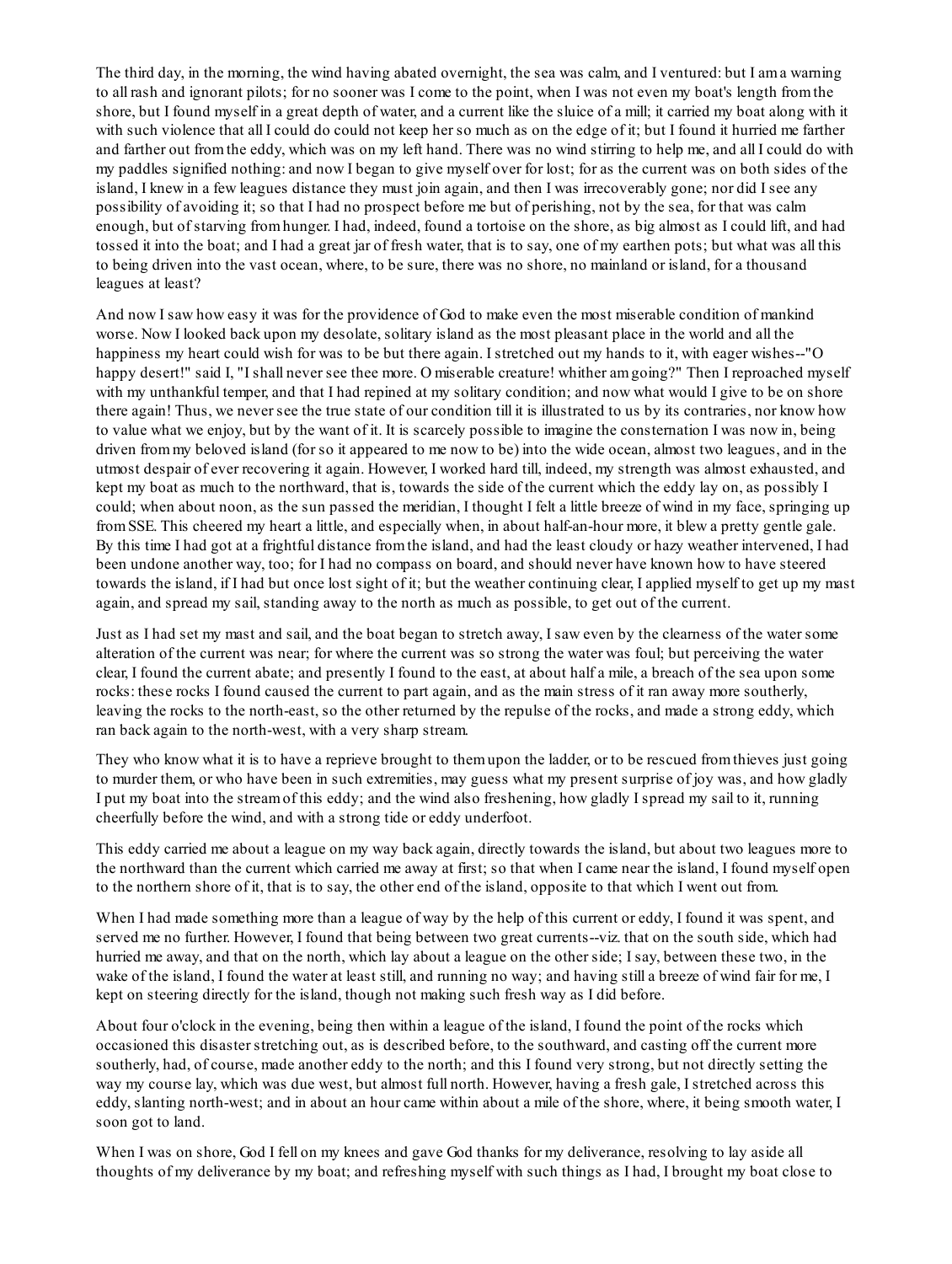the shore, in a little cove that I had spied under some trees, and laid me down to sleep, being quite spent with the labour and fatigue of the voyage.

I was now at a great loss which way to get home with my boat! I had run so much hazard, and knew too much of the case, to think of attempting it by the way I went out; and what might be at the other side (I mean the west side) I knew not, nor had I any mind to run any more ventures; so I resolved on the next morning to make my way westward along the shore, and to see if there was no creek where I might lay up my frigate in safety, so as to have her again if I wanted her. In about three miles or thereabouts, coasting the shore, I came to a very good inlet or bay, about a mile over, which narrowed till it came to a very little rivulet or brook, where I found a very convenient harbour for my boat, and where she lay as if she had been in a little dock made on purpose for her. Here I put in, and having stowed my boat very safe, I went on shore to look about me, and see where I was.

I soon found I had but a little passed by the place where I had been before, when I travelled on foot to that shore; so taking nothing out of my boat but my gun and umbrella, for it was exceedingly hot, I began my march. The way was comfortable enough after such a voyage as I had been upon, and I reached my old bower in the evening, where I found everything standing as I left it; for I always kept it in good order, being, as I said before, my country house.

I got over the fence, and laid me down in the shade to rest my limbs, for I was very weary, and fell asleep; but judge you, if you can, that read my story, what a surprise I must be in when I was awaked out of my sleep by a voice calling me by my name several times, "Robin, Robin, Robin Crusoe: poor Robin Crusoe! Where are you, Robin Crusoe? Where are you? Where have you been?"

I was so dead asleep at first, being fatigued with rowing, or part of the day, and with walking the latter part, that I did not wake thoroughly; but dozing thought I dreamed that somebody spoke to me; but as the voice continued to repeat, "Robin Crusoe, Robin Crusoe," at last I began to wake more perfectly, and was at first dreadfully frightened, and started up in the utmost consternation; but no sooner were my eyes open, but I saw my Pollsitting on the top of the hedge; and immediately knew that it was he that spoke to me; for just in such bemoaning language I had used to talk to himand teach him; and he had learned it so perfectly that he would sit upon my finger, and lay his bill close to my face and cry, "Poor Robin Crusoe! Where are you? Where have you been? How came you here?" and such things as I had taught him.

However, even though I knew it was the parrot, and that indeed it could be nobody else, it was a good while before I could compose myself. First, I was amazed how the creature got thither; and then, how he should just keep about the place, and nowhere else; but as I was wellsatisfied it could be nobody but honest Poll, I got over it; and holding out my hand, and calling himby his name, "Poll," the sociable creature came to me, and sat upon my thumb, as he used to do, and continued talking to me, "Poor Robin Crusoe! and how did I come here? and where had I been?" just as if he had been overjoyed to see me again; and so I carried himhome along with me.

I had now had enough of rambling to sea for some time, and had enough to do for many days to sit still and reflect upon the danger I had been in. I would have been very glad to have had my boat again on my side of the island; but I knew not how it was practicable to get it about. As to the east side of the island, which I had gone round, I knew well enough there was no venturing that way; my very heart would shrink, and my very blood run chill, but to think of it; and as to the other side of the island, I did not know how it might be there; but supposing the current ran with the same force against the shore at the east as it passed by it on the other, I might run the same risk of being driven down the stream, and carried by the island, as I had been before of being carried away from it: so with these thoughts, I contented myself to be without any boat, though it had been the product of so many months' labour to make it, and of so many more to get it into the sea.

In this government of my temper I remained near a year; and lived a very sedate, retired life, as you may wellsuppose; and my thoughts being very much composed as to my condition, and fully comforted in resigning myself to the dispositions of Providence, I thought I lived really very happily in all things except that of society.

I improved myself in this time in all the mechanic exercises which my necessities put me upon applying myself to; and I believe I should, upon occasion, have made a very good carpenter, especially considering how few tools I had.

Besides this, I arrived at an unexpected perfection in my earthenware, and contrived well enough to make themwith a wheel, which I found infinitely easier and better; because I made things round and shaped, which before were filthy things indeed to look on. But I think I was never more vain of my own performance, or more joyful for anything I found out, than for my being able to make a tobacco-pipe; and though it was a very ugly, clumsy thing when it was done, and only burned red, like other earthenware, yet as it was hard and firm, and would draw the smoke, I was exceedingly comforted with it, for I had been always used to smoke; and there were pipes in the ship, but I forgot themat first, not thinking there was tobacco in the island; and afterwards, when I searched the ship again, I could not come at any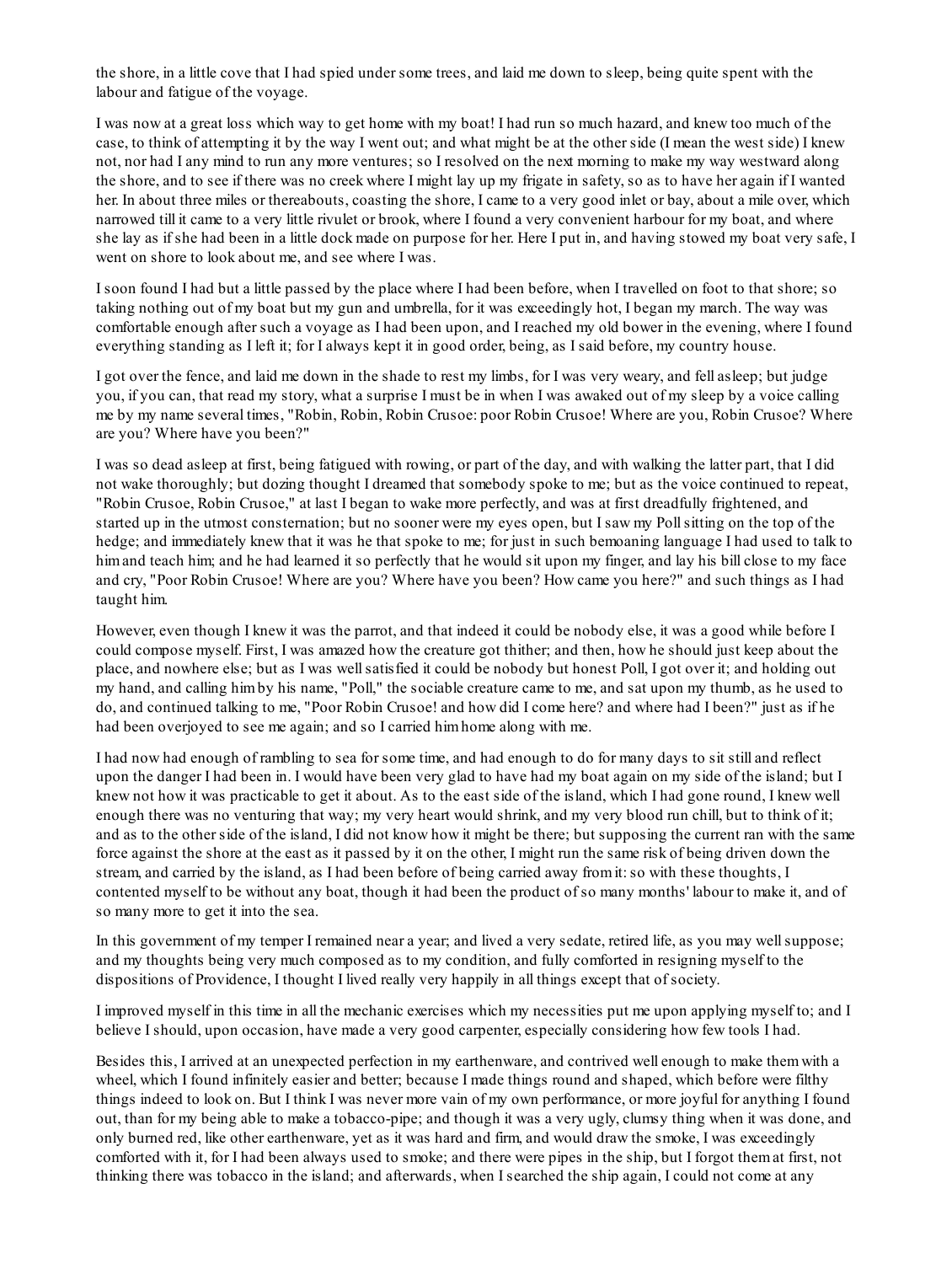pipes.

In my wicker-ware also I improved much, and made abundance of necessary baskets, as well as my invention showed me; though not very handsome, yet they were such as were very handy and convenient for laying things up in, or fetching things home. For example, if I killed a goat abroad, I could hang it up in a tree, flay it, dress it, and cut it in pieces, and bring it home in a basket; and the like by a turtle; I could cut it up, take out the eggs and a piece or two of the flesh, which was enough for me, and bring themhome in a basket, and leave the rest behind me. Also, large deep baskets were the receivers of my corn, which I always rubbed out as soon as it was dry and cured, and kept it in great baskets.

I began now to perceive my powder abated considerably; this was a want which it was impossible for me to supply, and I began seriously to consider what I must do when I should have no more powder; that is to say, how I should kill any goats. I had, as is observed in the third year of my being here, kept a young kid, and bred her up tame, and I was in hopes of getting a he-goat; but I could not by any means bring it to pass, till my kid grew an old goat; and as I could never find in my heart to kill her, she died at last of mere age.

But being now in the eleventh year of my residence, and, as I have said, my ammunition growing low, I set myself to study some art to trap and snare the goats, to see whether I could not catch some of themalive; and particularly I wanted a she-goat great with young. For this purpose I made snares to hamper them; and I do believe they were more than once taken in them; but my tackle was not good, for I had no wire, and I always found thembroken and my bait devoured. At length I resolved to try a pitfall; so I dug several large pits in the earth, in places where I had observed the goats used to feed, and over those pits I placed hurdles of my own making too, with a great weight upon them; and several times I put ears of barley and dry rice without setting the trap; and I could easily perceive that the goats had gone in and eaten up the corn, for I could see the marks of their feet. At length I set three traps in one night, and going the next morning I found them, allstanding, and yet the bait eaten and gone; this was very discouraging. However, I altered my traps; and not to trouble you with particulars, going one morning to see my traps, I found in one of thema large old he-goat; and in one of the others three kids, a male and two females.

As to the old one, I knew not what to do with him; he was so fierce I durst not go into the pit to him; that is to say, to bring himaway alive, which was what I wanted. I could have killed him, but that was not my business, nor would it answer my end; so I even let himout, and he ran away as if he had been frightened out of his wits. But I did not then know what I afterwards learned, that hunger will tame a lion. If I had let himstay three or four days without food, and then have carried himsome water to drink and then a little corn, he would have been as tame as one of the kids; for they are mighty sagacious, tractable creatures, where they are well used.

However, for the present I let himgo, knowing no better at that time: then I went to the three kids, and taking themone by one, I tied themwith strings together, and with some difficulty brought themall home.

It was a good while before they would feed; but throwing themsome sweet corn, it tempted them, and they began to be tame. And now I found that if I expected to supply myself with goats' flesh, when I had no powder or shot left, breeding some up tame was my only way, when, perhaps, I might have themabout my house like a flock of sheep. But then it occurred to me that I must keep the tame fromthe wild, or else they would always run wild when they grew up; and the only way for this was to have some enclosed piece of ground, well fenced either with hedge or pale, to keep themin so effectually, that those within might not break out, or those without break in.

This was a great undertaking for one pair of hands yet, as I saw there was an absolute necessity for doing it, my first work was to find out a proper piece of ground, where there was likely to be herbage for themto eat, water for themto drink, and cover to keep themfromthe sun.

Those who understand such enclosures will think I had very little contrivance when I pitched upon a place very proper for all these (being a plain, open piece of meadow land, or savannah, as our people call it in the western colonies), which had two or three little drills of fresh water in it, and at one end was very woody--I say, they will smile at my forecast, when I shall tell themI began by enclosing this piece of ground in such a manner that, my hedge or pale must have been at least two miles about. Nor was the madness of it so great as to the compass, for if it was ten miles about, I was like to have time enough to do it in; but I did not consider that my goats would be as wild in so much compass as if they had had the whole island, and I should have so much roomto chase themin that I should never catch them.

My hedge was begun and carried on, I believe, about fifty yards when this thought occurred to me; so I presently stopped short, and, for the beginning, I resolved to enclose a piece of about one hundred and fifty yards in length, and one hundred yards in breadth, which, as it would maintain as many as I should have in any reasonable time, so, as my stock increased, I could add more ground to my enclosure.

This was acting with some prudence, and I went to work with courage. I was about three months hedging in the first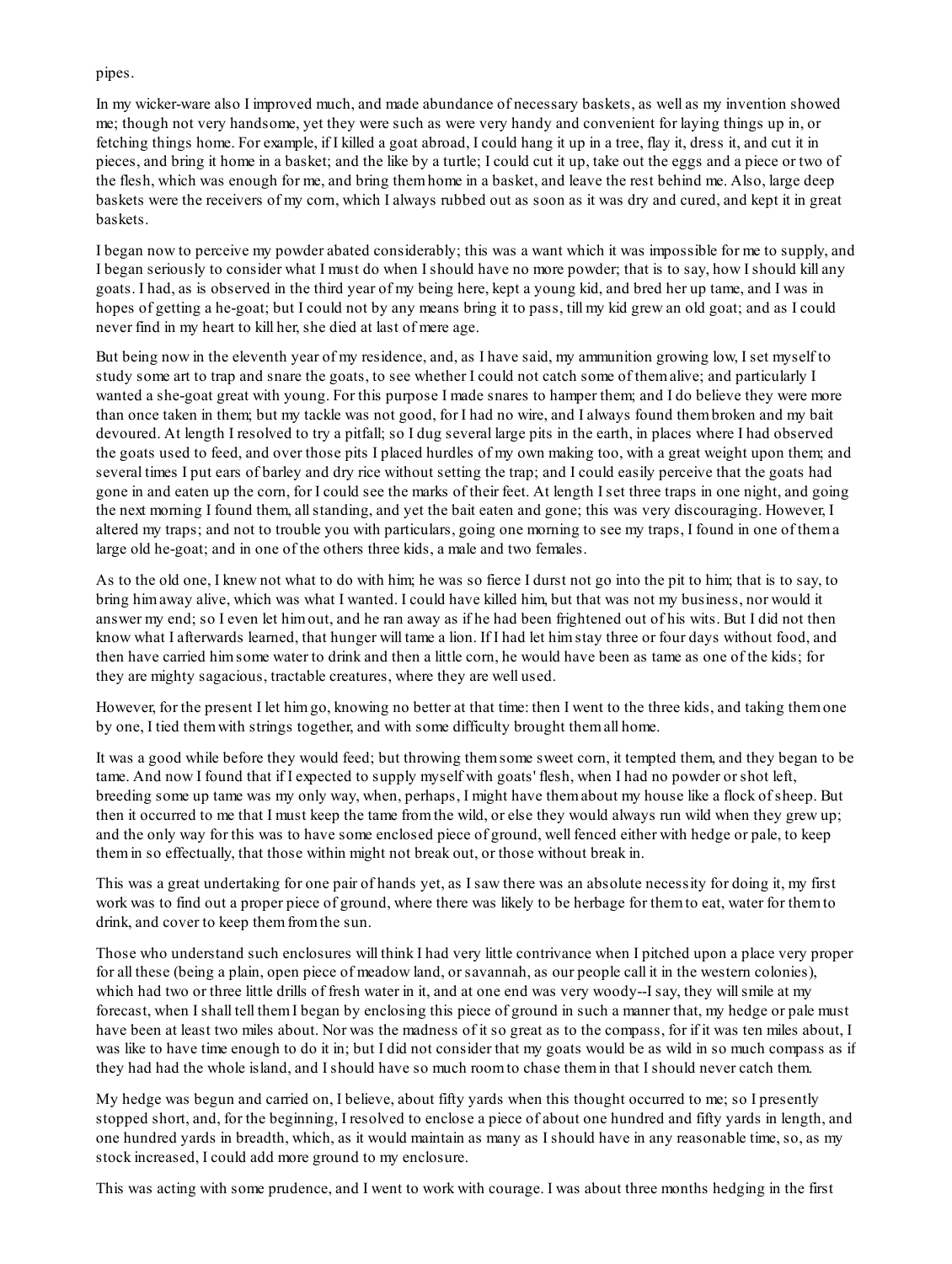piece; and, till I had done it, I tethered the three kids in the best part of it, and used themto feed as near me as possible, to make themfamiliar; and very often I would go and carry themsome ears of barley, or a handful of rice, and feed them out of my hand; so that after my enclosure was finished and I let themloose, they would follow me up and down, bleating after me for a handful of corn.

This answered my end, and in about a year and a half I had a flock of about twelve goats, kids and all; and in two years more I had three-and-forty, besides several that I took and killed for my food. After that, I enclosed five several pieces of ground to feed themin, with little pens to drive themto take themas I wanted, and gates out of one piece of ground into another.

But this was not all; for now I not only had goat's flesh to feed on when I pleased, but milk too--a thing which, indeed, in the beginning, I did not so much as think of, and which, when it came into my thoughts, was really an agreeable surprise, for now I set up my dairy, and had sometimes a gallon or two of milk in a day. And as Nature, who gives supplies of food to every creature, dictates even naturally how to make use of it, so I, that had never milked a cow, much less a goat, or seen butter or cheese made only when I was a boy, after a great many essays and miscarriages, made both butter and cheese at last, also salt (though I found it partly made to my hand by the heat of the sun upon some of the rocks of the sea), and never wanted it afterwards. How mercifully can our Creator treat His creatures, even in those conditions in which they seemed to be overwhelmed in destruction! How can He sweeten the bitterest providences, and give us cause to praise Himfor dungeons and prisons! What a table was here spread for me in the wilderness, where I saw nothing at first but to perish for hunger!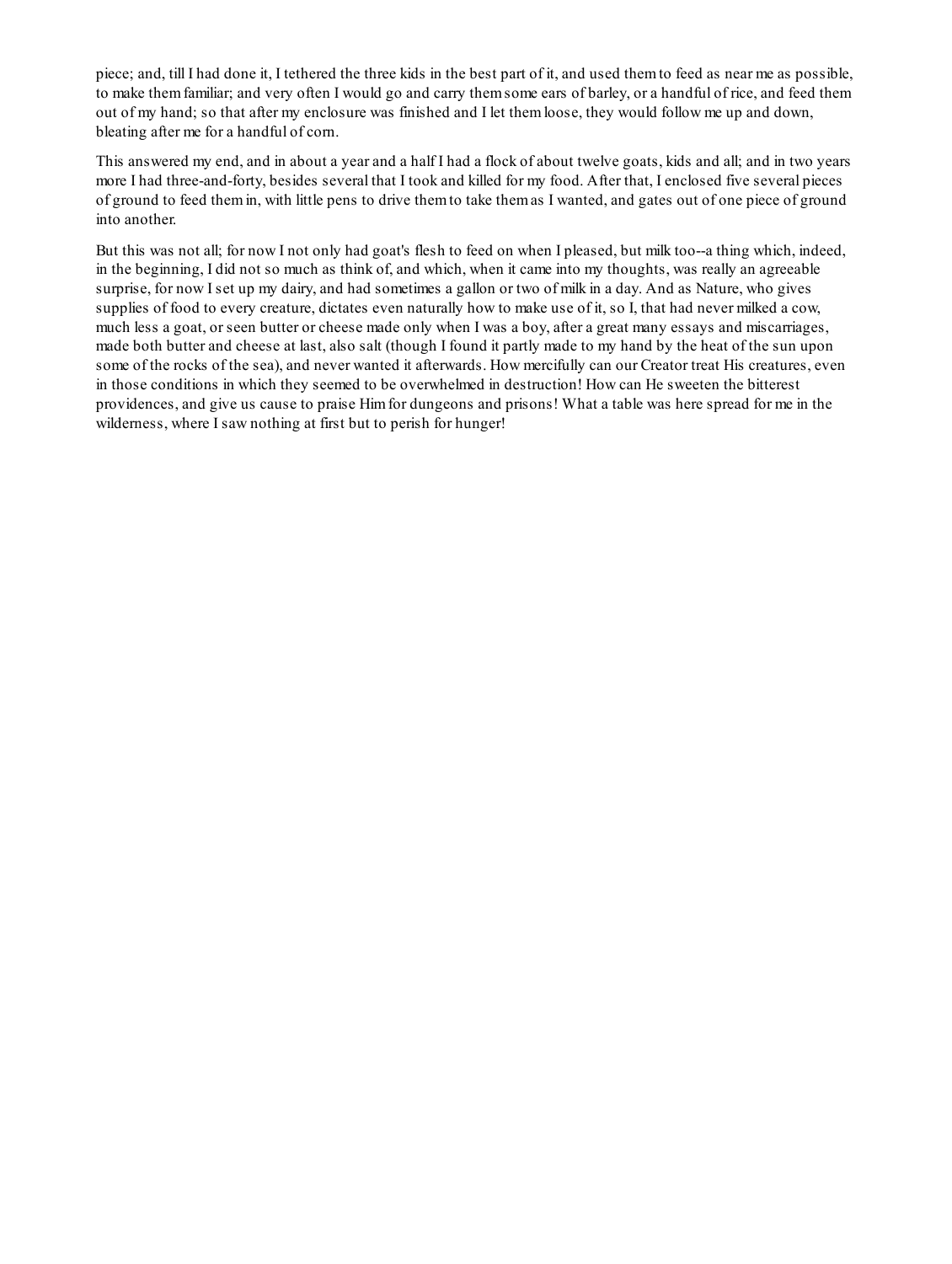# **CHAPTER XI--FINDS PRINT OF MAN'S FOOT ON THE SAND**

It would have made a Stoic smile to have seen me and my little family sit down to dinner. There was my majesty the prince and lord of the whole island; I had the lives of all my subjects at my absolute command; I could hang, draw, give liberty, and take it away, and no rebels among all my subjects. Then, to see how like a king I dined, too, all alone, attended by my servants! Poll, as if he had been my favourite, was the only person permitted to talk to me. My dog, who was now grown old and crazy, and had found no species to multiply his kind upon, sat always at my right hand; and two cats, one on one side of the table and one on the other, expecting now and then a bit frommy hand, as a mark of especial favour.

But these were not the two cats which I brought on shore at first, for they were both of themdead, and had been interred near my habitation by my own hand; but one of themhaving multiplied by I know not what kind of creature, these were two which I had preserved tame; whereas the rest ran wild in the woods, and became indeed troublesome to me at last, for they would often come into my house, and plunder me too, till at last I was obliged to shoot them, and did kill a great many; at length they left me. With this attendance and in this plentiful manner I lived; neither could I be said to want anything but society; and of that, some time after this, I was likely to have too much.

I was something impatient, as I have observed, to have the use of my boat, though very loath to run any more hazards; and therefore sometimes I sat contriving ways to get her about the island, and at other times I sat myself down contented enough without her. But I had a strange uneasiness in my mind to go down to the point of the island where, as I have said in my last ramble, I went up the hill to see how the shore lay, and how the current set, that I might see what I had to do: this inclination increased upon me every day, and at length I resolved to travel thither by land, following the edge of the shore. I did so; but had any one in England met such a man as I was, it must either have frightened him, or raised a great deal of laughter; and as I frequently stood still to look at myself, I could not but smile at the notion of my travelling through Yorkshire with such an equipage, and in such a dress. Be pleased to take a sketch of my figure, as follows.

I had a great high shapeless cap, made of a goat's skin, with a flap hanging down behind, as well to keep the sun from me as to shoot the rain off fromrunning into my neck, nothing being so hurtful in these climates as the rain upon the flesh under the clothes.

I had a short jacket of goat's skin, the skirts coming down to about the middle of the thighs, and a pair of open-kneed breeches of the same; the breeches were made of the skin of an old he-goat, whose hair hung down such a length on either side that, like pantaloons, it reached to the middle of my legs; stockings and shoes I had none, but had made me a pair of somethings, I scarce knew what to call them, like buskins, to flap over my legs, and lace on either side like spatterdashes, but of a most barbarous shape, as indeed were all the rest of my clothes.

I had on a broad belt of goat's skin dried, which I drew together with two thongs of the same instead of buckles, and in a kind of a frog on either side of this, instead of a sword and dagger, hung a little saw and a hatchet, one on one side and one on the other. I had another belt not so broad, and fastened in the same manner, which hung over my shoulder, and at the end of it, under my left arm, hung two pouches, both made of goat's skin too, in one of which hung my powder, in the other my shot. At my back I carried my basket, and on my shoulder my gun, and over my head a great clumsy, ugly, goat's-skin umbrella, but which, after all, was the most necessary thing I had about me next to my gun. As for my face, the colour of it was really not so mulatto-like as one might expect froma man not at all careful of it, and living within nine or ten degrees of the equinox. My beard I had once suffered to grow till it was about a quarter of a yard long; but as I had both scissors and razors sufficient, I had cut it pretty short, except what grew on my upper lip, which I had trimmed into a large pair of Mahometan whiskers, such as I had seen worn by some Turks at Sallee, for the Moors did not wear such, though the Turks did; of these moustachios, or whiskers, I will not say they were long enough to hang my hat upon them, but they were of a length and shape monstrous enough, and such as in England would have passed for frightful.

But all this is by-the-bye; for as to my figure, I had so few to observe me that it was of no manner of consequence, so I say no more of that. In this kind of dress I went my new journey, and was out five or sixdays. I travelled first along the sea-shore, directly to the place where I first brought my boat to an anchor to get upon the rocks; and having no boat now to take care of, I went over the land a nearer way to the same height that I was upon before, when, looking forward to the points of the rocks which lay out, and which I was obliged to double with my boat, as is said above, I was surprised to see the sea all smooth and quiet--no rippling, no motion, no current, any more there than in other places. I was at a strange loss to understand this, and resolved to spend some time in the observing it, to see if nothing from the sets of the tide had occasioned it; but I was presently convinced how it was--viz. that the tide of ebb setting fromthe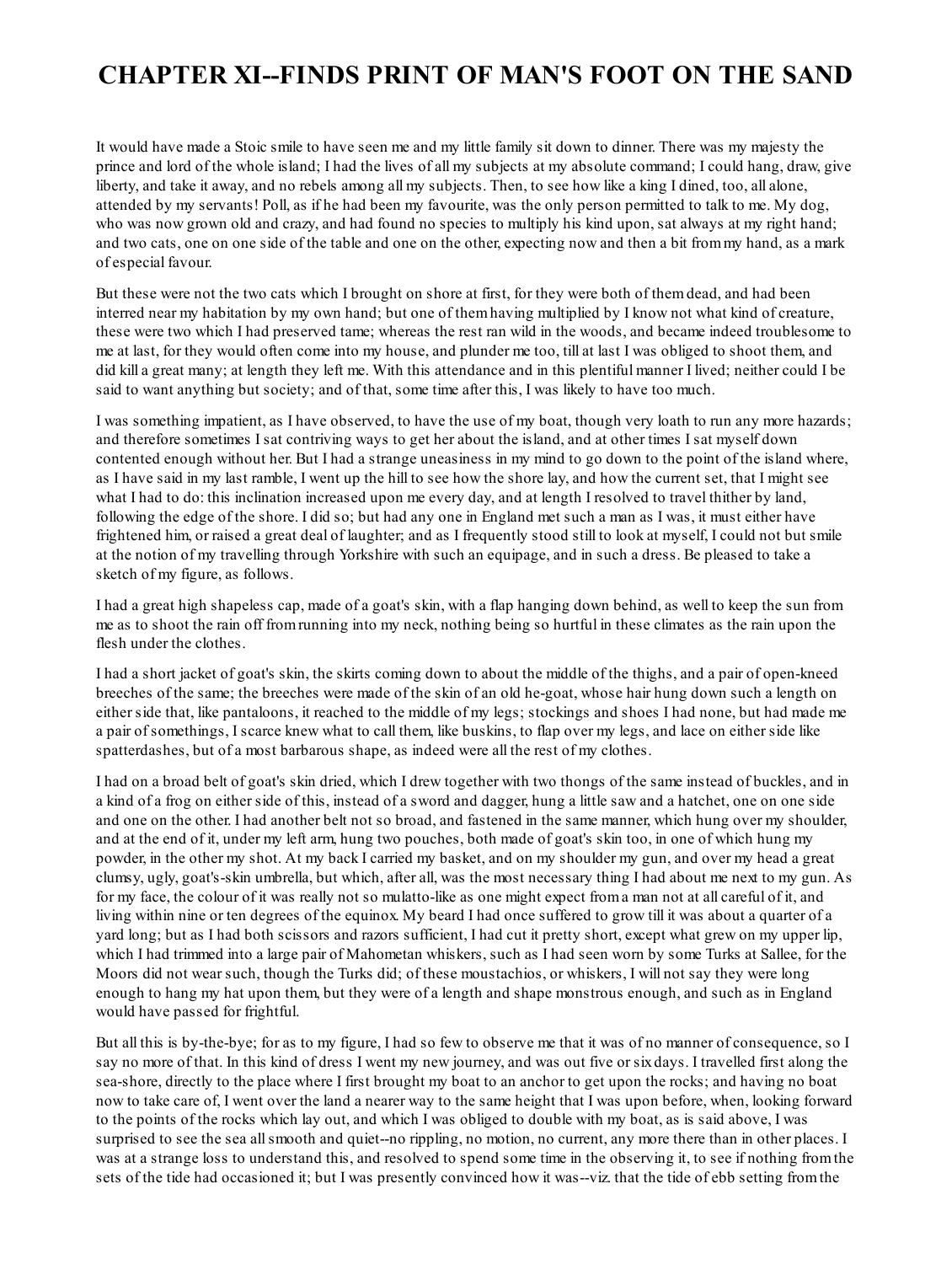west, and joining with the current of waters fromsome great river on the shore, must be the occasion of this current, and that, according as the wind blew more forcibly fromthe west or fromthe north, this current came nearer or went farther fromthe shore; for, waiting thereabouts till evening, I went up to the rock again, and then the tide of ebb being made, I plainly saw the current again as before, only that it ran farther off, being near half a league fromthe shore, whereas in my case it set close upon the shore, and hurried me and my canoe along with it, which at another time it would not have done.

This observation convinced me that I had nothing to do but to observe the ebbing and the flowing of the tide, and I might very easily bring my boat about the island again; but when I began to think of putting it in practice, I had such terror upon my spirits at the remembrance of the danger I had been in, that I could not think of it again with any patience, but, on the contrary, I took up another resolution, which was more safe, though more laborious--and this was, that I would build, or rather make, me another periagua or canoe, and so have one for one side of the island, and one for the other.

You are to understand that now I had, as I may call it, two plantations in the island--one my little fortification or tent, with the wall about it, under the rock, with the cave behind me, which by this time I had enlarged into several apartments or caves, one within another. One of these, which was the driest and largest, and had a door out beyond my wall or fortification--that is to say, beyond where my wall joined to the rock--was all filled up with the large earthen pots of which I have given an account, and with fourteen or fifteen great baskets, which would hold five or sixbushels each, where I laid up my stores of provisions, especially my corn, some in the ear, cut off short from the straw, and the other rubbed out with my hand.

As for my wall, made, as before, with long stakes or piles, those piles grew all like trees, and were by this time grown so big, and spread so very much, that there was not the least appearance, to any one's view, of any habitation behind them.

Near this dwelling of mine, but a little farther within the land, and upon lower ground, lay my two pieces of corn land, which I kept duly cultivated and sowed, and which duly yielded me their harvest in its season; and whenever I had occasion for more corn, I had more land adjoining as fit as that.

Besides this, I had my country seat, and I had now a tolerable plantation there also; for, first, I had my little bower, as I called it, which I kept in repair--that is to say, I kept the hedge which encircled it in constantly fitted up to its usual height, the ladder standing always in the inside. I kept the trees, which at first were no more than stakes, but were now grown very firmand tall, always cut, so that they might spread and grow thick and wild, and make the more agreeable shade, which they did effectually to my mind. In the middle of this I had my tent always standing, being a piece of a sail spread over poles, set up for that purpose, and which never wanted any repair or renewing; and under this I had made me a squab or couch with the skins of the creatures I had killed, and with other soft things, and a blanket laid on them, such as belonged to our sea-bedding, which I had saved; and a great watch-coat to cover me. And here, whenever I had occasion to be absent frommy chief seat, I took up my country habitation.

Adjoining to this I had my enclosures for my cattle, that is to say my goats, and I had taken an inconceivable deal of pains to fence and enclose this ground. I was so anxious to see it kept entire, lest the goats should break through, that I never left off till, with infinite labour, I had stuck the outside of the hedge so full of smallstakes, and so near to one another, that it was rather a pale than a hedge, and there was scarce roomto put a hand through between them; which afterwards, when those stakes grew, as they all did in the next rainy season, made the enclosure strong like a wall, indeed stronger than any wall.

This will testify for me that I was not idle, and that I spared no pains to bring to pass whatever appeared necessary for my comfortable support, for I considered the keeping up a breed of tame creatures thus at my hand would be a living magazine of flesh, milk, butter, and cheese for me as long as I lived in the place, if it were to be forty years; and that keeping themin my reach depended entirely upon my perfecting my enclosures to such a degree that I might be sure of keeping themtogether; which by this method, indeed, I so effectually secured, that when these little stakes began to grow, I had planted themso very thick that I was forced to pullsome of themup again.

In this place also I had my grapes growing, which I principally depended on for my winter store of raisins, and which I never failed to preserve very carefully, as the best and most agreeable dainty of my whole diet; and indeed they were not only agreeable, but medicinal, wholesome, nourishing, and refreshing to the last degree.

As this was also about half-way between my other habitation and the place where I had laid up my boat, I generally stayed and lay here in my way thither, for I used frequently to visit my boat; and I kept all things about or belonging to her in very good order. Sometimes I went out in her to divert myself, but no more hazardous voyages would I go, scarcely ever above a stone's cast or two fromthe shore, I was so apprehensive of being hurried out of my knowledge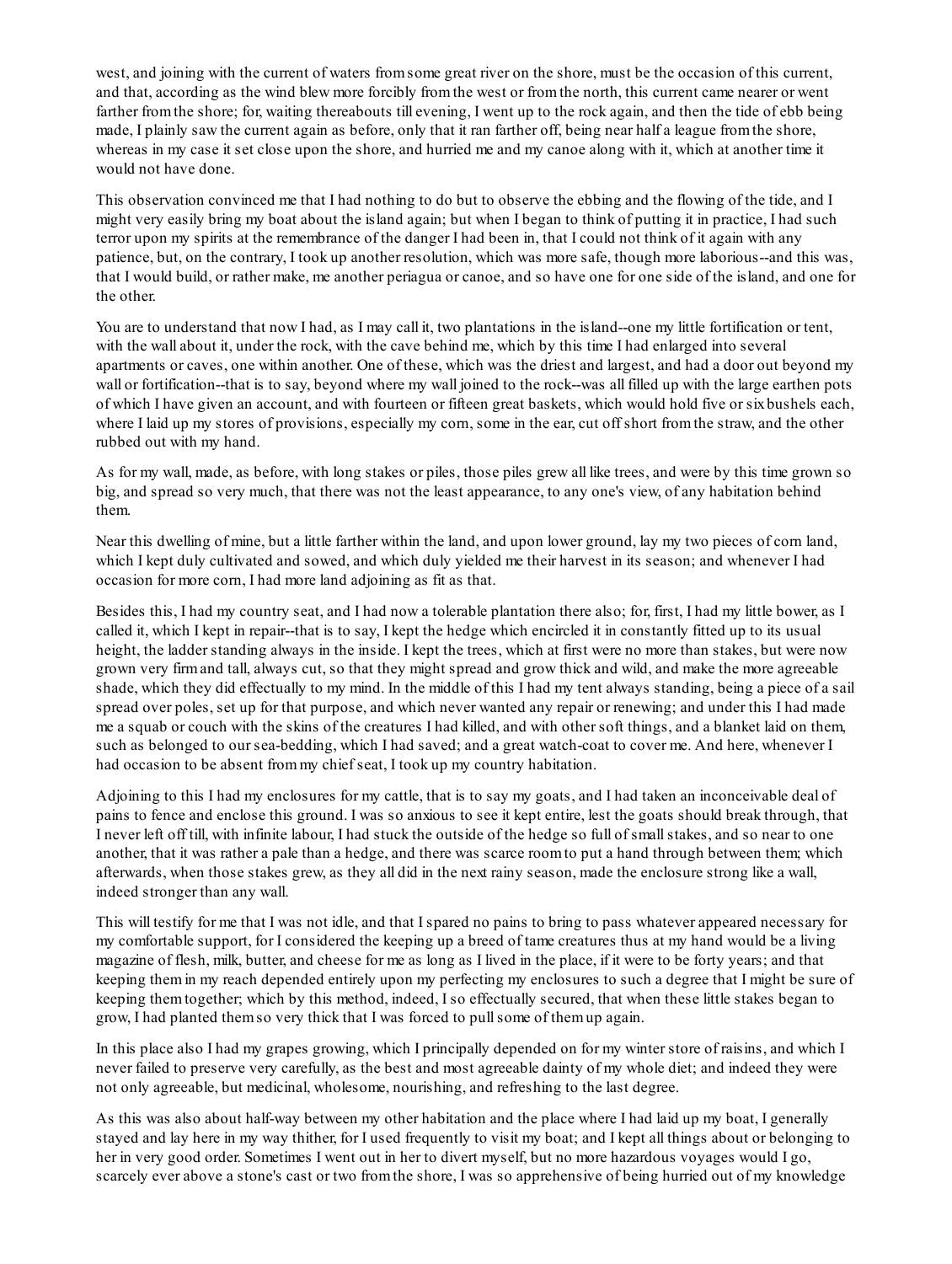again by the currents or winds, or any other accident. But now I come to a new scene of my life. It happened one day, about noon, going towards my boat, I was exceedingly surprised with the print of a man's naked foot on the shore, which was very plain to be seen on the sand. I stood like one thunderstruck, or as if I had seen an apparition. I listened, I looked round me, but I could hear nothing, nor see anything; I went up to a rising ground to look farther; I went up the shore and down the shore, but it was all one; I could see no other impression but that one. I went to it again to see if there were any more, and to observe if it might not be my fancy; but there was no roomfor that, for there was exactly the print of a foot--toes, heel, and every part of a foot. How it came thither I knew not, nor could I in the least imagine; but after innumerable fluttering thoughts, like a man perfectly confused and out of myself, I came home to my fortification, not feeling, as we say, the ground I went on, but terrified to the last degree, looking behind me at every two or three steps, mistaking every bush and tree, and fancying every stump at a distance to be a man. Nor is it possible to describe how many various shapes my affrighted imagination represented things to me in, how many wild ideas were found every moment in my fancy, and what strange, unaccountable whimsies came into my thoughts by the way.

When I came to my castle (for so I think I called it ever after this), I fled into it like one pursued. Whether I went over by the ladder, as first contrived, or went in at the hole in the rock, which I had called a door, I cannot remember; no, nor could I remember the next morning, for never frightened hare fled to cover, or foxto earth, with more terror of mind than I to this retreat.

I slept none that night; the farther I was fromthe occasion of my fright, the greater my apprehensions were, which is something contrary to the nature of such things, and especially to the usual practice of all creatures in fear; but I was so embarrassed with my own frightful ideas of the thing, that I formed nothing but dismal imaginations to myself, even though I was now a great way off. Sometimes I fancied it must be the devil, and reason joined in with me in this supposition, for how should any other thing in human shape come into the place? Where was the vessel that brought them? What marks were there of any other footstep? And how was it possible a man should come there? But then, to think that Satan should take human shape upon himin such a place, where there could be no manner of occasion for it, but to leave the print of his foot behind him, and that even for no purpose too, for he could not be sure I should see it- this was an amusement the other way. I considered that the devil might have found out abundance of other ways to have terrified me than this of the single print of a foot; that as I lived quite on the other side of the island, he would never have been so simple as to leave a mark in a place where it was ten thousand to one whether I should ever see it or not, and in the sand too, which the first surge of the sea, upon a high wind, would have defaced entirely. All this seemed inconsistent with the thing itself and with all the notions we usually entertain of the subtlety of the devil.

Abundance of such things as these assisted to argue me out of all apprehensions of its being the devil; and I presently concluded then that it must be some more dangerous creature--viz. that it must be some of the savages of the mainland opposite who had wandered out to sea in their canoes, and either driven by the currents or by contrary winds, had made the island, and had been on shore, but were gone away again to sea; being as loath, perhaps, to have stayed in this desolate island as I would have been to have had them.

While these reflections were rolling in my mind, I was very thankful in my thoughts that I was so happy as not to be thereabouts at that time, or that they did not see my boat, by which they would have concluded that some inhabitants had been in the place, and perhaps have searched farther for me. Then terrible thoughts racked my imagination about their having found out my boat, and that there were people here; and that, if so, I should certainly have themcome again in greater numbers and devour me; that if it should happen that they should not find me, yet they would find my enclosure, destroy all my corn, and carry away all my flock of tame goats, and I should perish at last for mere want.

Thus my fear banished all my religious hope, all that former confidence in God, which was founded upon such wonderful experience as I had had of His goodness; as if He that had fed me by miracle hitherto could not preserve, by His power, the provision which He had made for me by His goodness. I reproached myself with my laziness, that would not sow any more corn one year than would just serve me till the next season, as if no accident could intervene to prevent my enjoying the crop that was upon the ground; and this I thought so just a reproof, that I resolved for the future to have two or three years' corn beforehand; so that, whatever might come, I might not perish for want of bread.

How strange a chequer-work of Providence is the life of man! and by what secret different springs are the affections hurried about, as different circumstances present! To-day we love what to-morrow we hate; to-day we seek what tomorrow we shun; to-day we desire what to-morrow we fear, nay, even tremble at the apprehensions of. This was exemplified in me, at this time, in the most lively manner imaginable; for I, whose only affliction was that I seemed banished fromhuman society, that I was alone, circumscribed by the boundless ocean, cut off frommankind, and condemned to what I callsilent life; that I was as one whomHeaven thought not worthy to be numbered among the living, or to appear among the rest of His creatures; that to have seen one of my own species would have seemed to me a raising me fromdeath to life, and the greatest blessing that Heaven itself, next to the supreme blessing of salvation,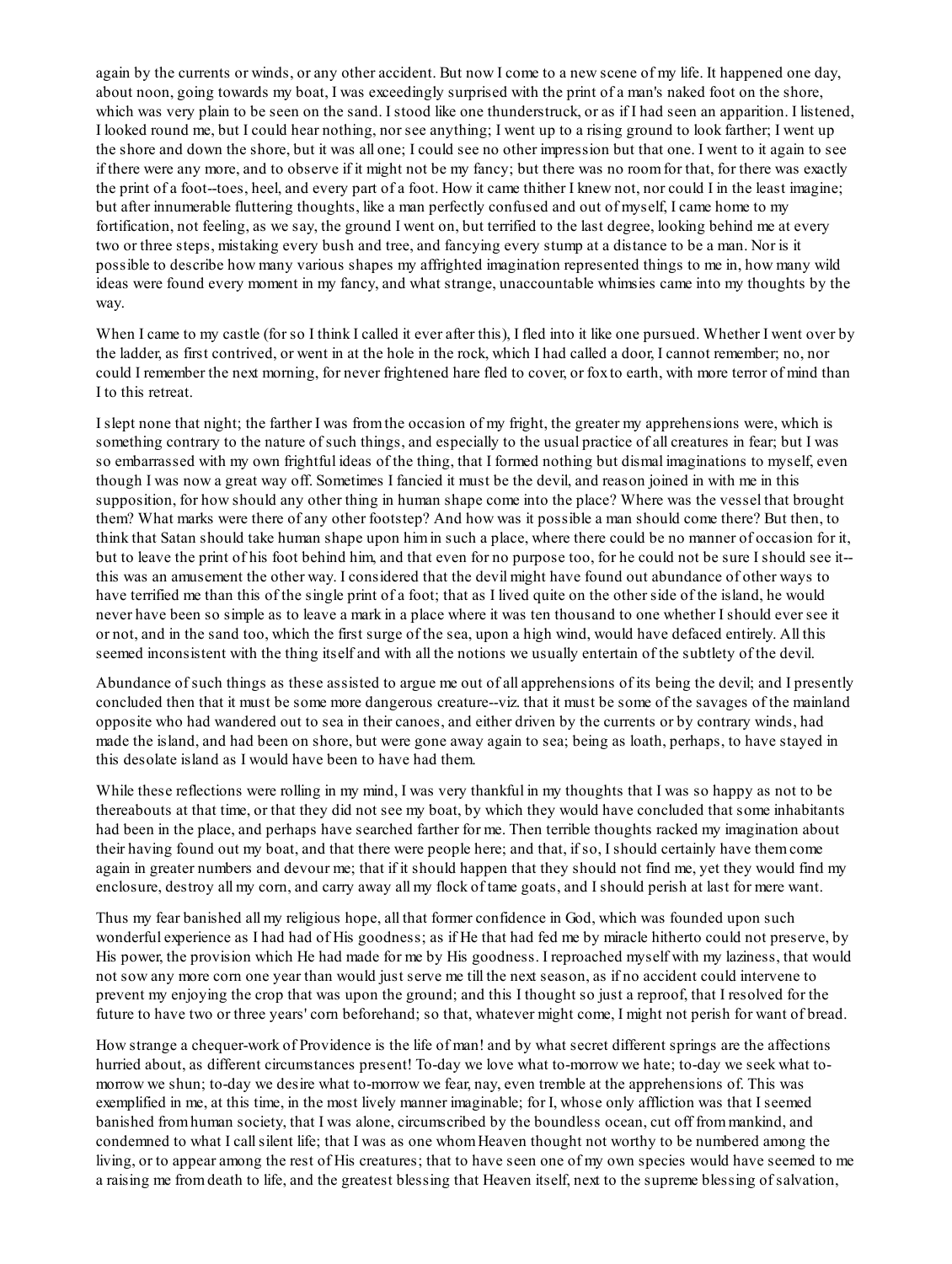could bestow; I say, that I should now tremble at the very apprehensions of seeing a man, and was ready to sink into the ground at but the shadow or silent appearance of a man having set his foot in the island.

Such is the uneven state of human life; and it afforded me a great many curious speculations afterwards, when I had a little recovered my first surprise. I considered that this was the station of life the infinitely wise and good providence of God had determined for me; that as I could not foresee what the ends of Divine wisdommight be in all this, so I was not to dispute His sovereignty; who, as I was His creature, had an undoubted right, by creation, to govern and dispose of me absolutely as He thought fit; and who, as I was a creature that had offended Him, had likewise a judicial right to condemn me to what punishment He thought fit; and that it was my part to submit to bear His indignation, because I had sinned against Him. I then reflected, that as God, who was not only righteous but omnipotent, had thought fit thus to punish and afflict me, so He was able to deliver me: that if He did not think fit to do so, it was my unquestioned duty to resign myself absolutely and entirely to His will; and, on the other hand, it was my duty also to hope in Him, pray to Him, and quietly to attend to the dictates and directions of His daily providence.

These thoughts took me up many hours, days, nay, I may say weeks and months: and one particular effect of my cogitations on this occasion I cannot omit. One morning early, lying in my bed, and filled with thoughts about my danger fromthe appearances of savages, I found it discomposed me very much; upon which these words of the Scripture came into my thoughts, "Call upon Me in the day of trouble, and I will deliver thee, and thou shalt glorify Me." Upon this, rising cheerfully out of my bed, my heart was not only comforted, but I was guided and encouraged to pray earnestly to God for deliverance: when I had done praying I took up my Bible, and opening it to read, the first words that presented to me were, "Wait on the Lord, and be of good cheer, and He shall strengthen thy heart; wait, I say, on the Lord." It is impossible to express the comfort this gave me. In answer, I thankfully laid down the book, and was no more sad, at least on that occasion.

In the middle of these cogitations, apprehensions, and reflections, it came into my thoughts one day that all this might be a mere chimera of my own, and that this foot might be the print of my own foot, when I came on shore frommy boat: this cheered me up a little, too, and I began to persuade myself it was all a delusion; that it was nothing else but my own foot; and why might I not come that way fromthe boat, as well as I was going that way to the boat? Again, I considered also that I could by no means tell for certain where I had trod, and where I had not; and that if, at last, this was only the print of my own foot, I had played the part of those fools who try to make stories of spectres and apparitions, and then are frightened at themmore than anybody.

Now I began to take courage, and to peep abroad again, for I had not stirred out of my castle for three days and nights, so that I began to starve for provisions; for I had little or nothing within doors but some barley-cakes and water; then I knew that my goats wanted to be milked too, which usually was my evening diversion: and the poor creatures were in great pain and inconvenience for want of it; and, indeed, it almost spoiled some of them, and almost dried up their milk. Encouraging myself, therefore, with the belief that this was nothing but the print of one of my own feet, and that I might be truly said to start at my own shadow, I began to go abroad again, and went to my country house to milk my flock: but to see with what fear I went forward, how often I looked behind me, how I was ready every now and then to lay down my basket and run for my life, it would have made any one have thought I was haunted with an evil conscience, or that I had been lately most terribly frightened; and so, indeed, I had. However, I went down thus two or three days, and having seen nothing, I began to be a little bolder, and to think there was really nothing in it but my own imagination; but I could not persuade myself fully of this till I should go down to the shore again, and see this print of a foot, and measure it by my own, and see if there was any similitude or fitness, that I might be assured it was my own foot: but when I came to the place, first, it appeared evidently to me, that when I laid up my boat I could not possibly be on shore anywhere thereabouts; secondly, when I came to measure the mark with my own foot, I found my foot not so large by a great deal. Both these things filled my head with new imaginations, and gave me the vapours again to the highest degree, so that I shook with cold like one in an ague; and I went home again, filled with the belief that some man or men had been on shore there; or, in short, that the island was inhabited, and I might be surprised before I was aware; and what course to take for my security I knew not.

Oh, what ridiculous resolutions men take when possessed with fear! It deprives themof the use of those means which reason offers for their relief. The first thing I proposed to myself was, to throw down my enclosures, and turn all my tame cattle wild into the woods, lest the enemy should find them, and then frequent the island in prospect of the same or the like booty: then the simple thing of digging up my two corn-fields, lest they should find such a grain there, and still be prompted to frequent the island: then to demolish my bower and tent, that they might not see any vestiges of habitation, and be prompted to look farther, in order to find out the persons inhabiting.

These were the subject of the first night's cogitations after I was come home again, while the apprehensions which had so overrun my mind were fresh upon me, and my head was full of vapours. Thus, fear of danger is ten thousand times more terrifying than danger itself, when apparent to the eyes; and we find the burden of anxiety greater, by much, than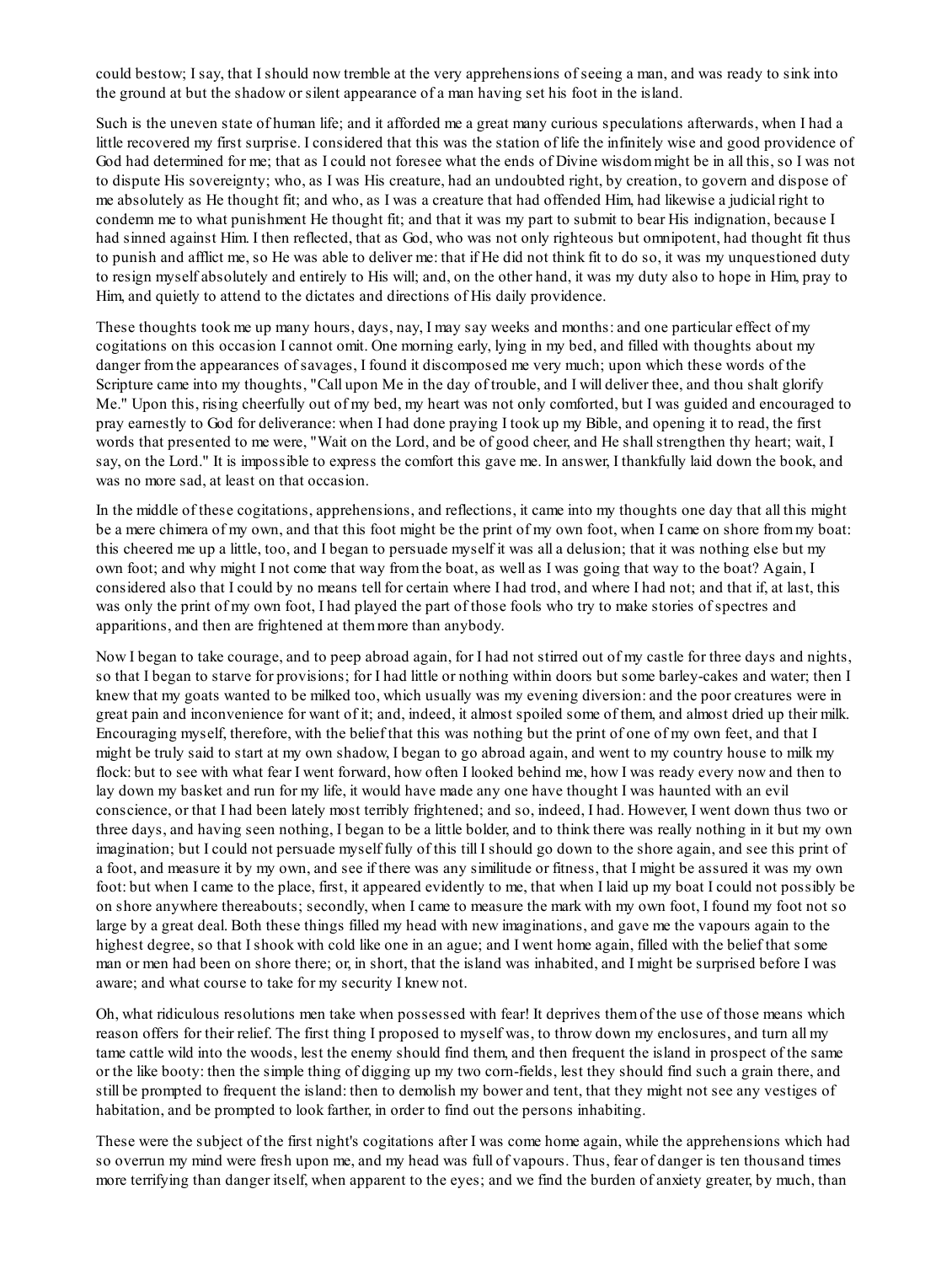the evil which we are anxious about: and what was worse than all this, I had not that relief in this trouble that fromthe resignation I used to practise I hoped to have. I looked, I thought, like Saul, who complained not only that the Philistines were upon him, but that God had forsaken him; for I did not now take due ways to compose my mind, by crying to God in my distress, and resting upon His providence, as I had done before, for my defence and deliverance; which, if I had done, I had at least been more cheerfully supported under this new surprise, and perhaps carried through it with more resolution.

This confusion of my thoughts kept me awake all night; but in the morning I fell asleep; and having, by the amusement of my mind, been as it were tired, and my spirits exhausted, I slept very soundly, and waked much better composed than I had ever been before. And now I began to think sedately; and, upon debate with myself, I concluded that this island (which was so exceedingly pleasant, fruitful, and no farther fromthe mainland than as I had seen) was not so entirely abandoned as I might imagine; that although there were no stated inhabitants who lived on the spot, yet that there might sometimes come boats off fromthe shore, who, either with design, or perhaps never but when they were driven by cross winds, might come to this place; that I had lived there fifteen years now and had not met with the least shadow or figure of any people yet; and that, if at any time they should be driven here, it was probable they went away again as soon as ever they could, seeing they had never thought fit to fixhere upon any occasion; that the most I could suggest any danger fromwas fromany casual accidental landing of straggling people fromthe main, who, as it was likely, if they were driven hither, were here against their wills, so they made no stay here, but went off again with all possible speed; seldomstaying one night on shore, lest they should not have the help of the tides and daylight back again; and that, therefore, I had nothing to do but to consider of some safe retreat, in case I should see any savages land upon the spot.

Now, I began sorely to repent that I had dug my cave so large as to bring a door through again, which door, as I said, came out beyond where my fortification joined to the rock: upon maturely considering this, therefore, I resolved to draw me a second fortification, in the manner of a semicircle, at a distance frommy wall, just where I had planted a double row of trees about twelve years before, of which I made mention: these trees having been planted so thick before, they wanted but few piles to be driven between them, that they might be thicker and stronger, and my wall would be soon finished. So that I had now a double wall; and my outer wall was thickened with pieces of timber, old cables, and everything I could think of, to make it strong; having in it seven little holes, about as big as I might put my armout at. In the inside of this I thickened my wall to about ten feet thick with continually bringing earth out of my cave, and laying it at the foot of the wall, and walking upon it; and through the seven holes I contrived to plant the muskets, of which I took notice that I had got seven on shore out of the ship; these I planted like my cannon, and fitted theminto frames, that held themlike a carriage, so that I could fire all the seven guns in two minutes' time; this wall I was many a weary month in finishing, and yet never thought myself safe till it was done.

When this was done I stuck all the ground without my wall, for a great length every way, as full with stakes or sticks of the osier-like wood, which I found so apt to grow, as they could wellstand; insomuch that I believe I might set in near twenty thousand of them, leaving a pretty large space between themand my wall, that I might have roomto see an enemy, and they might have no shelter fromthe young trees, if they attempted to approach my outer wall.

Thus in two years' time I had a thick grove; and in five or sixyears' time I had a wood before my dwelling, growing so monstrously thick and strong that it was indeed perfectly impassable: and no men, of what kind soever, could ever imagine that there was anything beyond it, much less a habitation. As for the way which I proposed to myself to go in and out (for I left no avenue), it was by setting two ladders, one to a part of the rock which was low, and then broke in, and left roomto place another ladder upon that; so when the two ladders were taken down no man living could come down to me without doing himself mischief; and if they had come down, they were still on the outside of my outer wall.

Thus I took all the measures human prudence could suggest for my own preservation; and it will be seen at length that they were not altogether without just reason; though I foresaw nothing at that time more than my mere fear suggested to me.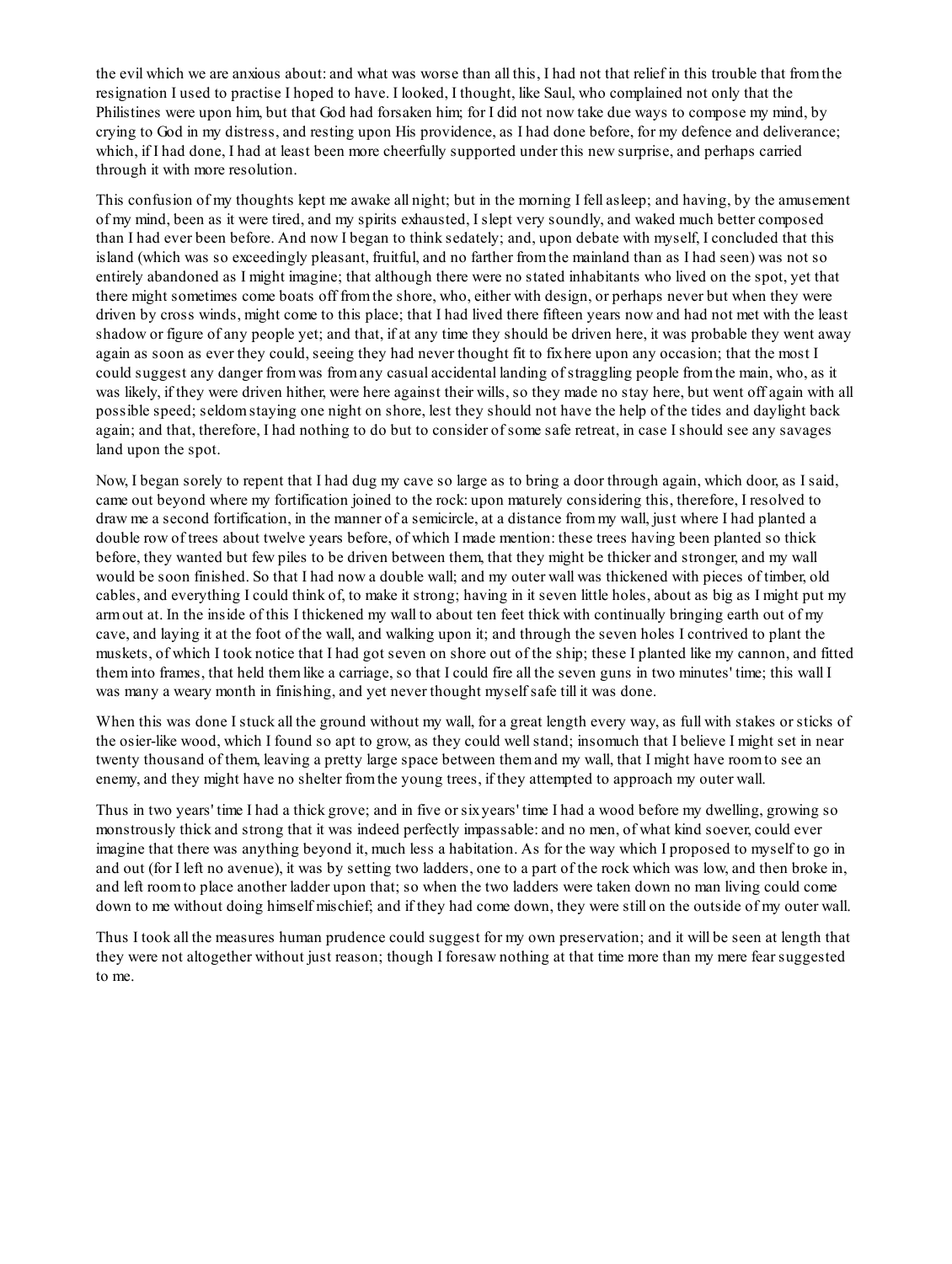### **CHAPTER XII--A CAVE RETREAT**

While this was doing, I was not altogether careless of my other affairs; for I had a great concern upon me for my little herd of goats: they were not only a ready supply to me on every occasion, and began to be sufficient for me, without the expense of powder and shot, but also without the fatigue of hunting after the wild ones; and I was loath to lose the advantage of them, and to have themall to nurse up over again.

For this purpose, after long consideration, I could think of but two ways to preserve them: one was, to find another convenient place to dig a cave underground, and to drive theminto it every night; and the other was to enclose two or three little bits of land, remote fromone another, and as much concealed as I could, where I might keep about half-adozen young goats in each place; so that if any disaster happened to the flock in general, I might be able to raise them again with little trouble and time: and this though it would require a good deal of time and labour, I thought was the most rational design.

Accordingly, I spent some time to find out the most retired parts of the island; and I pitched upon one, which was as private, indeed, as my heart could wish: it was a little damp piece of ground in the middle of the hollow and thick woods, where, as is observed, I almost lost myself once before, endeavouring to come back that way fromthe eastern part of the island. Here I found a clear piece of land, near three acres, so surrounded with woods that it was almost an enclosure by nature; at least, it did not want near so much labour to make it so as the other piece of ground I had worked so hard at.

I immediately went to work with this piece of ground; and in less than a month's time I had so fenced it round that my flock, or herd, call it which you please, which were not so wild now as at first they might be supposed to be, were well enough secured in it:so, without any further delay, I removed ten young she-goats and two he-goats to this piece, and when they were there I continued to perfect the fence till I had made it as secure as the other; which, however, I did at more leisure, and it took me up more time by a great deal. All this labour I was at the expense of, purely frommy apprehensions on account of the print of a man's foot; for as yet I had never seen any human creature come near the island; and I had now lived two years under this uneasiness, which, indeed, made my life much less comfortable than it was before, as may be well imagined by any who know what it is to live in the constant snare of the fear of man. And this I must observe, with grief, too, that the discomposure of my mind had great impression also upon the religious part of my thoughts; for the dread and terror of falling into the hands of savages and cannibals lay so upon my spirits, that I seldomfound myself in a due temper for application to my Maker; at least, not with the sedate calmness and resignation of soul which I was wont to do: I rather prayed to God as under great affliction and pressure of mind, surrounded with danger, and in expectation every night of being murdered and devoured before morning; and I must testify, frommy experience, that a temper of peace, thankfulness, love, and affection, is much the more proper frame for prayer than that of terror and discomposure: and that under the dread of mischief impending, a man is no more fit for a comforting performance of the duty of praying to God than he is for a repentance on a sick-bed; for these discomposures affect the mind, as the others do the body; and the discomposure of the mind must necessarily be as great a disability as that of the body, and much greater; praying to God being properly an act of the mind, not of the body.

But to go on. After I had thus secured one part of my little living stock, I went about the whole island, searching for another private place to make such another deposit; when, wandering more to the west point of the island than I had ever done yet, and looking out to sea, I thought I saw a boat upon the sea, at a great distance. I had found a perspective glass or two in one of the seamen's chests, which I saved out of our ship, but I had it not about me; and this was so remote that I could not tell what to make of it, though I looked at it till my eyes were not able to hold to look any longer; whether it was a boat or not I do not know, but as I descended fromthe hill I could see no more of it, so I gave it over; only I resolved to go no more out without a perspective glass in my pocket. When I was come down the hill to the end of the island, where, indeed, I had never been before, I was presently convinced that the seeing the print of a man's foot was not such a strange thing in the island as I imagined: and but that it was a special providence that I was cast upon the side of the island where the savages never came, I should easily have known that nothing was more frequent than for the canoes fromthe main, when they happened to be a little too far out at sea, to shoot over to that side of the island for harbour: likewise, as they often met and fought in their canoes, the victors, having taken any prisoners, would bring themover to this shore, where, according to their dreadful customs, being all cannibals, they would kill and eat them; of which hereafter.

When I was come down the hill to the shore, as I said above, being the SW, point of the island, I was perfectly confounded and amazed; nor is it possible for me to express the horror of my mind at seeing the shore spread with skulls, hands, feet, and other bones of human bodies; and particularly I observed a place where there had been a fire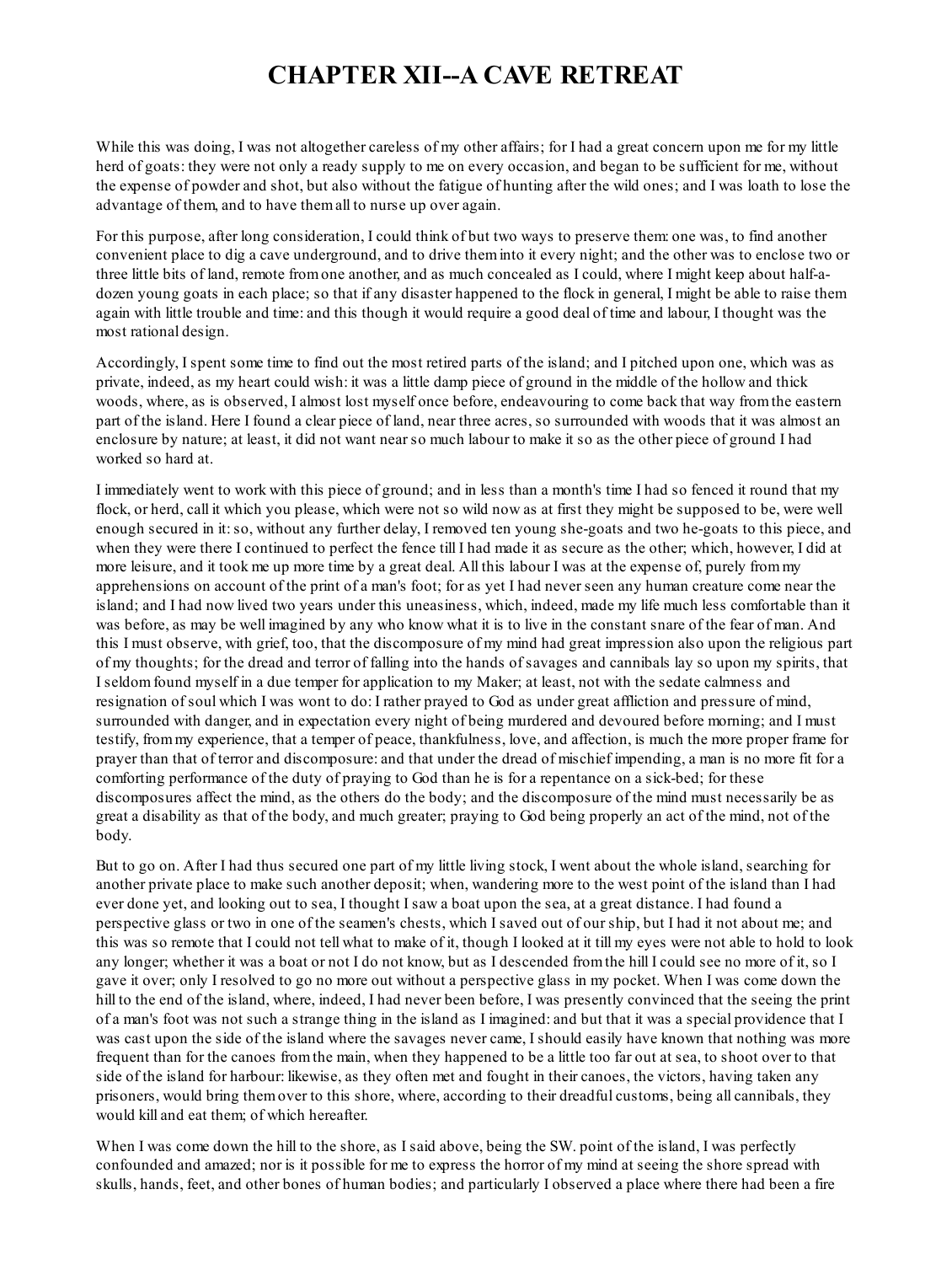made, and a circle dug in the earth, like a cockpit, where I supposed the savage wretches had sat down to their human feastings upon the bodies of their fellow-creatures.

I was so astonished with the sight of these things, that I entertained no notions of any danger to myself fromit for a long while: all my apprehensions were buried in the thoughts of such a pitch of inhuman, hellish brutality, and the horror of the degeneracy of human nature, which, though I had heard of it often, yet I never had so near a view of before; in short, I turned away my face fromthe horrid spectacle; my stomach grew sick, and I was just at the point of fainting, when nature discharged the disorder frommy stomach; and having vomited with uncommon violence, I was a little relieved, but could not bear to stay in the place a moment; so I got up the hill again with all the speed I could, and walked on towards my own habitation.

When I came a little out of that part of the island I stood still awhile, as amazed, and then, recovering myself, I looked up with the utmost affection of my soul, and, with a flood of tears in my eyes, gave God thanks, that had cast my first lot in a part of the world where I was distinguished fromsuch dreadful creatures as these; and that, though I had esteemed my present condition very miserable, had yet given me so many comforts in it that I had still more to give thanks for than to complain of: and this, above all, that I had, even in this miserable condition, been comforted with the knowledge of Himself, and the hope of His blessing: which was a felicity more than sufficiently equivalent to all the misery which I had suffered, or could suffer.

In this frame of thankfulness I went home to my castle, and began to be much easier now, as to the safety of my circumstances, than ever I was before: for I observed that these wretches never came to this island in search of what they could get; perhaps not seeking, not wanting, or not expecting anything here; and having often, no doubt, been up the covered, woody part of it without finding anything to their purpose. I knew I had been here now almost eighteen years, and never saw the least footsteps of human creature there before; and I might be eighteen years more as entirely concealed as I was now, if I did not discover myself to them, which I had no manner of occasion to do; it being my only business to keep myself entirely concealed where I was, unless I found a better sort of creatures than cannibals to make myself known to. Yet I entertained such an abhorrence of the savage wretches that I have been speaking of, and of the wretched, inhuman customof their devouring and eating one another up, that I continued pensive and sad, and kept close within my own circle for almost two years after this: when I say my own circle, I mean by it my three plantations--viz. my castle, my country seat (which I called my bower), and my enclosure in the woods: nor did I look after this for any other use than an enclosure for my goats; for the aversion which nature gave me to these hellish wretches was such, that I was as fearful of seeing themas of seeing the devil himself. I did not so much as go to look after my boat all this time, but began rather to think of making another; for I could not think of ever making any more attempts to bring the other boat round the island to me, lest I should meet with some of these creatures at sea; in which case, if I had happened to have fallen into their hands, I knew what would have been my lot.

Time, however, and the satisfaction I had that I was in no danger of being discovered by these people, began to wear off my uneasiness about them; and I began to live just in the same composed manner as before, only with this difference, that I used more caution, and kept my eyes more about me than I did before, lest I should happen to be seen by any of them; and particularly, I was more cautious of firing my gun, lest any of them, being on the island, should happen to hear it. It was, therefore, a very good providence to me that I had furnished myself with a tame breed of goats, and that I had no need to hunt any more about the woods, or shoot at them; and if I did catch any of themafter this, it was by traps and snares, as I had done before; so that for two years after this I believe I never fired my gun once off, though I never went out without it; and what was more, as I had saved three pistols out of the ship, I always carried themout with me, or at least two of them, sticking themin my goat-skin belt. I also furbished up one of the great cutlasses that I had out of the ship, and made me a belt to hang it on also; so that I was now a most formidable fellow to look at when I went abroad, if you add to the former description of myself the particular of two pistols, and a broadsword hanging at my side in a belt, but without a scabbard.

Things going on thus, as I have said, for some time, I seemed, excepting these cautions, to be reduced to my former calm, sedate way of living. All these things tended to show me more and more how far my condition was frombeing miserable, compared to some others; nay, to many other particulars of life which it might have pleased God to have made my lot. It put me upon reflecting how little repining there would be among mankind at any condition of life if people would rather compare their condition with those that were worse, in order to be thankful, than be always comparing themwith those which are better, to assist their murmurings and complainings.

As in my present condition there were not really many things which I wanted, so indeed I thought that the frights I had been in about these savage wretches, and the concern I had been in for my own preservation, had taken off the edge of my invention, for my own conveniences; and I had dropped a good design, which I had once bent my thoughts upon, and that was to try if I could not make some of my barley into malt, and then try to brew myself some beer. This was really a whimsical thought, and I reproved myself often for the simplicity of it: for I presently saw there would be the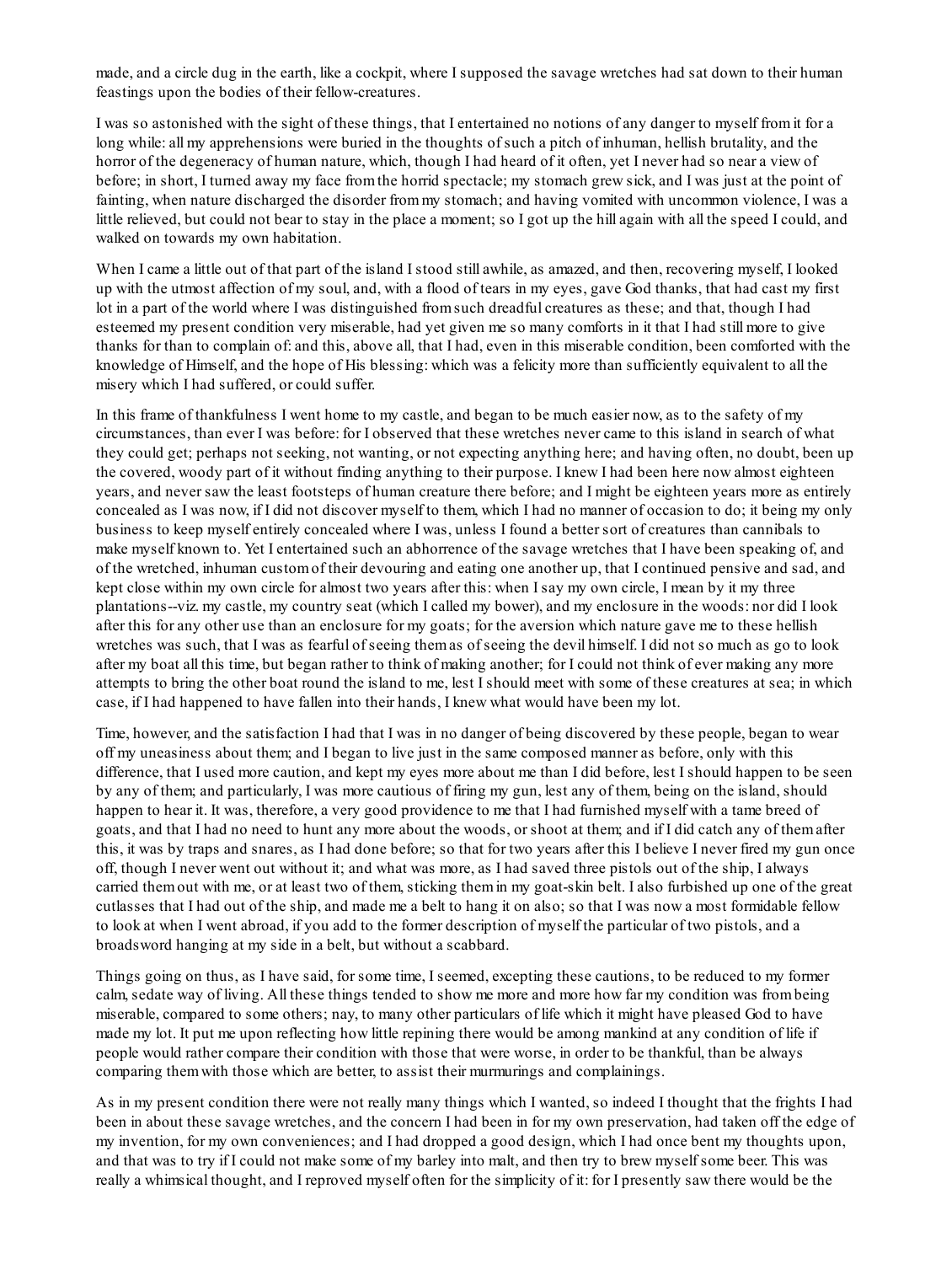want of several things necessary to the making my beer that it would be impossible for me to supply; as, first, casks to preserve it in, which was a thing that, as I have observed already, I could never compass: no, though I spent not only many days, but weeks, nay months, in attempting it, but to no purpose. In the next place, I had no hops to make it keep, no yeast to make it work, no copper or kettle to make it boil; and yet with all these things wanting, I verily believe, had not the frights and terrors I was in about the savages intervened, I had undertaken it, and perhaps brought it to pass too; for I seldomgave anything over without accomplishing it, when once I had it in my head to began it. But my invention now ran quite another way; for night and day I could think of nothing but how I might destroy some of the monsters in their cruel, bloody entertainment, and if possible save the victimthey should bring hither to destroy. It would take up a larger volume than this whole work is intended to be to set down all the contrivances I hatched, or rather brooded upon, in my thoughts, for the destroying these creatures, or at least frightening themso as to prevent their coming hither any more: but all this was abortive; nothing could be possible to take effect, unless I was to be there to do it myself: and what could one man do among them, when perhaps there might be twenty or thirty of them together with their darts, or their bows and arrows, with which they could shoot as true to a mark as I could with my gun?

Sometimes I thought if digging a hole under the place where they made their fire, and putting in five or sixpounds of gunpowder, which, when they kindled their fire, would consequently take fire, and blow up all that was near it: but as, in the first place, I should be unwilling to waste so much powder upon them, my store being now within the quantity of one barrel, so neither could I be sure of its going off at any certain time, when it might surprise them; and, at best, that it would do little more than just blow the fire about their ears and fright them, but not sufficient to make themforsake the place:so I laid it aside; and then proposed that I would place myself in ambush in some convenient place, with my three guns all double-loaded, and in the middle of their bloody ceremony let fly at them, when I should be sure to kill or wound perhaps two or three at every shot; and then falling in upon themwith my three pistols and my sword, I made no doubt but that, if there were twenty, I should kill themall. This fancy pleased my thoughts for some weeks, and I was so full of it that I often dreamed of it, and, sometimes, that I was just going to let fly at themin my sleep. I went so far with it in my imagination that I employed myself several days to find out proper places to put myself in ambuscade, as I said, to watch for them, and I went frequently to the place itself, which was now grown more familiar to me; but while my mind was thus filled with thoughts of revenge and a bloody putting twenty or thirty of them to the sword, as I may call it, the horror I had at the place, and at the signals of the barbarous wretches devouring one another, abetted my malice. Well, at length I found a place in the side of the hill where I was satisfied I might securely wait till I saw any of their boats coming; and might then, even before they would be ready to come on shore, convey myself unseen into some thickets of trees, in one of which there was a hollow large enough to conceal me entirely; and there I might sit and observe all their bloody doings, and take my full aimat their heads, when they were so close together as that it would be next to impossible that I should miss my shot, or that I could fail wounding three or four of themat the first shot. In this place, then, I resolved to fulfil my design; and accordingly I prepared two muskets and my ordinary fowling-piece. The two muskets I loaded with a brace of slugs each, and four or five smaller bullets, about the size of pistol bullets; and the fowling-piece I loaded with near a handful of swan-shot of the largest size; I also loaded my pistols with about four bullets each; and, in this posture, well provided with ammunition for a second and third charge, I prepared myself for my expedition.

After I had thus laid the scheme of my design, and in my imagination put it in practice, I continually made my tour every morning to the top of the hill, which was frommy castle, as I called it, about three miles or more, to see if I could observe any boats upon the sea, coming near the island, or standing over towards it; but I began to tire of this hard duty, after I had for two or three months constantly kept my watch, but came always back without any discovery; there having not, in all that time, been the least appearance, not only on or near the shore, but on the whole ocean, so far as my eye or glass could reach every way.

As long as I kept my daily tour to the hill, to look out, so long also I kept up the vigour of my design, and my spirits seemed to be all the while in a suitable frame for so outrageous an execution as the killing twenty or thirty naked savages, for an offence which I had not at all entered into any discussion of in my thoughts, any farther than my passions were at first fired by the horror I conceived at the unnatural customof the people of that country, who, it seems, had been suffered by Providence, in His wise disposition of the world, to have no other guide than that of their own abominable and vitiated passions; and consequently were left, and perhaps had been so for some ages, to act such horrid things, and receive such dreadful customs, as nothing but nature, entirely abandoned by Heaven, and actuated by some hellish degeneracy, could have run theminto. But now, when, as I have said, I began to be weary of the fruitless excursion which I had made so long and so far every morning in vain, so my opinion of the action itself began to alter; and I began, with cooler and calmer thoughts, to consider what I was going to engage in; what authority or call I had to pretend to be judge and executioner upon these men as criminals, whomHeaven had thought fit for so many ages to suffer unpunished to go on, and to be as it were the executioners of His judgments one upon another; how far these people were offenders against me, and what right I had to engage in the quarrel of that blood which they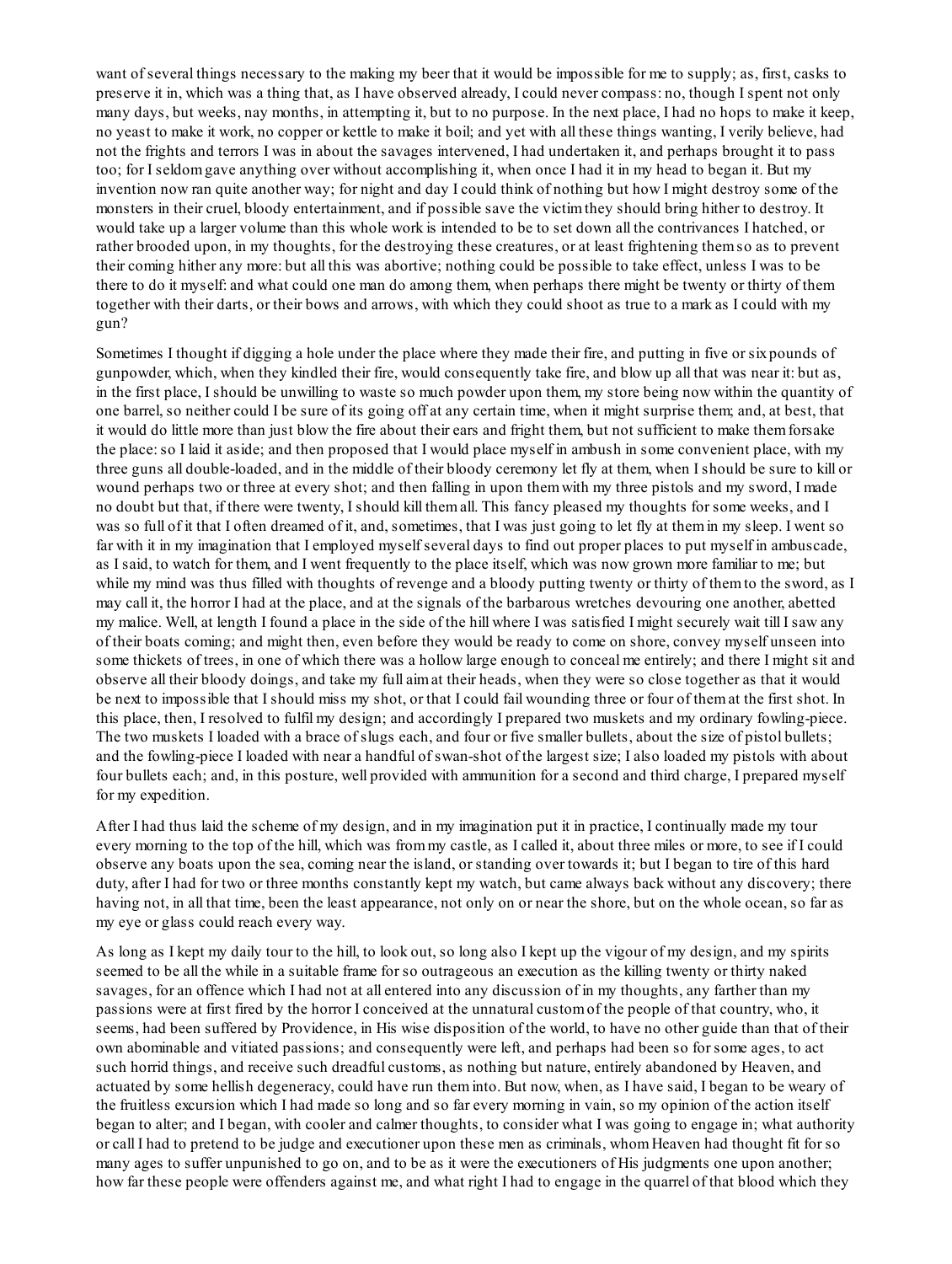shed promiscuously upon one another. I debated this very often with myself thus: "How do I know what God Himself judges in this particular case? It is certain these people do not commit this as a crime; it is not against their own consciences reproving, or their light reproaching them; they do not know it to be an offence, and then commit it in defiance of divine justice, as we do in almost all the sins we commit. They think it no more a crime to kill a captive taken in war than we do to kill an ox; or to eat human flesh than we do to eat mutton."

When I considered this a little, it followed necessarily that I was certainly in the wrong; that these people were not murderers, in the sense that I had before condemned themin my thoughts, any more than those Christians were murderers who often put to death the prisoners taken in battle; or more frequently, upon many occasions, put whole troops of men to the sword, without giving quarter, though they threw down their arms and submitted. In the next place, it occurred to me that although the usage they gave one another was thus brutish and inhuman, yet it was really nothing to me: these people had done me no injury: that if they attempted, or I saw it necessary, for my immediate preservation, to fall upon them, something might be said for it: but that I was yet out of their power, and they really had no knowledge of me, and consequently no design upon me; and therefore it could not be just for me to fall upon them; that this would justify the conduct of the Spaniards in all their barbarities practised in America, where they destroyed millions of these people; who, however they were idolators and barbarians, and had several bloody and barbarous rites in their customs, such as sacrificing human bodies to their idols, were yet, as to the Spaniards, very innocent people; and that the rooting themout of the country is spoken of with the utmost abhorrence and detestation by even the Spaniards themselves at this time, and by all other Christian nations of Europe, as a mere butchery, a bloody and unnatural piece of cruelty, unjustifiable either to God or man; and for which the very name of a Spaniard is reckoned to be frightful and terrible, to all people of humanity or of Christian compassion; as if the kingdomof Spain were particularly eminent for the produce of a race of men who were without principles of tenderness, or the common bowels of pity to the miserable, which is reckoned to be a mark of generous temper in the mind.

These considerations really put me to a pause, and to a kind of a fullstop; and I began by little and little to be off my design, and to conclude I had taken wrong measures in my resolution to attack the savages; and that it was not my business to meddle with them, unless they first attacked me; and this it was my business, if possible, to prevent: but that, if I were discovered and attacked by them, I knew my duty. On the other hand, I argued with myself that this really was the way not to deliver myself, but entirely to ruin and destroy myself; for unless I was sure to kill every one that not only should be on shore at that time, but that should ever come on shore afterwards, if but one of themescaped to tell their country-people what had happened, they would come over again by thousands to revenge the death of their fellows, and I should only bring upon myself a certain destruction, which, at present, I had no manner of occasion for. Upon the whole, I concluded that I ought, neither in principle nor in policy, one way or other, to concern myself in this affair: that my business was, by all possible means to conceal myself fromthem, and not to leave the least sign for them to guess by that there were any living creatures upon the island--I mean of human shape. Religion joined in with this prudential resolution; and I was convinced now, many ways, that I was perfectly out of my duty when I was laying all my bloody schemes for the destruction of innocent creatures--I mean innocent as to me. As to the crimes they were guilty of towards one another, I had nothing to do with them; they were national, and I ought to leave themto the justice of God, who is the Governor of nations, and knows how, by national punishments, to make a just retribution for national offences, and to bring public judgments upon those who offend in a public manner, by such ways as best please Him. This appeared so clear to me now, that nothing was a greater satisfaction to me than that I had not been suffered to do a thing which I now saw so much reason to believe would have been no less a sin than that of wilful murder if I had committed it; and I gave most humble thanks on my knees to God, that He had thus delivered me from blood-guiltiness; beseeching Himto grant me the protection of His providence, that I might not fall into the hands of the barbarians, or that I might not lay my hands upon them, unless I had a more clear call fromHeaven to do it, in defence of my own life.

In this disposition I continued for near a year after this; and so far was I fromdesiring an occasion for falling upon these wretches, that in all that time I never once went up the hill to see whether there were any of themin sight, or to know whether any of themhad been on shore there or not, that I might not be tempted to renew any of my contrivances against them, or be provoked by any advantage that might present itself to fall upon them; only this I did: I went and removed my boat, which I had on the other side of the island, and carried it down to the east end of the whole island, where I ran it into a little cove, which I found under some high rocks, and where I knew, by reason of the currents, the savages durst not, at least would not, come with their boats upon any account whatever. With my boat I carried away everything that I had left there belonging to her, though not necessary for the bare going thither--viz. a mast and sail which I had made for her, and a thing like an anchor, but which, indeed, could not be called either anchor or grapnel; however, it was the best I could make of its kind: all these I removed, that there might not be the least shadow for discovery, or appearance of any boat, or of any human habitation upon the island. Besides this, I kept myself, as I said, more retired than ever, and seldomwent frommy cell except upon my constant employment, to milk my she-goats, and manage my little flock in the wood, which, as it was quite on the other part of the island, was out of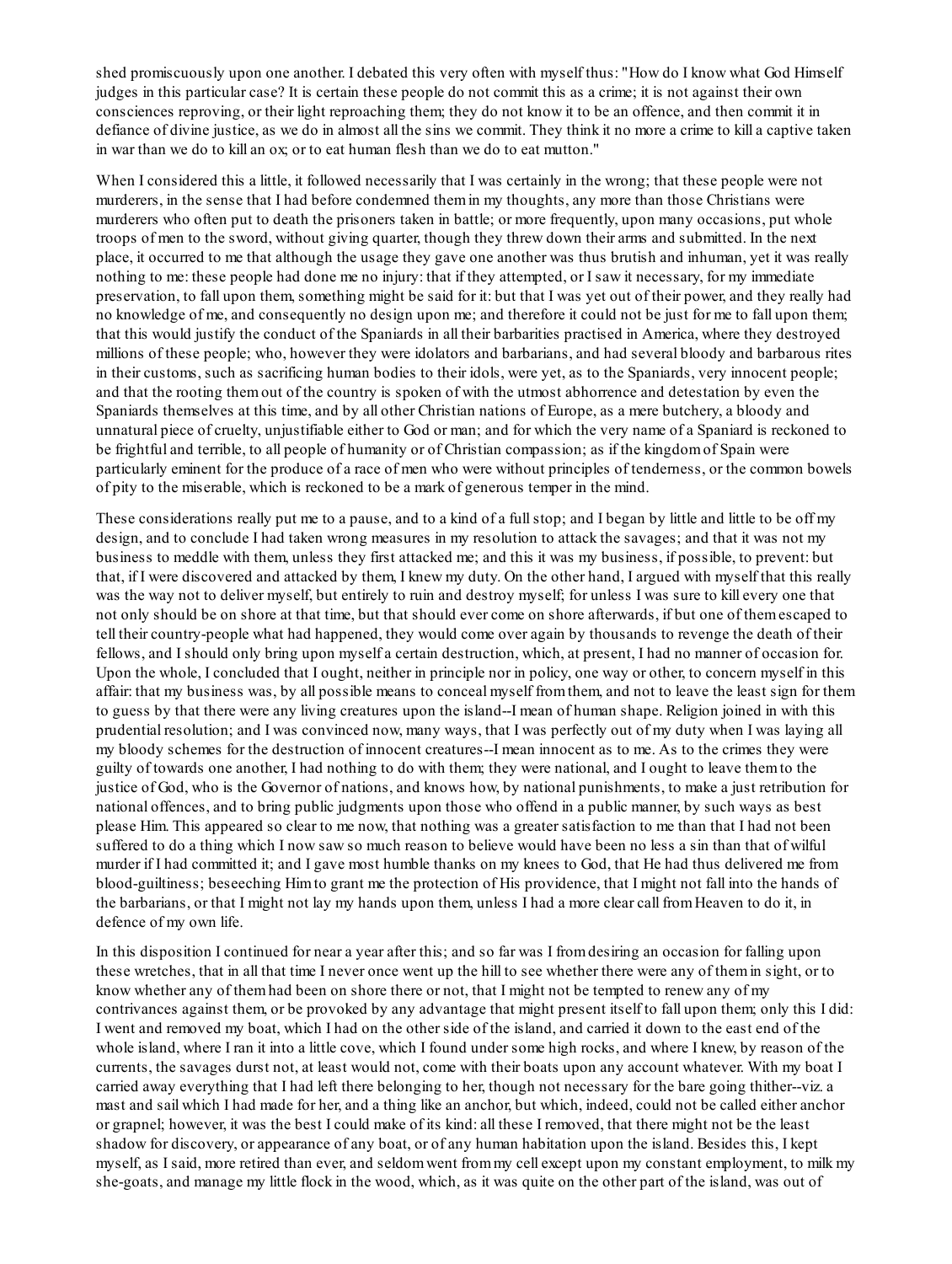danger; for certain, it is that these savage people, who sometimes haunted this island, never came with any thoughts of finding anything here, and consequently never wandered off fromthe coast, and I doubt not but they might have been several times on shore after my apprehensions of themhad made me cautious, as well as before. Indeed, I looked back with some horror upon the thoughts of what my condition would have been if I had chopped upon them and been discovered before that; when, naked and unarmed, except with one gun, and that loaded often only with small shot, I walked everywhere, peeping and peering about the island, to see what I could get; what a surprise should I have been in if, when I discovered the print of a man's foot, I had, instead of that, seen fifteen or twenty savages, and found them pursuing me, and by the swiftness of their running no possibility of my escaping them! The thoughts of this sometimes sank my very soul within me, and distressed my mind so much that I could not soon recover it, to think what I should have done, and how I should not only have been unable to resist them, but even should not have had presence of mind enough to do what I might have done; much less what now, after so much consideration and preparation, I might be able to do. Indeed, after serious thinking of these things, I would be melancholy, and sometimes it would last a great while; but I resolved it all at last into thankfulness to that Providence which had delivered me from so many unseen dangers, and had kept me fromthose mischiefs which I could have no way been the agent in delivering myself from, because I had not the least notion of any such thing depending, or the least supposition of its being possible. This renewed a contemplation which often had come into my thoughts in former times, when first I began to see the merciful dispositions of Heaven, in the dangers we run through in this life; how wonderfully we are delivered when we know nothing of it; how, when we are in a quandary as we call it, a doubt or hesitation whether to go this way or that way, a secret hint shall direct us this way, when we intended to go that way: nay, when sense, our own inclination, and perhaps business has called us to go the other way, yet a strange impression upon the mind, fromwe know not what springs, and by we know not what power, shall overrule us to go this way; and it shall afterwards appear that had we gone that way, which we should have gone, and even to our imagination ought to have gone, we should have been ruined and lost. Upon these and many like reflections I afterwards made it a certain rule with me, that whenever I found those secret hints or pressings of mind to doing or not doing anything that presented, or going this way or that way, I never failed to obey the secret dictate; though I knew no other reason for it than such a pressure or such a hint hung upon my mind. I could give many examples of the success of this conduct in the course of my life, but more especially in the latter part of my inhabiting this unhappy island; besides many occasions which it is very likely I might have taken notice of, if I had seen with the same eyes then that I see with now. But it is never too late to be wise; and I cannot but advise all considering men, whose lives are attended with such extraordinary incidents as mine, or even though not so extraordinary, not to slight such secret intimations of Providence, let themcome fromwhat invisible intelligence they will. That I shall not discuss, and perhaps cannot account for; but certainly they are a proof of the converse of spirits, and a secret communication between those embodied and those unembodied, and such a proof as can never be withstood; of which I shall have occasion to give some remarkable instances in the remainder of my solitary residence in this dismal place.

I believe the reader of this will not think it strange if I confess that these anxieties, these constant dangers I lived in, and the concern that was now upon me, put an end to all invention, and to all the contrivances that I had laid for my future accommodations and conveniences. I had the care of my safety more now upon my hands than that of my food. I cared not to drive a nail, or chop a stick of wood now, for fear the noise I might make should be heard: much less would I fire a gun for the same reason: and above all I was intolerably uneasy at making any fire, lest the smoke, which is visible at a great distance in the day, should betray me. For this reason, I removed that part of my business which required fire, such as burning of pots and pipes, &c., into my new apartment in the woods; where, after I had been some time, I found, to my unspeakable consolation, a mere natural cave in the earth, which went in a vast way, and where, I daresay, no savage, had he been at the mouth of it, would be so hardy as to venture in; nor, indeed, would any man else, but one who, like me, wanted nothing so much as a safe retreat.

The mouth of this hollow was at the bottom of a great rock, where, by mere accident (I would say, if I did not see abundant reason to ascribe allsuch things now to Providence), I was cutting down some thick branches of trees to make charcoal; and before I go on I must observe the reason of my making this charcoal, which was this--I was afraid of making a smoke about my habitation, as I said before; and yet I could not live there without baking my bread, cooking my meat, &c.; so I contrived to burn some wood here, as I had seen done in England, under turf, till it became chark or dry coal: and then putting the fire out, I preserved the coal to carry home, and performthe other services for which fire was wanting, without danger of smoke. But this is by-the-bye. While I was cutting down some wood here, I perceived that, behind a very thick branch of low brushwood or underwood, there was a kind of hollow place: I was curious to look in it; and getting with difficulty into the mouth of it, I found it was pretty large, that is to say, sufficient for me to stand upright in it, and perhaps another with me: but I must confess to you that I made more haste out than I did in, when looking farther into the place, and which was perfectly dark, I saw two broad shining eyes of some creature, whether devil or man I knew not, which twinkled like two stars; the dimlight from the cave's mouth shining directly in, and making the reflection. However, after some pause I recovered myself, and began to call myself a thousand fools, and to think that he that was afraid to see the devil was not fit to live twenty years in an island all alone; and that I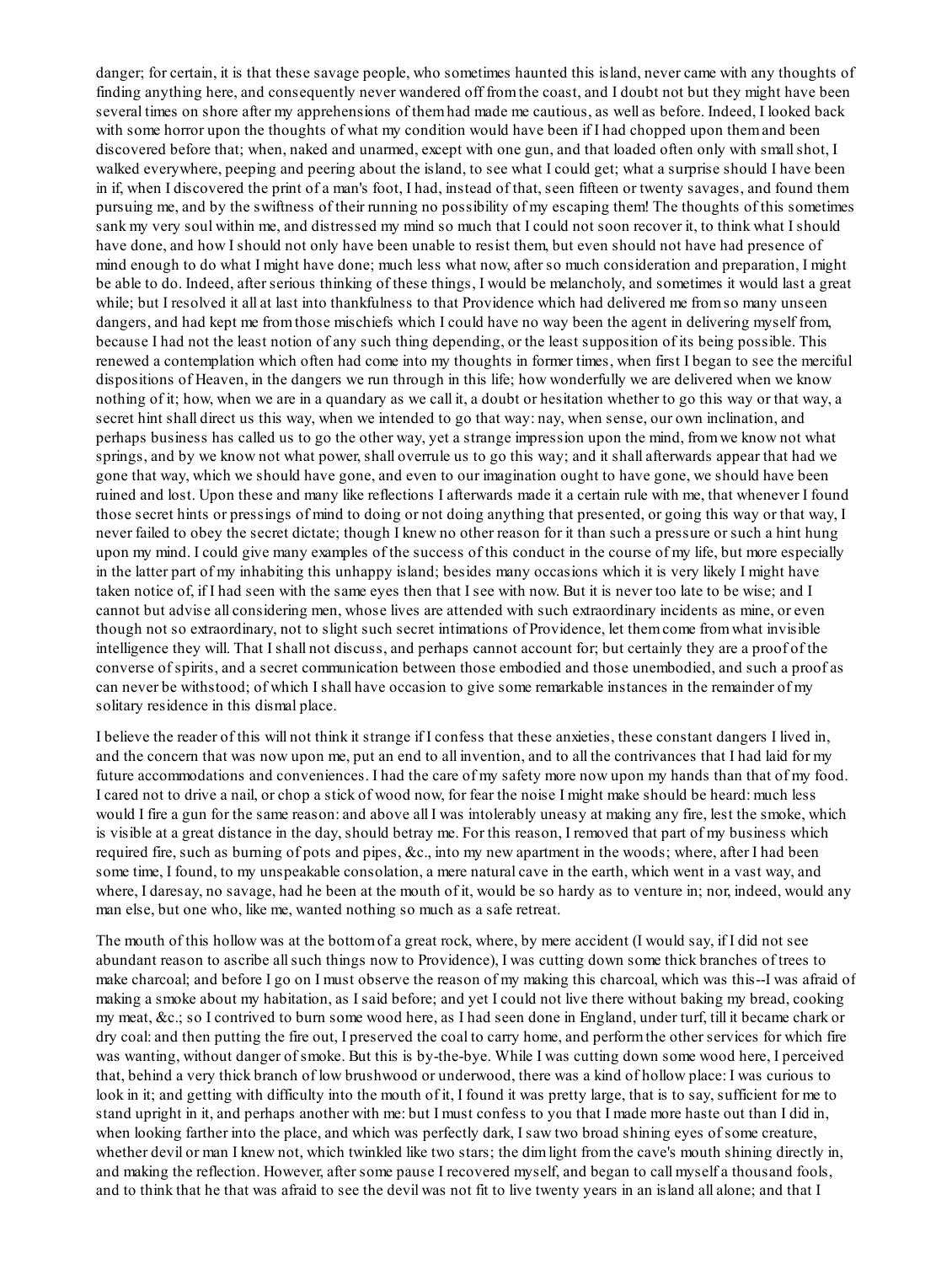might well think there was nothing in this cave that was more frightful than myself. Upon this, plucking up my courage, I took up a firebrand, and in I rushed again, with the stick flaming in my hand: I had not gone three steps in before I was almost as frightened as before; for I heard a very loud sigh, like that of a man in some pain, and it was followed by a broken noise, as of words half expressed, and then a deep sigh again. I stepped back, and was indeed struck with such a surprise that it put me into a cold sweat, and if I had had a hat on my head, I will not answer for it that my hair might not have lifted it off. But still plucking up my spirits as well as I could, and encouraging myself a little with considering that the power and presence of God was everywhere, and was able to protect me, I stepped forward again, and by the light of the firebrand, holding it up a little over my head, I saw lying on the ground a monstrous, frightful old he-goat, just making his will, as we say, and gasping for life, and, dying, indeed, of mere old age. I stirred hima little to see if I could get himout, and he essayed to get up, but was not able to raise himself; and I thought with myself he might even lie there--for if he had frightened me, so he would certainly fright any of the savages, if any of themshould be so hardy as to come in there while he had any life in him.

I was now recovered frommy surprise, and began to look round me, when I found the cave was but very small--that is to say, it might be about twelve feet over, but in no manner of shape, neither round nor square, no hands having ever been employed in making it but those of mere Nature. I observed also that there was a place at the farther side of it that went in further, but was so low that it required me to creep upon my hands and knees to go into it, and whither it went I knew not; so, having no candle, I gave it over for that time, but resolved to go again the next day provided with candles and a tinder-box, which I had made of the lock of one of the muskets, with some wildfire in the pan.

Accordingly, the next day I came provided with sixlarge candles of my own making (for I made very good candles now of goat's tallow, but was hard set for candle-wick, using sometimes rags or rope-yarn, and sometimes the dried rind of a weed like nettles); and going into this low place I was obliged to creep upon all-fours as I have said, almost ten yards-which, by the way, I thought was a venture bold enough, considering that I knew not how far it might go, nor what was beyond it. When I had got through the strait, I found the roof rose higher up, I believe near twenty feet; but never was such a glorious sight seen in the island, I daresay, as it was to look round the sides and roof of this vault or cave--the wall reflected a hundred thousand lights to me from my two candles. What it was in the rock--whether diamonds or any other precious stones, or gold which I rather supposed it to be--I knew not. The place I was in was a most delightful cavity, or grotto, though perfectly dark; the floor was dry and level, and had a sort of a small loose gravel upon it, so that there was no nauseous or venomous creature to be seen, neither was there any damp or wet on the sides or roof. The only difficulty in it was the entrance--which, however, as it was a place of security, and such a retreat as I wanted; I thought was a convenience; so that I was really rejoiced at the discovery, and resolved, without any delay, to bring some of those things which I was most anxious about to this place: particularly, I resolved to bring hither my magazine of powder, and all my spare arms--viz. two fowling-pieces--for I had three in all--and three muskets--for of themI had eight in all; so I kept in my castle only five, which stood ready mounted like pieces of cannon on my outmost fence, and were ready also to take out upon any expedition. Upon this occasion of removing my ammunition I happened to open the barrel of powder which I took up out of the sea, and which had been wet, and I found that the water had penetrated about three or four inches into the powder on every side, which caking and growing hard, had preserved the inside like a kernel in the shell, so that I had near sixty pounds of very good powder in the centre of the cask. This was a very agreeable discovery to me at that time; so I carried all away thither, never keeping above two or three pounds of powder with me in my castle, for fear of a surprise of any kind; I also carried thither all the lead I had left for bullets.

I fancied myself now like one of the ancient giants who were said to live in caves and holes in the rocks, where none could come at them; for I persuaded myself, while I was here, that if five hundred savages were to hunt me, they could never find me out--or if they did, they would not venture to attack me here. The old goat whomI found expiring died in the mouth of the cave the next day after I made this discovery; and I found it much easier to dig a great hole there, and throw himin and cover himwith earth, than to drag himout; so I interred himthere, to prevent offence to my nose.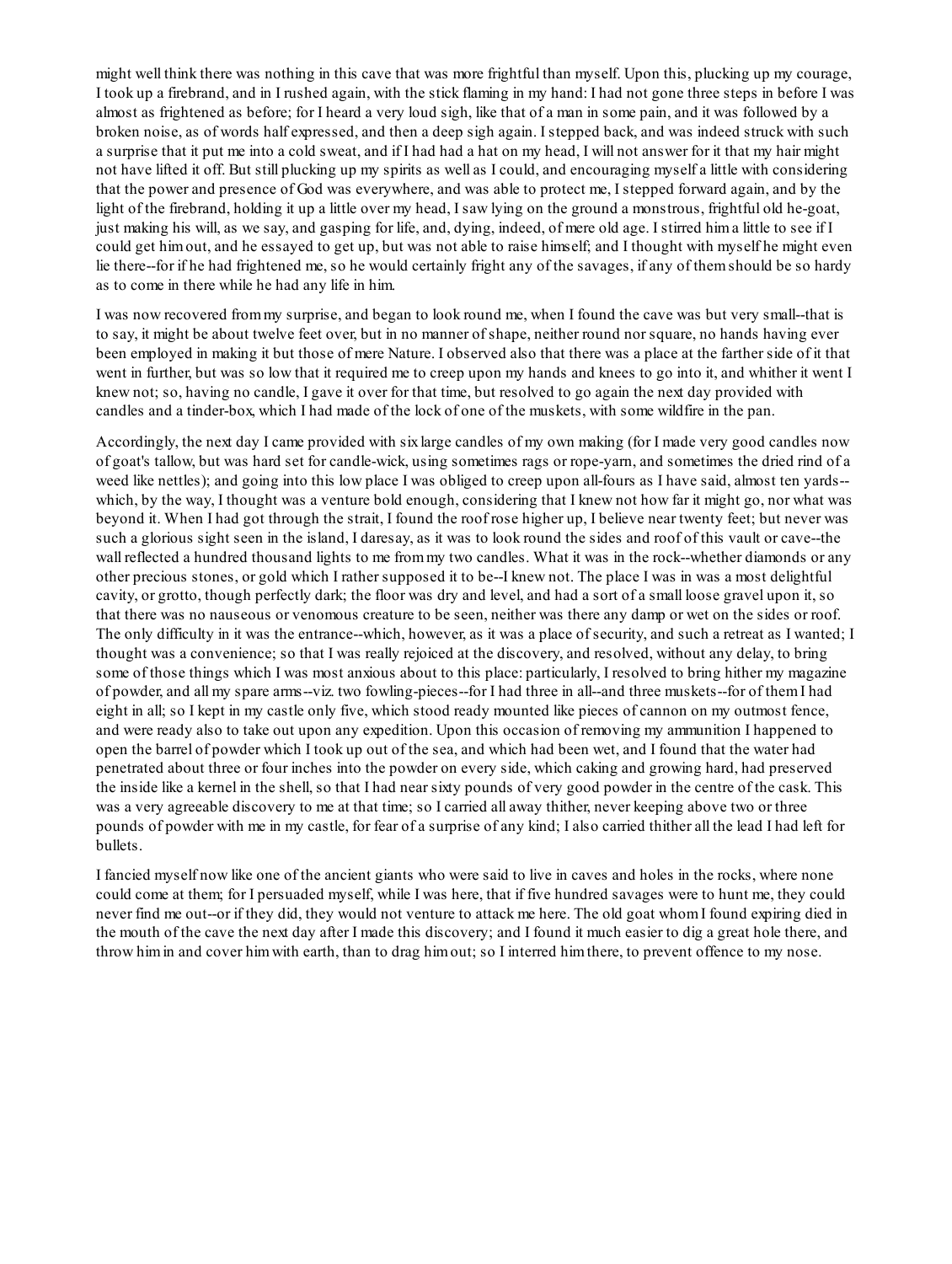### **CHAPTER XIII--WRECK OF A SPANISH SHIP**

I was now in the twenty-third year of my residence in this island, and was so naturalised to the place and the manner of living, that, could I but have enjoyed the certainty that no savages would come to the place to disturb me, I could have been content to have capitulated for spending the rest of my time there, even to the last moment, till I had laid me down and died, like the old goat in the cave. I had also arrived to some little diversions and amusements, which made the time pass a great deal more pleasantly with me than it did before--first, I had taught my Poll, as I noted before, to speak; and he did it so familiarly, and talked so articulately and plain, that it was very pleasant to me; and he lived with me no less than six-and-twenty years. How long he might have lived afterwards I know not, though I know they have a notion in the Brazils that they live a hundred years. My dog was a pleasant and loving companion to me for no less than sixteen years of my time, and then died of mere old age. As for my cats, they multiplied, as I have observed, to that degree that I was obliged to shoot several of themat first, to keep themfromdevouring me and all I had; but at length, when the two old ones I brought with me were gone, and after some time continually driving themfromme, and letting themhave no provision with me, they all ran wild into the woods, except two or three favourites, which I kept tame, and whose young, when they had any, I always drowned; and these were part of my family. Besides these I always kept two or three household kids about me, whomI taught to feed out of my hand; and I had two more parrots, which talked pretty well, and would all call "Robin Crusoe," but none like my first; nor, indeed, did I take the pains with any of themthat I had done with him. I had also several tame sea-fowls, whose name I knew not, that I caught upon the shore, and cut their wings; and the little stakes which I had planted before my castle-wall being now grown up to a good thick grove, these fowls all lived among these low trees, and bred there, which was very agreeable to me; so that, as I said above, I began to be very well contented with the life I led, if I could have been secured fromthe dread of the savages. But it was otherwise directed; and it may not be amiss for all people who shall meet with my story to make this just observation fromit: How frequently, in the course of our lives, the evil which in itself we seek most to shun, and which, when we are fallen into, is the most dreadful to us, is oftentimes the very means or door of our deliverance, by which alone we can be raised again fromthe affliction we are fallen into. I could give many examples of this in the course of my unaccountable life; but in nothing was it more particularly remarkable than in the circumstances of my last years of solitary residence in this island.

It was now the month of December, as I said above, in my twenty-third year; and this, being the southern solstice (for winter I cannot call it), was the particular time of my harvest, and required me to be pretty much abroad in the fields, when, going out early in the morning, even before it was thorough daylight, I was surprised with seeing a light of some fire upon the shore, at a distance fromme of about two miles, toward that part of the island where I had observed some savages had been, as before, and not on the other side; but, to my great affliction, it was on my side of the island.

I was indeed terribly surprised at the sight, and stopped short within my grove, not daring to go out, lest I might be surprised; and yet I had no more peace within, fromthe apprehensions I had that if these savages, in rambling over the island, should find my corn standing or cut, or any of my works or improvements, they would immediately conclude that there were people in the place, and would then never rest till they had found me out. In this extremity I went back directly to my castle, pulled up the ladder after me, and made all things without look as wild and natural as I could.

Then I prepared myself within, putting myself in a posture of defence. I loaded all my cannon, as I called them--that is to say, my muskets, which were mounted upon my new fortification--and all my pistols, and resolved to defend myself to the last gasp--not forgetting seriously to commend myself to the Divine protection, and earnestly to pray to God to deliver me out of the hands of the barbarians. I continued in this posture about two hours, and began to be impatient for intelligence abroad, for I had no spies to send out. After sitting a while longer, and musing what I should do in this case, I was not able to bear sitting in ignorance longer; so setting up my ladder to the side of the hill, where there was a flat place, as I observed before, and then pulling the ladder after me, I set it up again and mounted the top of the hill, and pulling out my perspective glass, which I had taken on purpose, I laid me down flat on my belly on the ground, and began to look for the place. I presently found there were no less than nine naked savages sitting round a small fire they had made, not to warmthem, for they had no need of that, the weather being extremely hot, but, as I supposed, to dress some of their barbarous diet of human flesh which they had brought with them, whether alive or dead I could not tell.

They had two canoes with them, which they had hauled up upon the shore; and as it was then ebb of tide, they seemed to me to wait for the return of the flood to go away again. It is not easy to imagine what confusion this sight put me into, especially seeing themcome on my side of the island, and so near to me; but when I considered their coming must be always with the current of the ebb, I began afterwards to be more sedate in my mind, being satisfied that I might go abroad with safety all the time of the flood of tide, if they were not on shore before; and having made this observation, I went abroad about my harvest work with the more composure.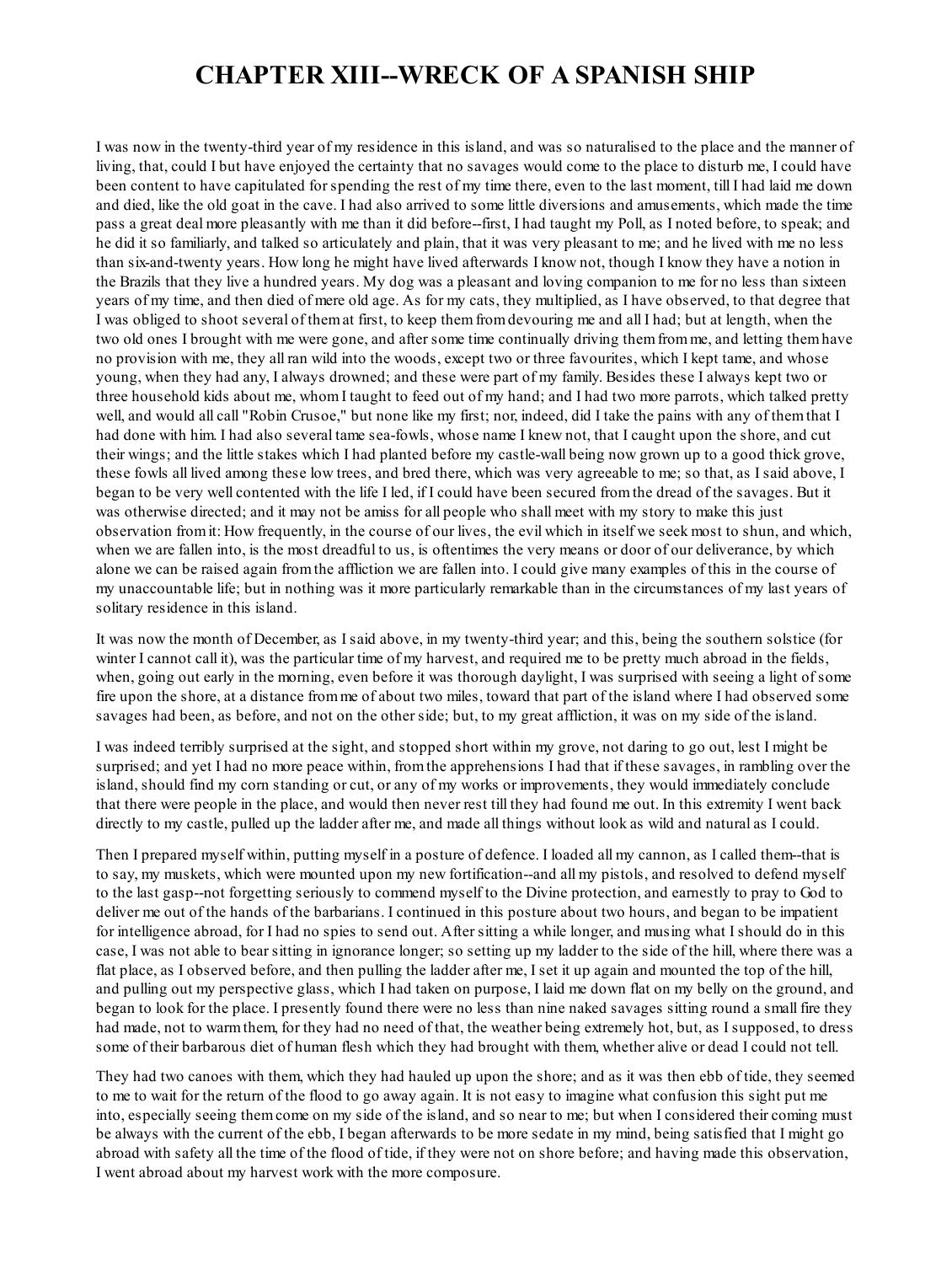As I expected, so it proved; for as soon as the tide made to the westward I saw themall take boat and row (or paddle as we call it) away. I should have observed, that for an hour or more before they went off they were dancing, and I could easily discern their postures and gestures by my glass. I could not perceive, by my nicest observation, but that they were stark naked, and had not the least covering upon them; but whether they were men or women I could not distinguish.

As soon as I saw themshipped and gone, I took two guns upon my shoulders, and two pistols in my girdle, and my great sword by my side without a scabbard, and with all the speed I was able to make went away to the hill where I had discovered the first appearance of all; and as soon as I get thither, which was not in less than two hours (for I could not go quickly, being so loaded with arms as I was), I perceived there had been three canoes more of the savages at that place; and looking out farther, I saw they were all at sea together, making over for the main. This was a dreadfulsight to me, especially as, going down to the shore, I could see the marks of horror which the dismal work they had been about had left behind it--viz. the blood, the bones, and part of the flesh of human bodies eaten and devoured by those wretches with merriment and sport. I was so filled with indignation at the sight, that I now began to premeditate the destruction of the next that I saw there, let thembe whomor how many soever. It seemed evident to me that the visits which they made thus to this island were not very frequent, for it was above fifteen months before any more of them came on shore there again--that is to say, I neither saw themnor any footsteps or signals of themin all that time; for as to the rainy seasons, then they are sure not to come abroad, at least not so far. Yet all this while I lived uncomfortably, by reason of the constant apprehensions of their coming upon me by surprise: fromwhence I observe, that the expectation of evil is more bitter than the suffering, especially if there is no roomto shake off that expectation or those apprehensions.

During all this time I was in a murdering humour, and spent most of my hours, which should have been better employed, in contriving how to circumvent and fall upon themthe very next time I should see them--especially if they should be divided, as they were the last time, into two parties; nor did I consider at all that if I killed one party--suppose ten or a dozen--I was still the next day, or week, or month, to kill another, and so another, even *ad infinitum*, till I should be, at length, no less a murderer than they were in being man-eaters--and perhaps much more so. I spent my days now in great perplexity and anxiety of mind, expecting that I should one day or other fall, into the hands of these merciless creatures; and if I did at any time venture abroad, it was not without looking around me with the greatest care and caution imaginable. And now I found, to my great comfort, how happy it was that I had provided a tame flock or herd of goats, for I durst not upon any account fire my gun, especially near that side of the island where they usually came, lest I should alarmthe savages; and if they had fled fromme now, I was sure to have themcome again with perhaps two or three hundred canoes with themin a few days, and then I knew what to expect. However, I wore out a year and three months more before I ever saw any more of the savages, and then I found themagain, as I shallsoon observe. It is true they might have been there once or twice; but either they made no stay, or at least I did not see them; but in the month of May, as near as I could calculate, and in my four-and-twentieth year, I had a very strange encounter with them; of which in its place.

The perturbation of my mind during this fifteen or sixteen months' interval was very great; I slept unquietly, dreamed always frightful dreams, and often started out of my sleep in the night. In the day great troubles overwhelmed my mind; and in the night I dreamed often of killing the savages and of the reasons why I might justify doing it.

But to waive all this for a while. It was in the middle of May, on the sixteenth day, I think, as well as my poor wooden calendar would reckon, for I marked all upon the post still; I say, it was on the sixteenth of May that it blew a very great stormof wind all day, with a great deal of lightning and thunder, and; a very foul night it was after it. I knew not what was the particular occasion of it, but as I was reading in the Bible, and taken up with very serious thoughts about my present condition, I was surprised with the noise of a gun, as I thought, fired at sea. This was, to be sure, a surprise quite of a different nature from any I had met with before; for the notions this put into my thoughts were quite of another kind. I started up in the greatest haste imaginable; and, in a trice, clapped my ladder to the middle place of the rock, and pulled it after me; and mounting it the second time, got to the top of the hill the very moment that a flash of fire bid me listen for a second gun, which, accordingly, in about half a minute I heard; and by the sound, knew that it was fromthat part of the sea where I was driven down the current in my boat. I immediately considered that this must be some ship in distress, and that they had some comrade, or some other ship in company, and fired these for signals of distress, and to obtain help. I had the presence of mind at that minute to think, that though I could not help them, it might be that they might help me; so I brought together all the dry wood I could get at hand, and making a good handsome pile, I set it on fire upon the hill. The wood was dry, and blazed freely; and, though the wind blew very hard, yet it burned fairly out; so that I was certain, if there was any such thing as a ship, they must needs see it. And no doubt they did; for as soon as ever my fire blazed up, I heard another gun, and after that several others, all fromthe same quarter. I plied my fire all night long, till daybreak: and when it was broad day, and the air cleared up, I saw something at a great distance at sea, full east of the island, whether a sail or a hull I could not distinguish--no, not with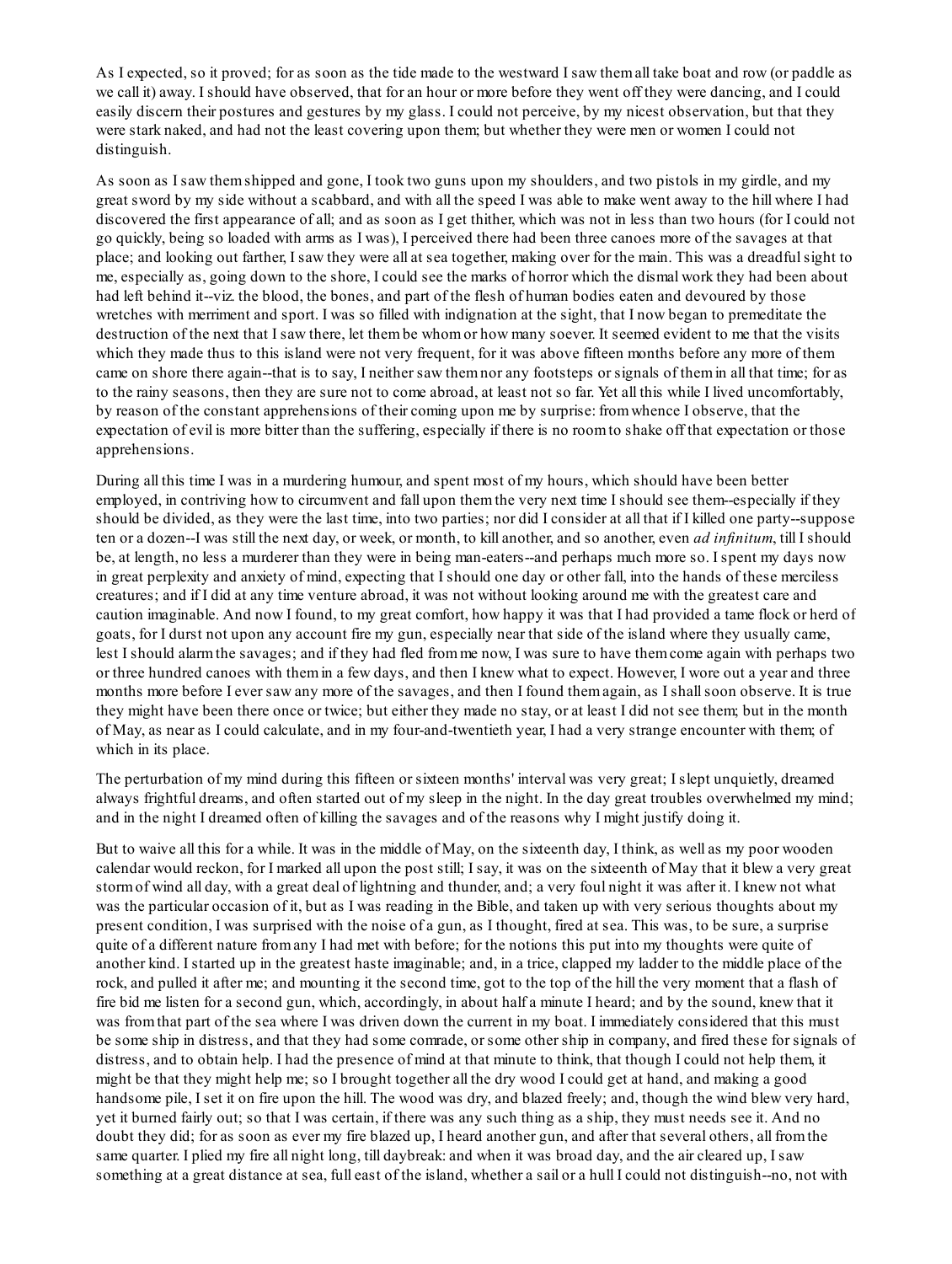my glass: the distance was so great, and the weather stillsomething hazy also; at least, it was so out at sea.

I looked frequently at it all that day, and soon perceived that it did not move; so I presently concluded that it was a ship at anchor; and being eager, you may be sure, to be satisfied, I took my gun in my hand, and ran towards the south side of the island to the rocks where I had formerly been carried away by the current; and getting up there, the weather by this time being perfectly clear, I could plainly see, to my great sorrow, the wreck of a ship, cast away in the night upon those concealed rocks which I found when I was out in my boat; and which rocks, as they checked the violence of the stream, and made a kind of counter-stream, or eddy, were the occasion of my recovering fromthe most desperate, hopeless condition that ever I had been in in all my life. Thus, what is one man's safety is another man's destruction; for it seems these men, whoever they were, being out of their knowledge, and the rocks being wholly under water, had been driven upon themin the night, the wind blowing hard at ENE. Had they seen the island, as I must necessarily suppose they did not, they must, as I thought, have endeavoured to have saved themselves on shore by the help of their boat; but their firing off guns for help, especially when they saw, as I imagined, my fire, filled me with many thoughts. First, I imagined that upon seeing my light they might have put themselves into their boat, and endeavoured to make the shore: but that the sea running very high, they might have been cast away. Other times I imagined that they might have lost their boat before, as might be the case many ways; particularly by the breaking of the sea upon their ship, which many times obliged men to stave, or take in pieces, their boat, and sometimes to throw it overboard with their own hands. Other times I imagined they had some other ship or ships in company, who, upon the signals of distress they made, had taken themup, and carried themoff. Other times I fancied they were all gone off to sea in their boat, and being hurried away by the current that I had been formerly in, were carried out into the great ocean, where there was nothing but misery and perishing: and that, perhaps, they might by this time think of starving, and of being in a condition to eat one another.

As all these were but conjectures at best, so, in the condition I was in, I could do no more than look on upon the misery of the poor men, and pity them; which had still this good effect upon my side, that it gave me more and more cause to give thanks to God, who had so happily and comfortably provided for me in my desolate condition; and that of two ships' companies, who were now cast away upon this part of the world, not one life should be spared but mine. I learned here again to observe, that it is very rare that the providence of God casts us into any condition so low, or any misery so great, but we may see something or other to be thankful for, and may see others in worse circumstances than our own. Such certainly was the case of these men, of whomI could not so much as see roomto suppose any were saved; nothing could make it rational so much as to wish or expect that they did not all perish there, except the possibility only of their being taken up by another ship in company; and this was but mere possibility indeed, for I saw not the least sign or appearance of any such thing. I cannot explain, by any possible energy of words, what a strange longing I felt in my soul upon this sight, breaking out sometimes thus: "Oh that there had been but one or two, nay, or but one soulsaved out of this ship, to have escaped to me, that I might but have had one companion, one fellowcreature, to have spoken to me and to have conversed with!" In all the time of my solitary life I never felt so earnest, so strong a desire after the society of my fellow-creatures, or so deep a regret at the want of it.

There are some secret springs in the affections which, when they are set a-going by some object in view, or, though not in view, yet rendered present to the mind by the power of imagination, that motion carries out the soul, by its impetuosity, to such violent, eager embracings of the object, that the absence of it is insupportable. Such were these earnest wishings that but one man had been saved. I believe I repeated the words, "Oh that it had been but one!" a thousand times; and my desires were so moved by it, that when I spoke the words my hands would clinch together, and my fingers would press the palms of my hands, so that if I had had any soft thing in my hand I should have crushed it involuntarily; and the teeth in my head would strike together, and set against one another so strong, that for some time I could not part themagain. Let the naturalists explain these things, and the reason and manner of them. All I can do is to describe the fact, which was even surprising to me when I found it, though I knew not fromwhence it proceeded; it was doubtless the effect of ardent wishes, and of strong ideas formed in my mind, realising the comfort which the conversation of one of my fellow-Christians would have been to me. But it was not to be; either their fate or mine, or both, forbade it; for, till the last year of my being on this island, I never knew whether any were saved out of that ship or no; and had only the affliction, some days after, to see the corpse of a drowned boy come on shore at the end of the island which was next the shipwreck. He had no clothes on but a seaman's waistcoat, a pair of open-kneed linen drawers, and a blue linen shirt; but nothing to direct me so much as to guess what nation he was of. He had nothing in his pockets but two pieces of eight and a tobacco pipe--the last was to me of ten times more value than the first.

It was now calm, and I had a great mind to venture out in my boat to this wreck, not doubting but I might find something on board that might be useful to me. But that did not altogether press me so much as the possibility that there might be yet some living creature on board, whose life I might not only save, but might, by saving that life, comfort my own to the last degree; and this thought clung so to my heart that I could not be quiet night or day, but I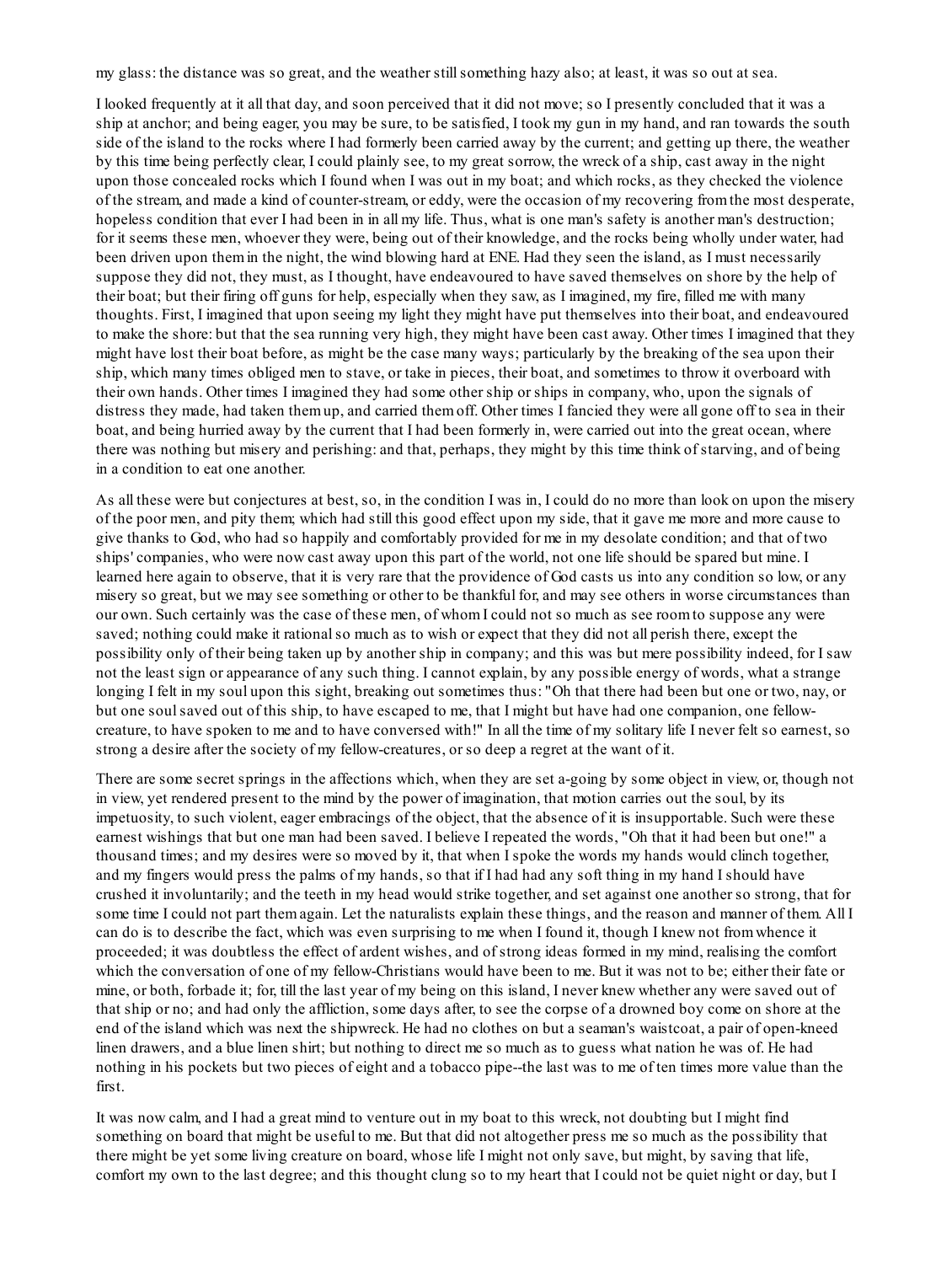must venture out in my boat on board this wreck; and committing the rest to God's providence, I thought the impression was so strong upon my mind that it could not be resisted--that it must come fromsome invisible direction, and that I should be wanting to myself if I did not go.

Under the power of this impression, I hastened back to my castle, prepared everything for my voyage, took a quantity of bread, a great pot of fresh water, a compass to steer by, a bottle of rum(for I had still a great deal of that left), and a basket of raisins; and thus, loading myself with everything necessary. I went down to my boat, got the water out of her, got her afloat, loaded all my cargo in her, and then went home again for more. My second cargo was a great bag of rice, the umbrella to set up over my head for a shade, another large pot of water, and about two dozen of small loaves, or barley cakes, more than before, with a bottle of goat's milk and a cheese; all which with great labour and sweat I carried to my boat; and praying to God to direct my voyage, I put out, and rowing or paddling the canoe along the shore, came at last to the utmost point of the island on the north-east side. And now I was to launch out into the ocean, and either to venture or not to venture. I looked on the rapid currents which ran constantly on both sides of the island at a distance, and which were very terrible to me fromthe remembrance of the hazard I had been in before, and my heart began to fail me; for I foresaw that if I was driven into either of those currents, I should be carried a great way out to sea, and perhaps out of my reach or sight of the island again; and that then, as my boat was but small, if any little gale of wind should rise, I should be inevitably lost.

These thoughts so oppressed my mind that I began to give over my enterprise; and having hauled my boat into a little creek on the shore, I stepped out, and sat down upon a rising bit of ground, very pensive and anxious, between fear and desire, about my voyage; when, as I was musing, I could perceive that the tide was turned, and the flood come on; upon which my going was impracticable for so many hours. Upon this, presently it occurred to me that I should go up to the highest piece of ground I could find, and observe, if I could, how the sets of the tide or currents lay when the flood came in, that I might judge whether, if I was driven one way out, I might not expect to be driven another way home, with the same rapidity of the currents. This thought was no sooner in my head than I cast my eye upon a little hill which sufficiently overlooked the sea both ways, and fromwhence I had a clear view of the currents or sets of the tide, and which way I was to guide myself in my return. Here I found, that as the current of ebb set out close by the south point of the island, so the current of the flood set in close by the shore of the north side; and that I had nothing to do but to keep to the north side of the island in my return, and I should do well enough.

Encouraged by this observation, I resolved the next morning to set out with the first of the tide; and reposing myself for the night in my canoe, under the watch-coat I mentioned, I launched out. I first made a little out to sea, full north, till I began to feel the benefit of the current, which set eastward, and which carried me at a great rate; and yet did not so hurry me as the current on the south side had done before, so as to take fromme all government of the boat; but having a strong steerage with my paddle, I went at a great rate directly for the wreck, and in less than two hours I came up to it. It was a dismalsight to look at; the ship, which by its building was Spanish, stuck fast, jammed in between two rocks. All the stern and quarter of her were beaten to pieces by the sea; and as her forecastle, which stuck in the rocks, had run on with great violence, her mainmast and foremast were brought by the board--that is to say, broken short off; but her bowsprit was sound, and the head and bow appeared firm. When I came close to her, a dog appeared upon her, who, seeing me coming, yelped and cried; and as soon as I called him, jumped into the sea to come to me. I took him into the boat, but found himalmost dead with hunger and thirst. I gave hima cake of my bread, and he devoured it like a ravenous wolf that had been starving a fortnight in the snow; I then gave the poor creature some fresh water, with which, if I would have let him, he would have burst himself. After this I went on board; but the first sight I met with was two men drowned in the cook-room, or forecastle of the ship, with their arms fast about one another. I concluded, as is indeed probable, that when the ship struck, it being in a storm, the sea broke so high and so continually over her, that the men were not able to bear it, and were strangled with the constant rushing in of the water, as much as if they had been under water. Besides the dog, there was nothing left in the ship that had life; nor any goods, that I could see, but what were spoiled by the water. There were some casks of liquor, whether wine or brandy I knew not, which lay lower in the hold, and which, the water being ebbed out, I could see; but they were too big to meddle with. I saw several chests, which I believe belonged to some of the seamen; and I got two of them into the boat, without examining what was in them. Had the stern of the ship been fixed, and the forepart broken off, I ampersuaded I might have made a good voyage; for by what I found in those two chests I had roomto suppose the ship had a great deal of wealth on board; and, if I may guess fromthe course she steered, she must have been bound fromBuenos Ayres, or the Rio de la Plata, in the south part of America, beyond the Brazils to the Havannah, in the Gulf of Mexico, and so perhaps to Spain. She had, no doubt, a great treasure in her, but of no use, at that time, to anybody; and what became of the crew I then knew not.

I found, besides these chests, a little cask full of liquor, of about twenty gallons, which I got into my boat with much difficulty. There were several muskets in the cabin, and a great powder-horn, with about four pounds of powder in it; as for the muskets, I had no occasion for them, so I left them, but took the powder-horn. I took a fire-shovel and tongs,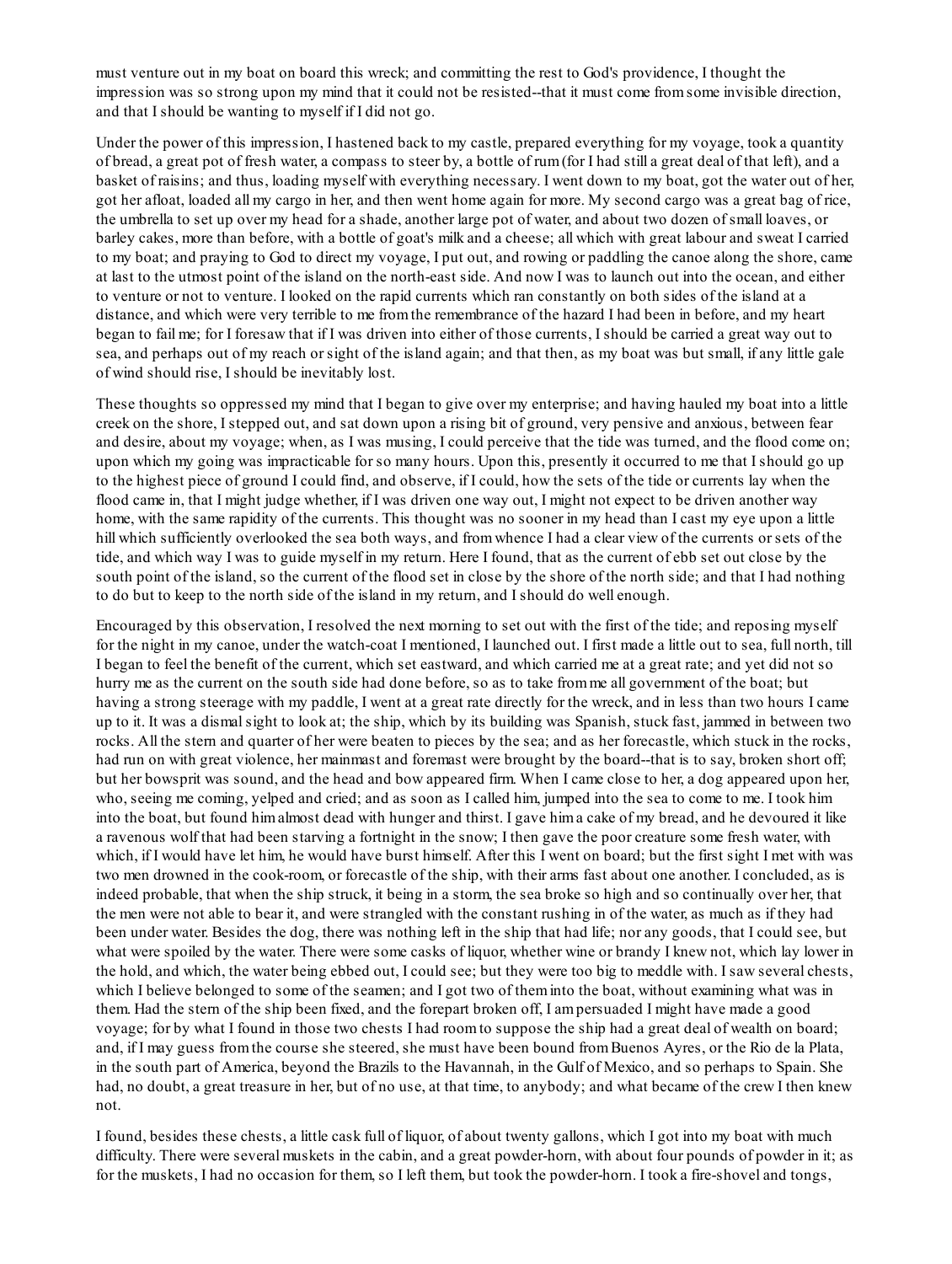which I wanted extremely, as also two little brass kettles, a copper pot to make chocolate, and a gridiron; and with this cargo, and the dog, I came away, the tide beginning to make home again--and the same evening, about an hour within night, I reached the island again, weary and fatigued to the last degree. I reposed that night in the boat and in the morning I resolved to harbour what I had got in my new cave, and not carry it home to my castle. After refreshing myself, I got all my cargo on shore, and began to examine the particulars. The cask of liquor I found to be a kind of rum, but not such as we had at the Brazils; and, in a word, not at all good; but when I came to open the chests, I found several things of great use to me--for example, I found in one a fine case of bottles, of an extraordinary kind, and filled with cordial waters, fine and very good; the bottles held about three pints each, and were tipped with silver. I found two pots of very good succades, or sweetmeats, so fastened also on the top that the salt-water had not hurt them; and two more of the same, which the water had spoiled. I found some very good shirts, which were very welcome to me; and about a dozen and a half of white linen handkerchiefs and coloured neckcloths; the former were also very welcome, being exceedingly refreshing to wipe my face in a hot day. Besides this, when I came to the till in the chest, I found there three great bags of pieces of eight, which held about eleven hundred pieces in all; and in one of them, wrapped up in a paper, sixdoubloons of gold, and some small bars or wedges of gold; I suppose they might all weigh near a pound. In the other chest were some clothes, but of little value; but, by the circumstances, it must have belonged to the gunner's mate; though there was no powder in it, except two pounds of fine glazed powder, in three flasks, kept, I suppose, for charging their fowling-pieces on occasion. Upon the whole, I got very little by this voyage that was of any use to me; for, as to the money, I had no manner of occasion for it; it was to me as the dirt under my feet, and I would have given it all for three or four pair of English shoes and stockings, which were things I greatly wanted, but had had none on my feet for many years. I had, indeed, got two pair of shoes now, which I took off the feet of two drowned men whomI saw in the wreck, and I found two pair more in one of the chests, which were very welcome to me; but they were not like our English shoes, either for ease or service, being rather what we call pumps than shoes. I found in this seaman's chest about fifty pieces of eight, in rials, but no gold: I supposed this belonged to a poorer man than the other, which seemed to belong to some officer. Well, however, I lugged this money home to my cave, and laid it up, as I had done that before which I had brought fromour own ship; but it was a great pity, as I said, that the other part of this ship had not come to my share: for I amsatisfied I might have loaded my canoe several times over with money; and, thought I, if I ever escape to England, it might lie here safe enough till I come again and fetch it.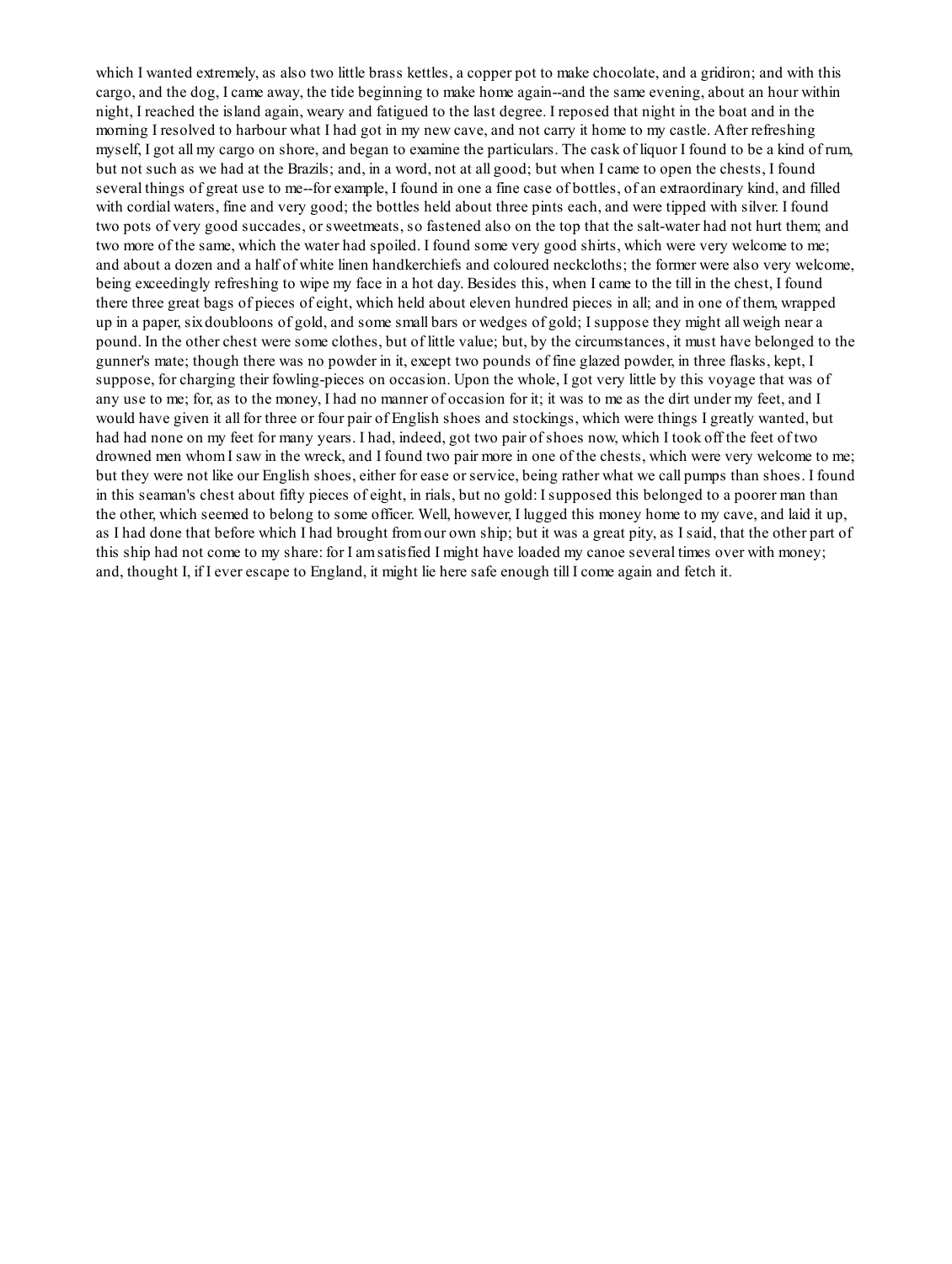#### **CHAPTER XIV--A DREAM REALISED**

Having now brought all my things on shore and secured them, I went back to my boat, and rowed or paddled her along the shore to her old harbour, where I laid her up, and made the best of my way to my old habitation, where I found everything safe and quiet. I began now to repose myself, live after my old fashion, and take care of my family affairs; and for a while I lived easy enough, only that I was more vigilant than I used to be, looked out oftener, and did not go abroad so much; and if at any time I did stir with any freedom, it was always to the east part of the island, where I was pretty wellsatisfied the savages never came, and where I could go without so many precautions, and such a load of arms and ammunition as I always carried with me if I went the other way. I lived in this condition near two years more; but my unlucky head, that was always to let me know it was born to make my body miserable, was all these two years filled with projects and designs how, if it were possible, I might get away fromthis island: for sometimes I was for making another voyage to the wreck, though my reason told me that there was nothing left there worth the hazard of my voyage; sometimes for a ramble one way, sometimes another--and I believe verily, if I had had the boat that I went fromSallee in, I should have ventured to sea, bound anywhere, I knew not whither. I have been, in all my circumstances, a memento to those who are touched with the general plague of mankind, whence, for aught I know, one half of their miseries flow: I mean that of not being satisfied with the station wherein God and Nature hath placed them- for, not to look back upon my primitive condition, and the excellent advice of my father, the opposition to which was, as I may call it, my *original sin*, my subsequent mistakes of the same kind had been the means of my coming into this miserable condition; for had that Providence which so happily seated me at the Brazils as a planter blessed me with confined desires, and I could have been contented to have gone on gradually, I might have been by this time--I mean in the time of my being in this island--one of the most considerable planters in the Brazils--nay, I ampersuaded, that by the improvements I had made in that little time I lived there, and the increase I should probably have made if I had remained, I might have been worth a hundred thousand moidores--and what business had I to leave a settled fortune, a well-stocked plantation, improving and increasing, to turn supercargo to Guinea to fetch negroes, when patience and time would have so increased our stock at home, that we could have bought themat our own door fromthose whose business it was to fetch them? and though it had cost us something more, yet the difference of that price was by no means worth saving at so great a hazard. But as this is usually the fate of young heads, so reflection upon the folly of it is as commonly the exercise of more years, or of the dear-bought experience of time--so it was with me now; and yet so deep had the mistake taken root in my temper, that I could not satisfy myself in my station, but was continually poring upon the means and possibility of my escape fromthis place; and that I may, with greater pleasure to the reader, bring on the remaining part of my story, it may not be improper to give some account of my first conceptions on the subject of this foolish scheme for my escape, and how, and upon what foundation, I acted.

I amnow to be supposed retired into my castle, after my late voyage to the wreck, my frigate laid up and secured under water, as usual, and my condition restored to what it was before: I had more wealth, indeed, than I had before, but was not at all the richer; for I had no more use for it than the Indians of Peru had before the Spaniards came there.

It was one of the nights in the rainy season in March, the four-and-twentieth year of my first setting foot in this island of solitude, I was lying in my bed or hammock, awake, very well in health, had no pain, no distemper, no uneasiness of body, nor any uneasiness of mind more than ordinary, but could by no means close my eyes, that is, so as to sleep; no, not a wink all night long, otherwise than as follows: It is impossible to set down the innumerable crowd of thoughts that whirled through that great thoroughfare of the brain, the memory, in this night's time. I ran over the whole history of my life in miniature, or by abridgment, as I may call it, to my coming to this island, and also of that part of my life since I came to this island. In my reflections upon the state of my case since I came on shore on this island, I was comparing the happy posture of my affairs in the first years of my habitation here, with the life of anxiety, fear, and care which I had lived in ever since I had seen the print of a foot in the sand. Not that I did not believe the savages had frequented the island even all the while, and might have been several hundreds of themat times on shore there; but I had never known it, and was incapable of any apprehensions about it; my satisfaction was perfect, though my danger was the same, and I was as happy in not knowing my danger as if I had never really been exposed to it. This furnished my thoughts with many very profitable reflections, and particularly this one: How infinitely good that Providence is, which has provided, in its government of mankind, such narrow bounds to his sight and knowledge of things; and though he walks in the midst of so many thousand dangers, the sight of which, if discovered to him, would distract his mind and sink his spirits, he is kept serene and calm, by having the events of things hid fromhis eyes, and knowing nothing of the dangers which surround him.

After these thoughts had for some time entertained me, I came to reflect seriously upon the real danger I had been in for so many years in this very island, and how I had walked about in the greatest security, and with all possible tranquillity, even when perhaps nothing but the brow of a hill, a great tree, or the casual approach of night, had been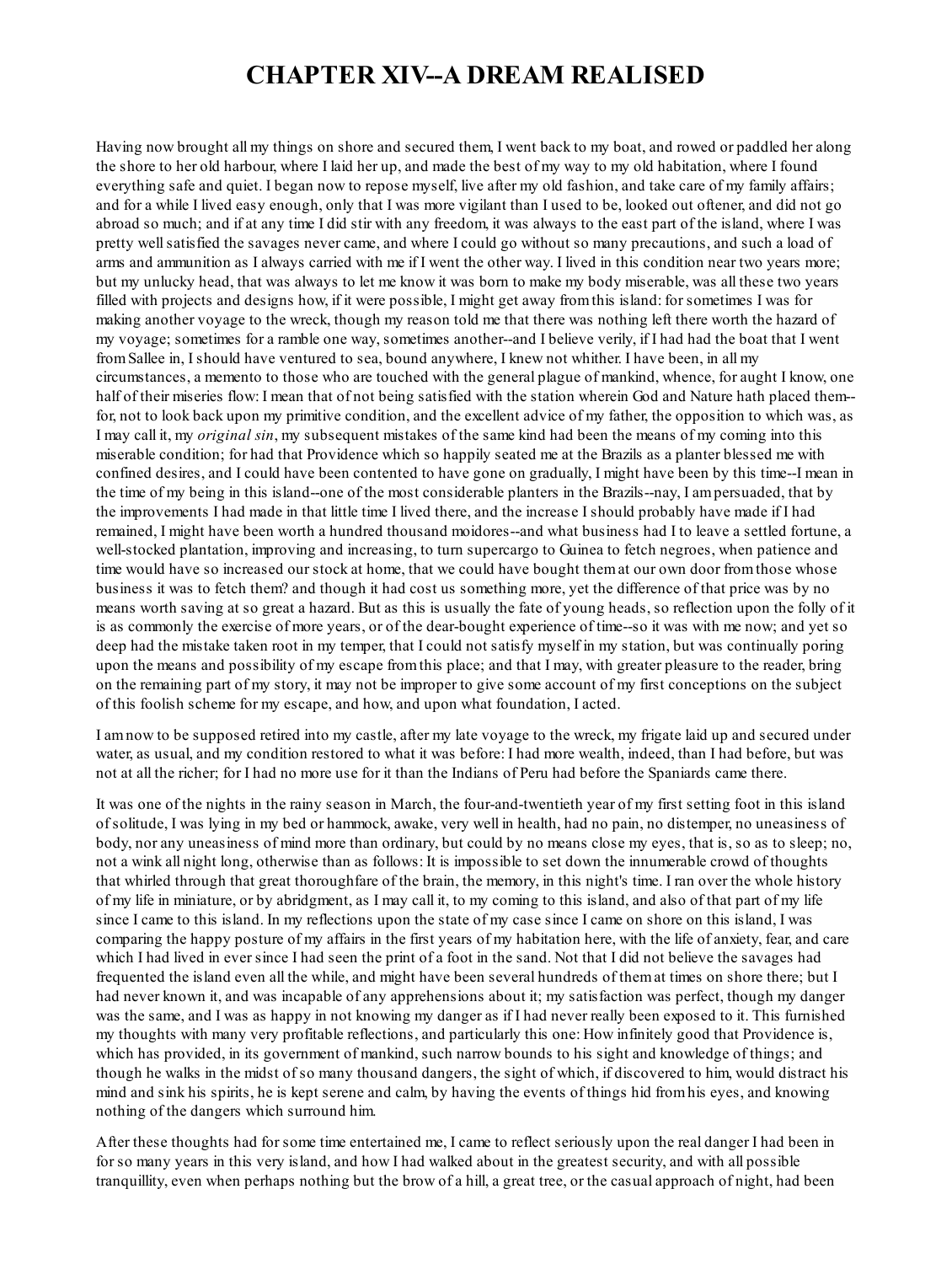between me and the worst kind of destruction--viz. that of falling into the hands of cannibals and savages, who would have seized on me with the same view as I would on a goat or turtle; and have thought it no more crime to kill and devour me than I did of a pigeon or a curlew. I would unjustly slander myself if I should say I was not sincerely thankful to my great Preserver, to whose singular protection I acknowledged, with great humanity, all these unknown deliverances were due, and without which I must inevitably have fallen into their merciless hands.

When these thoughts were over, my head was for some time taken up in considering the nature of these wretched creatures, I mean the savages, and how it came to pass in the world that the wise Governor of all things should give up any of His creatures to such inhumanity--nay, to something so much below even brutality itself--as to devour its own kind: but as this ended in some (at that time) fruitless speculations, it occurred to me to inquire what part of the world these wretches lived in? how far off the coast was fromwhence they came? what they ventured over so far fromhome for? what kind of boats they had? and why I might not order myself and my business so that I might be able to go over thither, as they were to come to me?

I never so much as troubled myself to consider what I should do with myself when I went thither; what would become of me if I fell into the hands of these savages; or how I should escape themif they attacked me; no, nor so much as how it was possible for me to reach the coast, and not to be attacked by some or other of them, without any possibility of delivering myself: and if I should not fall into their hands, what I should do for provision, or whither I should bend my course: none of these thoughts, I say, so much as came in my way; but my mind was wholly bent upon the notion of my passing over in my boat to the mainland. I looked upon my present condition as the most miserable that could possibly be; that I was not able to throw myself into anything but death, that could be called worse; and if I reached the shore of the main I might perhaps meet with relief, or I might coast along, as I did on the African shore, till I came to some inhabited country, and where I might find some relief; and after all, perhaps I might fall in with some Christian ship that might take me in: and if the worst came to the worst, I could but die, which would put an end to all these miseries at once. Pray note, all this was the fruit of a disturbed mind, an impatient temper, made desperate, as it were, by the long continuance of my troubles, and the disappointments I had met in the wreck I had been on board of, and where I had been so near obtaining what I so earnestly longed for--somebody to speak to, and to learn some knowledge fromthem of the place where I was, and of the probable means of my deliverance. I was agitated wholly by these thoughts; all my calmof mind, in my resignation to Providence, and waiting the issue of the dispositions of Heaven, seemed to be suspended; and I had as it were no power to turn my thoughts to anything but to the project of a voyage to the main, which came upon me with such force, and such an impetuosity of desire, that it was not to be resisted.

When this had agitated my thoughts for two hours or more, with such violence that it set my very blood into a ferment, and my pulse beat as if I had been in a fever, merely with the extraordinary fervour of my mind about it, Nature--as if I had been fatigued and exhausted with the very thoughts of it--threw me into a sound sleep. One would have thought I should have dreamed of it, but I did not, nor of anything relating to it, but I dreamed that as I was going out in the morning as usual frommy castle, I saw upon the shore two canoes and eleven savages coming to land, and that they brought with themanother savage whomthey were going to kill in order to eat him; when, on a sudden, the savage that they were going to kill jumped away, and ran for his life; and I thought in my sleep that he came running into my little thick grove before my fortification, to hide himself; and that I seeing himalone, and not perceiving that the others sought himthat way, showed myself to him, and smiling upon him, encouraged him: that he kneeled down to me, seeming to pray me to assist him; upon which I showed himmy ladder, made himgo up, and carried himinto my cave, and he became my servant; and that as soon as I had got this man, I said to myself, "Now I may certainly venture to the mainland, for this fellow willserve me as a pilot, and will tell me what to do, and whither to go for provisions, and whither not to go for fear of being devoured; what places to venture into, and what to shun." I waked with this thought; and was under such inexpressible impressions of joy at the prospect of my escape in my dream, that the disappointments which I felt upon coming to myself, and finding that it was no more than a dream, were equally extravagant the other way, and threw me into a very great dejection of spirits.

Upon this, however, I made this conclusion: that my only way to go about to attempt an escape was, to endeavour to get a savage into my possession: and, if possible, it should be one of their prisoners, whomthey had condemned to be eaten, and should bring hither to kill. But these thoughts still were attended with this difficulty: that it was impossible to effect this without attacking a whole caravan of them, and killing themall; and this was not only a very desperate attempt, and might miscarry, but, on the other hand, I had greatly scrupled the lawfulness of it to myself; and my heart trembled at the thoughts of shedding so much blood, though it was for my deliverance. I need not repeat the arguments which occurred to me against this, they being the same mentioned before; but though I had other reasons to offer now--viz. that those men were enemies to my life, and would devour me if they could; that it was self-preservation, in the highest degree, to deliver myself fromthis death of a life, and was acting in my own defence as much as if they were actually assaulting me, and the like; I say though these things argued for it, yet the thoughts of shedding human blood for my deliverance were very terrible to me, and such as I could by no means reconcile myself to for a great while.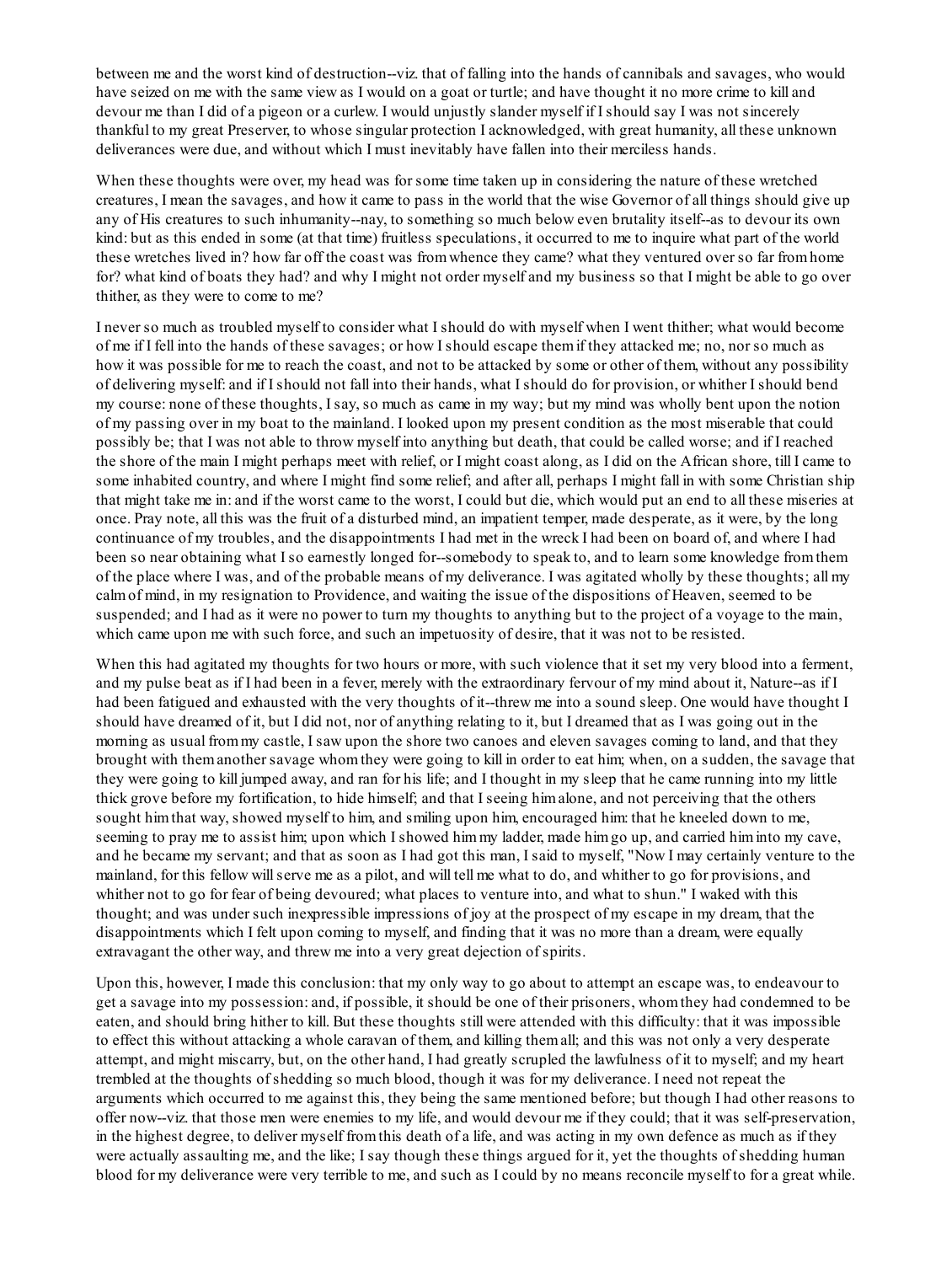However, at last, after many secret disputes with myself, and after great perplexities about it (for all these arguments, one way and another, struggled in my head a long time), the eager prevailing desire of deliverance at length mastered all the rest; and I resolved, if possible, to get one of these savages into my hands, cost what it would. My next thing was to contrive how to do it, and this, indeed, was very difficult to resolve on; but as I could pitch upon no probable means for it, so I resolved to put myself upon the watch, to see themwhen they came on shore, and leave the rest to the event; taking such measures as the opportunity should present, let what would be.

With these resolutions in my thoughts, I set myself upon the scout as often as possible, and indeed so often that I was heartily tired of it; for it was above a year and a half that I waited; and for great part of that time went out to the west end, and to the south-west corner of the island almost every day, to look for canoes, but none appeared. This was very discouraging, and began to trouble me much, though I cannot say that it did in this case (as it had done some time before) wear off the edge of my desire to the thing; but the longer it seemed to be delayed, the more eager I was for it: in a word, I was not at first so careful to shun the sight of these savages, and avoid being seen by them, as I was now eager to be upon them. Besides, I fancied myself able to manage one, nay, two or three savages, if I had them, so as to make thementirely slaves to me, to do whatever I should direct them, and to prevent their being able at any time to do me any hurt. It was a great while that I pleased myself with this affair; but nothing still presented itself; all my fancies and schemes came to nothing, for no savages came near me for a great while.

About a year and a half after I entertained these notions (and by long musing had, as it were, resolved themall into nothing, for want of an occasion to put theminto execution), I was surprised one morning by seeing no less than five canoes all on shore together on my side the island, and the people who belonged to themall landed and out of my sight. The number of them broke all my measures; for seeing so many, and knowing that they always came four or six, or sometimes more in a boat, I could not tell what to think of it, or how to take my measures to attack twenty or thirty men single-handed; so lay still in my castle, perplexed and discomforted. However, I put myself into the same position for an attack that I had formerly provided, and was just ready for action, if anything had presented. Having waited a good while, listening to hear if they made any noise, at length, being very impatient, I set my guns at the foot of my ladder, and clambered up to the top of the hill, by my two stages, as usual; standing so, however, that my head did not appear above the hill, so that they could not perceive me by any means. Here I observed, by the help of my perspective glass, that they were no less than thirty in number; that they had a fire kindled, and that they had meat dressed. How they had cooked it I knew not, or what it was; but they were all dancing, in I know not how many barbarous gestures and figures, their own way, round the fire.

While I was thus looking on them, I perceived, by my perspective, two miserable wretches dragged from the boats, where, it seems, they were laid by, and were now brought out for the slaughter. I perceived one of them immediately fall; being knocked down, I suppose, with a club or wooden sword, for that was their way; and two or three others were at work immediately, cutting himopen for their cookery, while the other victimwas left standing by himself, till they should be ready for him. In that very moment this poor wretch, seeing himself a little at liberty and unbound, Nature inspired himwith hopes of life, and he started away fromthem, and ran with incredible swiftness along the sands, directly towards me; I mean towards that part of the coast where my habitation was. I was dreadfully frightened, I must acknowledge, when I perceived himrun my way; and especially when, as I thought, I saw himpursued by the whole body: and now I expected that part of my dreamwas coming to pass, and that he would certainly take shelter in my grove; but I could not depend, by any means, upon my dream, that the other savages would not pursue himthither and find himthere. However, I kept my station, and my spirits began to recover when I found that there was not above three men that followed him; and still more was I encouraged, when I found that he outstripped themexceedingly in running, and gained ground on them; so that, if he could but hold out for half-an-hour, I saw easily he would fairly get away fromthemall.

There was between themand my castle the creek, which I mentioned often in the first part of my story, where I landed my cargoes out of the ship; and this I saw plainly he must necessarily swimover, or the poor wretch would be taken there; but when the savage escaping came thither, he made nothing of it, though the tide was then up; but plunging in, swamthrough in about thirty strokes, or thereabouts, landed, and ran with exceeding strength and swiftness. When the three persons came to the creek, I found that two of themcould swim, but the third could not, and that, standing on the other side, he looked at the others, but went no farther, and soon after went softly back again; which, as it happened, was very well for himin the end. I observed that the two who swamwere yet more than twice as strong swimming over the creek as the fellow was that fled fromthem. It came very warmly upon my thoughts, and indeed irresistibly, that now was the time to get me a servant, and, perhaps, a companion or assistant; and that I was plainly called by Providence to save this poor creature's life. I immediately ran down the ladders with all possible expedition, fetched my two guns, for they were both at the foot of the ladders, as I observed before, and getting up again with the same haste to the top of the hill, I crossed towards the sea; and having a very short cut, and all down hill, placed myself in the way between the pursuers and the pursued, hallowing aloud to himthat fled, who, looking back, was at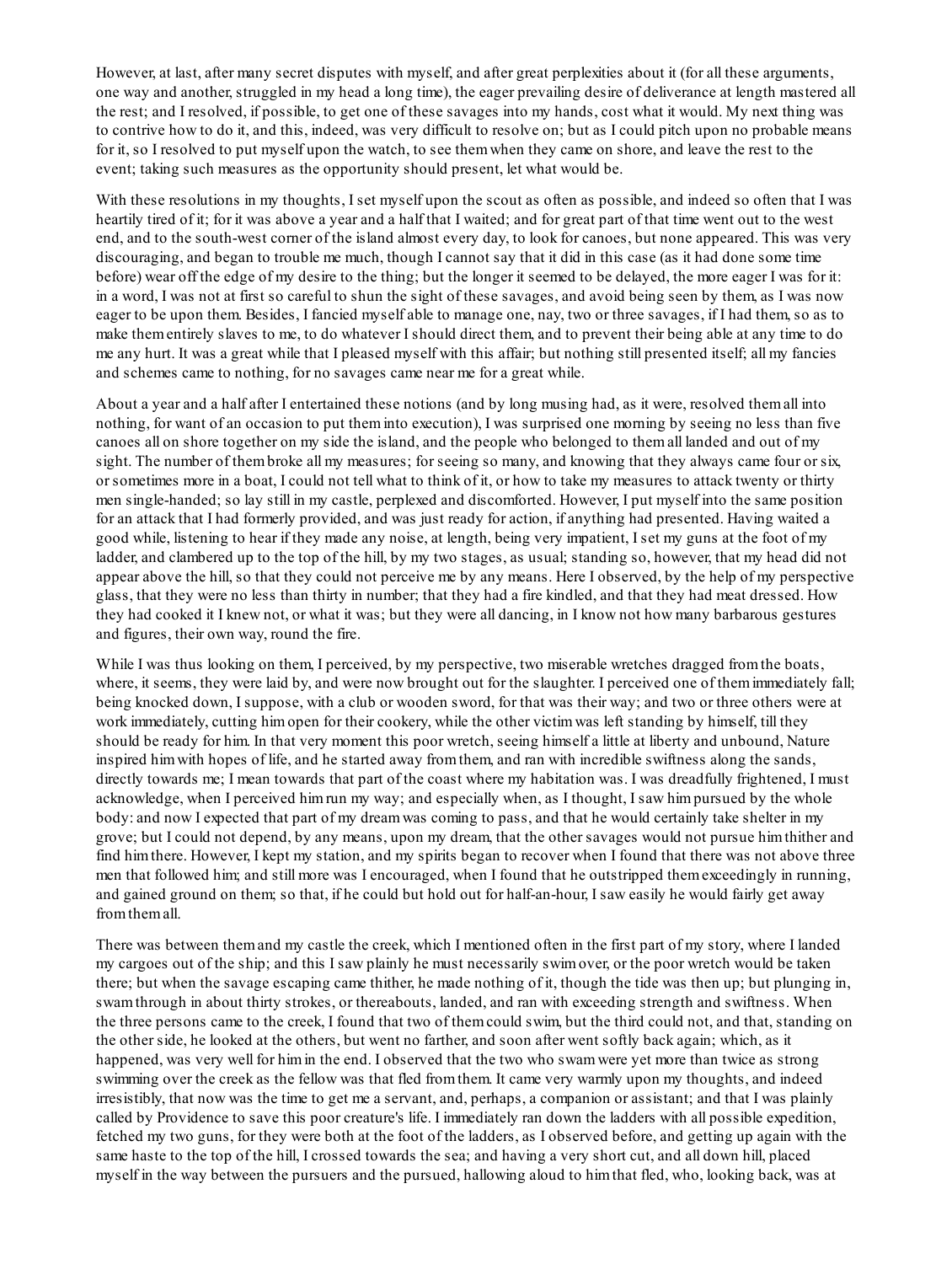first perhaps as much frightened at me as at them; but I beckoned with my hand to himto come back; and, in the meantime, I slowly advanced towards the two that followed; then rushing at once upon the foremost, I knocked him down with the stock of my piece. I was loath to fire, because I would not have the rest hear; though, at that distance, it would not have been easily heard, and being out of sight of the smoke, too, they would not have known what to make of it. Having knocked this fellow down, the other who pursued himstopped, as if he had been frightened, and I advanced towards him: but as I came nearer, I perceived presently he had a bow and arrow, and was fitting it to shoot at me:so I was then obliged to shoot at himfirst, which I did, and killed himat the first shot. The poor savage who fled, but had stopped, though he saw both his enemies fallen and killed, as he thought, yet was so frightened with the fire and noise of my piece that he stood stock still, and neither came forward nor went backward, though he seemed rather inclined still to fly than to come on. I hallooed again to him, and made signs to come forward, which he easily understood, and came a little way; then stopped again, and then a little farther, and stopped again; and I could then perceive that he stood trembling, as if he had been taken prisoner, and had just been to be killed, as his two enemies were. I beckoned to himagain to come to me, and gave himall the signs of encouragement that I could think of; and he came nearer and nearer, kneeling down every ten or twelve steps, in token of acknowledgment for saving his life. I smiled at him, and looked pleasantly, and beckoned to him to come still nearer; at length he came close to me; and then he kneeled down again, kissed the ground, and laid his head upon the ground, and taking me by the foot, set my foot upon his head; this, it seems, was in token of swearing to be my slave for ever. I took himup and made much of him, and encouraged himall I could. But there was more work to do yet; for I perceived the savage whomI had knocked down was not killed, but stunned with the blow, and began to come to himself: so I pointed to him, and showed him the savage, that he was not dead; upon this he spoke some words to me, and though I could not understand them, yet I thought they were pleasant to hear; for they were the first sound of a man's voice that I had heard, my own excepted, for above twenty-five years. But there was no time for such reflections now; the savage who was knocked down recovered himself so far as to sit up upon the ground, and I perceived that my savage began to be afraid; but when I saw that, I presented my other piece at the man, as if I would shoot him: upon this my savage, for so I call himnow, made a motion to me to lend himmy sword, which hung naked in a belt by my side, which I did. He no sooner had it, but he runs to his enemy, and at one blow cut off his head so cleverly, no executioner in Germany could have done it sooner or better; which I thought very strange for one who, I had reason to believe, never saw a sword in his life before, except their own wooden swords: however, it seems, as I learned afterwards, they make their wooden swords so sharp, so heavy, and the wood is so hard, that they will even cut off heads with them, ay, and arms, and that at one blow, too. When he had done this, he comes laughing to me in sign of triumph, and brought me the sword again, and with abundance of gestures which I did not understand, laid it down, with the head of the savage that he had killed, just before me. But that which astonished himmost was to know how I killed the other Indian so far off; so, pointing to him, he made signs to me to let him go to him; and I bade him go, as well as I could. When he came to him, he stood like one amazed, looking at him, turning himfirst on one side, then on the other; looked at the wound the bullet had made, which it seems was just in his breast, where it had made a hole, and no great quantity of blood had followed; but he had bled inwardly, for he was quite dead. He took up his bow and arrows, and came back; so I turned to go away, and beckoned himto follow me, making signs to himthat more might come after them. Upon this he made signs to me that he should bury themwith sand, that they might not be seen by the rest, if they followed; and so I made signs to him again to do so. He fell to work; and in an instant he had scraped a hole in the sand with his hands big enough to bury the first in, and then dragged himinto it, and covered him; and did so by the other also; I believe he had himburied themboth in a quarter of an hour. Then, calling away, I carried him, not to my castle, but quite away to my cave, on the farther part of the island: so I did not let my dream come to pass in that part, that he came into my grove for shelter. Here I gave himbread and a bunch of raisins to eat, and a draught of water, which I found he was indeed in great distress for, fromhis running: and having refreshed him, I made signs for himto go and lie down to sleep, showing him a place where I had laid some rice-straw, and a blanket upon it, which I used to sleep upon myself sometimes; so the poor creature lay down, and went to sleep.

He was a comely, handsome fellow, perfectly well made, with straight, strong limbs, not too large; tall, and well-shaped; and, as I reckon, about twenty-sixyears of age. He had a very good countenance, not a fierce and surly aspect, but seemed to have something very manly in his face; and yet he had all the sweetness and softness of a European in his countenance, too, especially when he smiled. His hair was long and black, not curled like wool; his forehead very high and large; and a great vivacity and sparkling sharpness in his eyes. The colour of his skin was not quite black, but very tawny; and yet not an ugly, yellow, nauseous tawny, as the Brazilians and Virginians, and other natives of America are, but of a bright kind of a dun olive-colour, that had in it something very agreeable, though not very easy to describe. His face was round and plump; his nose small, not flat, like the negroes; a very good mouth, thin lips, and his fine teeth wellset, and as white as ivory.

After he had slumbered, rather than slept, about half-an-hour, he awoke again, and came out of the cave to me: for I had been milking my goats which I had in the enclosure just by: when he espied me he came running to me, laying himself down again upon the ground, with all the possible signs of an humble, thankful disposition, making a great many antic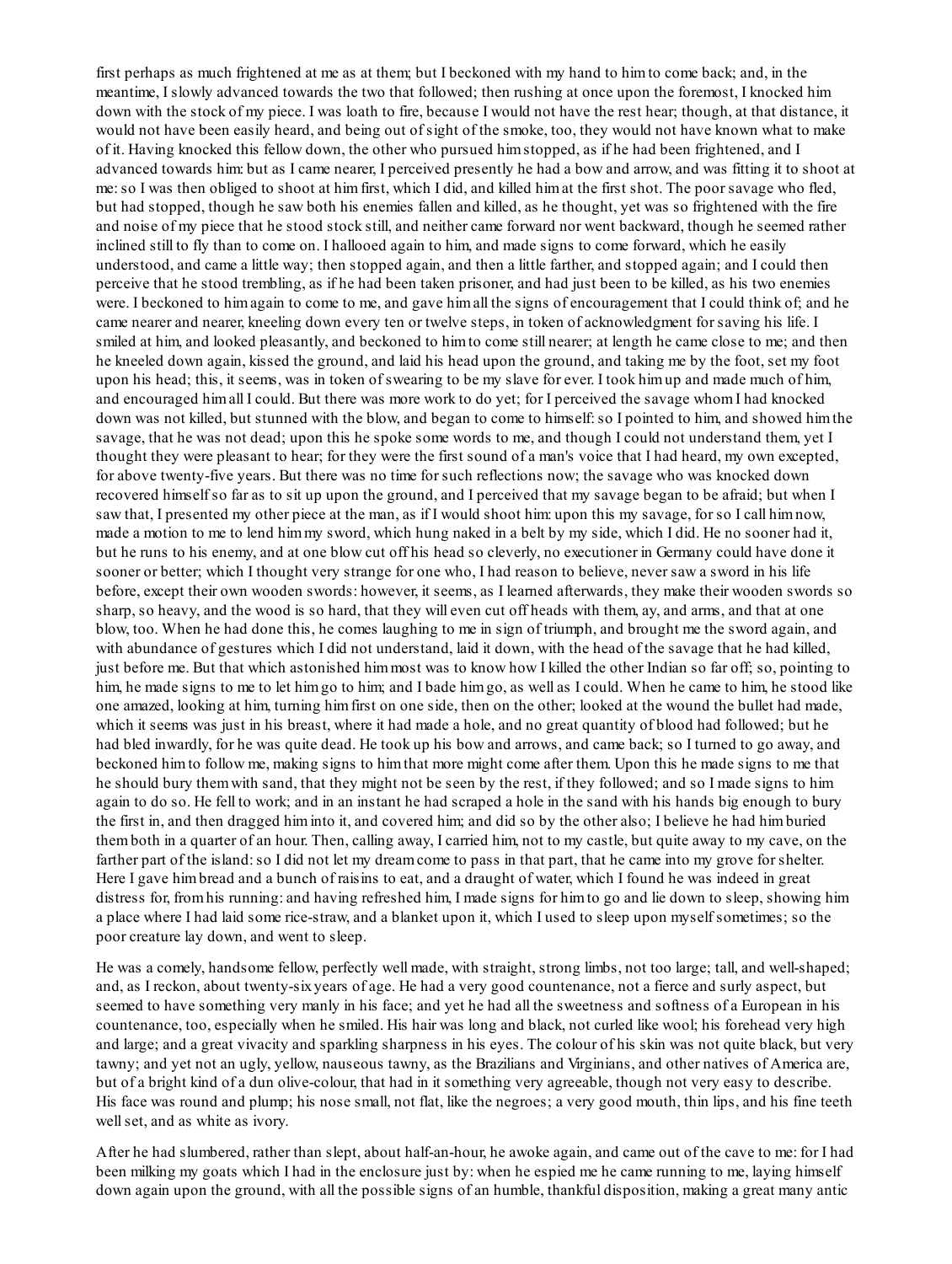gestures to show it. At last he lays his head flat upon the ground, close to my foot, and sets my other foot upon his head, as he had done before; and after this made all the signs to me of subjection, servitude, and submission imaginable, to let me know how he would serve me so long as he lived. I understood himin many things, and let him know I was very well pleased with him. In a little time I began to speak to him; and teach himto speak to me: and first, I let himknow his name should be Friday, which was the day I saved his life: I called himso for the memory of the time. I likewise taught himto say Master; and then let himknow that was to be my name: I likewise taught himto say Yes and No and to know the meaning of them. I gave himsome milk in an earthen pot, and let himsee me drink it before him, and sop my bread in it; and gave him a cake of bread to do the like, which he quickly complied with, and made signs that it was very good for him. I kept there with himall that night; but as soon as it was day I beckoned to himto come with me, and let himknow I would give himsome clothes; at which he seemed very glad, for he was stark naked. As we went by the place where he had buried the two men, he pointed exactly to the place, and showed me the marks that he had made to find themagain, making signs to me that we should dig themup again and eat them. At this I appeared very angry, expressed my abhorrence of it, made as if I would vomit at the thoughts of it, and beckoned with my hand to him to come away, which he did immediately, with great submission. I then led himup to the top of the hill, to see if his enemies were gone; and pulling out my glass I looked, and saw plainly the place where they had been, but no appearance of themor their canoes; so that it was plain they were gone, and had left their two comrades behind them, without any search after them.

But I was not content with this discovery; but having now more courage, and consequently more curiosity, I took my man Friday with me, giving himthe sword in his hand, with the bow and arrows at his back, which I found he could use very dexterously, making himcarry one gun for me, and I two for myself; and away we marched to the place where these creatures had been; for I had a mind now to get some further intelligence of them. When I came to the place my very blood ran chill in my veins, and my heart sunk within me, at the horror of the spectacle; indeed, it was a dreadful sight, at least it was so to me, though Friday made nothing of it. The place was covered with human bones, the ground dyed with their blood, and great pieces of flesh left here and there, half-eaten, mangled, and scorched; and, in short, all the tokens of the triumphant feast they had been making there, after a victory over their enemies. I saw three skulls, five hands, and the bones of three or four legs and feet, and abundance of other parts of the bodies; and Friday, by his signs, made me understand that they brought over four prisoners to feast upon; that three of themwere eaten up, and that he, pointing to himself, was the fourth; that there had been a great battle between themand their next king, of whose subjects, it seems, he had been one, and that they had taken a great number of prisoners; all which were carried to several places by those who had taken themin the fight, in order to feast upon them, as was done here by these wretches upon those they brought hither.

I caused Friday to gather all the skulls, bones, flesh, and whatever remained, and lay themtogether in a heap, and make a great fire upon it, and burn themall to ashes. I found Friday had still a hankering stomach after some of the flesh, and was still a cannibal in his nature; but I showed so much abhorrence at the very thoughts of it, and at the least appearance of it, that he durst not discover it: for I had, by some means, let himknow that I would kill himif he offered it.

When he had done this, we came back to our castle; and there I fell to work for my man Friday; and first of all, I gave hima pair of linen drawers, which I had out of the poor gunner's chest I mentioned, which I found in the wreck, and which, with a little alteration, fitted himvery well; and then I made hima jerkin of goat's skin, as well as my skill would allow (for I was now grown a tolerably good tailor); and I gave hima cap which I made of hare's skin, very convenient, and fashionable enough; and thus he was clothed, for the present, tolerably well, and was mighty well pleased to see himself almost as well clothed as his master. It is true he went awkwardly in these clothes at first: wearing the drawers was very awkward to him, and the sleeves of the waistcoat galled his shoulders and the inside of his arms; but a little easing themwhere he complained they hurt him, and using himself to them, he took to themat length very well.

The next day, after I came home to my hutch with him, I began to consider where I should lodge him: and that I might do well for himand yet be perfectly easy myself, I made a little tent for himin the vacant place between my two fortifications, in the inside of the last, and in the outside of the first. As there was a door or entrance there into my cave, I made a formal framed door-case, and a door to it, of boards, and set it up in the passage, a little within the entrance; and, causing the door to open in the inside, I barred it up in the night, taking in my ladders, too; so that Friday could no way come at me in the inside of my innermost wall, without making so much noise in getting over that it must needs awaken me; for my first wall had now a complete roof over it of long poles, covering all my tent, and leaning up to the side of the hill; which was again laid across with smaller sticks, instead of laths, and then thatched over a great thickness with the rice-straw, which was strong, like reeds; and at the hole or place which was left to go in or out by the ladder I had placed a kind of trap-door, which, if it had been attempted on the outside, would not have opened at all, but would have fallen down and made a great noise--as to weapons, I took themall into my side every night. But I needed none of all this precaution; for never man had a more faithful, loving, sincere servant than Friday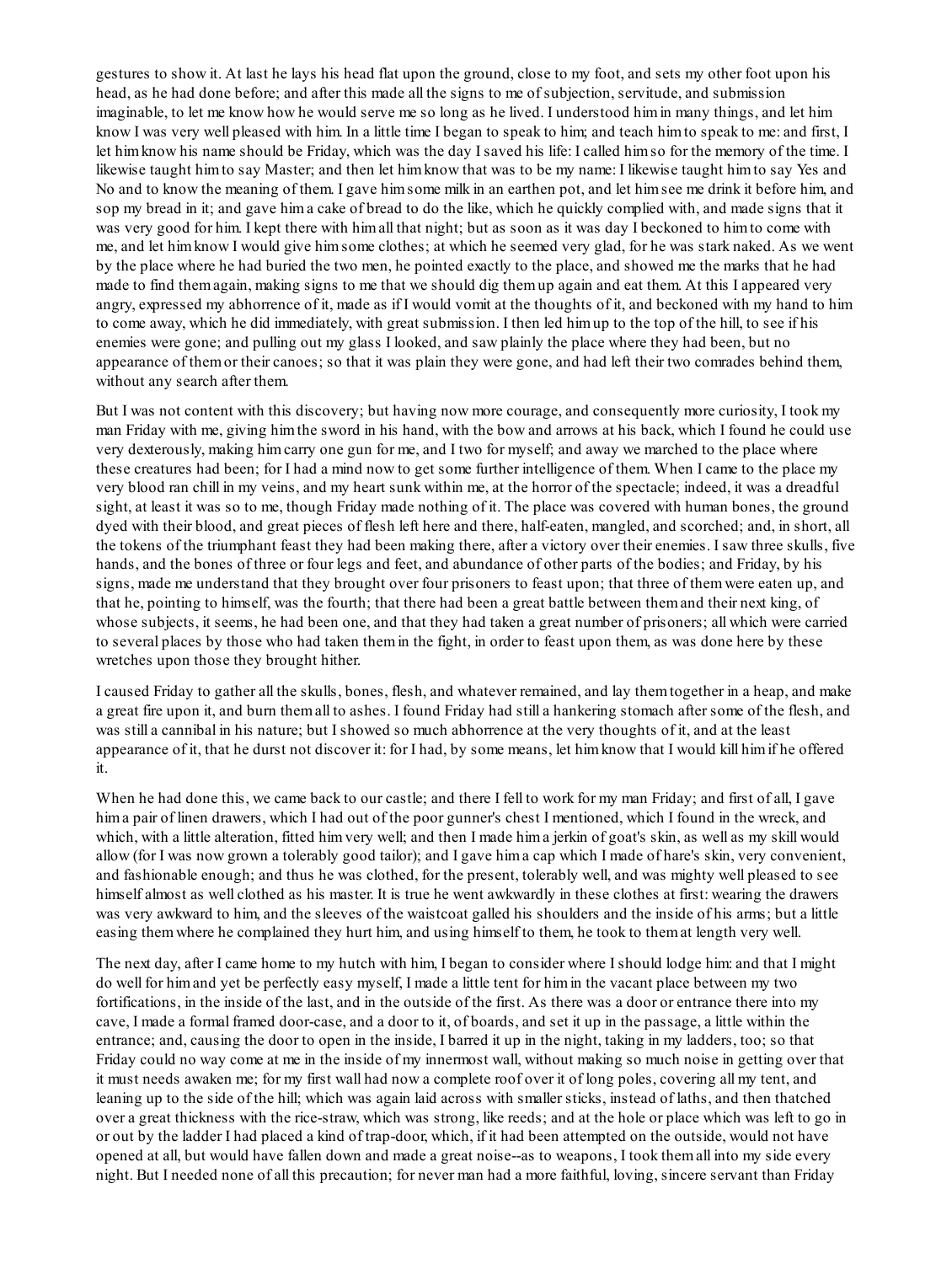was to me: without passions, sullenness, or designs, perfectly obliged and engaged; his very affections were tied to me, like those of a child to a father; and I daresay he would have sacrificed his life to save mine upon any occasion whatsoever--the many testimonies he gave me of this put it out of doubt, and soon convinced me that I needed to use no precautions for my safety on his account.

This frequently gave me occasion to observe, and that with wonder, that however it had pleased God in His providence, and in the government of the works of His hands, to take fromso great a part of the world of His creatures the best uses to which their faculties and the powers of their souls are adapted, yet that He has bestowed upon them the same powers, the same reason, the same affections, the same sentiments of kindness and obligation, the same passions and resentments of wrongs, the same sense of gratitude, sincerity, fidelity, and all the capacities of doing good and receiving good that He has given to us; and that when He pleases to offer themoccasions of exerting these, they are as ready, nay, more ready, to apply themto the right uses for which they were bestowed than we are. This made me very melancholy sometimes, in reflecting, as the several occasions presented, how mean a use we make of all these, even though we have these powers enlightened by the great lamp of instruction, the Spirit of God, and by the knowledge of His word added to our understanding; and why it has pleased God to hide the like saving knowledge fromso many millions of souls, who, if I might judge by this poor savage, would make a much better use of it than we did. Fromhence I sometimes was led too far, to invade the sovereignty of Providence, and, as it were, arraign the justice of so arbitrary a disposition of things, that should hide that sight fromsome, and reveal it to others, and yet expect a like duty fromboth; but I shut it up, and checked my thoughts with this conclusion: first, that we did not know by what light and law these should be condemned; but that as God was necessarily, and by the nature of His being, infinitely holy and just, so it could not be, but if these creatures were all sentenced to absence from Himself, it was on account of sinning against that light which, as the Scripture says, was a law to themselves, and by such rules as their consciences would acknowledge to be just, though the foundation was not discovered to us; and secondly, that still as we all are the clay in the hand of the potter, no vessel could say to him, "Why hast thou formed me thus?"

But to return to my new companion. I was greatly delighted with him, and made it my business to teach himeverything that was proper to make himuseful, handy, and helpful; but especially to make himspeak, and understand me when I spoke; and he was the aptest scholar that ever was; and particularly was so merry, so constantly diligent, and so pleased when he could but understand me, or make me understand him, that it was very pleasant for me to talk to him. Now my life began to be so easy that I began to say to myself that could I but have been safe frommore savages, I cared not if I was never to remove fromthe place where I lived.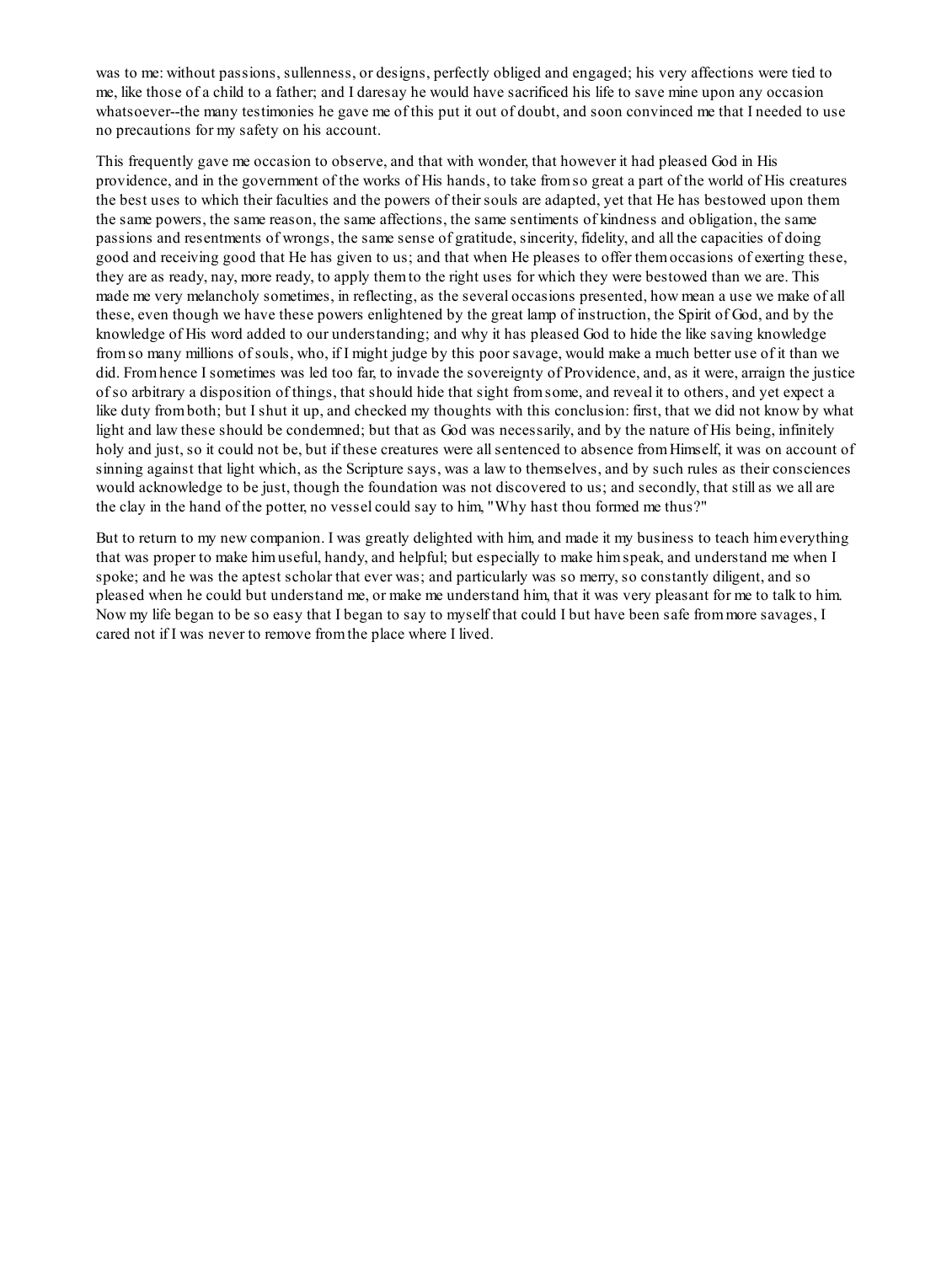## **CHAPTER XV--FRIDAY'S EDUCATION**

After I had been two or three days returned to my castle, I thought that, in order to bring Friday off fromhis horrid way of feeding, and fromthe relish of a cannibal's stomach, I ought to let himtaste other flesh; so I took himout with me one morning to the woods. I went, indeed, intending to kill a kid out of my own flock; and bring it home and dress it; but as I was going I saw a she-goat lying down in the shade, and two young kids sitting by her. I catched hold of Friday. "Hold," said I, "stand still;" and made signs to himnot to stir: immediately I presented my piece, shot, and killed one of the kids. The poor creature, who had at a distance, indeed, seen me kill the savage, his enemy, but did not know, nor could imagine how it was done, was sensibly surprised, trembled, and shook, and looked so amazed that I thought he would have sunk down. He did not see the kid I shot at, or perceive I had killed it, but ripped up his waistcoat to feel whether he was not wounded; and, as I found presently, thought I was resolved to kill him: for he came and kneeled down to me, and embracing my knees, said a great many things I did not understand; but I could easily see the meaning was to pray me not to kill him.

I soon found a way to convince himthat I would do himno harm; and taking himup by the hand, laughed at him, and pointing to the kid which I had killed, beckoned to himto run and fetch it, which he did: and while he was wondering, and looking to see how the creature was killed, I loaded my gun again. By-and-by I saw a great fowl, like a hawk, sitting upon a tree within shot; so, to let Friday understand a little what I would do, I called himto me again, pointed at the fowl, which was indeed a parrot, though I thought it had been a hawk; I say, pointing to the parrot, and to my gun, and to the ground under the parrot, to let himsee I would make it fall, I made himunderstand that I would shoot and kill that bird; accordingly, I fired, and bade himlook, and immediately he saw the parrot fall. He stood like one frightened again, notwithstanding all I had said to him; and I found he was the more amazed, because he did not see me put anything into the gun, but thought that there must be some wonderful fund of death and destruction in that thing, able to kill man, beast, bird, or anything near or far off; and the astonishment this created in himwas such as could not wear off for a long time; and I believe, if I would have let him, he would have worshipped me and my gun. As for the gun itself, he would not so much as touch it for several days after; but he would speak to it and talk to it, as if it had answered him, when he was by himself; which, as I afterwards learned of him, was to desire it not to kill him. Well, after his astonishment was a little over at this, I pointed to himto run and fetch the bird I had shot, which he did, but stayed some time; for the parrot, not being quite dead, had fluttered away a good distance fromthe place where she fell: however, he found her, took her up, and brought her to me; and as I had perceived his ignorance about the gun before, I took this advantage to charge the gun again, and not to let himsee me do it, that I might be ready for any other mark that might present; but nothing more offered at that time: so I brought home the kid, and the same evening I took the skin off, and cut it out as well as I could; and having a pot fit for that purpose, I boiled or stewed some of the flesh, and made some very good broth. After I had begun to eat some I gave some to my man, who seemed very glad of it, and liked it very well; but that which was strangest to himwas to see me eat salt with it. He made a sign to me that the salt was not good to eat; and putting a little into his own mouth, he seemed to nauseate it, and would spit and sputter at it, washing his mouth with fresh water after it: on the other hand, I took some meat into my mouth without salt, and I pretended to spit and sputter for want of salt, as much as he had done at the salt; but it would not do; he would never care for salt with meat or in his broth; at least, not for a great while, and then but a very little.

Having thus fed himwith boiled meat and broth, I was resolved to feast himthe next day by roasting a piece of the kid: this I did by hanging it before the fire on a string, as I had seen many people do in England, setting two poles up, one on each side of the fire, and one across the top, and tying the string to the cross stick, letting the meat turn continually. This Friday admired very much; but when he came to taste the flesh, he took so many ways to tell me how well he liked it, that I could not but understand him: and at last he told me, as well as he could, he would never eat man's flesh any more, which I was very glad to hear.

The next day I set himto work beating some corn out, and sifting it in the manner I used to do, as I observed before; and he soon understood how to do it as well as I, especially after he had seen what the meaning of it was, and that it was to make bread of; for after that I let himsee me make my bread, and bake it too; and in a little time Friday was able to do all the work for me as well as I could do it myself.

I began now to consider, that having two mouths to feed instead of one, I must provide more ground for my harvest, and plant a larger quantity of corn than I used to do; so I marked out a larger piece of land, and began the fence in the same manner as before, in which Friday worked not only very willingly and very hard, but did it very cheerfully: and I told himwhat it was for; that it was for corn to make more bread, because he was now with me, and that I might have enough for himand myself too. He appeared very sensible of that part, and let me know that he thought I had much more labour upon me on his account than I had for myself; and that he would work the harder for me if I would tell him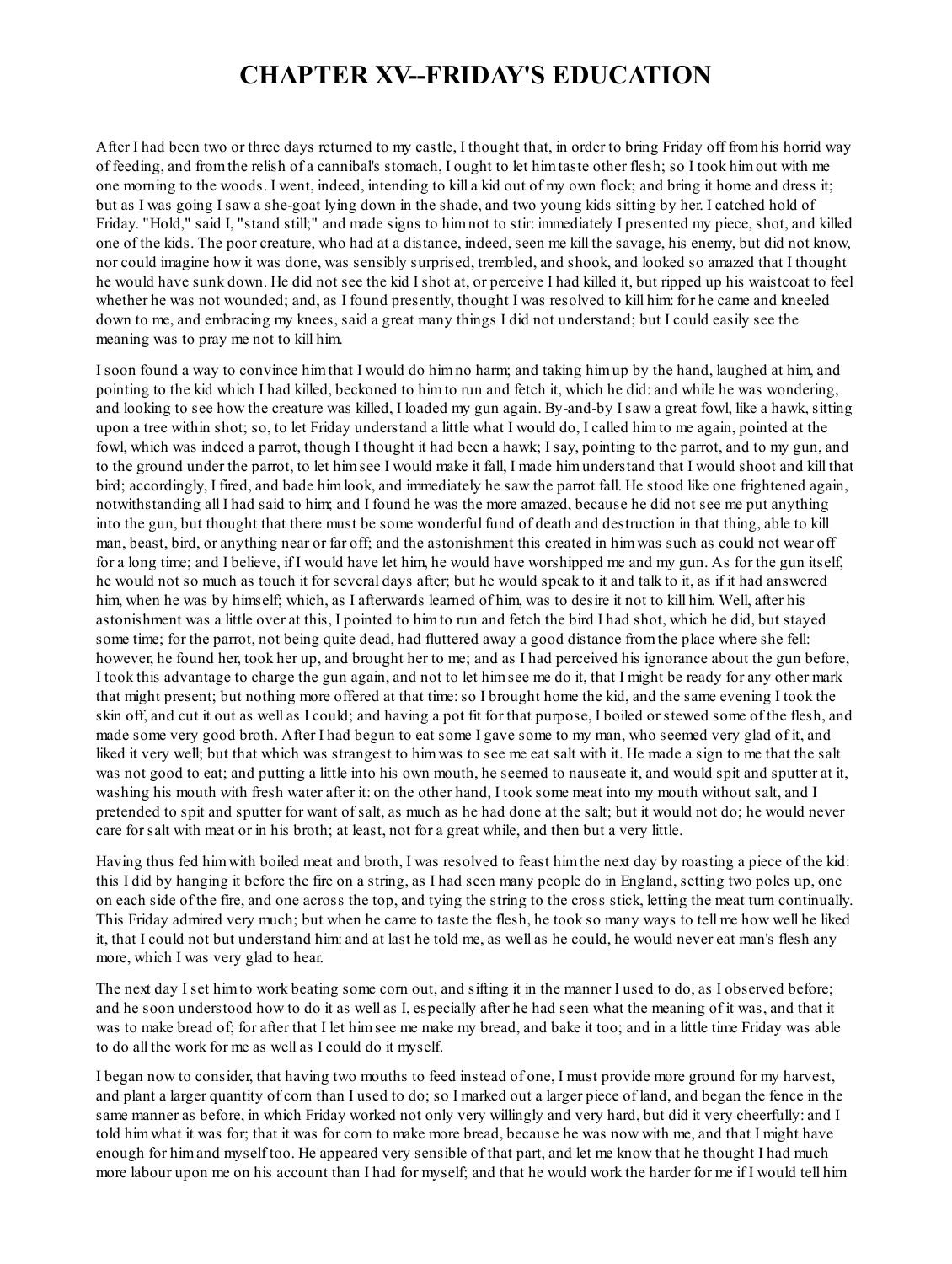what to do.

This was the pleasantest year of all the life I led in this place. Friday began to talk pretty well, and understand the names of almost everything I had occasion to call for, and of every place I had to send himto, and talked a great deal to me; so that, in short, I began now to have some use for my tongue again, which, indeed, I had very little occasion for before. Besides the pleasure of talking to him, I had a singular satisfaction in the fellow himself: his simple, unfeigned honesty appeared to me more and more every day, and I began really to love the creature; and on his side I believe he loved me more than it was possible for himever to love anything before.

I had a mind once to try if he had any inclination for his own country again; and having taught himEnglish so well that he could answer me almost any question, I asked himwhether the nation that he belonged to never conquered in battle? At which he smiled, and said--"Yes, yes, we always fight the better;" that is, he meant always get the better in fight; and so we began the following discourse:--

*Master*.--You always fight the better; how came you to be taken prisoner, then, Friday?

*Friday*.--My nation beat much for all that.

*Master*.--How beat? If your nation beat them, how came you to be taken?

*Friday*.--They more many than my nation, in the place where me was; they take one, two, three, and me: my nation over-beat themin the yonder place, where me no was; there my nation take one, two, great thousand.

*Master*.--But why did not your side recover you fromthe hands of your enemies, then?

*Friday*.--They run, one, two, three, and me, and make go in the canoe; my nation have no canoe that time.

*Master*.--Well, Friday, and what does your nation do with the men they take? Do they carry themaway and eat them, as these did?

*Friday*.--Yes, my nation eat mans too; eat all up.

*Master*.--Where do they carry them?

*Friday*.--Go to other place, where they think.

*Master*.--Do they come hither?

*Friday*.--Yes, yes, they come hither; come other else place.

*Master*.--Have you been here with them?

*Friday*.--Yes, I have been here (points to the NW. side of the island, which, it seems, was their side).

By this I understood that my man Friday had formerly been among the savages who used to come on shore on the farther part of the island, on the same man-eating occasions he was now brought for; and some time after, when I took the courage to carry himto that side, being the same I formerly mentioned, he presently knew the place, and told me he was there once, when they ate up twenty men, two women, and one child; he could not tell twenty in English, but he numbered themby laying so many stones in a row, and pointing to me to tell themover.

I have told this passage, because it introduces what follows: that after this discourse I had with him, I asked himhow far it was fromour island to the shore, and whether the canoes were not often lost. He told me there was no danger, no canoes ever lost: but that after a little way out to sea, there was a current and wind, always one way in the morning, the other in the afternoon. This I understood to be no more than the sets of the tide, as going out or coming in; but I afterwards understood it was occasioned by the great draft and refluxof the mighty river Orinoco, in the mouth or gulf of which river, as I found afterwards, our island lay; and that this land, which I perceived to be W. and NW., was the great island Trinidad, on the north point of the mouth of the river. I asked Friday a thousand questions about the country, the inhabitants, the sea, the coast, and what nations were near; he told me all he knew with the greatest openness imaginable. I asked himthe names of the several nations of his sort of people, but could get no other name than Caribs; fromwhence I easily understood that these were the Caribbees, which our maps place on the part of America which reaches fromthe mouth of the river Orinoco to Guiana, and onwards to St. Martha. He told me that up a great way beyond the moon, that was beyond the setting of the moon, which must be west fromtheir country, there dwelt white bearded men, like me, and pointed to my great whiskers, which I mentioned before; and that they had killed much mans, that was his word: by all which I understood he meant the Spaniards, whose cruelties in America had been spread over the whole country, and were remembered by all the nations fromfather to son.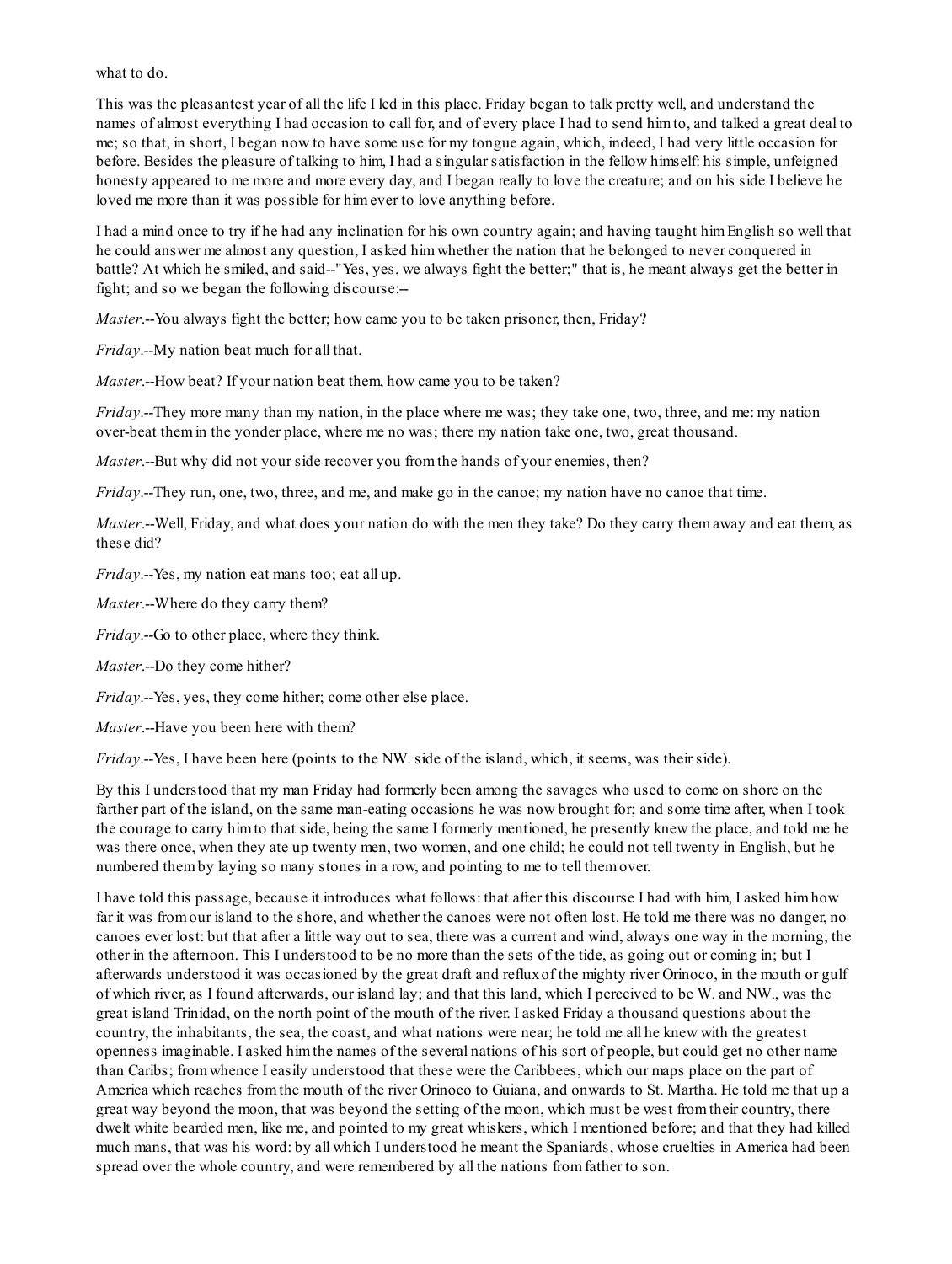I inquired if he could tell me how I might go fromthis island, and get among those white men. He told me, "Yes, yes, you may go in two canoe." I could not understand what he meant, or make himdescribe to me what he meant by two canoe, till at last, with great difficulty, I found he meant it must be in a large boat, as big as two canoes. This part of Friday's discourse I began to relish very well; and fromthis time I entertained some hopes that, one time or other, I might find an opportunity to make my escape fromthis place, and that this poor savage might be a means to help me.

During the long time that Friday had now been with me, and that he began to speak to me, and understand me, I was not wanting to lay a foundation of religious knowledge in his mind; particularly I asked himone time, who made him. The creature did not understand me at all, but thought I had asked who was his father--but I took it up by another handle, and asked himwho made the sea, the ground we walked on, and the hills and woods. He told me, "It was one Benamuckee, that lived beyond all;" he could describe nothing of this great person, but that he was very old, "much older," he said, "than the sea or land, than the moon or the stars." I asked himthen, if this old person had made all things, why did not all things worship him? He looked very grave, and, with a perfect look of innocence, said, "All things say O to him." I asked himif the people who die in his country went away anywhere? He said, "Yes; they all went to Benamuckee." Then I asked himwhether those they eat up went thither too. He said, "Yes."

Fromthese things, I began to instruct himin the knowledge of the true God; I told himthat the great Maker of all things lived up there, pointing up towards heaven; that He governed the world by the same power and providence by which He made it; that He was omnipotent, and could do everything for us, give everything to us, take everything fromus; and thus, by degrees, I opened his eyes. He listened with great attention, and received with pleasure the notion of Jesus Christ being sent to redeemus; and of the manner of making our prayers to God, and His being able to hear us, even in heaven. He told me one day, that if our God could hear us, up beyond the sun, he must needs be a greater God than their Benamuckee, who lived but a little way off, and yet could not hear till they went up to the great mountains where he dwelt to speak to them. I asked him if ever he went thither to speak to him. He said, "No; they never went that were young men; none went thither but the old men," whomhe called their Oowokakee; that is, as I made himexplain to me, their religious, or clergy; and that they went to say O (so he called saying prayers), and then came back and told themwhat Benamuckee said. By this I observed, that there is priestcraft even among the most blinded, ignorant pagans in the world; and the policy of making a secret of religion, in order to preserve the veneration of the people to the clergy, not only to be found in the Roman, but, perhaps, among all religions in the world, even among the most brutish and barbarous savages.

I endeavoured to clear up this fraud to my man Friday; and told himthat the pretence of their old men going up to the mountains to say O to their god Benamuckee was a cheat; and their bringing word fromthence what he said was much more so; that if they met with any answer, or spake with any one there, it must be with an evilspirit; and then I entered into a long discourse with himabout the devil, the origin of him, his rebellion against God, his enmity to man, the reason of it, his setting himself up in the dark parts of the world to be worshipped instead of God, and as God, and the many stratagems he made use of to delude mankind to their ruin; how he had a secret access to our passions and to our affections, and to adapt his snares to our inclinations, so as to cause us even to be our own tempters, and run upon our destruction by our own choice.

I found it was not so easy to imprint right notions in his mind about the devil as it was about the being of a God. Nature assisted all my arguments to evidence to himeven the necessity of a great First Cause, an overruling, governing Power, a secret directing Providence, and of the equity and justice of paying homage to Himthat made us, and the like; but there appeared nothing of this kind in the notion of an evilspirit, of his origin, his being, his nature, and above all, of his inclination to do evil, and to draw us in to do so too; and the poor creature puzzled me once in such a manner, by a question merely natural and innocent, that I scarce knew what to say to him. I had been talking a great deal to himof the power of God, His omnipotence, His aversion to sin, His being a consuming fire to the workers of iniquity; how, as He had made us all, He could destroy us and all the world in a moment; and he listened with great seriousness to me all the while. After this I had been telling himhow the devil was God's enemy in the hearts of men, and used all his malice and skill to defeat the good designs of Providence, and to ruin the kingdomof Christ in the world, and the like. "Well," says Friday, "but you say God is so strong, so great; is He not much strong, much might as the devil?" "Yes, yes," says I, "Friday; God is stronger than the devil--God is above the devil, and therefore we pray to God to tread himdown under our feet, and enable us to resist his temptations and quench his fiery darts." "But," says he again, "if God much stronger, much might as the wicked devil, why God no kill the devil, so make himno more do wicked?" I was strangely surprised at this question; and, after all, though I was now an old man, yet I was but a young doctor, and ill qualified for a casuist or a solver of difficulties; and at first I could not tell what to say; so I pretended not to hear him, and asked him what he said; but he was too earnest for an answer to forget his question, so that he repeated it in the very same broken words as above. By this time I had recovered myself a little, and I said, "God will at last punish himseverely; he is reserved for the judgment, and is to be cast into the bottomless pit, to dwell with everlasting fire." This did not satisfy Friday; but he returns upon me, repeating my words, "'*Reserve at last*!' me no understand--but why not kill the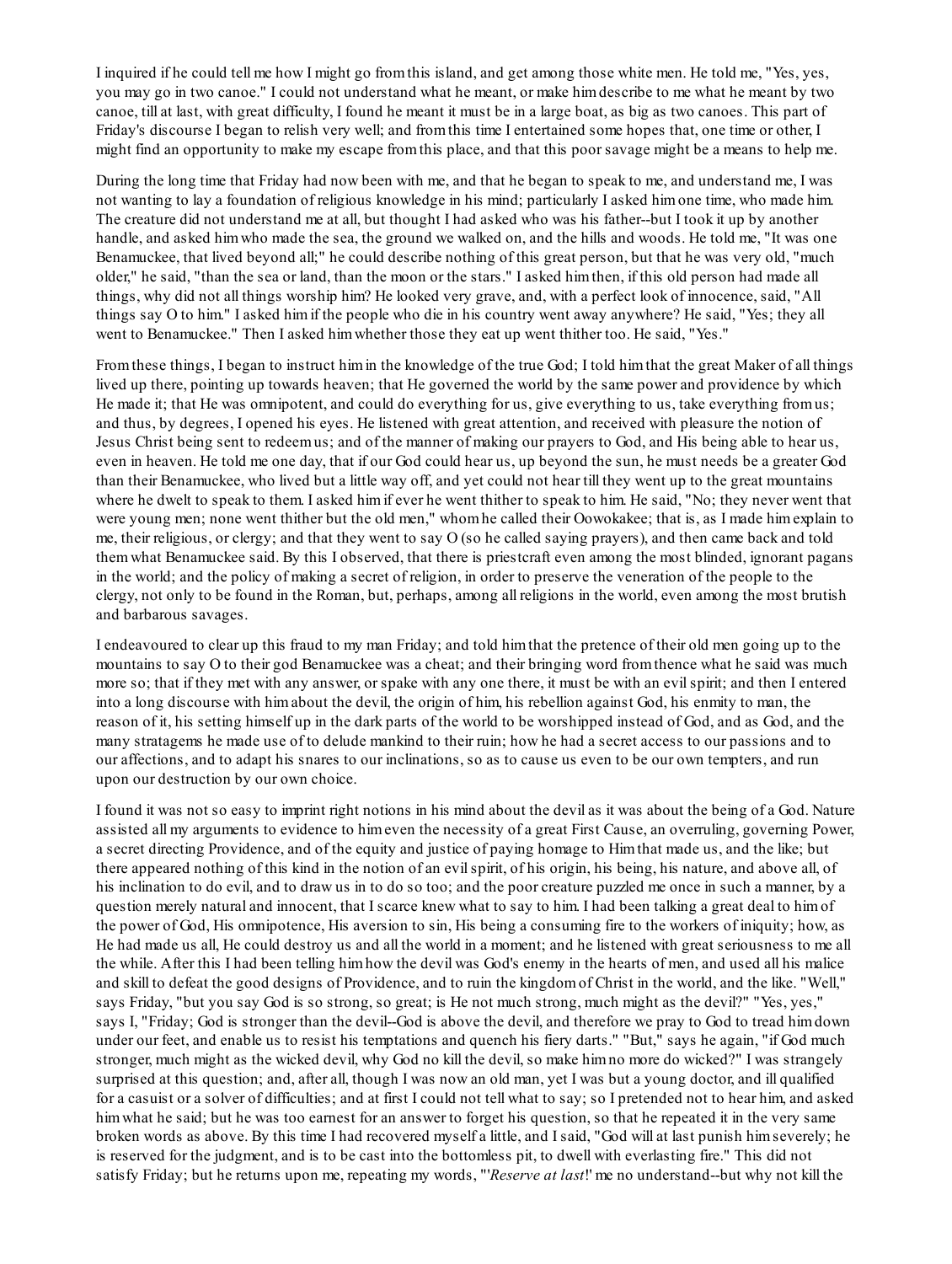devil now; not kill great ago?" "You may as well ask me," said I, "why God does not kill you or me, when we do wicked things here that offend Him--we are preserved to repent and be pardoned." He mused some time on this. "Well, well," says he, mighty affectionately, "that well--so you, I, devil, all wicked, all preserve, repent, God pardon all." Here I was run down again by himto the last degree; and it was a testimony to me, how the mere notions of nature, though they will guide reasonable creatures to the knowledge of a God, and of a worship or homage due to the supreme being of God, as the consequence of our nature, yet nothing but divine revelation can formthe knowledge of Jesus Christ, and of redemption purchased for us; of a Mediator of the new covenant, and of an Intercessor at the footstool of God's throne; I say, nothing but a revelation fromHeaven can formthese in the soul; and that, therefore, the gospel of our Lord and Saviour Jesus Christ, I mean the Word of God, and the Spirit of God, promised for the guide and sanctifier of His people, are the absolutely necessary instructors of the souls of men in the saving knowledge of God and the means of salvation.

I therefore diverted the present discourse between me and my man, rising up hastily, as upon some sudden occasion of going out; then sending himfor something a good way off, I seriously prayed to God that He would enable me to instruct savingly this poor savage; assisting, by His Spirit, the heart of the poor ignorant creature to receive the light of the knowledge of God in Christ, reconciling himto Himself, and would guide me so to speak to himfromthe Word of God that his conscience might be convinced, his eyes opened, and his soul saved. When he came again to me, I entered into a long discourse with himupon the subject of the redemption of man by the Saviour of the world, and of the doctrine of the gospel preached fromHeaven, viz. of repentance towards God, and faith in our blessed Lord Jesus. I then explained to himas well as I could why our blessed Redeemer took not on Himthe nature of angels but the seed of Abraham; and how, for that reason, the fallen angels had no share in the redemption; that He came only to the lost sheep of the house of Israel, and the like.

I had, God knows, more sincerity than knowledge in all the methods I took for this poor creature's instruction, and must acknowledge, what I believe all that act upon the same principle will find, that in laying things open to him, I really informed and instructed myself in many things that either I did not know or had not fully considered before, but which occurred naturally to my mind upon searching into them, for the information of this poor savage; and I had more affection in my inquiry after things upon this occasion than ever I felt before:so that, whether this poor wild wretch was better for me or no, I had great reason to be thankful that ever he came to me; my grief sat lighter, upon me; my habitation grew comfortable to me beyond measure: and when I reflected that in this solitary life which I have been confined to, I had not only been moved to look up to heaven myself, and to seek the Hand that had brought me here, but was now to be made an instrument, under Providence, to save the life, and, for aught I knew, the soul of a poor savage, and bring himto the true knowledge of religion and of the Christian doctrine, that he might know Christ Jesus, in whomis life eternal; I say, when I reflected upon all these things, a secret joy ran through every part of My soul, and I frequently rejoiced that ever I was brought to this place, which I had so often thought the most dreadful of all afflictions that could possibly have befallen me.

I continued in this thankful frame all the remainder of my time; and the conversation which employed the hours between Friday and me was such as made the three years which we lived there together perfectly and completely happy, if any such thing as complete happiness can be formed in a sublunary state. This savage was now a good Christian, a much better than I; though I have reason to hope, and bless God for it, that we were equally penitent, and comforted, restored penitents. We had here the Word of God to read, and no farther off fromHis Spirit to instruct than if we had been in England. I always applied myself, in reading the Scripture, to let himknow, as well as I could, the meaning of what I read; and he again, by his serious inquiries and questionings, made me, as I said before, a much better scholar in the Scripture knowledge than I should ever have been by my own mere private reading. Another thing I cannot refrain fromobserving here also, fromexperience in this retired part of my life, viz. how infinite and inexpressible a blessing it is that the knowledge of God, and of the doctrine of salvation by Christ Jesus, is so plainly laid down in the Word of God, so easy to be received and understood, that, as the bare reading the Scripture made me capable of understanding enough of my duty to carry me directly on to the great work of sincere repentance for my sins, and laying hold of a Saviour for life and salvation, to a stated reformation in practice, and obedience to all God's commands, and this without any teacher or instructor, I mean human; so the same plain instruction sufficiently served to the enlightening this savage creature, and bringing himto be such a Christian as I have known few equal to himin my life.

As to all the disputes, wrangling, strife, and contention which have happened in the world about religion, whether niceties in doctrines or schemes of church government, they were all perfectly useless to us, and, for aught I can yet see, they have been so to the rest of the world. We had the sure guide to heaven, viz. the Word of God; and we had, blessed be God, comfortable views of the Spirit of God teaching and instructing by His word, leading us into all truth, and making us both willing and obedient to the instruction of His word. And I cannot see the least use that the greatest knowledge of the disputed points of religion, which have made such confusion in the world, would have been to us, if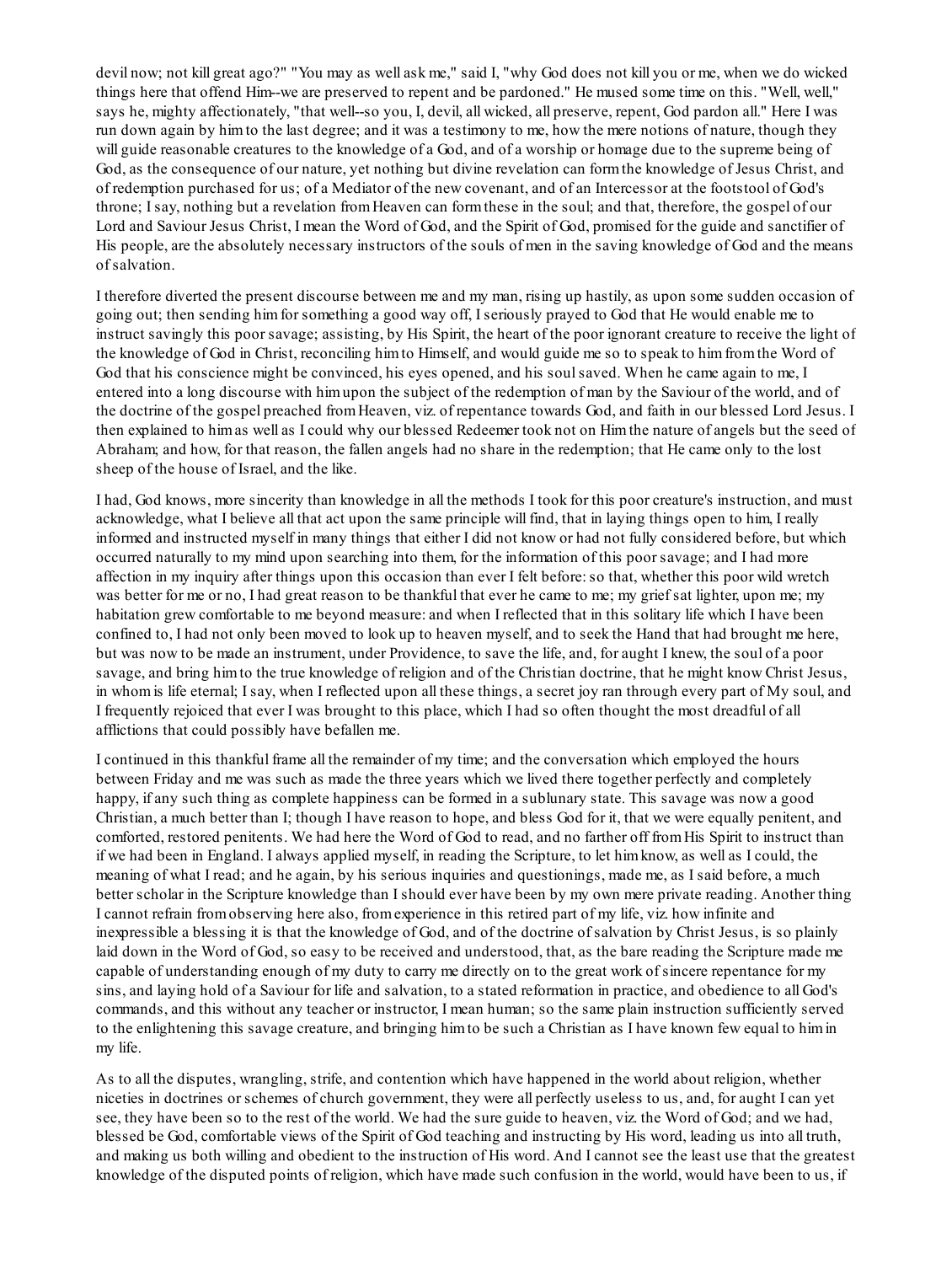we could have obtained it. But I must go on with the historical part of things, and take every part in its order.

After Friday and I became more intimately acquainted, and that he could understand almost all I said to him, and speak pretty fluently, though in broken English, to me, I acquainted himwith my own history, or at least so much of it as related to my coming to this place: how I had lived there, and how long; I let himinto the mystery, for such it was to him, of gunpowder and bullet, and taught himhow to shoot. I gave hima knife, which he was wonderfully delighted with; and I made him a belt, with a frog hanging to it, such as in England we wear hangers in; and in the frog, instead of a hanger, I gave hima hatchet, which was not only as good a weapon in some cases, but much more useful upon other occasions.

I described to himthe country of Europe, particularly England, which I came from; how we lived, how we worshipped God, how we behaved to one another, and how we traded in ships to all parts of the world. I gave himan account of the wreck which I had been on board of, and showed him, as near as I could, the place where she lay; but she was all beaten in pieces before, and gone. I showed himthe ruins of our boat, which we lost when we escaped, and which I could not stir with my whole strength then; but was now fallen almost all to pieces. Upon seeing this boat, Friday stood, musing a great while, and said nothing. I asked himwhat it was he studied upon. At last says he, "Me see such boat like come to place at my nation." I did not understand hima good while; but at last, when I had examined further into it, I understood by himthat a boat, such as that had been, came on shore upon the country where he lived: that is, as he explained it, was driven thither by stress of weather. I presently imagined that some European ship must have been cast away upon their coast, and the boat might get loose and drive ashore; but was so dull that I never once thought of men making their escape froma wreck thither, much less whence they might come:so I only inquired after a description of the boat.

Friday described the boat to me well enough; but brought me better to understand himwhen he added with some warmth, "We save the white mans fromdrown." Then I presently asked if there were any white mans, as he called them, in the boat. "Yes," he said; "the boat full of white mans." I asked himhow many. He told upon his fingers seventeen. I asked himthen what became of them. He told me, "They live, they dwell at my nation."

This put new thoughts into my head; for I presently imagined that these might be the men belonging to the ship that was cast away in the sight of my island, as I now called it; and who, after the ship was struck on the rock, and they saw her inevitably lost, had saved themselves in their boat, and were landed upon that wild shore among the savages. Upon this I inquired of himmore critically what was become of them. He assured me they lived still there; that they had been there about four years; that the savages left themalone, and gave themvictuals to live on. I asked himhow it came to pass they did not kill themand eat them. He said, "No, they make brother with them;" that is, as I understood him, a truce; and then he added, "They no eat mans but when make the war fight;" that is to say, they never eat any men but such as come to fight with themand are taken in battle.

It was after this some considerable time, that being upon the top of the hill at the east side of the island, fromwhence, as I have said, I had, in a clear day, discovered the main or continent of America, Friday, the weather being very serene, looks very earnestly towards the mainland, and, in a kind of surprise, falls a jumping and dancing, and calls out to me, for I was at some distance fromhim. I asked himwhat was the matter. "Oh, joy!" says he; "Oh, glad! there see my country, there my nation!" I observed an extraordinary sense of pleasure appeared in his face, and his eyes sparkled, and his countenance discovered a strange eagerness, as if he had a mind to be in his own country again. This observation of mine put a great many thoughts into me, which made me at first not so easy about my new man Friday as I was before; and I made no doubt but that, if Friday could get back to his own nation again, he would not only forget all his religion but all his obligation to me, and would be forward enough to give his countrymen an account of me, and come back, perhaps with a hundred or two of them, and make a feast upon me, at which he might be as merry as he used to be with those of his enemies when they were taken in war. But I wronged the poor honest creature very much, for which I was very sorry afterwards. However, as my jealousy increased, and held some weeks, I was a little more circumspect, and not so familiar and kind to himas before: in which I was certainly wrong too; the honest, grateful creature having no thought about it but what consisted with the best principles, both as a religious Christian and as a grateful friend, as appeared afterwards to my fullsatisfaction.

While my jealousy of himlasted, you may be sure I was every day pumping himto see if he would discover any of the new thoughts which I suspected were in him; but I found everything he said was so honest and so innocent, that I could find nothing to nourish my suspicion; and in spite of all my uneasiness, he made me at last entirely his own again; nor did he in the least perceive that I was uneasy, and therefore I could not suspect himof deceit.

One day, walking up the same hill, but the weather being hazy at sea, so that we could not see the continent, I called to him, and said, "Friday, do not you wish yourself in your own country, your own nation?" "Yes," he said, "I be much O glad to be at my own nation." "What would you do there?" said I. "Would you turn wild again, eat men's flesh again,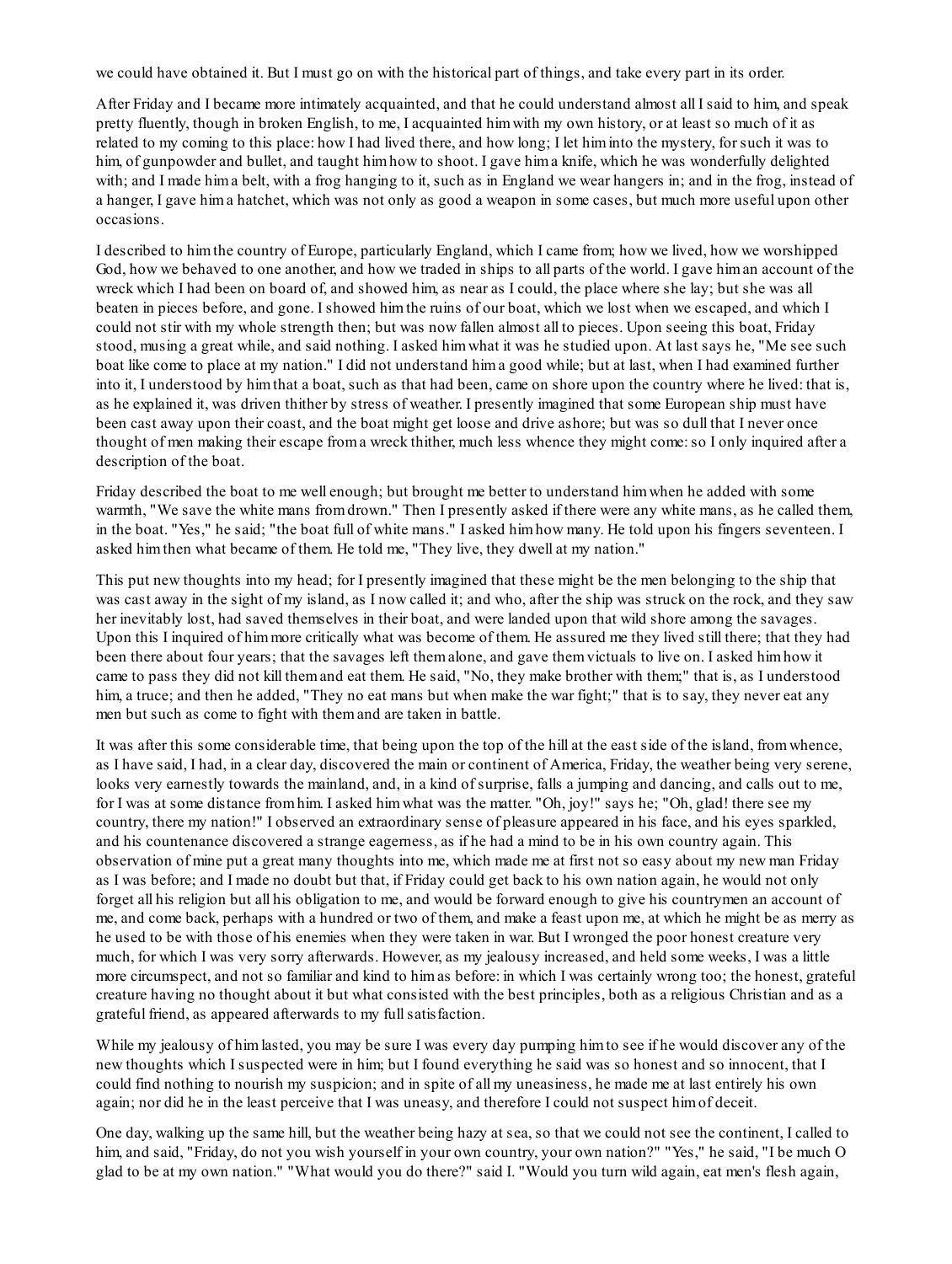and be a savage as you were before?" He looked full of concern, and shaking his head, said, "No, no, Friday tell them to live good; tell themto pray God; tell themto eat corn-bread, cattle flesh, milk; no eat man again." "Why, then," said I to him, "they will kill you." He looked grave at that, and then said, "No, no, they no kill me, they willing love learn." He meant by this, they would be willing to learn. He added, they learned much of the bearded mans that came in the boat. Then I asked himif he would go back to them. He smiled at that, and told me that he could not swimso far. I told himI would make a canoe for him. He told me he would go if I would go with him. "I go!" says I; "why, they will eat me if I come there." "No, no," says he, "me make they no eat you; me make they much love you." He meant, he would tell themhow I had killed his enemies, and saved his life, and so he would make themlove me. Then he told me, as well as he could, how kind they were to seventeen white men, or bearded men, as he called themwho came on shore there in distress.

Fromthis time, I confess, I had a mind to venture over, and see if I could possibly join with those bearded men, who I made no doubt were Spaniards and Portuguese; not doubting but, if I could, we might find some method to escape fromthence, being upon the continent, and a good company together, better than I could froman island forty miles off the shore, alone and without help. So, after some days, I took Friday to work again by way of discourse, and told himI would give hima boat to go back to his own nation; and, accordingly, I carried himto my frigate, which lay on the other side of the island, and having cleared it of water (for I always kept it sunk in water), I brought it out, showed it him, and we both went into it. I found he was a most dexterous fellow at managing it, and would make it go almost as swift again as I could. So when he was in, I said to him, "Well, now, Friday, shall we go to your nation?" He looked very dull at my saying so; which it seems was because he thought the boat was too small to go so far. I then told himI had a bigger; so the next day I went to the place where the first boat lay which I had made, but which I could not get into the water. He said that was big enough; but then, as I had taken no care of it, and it had lain two or three and twenty years there, the sun had so split and dried it, that it was rotten. Friday told me such a boat would do very well, and would carry "much enough vittle, drink, bread;" this was his way of talking.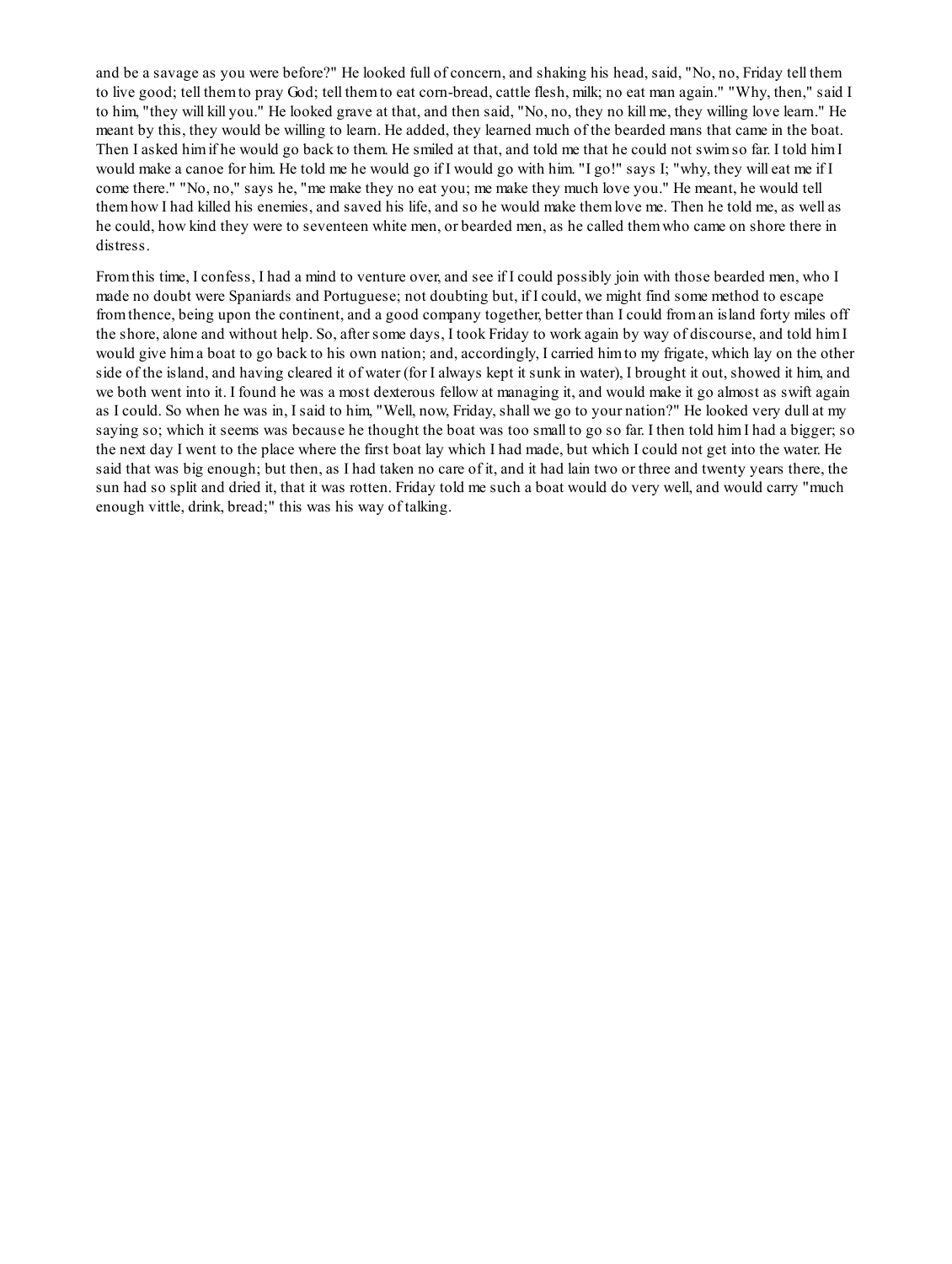## **CHAPTER XVI--RESCUE OF PRISONERS FROM CANNIBALS**

Upon the whole, I was by this time so fixed upon my design of going over with himto the continent that I told himwe would go and make one as big as that, and he should go home in it. He answered not one word, but looked very grave and sad. I asked himwhat was the matter with him. He asked me again, "Why you angry mad with Friday?--what me done?" I asked himwhat he meant. I told himI was not angry with himat all. "No angry!" says he, repeating the words several times; "why send Friday home away to my nation?" "Why," says I, "Friday, did not you say you wished you were there?" "Yes, yes," says he, "wish we both there; no wish Friday there, no master there." In a word, he would not think of going there without me. "I go there, Friday?" says I; "what shall I do there?" He turned very quick upon me at this. "You do great deal much good," says he; "you teach wild mans be good, sober, tame mans; you tell themknow God, pray God, and live new life." "Alas, Friday!" says I, "thou knowest not what thou sayest; I ambut an ignorant man myself." "Yes, yes," says he, "you teachee me good, you teachee themgood." "No, no, Friday," says I, "you shall go without me; leave me here to live by myself, as I did before." He looked confused again at that word; and running to one of the hatchets which he used to wear, he takes it up hastily, and gives it to me. "What must I do with this?" says I to him. "You take kill Friday," says he. "What must kill you for?" said I again. He returns very quick--"What you send Friday away for? Take kill Friday, no send Friday away." This he spoke so earnestly that I saw tears stand in his eyes. In a word, I so plainly discovered the utmost affection in himto me, and a firmresolution in him, that I told himthen and often after, that I would never send himaway fromme if he was willing to stay with me.

Upon the whole, as I found by all his discourse a settled affection to me, and that nothing could part him from me, so I found all the foundation of his desire to go to his own country was laid in his ardent affection to the people, and his hopes of my doing themgood; a thing which, as I had no notion of myself, so I had not the least thought or intention, or desire of undertaking it. But still I found a strong inclination to attempting my escape, founded on the supposition gathered fromthe discourse, that there were seventeen bearded men there; and therefore, without any more delay, I went to work with Friday to find out a great tree proper to fell, and make a large periagua, or canoe, to undertake the voyage. There were trees enough in the island to have built a little fleet, not of periaguas or canoes, but even of good, large vessels; but the main thing I looked at was, to get one so near the water that we might launch it when it was made, to avoid the mistake I committed at first. At last Friday pitched upon a tree; for I found he knew much better than I what kind of wood was fittest for it; nor can I tell to this day what wood to call the tree we cut down, except that it was very like the tree we call fustic, or between that and the Nicaragua wood, for it was much of the same colour and smell. Friday wished to burn the hollow or cavity of this tree out, to make it for a boat, but I showed himhow to cut it with tools; which, after I had showed himhow to use, he did very handily; and in about a month's hard labour we finished it and made it very handsome; especially when, with our axes, which I showed himhow to handle, we cut and hewed the outside into the true shape of a boat. After this, however, it cost us near a fortnight's time to get her along, as it were inch by inch, upon great rollers into the water; but when she was in, she would have carried twenty men with great ease.

When she was in the water, though she was so big, it amazed me to see with what dexterity and how swift my man Friday could manage her, turn her, and paddle her along. So I asked himif he would, and if we might venture over in her. "Yes," he said, "we venture over in her very well, though great blow wind." However I had a further design that he knew nothing of, and that was, to make a mast and a sail, and to fit her with an anchor and cable. As to a mast, that was easy enough to get; so I pitched upon a straight young cedar-tree, which I found near the place, and which there were great plenty of in the island, and I set Friday to work to cut it down, and gave himdirections how to shape and order it. But as to the sail, that was my particular care. I knew I had old sails, or rather pieces of old sails, enough; but as I had had themnow six-and-twenty years by me, and had not been very careful to preserve them, not imagining that I should ever have this kind of use for them, I did not doubt but they were all rotten; and, indeed, most of themwere so. However, I found two pieces which appeared pretty good, and with these I went to work; and with a great deal of pains, and awkward stitching, you may be sure, for want of needles, I at length made a three-cornered ugly thing, like what we call in England a shoulder-of-mutton sail, to go with a boomat bottom, and a little short sprit at the top, such as usually our ships' long-boats sail with, and such as I best knew how to manage, as it was such a one as I had to the boat in which I made my escape from Barbary, as related in the first part of my story.

I was near two months performing this last work, viz. rigging and fitting my masts and sails; for I finished themvery complete, making a smallstay, and a sail, or foresail, to it, to assist if we should turn to windward; and, what was more than all, I fixed a rudder to the stern of her to steer with. I was but a bungling shipwright, yet as I knew the usefulness and even necessity of such a thing, I applied myself with so much pains to do it, that at last I brought it to pass; though, considering the many dull contrivances I had for it that failed, I think it cost me almost as much labour as making the boat.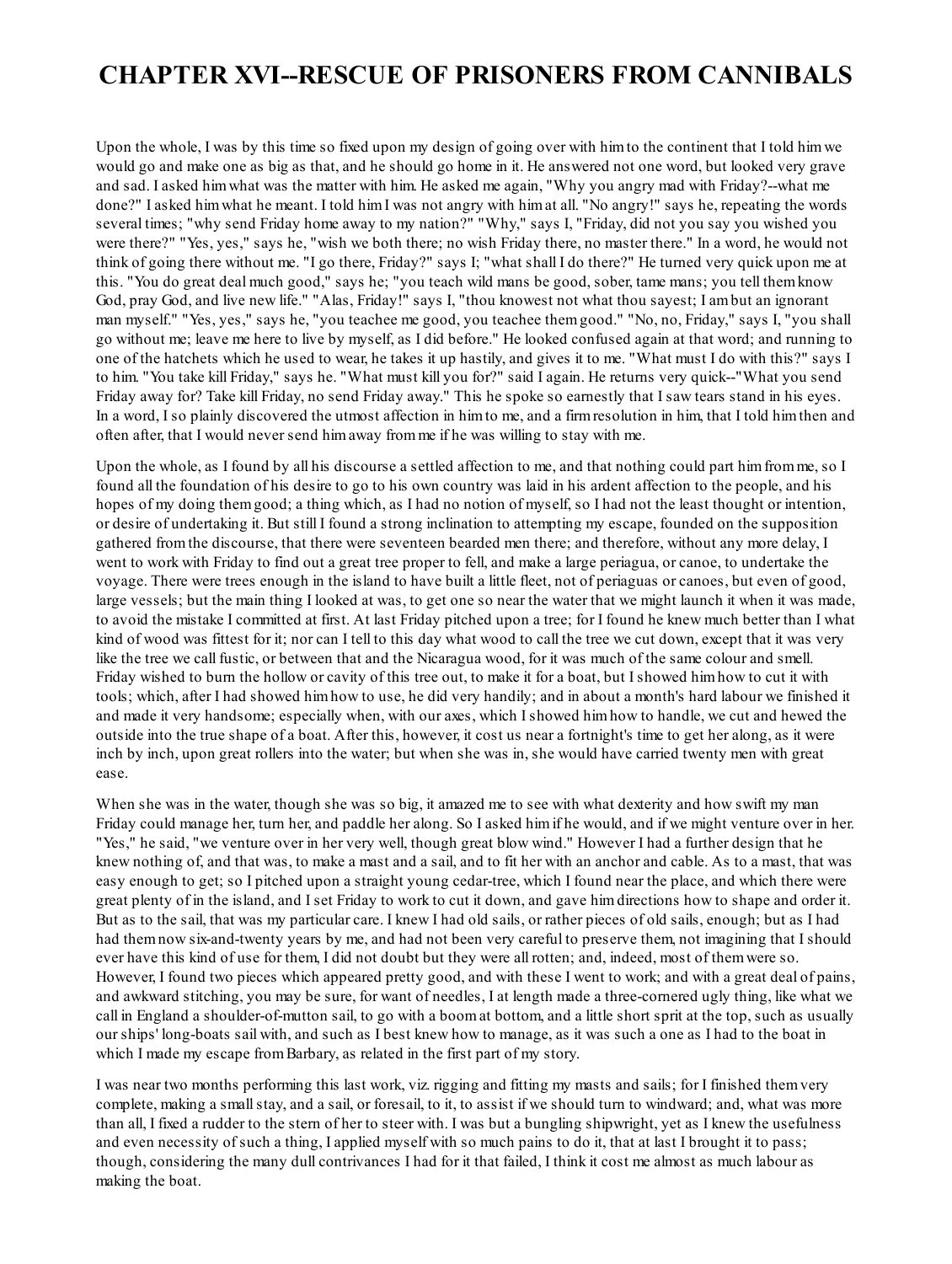After all this was done, I had my man Friday to teach as to what belonged to the navigation of my boat; though he knew very well how to paddle a canoe, he knew nothing of what belonged to a sail and a rudder; and was the most amazed when he saw me work the boat to and again in the sea by the rudder, and how the sail jibed, and filled this way or that way as the course we sailed changed; I say when he saw this he stood like one astonished and amazed. However, with a little use, I made all these things familiar to him, and he became an expert sailor, except that of the compass I could make himunderstand very little. On the other hand, as there was very little cloudy weather, and seldomor never any fogs in those parts, there was the less occasion for a compass, seeing the stars were always to be seen by night, and the shore by day, except in the rainy seasons, and then nobody cared to stir abroad either by land or sea.

I was now entered on the seven-and-twentieth year of my captivity in this place; though the three last years that I had this creature with me ought rather to be left out of the account, my habitation being quite of another kind than in all the rest of the time. I kept the anniversary of my landing here with the same thankfulness to God for His mercies as at first: and if I had such cause of acknowledgment at first, I had much more so now, having such additional testimonies of the care of Providence over me, and the great hopes I had of being effectually and speedily delivered; for I had an invincible impression upon my thoughts that my deliverance was at hand, and that I should not be another year in this place. I went on, however, with my husbandry; digging, planting, and fencing as usual. I gathered and cured my grapes, and did every necessary thing as before.

The rainy season was in the meantime upon me, when I kept more within doors than at other times. We had stowed our new vessel as secure as we could, bringing her up into the creek, where, as I said in the beginning, I landed my rafts fromthe ship; and hauling her up to the shore at high-water mark, I made my man Friday dig a little dock, just big enough to hold her, and just deep enough to give her water enough to float in; and then, when the tide was out, we made a strong damacross the end of it, to keep the water out; and so she lay, dry as to the tide fromthe sea: and to keep the rain off we laid a great many boughs of trees, so thick that she was as well thatched as a house; and thus we waited for the months of November and December, in which I designed to make my adventure.

When the settled season began to come in, as the thought of my design returned with the fair weather, I was preparing daily for the voyage. And the first thing I did was to lay by a certain quantity of provisions, being the stores for our voyage; and intended in a week or a fortnight's time to open the dock, and launch out our boat. I was busy one morning upon something of this kind, when I called to Friday, and bid himto go to the sea-shore and see if he could find a turtle or a tortoise, a thing which we generally got once a week, for the sake of the eggs as well as the flesh. Friday had not been long gone when he came running back, and flew over my outer wall or fence, like one that felt not the ground or the steps he set his foot on; and before I had time to speak to himhe cries out to me, "O master! O master! O sorrow! O bad!"--"What's the matter, Friday?" says I. "O yonder there," says he, "one, two, three canoes; one, two, three!" By this way of speaking I concluded there were six; but on inquiry I found there were but three. "Well, Friday," says I, "do not be frightened." So I heartened himup as well as I could. However, I saw the poor fellow was most terribly scared, for nothing ran in his head but that they were come to look for him, and would cut himin pieces and eat him; and the poor fellow trembled so that I scarcely knew what to do with him. I comforted himas well as I could, and told himI was in as much danger as he, and that they would eat me as well as him. "But," says I, "Friday, we must resolve to fight them. Can you fight, Friday?" "Me shoot," says he, "but there come many great number." "No matter for that," said I again; "our guns will fright themthat we do not kill." So I asked himwhether, if I resolved to defend him, he would defend me, and stand by me, and do just as I bid him. He said, "Me die when you bid die, master." So I went and fetched a good dramof rumand gave him; for I had been so good a husband of my rumthat I had a great deal left. When we had drunk it, I made him take the two fowling-pieces, which we always carried, and loaded themwith large swan-shot, as big as small pistol-bullets. Then I took four muskets, and loaded themwith two slugs and five small bullets each; and my two pistols I loaded with a brace of bullets each. I hung my great sword, as usual, naked by my side, and gave Friday his hatchet. When I had thus prepared myself, I took my perspective glass, and went up to the side of the hill, to see what I could discover; and I found quickly by my glass that there were oneand-twenty savages, three prisoners, and three canoes; and that their whole business seemed to be the triumphant banquet upon these three human bodies: a barbarous feast, indeed! but nothing more than, as I had observed, was usual with them. I observed also that they had landed, not where they had done when Friday made his escape, but nearer to my creek, where the shore was low, and where a thick wood came almost close down to the sea. This, with the abhorrence of the inhuman errand these wretches came about, filled me with such indignation that I came down again to Friday, and told himI was resolved to go down to themand kill themall; and asked himif he would stand by me. He had now got over his fright, and his spirits being a little raised with the dram I had given him, he was very cheerful, and told me, as before, he would die when I bid die.

In this fit of fury I divided the arms which I had charged, as before, between us; I gave Friday one pistol to stick in his girdle, and three guns upon his shoulder, and I took one pistol and the other three guns myself; and in this posture we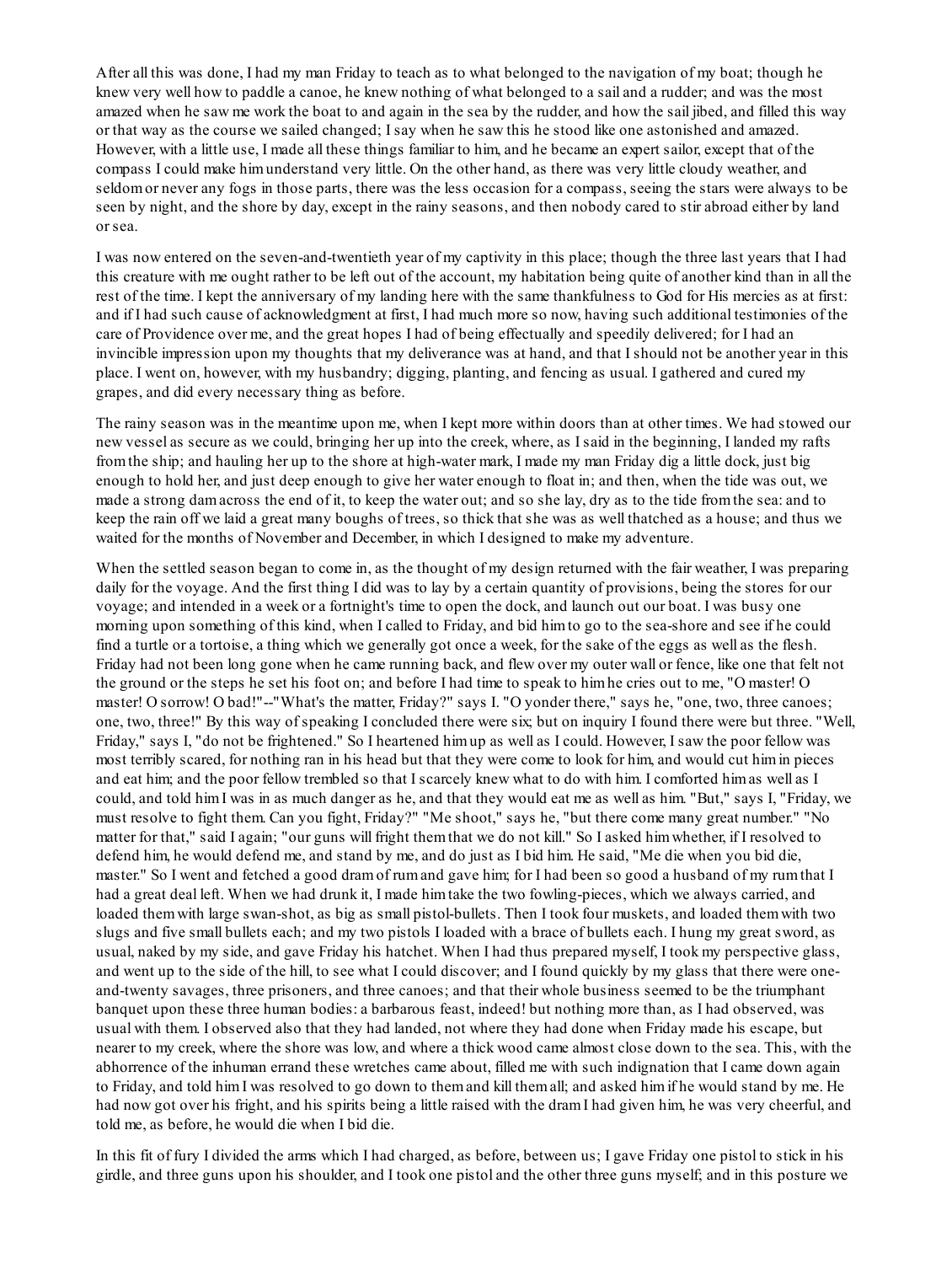marched out. I took a small bottle of rumin my pocket, and gave Friday a large bag with more powder and bullets; and as to orders, I charged himto keep close behind me, and not to stir, or shoot, or do anything till I bid him, and in the meantime not to speak a word. In this posture I fetched a compass to my right hand of near a mile, as well to get over the creek as to get into the wood, so that I could come within shot of thembefore I should be discovered, which I had seen by my glass it was easy to do.

While I was making this march, my former thoughts returning, I began to abate my resolution: I do not mean that I entertained any fear of their number, for as they were naked, unarmed wretches, it is certain I was superior to them--nay, though I had been alone. But it occurred to my thoughts, what call, what occasion, much less what necessity I was in to go and dip my hands in blood, to attack people who had neither done or intended me any wrong? who, as to me, were innocent, and whose barbarous customs were their own disaster, being in thema token, indeed, of God's having left them, with the other nations of that part of the world, to such stupidity, and to such inhuman courses, but did not call me to take upon me to be a judge of their actions, much less an executioner of His justice--that whenever He thought fit He would take the cause into His own hands, and by national vengeance punish themas a people for national crimes, but that, in the meantime, it was none of my business--that it was true Friday might justify it, because he was a declared enemy and in a state of war with those very particular people, and it was lawful for himto attack them--but I could not say the same with regard to myself. These things were so warmly pressed upon my thoughts all the way as I went, that I resolved I would only go and place myself near themthat I might observe their barbarous feast, and that I would act then as God should direct; but that unless something offered that was more a call to me than yet I knew of, I would not meddle with them.

With this resolution I entered the wood, and, with all possible wariness and silence, Friday following close at my heels, I marched till I came to the skirts of the wood on the side which was next to them, only that one corner of the wood lay between me and them. Here I called softly to Friday, and showing hima great tree which was just at the corner of the wood, I bade himgo to the tree, and bring me word if he could see there plainly what they were doing. He did so, and came immediately back to me, and told me they might be plainly viewed there--that they were all about their fire, eating the flesh of one of their prisoners, and that another lay bound upon the sand a little fromthem, whomhe said they would kill next; and this fired the very soul within me. He told me it was not one of their nation, but one of the bearded men he had told me of, that came to their country in the boat. I was filled with horror at the very naming of the white bearded man; and going to the tree, I saw plainly by my glass a white man, who lay upon the beach of the sea with his hands and his feet tied with flags, or things like rushes, and that he was an European, and had clothes on.

There was another tree and a little thicket beyond it, about fifty yards nearer to themthan the place where I was, which, by going a little way about, I saw I might come at undiscovered, and that then I should be within half a shot of them; so I withheld my passion, though I was indeed enraged to the highest degree; and going back about twenty paces, I got behind some bushes, which held all the way till I came to the other tree, and then came to a little rising ground, which gave me a full view of themat the distance of about eighty yards.

I had now not a moment to lose, for nineteen of the dreadful wretches sat upon the ground, all close huddled together, and had just sent the other two to butcher the poor Christian, and bring himperhaps limb by limb to their fire, and they were stooping down to untie the bands at his feet. I turned to Friday. "Now, Friday," said I, "do as I bid thee." Friday said he would. "Then, Friday," says I, "do exactly as you see me do; fail in nothing." So I set down one of the muskets and the fowling-piece upon the ground, and Friday did the like by his, and with the other musket I took my aimat the savages, bidding himto do the like; then asking himif he was ready, he said, "Yes." "Then fire at them," said I; and at the same moment I fired also.

Friday took his aimso much better than I, that on the side that he shot he killed two of them, and wounded three more; and on my side I killed one, and wounded two. They were, you may be sure, in a dreadful consternation: and all of them that were not hurt jumped upon their feet, but did not immediately know which way to run, or which way to look, for they knew not fromwhence their destruction came. Friday kept his eyes close upon me, that, as I had bid him, he might observe what I did; so, as soon as the first shot was made, I threw down the piece, and took up the fowling-piece, and Friday did the like; he saw me cock and present; he did the same again. "Are you ready, Friday?" said I. "Yes," says he. "Let fly, then," says I, "in the name of God!" and with that I fired again among the amazed wretches, and so did Friday; and as our pieces were now loaded with what I callswan-shot, or small pistol-bullets, we found only two drop; but so many were wounded that they ran about yelling and screaming like mad creatures, all bloody, and most of them miserably wounded; whereof three more fell quickly after, though not quite dead.

"Now, Friday," says I, laying down the discharged pieces, and taking up the musket which was yet loaded, "follow me," which he did with a great deal of courage; upon which I rushed out of the wood and showed myself, and Friday close at my foot. As soon as I perceived they saw me, I shouted as loud as I could, and bade Friday do so too, and running as fast as I could, which, by the way, was not very fast, being loaded with arms as I was, I made directly towards the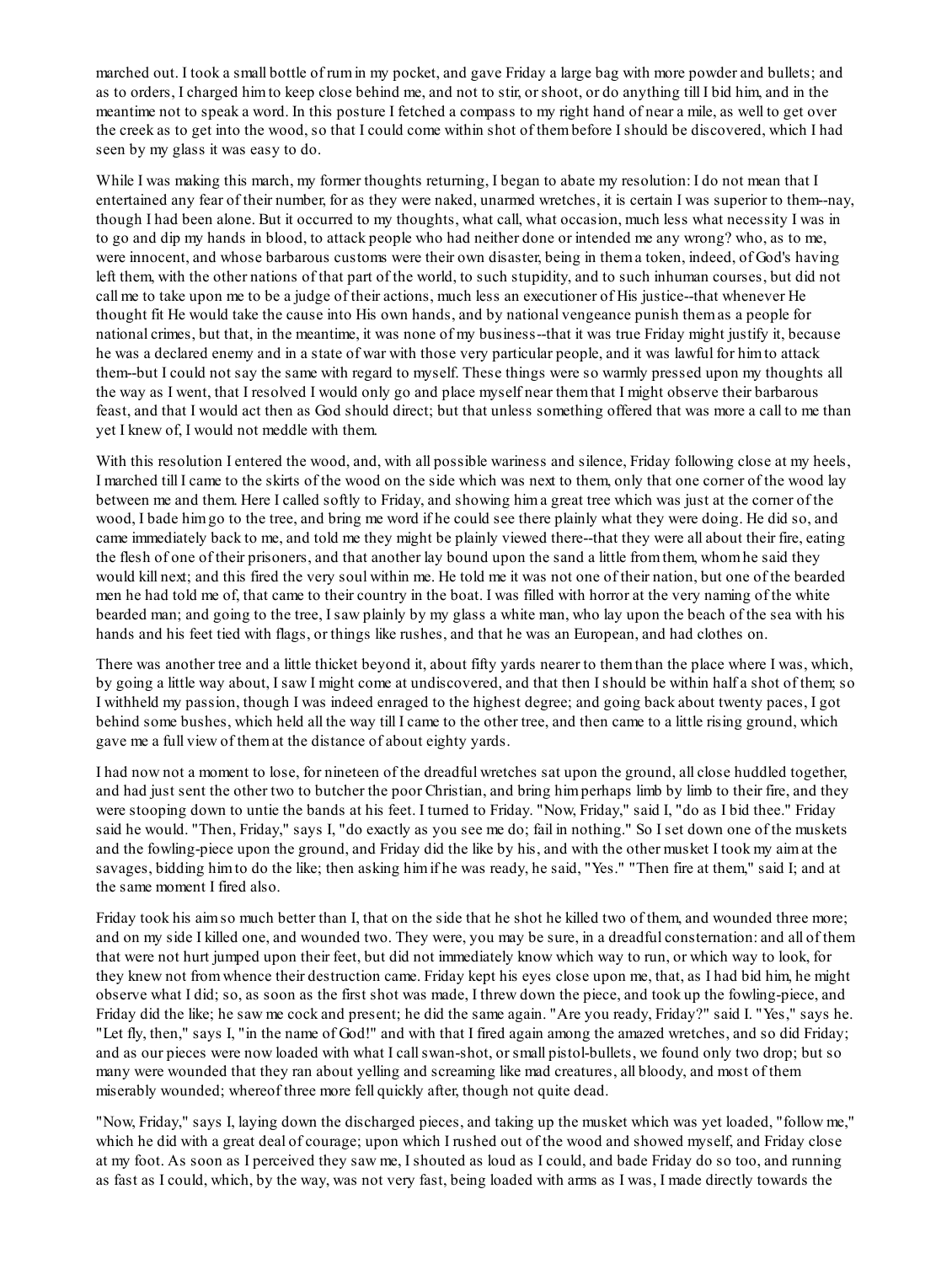poor victim, who was, as I said, lying upon the beach or shore, between the place where they sat and the sea. The two butchers who were just going to work with himhad left himat the surprise of our first fire, and fled in a terrible fright to the seaside, and had jumped into a canoe, and three more of the rest made the same way. I turned to Friday, and bade himstep forwards and fire at them; he understood me immediately, and running about forty yards, to be nearer them, he shot at them; and I thought he had killed themall, for I saw themall fall of a heap into the boat, though I saw two of themup again quickly; however, he killed two of them, and wounded the third, so that he lay down in the bottomof the boat as if he had been dead.

While my man Friday fired at them, I pulled out my knife and cut the flags that bound the poor victim; and loosing his hands and feet, I lifted himup, and asked himin the Portuguese tongue what he was. He answered in Latin, Christianus; but was so weak and faint that he could scarce stand or speak. I took my bottle out of my pocket and gave it him, making signs that he should drink, which he did; and I gave hima piece of bread, which he ate. Then I asked him what countryman he was: and he said, Espagniole; and being a little recovered, let me know, by all the signs he could possibly make, how much he was in my debt for his deliverance. "Seignior," said I, with as much Spanish as I could make up, "we will talk afterwards, but we must fight now: if you have any strength left, take this pistol and sword, and lay about you." He took themvery thankfully; and no sooner had he the arms in his hands, but, as if they had put new vigour into him, he flew upon his murderers like a fury, and had cut two of themin pieces in an instant; for the truth is, as the whole was a surprise to them, so the poor creatures were so much frightened with the noise of our pieces that they fell down for mere amazement and fear, and had no more power to attempt their own escape than their flesh had to resist our shot; and that was the case of those five that Friday shot at in the boat; for as three of themfell with the hurt they received, so the other two fell with the fright.

I kept my piece in my hand still without firing, being willing to keep my charge ready, because I had given the Spaniard my pistol and sword:so I called to Friday, and bade himrun up to the tree fromwhence we first fired, and fetch the arms which lay there that had been discharged, which he did with great swiftness; and then giving himmy musket, I sat down myself to load all the rest again, and bade themcome to me when they wanted. While I was loading these pieces, there happened a fierce engagement between the Spaniard and one of the savages, who made at himwith one of their great wooden swords, the weapon that was to have killed himbefore, if I had not prevented it. The Spaniard, who was as bold and brave as could be imagined, though weak, had fought the Indian a good while, and had cut two great wounds on his head; but the savage being a stout, lusty fellow, closing in with him, had thrown himdown, being faint, and was wringing my sword out of his hand; when the Spaniard, though undermost, wisely quitting the sword, drew the pistol fromhis girdle, shot the savage through the body, and killed himupon the spot, before I, who was running to help him, could come near him.

Friday, being now left to his liberty, pursued the flying wretches, with no weapon in his hand but his hatchet: and with that he despatched those three who as I said before, were wounded at first, and fallen, and all the rest he could come up with: and the Spaniard coming to me for a gun, I gave himone of the fowling-pieces, with which he pursued two of the savages, and wounded themboth; but as he was not able to run, they both got fromhiminto the wood, where Friday pursued them, and killed one of them, but the other was too nimble for him; and though he was wounded, yet had plunged himself into the sea, and swamwith all his might off to those two who were left in the canoe; which three in the canoe, with one wounded, that we knew not whether he died or no, were all that escaped our hands of one-andtwenty. The account of the whole is as follows: Three killed at our first shot fromthe tree; two killed at the next shot; two killed by Friday in the boat; two killed by Friday of those at first wounded; one killed by Friday in the wood; three killed by the Spaniard; four killed, being found dropped here and there, of the wounds, or killed by Friday in his chase of them; four escaped in the boat, whereof one wounded, if not dead--twenty-one in all.

Those that were in the canoe worked hard to get out of gun-shot, and though Friday made two or three shots at them, I did not find that he hit any of them. Friday would fain have had me take one of their canoes, and pursue them; and indeed I was very anxious about their escape, lest, carrying the news home to their people, they should come back perhaps with two or three hundred of the canoes and devour us by mere multitude; so I consented to pursue themby sea, and running to one of their canoes, I jumped in and bade Friday follow me: but when I was in the canoe I was surprised to find another poor creature lie there, bound hand and foot, as the Spaniard was, for the slaughter, and almost dead with fear, not knowing what was the matter; for he had not been able to look up over the side of the boat, he was tied so hard neck and heels, and had been tied so long that he had really but little life in him.

I immediately cut the twisted flags or rushes which they had bound himwith, and would have helped himup; but he could not stand or speak, but groaned most piteously, believing, it seems, still, that he was only unbound in order to be killed. When Friday came to him I bade him speak to him, and tell him of his deliverance; and pulling out my bottle, made himgive the poor wretch a dram, which, with the news of his being delivered, revived him, and he sat up in the boat. But when Friday came to hear himspeak, and look in his face, it would have moved any one to tears to have seen how Friday kissed him, embraced him, hugged him, cried, laughed, hallooed, jumped about, danced, sang; then cried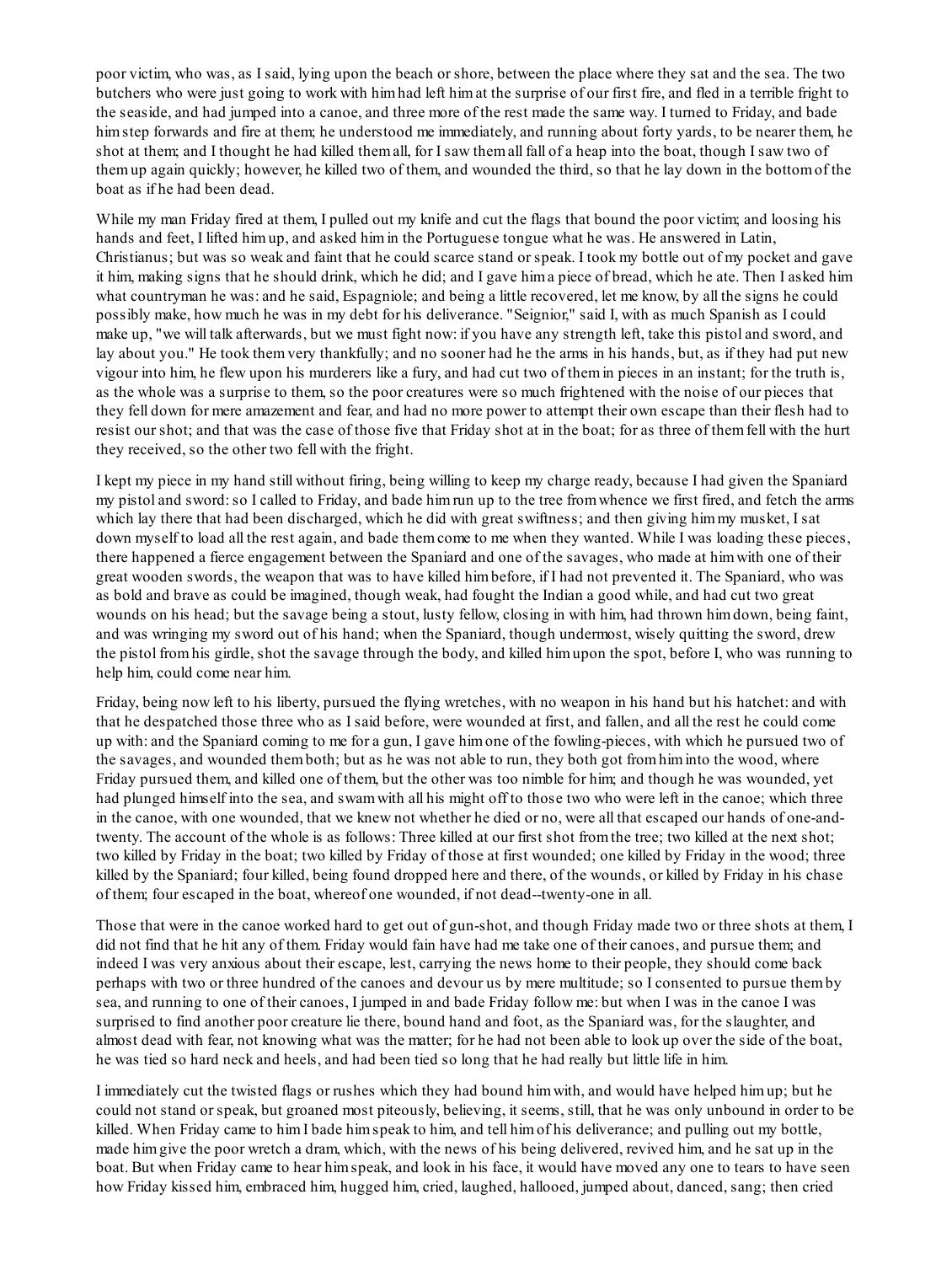again, wrung his hands, beat his own face and head; and then sang and jumped about again like a distracted creature. It was a good while before I could make himspeak to me or tell me what was the matter; but when he came a little to himself he told me that it was his father.

It is not easy for me to express how it moved me to see what ecstasy and filial affection had worked in this poor savage at the sight of his father, and of his being delivered fromdeath; nor indeed can I describe half the extravagances of his affection after this: for he went into the boat and out of the boat a great many times: when he went in to himhe would sit down by him, open his breast, and hold his father's head close to his bosomfor many minutes together, to nourish it; then he took his arms and ankles, which were numbed and stiff with the binding, and chafed and rubbed themwith his hands; and I, perceiving what the case was, gave him some rum out of my bottle to rub them with, which did thema great deal of good.

This affair put an end to our pursuit of the canoe with the other savages, who were now almost out of sight; and it was happy for us that we did not, for it blew so hard within two hours after, and before they could be got a quarter of their way, and continued blowing so hard all night, and that fromthe north-west, which was against them, that I could not suppose their boat could live, or that they ever reached their own coast.

But to return to Friday; he was so busy about his father that I could not find in my heart to take himoff for some time; but after I thought he could leave hima little, I called himto me, and he came jumping and laughing, and pleased to the highest extreme: then I asked himif he had given his father any bread. He shook his head, and said, "None; ugly dog eat all up self." I then gave hima cake of bread out of a little pouch I carried on purpose; I also gave hima dramfor himself; but he would not taste it, but carried it to his father. I had in my pocket two or three bunches of raisins, so I gave hima handful of themfor his father. He had no sooner given his father these raisins but I saw himcome out of the boat, and run away as if he had been bewitched, for he was the swiftest fellow on his feet that ever I saw: I say, he ran at such a rate that he was out of sight, as it were, in an instant; and though I called, and hallooed out too after him, it was all one--away he went; and in a quarter of an hour I saw himcome back again, though not so fast as he went; and as he came nearer I found his pace slacker, because he had something in his hand. When he came up to me I found he had been quite home for an earthen jug or pot, to bring his father some fresh water, and that he had got two more cakes or loaves of bread: the bread he gave me, but the water he carried to his father; however, as I was very thirsty too, I took a little of it. The water revived his father more than all the rumor spirits I had given him, for he was fainting with thirst.

When his father had drunk, I called to himto know if there was any water left. He said, "Yes"; and I bade himgive it to the poor Spaniard, who was in as much want of it as his father; and I sent one of the cakes that Friday brought to the Spaniard too, who was indeed very weak, and was reposing himself upon a green place under the shade of a tree; and whose limbs were also very stiff, and very much swelled with the rude bandage he had been tied with. When I saw that upon Friday's coming to himwith the water he sat up and drank, and took the bread and began to eat, I went to himand gave hima handful of raisins. He looked up in my face with all the tokens of gratitude and thankfulness that could appear in any countenance; but was so weak, notwithstanding he had so exerted himself in the fight, that he could not stand up upon his feet--he tried to do it two or three times, but was really not able, his ankles were so swelled and so painful to him; so I bade himsit still, and caused Friday to rub his ankles, and bathe themwith rum, as he had done his father's.

I observed the poor affectionate creature, every two minutes, or perhaps less, all the while he was here, turn his head about to see if his father was in the same place and posture as he left himsitting; and at last he found he was not to be seen; at which he started up, and, without speaking a word, flew with that swiftness to himthat one could scarce perceive his feet to touch the ground as he went; but when he came, he only found he had laid himself down to ease his limbs, so Friday came back to me presently; and then I spoke to the Spaniard to let Friday help himup if he could, and lead himto the boat, and then he should carry himto our dwelling, where I would take care of him. But Friday, a lusty, strong fellow, took the Spaniard upon his back, and carried himaway to the boat, and set himdown softly upon the side or gunnel of the canoe, with his feet in the inside of it; and then lifting himquite in, he set himclose to his father; and presently stepping out again, launched the boat off, and paddled it along the shore faster than I could walk, though the wind blew pretty hard too; so he brought themboth safe into our creek, and leaving themin the boat, ran away to fetch the other canoe. As he passed me I spoke to him, and asked himwhither he went. He told me, "Go fetch more boat;" so away he went like the wind, for sure never man or horse ran like him; and he had the other canoe in the creek almost as soon as I got to it by land; so he wafted me over, and then went to help our new guests out of the boat, which he did; but they were neither of themable to walk; so that poor Friday knew not what to do.

To remedy this, I went to work in my thought, and calling to Friday to bid themsit down on the bank while he came to me, I soon made a kind of hand-barrow to lay themon, and Friday and I carried themboth up together upon it between us.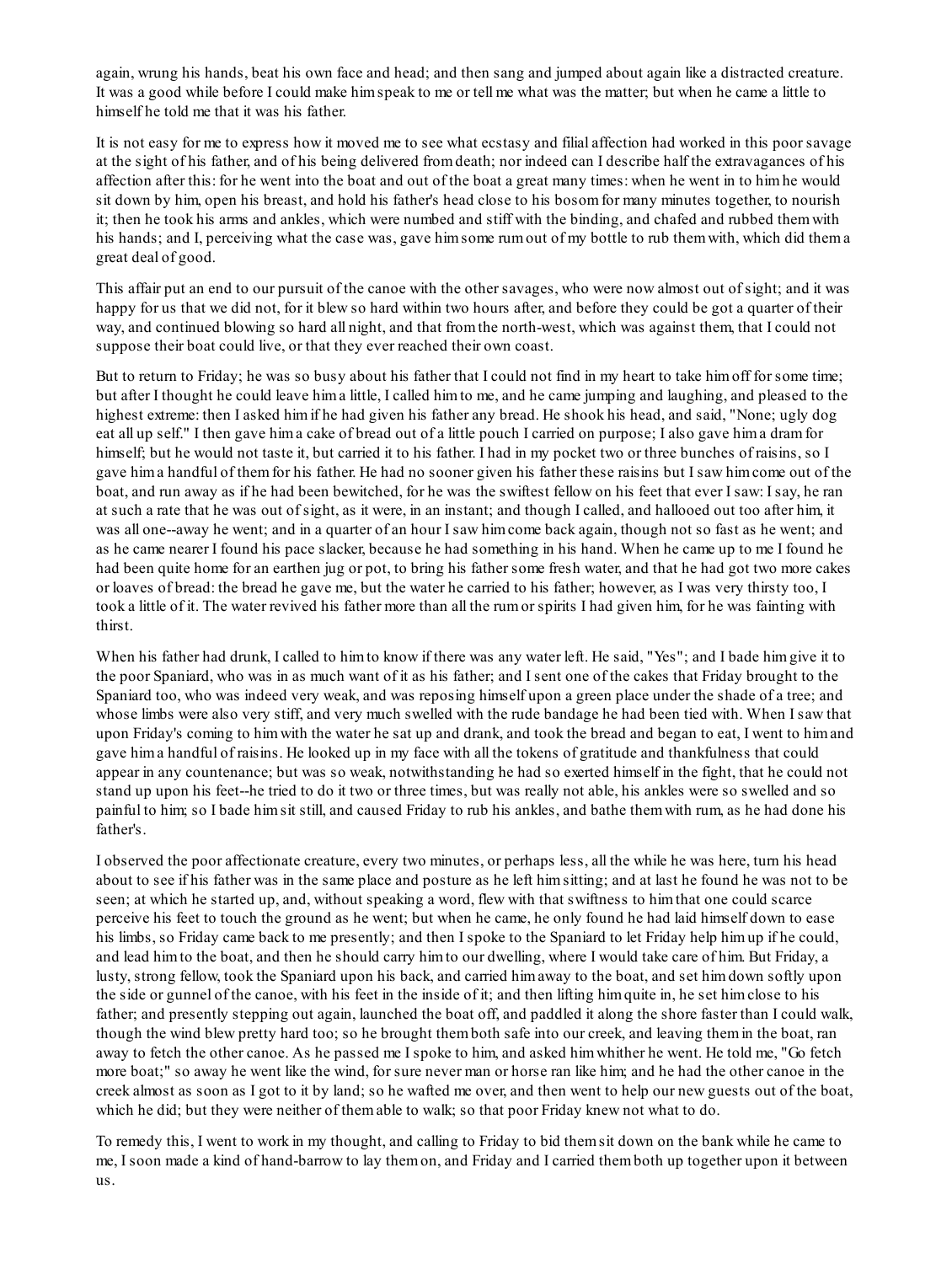But when we got themto the outside of our wall, or fortification, we were at a worse loss than before, for it was impossible to get themover, and I was resolved not to break it down; so I set to work again, and Friday and I, in about two hours' time, made a very handsome tent, covered with old sails, and above that with boughs of trees, being in the space without our outward fence and between that and the grove of young wood which I had planted; and here we made themtwo beds of such things as I had--viz. of good rice-straw, with blankets laid upon it to lie on, and another to cover them, on each bed.

My island was now peopled, and I thought myself very rich in subjects; and it was a merry reflection, which I frequently made, how like a king I looked. First of all, the whole country was my own property, so that I had an undoubted right of dominion. Secondly, my people were perfectly subjected--I was absolutely lord and lawgiver--they all owed their lives to me, and were ready to lay down their lives, if there had been occasion for it, for me. It was remarkable, too, I had but three subjects, and they were of three different religions--my man Friday was a Protestant, his father was a Pagan and a cannibal, and the Spaniard was a Papist. However, I allowed liberty of conscience throughout my dominions. But this is by the way.

As soon as I had secured my two weak, rescued prisoners, and given themshelter, and a place to rest themupon, I began to think of making some provision for them; and the first thing I did, I ordered Friday to take a yearling goat, betwixt a kid and a goat, out of my particular flock, to be killed; when I cut off the hinder-quarter, and chopping it into small pieces, I set Friday to work to boiling and stewing, and made thema very good dish, I assure you, of flesh and broth; and as I cooked it without doors, for I made no fire within my inner wall, so I carried it all into the new tent, and having set a table there for them, I sat down, and ate my own dinner also with them, and, as well as I could, cheered themand encouraged them. Friday was my interpreter, especially to his father, and, indeed, to the Spaniard too; for the Spaniard spoke the language of the savages pretty well.

After we had dined, or rather supped, I ordered Friday to take one of the canoes, and go and fetch our muskets and other firearms, which, for want of time, we had left upon the place of battle; and the next day I ordered himto go and bury the dead bodies of the savages, which lay open to the sun, and would presently be offensive. I also ordered him to bury the horrid remains of their barbarous feast, which I could not think of doing myself; nay, I could not bear to see themif I went that way; all which he punctually performed, and effaced the very appearance of the savages being there; so that when I went again, I could scarce know where it was, otherwise than by the corner of the wood pointing to the place.

I then began to enter into a little conversation with my two new subjects; and, first, I set Friday to inquire of his father what he thought of the escape of the savages in that canoe, and whether we might expect a return of them, with a power too great for us to resist. His first opinion was, that the savages in the boat never could live out the stormwhich blew that night they went off, but must of necessity be drowned, or driven south to those other shores, where they were as sure to be devoured as they were to be drowned if they were cast away; but, as to what they would do if they came safe on shore, he said he knew not; but it was his opinion that they were so dreadfully frightened with the manner of their being attacked, the noise, and the fire, that he believed they would tell the people they were all killed by thunder and lightning, not by the hand of man; and that the two which appeared--viz. Friday and I--were two heavenly spirits, or furies, come down to destroy them, and not men with weapons. This, he said, he knew; because he heard themall cry out so, in their language, one to another; for it was impossible for themto conceive that a man could dart fire, and speak thunder, and kill at a distance, without lifting up the hand, as was done now: and this old savage was in the right; for, as I understood since, by other hands, the savages never attempted to go over to the island afterwards, they were so terrified with the accounts given by those four men (for it seems they did escape the sea), that they believed whoever went to that enchanted island would be destroyed with fire fromthe gods. This, however, I knew not; and therefore was under continual apprehensions for a good while, and kept always upon my guard, with all my army: for, as there were now four of us, I would have ventured upon a hundred of them, fairly in the open field, at any time.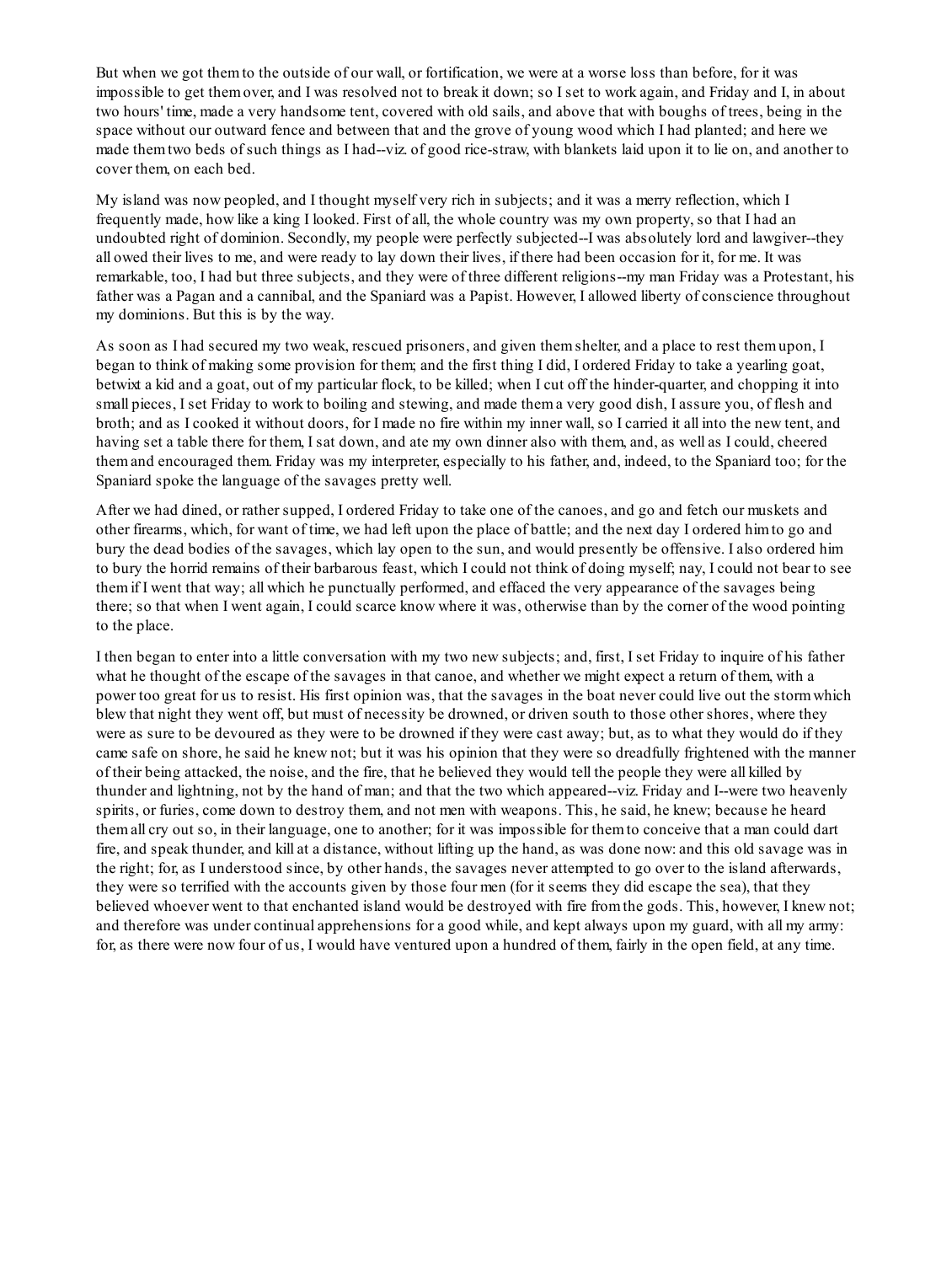#### **CHAPTER XVII--VISIT OF MUTINEERS**

In a little time, however, no more canoes appearing, the fear of their coming wore off; and I began to take my former thoughts of a voyage to the main into consideration; being likewise assured by Friday's father that I might depend upon good usage fromtheir nation, on his account, if I would go. But my thoughts were a little suspended when I had a serious discourse with the Spaniard, and when I understood that there were sixteen more of his countrymen and Portuguese, who having been cast away and made their escape to that side, lived there at peace, indeed, with the savages, but were very sore put to it for necessaries, and, indeed, for life. I asked himall the particulars of their voyage, and found they were a Spanish ship, bound fromthe Rio de la Plata to the Havanna, being directed to leave their loading there, which was chiefly hides and silver, and to bring back what European goods they could meet with there; that they had five Portuguese seamen on board, whomthey took out of another wreck; that five of their own men were drowned when first the ship was lost, and that these escaped through infinite dangers and hazards, and arrived, almost starved, on the cannibal coast, where they expected to have been devoured every moment. He told me they had some arms with them, but they were perfectly useless, for that they had neither powder nor ball, the washing of the sea having spoiled all their powder but a little, which they used at their first landing to provide themselves with some food.

I asked himwhat he thought would become of themthere, and if they had formed any design of making their escape. He said they had many consultations about it; but that having neither vessel nor tools to build one, nor provisions of any kind, their councils always ended in tears and despair. I asked himhow he thought they would receive a proposal fromme, which might tend towards an escape; and whether, if they were all here, it might not be done. I told himwith freedom, I feared mostly their treachery and ill-usage of me, if I put my life in their hands; for that gratitude was no inherent virtue in the nature of man, nor did men always square their dealings by the obligations they had received so much as they did by the advantages they expected. I told himit would be very hard that I should be made the instrument of their deliverance, and that they should afterwards make me their prisoner in New Spain, where an Englishman was certain to be made a sacrifice, what necessity or what accident soever brought himthither; and that I had rather be delivered up to the savages, and be devoured alive, than fall into the merciless claws of the priests, and be carried into the Inquisition. I added that, otherwise, I was persuaded, if they were all here, we might, with so many hands, build a barque large enough to carry us all away, either to the Brazils southward, or to the islands or Spanish coast northward; but that if, in requital, they should, when I had put weapons into their hands, carry me by force among their own people, I might be ill-used for my kindness to them, and make my case worse than it was before.

He answered, with a great deal of candour and ingenuousness, that their condition was so miserable, and that they were so sensible of it, that he believed they would abhor the thought of using any man unkindly that should contribute to their deliverance; and that, if I pleased, he would go to themwith the old man, and discourse with themabout it, and return again and bring me their answer; that he would make conditions with themupon their solemn oath, that they should be absolutely under my direction as their commander and captain; and they should swear upon the holy sacraments and gospel to be true to me, and go to such Christian country as I should agree to, and no other; and to be directed wholly and absolutely by my orders till they were landed safely in such country as I intended, and that he would bring a contract fromthem, under their hands, for that purpose. Then he told me he would first swear to me himself that he would never stir fromme as long as he lived till I gave himorders; and that he would take my side to the last drop of his blood, if there should happen the least breach of faith among his countrymen. He told me they were all of themvery civil, honest men, and they were under the greatest distress imaginable, having neither weapons nor clothes, nor any food, but at the mercy and discretion of the savages; out of all hopes of ever returning to their own country; and that he was sure, if I would undertake their relief, they would live and die by me.

Upon these assurances, I resolved to venture to relieve them, if possible, and to send the old savage and this Spaniard over to themto treat. But when we had got all things in readiness to go, the Spaniard himself started an objection, which had so much prudence in it on one hand, and so much sincerity on the other hand, that I could not but be very wellsatisfied in it; and, by his advice, put off the deliverance of his comrades for at least half a year. The case was thus: he had been with us now about a month, during which time I had let himsee in what manner I had provided, with the assistance of Providence, for my support; and he saw evidently what stock of corn and rice I had laid up; which, though it was more than sufficient for myself, yet it was not sufficient, without good husbandry, for my family, now it was increased to four; but much less would it be sufficient if his countrymen, who were, as he said, sixteen, still alive, should come over; and least of all would it be sufficient to victual our vessel, if we should build one, for a voyage to any of the Christian colonies of America; so he told me he thought it would be more advisable to let himand the other two dig and cultivate some more land, as much as I could spare seed to sow, and that we should wait another harvest, that we might have a supply of corn for his countrymen, when they should come; for want might be a temptation to themto disagree, or not to think themselves delivered, otherwise than out of one difficulty into another. "You know,"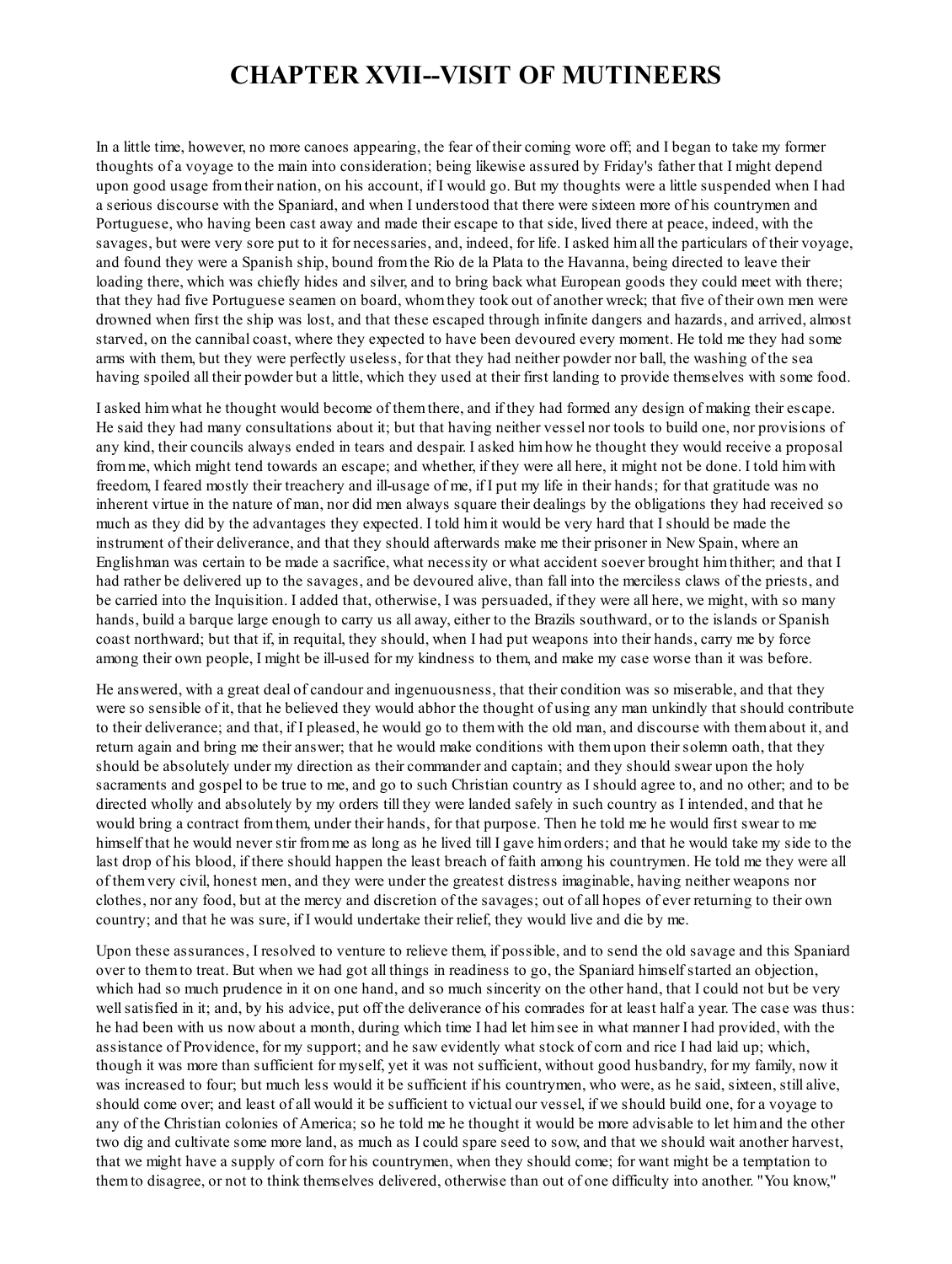says he, "the children of Israel, though they rejoiced at first for their being delivered out of Egypt, yet rebelled even against God Himself, that delivered them, when they came to want bread in the wilderness."

His caution was so seasonable, and his advice so good, that I could not but be very well pleased with his proposal, as well as I was satisfied with his fidelity; so we fell to digging, all four of us, as well as the wooden tools we were furnished with permitted; and in about a month's time, by the end of which it was seed-time, we had got as much land cured and trimmed up as we sowed two-and-twenty bushels of barley on, and sixteen jars of rice, which was, in short, all the seed we had to spare: indeed, we left ourselves barely sufficient, for our own food for the sixmonths that we had to expect our crop; that is to say reckoning fromthe time we set our seed aside for sowing; for it is not to be supposed it is sixmonths in the ground in that country.

Having now society enough, and our numbers being sufficient to put us out of fear of the savages, if they had come, unless their number had been very great, we went freely all over the island, whenever we found occasion; and as we had our escape or deliverance upon our thoughts, it was impossible, at least for me, to have the means of it out of mine. For this purpose I marked out several trees, which I thought fit for our work, and I set Friday and his father to cut them down; and then I caused the Spaniard, to whomI imparted my thoughts on that affair, to oversee and direct their work. I showed themwith what indefatigable pains I had hewed a large tree into single planks, and I caused themto do the like, till they made about a dozen large planks, of good oak, near two feet broad, thirty-five feet long, and fromtwo inches to four inches thick: what prodigious labour it took up any one may imagine.

At the same time I contrived to increase my little flock of tame goats as much as I could; and for this purpose I made Friday and the Spaniard go out one day, and myself with Friday the next day (for we took our turns), and by this means we got about twenty young kids to breed up with the rest; for whenever we shot the dam, we saved the kids, and added themto our flock. But above all, the season for curing the grapes coming on, I caused such a prodigious quantity to be hung up in the sun, that, I believe, had we been at Alicant, where the raisins of the sun are cured, we could have filled sixty or eighty barrels; and these, with our bread, formed a great part of our food--very good living too, I assure you, for they are exceedingly nourishing.

It was now harvest, and our crop in good order: it was not the most plentiful increase I had seen in the island, but, however, it was enough to answer our end; for fromtwenty-two bushels of barley we brought in and thrashed out above two hundred and twenty bushels; and the like in proportion of the rice; which was store enough for our food to the next harvest, though all the sixteen Spaniards had been on shore with me; or, if we had been ready for a voyage, it would very plentifully have victualled our ship to have carried us to any part of the world; that is to say, any part of America. When we had thus housed and secured our magazine of corn, we fell to work to make more wicker-ware, viz. great baskets, in which we kept it; and the Spaniard was very handy and dexterous at this part, and often blamed me that I did not make some things for defence of this kind of work; but I saw no need of it.

And now, having a fullsupply of food for all the guests I expected, I gave the Spaniard leave to go over to the main, to see what he could do with those he had left behind himthere. I gave hima strict charge not to bring any man who would not first swear in the presence of himself and the old savage that he would in no way injure, fight with, or attack the person he should find in the island, who was so kind as to send for themin order to their deliverance; but that they would stand by himand defend himagainst allsuch attempts, and wherever they went would be entirely under and subjected to his command; and that this should be put in writing, and signed in their hands. How they were to have done this, when I knew they had neither pen nor ink, was a question which we never asked. Under these instructions, the Spaniard and the old savage, the father of Friday, went away in one of the canoes which they might be said to have come in, or rather were brought in, when they came as prisoners to be devoured by the savages. I gave each of thema musket, with a firelock on it, and about eight charges of powder and ball, charging themto be very good husbands of both, and not to use either of thembut upon urgent occasions.

This was a cheerful work, being the first measures used by me in view of my deliverance for now twenty-seven years and some days. I gave themprovisions of bread and of dried grapes, sufficient for themselves for many days, and sufficient for all the Spaniards--for about eight days' time; and wishing thema good voyage, I saw them go, agreeing with them about a signal they should hang out at their return, by which I should know them again when they came back, at a distance, before they came on shore. They went away with a fair gale on the day that the moon was at full, by my account in the month of October; but as for an exact reckoning of days, after I had once lost it I could never recover it again; nor had I kept even the number of years so punctually as to be sure I was right; though, as it proved when I afterwards examined my account, I found I had kept a true reckoning of years.

It was no less than eight days I had waited for them, when a strange and unforeseen accident intervened, of which the like has not, perhaps, been heard of in history. I was fast asleep in my hutch one morning, when my man Friday came running in to me, and called aloud, "Master, master, they are come, they are come!" I jumped up, and regardless of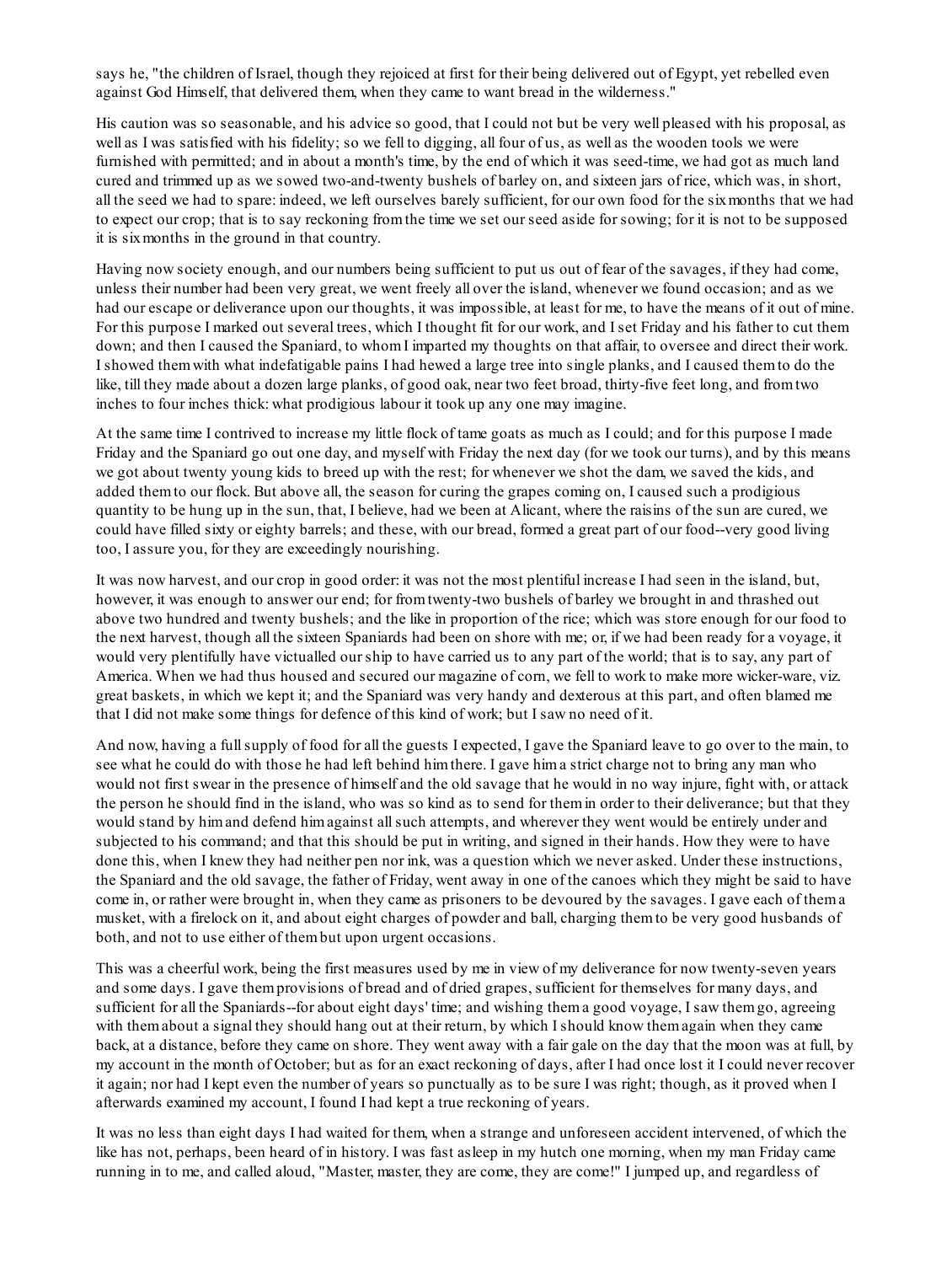danger I went, as soon as I could get my clothes on, through my little grove, which, by the way, was by this time grown to be a very thick wood; I say, regardless of danger I went without my arms, which was not my customto do; but I was surprised when, turning my eyes to the sea, I presently saw a boat at about a league and a half distance, standing in for the shore, with a shoulder-of-mutton sail, as they call it, and the wind blowing pretty fair to bring themin: also I observed, presently, that they did not come fromthat side which the shore lay on, but fromthe southernmost end of the island. Upon this I called Friday in, and bade himlie close, for these were not the people we looked for, and that we might not know yet whether they were friends or enemies. In the next place I went in to fetch my perspective glass to see what I could make of them; and having taken the ladder out, I climbed up to the top of the hill, as I used to do when I was apprehensive of anything, and to take my view the plainer without being discovered. I had scarce set my foot upon the hill when my eye plainly discovered a ship lying at anchor, at about two leagues and a half distance fromme, SSE., but not above a league and a half fromthe shore. By my observation it appeared plainly to be an English ship, and the boat appeared to be an English long-boat.

I cannot express the confusion I was in, though the joy of seeing a ship, and one that I had reason to believe was manned by my own countrymen, and consequently friends, was such as I cannot describe; but yet I had some secret doubts hung about me--I cannot tell fromwhence they came--bidding me keep upon my guard. In the first place, it occurred to me to consider what business an English ship could have in that part of the world, since it was not the way to or fromany part of the world where the English had any traffic; and I knew there had been no storms to drive themin there in distress; and that if they were really English it was most probable that they were here upon no good design; and that I had better continue as I was than fall into the hands of thieves and murderers.

Let no man despise the secret hints and notices of danger which sometimes are given himwhen he may think there is no possibility of its being real. That such hints and notices are given us I believe few that have made any observation of things can deny; that they are certain discoveries of an invisible world, and a converse of spirits, we cannot doubt; and if the tendency of themseems to be to warn us of danger, why should we not suppose they are fromsome friendly agent (whether supreme, or inferior and subordinate, is not the question), and that they are given for our good?

The present question abundantly confirms me in the justice of this reasoning; for had I not been made cautious by this secret admonition, come it from whence it will, I had been done inevitably, and in a far worse condition than before, as you willsee presently. I had not kept myself long in this posture till I saw the boat draw near the shore, as if they looked for a creek to thrust in at, for the convenience of landing; however, as they did not come quite far enough, they did not see the little inlet where I formerly landed my rafts, but ran their boat on shore upon the beach, at about half a mile fromme, which was very happy for me; for otherwise they would have landed just at my door, as I may say, and would soon have beaten me out of my castle, and perhaps have plundered me of all I had. When they were on shore I was fully satisfied they were Englishmen, at least most of them; one or two I thought were Dutch, but it did not prove so; there were in all eleven men, whereof three of themI found were unarmed and, as I thought, bound; and when the first four or five of themwere jumped on shore, they took those three out of the boat as prisoners: one of the three I could perceive using the most passionate gestures of entreaty, affliction, and despair, even to a kind of extravagance; the other two, I could perceive, lifted up their hands sometimes, and appeared concerned indeed, but not to such a degree as the first. I was perfectly confounded at the sight, and knew not what the meaning of it should be. Friday called out to me in English, as well as he could, "O master! you see English mans eat prisoner as well as savage mans." "Why, Friday," says I, "do you think they are going to eat them, then?" "Yes," says Friday, "they will eat them." "No no," says I, "Friday; I amafraid they will murder them, indeed; but you may be sure they will not eat them."

All this while I had no thought of what the matter really was, but stood trembling with the horror of the sight, expecting every moment when the three prisoners should be killed; nay, once I saw one of the villains lift up his armwith a great cutlass, as the seamen call it, or sword, to strike one of the poor men; and I expected to see himfall every moment; at which all the blood in my body seemed to run chill in my veins. I wished heartily now for the Spaniard, and the savage that had gone with him, or that I had any way to have come undiscovered within shot of them, that I might have secured the three men, for I saw no firearms they had among them; but it fell out to my mind another way. After I had observed the outrageous usage of the three men by the insolent seamen, I observed the fellows run scattering about the island, as if they wanted to see the country. I observed that the three other men had liberty to go also where they pleased; but they sat down all three upon the ground, very pensive, and looked like men in despair. This put me in mind of the first time when I came on shore, and began to look about me; how I gave myself over for lost; how wildly I looked round me; what dreadful apprehensions I had; and how I lodged in the tree all night for fear of being devoured by wild beasts. As I knew nothing that night of the supply I was to receive by the providential driving of the ship nearer the land by the storms and tide, by which I have since been so long nourished and supported; so these three poor desolate men knew nothing how certain of deliverance and supply they were, how near it was to them, and how effectually and really they were in a condition of safety, at the same time that they thought themselves lost and their case desperate. So little do we see before us in the world, and so much reason have we to depend cheerfully upon the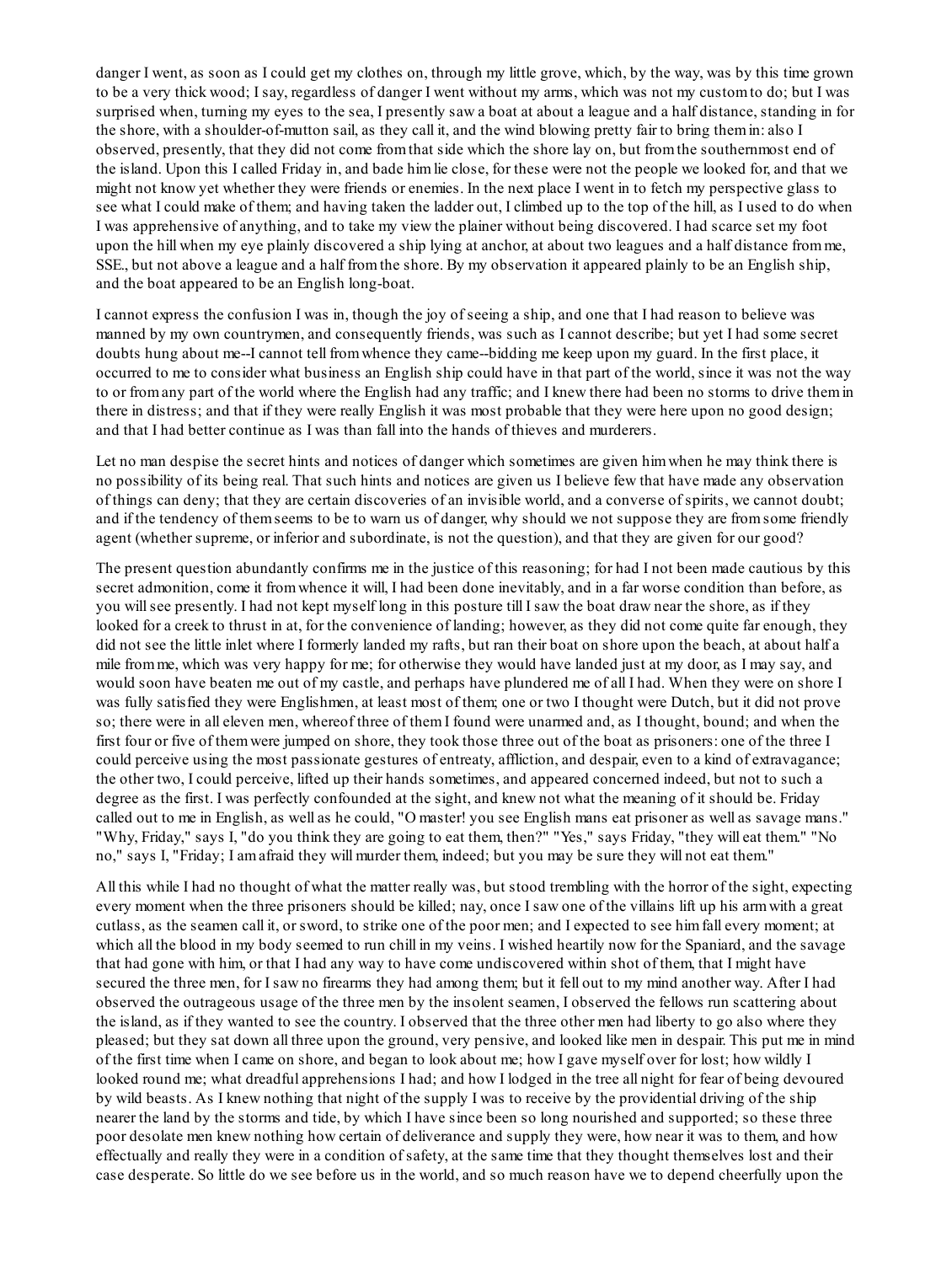great Maker of the world, that He does not leave His creatures so absolutely destitute, but that in the worst circumstances they have always something to be thankful for, and sometimes are nearer deliverance than they imagine; nay, are even brought to their deliverance by the means by which they seemto be brought to their destruction.

It was just at high-water when these people came on shore; and while they rambled about to see what kind of a place they were in, they had carelessly stayed till the tide was spent, and the water was ebbed considerably away, leaving their boat aground. They had left two men in the boat, who, as I found afterwards, having drunk a little too much brandy, fell asleep; however, one of themwaking a little sooner than the other and finding the boat too fast aground for himto stir it, hallooed out for the rest, who were straggling about: upon which they all soon came to the boat: but it was past all their strength to launch her, the boat being very heavy, and the shore on that side being a soft oozy sand, almost like a quicksand. In this condition, like true seamen, who are, perhaps, the least of all mankind given to forethought, they gave it over, and away they strolled about the country again; and I heard one of themsay aloud to another, calling themoff fromthe boat, "Why, let her alone, Jack, can't you? she'll float next tide;" by which I was fully confirmed in the main inquiry of what countrymen they were. All this while I kept myself very close, not once daring to stir out of my castle any farther than to my place of observation near the top of the hill: and very glad I was to think how well it was fortified. I knew it was no less than ten hours before the boat could float again, and by that time it would be dark, and I might be at more liberty to see their motions, and to hear their discourse, if they had any. In the meantime I fitted myself up for a battle as before, though with more caution, knowing I had to do with another kind of enemy than I had at first. I ordered Friday also, whomI had made an excellent marksman with his gun, to load himself with arms. I took myself two fowling-pieces, and I gave him three muskets. My figure, indeed, was very fierce; I had my formidable goat-skin coat on, with the great cap I have mentioned, a naked sword by my side, two pistols in my belt, and a gun upon each shoulder.

It was my design, as I said above, not to have made any attempt till it was dark; but about two o'clock, being the heat of the day, I found that they were all gone straggling into the woods, and, as I thought, laid down to sleep. The three poor distressed men, too anxious for their condition to get any sleep, had, however, sat down under the shelter of a great tree, at about a quarter of a mile fromme, and, as I thought, out of sight of any of the rest. Upon this I resolved to discover myself to them, and learn something of their condition; immediately I marched as above, my man Friday at a good distance behind me, as formidable for his arms as I, but not making quite so staring a spectre-like figure as I did. I came as near themundiscovered as I could, and then, before any of themsaw me, I called aloud to themin Spanish, "What are ye, gentlemen?" They started up at the noise, but were ten times more confounded when they saw me, and the uncouth figure that I made. They made no answer at all, but I thought I perceived themjust going to fly fromme, when I spoke to themin English. "Gentlemen," said I, "do not be surprised at me; perhaps you may have a friend near when you did not expect it." "He must be sent directly fromheaven then," said one of themvery gravely to me, and pulling off his hat at the same time to me; "for our condition is past the help of man." "All help is fromheaven, sir," said I, "but can you put a stranger in the way to help you? for you seemto be in some great distress. I saw you when you landed; and when you seemed to make application to the brutes that came with you, I saw one of themlift up his sword to kill you."

The poor man, with tears running down his face, and trembling, looking like one astonished, returned, "AmI talking to God or man? Is it a real man or an angel?" "Be in no fear about that, sir," said I; "if God had sent an angel to relieve you, he would have come better clothed, and armed after another manner than you see me; pray lay aside your fears; I ama man, an Englishman, and disposed to assist you; you see I have one servant only; we have arms and ammunition; tell us freely, can we serve you? What is your case?" "Our case, sir," said he, "is too long to tell you while our murderers are so near us; but, in short, sir, I was commander of that ship--my men have mutinied against me; they have been hardly prevailed on not to murder me, and, at last, have set me on shore in this desolate place, with these two men with me--one my mate, the other a passenger--where we expected to perish, believing the place to be uninhabited, and know not yet what to think of it." "Where are these brutes, your enemies?" said I; "do you know where they are gone? There they lie, sir," said he, pointing to a thicket of trees; "my heart trembles for fear they have seen us and heard you speak; if they have, they will certainly murder us all." "Have they any firearms?" said I. He answered, "They had only two pieces, one of which they left in the boat." "Well, then," said I, "leave the rest to me; I see they are all asleep; it is an easy thing to kill themall; but shall we rather take themprisoners?" He told me there were two desperate villains among themthat it was scarce safe to show any mercy to; but if they were secured, he believed all the rest would return to their duty. I asked himwhich they were. He told me he could not at that distance distinguish them, but he would obey my orders in anything I would direct. "Well," says I, "let us retreat out of their view or hearing, lest they awake, and we will resolve further." So they willingly went back with me, till the woods covered us fromthem.

"Look you, sir," said I, "if I venture upon your deliverance, are you willing to make two conditions with me?" He anticipated my proposals by telling me that both he and the ship, if recovered, should be wholly directed and commanded by me in everything; and if the ship was not recovered, he would live and die with me in what part of the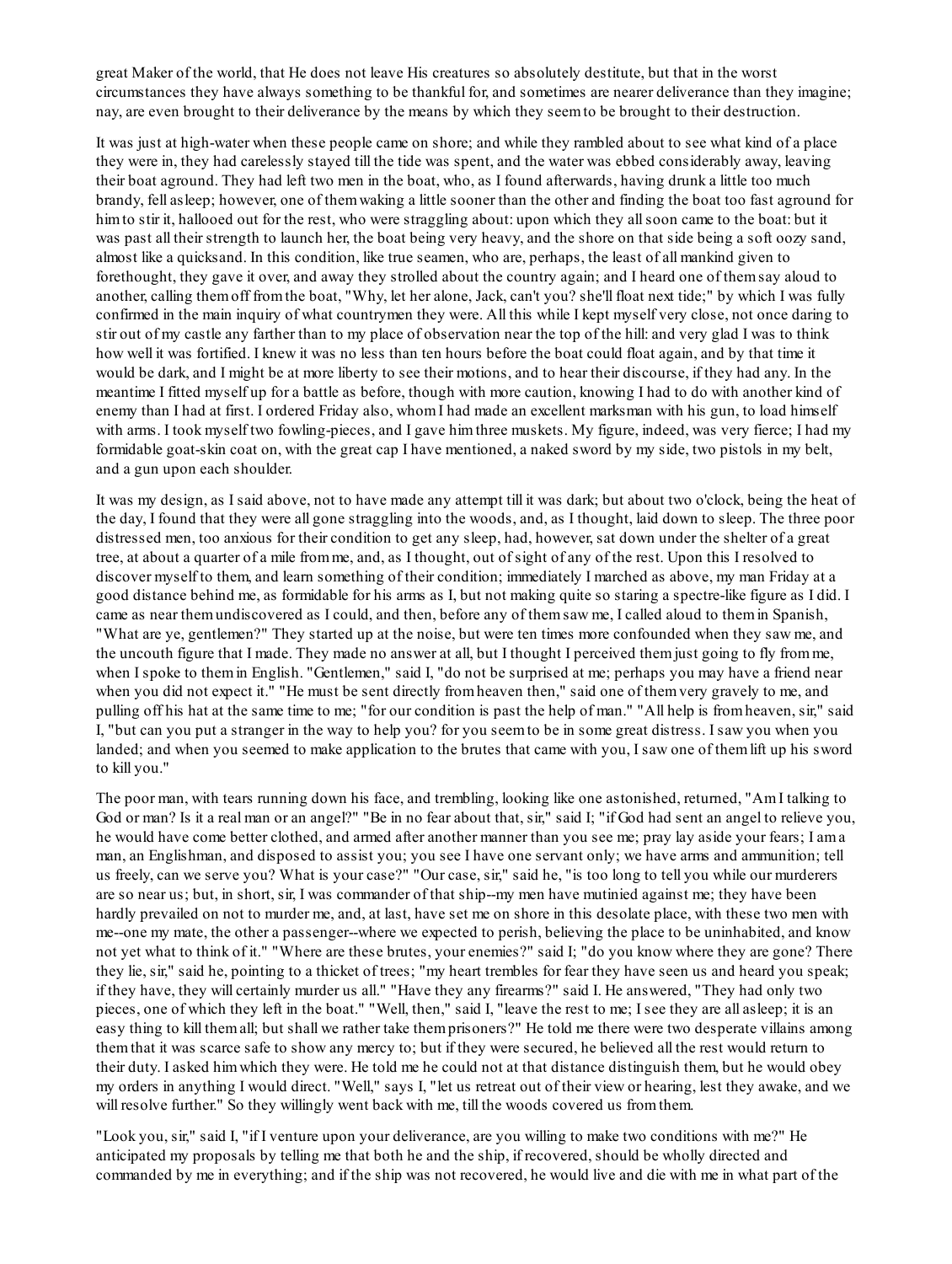world soever I would send him; and the two other men said the same. "Well," says I, "my conditions are but two; first, that while you stay in this island with me, you will not pretend to any authority here; and if I put arms in your hands, you will, upon all occasions, give themup to me, and do no prejudice to me or mine upon this island, and in the meantime be governed by my orders; secondly, that if the ship is or may be recovered, you will carry me and my man to England passage free."

He gave me all the assurances that the invention or faith of man could devise that he would comply with these most reasonable demands, and besides would owe his life to me, and acknowledge it upon all occasions as long as he lived. "Well, then," said I, "here are three muskets for you, with powder and ball; tell me next what you think is proper to be done." He showed all the testimonies of his gratitude that he was able, but offered to be wholly guided by me. I told him I thought it was very hard venturing anything; but the best method I could think of was to fire on themat once as they lay, and if any were not killed at the first volley, and offered to submit, we might save them, and so put it wholly upon God's providence to direct the shot. He said, very modestly, that he was loath to kill themif he could help it; but that those two were incorrigible villains, and had been the authors of all the mutiny in the ship, and if they escaped, we should be undone still, for they would go on board and bring the whole ship's company, and destroy us all. "Well, then," says I, "necessity legitimates my advice, for it is the only way to save our lives." However, seeing himstill cautious of shedding blood, I told himthey should go themselves, and manage as they found convenient.

In the middle of this discourse we heard some of themawake, and soon after we saw two of themon their feet. I asked him if either of them were the heads of the mutiny? He said, "No." "Well, then," said I, "you may let themescape; and Providence seems to have awakened themon purpose to save themselves. Now," says I, "if the rest escape you, it is your fault." Animated with this, he took the musket I had given himin his hand, and a pistol in his belt, and his two comrades with him, with each a piece in his hand; the two men who were with himgoing first made some noise, at which one of the seamen who was awake turned about, and seeing them coming, cried out to the rest; but was too late then, for the moment he cried out they fired--I mean the two men, the captain wisely reserving his own piece. They had so well aimed their shot at the men they knew, that one of themwas killed on the spot, and the other very much wounded; but not being dead, he started up on his feet, and called eagerly for help to the other; but the captain stepping to him, told himit was too late to cry for help, he should call upon God to forgive his villainy, and with that word knocked himdown with the stock of his musket, so that he never spoke more; there were three more in the company, and one of themwas slightly wounded. By this time I was come; and when they saw their danger, and that it was in vain to resist, they begged for mercy. The captain told them he would spare their lives if they would give him an assurance of their abhorrence of the treachery they had been guilty of, and would swear to be faithful to himin recovering the ship, and afterwards in carrying her back to Jamaica, fromwhence they came. They gave himall the protestations of their sincerity that could be desired; and he was willing to believe them, and spare their lives, which I was not against, only that I obliged himto keep thembound hand and foot while they were on the island.

While this was doing, I sent Friday with the captain's mate to the boat with orders to secure her, and bring away the oars and sails, which they did; and by-and-by three straggling men, that were (happily for them) parted fromthe rest, came back upon hearing the guns fired; and seeing the captain, who was before their prisoner, now their conqueror, they submitted to be bound also; and so our victory was complete.

It now remained that the captain and I should inquire into one another's circumstances. I began first, and told himmy whole history, which he heard with an attention even to amazement--and particularly at the wonderful manner of my being furnished with provisions and ammunition; and, indeed, as my story is a whole collection of wonders, it affected himdeeply. But when he reflected fromthence upon himself, and how I seemed to have been preserved there on purpose to save his life, the tears ran down his face, and he could not speak a word more. After this communication was at an end, I carried himand his two men into my apartment, leading themin just where I came out, viz. at the top of the house, where I refreshed themwith such provisions as I had, and showed themall the contrivances I had made during my long, long inhabiting that place.

All I showed them, all I said to them, was perfectly amazing; but above all, the captain admired my fortification, and how perfectly I had concealed my retreat with a grove of trees, which having been now planted nearly twenty years, and the trees growing much faster than in England, was become a little wood, so thick that it was impassable in any part of it but at that one side where I had reserved my little winding passage into it. I told himthis was my castle and my residence, but that I had a seat in the country, as most princes have, whither I could retreat upon occasion, and I would show himthat too another time; but at present our business was to consider how to recover the ship. He agreed with me as to that, but told me he was perfectly at a loss what measures to take, for that there were still six-and-twenty hands on board, who, having entered into a cursed conspiracy, by which they had all forfeited their lives to the law, would be hardened in it now by desperation, and would carry it on, knowing that if they were subdued they would be brought to the gallows as soon as they came to England, or to any of the English colonies, and that, therefore, there would be no attacking themwith so small a number as we were.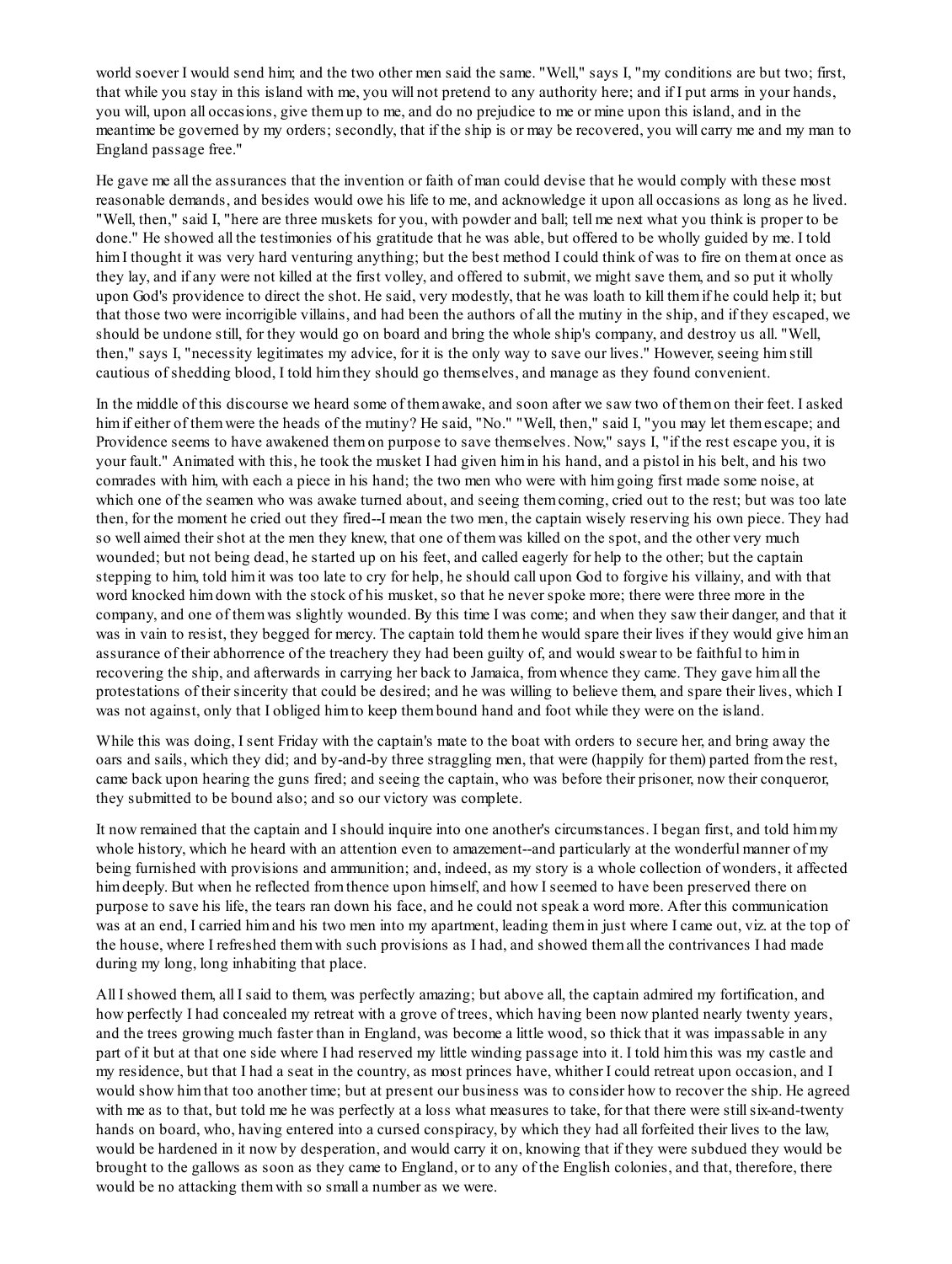I mused for some time on what he had said, and found it was a very rational conclusion, and that therefore something was to be resolved on speedily, as well to draw the men on board into some snare for their surprise as to prevent their landing upon us, and destroying us. Upon this, it presently occurred to me that in a little while the ship's crew, wondering what was become of their comrades and of the boat, would certainly come on shore in their other boat to look for them, and that then, perhaps, they might come armed, and be too strong for us: this he allowed to be rational. Upon this, I told himthe first thing we had to do was to stave the boat which lay upon the beach, so that they might not carry her of, and taking everything out of her, leave her so far useless as not to be fit to swim. Accordingly, we went on board, took the arms which were left on board out of her, and whatever else we found there--which was a bottle of brandy, and another of rum, a few biscuit-cakes, a horn of powder, and a great lump of sugar in a piece of canvas (the sugar was five or sixpounds): all which was very welcome to me, especially the brandy and sugar, of which I had had none left for many years.

When we had carried all these things on shore (the oars, mast, sail, and rudder of the boat were carried away before), we knocked a great hole in her bottom, that if they had come strong enough to master us, yet they could not carry off the boat. Indeed, it was not much in my thoughts that we could be able to recover the ship; but my view was, that if they went away without the boat, I did not much question to make her again fit to carry as to the Leeward Islands, and call upon our friends the Spaniards in my way, for I had themstill in my thoughts.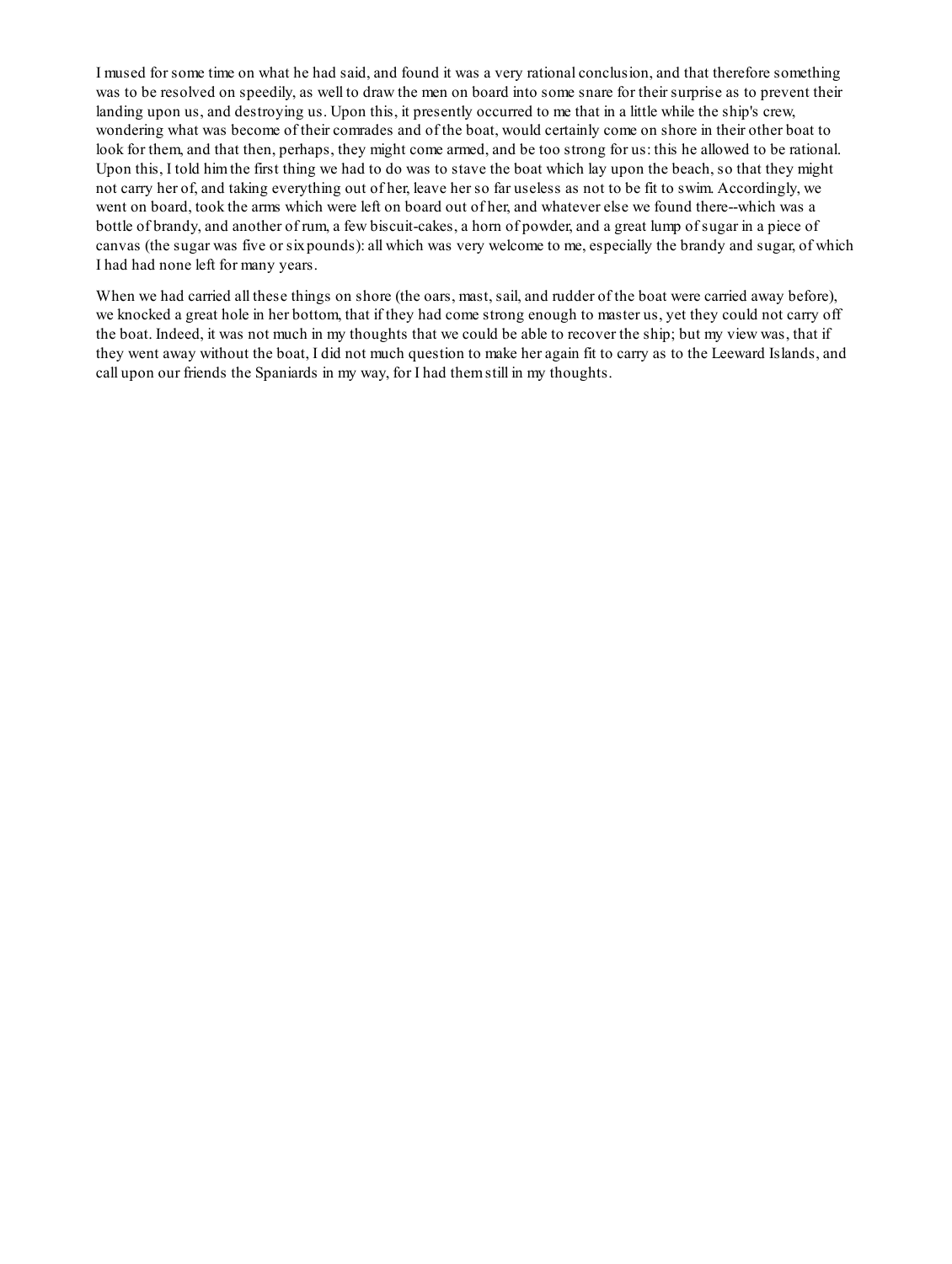# **CHAPTER XVIII--THE SHIP RECOVERED**

While we were thus preparing our designs, and had first, by main strength, heaved the boat upon the beach, so high that the tide would not float her off at high-water mark, and besides, had broke a hole in her bottomtoo big to be quickly stopped, and were set down musing what we should do, we heard the ship fire a gun, and make a waft with her ensign as a signal for the boat to come on board--but no boat stirred; and they fired several times, making other signals for the boat. At last, when all their signals and firing proved fruitless, and they found the boat did not stir, we saw them, by the help of my glasses, hoist another boat out and row towards the shore; and we found, as they approached, that there were no less than ten men in her, and that they had firearms with them.

As the ship lay almost two leagues fromthe shore, we had a full view of themas they came, and a plain sight even of their faces; because the tide having set thema little to the east of the other boat, they rowed up under shore, to come to the same place where the other had landed, and where the boat lay; by this means, I say, we had a full view of them, and the captain knew the persons and characters of all the men in the boat, of whom, he said, there were three very honest fellows, who, he was sure, were led into this conspiracy by the rest, being over-powered and frightened; but that as for the boatswain, who it seems was the chief officer among them, and all the rest, they were as outrageous as any of the ship's crew, and were no doubt made desperate in their new enterprise; and terribly apprehensive he was that they would be too powerful for us. I smiled at him, and told himthat men in our circumstances were past the operation of fear; that seeing almost every condition that could be was better than that which we were supposed to be in, we ought to expect that the consequence, whether death or life, would be sure to be a deliverance. I asked himwhat he thought of the circumstances of my life, and whether a deliverance were not worth venturing for? "And where, sir," said I, "is your belief of my being preserved here on purpose to save your life, which elevated you a little while ago? For my part," said I, "there seems to be but one thing amiss in all the prospect of it." "What is that?" say he. "Why," said I, "it is, that as you say there are three or four honest fellows among themwhich should be spared, had they been all of the wicked part of the crew I should have thought God's providence had singled themout to deliver theminto your hands; for depend upon it, every man that comes ashore is our own, and shall die or live as they behave to us." As I spoke this with a raised voice and cheerful countenance, I found it greatly encouraged him; so we set vigorously to our business.

We had, upon the first appearance of the boat's coming from the ship, considered of separating our prisoners; and we had, indeed, secured themeffectually. Two of them, of whomthe captain was less assured than ordinary, I sent with Friday, and one of the three delivered men, to my cave, where they were remote enough, and out of danger of being heard or discovered, or of finding their way out of the woods if they could have delivered themselves. Here they left thembound, but gave themprovisions; and promised them, if they continued there quietly, to give themtheir liberty in a day or two; but that if they attempted their escape they should be put to death without mercy. They promised faithfully to bear their confinement with patience, and were very thankful that they had such good usage as to have provisions and light left them; for Friday gave themcandles (such as we made ourselves) for their comfort; and they did not know but that he stood sentinel over themat the entrance.

The other prisoners had better usage; two of themwere kept pinioned, indeed, because the captain was not able to trust them; but the other two were taken into my service, upon the captain's recommendation, and upon their solemnly engaging to live and die with us; so with themand the three honest men we were seven men, well armed; and I made no doubt we should be able to deal well enough with the ten that were coming, considering that the captain had said there were three or four honest men among themalso. As soon as they got to the place where their other boat lay, they ran their boat into the beach and came all on shore, hauling the boat up after them, which I was glad to see, for I was afraid they would rather have left the boat at an anchor some distance fromthe shore, with some hands in her to guard her, and so we should not be able to seize the boat. Being on shore, the first thing they did, they ran all to their other boat; and it was easy to see they were under a great surprise to find her stripped, as above, of all that was in her, and a great hole in her bottom. After they had mused a while upon this, they set up two or three great shouts, hallooing with all their might, to try if they could make their companions hear; but all was to no purpose. Then they came all close in a ring, and fired a volley of their small arms, which indeed we heard, and the echoes made the woods ring. But it was all one; those in the cave, we were sure, could not hear; and those in our keeping, though they heard it well enough, yet durst give no answer to them. They were so astonished at the surprise of this, that, as they told us afterwards, they resolved to go all on board again to their ship, and let themknow that the men were all murdered, and the long-boat staved; accordingly, they immediately launched their boat again, and got all of themon board.

The captain was terribly amazed, and even confounded, at this, believing they would go on board the ship again and set sail, giving their comrades over for lost, and so he should still lose the ship, which he was in hopes we should have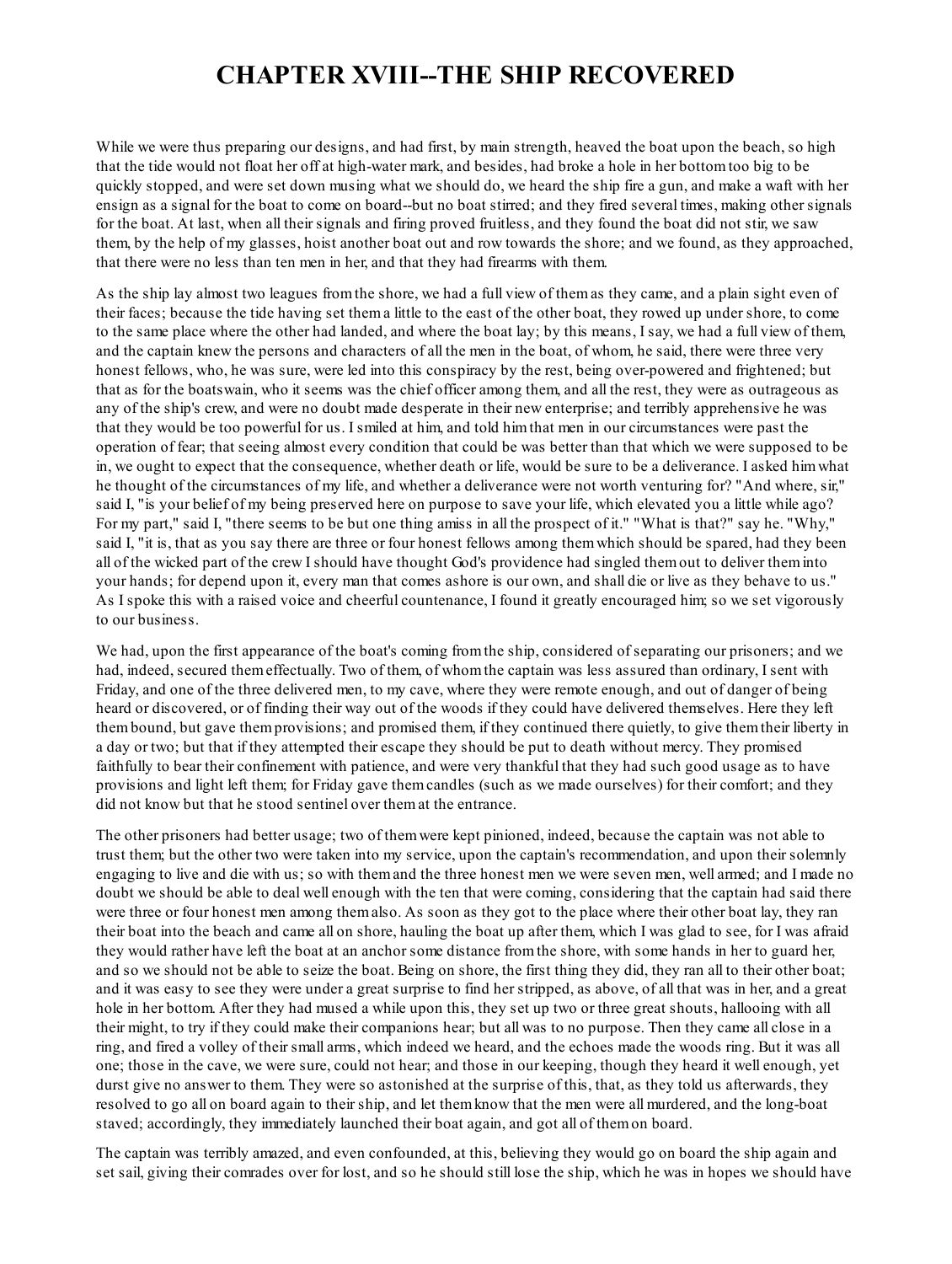recovered; but he was quickly as much frightened the other way.

They had not been long put off with the boat, when we perceived themall coming on shore again; but with this new measure in their conduct, which it seems they consulted together upon, viz. to leave three men in the boat, and the rest to go on shore, and go up into the country to look for their fellows. This was a great disappointment to us, for now we were at a loss what to do, as our seizing those seven men on shore would be no advantage to us if we let the boat escape; because they would row away to the ship, and then the rest of themwould be sure to weigh and set sail, and so our recovering the ship would be lost. However we had no remedy but to wait and see what the issue of things might present. The seven men came on shore, and the three who remained in the boat put her off to a good distance fromthe shore, and came to an anchor to wait for them; so that it was impossible for us to come at themin the boat. Those that came on shore kept close together, marching towards the top of the little hill under which my habitation lay; and we could see themplainly, though they could not perceive us. We should have been very glad if they would have come nearer us, so that we might have fired at them, or that they would have gone farther off, that we might come abroad. But when they were come to the brow of the hill where they could see a great way into the valleys and woods, which lay towards the north-east part, and where the island lay lowest, they shouted and hallooed till they were weary; and not caring, it seems, to venture far fromthe shore, nor far fromone another, they sat down together under a tree to consider it. Had they thought fit to have gone to sleep there, as the other part of themhad done, they had done the job for us; but they were too full of apprehensions of danger to venture to go to sleep, though they could not tell what the danger was they had to fear.

The captain made a very just proposal to me upon this consultation of theirs, viz. that perhaps they would all fire a volley again, to endeavour to make their fellows hear, and that we should allsally upon themjust at the juncture when their pieces were all discharged, and they would certainly yield, and we should have themwithout bloodshed. I liked this proposal, provided it was done while we were near enough to come up to thembefore they could load their pieces again. But this event did not happen; and we lay still a long time, very irresolute what course to take. At length I told themthere would be nothing done, in my opinion, till night; and then, if they did not return to the boat, perhaps we might find a way to get between themand the shore, and so might use some stratagemwith themin the boat to get themon shore. We waited a great while, though very impatient for their removing; and were very uneasy when, after long consultation, we saw them all start up and march down towards the sea; it seems they had such dreadful apprehensions of the danger of the place that they resolved to go on board the ship again, give their companions over for lost, and so go on with their intended voyage with the ship.

As soon as I perceived themgo towards the shore, I imagined it to be as it really was that they had given over their search, and were going back again; and the captain, as soon as I told himmy thoughts, was ready to sink at the apprehensions of it; but I presently thought of a stratagemto fetch themback again, and which answered my end to a tittle. I ordered Friday and the captain's mate to go over the little creek westward, towards the place where the savages came on shore, when Friday was rescued, and so soon as they came to a little rising round, at about half a mile distant, I bid themhalloo out, as loud as they could, and wait till they found the seamen heard them; that as soon as ever they heard the seamen answer them, they should return it again; and then, keeping out of sight, take a round, always answering when the others hallooed, to draw themas far into the island and among the woods as possible, and then wheel about again to me by such ways as I directed them.

They were just going into the boat when Friday and the mate hallooed; and they presently heard them, and answering, ran along the shore westward, towards the voice they heard, when they were stopped by the creek, where the water being up, they could not get over, and called for the boat to come up and set themover; as, indeed, I expected. When they had set themselves over, I observed that the boat being gone a good way into the creek, and, as it were, in a harbour within the land, they took one of the three men out of her, to go along with them, and left only two in the boat, having fastened her to the stump of a little tree on the shore. This was what I wished for; and immediately leaving Friday and the captain's mate to their business, I took the rest with me; and, crossing the creek out of their sight, we surprised the two men before they were aware--one of themlying on the shore, and the other being in the boat. The fellow on shore was between sleeping and waking, and going to start up; the captain, who was foremost, ran in upon him, and knocked himdown; and then called out to him in the boat to yield, or he was a dead man. They needed very few arguments to persuade a single man to yield, when he saw five men upon himand his comrade knocked down: besides, this was, it seems, one of the three who were not so hearty in the mutiny as the rest of the crew, and therefore was easily persuaded not only to yield, but afterwards to join very sincerely with us. In the meantime, Friday and the captain's mate so well managed their business with the rest that they drew them, by hallooing and answering, fromone hill to another, and from one wood to another, till they not only heartily tired them, but left them where they were, very sure they could not reach back to the boat before it was dark; and, indeed, they were heartily tired themselves also, by the time they came back to us.

We had nothing now to do but to watch for them in the dark, and to fall upon them, so as to make sure work with them.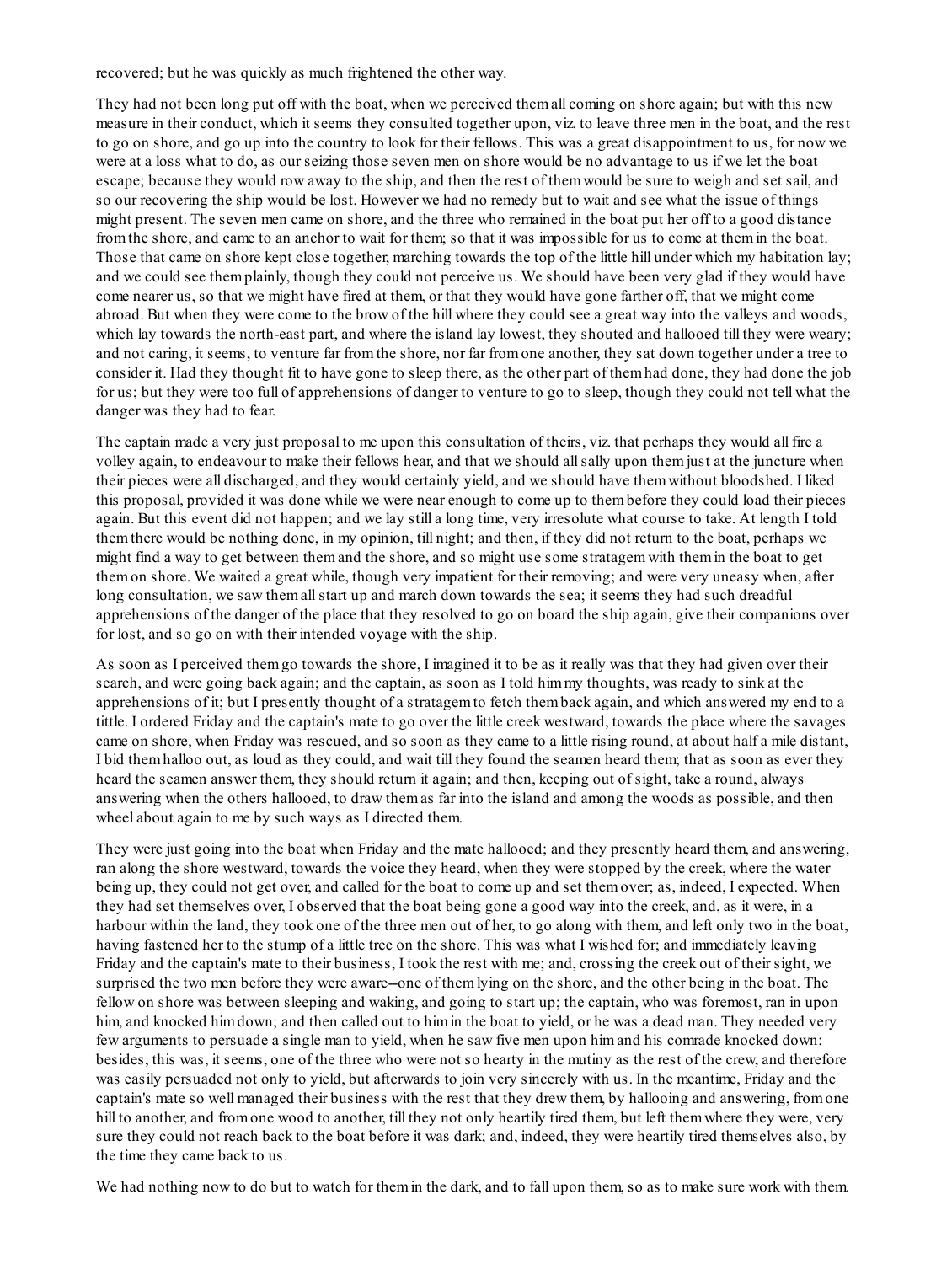It was several hours after Friday came back to me before they came back to their boat; and we could hear the foremost of them, long before they came quite up, calling to those behind to come along; and could also hear themanswer, and complain how lame and tired they were, and not able to come any faster: which was very welcome news to us. At length they came up to the boat: but it is impossible to express their confusion when they found the boat fast aground in the creek, the tide ebbed out, and their two men gone. We could hear themcall one to another in a most lamentable manner, telling one another they were got into an enchanted island; that either there were inhabitants in it, and they should all be murdered, or else there were devils and spirits in it, and they should be all carried away and devoured. They hallooed again, and called their two comrades by their names a great many times; but no answer. After some time we could see them, by the little light there was, run about, wringing their hands like men in despair, and sometimes they would go and sit down in the boat to rest themselves: then come ashore again, and walk about again, and so the same thing over again. My men would fain have had me give themleave to fall upon themat once in the dark; but I was willing to take themat some advantage, so as to spare them, and kill as few of themas I could; and especially I was unwilling to hazard the killing of any of our men, knowing the others were very well armed. I resolved to wait, to see if they did not separate; and therefore, to make sure of them, I drew my ambuscade nearer, and ordered Friday and the captain to creep upon their hands and feet, as close to the ground as they could, that they might not be discovered, and get as near themas they could possibly before they offered to fire.

They had not been long in that posture when the boatswain, who was the principal ringleader of the mutiny, and had now shown himself the most dejected and dispirited of all the rest, came walking towards them, with two more of the crew; the captain was so eager at having this principal rogue so much in his power, that he could hardly have patience to let himcome so near as to be sure of him, for they only heard his tongue before: but when they came nearer, the captain and Friday, starting up on their feet, let fly at them. The boatswain was killed upon the spot: the next man was shot in the body, and fell just by him, though he did not die till an hour or two after; and the third ran for it. At the noise of the fire I immediately advanced with my whole army, which was now eight men, viz. myself, generalissimo; Friday, my lieutenant-general; the captain and his two men, and the three prisoners of war whomwe had trusted with arms. We came upon them, indeed, in the dark, so that they could not see our number; and I made the man they had left in the boat, who was now one of us, to call themby name, to try if I could bring themto a parley, and so perhaps might reduce themto terms; which fell out just as we desired: for indeed it was easy to think, as their condition then was, they would be very willing to capitulate. So he calls out as loud as he could to one of them, "TomSmith! TomSmith!" TomSmith answered immediately, "Is that Robinson?" for it seems he knew the voice. The other answered, "Ay, ay; for God's sake, TomSmith, throw down your arms and yield, or you are all dead men this moment." "Who must we yield to? Where are they?" says Smith again. "Here they are," says he; "here's our captain and fifty men with him, have been hunting you these two hours; the boatswain is killed; Will Fry is wounded, and I ama prisoner; and if you do not yield you are all lost." "Will they give us quarter, then?" says TomSmith, "and we will yield." "I'll go and ask, if you promise to yield," said Robinson:so he asked the captain, and the captain himself then calls out, "You, Smith, you know my voice; if you lay down your arms immediately and submit, you shall have your lives, all but Will Atkins."

Upon this Will Atkins cried out, "For God's sake, captain, give me quarter; what have I done? They have all been as bad as I:" which, by the way, was not true; for it seems this Will Atkins was the first man that laid hold of the captain when they first mutinied, and used himbarbarously in tying his hands and giving himinjurious language. However, the captain told himhe must lay down his arms at discretion, and trust to the governor's mercy: by which he meant me, for they all called me governor. In a word, they all laid down their arms and begged their lives; and I sent the man that had parleyed with them, and two more, who bound themall; and then my great army of fifty men, which, with those three, were in all but eight, came up and seized upon them, and upon their boat; only that I kept myself and one more out of sight for reasons of state.

Our next work was to repair the boat, and think of seizing the ship: and as for the captain, now he had leisure to parley with them, he expostulated with themupon the villainy of their practices with him, and upon the further wickedness of their design, and how certainly it must bring themto misery and distress in the end, and perhaps to the gallows. They all appeared very penitent, and begged hard for their lives. As for that, he told themthey were not his prisoners, but the commander's of the island; that they thought they had set himon shore in a barren, uninhabited island; but it had pleased God so to direct themthat it was inhabited, and that the governor was an Englishman; that he might hang them all there, if he pleased; but as he had given themall quarter, he supposed he would send themto England, to be dealt with there as justice required, except Atkins, whom he was commanded by the governor to advise to prepare for death, for that he would be hanged in the morning.

Though this was all but a fiction of his own, yet it had its desired effect; Atkins fell upon his knees to beg the captain to intercede with the governor for his life; and all the rest begged of him, for God's sake, that they might not be sent to England.

It now occurred to me that the time of our deliverance was come, and that it would be a most easy thing to bring these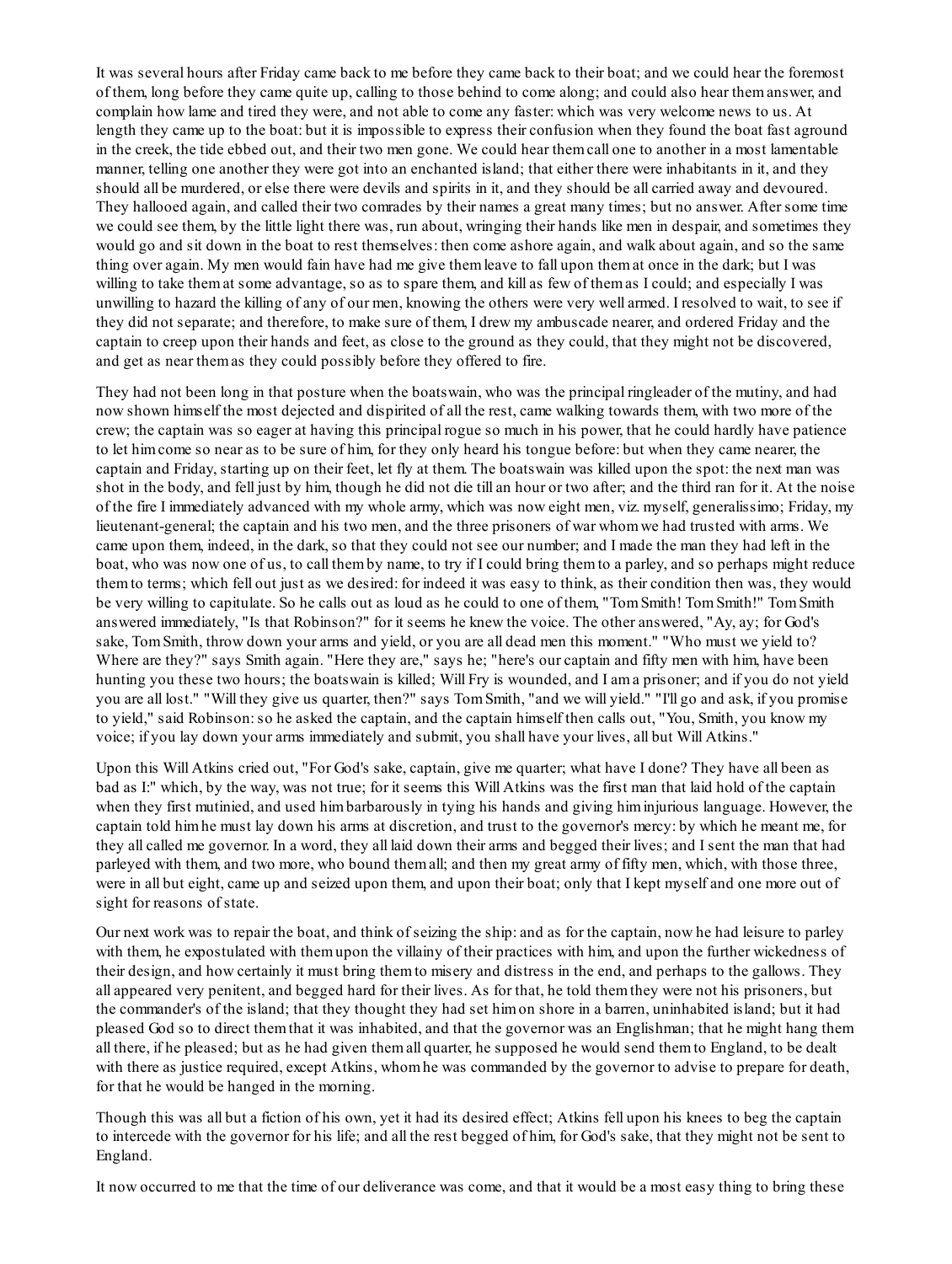fellows in to be hearty in getting possession of the ship; so I retired in the dark fromthem, that they might not see what kind of a governor they had, and called the captain to me; when I called, at a good distance, one of the men was ordered to speak again, and say to the captain, "Captain, the commander calls for you;" and presently the captain replied, "Tell his excellency I amjust coming." This more perfectly amazed them, and they all believed that the commander was just by, with his fifty men. Upon the captain coming to me, I told himmy project for seizing the ship, which he liked wonderfully well, and resolved to put it in execution the next morning. But, in order to execute it with more art, and to be secure of success, I told himwe must divide the prisoners, and that he should go and take Atkins, and two more of the worst of them, and send thempinioned to the cave where the others lay. This was committed to Friday and the two men who came on shore with the captain. They conveyed themto the cave as to a prison: and it was, indeed, a dismal place, especially to men in their condition. The others I ordered to my bower, as I called it, of which I have given a full description: and as it was fenced in, and they pinioned, the place was secure enough, considering they were upon their behaviour.

To these in the morning I sent the captain, who was to enter into a parley with them; in a word, to try them, and tell me whether he thought they might be trusted or not to go on board and surprise the ship. He talked to themof the injury done him, of the condition they were brought to, and that though the governor had given themquarter for their lives as to the present action, yet that if they were sent to England they would all be hanged in chains; but that if they would join in so just an attempt as to recover the ship, he would have the governor's engagement for their pardon.

Any one may guess how readily such a proposal would be accepted by men in their condition; they fell down on their knees to the captain, and promised, with the deepest imprecations, that they would be faithful to himto the last drop, and that they should owe their lives to him, and would go with himall over the world; that they would own himas a father to themas long as they lived. "Well," says the captain, "I must go and tell the governor what you say, and see what I can do to bring him to consent to it." So he brought me an account of the temper he found them in, and that he verily believed they would be faithful. However, that we might be very secure, I told himhe should go back again and choose out those five, and tell them, that they might see he did not want men, that he would take out those five to be his assistants, and that the governor would keep the other two, and the three that were sent prisoners to the castle (my cave), as hostages for the fidelity of those five; and that if they proved unfaithful in the execution, the five hostages should be hanged in chains alive on the shore. This looked severe, and convinced themthat the governor was in earnest; however, they had no way left thembut to accept it; and it was now the business of the prisoners, as much as of the captain, to persuade the other five to do their duty.

Our strength was now thus ordered for the expedition: first, the captain, his mate, and passenger; second, the two prisoners of the first gang, to whom, having their character fromthe captain, I had given their liberty, and trusted them with arms; third, the other two that I had kept till now in my bower, pinioned, but on the captain's motion had now released; fourth, these five released at last; so that there were twelve in all, besides five we kept prisoners in the cave for hostages.

I asked the captain if he was willing to venture with these hands on board the ship; but as for me and my man Friday, I did not think it was proper for us to stir, having seven men left behind; and it was employment enough for us to keep themasunder, and supply themwith victuals. As to the five in the cave, I resolved to keep themfast, but Friday went in twice a day to them, to supply themwith necessaries; and I made the other two carry provisions to a certain distance, where Friday was to take them.

When I showed myself to the two hostages, it was with the captain, who told them I was the person the governor had ordered to look after them; and that it was the governor's pleasure they should not stir anywhere but by my direction; that if they did, they would be fetched into the castle, and be laid in irons:so that as we never suffered themto see me as governor, I now appeared as another person, and spoke of the governor, the garrison, the castle, and the like, upon all occasions.

The captain now had no difficulty before him, but to furnish his two boats, stop the breach of one, and man them. He made his passenger captain of one, with four of the men; and himself, his mate, and five more, went in the other; and they contrived their business very well, for they came up to the ship about midnight. As soon as they came within call of the ship, he made Robinson hail them, and tell themthey had brought off the men and the boat, but that it was a long time before they had found them, and the like, holding themin a chat till they came to the ship's side; when the captain and the mate entering first with their arms, immediately knocked down the second mate and carpenter with the butt-end of their muskets, being very faithfully seconded by their men; they secured all the rest that were upon the main and quarter decks, and began to fasten the hatches, to keep themdown that were below; when the other boat and their men, entering at the forechains, secured the forecastle of the ship, and the scuttle which went down into the cookroom, making three men they found there prisoners. When this was done, and allsafe upon deck, the captain ordered the mate, with three men, to break into the round-house, where the new rebel captain lay, who, having taken the alarm,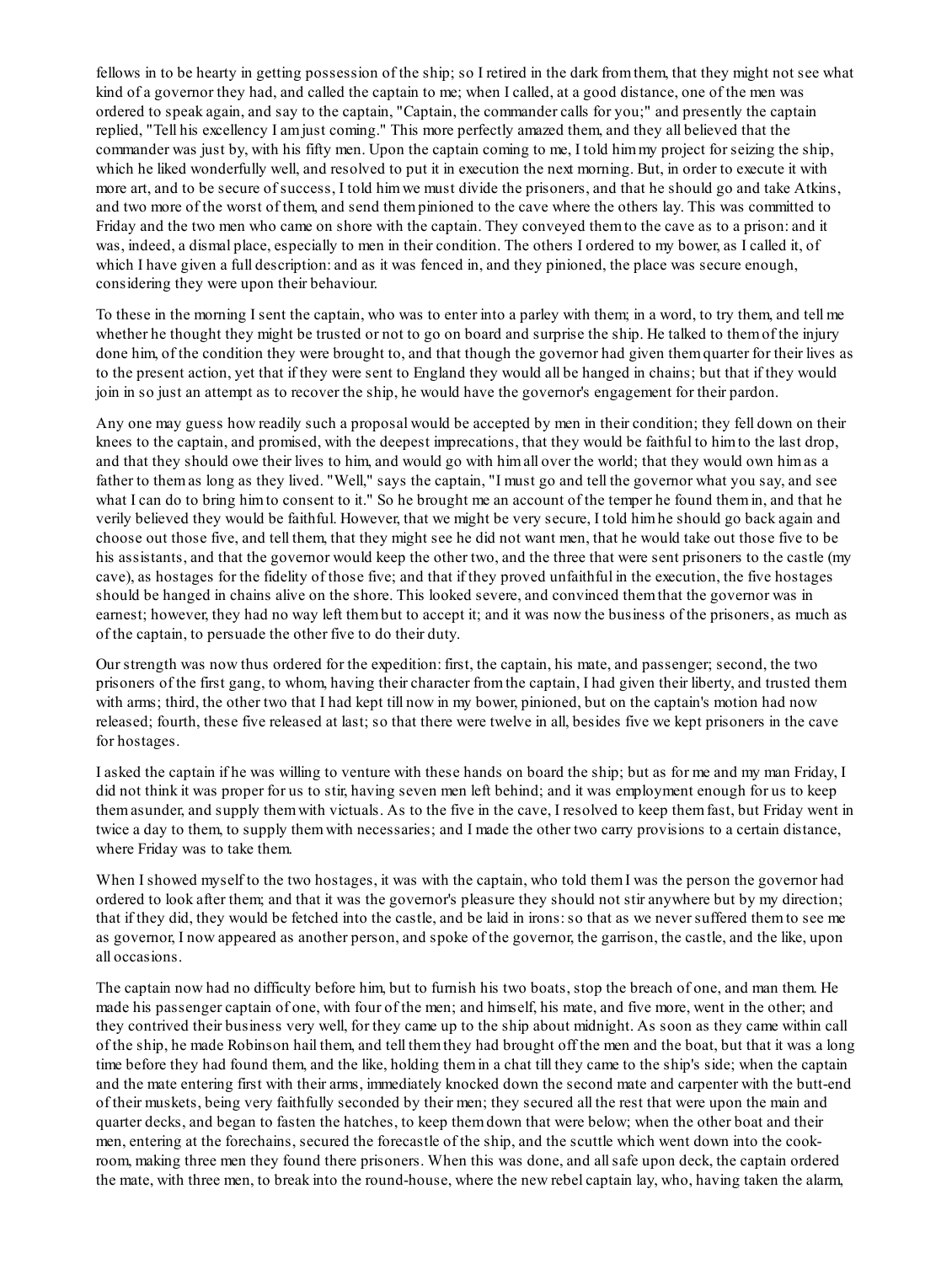had got up, and with two men and a boy had got firearms in their hands; and when the mate, with a crow, split open the door, the new captain and his men fired boldly among them, and wounded the mate with a musket ball, which broke his arm, and wounded two more of the men, but killed nobody. The mate, calling for help, rushed, however, into the roundhouse, wounded as he was, and, with his pistol, shot the new captain through the head, the bullet entering at his mouth, and came out again behind one of his ears, so that he never spoke a word more: upon which the rest yielded, and the ship was taken effectually, without any more lives lost.

As soon as the ship was thus secured, the captain ordered seven guns to be fired, which was the signal agreed upon with me to give me notice of his success, which, you may be sure, I was very glad to hear, having sat watching upon the shore for it till near two o'clock in the morning. Having thus heard the signal plainly, I laid me down; and it having been a day of great fatigue to me, I slept very sound, till I was surprised with the noise of a gun; and presently starting up, I heard a man call me by the name of "Governor! Governor!" and presently I knew the captain's voice; when, climbing up to the top of the hill, there he stood, and, pointing to the ship, he embraced me in his arms, "My dear friend and deliverer," says he, "there's your ship; for she is all yours, and so are we, and all that belong to her." I cast my eyes to the ship, and there she rode, within little more than half a mile of the shore; for they had weighed her anchor as soon as they were masters of her, and, the weather being fair, had brought her to an anchor just against the mouth of the little creek; and the tide being up, the captain had brought the pinnace in near the place where I had first landed my rafts, and so landed just at my door. I was at first ready to sink down with the surprise; for I saw my deliverance, indeed, visibly put into my hands, all things easy, and a large ship just ready to carry me away whither I pleased to go. At first, for some time, I was not able to answer himone word; but as he had taken me in his arms I held fast by him, or I should have fallen to the ground. He perceived the surprise, and immediately pulled a bottle out of his pocket and gave me a dramof cordial, which he had brought on purpose for me. After I had drunk it, I sat down upon the ground; and though it brought me to myself, yet it was a good while before I could speak a word to him. All this time the poor man was in as great an ecstasy as I, only not under any surprise as I was; and he said a thousand kind and tender things to me, to compose and bring me to myself; but such was the flood of joy in my breast, that it put all my spirits into confusion: at last it broke out into tears, and in a little while after I recovered my speech; I then took my turn, and embraced himas my deliverer, and we rejoiced together. I told himI looked upon himas a man sent by Heaven to deliver me, and that the whole transaction seemed to be a chain of wonders; that such things as these were the testimonies we had of a secret hand of Providence governing the world, and an evidence that the eye of an infinite Power could search into the remotest corner of the world, and send help to the miserable whenever He pleased. I forgot not to lift up my heart in thankfulness to Heaven; and what heart could forbear to bless Him, who had not only in a miraculous manner provided for me in such a wilderness, and in such a desolate condition, but fromwhomevery deliverance must always be acknowledged to proceed.

When we had talked a while, the captain told me he had brought me some little refreshment, such as the ship afforded, and such as the wretches that had been so long his masters had not plundered himof. Upon this, he called aloud to the boat, and bade his men bring the things ashore that were for the governor; and, indeed, it was a present as if I had been one that was not to be carried away with them, but as if I had been to dwell upon the island still. First, he had brought me a case of bottles full of excellent cordial waters, sixlarge bottles of Madeira wine (the bottles held two quarts each), two pounds of excellent good tobacco, twelve good pieces of the ship's beef, and sixpieces of pork, with a bag of peas, and about a hundred-weight of biscuit; he also brought me a boxof sugar, a boxof flour, a bag full of lemons, and two bottles of lime-juice, and abundance of other things. But besides these, and what was a thousand times more useful to me, he brought me sixnew clean shirts, sixvery good neckcloths, two pair of gloves, one pair of shoes, a hat, and one pair of stockings, with a very good suit of clothes of his own, which had been worn but very little: in a word, he clothed me fromhead to foot. It was a very kind and agreeable present, as any one may imagine, to one in my circumstances, but never was anything in the world of that kind so unpleasant, awkward, and uneasy as it was to me to wear such clothes at first.

After these ceremonies were past, and after all his good things were brought into my little apartment, we began to consult what was to be done with the prisoners we had; for it was worth considering whether we might venture to take themwith us or no, especially two of them, whomhe knew to be incorrigible and refractory to the last degree; and the captain said he knew they were such rogues that there was no obliging them, and if he did carry themaway, it must be in irons, as malefactors, to be delivered over to justice at the first English colony he could come to; and I found that the captain himself was very anxious about it. Upon this, I told himthat, if he desired it, I would undertake to bring the two men he spoke of to make it their own request that he should leave themupon the island. "I should be very glad of that," says the captain, "with all my heart." "Well," says I, "I willsend for themup and talk with themfor you." So I caused Friday and the two hostages, for they were now discharged, their comrades having performed their promise; I say, I caused themto go to the cave, and bring up the five men, pinioned as they were, to the bower, and keep them there till I came. After some time, I came thither dressed in my new habit; and now I was called governor again. Being all met, and the captain with me, I caused the men to be brought before me, and I told themI had got a full account of their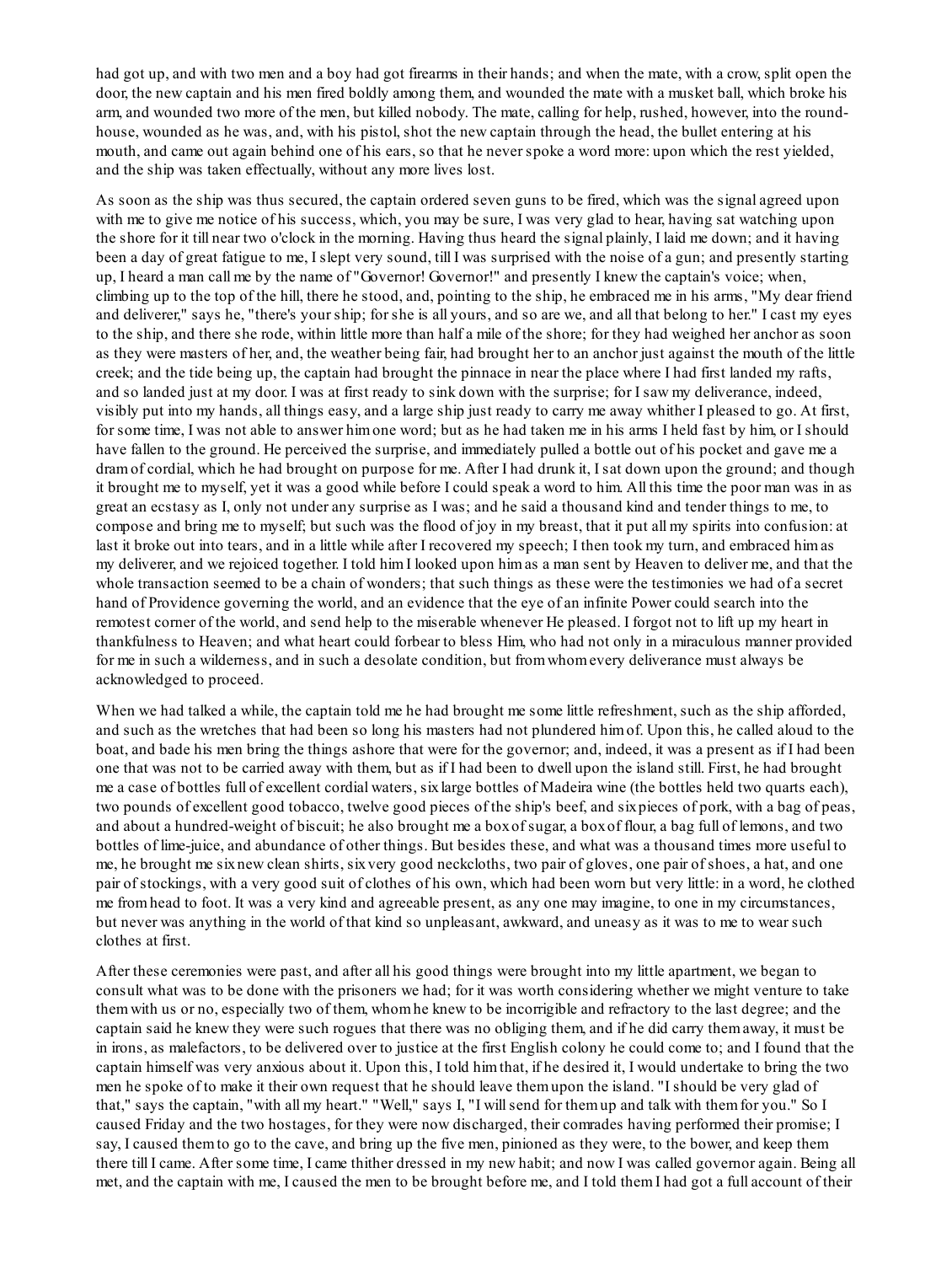villainous behaviour to the captain, and how they had run away with the ship, and were preparing to commit further robberies, but that Providence had ensnared themin their own ways, and that they were fallen into the pit which they had dug for others. I let themknow that by my direction the ship had been seized; that she lay now in the road; and they might see by-and-by that their new captain had received the reward of his villainy, and that they would see him hanging at the yard-arm; that, as to them, I wanted to know what they had to say why I should not execute themas pirates taken in the fact, as by my commission they could not doubt but I had authority so to do.

One of themanswered in the name of the rest, that they had nothing to say but this, that when they were taken the captain promised themtheir lives, and they humbly implored my mercy. But I told themI knew not what mercy to show them; for as for myself, I had resolved to quit the island with all my men, and had taken passage with the captain to go to England; and as for the captain, he could not carry themto England other than as prisoners in irons, to be tried for mutiny and running away with the ship; the consequence of which, they must needs know, would be the gallows; so that I could not tell what was best for them, unless they had a mind to take their fate in the island. If they desired that, as I had liberty to leave the island, I had some inclination to give themtheir lives, if they thought they could shift on shore. They seemed very thankful for it, and said they would much rather venture to stay there than be carried to England to be hanged. So I left it on that issue.

However, the captain seemed to make some difficulty of it, as if he durst not leave themthere. Upon this I seemed a little angry with the captain, and told himthat they were my prisoners, not his; and that seeing I had offered themso much favour, I would be as good as my word; and that if he did not think fit to consent to it I would set themat liberty, as I found them: and if he did not like it he might take themagain if he could catch them. Upon this they appeared very thankful, and I accordingly set themat liberty, and bade themretire into the woods, to the place whence they came, and I would leave themsome firearms, some ammunition, and some directions how they should live very well if they thought fit. Upon this I prepared to go on board the ship; but told the captain I would stay that night to prepare my things, and desired himto go on board in the meantime, and keep all right in the ship, and send the boat on shore next day for me; ordering him, at all events, to cause the new captain, who was killed, to be hanged at the yard-arm, that these men might see him.

When the captain was gone I sent for the men up to me to my apartment, and entered seriously into discourse with themon their circumstances. I told themI thought they had made a right choice; that if the captain had carried them away they would certainly be hanged. I showed themthe new captain hanging at the yard-armof the ship, and told themthey had nothing less to expect.

When they had all declared their willingness to stay, I then told them I would let them into the story of my living there, and put theminto the way of making it easy to them. Accordingly, I gave themthe whole history of the place, and of my coming to it; showed themmy fortifications, the way I made my bread, planted my corn, cured my grapes; and, in a word, all that was necessary to make themeasy. I told themthe story also of the seventeen Spaniards that were to be expected, for whomI left a letter, and made thempromise to treat themin common with themselves. Here it may be noted that the captain, who had ink on board, was greatly surprised that I never hit upon a way of making ink of charcoal and water, or of something else, as I had done things much more difficult.

I left themmy firearms--viz. five muskets, three fowling-pieces, and three swords. I had above a barrel and a half of powder left; for after the first year or two I used but little, and wasted none. I gave thema description of the way I managed the goats, and directions to milk and fatten them, and to make both butter and cheese. In a word, I gave them every part of my own story; and told themI should prevail with the captain to leave themtwo barrels of gunpowder more, and some garden-seeds, which I told themI would have been very glad of. Also, I gave themthe bag of peas which the captain had brought me to eat, and bade them be sure to sow and increase them.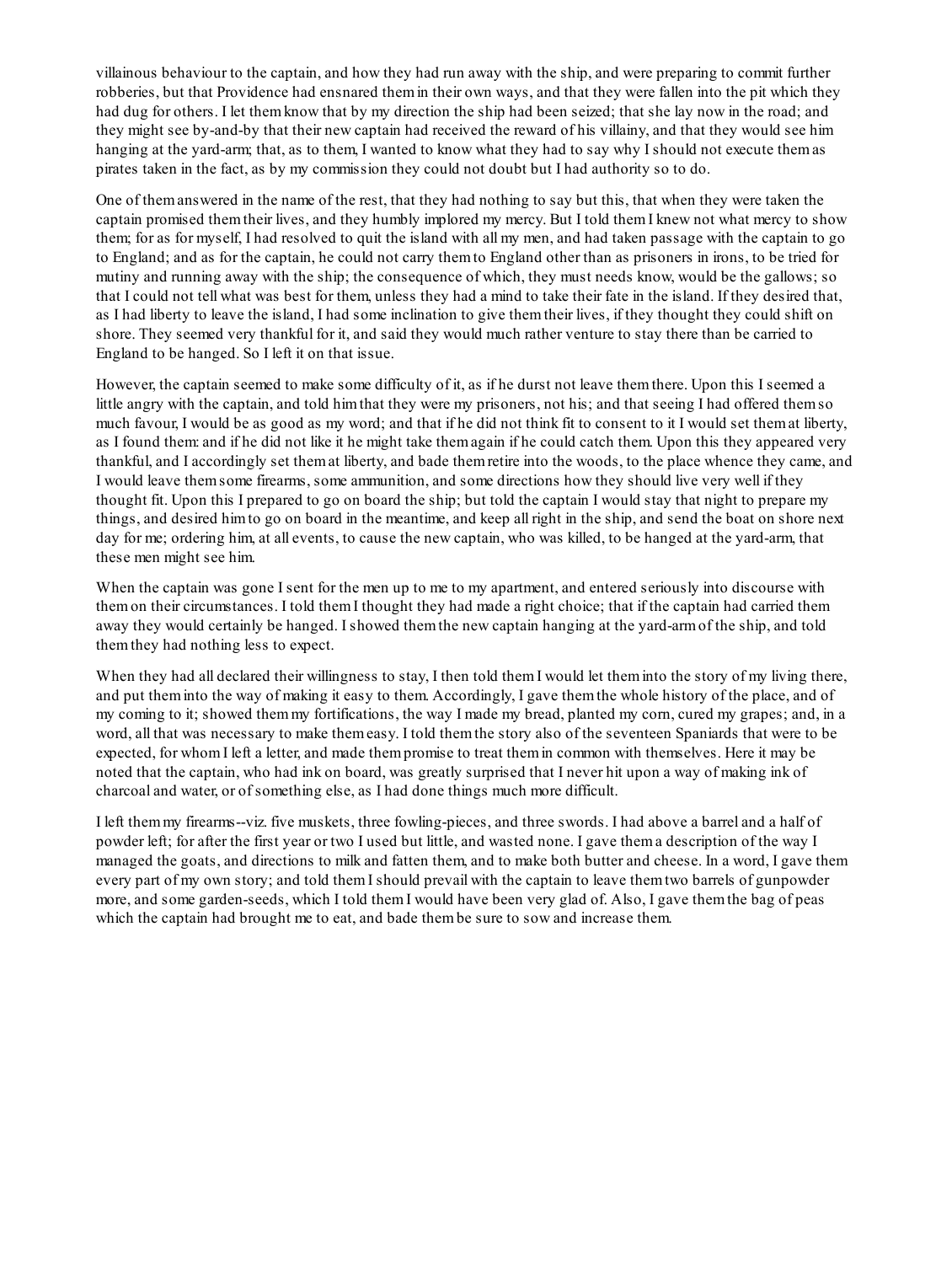# **CHAPTER XIX--RETURN TO ENGLAND**

Having done all this I left themthe next day, and went on board the ship. We prepared immediately to sail, but did not weigh that night. The next morning early, two of the five men came swimming to the ship's side, and making the most lamentable complaint of the other three, begged to be taken into the ship for God's sake, for they should be murdered, and begged the captain to take themon board, though he hanged themimmediately. Upon this the captain pretended to have no power without me; but after some difficulty, and after their solemn promises of amendment, they were taken on board, and were, some time after, soundly whipped and pickled; after which they proved very honest and quiet fellows.

Some time after this, the boat was ordered on shore, the tide being up, with the things promised to the men; to which the captain, at my intercession, caused their chests and clothes to be added, which they took, and were very thankful for. I also encouraged them, by telling themthat if it lay in my power to send any vessel to take themin, I would not forget them.

When I took leave of this island, I carried on board, for relics, the great goat-skin cap I had made, my umbrella, and one of my parrots; also, I forgot not to take the money I formerly mentioned, which had lain by me so long useless that it was grown rusty or tarnished, and could hardly pass for silver till it had been a little rubbed and handled, as also the money I found in the wreck of the Spanish ship. And thus I left the island, the 19th of December, as I found by the ship's account, in the year 1686, after I had been upon it eight-and-twenty years, two months, and nineteen days; being delivered fromthis second captivity the same day of the month that I first made my escape in the long-boat fromamong the Moors of Sallee. In this vessel, after a long voyage, I arrived in England the 11th of June, in the year 1687, having been thirty-five years absent.

When I came to England I was as perfect a stranger to all the world as if I had never been known there. My benefactor and faithful steward, whom I had left my money in trust with, was alive, but had had great misfortunes in the world; was become a widow the second time, and very low in the world. I made her very easy as to what she owed me, assuring her I would give her no trouble; but, on the contrary, in gratitude for her former care and faithfulness to me, I relieved her as my little stock would afford; which at that time would, indeed, allow me to do but little for her; but I assured her I would never forget her former kindness to me; nor did I forget her when I had sufficient to help her, as shall be observed in its proper place. I went down afterwards into Yorkshire; but my father was dead, and my mother and all the family extinct, except that I found two sisters, and two of the children of one of my brothers; and as I had been long ago given over for dead, there had been no provision made for me; so that, in a word, I found nothing to relieve or assist me; and that the little money I had would not do much for me as to settling in the world.

I met with one piece of gratitude indeed, which I did not expect; and this was, that the master of the ship, whomI had so happily delivered, and by the same means saved the ship and cargo, having given a very handsome account to the owners of the manner how I had saved the lives of the men and the ship, they invited me to meet themand some other merchants concerned, and all together made me a very handsome compliment upon the subject, and a present of almost PS200 sterling.

But after making several reflections upon the circumstances of my life, and how little way this would go towards settling me in the world, I resolved to go to Lisbon, and see if I might not come at some information of the state of my plantation in the Brazils, and of what was become of my partner, who, I had reason to suppose, had some years past given me over for dead. With this view I took shipping for Lisbon, where I arrived in April following, my man Friday accompanying me very honestly in all these ramblings, and proving a most faithfulservant upon all occasions. When I came to Lisbon, I found out, by inquiry, and to my particular satisfaction, my old friend, the captain of the ship who first took me up at sea off the shore of Africa. He was now grown old, and had left off going to sea, having put his son, who was far froma young man, into his ship, and who still used the Brazil trade. The old man did not know me, and indeed I hardly knew him. But I soon brought himto my remembrance, and as soon brought myself to his remembrance, when I told himwho I was.

After some passionate expressions of the old acquaintance between us, I inquired, you may be sure, after my plantation and my partner. The old man told me he had not been in the Brazils for about nine years; but that he could assure me that when he came away my partner was living, but the trustees whomI had joined with himto take cognisance of my part were both dead: that, however, he believed I would have a very good account of the improvement of the plantation; for that, upon the general belief of my being cast away and drowned, my trustees had given in the account of the produce of my part of the plantation to the procurator-fiscal, who had appropriated it, in case I never came to claimit, one-third to the king, and two-thirds to the monastery of St. Augustine, to be expended for the benefit of the poor, and for the conversion of the Indians to the Catholic faith: but that, if I appeared, or any one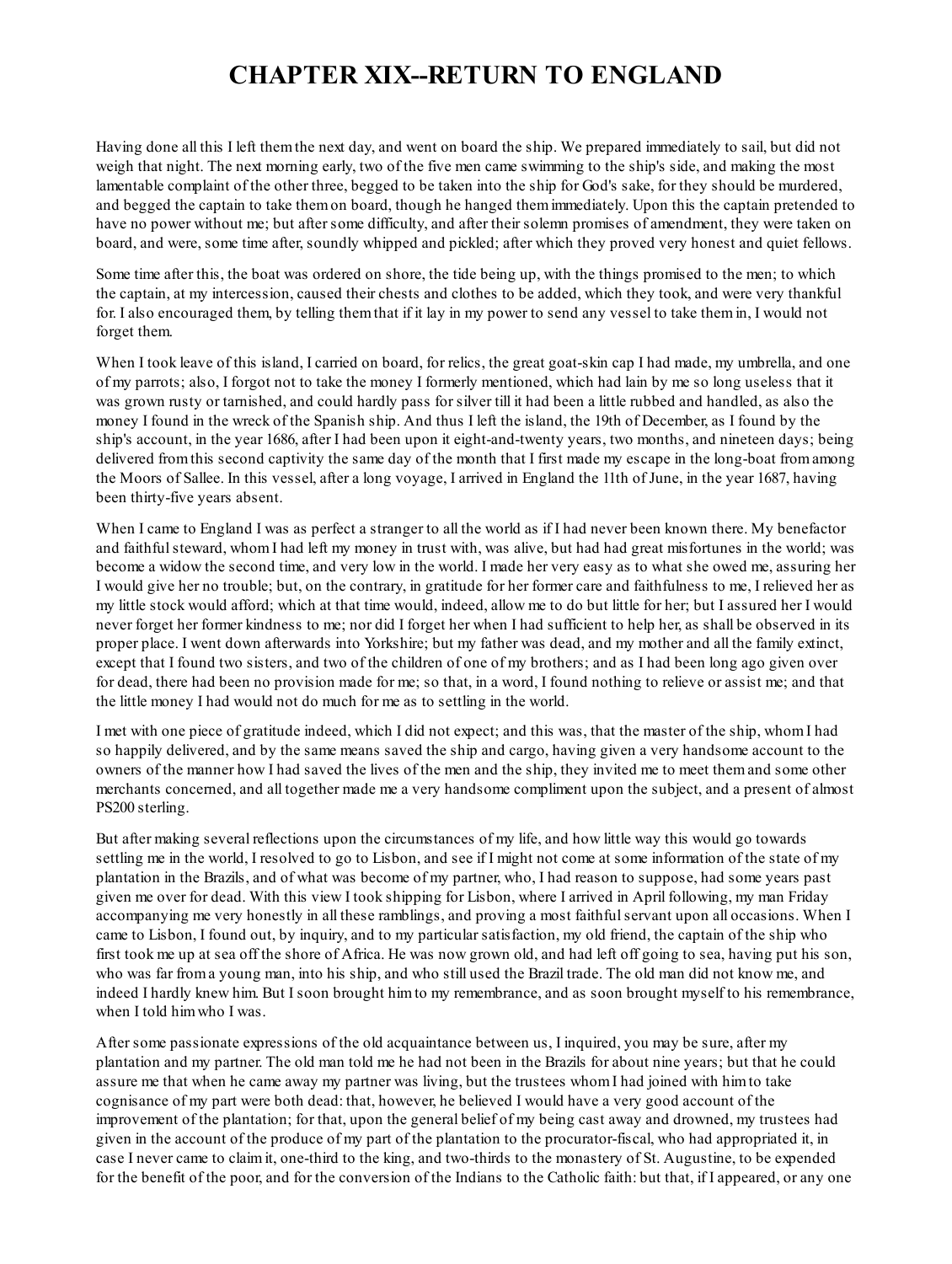for me, to claimthe inheritance, it would be restored; only that the improvement, or annual production, being distributed to charitable uses, could not be restored: but he assured me that the steward of the king's revenue from lands, and the providore, or steward of the monastery, had taken great care all along that the incumbent, that is to say my partner, gave every year a faithful account of the produce, of which they had duly received my moiety. I asked himif he knew to what height of improvement he had brought the plantation, and whether he thought it might be worth looking after; or whether, on my going thither, I should meet with any obstruction to my possessing my just right in the moiety. He told me he could not tell exactly to what degree the plantation was improved; but this he knew, that my partner was grown exceeding rich upon the enjoying his part of it; and that, to the best of his remembrance, he had heard that the king's third of my part, which was, it seems, granted away to some other monastery or religious house, amounted to above two hundred moidores a year: that as to my being restored to a quiet possession of it, there was no question to be made of that, my partner being alive to witness my title, and my name being also enrolled in the register of the country; also he told me that the survivors of my two trustees were very fair, honest people, and very wealthy; and he believed I would not only have their assistance for putting me in possession, but would find a very considerable sumof money in their hands for my account, being the produce of the farmwhile their fathers held the trust, and before it was given up, as above; which, as he remembered, was for about twelve years.

I showed myself a little concerned and uneasy at this account, and inquired of the old captain how it came to pass that the trustees should thus dispose of my effects, when he knew that I had made my will, and had made him, the Portuguese captain, my universal heir, &c.

He told me that was true; but that as there was no proof of my being dead, he could not act as executor untilsome certain account should come of my death; and, besides, he was not willing to intermeddle with a thing so remote: that it was true he had registered my will, and put in his claim; and could he have given any account of my being dead or alive, he would have acted by procuration, and taken possession of the ingenio (so they call the sugar-house), and have given his son, who was now at the Brazils, orders to do it. "But," says the old man, "I have one piece of news to tell you, which perhaps may not be so acceptable to you as the rest; and that is, believing you were lost, and all the world believing so also, your partner and trustees did offer to account with me, in your name, for the first sixor eight years' profits, which I received. There being at that time great disbursements for increasing the works, building an ingenio, and buying slaves, it did not amount to near so much as afterwards it produced; however," says the old man, "I shall give you a true account of what I have received in all, and how I have disposed of it."

After a few days' further conference with this ancient friend, he brought me an account of the first sixyears' income of my plantation, signed by my partner and the merchant-trustees, being always delivered in goods, viz. tobacco in roll, and sugar in chests, besides rum, molasses, &c., which is the consequence of a sugar-work; and I found by this account, that every year the income considerably increased; but, as above, the disbursements being large, the sumat first was small: however, the old man let me see that he was debtor to me four hundred and seventy moidores of gold, besides sixty chests of sugar and fifteen double rolls of tobacco, which were lost in his ship; he having been shipwrecked coming home to Lisbon, about eleven years after my having the place. The good man then began to complain of his misfortunes, and how he had been obliged to make use of my money to recover his losses, and buy him a share in a new ship. "However, my old friend," says he, "you shall not want a supply in your necessity; and as soon as my son returns you shall be fully satisfied." Upon this he pulls out an old pouch, and gives me one hundred and sixty Portugal moidores in gold; and giving the writings of his title to the ship, which his son was gone to the Brazils in, of which he was quarter-part owner, and his son another, he puts themboth into my hands for security of the rest.

I was too much moved with the honesty and kindness of the poor man to be able to bear this; and remembering what he had done for me, how he had taken me up at sea, and how generously he had used me on all occasions, and particularly how sincere a friend he was now to me, I could hardly refrain weeping at what he had said to me; therefore I asked himif his circumstances admitted himto spare so much money at that time, and if it would not straiten him? He told me he could not say but it might straiten hima little; but, however, it was my money, and I might want it more than he.

Everything the good man said was full of affection, and I could hardly refrain fromtears while he spoke; in short, I took one hundred of the moidores, and called for a pen and ink to give hima receipt for them: then I returned himthe rest, and told himif ever I had possession of the plantation I would return the other to himalso (as, indeed, I afterwards did); and that as to the bill of sale of his part in his son's ship, I would not take it by any means; but that if I wanted the money, I found he was honest enough to pay me; and if I did not, but came to receive what he gave me reason to expect, I would never have a penny more fromhim.

When this was past, the old man asked me if he should put me into a method to make my claimto my plantation. I told him I thought to go over to it myself. He said I might do so if I pleased, but that if I did not, there were ways enough to secure my right, and immediately to appropriate the profits to my use: and as there were ships in the river of Lisbon just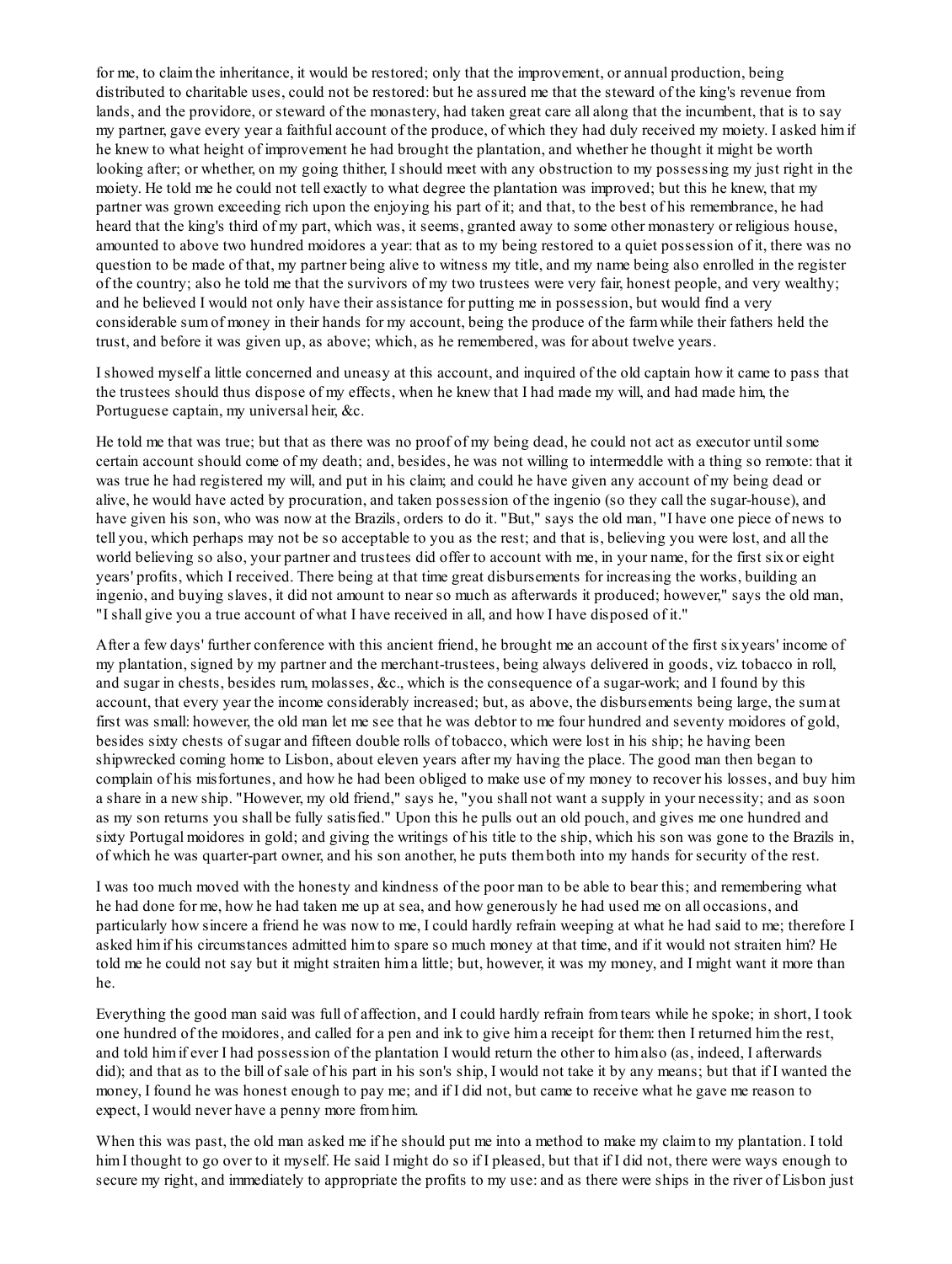ready to go away to Brazil, he made me enter my name in a public register, with his affidavit, affirming, upon oath, that I was alive, and that I was the same person who took up the land for the planting the said plantation at first. This being regularly attested by a notary, and a procuration affixed, he directed me to send it, with a letter of his writing, to a merchant of his acquaintance at the place; and then proposed my staying with himtill an account came of the return.

Never was anything more honourable than the proceedings upon this procuration; for in less than seven months I received a large packet fromthe survivors of my trustees, the merchants, for whose account I went to sea, in which were the following, particular letters and papers enclosed:--

First, there was the account-current of the produce of my farmor plantation, fromthe year when their fathers had balanced with my old Portugal captain, being for sixyears; the balance appeared to be one thousand one hundred and seventy-four moidores in my favour.

Secondly, there was the account of four years more, while they kept the effects in their hands, before the government claimed the administration, as being the effects of a person not to be found, which they called civil death; and the balance of this, the value of the plantation increasing, amounted to nineteen thousand four hundred and forty-six crusadoes, being about three thousand two hundred and forty moidores.

Thirdly, there was the Prior of St. Augustine's account, who had received the profits for above fourteen years; but not being able to account for what was disposed of by the hospital, very honestly declared he had eight hundred and seventy-two moidores not distributed, which he acknowledged to my account: as to the king's part, that refunded nothing.

There was a letter of my partner's, congratulating me very affectionately upon my being alive, giving me an account how the estate was improved, and what it produced a year; with the particulars of the number of squares, or acres that it contained, how planted, how many slaves there were upon it: and making two-and-twenty crosses for blessings, told me he had said so many *Ave Marias* to thank the Blessed Virgin that I was alive; inviting me very passionately to come over and take possession of my own, and in the meantime to give himorders to whomhe should deliver my effects if I did not come myself; concluding with a hearty tender of his friendship, and that of his family; and sent me as a present seven fine leopards' skins, which he had, it seems, received fromAfrica, by some other ship that he had sent thither, and which, it seems, had made a better voyage than I. He sent me also five chests of excellent sweetmeats, and a hundred pieces of gold uncoined, not quite so large as moidores. By the same fleet my two merchant-trustees shipped me one thousand two hundred chests of sugar, eight hundred rolls of tobacco, and the rest of the whole account in gold.

I might wellsay now, indeed, that the latter end of Job was better than the beginning. It is impossible to express the flutterings of my very heart when I found all my wealth about me; for as the Brazilships come all in fleets, the same ships which brought my letters brought my goods: and the effects were safe in the river before the letters came to my hand. In a word, I turned pale, and grew sick; and, had not the old man run and fetched me a cordial, I believe the sudden surprise of joy had overset nature, and I had died upon the spot: nay, after that I continued very ill, and was so some hours, till a physician being sent for, and something of the real cause of my illness being known, he ordered me to be let blood; after which I had relief, and grew well: but I verily believe, if I had not been eased by a vent given in that manner to the spirits, I should have died.

I was now master, all on a sudden, of above five thousand pounds sterling in money, and had an estate, as I might well call it, in the Brazils, of above a thousand pounds a year, as sure as an estate of lands in England: and, in a word, I was in a condition which I scarce knew how to understand, or how to compose myself for the enjoyment of it. The first thing I did was to recompense my original benefactor, my good old captain, who had been first charitable to me in my distress, kind to me in my beginning, and honest to me at the end. I showed himall that was sent to me; I told him that, next to the providence of Heaven, which disposed all things, it was owing to him; and that it now lay on me to reward him, which I would do a hundred-fold: so I first returned to him the hundred moidores I had received of him; then I sent for a notary, and caused himto draw up a general release or discharge fromthe four hundred and seventy moidores, which he had acknowledged he owed me, in the fullest and firmest manner possible. After which I caused a procuration to be drawn, empowering himto be the receiver of the annual profits of my plantation: and appointing my partner to account with him, and make the returns, by the usual fleets, to himin my name; and by a clause in the end, made a grant of one hundred moidores a year to himduring his life, out of the effects, and fifty moidores a year to his son after him, for his life: and thus I requited my old man.

I had now to consider which way to steer my course next, and what to do with the estate that Providence had thus put into my hands; and, indeed, I had more care upon my head now than I had in my state of life in the island where I wanted nothing but what I had, and had nothing but what I wanted; whereas I had now a great charge upon me, and my business was how to secure it. I had not a cave now to hide my money in, or a place where it might lie without lock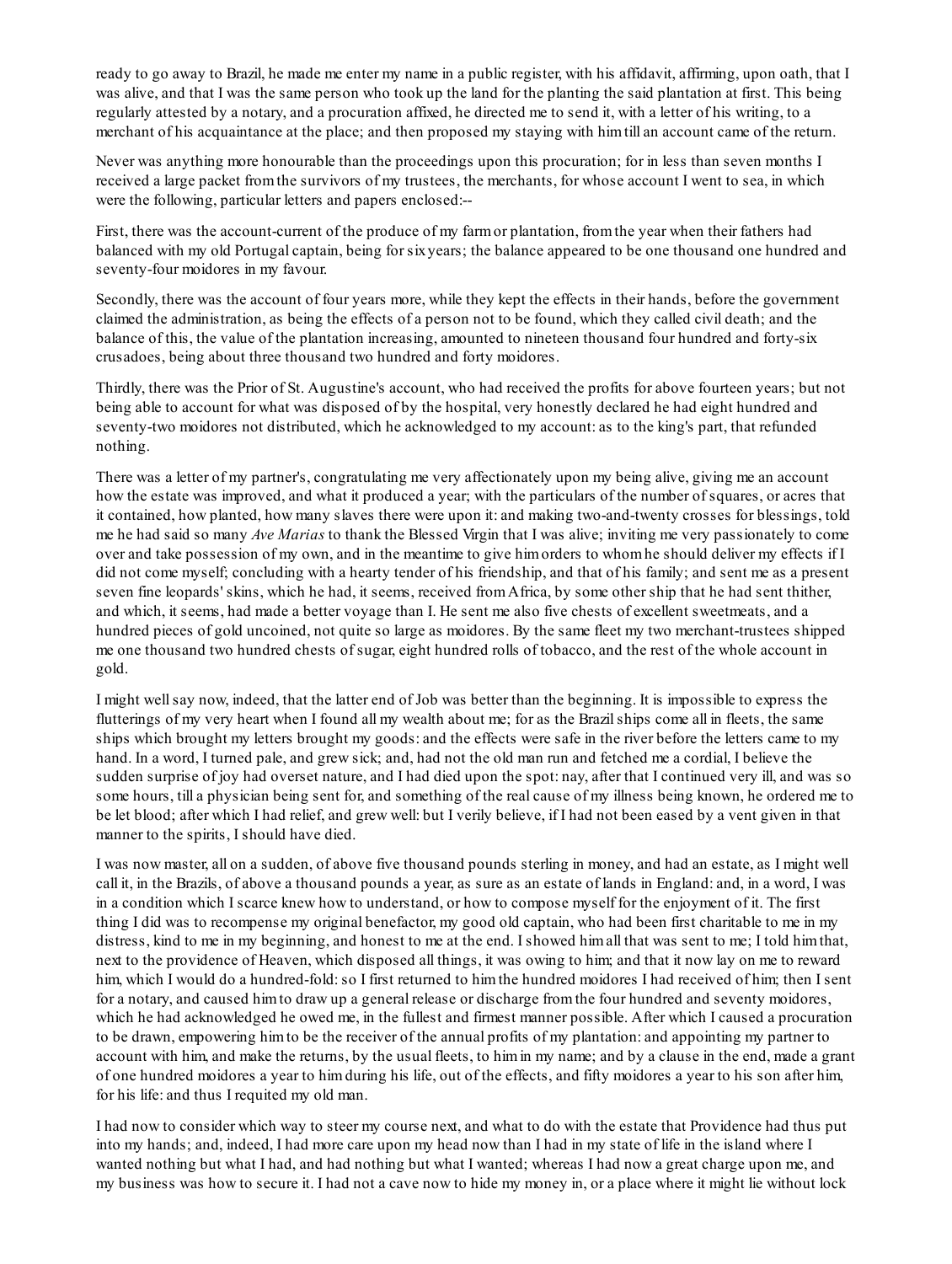or key, till it grew mouldy and tarnished before anybody would meddle with it; on the contrary, I knew not where to put it, or whomto trust with it. My old patron, the captain, indeed, was honest, and that was the only refuge I had. In the next place, my interest in the Brazils seemed to summon me thither; but now I could not tell how to think of going thither till I had settled my affairs, and left my effects in some safe hands behind me. At first I thought of my old friend the widow, who I knew was honest, and would be just to me; but then she was in years, and but poor, and, for aught I knew, might be in debt: so that, in a word, I had no way but to go back to England myself and take my effects with me.

It was some months, however, before I resolved upon this; and, therefore, as I had rewarded the old captain fully, and to his satisfaction, who had been my former benefactor, so I began to think of the poor widow, whose husband had been my first benefactor, and she, while it was in her power, my faithfulsteward and instructor. So, the first thing I did, I got a merchant in Lisbon to write to his correspondent in London, not only to pay a bill, but to go find her out, and carry her, in money, a hundred pounds fromme, and to talk with her, and comfort her in her poverty, by telling her she should, if I lived, have a further supply: at the same time I sent my two sisters in the country a hundred pounds each, they being, though not in want, yet not in very good circumstances; one having been married and left a widow; and the other having a husband not so kind to her as he should be. But among all my relations or acquaintances I could not yet pitch upon one to whomI durst commit the gross of my stock, that I might go away to the Brazils, and leave things safe behind me; and this greatly perplexed me.

I had once a mind to have gone to the Brazils and have settled myself there, for I was, as it were, naturalised to the place; but I had some little scruple in my mind about religion, which insensibly drew me back. However, it was not religion that kept me fromgoing there for the present; and as I had made no scruple of being openly of the religion of the country all the while I was among them, so neither did I yet; only that, now and then, having of late thought more of it than formerly, when I began to think of living and dying among them, I began to regret having professed myself a Papist, and thought it might not be the best religion to die with.

But, as I have said, this was not the main thing that kept me fromgoing to the Brazils, but that really I did not know with whom to leave my effects behind me; so I resolved at last to go to England, where, if I arrived, I concluded that I should make some acquaintance, or find some relations, that would be faithful to me; and, accordingly, I prepared to go to England with all my wealth.

In order to prepare things for my going home, I first (the Brazil fleet being just going away) resolved to give answers suitable to the just and faithful account of things I had fromthence; and, first, to the Prior of St. Augustine I wrote a letter full of thanks for his just dealings, and the offer of the eight hundred and seventy-two moidores which were undisposed of, which I desired might be given, five hundred to the monastery, and three hundred and seventy-two to the poor, as the prior should direct; desiring the good padre's prayers for me, and the like. I wrote next a letter of thanks to my two trustees, with all the acknowledgment that so much justice and honesty called for: as for sending themany present, they were far above having any occasion of it. Lastly, I wrote to my partner, acknowledging his industry in the improving the plantation, and his integrity in increasing the stock of the works; giving himinstructions for his future government of my part, according to the powers I had left with my old patron, to whomI desired himto send whatever became due to me, till he should hear fromme more particularly; assuring himthat it was my intention not only to come to him, but to settle myself there for the remainder of my life. To this I added a very handsome present of some Italian silks for his wife and two daughters, for such the captain's son informed me he had; with two pieces of fine English broadcloth, the best I could get in Lisbon, five pieces of black baize, and some Flanders lace of a good value.

Having thus settled my affairs, sold my cargo, and turned all my effects into good bills of exchange, my next difficulty was which way to go to England: I had been accustomed enough to the sea, and yet I had a strange aversion to go to England by the sea at that time, and yet I could give no reason for it, yet the difficulty increased upon me so much, that though I had once shipped my baggage in order to go, yet I altered my mind, and that not once but two or three times.

It is true I had been very unfortunate by sea, and this might be one of the reasons; but let no man slight the strong impulses of his own thoughts in cases of such moment: two of the ships which I had singled out to go in, I mean more particularly singled out than any other, having put my things on board one of them, and in the other having agreed with the captain; I say two of these ships miscarried. One was taken by the Algerines, and the other was lost on the Start, near Torbay, and all the people drowned except three; so that in either of those vessels I had been made miserable.

Having been thus harassed in my thoughts, my old pilot, to whomI communicated everything, pressed me earnestly not to go by sea, but either to go by land to the Groyne, and cross over the Bay of Biscay to Rochelle, fromwhence it was but an easy and safe journey by land to Paris, and so to Calais and Dover; or to go up to Madrid, and so all the way by land through France. In a word, I was so prepossessed against my going by sea at all, except fromCalais to Dover, that I resolved to travel all the way by land; which, as I was not in haste, and did not value the charge, was by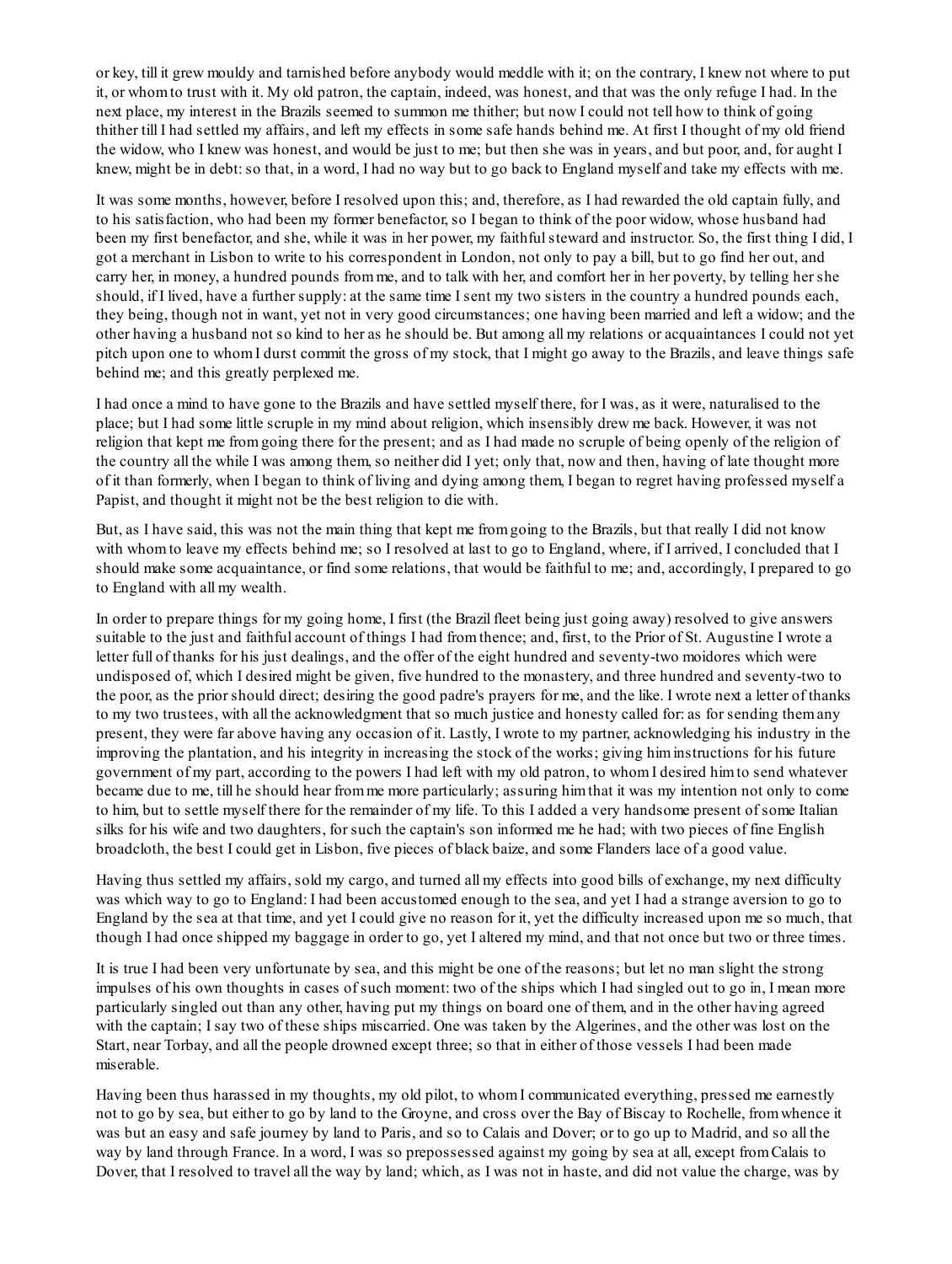much the pleasanter way: and to make it more so, my old captain brought an English gentleman, the son of a merchant in Lisbon, who was willing to travel with me; after which we picked up two more English merchants also, and two young Portuguese gentlemen, the last going to Paris only; so that in all there were sixof us and five servants; the two merchants and the two Portuguese, contenting themselves with one servant between two, to save the charge; and as for me, I got an English sailor to travel with me as a servant, besides my man Friday, who was too much a stranger to be capable of supplying the place of a servant on the road.

In this manner I set out fromLisbon; and our company being very well mounted and armed, we made a little troop, whereof they did me the honour to call me captain, as well because I was the oldest man, as because I had two servants, and, indeed, was the origin of the whole journey.

As I have troubled you with none of my sea journals, so I shall trouble you now with none of my land journals; but some adventures that happened to us in this tedious and difficult journey I must not omit.

When we came to Madrid, we, being all of us strangers to Spain, were willing to stay some time to see the court of Spain, and what was worth observing; but it being the latter part of the summer, we hastened away, and set out from Madrid about the middle of October; but when we came to the edge of Navarre, we were alarmed, at several towns on the way, with an account that so much snow was falling on the French side of the mountains, that several travellers were obliged to come back to Pampeluna, after having attempted at an extreme hazard to pass on.

When we came to Pampeluna itself, we found it so indeed; and to me, that had been always used to a hot climate, and to countries where I could scarce bear any clothes on, the cold was insufferable; nor, indeed, was it more painful than surprising to come but ten days before out of Old Castile, where the weather was not only warmbut very hot, and immediately to feel a wind fromthe Pyrenean Mountains so very keen, so severely cold, as to be intolerable and to endanger benumbing and perishing of our fingers and toes.

Poor Friday was really frightened when he saw the mountains all covered with snow, and felt cold weather, which he had never seen or felt before in his life. To mend the matter, when we came to Pampeluna it continued snowing with so much violence and so long, that the people said winter was come before its time; and the roads, which were difficult before, were now quite impassable; for, in a word, the snow lay in some places too thick for us to travel, and being not hard frozen, as is the case in the northern countries, there was no going without being in danger of being buried alive every step. We stayed no less than twenty days at Pampeluna; when (seeing the winter coming on, and no likelihood of its being better, for it was the severest winter all over Europe that had been known in the memory of man) I proposed that we should go away to Fontarabia, and there take shipping for Bordeaux, which was a very little voyage. But, while I was considering this, there came in four French gentlemen, who, having been stopped on the French side of the passes, as we were on the Spanish, had found out a guide, who, traversing the country near the head of Languedoc, had brought themover the mountains by such ways that they were not much incommoded with the snow; for where they met with snow in any quantity, they said it was frozen hard enough to bear themand their horses. We sent for this guide, who told us he would undertake to carry us the same way, with no hazard fromthe snow, provided we were armed sufficiently to protect ourselves fromwild beasts; for, he said, in these great snows it was frequent for some wolves to show themselves at the foot of the mountains, being made ravenous for want of food, the ground being covered with snow. We told himwe were well enough prepared for such creatures as they were, if he would insure us froma kind of two-legged wolves, which we were told we were in most danger from, especially on the French side of the mountains. He satisfied us that there was no danger of that kind in the way that we were to go; so we readily agreed to follow him, as did also twelve other gentlemen with their servants, some French, some Spanish, who, as I said, had attempted to go, and were obliged to come back again.

Accordingly, we set out fromPampeluna with our guide on the 15th of November; and indeed I was surprised when, instead of going forward, he came directly back with us on the same road that we came fromMadrid, about twenty miles; when, having passed two rivers, and come into the plain country, we found ourselves in a warmclimate again, where the country was pleasant, and no snow to be seen; but, on a sudden, turning to his left, he approached the mountains another way; and though it is true the hills and precipices looked dreadful, yet he made so many tours, such meanders, and led us by such winding ways, that we insensibly passed the height of the mountains without being much encumbered with the snow; and all on a sudden he showed us the pleasant and fruitful provinces of Languedoc and Gascony, all green and flourishing, though at a great distance, and we had some rough way to pass still.

We were a little uneasy, however, when we found it snowed one whole day and a night so fast that we could not travel; but he bid us be easy; we should soon be past it all: we found, indeed, that we began to descend every day, and to come more north than before; and so, depending upon our guide, we went on.

It was about two hours before night when, our guide being something before us, and not just in sight, out rushed three monstrous wolves, and after thema bear, froma hollow way adjoining to a thick wood; two of the wolves made at the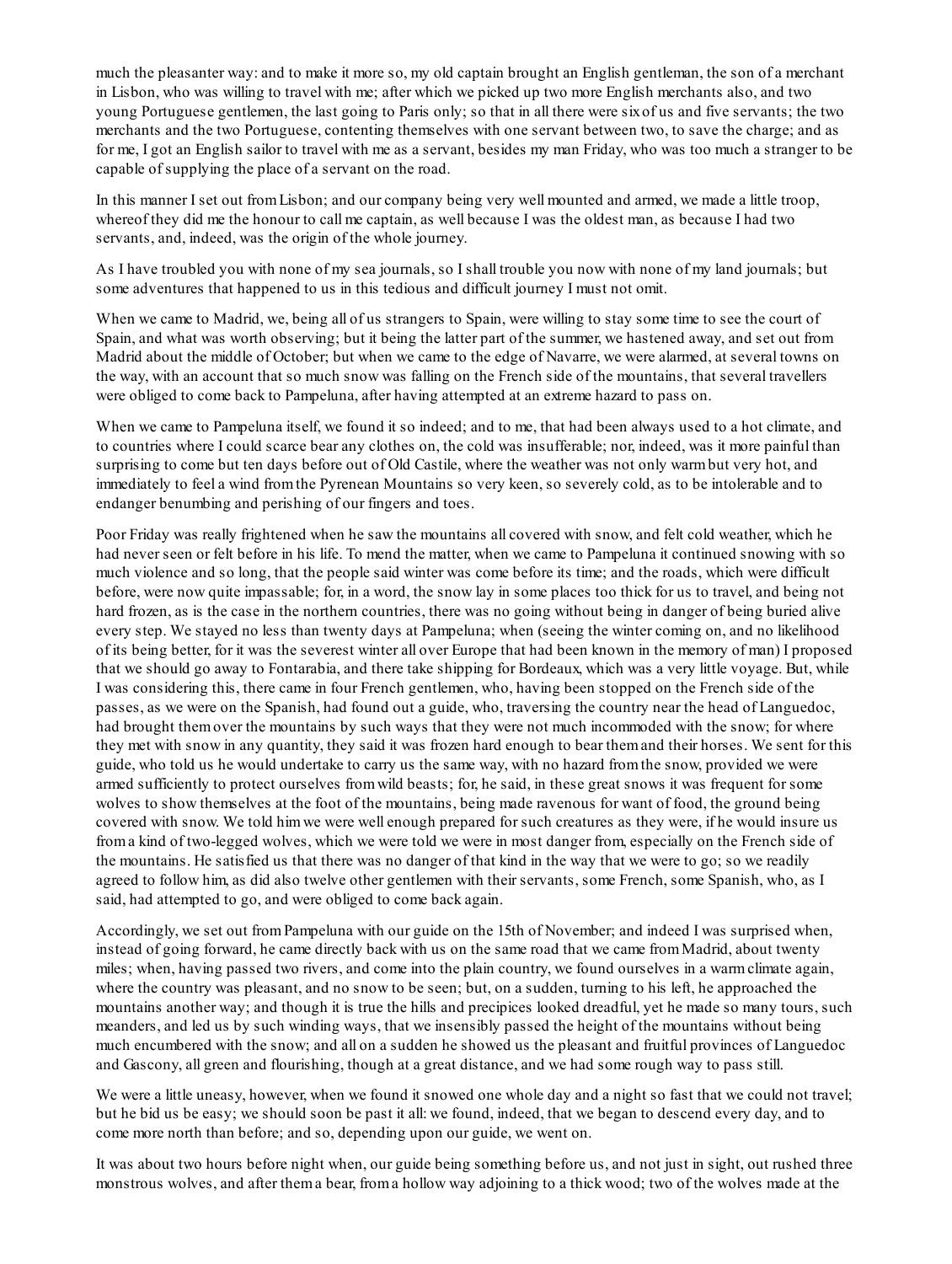guide, and had he been far before us, he would have been devoured before we could have helped him; one of them fastened upon his horse, and the other attacked the man with such violence, that he had not time, or presence of mind enough, to draw his pistol, but hallooed and cried out to us most lustily. My man Friday being next me, I bade himride up and see what was the matter. As soon as Friday came in sight of the man, he hallooed out as loud as the other, "O master! O master!" but like a bold fellow, rode directly up to the poor man, and with his pistolshot the wolf in the head that attacked him.

It was happy for the poor man that it was my man Friday; for, having been used to such creatures in his country, he had no fear upon him, but went close up to himand shot him; whereas, any other of us would have fired at a farther distance, and have perhaps either missed the wolf or endangered shooting the man.

But it was enough to have terrified a bolder man than I; and, indeed, it alarmed all our company, when, with the noise of Friday's pistol, we heard on both sides the most dismal howling of wolves; and the noise, redoubled by the echo of the mountains, appeared to us as if there had been a prodigious number of them; and perhaps there was not such a few as that we had no cause of apprehension: however, as Friday had killed this wolf, the other that had fastened upon the horse left himimmediately, and fled, without doing himany damage, having happily fastened upon his head, where the bosses of the bridle had stuck in his teeth. But the man was most hurt; for the raging creature had bit himtwice, once in the arm, and the other time a little above his knee; and though he had made some defence, he was just tumbling down by the disorder of his horse, when Friday came up and shot the wolf.

It is easy to suppose that at the noise of Friday's pistol we all mended our pace, and rode up as fast as the way, which was very difficult, would give us leave, to see what was the matter. As soon as we came clear of the trees, which blinded us before, we saw clearly what had been the case, and how Friday had disengaged the poor guide, though we did not presently discern what kind of creature it was he had killed.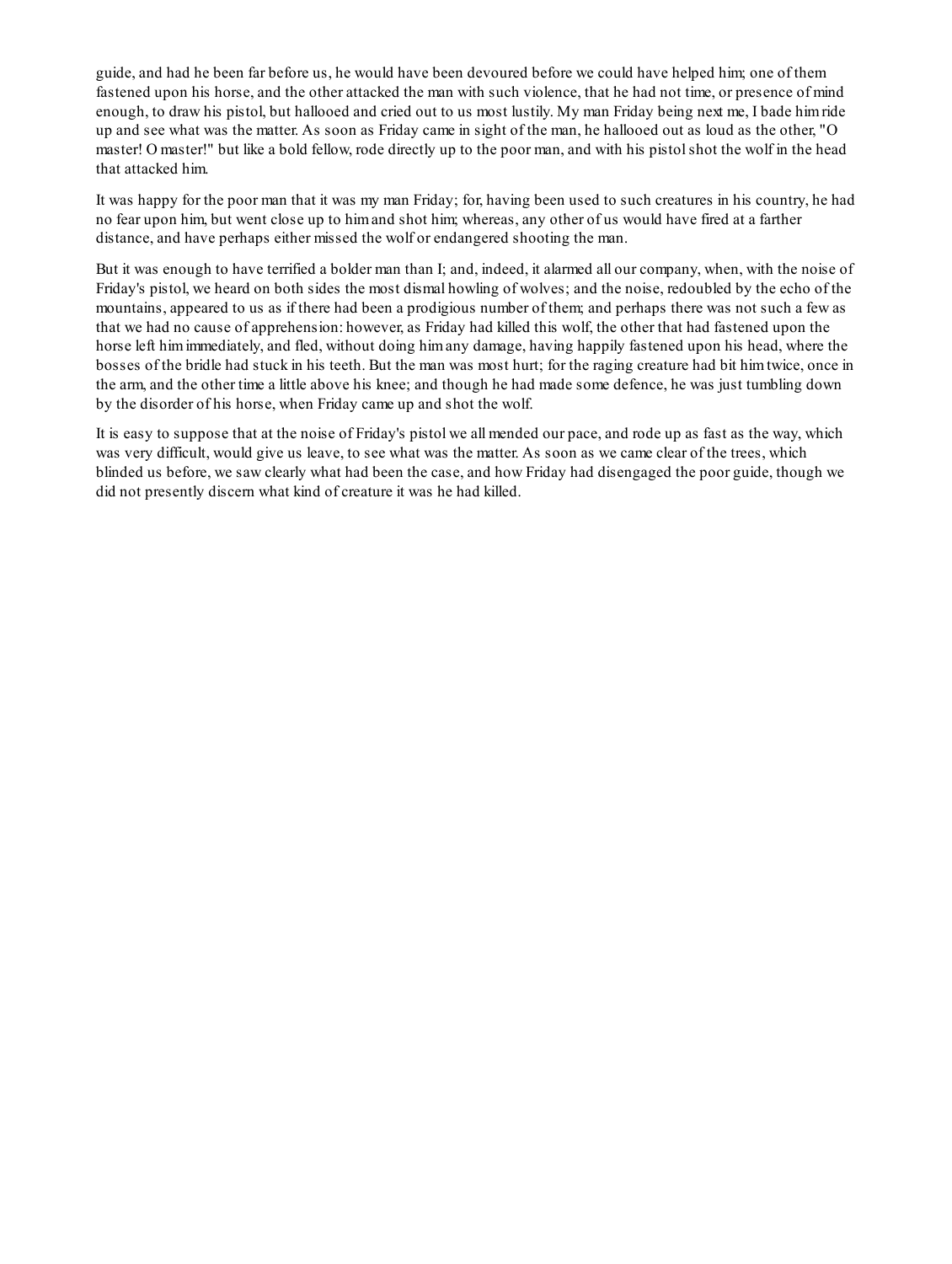## <span id="page-110-0"></span>**CHAPTER XX--FIGHT BETWEEN FRIDAY AND A BEAR**

But never was a fight managed so hardily, and in such a surprising manner as that which followed between Friday and the bear, which gave us all, though at first we were surprised and afraid for him, the greatest diversion imaginable. As the bear is a heavy, clumsy creature, and does not gallop as the wolf does, who is swift and light, so he has two particular qualities, which generally are the rule of his actions; first, as to men, who are not his proper prey (he does not usually attempt them, except they first attack him, unless he be excessively hungry, which it is probable might now be the case, the ground being covered with snow), if you do not meddle with him, he will not meddle with you; but then you must take care to be very civil to him, and give himthe road, for he is a very nice gentleman; he will not go a step out of his way for a prince; nay, if you are really afraid, your best way is to look another way and keep going on; for sometimes if you stop, and stand still, and look steadfastly at him, he takes it for an affront; but if you throw or toss anything at him, though it were but a bit of stick as big as your finger, he thinks himself abused, and sets all other business aside to pursue his revenge, and will have satisfaction in point of honour--that is his first quality: the next is, if he be once affronted, he will never leave you, night or day, till he has his revenge, but follows at a good round rate till he overtakes you.

My man Friday had delivered our guide, and when we came up to himhe was helping himoff his horse, for the man was both hurt and frightened, when on a sudden we espied the bear come out of the wood; and a monstrous one it was, the biggest by far that ever I saw. We were all a little surprised when we saw him; but when Friday saw him, it was easy to see joy and courage in the fellow's countenance. "O! O! O!" says Friday, three times, pointing to him; "O master, you give me te leave, me shakee te hand with him; me makee you good laugh."

I was surprised to see the fellow so well pleased. "You fool," says I, "he will eat you up."--"Eatee me up! eatee me up!" says Friday, twice over again; "me eatee himup; me makee you good laugh; you allstay here, me show you good laugh." So down he sits, and gets off his boots in a moment, and puts on a pair of pumps (as we call the flat shoes they wear, and which he had in his pocket), gives my other servant his horse, and with his gun away he flew, swift like the wind.

The bear was walking softly on, and offered to meddle with nobody, till Friday coming pretty near, calls to him, as if the bear could understand him. "Hark ye, hark ye," says Friday, "me speakee with you." We followed at a distance, for now being down on the Gascony side of the mountains, we were entered a vast forest, where the country was plain and pretty open, though it had many trees in it scattered here and there. Friday, who had, as we say, the heels of the bear, came up with himquickly, and took up a great stone, and threw it at him, and hit himjust on the head, but did himno more harmthan if he had thrown it against a wall; but it answered Friday's end, for the rogue was so void of fear that he did it purely to make the bear follow him, and show us some laugh as he called it. As soon as the bear felt the blow, and saw him, he turns about and comes after him, taking very long strides, and shuffling on at a strange rate, so as would have put a horse to a middling gallop; away reins Friday, and takes his course as if he ran towards us for help; so we all resolved to fire at once upon the bear, and deliver my man; though I was angry at himfor bringing the bear back upon us, when he was going about his own business another way; and especially I was angry that he had turned the bear upon us, and then ran away; and I called out, "You dog! is this your making us laugh? Come away, and take your horse, that we may shoot the creature." He heard me, and cried out, "No shoot, no shoot; stand still, and you get much laugh:" and as the nimble creature ran two feet for the bear's one, he turned on a sudden on one side of us, and seeing a great oak-tree fit for his purpose, he beckoned to us to follow; and doubling his pace, he got nimbly up the tree, laying his gun down upon the ground, at about five or sixyards fromthe bottomof the tree. The bear soon came to the tree, and we followed at a distance: the first thing he did he stopped at the gun, smelt at it, but let it lie, and up he scrambles into the tree, climbing like a cat, though so monstrous heavy. I was amazed at the folly, as I thought it, of my man, and could not for my life see anything to laugh at, tillseeing the bear get up the tree, we all rode near to him.

When we came to the tree, there was Friday got out to the small end of a large branch, and the bear got about half-way to him. As soon as the bear got out to that part where the limb of the tree was weaker, "Ha!" says he to us, "now you see me teachee the bear dance:" so he began jumping and shaking the bough, at which the bear began to totter, but stood still, and began to look behind him, to see how he should get back; then, indeed, we did laugh heartily. But Friday had not done with himby a great deal; when seeing himstand still, he called out to himagain, as if he had supposed the bear could speak English, "What, you come no farther? pray you come farther;" so he left jumping and shaking the tree; and the bear, just as if he understood what he said, did come a little farther; then he began jumping again, and the bear stopped again. We thought now was a good time to knock himin the head, and called to Friday to stand still and we should shoot the bear: but he cried out earnestly, "Oh, pray! Oh, pray! no shoot, me shoot by and then:" he would have said by-and-by. However, to shorten the story, Friday danced so much, and the bear stood so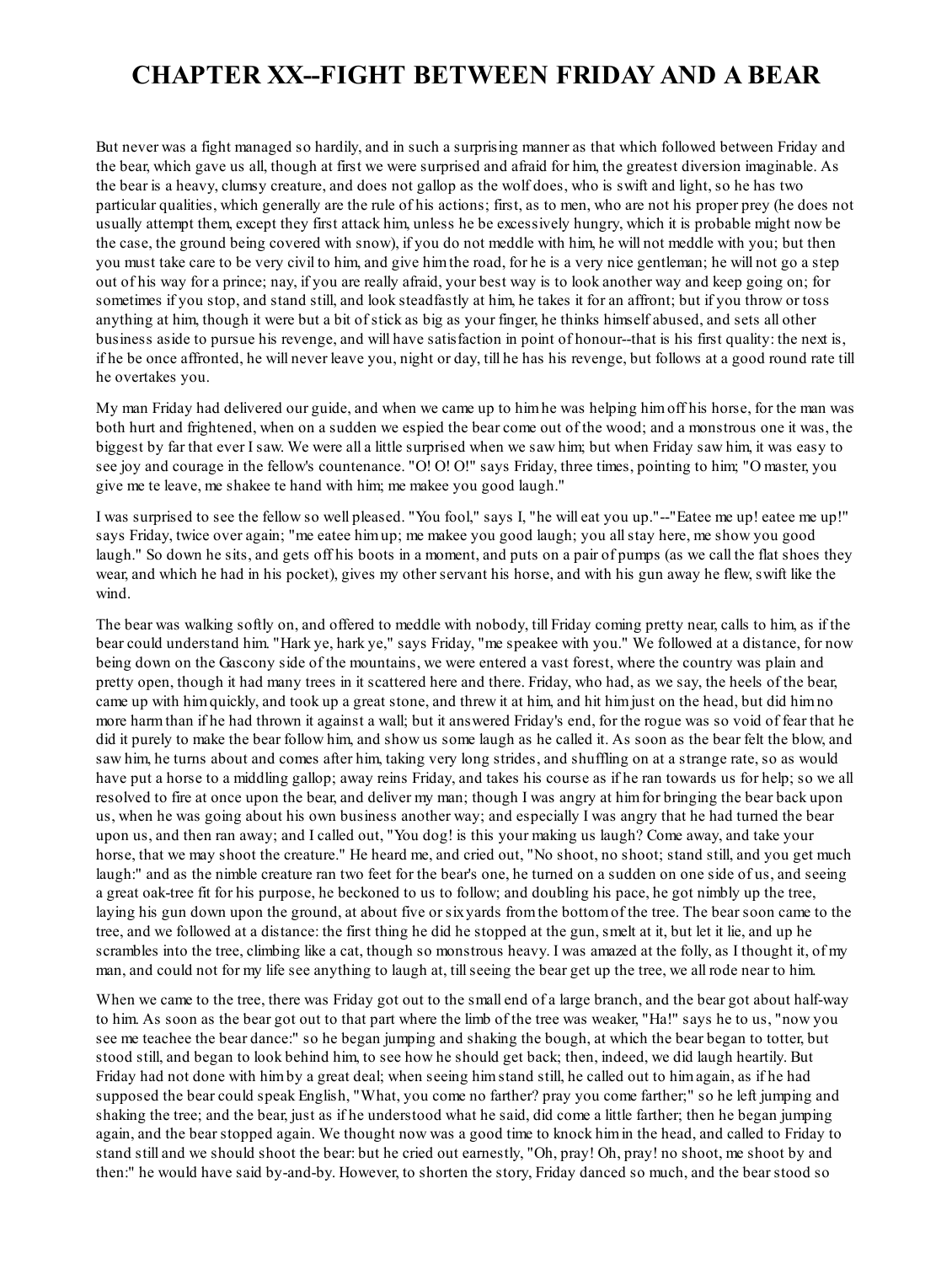ticklish, that we had laughing enough, but still could not imagine what the fellow would do: for first we thought he depended upon shaking the bear off; and we found the bear was too cunning for that too; for he would not go out far enough to be thrown down, but clung fast with his great broad claws and feet, so that we could not imagine what would be the end of it, and what the jest would be at last. But Friday put us out of doubt quickly: for seeing the bear cling fast to the bough, and that he would not be persuaded to come any farther, "Well, well," says Friday, "you no come farther, me go; you no come to me, me come to you;" and upon this he went out to the smaller end, where it would bend with his weight, and gently let himself down by it, sliding down the bough till he came near enough to jump down on his feet, and away he ran to his gun, took it up, and stood still. "Well," said I to him, "Friday, what will you do now? Why don't you shoot him?" "No shoot," says Friday, "no yet; me shoot now, me no kill; me stay, give you one more laugh:" and, indeed, so he did; for when the bear saw his enemy gone, he came back fromthe bough, where he stood, but did it very cautiously, looking behind himevery step, and coming backward till he got into the body of the tree, then, with the same hinder end foremost, he came down the tree, grasping it with his claws, and moving one foot at a time, very leisurely. At this juncture, and just before he could set his hind foot on the ground, Friday stepped up close to him, clapped the muzzle of his piece into his ear, and shot himdead. Then the rogue turned about to see if we did not laugh; and when he saw we were pleased by our looks, he began to laugh very loud. "So we kill bear in my country," says Friday. "So you kill them?" says I; "why, you have no guns."--"No," says he, "no gun, but shoot great much long arrow." This was a good diversion to us; but we were still in a wild place, and our guide very much hurt, and what to do we hardly knew; the howling of wolves ran much in my head; and, indeed, except the noise I once heard on the shore of Africa, of which I have said something already, I never heard anything that filled me with so much horror.

These things, and the approach of night, called us off, or else, as Friday would have had us, we should certainly have taken the skin of this monstrous creature off, which was worth saving; but we had near three leagues to go, and our guide hastened us; so we left him, and went forward on our journey.

The ground was still covered with snow, though not so deep and dangerous as on the mountains; and the ravenous creatures, as we heard afterwards, were come down into the forest and plain country, pressed by hunger, to seek for food, and had done a great deal of mischief in the villages, where they surprised the country people, killed a great many of their sheep and horses, and some people too. We had one dangerous place to pass, and our guide told us if there were more wolves in the country we should find themthere; and this was a small plain, surrounded with woods on every side, and a long, narrow defile, or lane, which we were to pass to get through the wood, and then we should come to the village where we were to lodge. It was within half-an-hour of sunset when we entered the wood, and a little after sunset when we came into the plain: we met with nothing in the first wood, except that in a little plain within the wood, which was not above two furlongs over, we saw five great wolves cross the road, fullspeed, one after another, as if they had been in chase of some prey, and had it in view; they took no notice of us, and were gone out of sight in a few moments. Upon this, our guide, who, by the way, was but a fainthearted fellow, bid us keep in a ready posture, for he believed there were more wolves a-coming. We kept our arms ready, and our eyes about us; but we saw no more wolves till we came through that wood, which was near half a league, and entered the plain. As soon as we came into the plain, we had occasion enough to look about us. The first object we met with was a dead horse; that is to say, a poor horse which the wolves had killed, and at least a dozen of themat work, we could not say eating him, but picking his bones rather; for they had eaten up all the flesh before. We did not think fit to disturb themat their feast, neither did they take much notice of us. Friday would have let fly at them, but I would not suffer himby any means; for I found we were like to have more business upon our hands than we were aware of. We had not gone half over the plain when we began to hear the wolves howl in the wood on our left in a frightful manner, and presently after we saw about a hundred coming on directly towards us, all in a body, and most of themin a line, as regularly as an army drawn up by experienced officers. I scarce knew in what manner to receive them, but found to draw ourselves in a close line was the only way; so we formed in a moment; but that we might not have too much interval, I ordered that only every other man should fire, and that the others, who had not fired, should stand ready to give thema second volley immediately, if they continued to advance upon us; and then that those that had fired at first should not pretend to load their fusees again, but stand ready, every one with a pistol, for we were all armed with a fusee and a pair of pistols each man; so we were, by this method, able to fire sixvolleys, half of us at a time; however, at present we had no necessity; for upon firing the first volley, the enemy made a fullstop, being terrified as well with the noise as with the fire. Four of thembeing shot in the head, dropped; several others were wounded, and went bleeding off, as we could see by the snow. I found they stopped, but did not immediately retreat; whereupon, remembering that I had been told that the fiercest creatures were terrified at the voice of a man, I caused all the company to halloo as loud as they could; and I found the notion not altogether mistaken; for upon our shout they began to retire and turn about. I then ordered a second volley to be fired in their rear, which put themto the gallop, and away they went to the woods. This gave us leisure to charge our pieces again; and that we might lose no time, we kept going; but we had but little more than loaded our fusees, and put ourselves in readiness, when we heard a terrible noise in the same wood on our left, only that it was farther onward, the same way we were to go.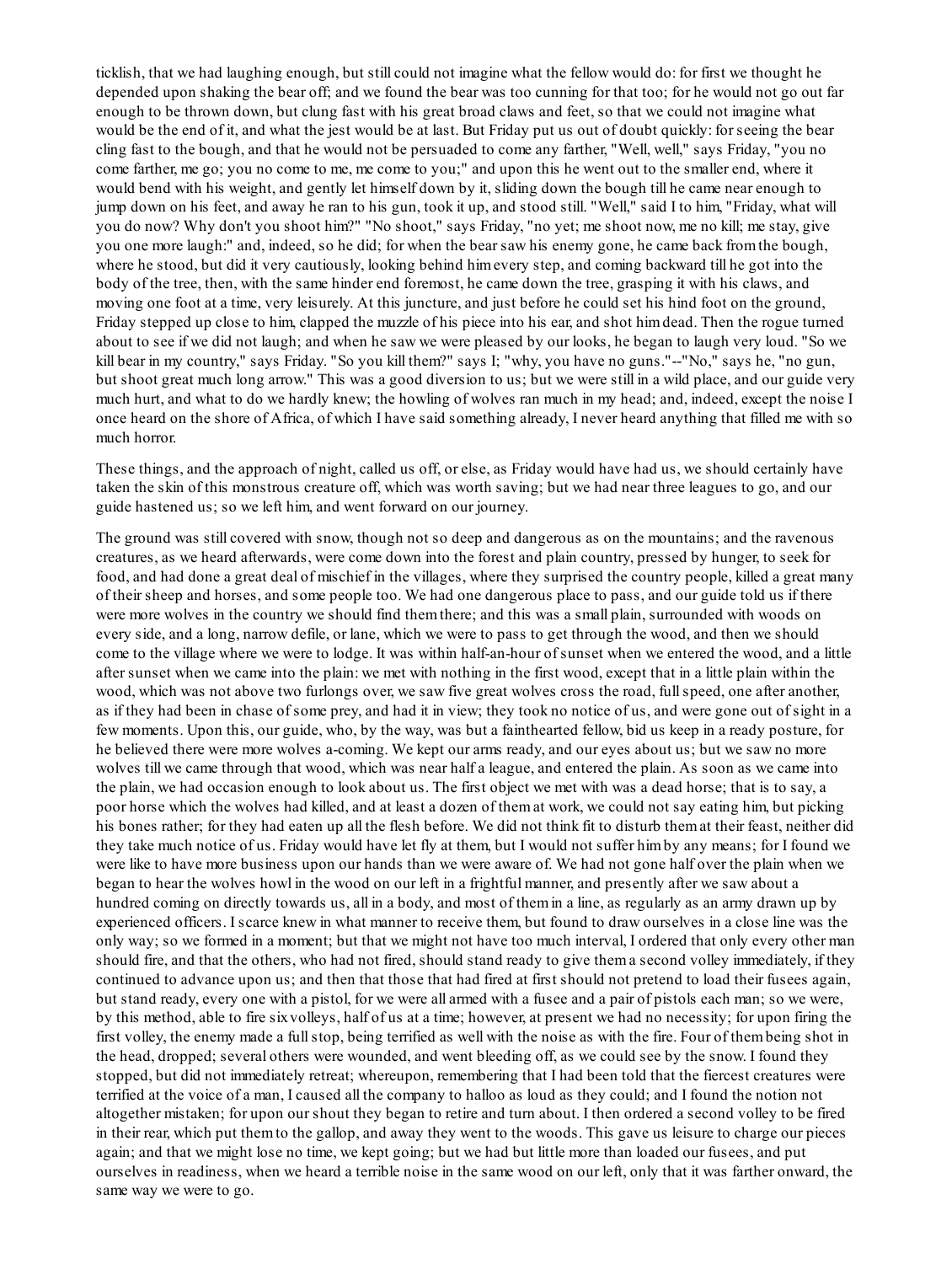The night was coming on, and the light began to be dusky, which made it worse on our side; but the noise increasing, we could easily perceive that it was the howling and yelling of those hellish creatures; and on a sudden we perceived three troops of wolves, one on our left, one behind us, and one in our front, so that we seemed to be surrounded with them: however, as they did not fall upon us, we kept our way forward, as fast as we could make our horses go, which, the way being very rough, was only a good hard trot. In this manner, we came in view of the entrance of a wood, through which we were to pass, at the farther side of the plain; but we were greatly surprised, when coming nearer the lane or pass, we saw a confused number of wolves standing just at the entrance. On a sudden, at another opening of the wood, we heard the noise of a gun, and looking that way, out rushed a horse, with a saddle and a bridle on him, flying like the wind, and sixteen or seventeen wolves after him, full speed: the horse had the advantage of them; but as we supposed that he could not hold it at that rate, we doubted not but they would get up with himat last: no question but they did.

But here we had a most horrible sight; for riding up to the entrance where the horse came out, we found the carcasses of another horse and of two men, devoured by the ravenous creatures; and one of the men was no doubt the same whom we heard fire the gun, for there lay a gun just by himfired off; but as to the man, his head and the upper part of his body was eaten up. This filled us with horror, and we knew not what course to take; but the creatures resolved us soon, for they gathered about us presently, in hopes of prey; and I verily believe there were three hundred of them. It happened, very much to our advantage, that at the entrance into the wood, but a little way fromit, there lay some large timber-trees, which had been cut down the summer before, and I suppose lay there for carriage. I drew my little troop in among those trees, and placing ourselves in a line behind one long tree, I advised themall to alight, and keeping that tree before us for a breastwork, to stand in a triangle, or three fronts, enclosing our horses in the centre. We did so, and it was well we did; for never was a more furious charge than the creatures made upon us in this place. They came on with a growling kind of noise, and mounted the piece of timber, which, as I said, was our breastwork, as if they were only rushing upon their prey; and this fury of theirs, it seems, was principally occasioned by their seeing our horses behind us. I ordered our men to fire as before, every other man; and they took their aimso sure that they killed several of the wolves at the first volley; but there was a necessity to keep a continual firing, for they came on like devils, those behind pushing on those before.

When we had fired a second volley of our fusees, we thought they stopped a little, and I hoped they would have gone off, but it was but a moment, for others came forward again; so we fired two volleys of our pistols; and I believe in these four firings we had killed seventeen or eighteen of them, and lamed twice as many, yet they came on again. I was loth to spend our shot too hastily; so I called my servant, not my man Friday, for he was better employed, for, with the greatest dexterity imaginable, he had charged my fusee and his own while we were engaged--but, as I said, I called my other man, and giving hima horn of powder, I had himlay a train all along the piece of timber, and let it be a large train. He did so, and had but just time to get away, when the wolves came up to it, and some got upon it, when I, snapping an unchanged pistol close to the powder, set it on fire; those that were upon the timber were scorched with it, and sixor seven of themfell; or rather jumped in among us with the force and fright of the fire; we despatched these in an instant, and the rest were so frightened with the light, which the night--for it was now very near dark--made more terrible that they drew back a little; upon which I ordered our last pistols to be fired off in one volley, and after that we gave a shout; upon this the wolves turned tail, and we sallied immediately upon near twenty lame ones that we found struggling on the ground, and fell to cutting themwith our swords, which answered our expectation, for the crying and howling they made was better understood by their fellows; so that they all fled and left us.

We had, first and last, killed about threescore of them, and had it been daylight we had killed many more. The field of battle being thus cleared, we made forward again, for we had still near a league to go. We heard the ravenous creatures howl and yell in the woods as we went several times, and sometimes we fancied we saw some of them; but the snow dazzling our eyes, we were not certain. In about an hour more we came to the town where we were to lodge, which we found in a terrible fright and all in arms; for, it seems, the night before the wolves and some bears had broken into the village, and put themin such terror that they were obliged to keep guard night and day, but especially in the night, to preserve their cattle, and indeed their people.

The next morning our guide was so ill, and his limbs swelled so much with the rankling of his two wounds, that he could go no farther; so we were obliged to take a new guide here, and go to Toulouse, where we found a warmclimate, a fruitful, pleasant country, and no snow, no wolves, nor anything like them; but when we told our story at Toulouse, they told us it was nothing but what was ordinary in the great forest at the foot of the mountains, especially when the snow lay on the ground; but they inquired much what kind of guide we had got who would venture to bring us that way in such a severe season, and told us it was surprising we were not all devoured. When we told themhow we placed ourselves and the horses in the middle, they blamed us exceedingly, and told us it was fifty to one but we had been all destroyed, for it was the sight of the horses which made the wolves so furious, seeing their prey, and that at other times they are really afraid of a gun; but being excessively hungry, and raging on that account, the eagerness to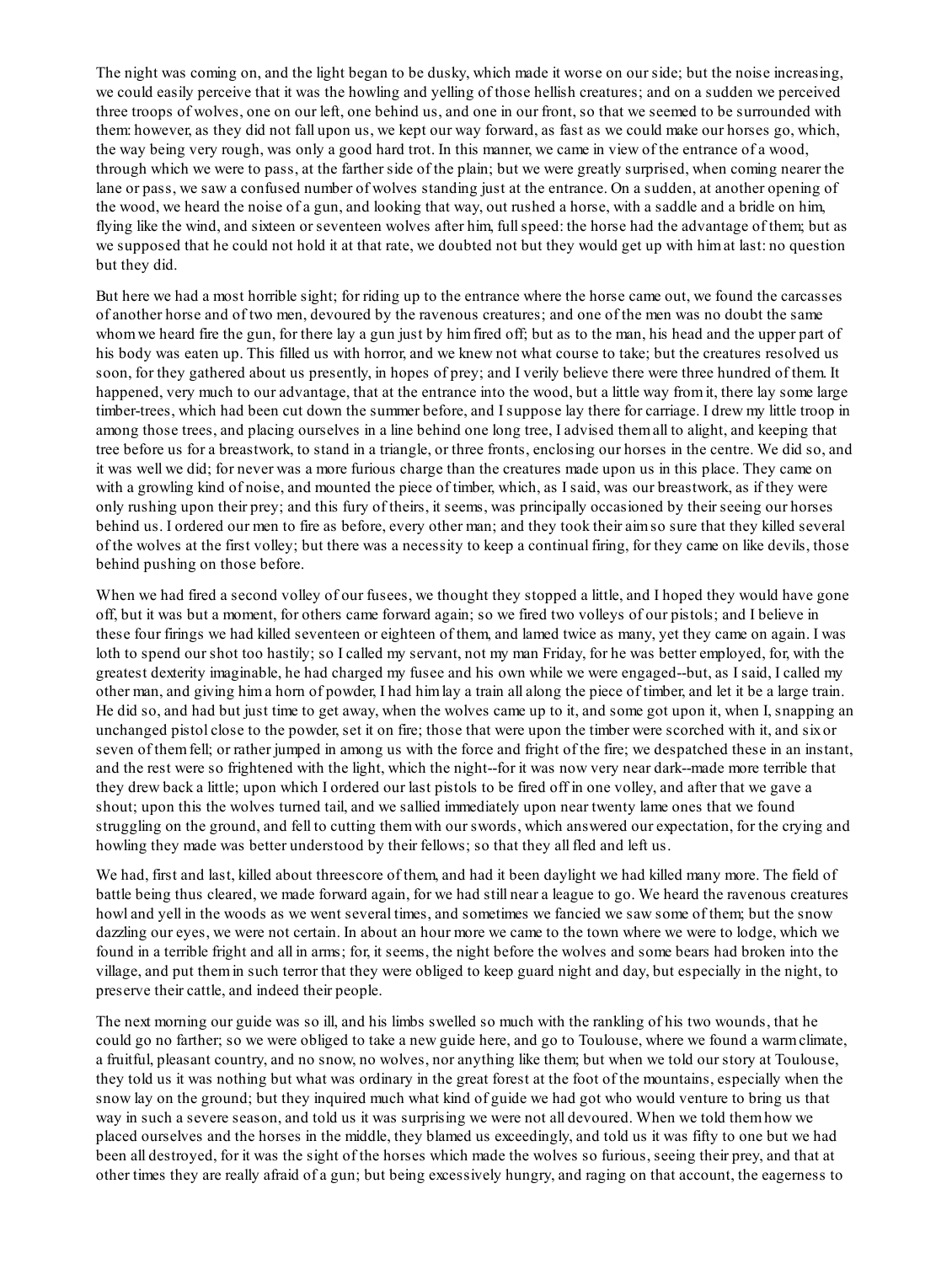come at the horses had made themsenseless of danger, and that if we had not by the continual fire, and at last by the stratagemof the train of powder, mastered them, it had been great odds but that we had been torn to pieces; whereas, had we been content to have sat still on horseback, and fired as horsemen, they would not have taken the horses so much for their own, when men were on their backs, as otherwise; and withal, they told us that at last, if we had stood altogether, and left our horses, they would have been so eager to have devoured them, that we might have come off safe, especially having our firearms in our hands, being so many in number. For my part, I was never so sensible of danger in my life; for, seeing above three hundred devils come roaring and open-mouthed to devour us, and having nothing to shelter us or retreat to, I gave myself over for lost; and, as it was, I believe I shall never care to cross those mountains again: I think I would much rather go a thousand leagues by sea, though I was sure to meet with a storm once a-week.

I have nothing uncommon to take notice of in my passage through France--nothing but what other travellers have given an account of with much more advantage than I can. I travelled fromToulouse to Paris, and without any considerable stay came to Calais, and landed safe at Dover the 14th of January, after having had a severe cold season to travel in.

I was now come to the centre of my travels, and had in a little time all my new-discovered estate safe about me, the bills of exchange which I brought with me having been currently paid.

My principal guide and privy-counsellor was my good ancient widow, who, in gratitude for the money I had sent her, thought no pains too much nor care too great to employ for me; and I trusted her so entirely that I was perfectly easy as to the security of my effects; and, indeed, I was very happy fromthe beginning, and now to the end, in the unspotted integrity of this good gentlewoman.

And now, having resolved to dispose of my plantation in the Brazils, I wrote to my old friend at Lisbon, who, having offered it to the two merchants, the survivors of my trustees, who lived in the Brazils, they accepted the offer, and remitted thirty-three thousand pieces of eight to a correspondent of theirs at Lisbon to pay for it.

In return, I signed the instrument of sale in the formwhich they sent fromLisbon, and sent it to my old man, who sent me the bills of exchange for thirty-two thousand eight hundred pieces of eight for the estate, reserving the payment of one hundred moidores a year to him(the old man) during his life, and fifty moidores afterwards to his son for his life, which I had promised them, and which the plantation was to make good as a rent-charge. And thus I have given the first part of a life of fortune and adventure--a life of Providence's chequer-work, and of a variety which the world will seldombe able to show the like of; beginning foolishly, but closing much more happily than any part of it ever gave me leave so much as to hope for.

Any one would think that in this state of complicated good fortune I was past running any more hazards--and so, indeed, I had been, if other circumstances had concurred; but I was inured to a wandering life, had no family, nor many relations; nor, however rich, had I contracted fresh acquaintance; and though I had sold my estate in the Brazils, yet I could not keep that country out of my head, and had a great mind to be upon the wing again; especially I could not resist the strong inclination I had to see my island, and to know if the poor Spaniards were in being there. My true friend, the widow, earnestly dissuaded me fromit, and so far prevailed with me, that for almost seven years she prevented my running abroad, during which time I took my two nephews, the children of one of my brothers, into my care; the eldest, having something of his own, I bred up as a gentleman, and gave hima settlement of some addition to his estate after my decease. The other I placed with the captain of a ship; and after five years, finding hima sensible, bold, enterprising young fellow, I put himinto a good ship, and sent himto sea; and this young fellow afterwards drew me in, as old as I was, to further adventures myself.

In the meantime, I in part settled myself here; for, first of all, I married, and that not either to my disadvantage or dissatisfaction, and had three children, two sons and one daughter; but my wife dying, and my nephew coming home with good success from a voyage to Spain, my inclination to go abroad, and his importunity, prevailed, and engaged me to go in his ship as a private trader to the East Indies; this was in the year 1694.

In this voyage I visited my new colony in the island, saw my successors the Spaniards, had the old story of their lives and of the villains I left there; how at first they insulted the poor Spaniards, how they afterwards agreed, disagreed, united, separated, and how at last the Spaniards were obliged to use violence with them; how they were subjected to the Spaniards, how honestly the Spaniards used them--a history, if it were entered into, as full of variety and wonderful accidents as my own part--particularly, also, as to their battles with the Caribbeans, who landed several times upon the island, and as to the improvement they made upon the island itself, and how five of themmade an attempt upon the mainland, and brought away eleven men and five women prisoners, by which, at my coming, I found about twenty young children on the island.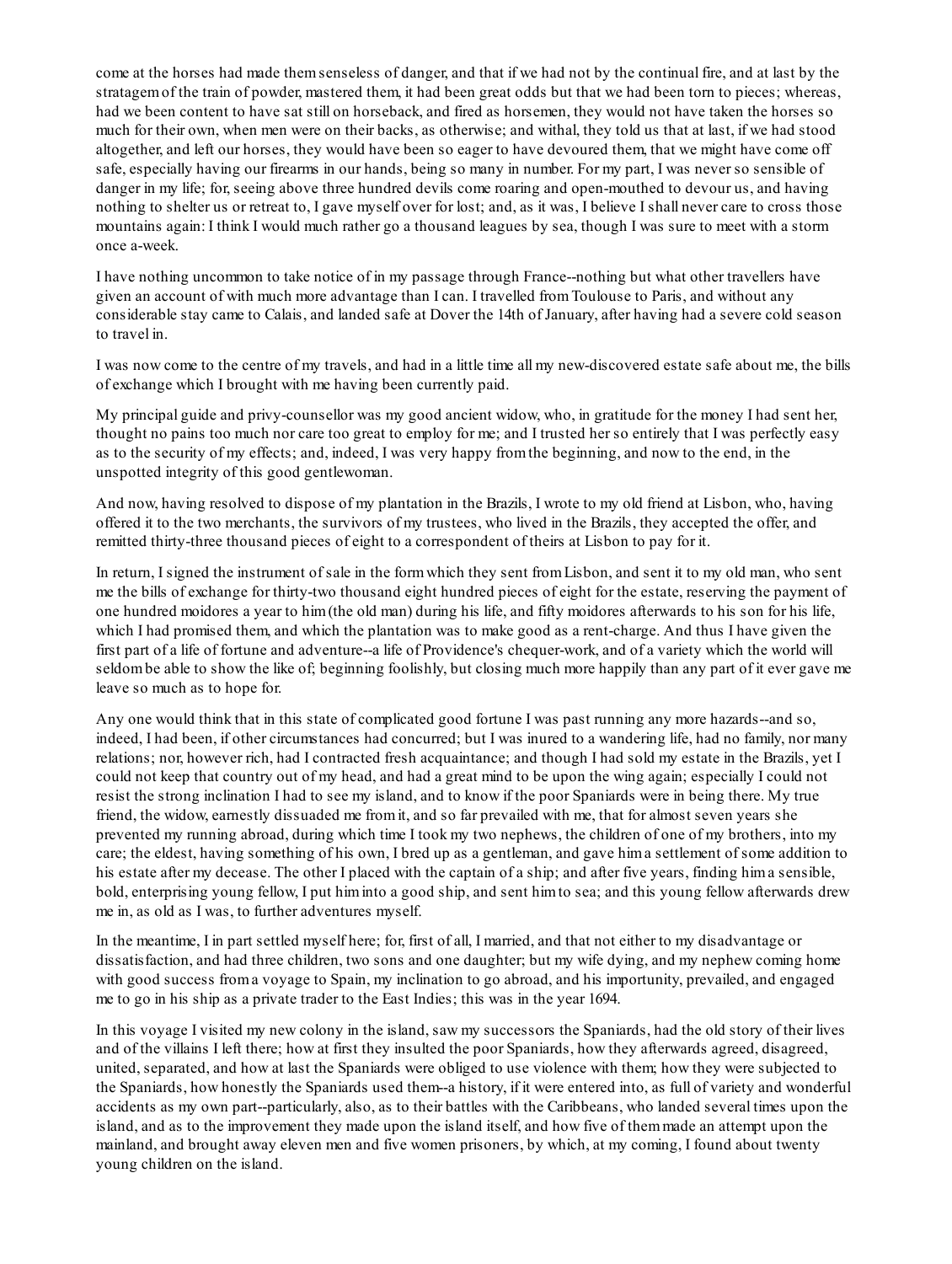Here I stayed about twenty days, left themsupplies of all necessary things, and particularly of arms, powder, shot, clothes, tools, and two workmen, which I had brought fromEngland with me, viz. a carpenter and a smith.

Besides this, I shared the lands into parts with them, reserved to myself the property of the whole, but gave themsuch parts respectively as they agreed on; and having settled all things with them, and engaged themnot to leave the place, I left themthere.

From thence I touched at the Brazils, from whence I sent a bark, which I bought there, with more people to the island; and in it, besides other supplies, I sent seven women, being such as I found proper for service, or for wives to such as would take them. As to the Englishmen, I promised to send themsome women fromEngland, with a good cargo of necessaries, if they would apply themselves to planting--which I afterwards could not perform. The fellows proved very honest and diligent after they were mastered and had their properties set apart for them. I sent them, also, fromthe Brazils, five cows, three of thembeing big with calf, some sheep, and some hogs, which when I came again were considerably increased.

But all these things, with an account how three hundred Caribbees came and invaded them, and ruined their plantations, and how they fought with that whole number twice, and were at first defeated, and one of themkilled; but at last, a stormdestroying their enemies' canoes, they famished or destroyed almost all the rest, and renewed and recovered the possession of their plantation, and still lived upon the island.

All these things, with some very surprising incidents in some new adventures of my own, for ten years more, I shall give a farther account of in the Second Part of my Story.